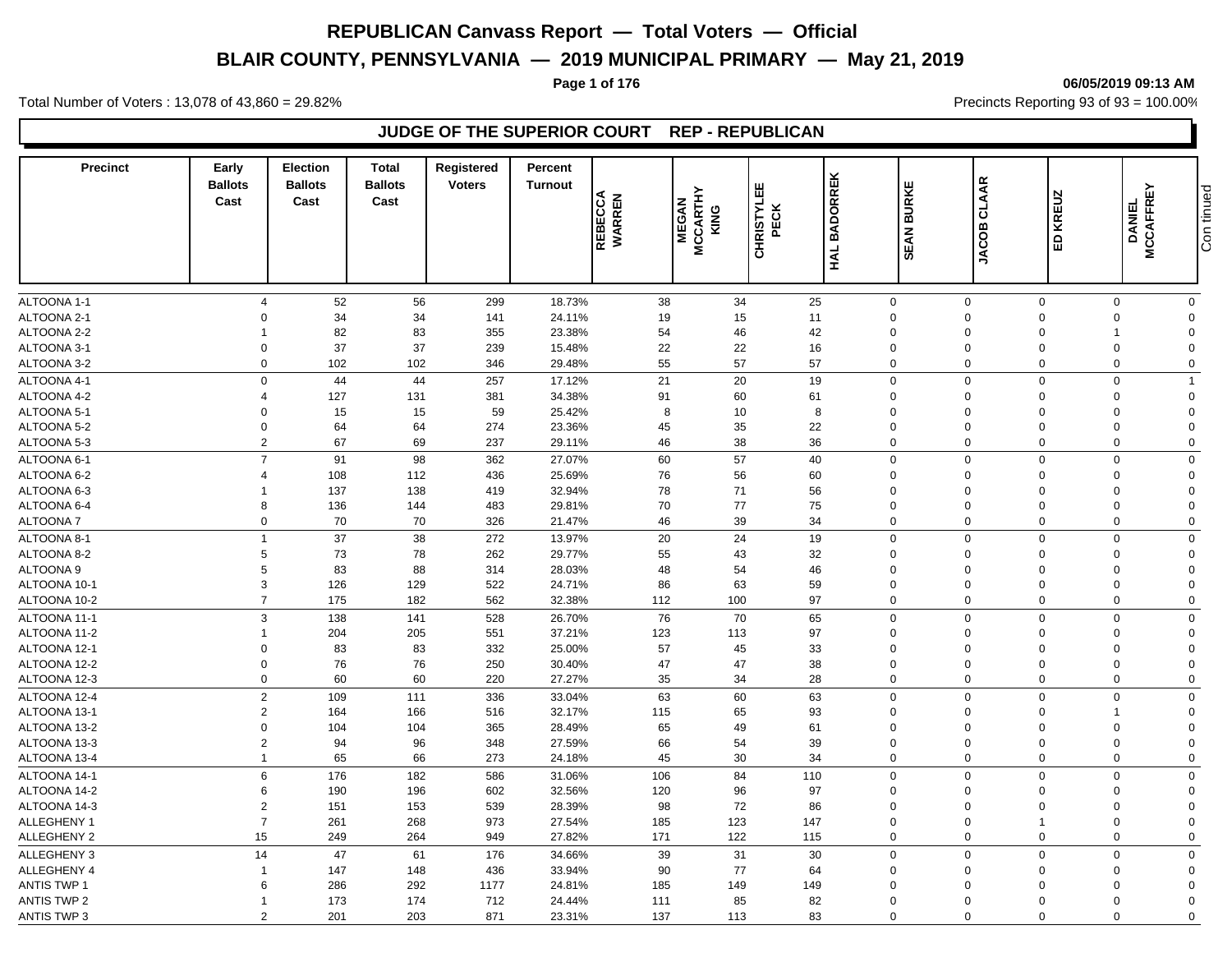# **BLAIR COUNTY, PENNSYLVANIA — 2019 MUNICIPAL PRIMARY — May 21, 2019**

#### **Page 2 of 176 06/05/2019 09:13 AM**

Total Number of Voters : 13,078 of 43,860 = 29.82% Precincts Reporting 93 of 93 = 100.00%

# **JUDGE OF THE SUPERIOR COURT REP**

| <b>Precinct</b>        | Early<br><b>Ballots</b><br>Cast | <b>Election</b><br><b>Ballots</b><br>Cast | <b>Total</b><br><b>Ballots</b><br>Cast | Registered<br><b>Voters</b> | <b>Percent</b><br><b>Turnout</b> | <b>REBECCA</b><br>WARREN | <b>MCCARTHY</b><br>KING<br><b>MEGAN</b> | 쁪<br><b>CHRISTYL</b><br><b>ECK</b> | <b>BADORREK</b> | <b>BURKE</b><br>EAN           | <b>CLAAR</b><br><b>JACOB</b> | <b>KREUZ</b><br>$\mathbf{B}$ | ΕY<br><b>DANIEL</b><br><b>MCCAFFR</b> |  |
|------------------------|---------------------------------|-------------------------------------------|----------------------------------------|-----------------------------|----------------------------------|--------------------------|-----------------------------------------|------------------------------------|-----------------|-------------------------------|------------------------------|------------------------------|---------------------------------------|--|
|                        |                                 |                                           |                                        |                             |                                  |                          |                                         |                                    | HAL             | w                             |                              |                              |                                       |  |
| BELLWOOD BORO          | $\overline{1}$                  | 167                                       | 168                                    | 671                         | 25.04%                           | 112                      | 85                                      | 76                                 |                 | $\mathbf 0$                   | $\mathbf 0$                  | $\mathbf 0$                  | $\Omega$<br>$\mathbf 0$               |  |
| <b>BLAIR 1</b>         | 8                               | 231                                       | 239                                    | 695                         | 34.39%                           | 157                      | 110                                     | 121                                |                 | $\mathbf 0$                   | $\Omega$                     | $\Omega$<br>$\Omega$         | $\mathbf 0$                           |  |
| <b>BLAIR 2</b>         | -1                              | 215                                       | 216                                    | 763                         | 28.31%                           | 131                      | 109                                     | 110                                |                 | $\mathbf 0$                   | $\Omega$                     | $\Omega$                     | $\Omega$<br>$\overline{1}$            |  |
| <b>BLAIR 3</b>         | 3                               | 155                                       | 158                                    | 626                         | 25.24%                           | 112                      | 66                                      | 84                                 |                 | $\mathbf 0$                   | $\mathbf 0$                  | $\mathbf 0$<br>$\Omega$      | $\mathbf 0$                           |  |
| <b>CATHARINE TWP</b>   | $\Omega$                        | 143                                       | 143                                    | 348                         | 41.09%                           | 100                      | 67                                      | 71                                 |                 | 0                             | $\Omega$                     | $\Omega$<br>$\Omega$         | $\mathbf 0$                           |  |
| <b>DUNCANSVILLE</b>    | 3                               | 155                                       | 158                                    | 489                         | 32.31%                           | 113                      | 75                                      | 65                                 |                 | $\mathbf 0$                   | $\Omega$                     | $\Omega$                     | $\Omega$<br>$\mathbf 0$               |  |
| <b>FRANKSTOWN TWP1</b> | 5                               | 264                                       | 269                                    | 812                         | 33.13%                           | 164                      | 129                                     | 126                                |                 | $\mathbf 0$                   | $\Omega$                     | $\Omega$<br>$\Omega$         | $\mathbf 0$                           |  |
| <b>FRANKSTOWN TWP2</b> | 11                              | 219                                       | 230                                    | 685                         | 33.58%                           | 132                      | 127                                     | 133                                |                 | $\mathbf 0$                   | $\Omega$                     | $\Omega$<br>$\Omega$         | $\mathbf 0$                           |  |
| <b>FRANKSTOWN TWP3</b> | 6                               | 260                                       | 266                                    | 847                         | 31.40%                           | 144                      | 147                                     | 152                                |                 | $\mathbf 0$                   | $\mathbf 0$                  | $\Omega$<br>$\Omega$         | $\mathbf 0$                           |  |
| <b>FRANKSTOWN TWP4</b> | 6                               | 164                                       | 170                                    | 592                         | 28.72%                           | 115                      | 74                                      | 94                                 |                 | $\mathbf 0$<br>$\overline{1}$ |                              | $\Omega$                     | $\Omega$<br>$\mathbf 0$               |  |
|                        |                                 |                                           |                                        |                             |                                  |                          |                                         |                                    |                 |                               |                              |                              |                                       |  |
| <b>FRANKSTOWN TWP5</b> | 3                               | 266                                       | 269                                    | 295                         | 91.19%                           | 152                      | 133                                     | 130                                |                 | $\mathbf 0$                   | $\mathbf 0$                  | $\Omega$                     | $\mathbf 0$<br>$\mathbf 0$            |  |
| FREEDOM TWP 1          | $\overline{1}$                  | 133                                       | 134                                    | 455                         | 29.45%                           | 106                      | 52                                      | 54                                 |                 | $\mathbf 0$                   | $\Omega$                     | $\Omega$<br>$\Omega$         | $\mathbf 0$                           |  |
| FREEDOM TWP 2          | 3                               | 192                                       | 195                                    | 881                         | 22.13%                           | 140                      | 88                                      | 101                                |                 | $\mathbf 0$                   | $\Omega$                     | $\Omega$<br>$\Omega$         | $\mathbf 0$                           |  |
| <b>GREENFIELD TWP1</b> | $\overline{1}$                  | 124                                       | 125                                    | 566                         | 22.08%                           | 76                       | 72                                      | 70                                 |                 | $\mathbf 0$                   | $\mathbf 0$                  | $\Omega$<br>$\Omega$         | $\mathbf 0$                           |  |
| <b>GREENFIELD TWP2</b> | $\mathbf 0$                     | 20                                        | 20                                     | 78                          | 25.64%                           | 13                       | 9                                       | 6                                  |                 | $\mathbf 0$                   | $\mathbf 0$                  | $\Omega$                     | $\Omega$<br>$\mathbf 0$               |  |
| <b>GREENFIELD TWP3</b> | $\overline{2}$                  | 119                                       | 121                                    | 692                         | 17.49%                           | 79                       | 65                                      | 57                                 |                 | $\mathbf 0$                   | $\Omega$                     | $\Omega$<br>$\Omega$         | $\mathbf 0$                           |  |
| <b>HOLLIDAYSBURG 1</b> | $\overline{1}$                  | 54                                        | 55                                     | 206                         | 26.70%                           | 35                       | 32                                      | 35                                 |                 | $\mathbf 0$                   | $\Omega$                     | $\mathbf 0$<br>$\Omega$      | $\mathbf 0$                           |  |
| <b>HOLLIDAYSBURG 2</b> | 6                               | 96                                        | 102                                    | 290                         | 35.17%                           | 56                       | 52                                      | 51                                 |                 | $\mathbf 0$                   | $\Omega$                     | $\Omega$<br>$\Omega$         | $\mathbf 0$                           |  |
| <b>HOLLIDAYSBURG 3</b> | 11                              | 90                                        | 101                                    | 316                         | 31.96%                           | 61                       | 54                                      | 38                                 |                 | $\mathbf 0$                   | $\Omega$                     | $\Omega$<br>$\Omega$         | $\mathbf 0$                           |  |
| <b>HOLLIDAYSBURG 4</b> | 2                               | 130                                       | 132                                    | 351                         | 37.61%                           | 75                       | 77                                      | 64                                 |                 | $\mathbf 0$                   | $\mathbf 0$                  | $\Omega$                     | $\pmb{0}$<br>$\mathbf 0$              |  |
| <b>HOLLIDAYSBURG 5</b> | 5                               | 134                                       | 139                                    | 321                         | 43.30%                           | 82                       | 68                                      | 76                                 |                 | $\mathbf 0$                   | $\Omega$                     | $\Omega$                     | $\Omega$<br>$\mathbf 0$               |  |
| <b>HOLLIDAYSBURG 6</b> | $\overline{2}$                  | 94                                        | 96                                     | 302                         | 31.79%                           | 49                       | 52                                      | 50                                 |                 | $\mathbf 0$                   | $\mathbf 0$                  | $\Omega$                     | $\mathbf 0$<br>$\Omega$               |  |
| <b>HOLLIDAYSBURG 7</b> | 1                               | 109                                       | 110                                    | 311                         | 35.37%                           | 71                       | 58                                      | 59                                 |                 | $\Omega$                      | $\Omega$                     | $\Omega$<br>$\Omega$         | $\mathbf 0$                           |  |
| <b>HUSTON TWP</b>      | $\overline{2}$                  | 197                                       | 199                                    | 579                         | 34.37%                           | 149                      | 70                                      | 114                                |                 | $\mathbf 0$                   | $\mathbf 0$                  | $\Omega$<br>$\Omega$         | $\mathbf 0$                           |  |
| <b>JUNIATA TWP</b>     | 3                               | 126                                       | 129                                    | 492                         | 26.22%                           | 77                       | 66                                      | 66                                 |                 | $\mathbf 0$                   | $\Omega$                     | $\Omega$                     | $\mathbf 0$<br>$\mathbf 0$            |  |
| <b>LOGAN TWP 1</b>     | $\overline{2}$                  | 278                                       | 280                                    | 754                         | 37.14%                           | 167                      | 142                                     | 138                                |                 | $\mathbf 0$                   | $\mathbf 0$                  | $\Omega$                     | $\mathbf 0$<br>$\Omega$               |  |
| <b>LOGAN TWP 2</b>     | 11                              | 306                                       | 317                                    | 914                         | 34.68%                           | 185                      | 165                                     | 171                                |                 | $\mathbf 0$                   | $\mathbf 0$                  | $\Omega$<br>$\Omega$         | $\mathbf 0$                           |  |
| LOGAN TWP 3            | $\overline{4}$                  | 193                                       | 197                                    | 472                         | 41.74%                           | 119                      | 97                                      | 108                                |                 | $\mathbf 0$                   | $\Omega$                     | $\Omega$                     | $\mathbf 0$<br>$\Omega$               |  |
| <b>LOGAN TWP 4</b>     | $\overline{7}$                  | 210                                       | 217                                    | 680                         | 31.91%                           | 143                      | 114                                     | 106                                |                 | $\mathbf{1}$                  | $\mathbf 0$                  | $\Omega$<br>$\Omega$         | $\mathbf 0$                           |  |
| LOGAN TWP 5            | 3                               | 228                                       | 231                                    | 702                         | 32.91%                           | 140                      | 112                                     | 113                                |                 | $\mathbf 0$                   | $\Omega$                     | $\Omega$                     | $\mathbf 0$<br>$\mathbf 0$            |  |
| LOGAN TWP 6            | 10                              | 245                                       | 255                                    | 866                         | 29.45%                           | 154                      | 125                                     | 141                                |                 | $\mathbf 0$                   | $\Omega$                     | $\Omega$                     | $\Omega$<br>$\mathbf 0$               |  |
| <b>LOGAN TWP 7</b>     | $\mathbf 0$                     | 118                                       | 118                                    | 309                         | 38.19%                           | 70                       | 56                                      | 50                                 |                 | 0                             | $\Omega$                     | $\Omega$<br>$\Omega$         | $\mathbf 0$                           |  |
| <b>MARTINSBURG 1</b>   | $\overline{4}$                  | 136                                       | 140                                    | 405                         | 34.57%                           | 94                       | 66                                      | 77                                 |                 | $\mathbf 0$                   | $\Omega$                     | $\Omega$<br>$\Omega$         | $\mathbf 0$                           |  |
| <b>MARTINSBURG 2</b>   | 6                               | 147                                       | 153                                    | 482                         | 31.74%                           |                          | 68                                      | 87                                 |                 | $\mathbf 0$                   | $\mathbf 0$                  | $\mathbf 0$<br>$\Omega$      | $\mathbf 0$                           |  |
| <b>NEWRY BORO</b>      | $\Omega$                        |                                           | 16                                     | 55                          |                                  | 103<br>8                 | 11                                      | 8                                  |                 | $\mathbf 0$                   | $\mathbf 0$                  | $\Omega$                     | $\Omega$                              |  |
|                        |                                 | 16                                        |                                        |                             | 29.09%                           |                          |                                         |                                    |                 |                               |                              |                              | $\mathbf 0$                           |  |
| NORTH WOODBURY         | 34                              | 374                                       | 408                                    | 1178                        | 34.63%                           | 289                      | 154                                     | 247                                |                 | $\mathbf 0$                   | $\Omega$                     | $\Omega$                     | $\mathbf 0$<br>$\mathbf 0$            |  |
| <b>ROARING SPG 1</b>   | $\overline{1}$                  | 65                                        | 66                                     | 228                         | 28.95%                           | 48                       | 33                                      | 37                                 |                 | $\Omega$                      | $\Omega$                     | $\Omega$<br>$\Omega$         | $\mathbf 0$                           |  |
| <b>ROARING SPG 2</b>   | 8                               | 171                                       | 179                                    | 396                         | 45.20%                           | 113                      | 82                                      | 88                                 |                 | $\Omega$                      | $\Omega$                     | $\Omega$<br>$\Omega$         | $\mathbf 0$                           |  |
| ROARING SPG 3          | 1                               | 107                                       | 108                                    | 305                         | 35.41%                           | 67                       | 43                                      | 69                                 |                 | $\mathbf 0$                   | $\mathbf 0$                  | $\mathbf 0$                  | $\mathbf 0$<br>$\Omega$               |  |
| SNYDER TWP 1           | $\overline{\mathbf{1}}$         | 131                                       | 132                                    | 547                         | 24.13%                           | 86                       | 58                                      | 60                                 |                 | $\Omega$                      | $\Omega$                     | $\Omega$<br>$\Omega$         | $\Omega$                              |  |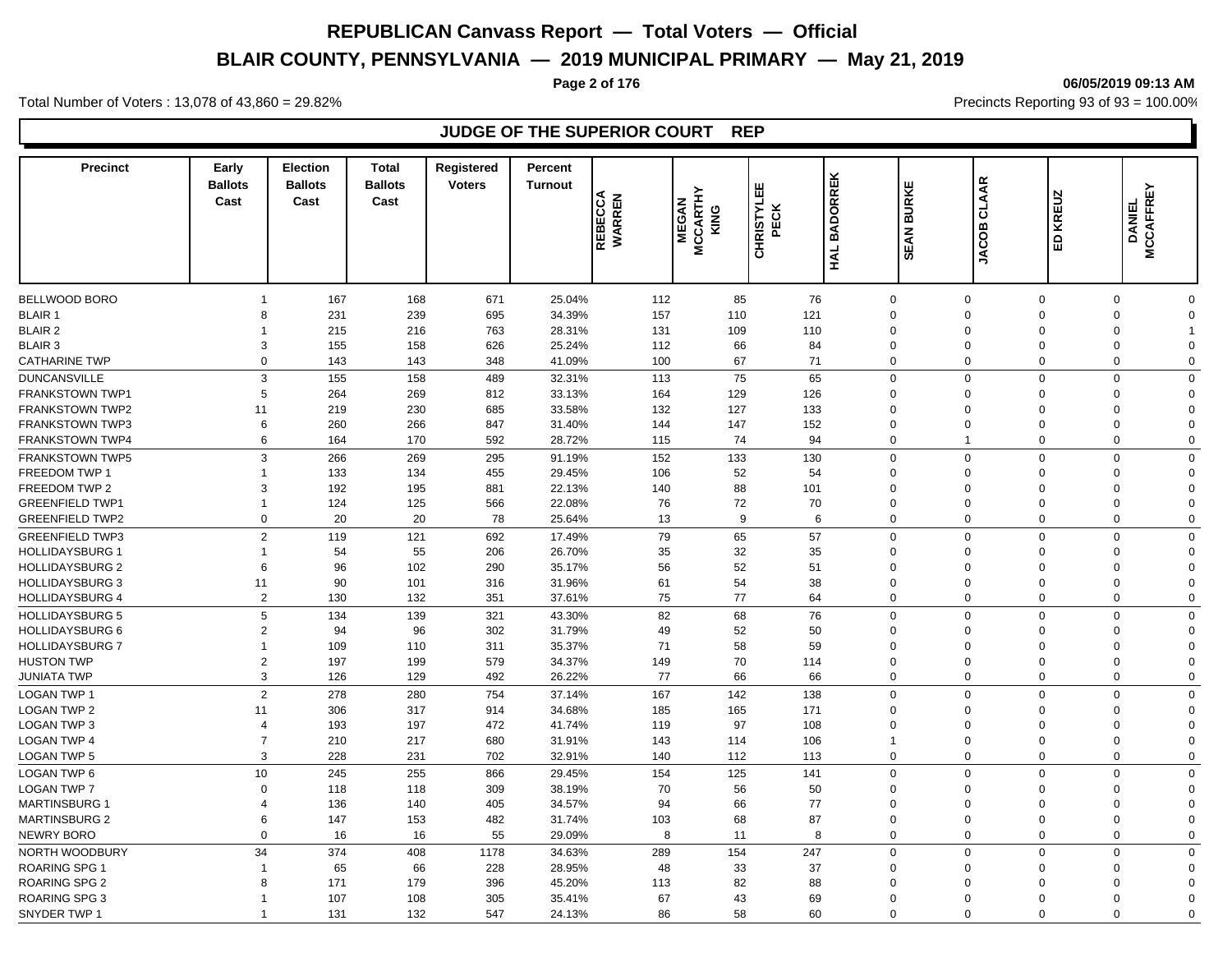# **BLAIR COUNTY, PENNSYLVANIA — 2019 MUNICIPAL PRIMARY — May 21, 2019**

#### **Page 3 of 176 06/05/2019 09:13 AM**

Total Number of Voters : 13,078 of 43,860 = 29.82% Precincts Reporting 93 of 93 = 100.00%

# **JUDGE OF THE SUPERIOR COURT REP**

| <b>Precinct</b>      | Early<br><b>Ballots</b><br>Cast | <b>Election</b><br><b>Ballots</b><br>Cast | Total<br><b>Ballots</b><br>Cast | Registered<br><b>Voters</b> | Percent<br>Turnout | REBECCA<br>WARREN | <b>MEGAN</b><br><b>MCCART</b><br>KING | 뿝<br><b>HRISTYLE</b><br>PECK<br>ပ | ORREK<br>Ō<br>◀<br>m<br>⋖ | ⋰<br>g<br>മ<br>z<br>◀<br>ш<br>ഗ | $\mathbf{R}$<br>ಕ<br>8<br>Š | <b>KREUZ</b><br>١ə | DANIEL<br>CCAFFRE`<br>$\circ$<br>Σ |  |
|----------------------|---------------------------------|-------------------------------------------|---------------------------------|-----------------------------|--------------------|-------------------|---------------------------------------|-----------------------------------|---------------------------|---------------------------------|-----------------------------|--------------------|------------------------------------|--|
| SNYDER TWP 2         |                                 | 217                                       | 218                             | 809                         | 26.95%             | 137               | 118                                   | 95                                |                           | $\Omega$                        | $\Omega$                    |                    | $\Omega$                           |  |
| <b>TAYLOR TWP</b>    |                                 | 327                                       | 333                             | 1143                        | 29.13%             | 231               | 162                                   | 160                               |                           |                                 |                             |                    |                                    |  |
| <b>TYRONE TWP 1</b>  |                                 | 80                                        | 81                              | 379                         | 21.37%             | 42                | 50                                    | 46                                |                           |                                 |                             |                    |                                    |  |
| TYRONE TWP 2         |                                 | 92                                        | 93                              | 365                         | 25.48%             | 57                | 48                                    | 53                                |                           |                                 |                             |                    |                                    |  |
| <b>TYRONE BORO 1</b> |                                 | 87                                        | 88                              | 335                         | 26.27%             | 67                | 41                                    | 43                                |                           |                                 | 0                           |                    |                                    |  |
| <b>TYRONE BORO 2</b> | $\mathfrak{p}$                  | 66                                        | 68                              | 239                         | 28.45%             | 39                | 33                                    | 29                                | $\Omega$                  | $\Omega$                        | $\Omega$                    | $\Omega$           | $\Omega$                           |  |
| <b>TYRONE BORO 3</b> |                                 | 48                                        | 48                              | 197                         | 24.37%             | 37                | 20                                    | 21                                |                           |                                 |                             |                    |                                    |  |
| <b>TYRONE BORO 4</b> |                                 | 38                                        | 38                              | 139                         | 27.34%             | 26                | 19                                    | 17                                |                           |                                 |                             |                    |                                    |  |
| <b>TYRONE BORO 5</b> |                                 | 58                                        | 61                              | 210                         | 29.05%             | 43                | 31                                    | 21                                |                           |                                 |                             |                    |                                    |  |
| TYRONE BORO 6        | 0                               | 128                                       | 128                             | 384                         | 33.33%             | 87                | 65                                    | 49                                |                           |                                 |                             |                    |                                    |  |
| <b>TYRONE BORO 7</b> |                                 | 88                                        | 89                              | 285                         | 31.23%             | 56                | 43                                    | 43                                | $\Omega$                  | $\Omega$                        | $\Omega$                    |                    | $\Omega$                           |  |
| WILLIAMSBURG         |                                 | 133                                       | 134                             | 462                         | 29.00%             | 87                | 73                                    | 62                                |                           |                                 |                             |                    |                                    |  |
| WOODBURY TWP         |                                 | 177                                       | 177                             | 671                         | 26.38%             | 122               | 83                                    | 84                                |                           |                                 |                             |                    |                                    |  |
| <b>Totals</b>        | 319                             | 12759                                     | 13078                           | 43860                       |                    | 8302              | 6489                                  | 6555                              |                           |                                 |                             | 2                  | $\overline{2}$                     |  |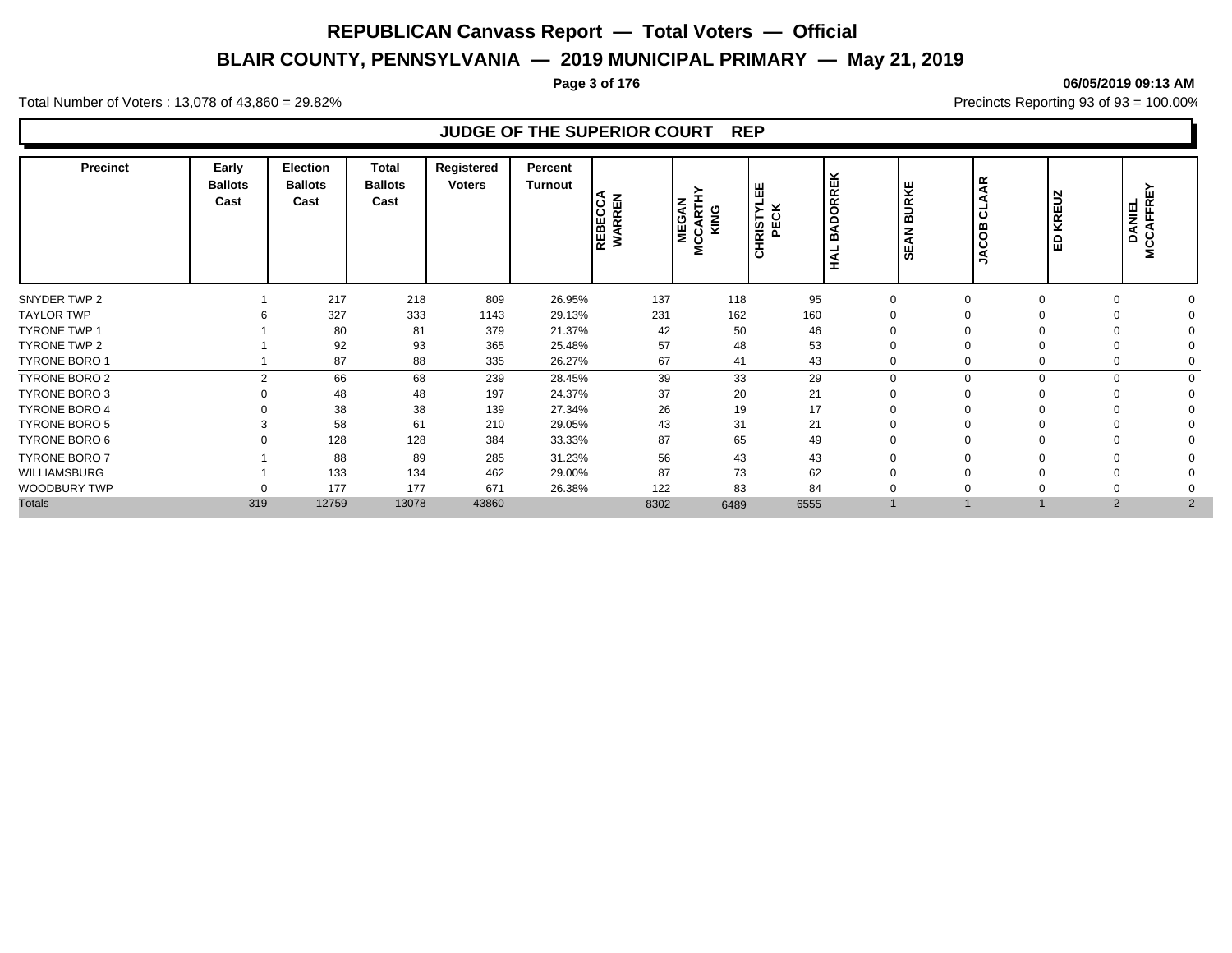# **BLAIR COUNTY, PENNSYLVANIA — 2019 MUNICIPAL PRIMARY — May 21, 2019**

**Page 4 of 176 06/05/2019 09:13 AM**

Total Number of Voters : 13,078 of 43,860 = 29.82% Precincts Reporting 93 of 93 = 100.00%

# **JUDGE OF THE SUPERIOR COURT REP - REPUBLICAN**

| <b>Precinct</b>    | Early<br><b>Ballots</b><br>Cast | Election<br><b>Ballots</b><br>Cast | <b>Total</b><br><b>Ballots</b><br>Cast | <b>Registered</b><br><b>Voters</b> | Percent<br><b>Turnout</b> | <b>BENZEL</b><br><b>RICK</b> | <b>DURASOSTARR</b><br><b>ADAM</b> | <b>GORMAN</b><br>DAVE | <b>AMANDA GREEN<br/>HAWKINS</b> | FRED IMLER  | <b>BRIDGETTE</b><br>JACKSON | PAGE<br><b>DENNIS</b> | $\overline{a}$<br>PASSAREL<br>STEVE | Con tinued   |
|--------------------|---------------------------------|------------------------------------|----------------------------------------|------------------------------------|---------------------------|------------------------------|-----------------------------------|-----------------------|---------------------------------|-------------|-----------------------------|-----------------------|-------------------------------------|--------------|
|                    |                                 |                                    |                                        |                                    |                           |                              |                                   |                       |                                 |             |                             |                       |                                     |              |
| ALTOONA 1-1        | 4                               | 52                                 | 56                                     | 299                                | 18.73%                    | $\mathbf 0$                  |                                   | $\mathbf 0$           | $\mathbf 0$                     | $\mathbf 0$ | $\mathbf 0$                 | $\mathbf 0$           | $\mathbf 0$                         | $\mathbf{0}$ |
| ALTOONA 2-1        | O                               | 34                                 | 34                                     | 141                                | 24.11%                    | $\mathbf 0$                  |                                   | $\Omega$              | $\Omega$                        | $\Omega$    | $\mathbf 0$                 | $\Omega$              | $\mathbf 0$                         | $\Omega$     |
| ALTOONA 2-2        |                                 | 82                                 | 83                                     | 355                                | 23.38%                    | $\mathbf 0$                  | $\Omega$                          |                       | $\Omega$                        | $\Omega$    | $\Omega$                    | $\Omega$              | $\mathbf 0$                         | $\Omega$     |
| ALTOONA 3-1        | $\Omega$                        | 37                                 | 37                                     | 239                                | 15.48%                    | $\mathbf 0$                  |                                   | $\Omega$              | $\Omega$                        | $\Omega$    | $\mathbf 0$                 | $\Omega$              | $\mathbf 0$                         | $\Omega$     |
| ALTOONA 3-2        | $\Omega$                        | 102                                | 102                                    | 346                                | 29.48%                    | $\mathbf 0$                  |                                   | $\Omega$              | $\Omega$                        | $\Omega$    | $\mathbf 0$                 | $\mathbf 0$           | $\mathbf 0$                         | $\Omega$     |
| ALTOONA 4-1        | $\mathbf 0$                     | 44                                 | 44                                     | 257                                | 17.12%                    | $\mathbf 0$                  |                                   | $\Omega$              | $\mathbf 0$                     | $\mathbf 0$ | $\mathbf 0$                 | $\Omega$              | $\mathbf 0$                         | $\mathbf 0$  |
| ALTOONA 4-2        |                                 | 127                                | 131                                    | 381                                | 34.38%                    | $\mathbf 0$                  |                                   | $\mathbf 0$           | $\mathbf 0$                     | $\mathbf 0$ | $\mathbf 0$                 | $\Omega$              | $\mathbf 0$                         | $\Omega$     |
| ALTOONA 5-1        | $\Omega$                        | 15                                 | 15                                     | 59                                 | 25.42%                    | $\mathbf 0$                  |                                   | $\Omega$              | $\Omega$                        | $\Omega$    | $\mathbf 0$                 | $\Omega$              | $\mathbf 0$                         | $\Omega$     |
| ALTOONA 5-2        | $\Omega$                        | 64                                 | 64                                     | 274                                | 23.36%                    | $\mathbf 0$                  |                                   | $\Omega$              | $\Omega$                        | $\Omega$    | $\mathbf 0$                 | $\Omega$              | $\mathbf 0$                         | $\Omega$     |
| ALTOONA 5-3        | $\overline{2}$                  | 67                                 | 69                                     | 237                                | 29.11%                    | $\mathbf 0$                  |                                   | $\Omega$              | $\mathbf 0$                     | $\Omega$    | $\mathbf 0$                 | $\Omega$              | $\mathbf 0$                         | $\mathbf 0$  |
|                    | $\overline{7}$                  |                                    |                                        |                                    |                           |                              |                                   |                       |                                 | $\Omega$    |                             |                       |                                     |              |
| ALTOONA 6-1        |                                 | 91                                 | 98                                     | 362                                | 27.07%                    | $\mathbf 0$                  |                                   | $\Omega$              | $\Omega$                        |             | $\mathbf 0$                 | $\Omega$              | $\mathbf 0$                         | $\mathbf 0$  |
| ALTOONA 6-2        | 4                               | 108                                | 112                                    | 436                                | 25.69%                    | $\mathbf 0$                  |                                   | $\Omega$              | $\mathbf 0$                     | $\Omega$    | $\mathbf 0$                 | $\Omega$              | $\mathbf 0$                         | $\Omega$     |
| ALTOONA 6-3        |                                 | 137                                | 138                                    | 419                                | 32.94%                    | $\mathbf 0$                  | $\Omega$                          |                       | $\mathbf 0$                     | 0           | $\mathbf 0$                 | $\Omega$              | $\mathbf 0$                         | $\mathbf 0$  |
| ALTOONA 6-4        | 8                               | 136                                | 144                                    | 483                                | 29.81%                    | $\mathbf 0$                  |                                   | $\Omega$              | $\Omega$                        | $\Omega$    | $\mathbf 0$                 | $\Omega$              | $\mathbf 0$                         | $\Omega$     |
| <b>ALTOONA7</b>    | $\mathbf 0$                     | 70                                 | 70                                     | 326                                | 21.47%                    | $\mathbf 0$                  |                                   | $\mathbf 0$           | $\mathbf 0$                     | $\mathbf 0$ | $\mathbf 0$                 | $\mathbf 0$           | $\mathbf 0$                         | $\mathbf 0$  |
| ALTOONA 8-1        | $\overline{1}$                  | 37                                 | 38                                     | 272                                | 13.97%                    | $\mathbf 0$                  |                                   | $\Omega$              | $\mathbf 0$                     | $\mathbf 0$ | $\mathbf 0$                 | $\mathbf 0$           | $\mathbf 0$                         | $\mathbf 0$  |
| ALTOONA 8-2        | 5                               | 73                                 | 78                                     | 262                                | 29.77%                    | $\mathbf 0$                  |                                   | $\Omega$              | $\Omega$                        | $\Omega$    | $\mathbf 0$                 | $\Omega$              | $\mathbf 0$                         | $\Omega$     |
| ALTOONA 9          | 5                               | 83                                 | 88                                     | 314                                | 28.03%                    | $\Omega$                     | $\Omega$                          |                       | $\Omega$                        | $\Omega$    | $\mathbf 0$                 | $\Omega$              | $\mathbf 0$                         | $\Omega$     |
| ALTOONA 10-1       | 3                               | 126                                | 129                                    | 522                                | 24.71%                    | $\mathbf 0$                  | $\mathbf 0$                       |                       | $\mathbf 0$                     | 0           | $\mathbf 0$                 |                       | $\mathbf 0$                         | $\Omega$     |
| ALTOONA 10-2       | $\overline{7}$                  | 175                                | 182                                    | 562                                | 32.38%                    | $\mathbf 0$                  |                                   | $\mathbf 0$           | $\Omega$                        | $\Omega$    | $\mathbf 0$                 | $\mathbf 0$           | $\mathbf 0$                         | $\Omega$     |
| ALTOONA 11-1       | 3                               | 138                                | 141                                    | 528                                | 26.70%                    | $\mathbf 0$                  |                                   | $\Omega$              | $\Omega$                        | $\Omega$    | $\mathbf 0$                 | $\Omega$              | $\mathbf 0$                         | $\mathbf 0$  |
| ALTOONA 11-2       |                                 | 204                                | 205                                    | 551                                | 37.21%                    | $\mathbf 0$                  | $\Omega$                          |                       | $\Omega$                        | $\Omega$    | $\mathbf 0$                 | $\Omega$              | $\mathbf 0$                         | $\Omega$     |
| ALTOONA 12-1       | $\Omega$                        | 83                                 | 83                                     | 332                                | 25.00%                    | $\mathbf 0$                  | $\Omega$                          |                       | 0                               | $\Omega$    | $\mathbf 0$                 | $\Omega$              | $\mathbf 0$                         | $\Omega$     |
| ALTOONA 12-2       | $\Omega$                        | 76                                 | 76                                     | 250                                | 30.40%                    | $\mathbf 0$                  |                                   | $\Omega$              | $\Omega$                        | $\Omega$    | $\mathbf 0$                 | $\Omega$              | $\mathbf 0$                         | 1            |
| ALTOONA 12-3       | $\mathbf 0$                     | 60                                 | 60                                     | 220                                | 27.27%                    | $\mathbf 0$                  |                                   | $\Omega$              | $\mathbf 0$                     | $\mathbf 0$ | $\mathbf 0$                 | $\mathbf 0$           | $\mathbf 0$                         | $\mathbf 0$  |
| ALTOONA 12-4       | $\overline{2}$                  | 109                                | 111                                    | 336                                | 33.04%                    | $\mathbf 0$                  |                                   | $\mathbf 0$           | $\mathbf 0$                     | $\mathbf 0$ | $\mathbf 0$                 | $\Omega$              | $\mathbf 0$                         | $\mathbf 0$  |
| ALTOONA 13-1       | $\overline{2}$                  | 164                                | 166                                    | 516                                | 32.17%                    | $\mathbf 0$                  |                                   | $\Omega$              | $\Omega$                        | $\Omega$    | $\mathbf 0$                 | $\Omega$              | $\mathbf 0$                         | $\Omega$     |
| ALTOONA 13-2       | $\Omega$                        | 104                                | 104                                    | 365                                | 28.49%                    | $\mathbf 0$                  | $\Omega$                          |                       | $\Omega$                        | 0           | $\mathbf 0$                 | $\Omega$              | $\mathbf 0$                         | $\Omega$     |
| ALTOONA 13-3       | $\overline{2}$                  | 94                                 | 96                                     | 348                                | 27.59%                    | $\Omega$                     |                                   | $\Omega$              | $\Omega$                        | $\Omega$    | $\mathbf 0$                 | $\Omega$              | $\mathbf 0$                         | $\Omega$     |
| ALTOONA 13-4       | $\mathbf{1}$                    | 65                                 | 66                                     | 273                                | 24.18%                    | $\mathbf 0$                  |                                   | $\Omega$              | 0                               | $\Omega$    | $\mathbf 0$                 | $\Omega$              | $\mathbf 0$                         | $\Omega$     |
| ALTOONA 14-1       | 6                               | 176                                | 182                                    | 586                                | 31.06%                    | $\mathbf 0$                  |                                   | $\Omega$              | $\Omega$                        | $\mathbf 0$ | $\mathbf 0$                 | $\Omega$              | $\mathbf 0$                         | $\mathbf 0$  |
| ALTOONA 14-2       | 6                               | 190                                | 196                                    | 602                                | 32.56%                    | $\mathbf 0$                  |                                   | $\Omega$              | $\mathbf 0$                     | 0           | $\mathbf 0$                 | $\Omega$              | $\mathbf 0$                         | $\Omega$     |
| ALTOONA 14-3       | $\overline{2}$                  | 151                                | 153                                    | 539                                | 28.39%                    | $\mathbf 0$                  |                                   | $\Omega$              | $\Omega$                        | $\Omega$    | $\mathbf 0$                 | $\Omega$              | $\mathbf 0$                         | $\Omega$     |
| ALLEGHENY 1        | $\overline{7}$                  | 261                                | 268                                    | 973                                | 27.54%                    | $\mathbf 0$                  |                                   | $\Omega$              | $\mathbf 0$                     | $\mathbf 0$ | $\mathbf 0$                 | $\Omega$              | $\mathbf 0$                         | $\mathbf 0$  |
| ALLEGHENY 2        | 15                              | 249                                | 264                                    | 949                                | 27.82%                    | $\mathbf 0$                  |                                   | 0                     | $\mathbf 0$                     | $\mathbf 0$ | $\mathbf 0$                 | $\mathbf 0$           | $\mathbf 0$                         | $\mathbf 0$  |
| ALLEGHENY 3        | 14                              | 47                                 | 61                                     | 176                                | 34.66%                    | $\mathbf 0$                  |                                   | $\mathbf 0$           | $\mathbf 0$                     | $\mathbf 0$ | $\mathbf 0$                 | $\Omega$              | $\mathbf 0$                         | $\mathbf 0$  |
| ALLEGHENY 4        |                                 | 147                                | 148                                    | 436                                | 33.94%                    | $\mathbf 0$                  |                                   | $\Omega$              | $\Omega$                        | 0           | $\mathbf{0}$                | $\Omega$              | $\mathbf 0$                         | $\Omega$     |
| <b>ANTIS TWP 1</b> | 6                               | 286                                | 292                                    | 1177                               | 24.81%                    | $\Omega$                     | $\Omega$                          |                       | $\Omega$                        | 0           | $\Omega$                    | $\Omega$              | $\mathbf 0$                         | $\Omega$     |
| <b>ANTIS TWP 2</b> |                                 | 173                                | 174                                    | 712                                | 24.44%                    | $\Omega$                     | $\Omega$                          |                       | $\Omega$                        | $\Omega$    | $\Omega$                    | $\Omega$              | $\Omega$                            | $\Omega$     |
| ANTIS TWP 3        | $\mathfrak{p}$                  | 201                                | 203                                    | 871                                | 23.31%                    | $\Omega$                     |                                   | $\Omega$              | $\Omega$                        | $\Omega$    | $\Omega$                    | $\Omega$              | $\Omega$                            | $\Omega$     |
|                    |                                 |                                    |                                        |                                    |                           |                              |                                   |                       |                                 |             |                             |                       |                                     |              |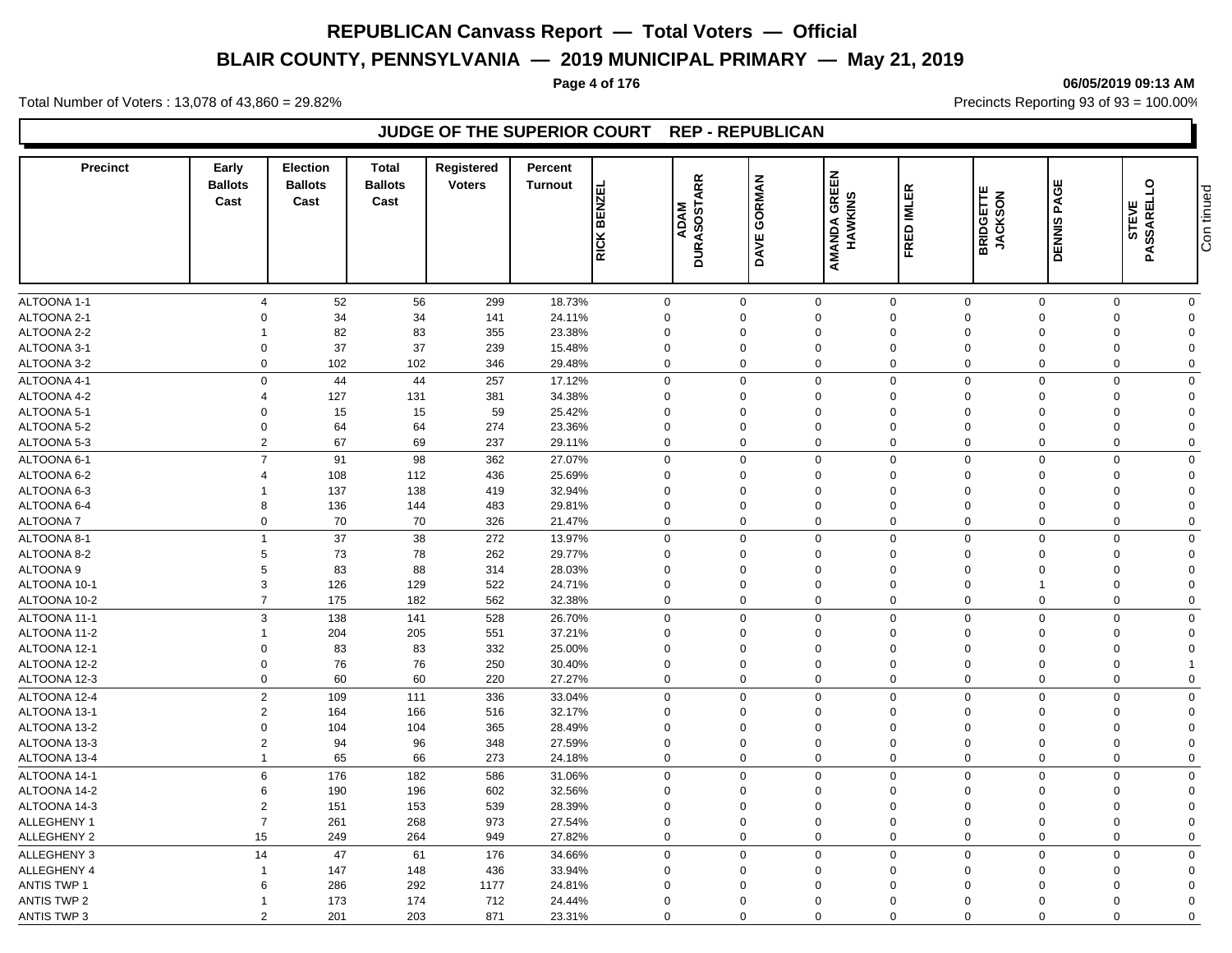# **BLAIR COUNTY, PENNSYLVANIA — 2019 MUNICIPAL PRIMARY — May 21, 2019**

#### **Page 5 of 176 06/05/2019 09:13 AM**

Total Number of Voters : 13,078 of 43,860 = 29.82% Precincts Reporting 93 of 93 = 100.00%

# **JUDGE OF THE SUPERIOR COURT REP**

| <b>Precinct</b>        | Early<br><b>Ballots</b><br>Cast | <b>Election</b><br><b>Ballots</b><br>Cast | <b>Total</b><br><b>Ballots</b><br>Cast | <b>Registered</b><br><b>Voters</b> | Percent<br><b>Turnout</b> | <b>BENZEL</b>  | <b>DURASOSTARR</b><br><b>ADAM</b> | GORMAN      | AMANDA GREEN<br>HAWKINS | FRED IMLER     | <b>BRIDGETTE</b><br><b>JACKSON</b> | PAGE          | $\overline{a}$<br>STEVE |             |
|------------------------|---------------------------------|-------------------------------------------|----------------------------------------|------------------------------------|---------------------------|----------------|-----------------------------------|-------------|-------------------------|----------------|------------------------------------|---------------|-------------------------|-------------|
|                        |                                 |                                           |                                        |                                    |                           | RICK           |                                   | DAVE        |                         |                |                                    | <b>DENNIS</b> | PASSAREL                |             |
| BELLWOOD BORO          |                                 | 167                                       | 168                                    | 671                                | 25.04%                    | $\mathbf 0$    | $\Omega$                          |             | $\mathbf{0}$            | $\mathsf 0$    | $\mathbf 0$                        | $\mathbf 0$   | $\mathbf 0$             | $\Omega$    |
| <b>BLAIR 1</b>         | 8                               | 231                                       | 239                                    | 695                                | 34.39%                    | $\mathbf 0$    | $\Omega$                          |             | $\Omega$                | $\Omega$       | $\mathbf 0$                        | $\Omega$      | $\mathbf 0$             | $\Omega$    |
| <b>BLAIR 2</b>         |                                 | 215                                       | 216                                    | 763                                | 28.31%                    | $\Omega$       | $\Omega$                          |             | $\Omega$                |                | $\mathbf{0}$                       | $\Omega$      | $\Omega$                | $\Omega$    |
| <b>BLAIR 3</b>         | 3                               | 155                                       | 158                                    | 626                                | 25.24%                    | $\mathbf 0$    | $\mathbf 0$                       |             | $\overline{0}$          | 0              | $\mathbf 0$                        | $\Omega$      | $\mathbf 0$             | $\Omega$    |
| <b>CATHARINE TWP</b>   | $\Omega$                        | 143                                       | 143                                    | 348                                | 41.09%                    | $\mathbf 0$    | $\Omega$                          |             | $\Omega$                | $\Omega$       | $\mathbf 0$                        | $\Omega$      | $\Omega$                | $\Omega$    |
| <b>DUNCANSVILLE</b>    | 3                               | 155                                       | 158                                    | 489                                | 32.31%                    | $\mathbf 0$    | $\Omega$                          |             | $\Omega$                | $\Omega$       | $\mathbf 0$                        | $\Omega$      | $\Omega$                | $\mathbf 0$ |
| FRANKSTOWN TWP1        | 5                               | 264                                       | 269                                    | 812                                | 33.13%                    | $\mathbf 0$    | $\Omega$                          |             | $\Omega$                | $\Omega$       | $\overline{1}$                     | $\Omega$      | $\mathbf 0$             | $\Omega$    |
| FRANKSTOWN TWP2        | 11                              | 219                                       | 230                                    | 685                                | 33.58%                    | $\mathbf 0$    | $\Omega$                          |             | $\Omega$                | $\Omega$       | $\Omega$                           | $\Omega$      | $\Omega$                | $\Omega$    |
| <b>FRANKSTOWN TWP3</b> | 6                               | 260                                       | 266                                    | 847                                | 31.40%                    | $\mathbf 0$    | $\Omega$                          |             | $\Omega$                | $\Omega$       | $\Omega$                           | $\Omega$      | $\mathbf 0$             | $\Omega$    |
| FRANKSTOWN TWP4        | 6                               | 164                                       | 170                                    | 592                                | 28.72%                    | $\mathbf 0$    |                                   | $\mathbf 0$ | $\mathbf 0$             | $\Omega$       | $\mathbf 0$                        | $\Omega$      | $\mathbf 0$             | $\mathbf 0$ |
| <b>FRANKSTOWN TWP5</b> | 3                               | 266                                       | 269                                    | 295                                | 91.19%                    | $\mathbf 0$    |                                   | $\mathbf 0$ | $\mathbf 0$             | $\Omega$       | $\mathbf 0$                        | $\Omega$      | $\mathbf 0$             | $\Omega$    |
| FREEDOM TWP 1          |                                 | 133                                       | 134                                    | 455                                | 29.45%                    | $\mathbf 0$    | $\Omega$                          |             | $\Omega$                | $\overline{0}$ | $\mathbf 0$                        | $\Omega$      | $\mathbf 0$             | $\Omega$    |
| FREEDOM TWP 2          | 3                               | 192                                       | 195                                    | 881                                | 22.13%                    | $\mathbf 0$    | $\Omega$                          |             | $\Omega$                | $\Omega$       | $\mathbf 0$                        | $\Omega$      | $\mathbf 0$             | $\Omega$    |
| <b>GREENFIELD TWP1</b> |                                 | 124                                       | 125                                    | 566                                | 22.08%                    | $\mathbf 0$    |                                   | 0           | $\Omega$                | $\Omega$       | $\mathbf 0$                        | $\Omega$      | $\mathbf 0$             | $\Omega$    |
| <b>GREENFIELD TWP2</b> | $\mathbf 0$                     | 20                                        | 20                                     | 78                                 | 25.64%                    | $\mathbf 0$    |                                   | $\mathbf 0$ | $\mathbf 0$             | $\Omega$       | $\mathbf 0$                        | $\Omega$      | $\mathbf 0$             | $\mathbf 0$ |
|                        |                                 |                                           |                                        |                                    |                           |                |                                   |             |                         |                |                                    |               |                         |             |
| <b>GREENFIELD TWP3</b> | 2                               | 119                                       | 121                                    | 692                                | 17.49%                    | $\mathbf 0$    | $\Omega$                          |             | $\Omega$                | $\Omega$       | $\mathbf 0$                        | $\Omega$      | $\Omega$                | $\mathbf 0$ |
| <b>HOLLIDAYSBURG 1</b> |                                 | 54                                        | 55                                     | 206                                | 26.70%                    | $\mathbf 0$    | $\mathbf 0$                       |             | $\Omega$                | 0              | $\mathbf 0$                        | $\Omega$      | $\mathbf 0$             | $\Omega$    |
| <b>HOLLIDAYSBURG 2</b> | 6                               | 96                                        | 102                                    | 290                                | 35.17%                    | $\Omega$       | $\Omega$                          |             | $\Omega$                | $\Omega$       | $\Omega$                           | $\Omega$      | $\mathbf 0$             | $\Omega$    |
| <b>HOLLIDAYSBURG 3</b> | 11                              | 90                                        | 101                                    | 316                                | 31.96%                    | $\mathbf 0$    | $\Omega$                          |             | $\mathbf 0$             | 0              | $\mathbf 0$                        | $\Omega$      | $\mathsf 0$             | $\Omega$    |
| <b>HOLLIDAYSBURG 4</b> | $\overline{2}$                  | 130                                       | 132                                    | 351                                | 37.61%                    | $\mathbf 0$    |                                   | $\mathbf 0$ | $\Omega$                | $\Omega$       | $\mathbf 0$                        | $\Omega$      | $\mathbf 0$             | $\mathbf 0$ |
| <b>HOLLIDAYSBURG 5</b> | 5                               | 134                                       | 139                                    | 321                                | 43.30%                    | $\mathbf 0$    | $\Omega$                          |             | $\Omega$                | $\Omega$       | $\mathbf 0$                        | $\Omega$      | $\mathbf 0$             | $\mathbf 0$ |
| <b>HOLLIDAYSBURG 6</b> | $\overline{2}$                  | 94                                        | 96                                     | 302                                | 31.79%                    | $\mathbf 0$    | $\Omega$                          |             | $\Omega$                | $\overline{0}$ | $\overline{0}$                     | $\Omega$      | $\mathbf 0$             | $\mathbf 0$ |
| <b>HOLLIDAYSBURG 7</b> |                                 | 109                                       | 110                                    | 311                                | 35.37%                    | $\mathbf 0$    | $\Omega$                          |             | $\Omega$                | $\Omega$       | $\Omega$                           | $\Omega$      | $\mathbf 0$             | $\Omega$    |
| <b>HUSTON TWP</b>      | $\overline{2}$                  | 197                                       | 199                                    | 579                                | 34.37%                    | $\mathbf 0$    | $\Omega$                          |             | $\Omega$                | $\overline{0}$ | $\overline{0}$                     | $\Omega$      | $\mathbf 0$             | $\Omega$    |
| <b>JUNIATA TWP</b>     | 3                               | 126                                       | 129                                    | 492                                | 26.22%                    | $\mathbf 0$    | 1                                 |             | $\Omega$                | $\Omega$       | $\Omega$                           | $\Omega$      | $\mathbf 0$             | $\Omega$    |
| <b>LOGAN TWP 1</b>     | $\overline{2}$                  | 278                                       | 280                                    | 754                                | 37.14%                    | $\mathbf 0$    |                                   | $\mathbf 0$ | $\Omega$                | $\Omega$       | $\mathbf 0$                        | $\Omega$      | $\mathbf 0$             | $\Omega$    |
| <b>LOGAN TWP 2</b>     | 11                              | 306                                       | 317                                    | 914                                | 34.68%                    | $\mathbf 0$    | $\Omega$                          |             | $\Omega$                | $\Omega$       | $\mathbf 0$                        | $\Omega$      | $\Omega$                | $\Omega$    |
| <b>LOGAN TWP 3</b>     | $\boldsymbol{\Delta}$           | 193                                       | 197                                    | 472                                | 41.74%                    | $\mathbf 0$    | $\Omega$                          |             | $\Omega$                | $\Omega$       | $\mathbf 0$                        | $\Omega$      | $\overline{1}$          | $\Omega$    |
| <b>LOGAN TWP 4</b>     |                                 | 210                                       | 217                                    | 680                                | 31.91%                    | $\mathbf 0$    | $\mathbf 0$                       |             | $\Omega$                | $\Omega$       | $\mathbf 0$                        | $\Omega$      | $\mathbf 0$             | $\Omega$    |
| <b>LOGAN TWP 5</b>     | 3                               | 228                                       | 231                                    | 702                                | 32.91%                    | $\mathbf 0$    | $\Omega$                          |             | $\Omega$                | $\Omega$       | $\mathbf 0$                        | $\Omega$      | $\mathbf 0$             | $\Omega$    |
| <b>LOGAN TWP 6</b>     | 10                              | 245                                       | 255                                    | 866                                | 29.45%                    | $\overline{1}$ | $\Omega$                          |             | $\Omega$                | $\Omega$       | $\mathbf 0$                        | $\Omega$      | $\mathbf 0$             | $\mathbf 0$ |
| <b>LOGAN TWP 7</b>     | $\Omega$                        | 118                                       | 118                                    | 309                                | 38.19%                    | $\mathbf 0$    | $\mathbf 0$                       |             | $\mathbf 0$             | 0              | $\mathbf 0$                        | $\Omega$      | $\mathbf 0$             | $\mathbf 0$ |
| <b>MARTINSBURG 1</b>   | $\overline{4}$                  | 136                                       | 140                                    | 405                                | 34.57%                    | $\mathbf 0$    | $\Omega$                          |             | $\Omega$                | $\Omega$       | $\mathbf 0$                        | $\Omega$      | $\mathbf 0$             | $\Omega$    |
| <b>MARTINSBURG 2</b>   | 6                               | 147                                       | 153                                    | 482                                | 31.74%                    | $\mathbf 0$    | $\mathbf 0$                       |             | $\mathbf 0$             | $\mathbf 0$    | $\mathbf 0$                        | $\Omega$      | $\mathbf 0$             | $\mathbf 0$ |
| <b>NEWRY BORO</b>      | $\mathbf 0$                     | 16                                        | 16                                     | 55                                 | 29.09%                    | $\mathbf 0$    |                                   | $\mathbf 0$ | $\mathbf 0$             | $\mathbf 0$    | $\mathbf 0$                        | $\Omega$      | $\mathbf 0$             | $\mathbf 0$ |
| NORTH WOODBURY         | 34                              | 374                                       | 408                                    | 1178                               | 34.63%                    | $\mathbf 0$    | $\Omega$                          |             | $\Omega$                | $\mathbf 0$    | $\mathbf 0$                        | $\Omega$      | $\mathbf 0$             | $\mathbf 0$ |
| ROARING SPG 1          |                                 | 65                                        | 66                                     | 228                                | 28.95%                    | $\mathbf 0$    | $\Omega$                          |             | $\Omega$                | $\Omega$       | $\Omega$                           | $\Omega$      | $\mathbf 0$             | $\Omega$    |
| ROARING SPG 2          | 8                               | 171                                       | 179                                    | 396                                | 45.20%                    | $\Omega$       | $\Omega$                          |             | $\Omega$                | $\Omega$       | $\Omega$                           | $\Omega$      | $\Omega$                | $\Omega$    |
| ROARING SPG 3          |                                 | 107                                       | 108                                    | 305                                | 35.41%                    | $\Omega$       | $\Omega$                          |             | $\Omega$                | $\Omega$       | $\Omega$                           | $\Omega$      | $\mathbf 0$             | $\Omega$    |
| SNYDER TWP 1           |                                 | 131                                       | 132                                    | 547                                | 24.13%                    | $\Omega$       |                                   | $\Omega$    | $\Omega$                | $\Omega$       | $\Omega$                           | $\Omega$      | $\Omega$                | $\Omega$    |
|                        |                                 |                                           |                                        |                                    |                           |                |                                   |             |                         |                |                                    |               |                         |             |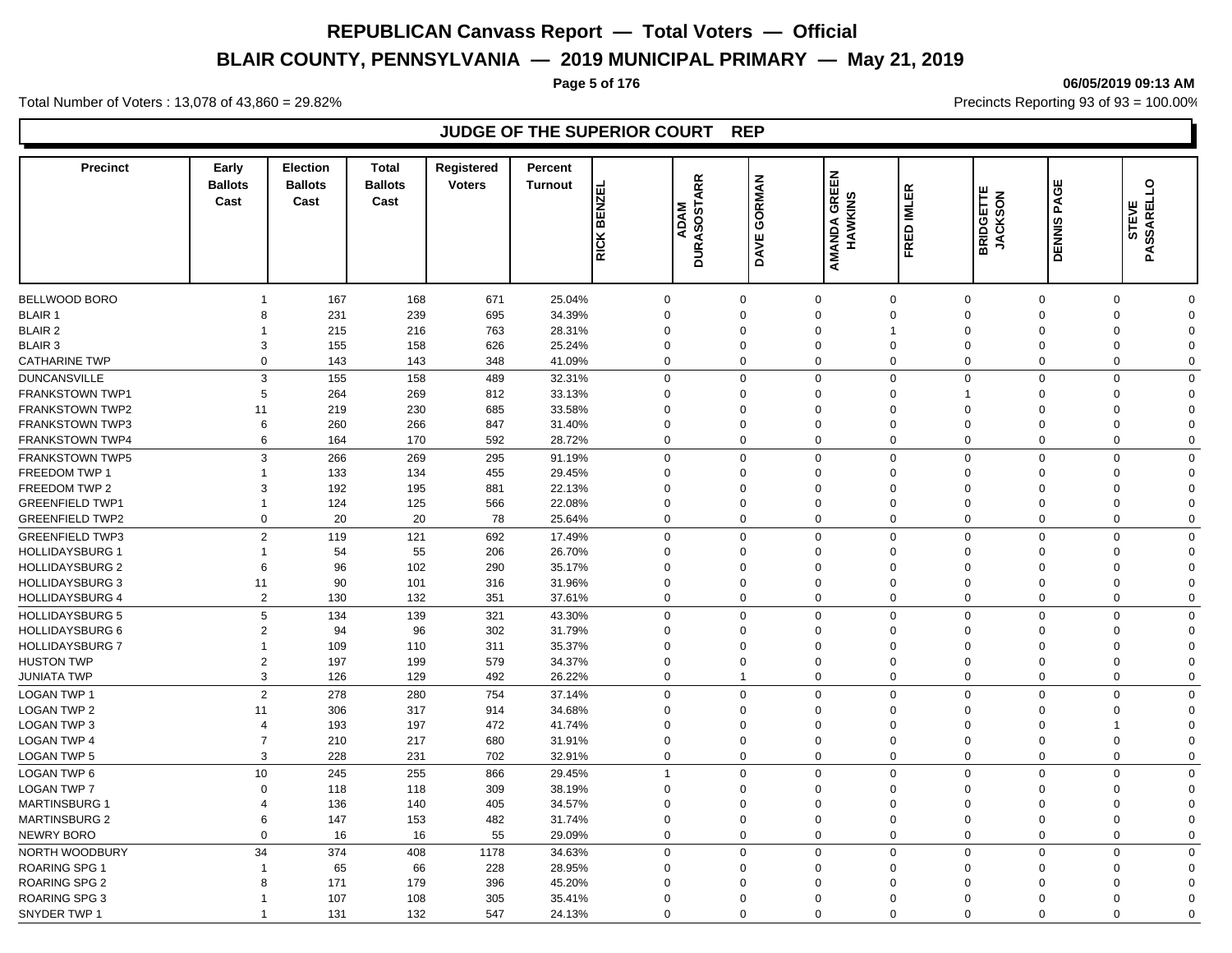# **BLAIR COUNTY, PENNSYLVANIA — 2019 MUNICIPAL PRIMARY — May 21, 2019**

#### **Page 6 of 176 06/05/2019 09:13 AM**

Total Number of Voters : 13,078 of 43,860 = 29.82% Precincts Reporting 93 of 93 = 100.00%

# **JUDGE OF THE SUPERIOR COURT REP**

| <b>Precinct</b>      | Early<br><b>Ballots</b><br>Cast | <b>Election</b><br><b>Ballots</b><br>Cast | <b>Total</b><br><b>Ballots</b><br>Cast | Registered<br><b>Voters</b> | Percent<br>Turnout | 뭅<br>z<br>ш<br>面<br><b>RICK</b> | RR<br>ADAM<br>ASOST<br><b>DUR</b> | GORMAN<br>뿡<br>ă | <b>GREEN</b><br>HAWKINS<br>AMANDA | <b>IMLER</b><br><b>RED</b><br>匝 | BRIDGETTE<br>JACKSON | AGE<br>௳<br><b>DENNIS</b> | Q<br>AREL<br>,<br>STE<br>အိ<br>⋖<br>Δ. |
|----------------------|---------------------------------|-------------------------------------------|----------------------------------------|-----------------------------|--------------------|---------------------------------|-----------------------------------|------------------|-----------------------------------|---------------------------------|----------------------|---------------------------|----------------------------------------|
| SNYDER TWP 2         |                                 | 217                                       | 218                                    | 809                         | 26.95%             |                                 |                                   |                  |                                   |                                 | $\Omega$             |                           | $\Omega$                               |
| <b>TAYLOR TWP</b>    |                                 | 327                                       | 333                                    | 1143                        | 29.13%             |                                 |                                   |                  |                                   |                                 |                      |                           |                                        |
| <b>TYRONE TWP 1</b>  |                                 | 80                                        | 81                                     | 379                         | 21.37%             |                                 |                                   |                  |                                   |                                 |                      |                           |                                        |
| <b>TYRONE TWP 2</b>  |                                 | 92                                        | 93                                     | 365                         | 25.48%             |                                 |                                   |                  |                                   |                                 |                      |                           |                                        |
| TYRONE BORO 1        |                                 | 87                                        | 88                                     | 335                         | 26.27%             |                                 |                                   |                  |                                   |                                 |                      |                           | $\Omega$                               |
| <b>TYRONE BORO 2</b> | $\mathfrak{p}$                  | 66                                        | 68                                     | 239                         | 28.45%             | O                               |                                   |                  | $\Omega$                          | $\Omega$                        |                      |                           | $\mathbf 0$<br>$\Omega$                |
| <b>TYRONE BORO 3</b> |                                 | 48                                        | 48                                     | 197                         | 24.37%             |                                 |                                   |                  |                                   |                                 |                      |                           |                                        |
| <b>TYRONE BORO 4</b> |                                 | 38                                        | 38                                     | 139                         | 27.34%             |                                 |                                   |                  |                                   |                                 |                      |                           |                                        |
| <b>TYRONE BORO 5</b> |                                 | 58                                        | 61                                     | 210                         | 29.05%             |                                 |                                   |                  |                                   |                                 |                      |                           |                                        |
| TYRONE BORO 6        |                                 | 128                                       | 128                                    | 384                         | 33.33%             |                                 |                                   |                  |                                   |                                 |                      |                           | $\Omega$                               |
| <b>TYRONE BORO 7</b> |                                 | 88                                        | 89                                     | 285                         | 31.23%             | $\Omega$                        |                                   | $\Omega$         | $\Omega$                          |                                 | $\Omega$             | U                         | 0<br>$\Omega$                          |
| WILLIAMSBURG         |                                 | 133                                       | 134                                    | 462                         | 29.00%             |                                 |                                   |                  |                                   |                                 |                      |                           | $\Omega$                               |
| WOODBURY TWP         |                                 | 177                                       | 177                                    | 671                         | 26.38%             |                                 |                                   |                  |                                   |                                 |                      |                           |                                        |
| <b>Totals</b>        | 319                             | 12759                                     | 13078                                  | 43860                       |                    |                                 |                                   |                  |                                   |                                 |                      |                           |                                        |
|                      |                                 |                                           |                                        |                             |                    |                                 |                                   |                  |                                   |                                 |                      |                           |                                        |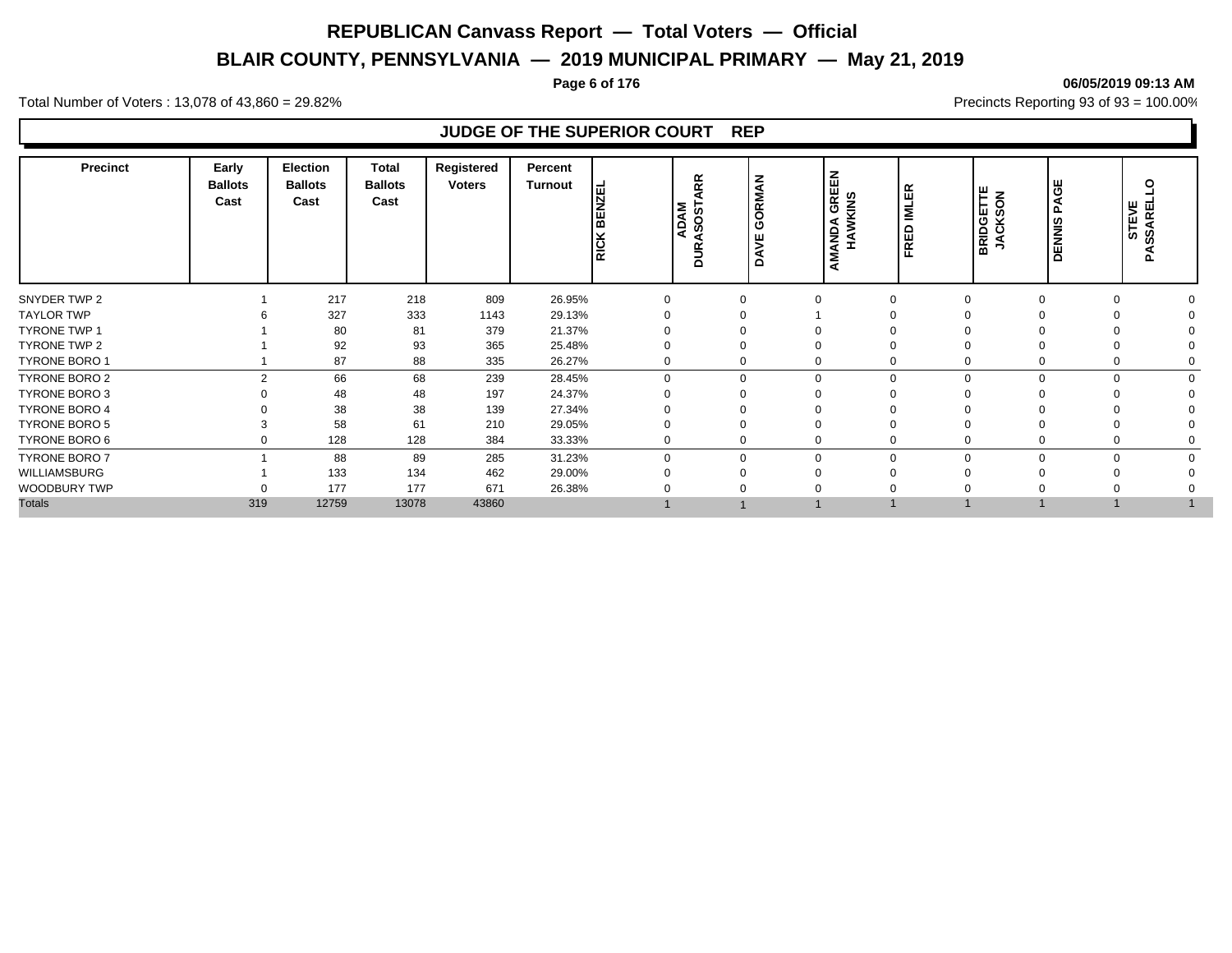# **BLAIR COUNTY, PENNSYLVANIA — 2019 MUNICIPAL PRIMARY — May 21, 2019**

**Page 7 of 176 06/05/2019 09:13 AM**

Total Number of Voters : 13,078 of 43,860 = 29.82% Precincts Reporting 93 of 93 = 100.00%

## **JUDGE OF THE SUPERIOR COURT REP - REPUBLICAN**

| <b>Precinct</b>    | Early<br><b>Ballots</b> | <b>Election</b><br><b>Ballots</b> | <b>Total</b><br><b>Ballots</b> | Registered<br><b>Voters</b> | Percent<br><b>Turnout</b> |                            |                         |                         |              |     |  |
|--------------------|-------------------------|-----------------------------------|--------------------------------|-----------------------------|---------------------------|----------------------------|-------------------------|-------------------------|--------------|-----|--|
|                    | Cast                    | Cast                              | Cast                           |                             |                           | <b>CHRISTINE</b><br>STEVER | <b>STROHMEYER</b><br>ΣĒ | <b>TARASI</b><br>Ě<br>ᄒ | Totals       |     |  |
|                    |                         |                                   |                                |                             |                           |                            |                         |                         |              |     |  |
| ALTOONA 1-1        | $\overline{4}$          | 52                                | 56                             | 299                         | 18.73%                    | $\mathbf 0$                |                         | $\mathbf 0$             | $\mathbf 0$  | 97  |  |
| ALTOONA 2-1        | $\Omega$                | 34                                | 34                             | 141                         | 24.11%                    | $\mathbf 0$                |                         | $\mathbf 0$             | $\mathbf 0$  | 45  |  |
| ALTOONA 2-2        | $\mathbf 1$             | 82                                | 83                             | 355                         | 23.38%                    | $\mathbf 0$                |                         | $\mathbf 0$             | $\mathbf 0$  | 143 |  |
| ALTOONA 3-1        | $\Omega$                | 37                                | 37                             | 239                         | 15.48%                    | $\mathbf 0$                |                         | $\mathbf 0$             | $\pmb{0}$    | 60  |  |
| ALTOONA 3-2        | $\mathbf 0$             | 102                               | 102                            | 346                         | 29.48%                    | $\mathbf 0$                |                         | $\mathbf 0$             | $\mathbf 0$  | 169 |  |
| ALTOONA 4-1        | $\mathbf 0$             | 44                                | 44                             | 257                         | 17.12%                    | $\mathbf 0$                |                         | $\mathbf 0$             | $\mathbf 0$  | 61  |  |
| ALTOONA 4-2        | $\overline{4}$          | 127                               | 131                            | 381                         | 34.38%                    | $\mathbf 0$                |                         | $\mathbf 0$             | $\mathbf 0$  | 212 |  |
| ALTOONA 5-1        | $\mathbf 0$             | 15                                | 15                             | 59                          | 25.42%                    | $\mathbf 0$                |                         | $\mathbf 0$             | $\pmb{0}$    | 26  |  |
| ALTOONA 5-2        | $\mathbf 0$             | 64                                | 64                             | 274                         | 23.36%                    | $\mathbf 0$                |                         | $\mathbf 0$             | $\mathbf 0$  | 102 |  |
| ALTOONA 5-3        | $\overline{2}$          | 67                                | 69                             | 237                         | 29.11%                    | $\mathbf 0$                |                         | $\mathbf 0$             | $\mathbf 0$  | 120 |  |
| ALTOONA 6-1        | $\overline{7}$          | 91                                | 98                             | 362                         | 27.07%                    | $\mathbf 0$                |                         | $\mathbf 0$             | $\mathbf 0$  | 157 |  |
| ALTOONA 6-2        | $\overline{4}$          | 108                               | 112                            | 436                         | 25.69%                    | $\mathbf 0$                |                         | $\mathbf 0$             | $\mathbf 0$  | 192 |  |
| ALTOONA 6-3        | $\mathbf{1}$            | 137                               | 138                            | 419                         | 32.94%                    | $\mathbf 0$                |                         | $\mathbf 0$             | $\mathbf 0$  | 205 |  |
| ALTOONA 6-4        | 8                       | 136                               | 144                            | 483                         | 29.81%                    | $\mathbf 0$                |                         | $\mathbf 0$             | $\pmb{0}$    | 222 |  |
| <b>ALTOONA7</b>    | $\mathsf 0$             | 70                                | 70                             | 326                         | 21.47%                    | $\boldsymbol{0}$           |                         | $\mathbf 0$             | $\mathbf 0$  | 119 |  |
| ALTOONA 8-1        | $\mathbf{1}$            | 37                                | 38                             | 272                         | 13.97%                    | $\mathbf 0$                |                         | $\mathbf 0$             | $\mathbf 0$  | 63  |  |
| ALTOONA 8-2        | $\,$ 5 $\,$             | 73                                | 78                             | 262                         | 29.77%                    | $\mathbf 0$                |                         | $\mathbf 0$             | $\pmb{0}$    | 130 |  |
| ALTOONA 9          | 5                       | 83                                | 88                             | 314                         | 28.03%                    | $\mathbf 0$                |                         | $\mathbf 0$             | $\pmb{0}$    | 148 |  |
| ALTOONA 10-1       | $\mathsf 3$             | 126                               | 129                            | 522                         | 24.71%                    | $\mathbf 0$                |                         | $\mathbf 0$             | $\pmb{0}$    | 209 |  |
| ALTOONA 10-2       | $\overline{7}$          | 175                               | 182                            | 562                         | 32.38%                    | $\mathbf 0$                |                         | $\mathbf 0$             | $\mathbf 0$  | 309 |  |
| ALTOONA 11-1       | 3                       | 138                               | 141                            | 528                         | 26.70%                    | $\mathbf 0$                |                         | $\mathbf 0$             | $\pmb{0}$    | 211 |  |
| ALTOONA 11-2       | $\mathbf{1}$            | 204                               | 205                            | 551                         | 37.21%                    | $\overline{1}$             |                         | $\mathbf 0$             | $\mathbf 0$  | 334 |  |
| ALTOONA 12-1       | $\mathbf 0$             | 83                                | 83                             | 332                         | 25.00%                    | $\mathbf 0$                |                         | $\mathbf 0$             | $\mathbf 0$  | 135 |  |
| ALTOONA 12-2       | $\mathbf 0$             | 76                                | 76                             | 250                         | 30.40%                    | $\mathbf 0$                |                         | $\mathbf 0$             | $\mathbf{1}$ | 134 |  |
| ALTOONA 12-3       | $\mathsf 0$             | 60                                | 60                             | 220                         | 27.27%                    | $\mathbf 0$                |                         | $\mathbf 0$             | $\mathbf 0$  | 97  |  |
| ALTOONA 12-4       | $\overline{2}$          | 109                               | 111                            | 336                         | 33.04%                    | $\mathbf 0$                |                         | $\mathbf 0$             | $\mathbf 0$  | 186 |  |
| ALTOONA 13-1       | $\sqrt{2}$              | 164                               | 166                            | 516                         | 32.17%                    | $\mathbf 0$                |                         | $\mathbf 0$             | $\mathbf 0$  | 274 |  |
| ALTOONA 13-2       | $\mathbf 0$             | 104                               | 104                            | 365                         | 28.49%                    | $\Omega$                   |                         | $\mathbf 0$             | $\pmb{0}$    | 175 |  |
| ALTOONA 13-3       | $\overline{2}$          | 94                                | 96                             | 348                         | 27.59%                    | $\mathbf 0$                |                         | $\mathbf 0$             | $\pmb{0}$    | 159 |  |
| ALTOONA 13-4       | $\mathbf{1}$            | 65                                | 66                             | 273                         | 24.18%                    | $\mathbf 0$                |                         | $\mathbf 0$             | $\pmb{0}$    | 109 |  |
| ALTOONA 14-1       | 6                       | 176                               | 182                            | 586                         | 31.06%                    | $\mathbf 0$                |                         | $\mathbf 0$             | $\mathbf 0$  | 300 |  |
| ALTOONA 14-2       | 6                       | 190                               | 196                            | 602                         | 32.56%                    | $\mathbf 0$                |                         | $\mathbf 0$             | $\mathbf 0$  | 313 |  |
| ALTOONA 14-3       | $\sqrt{2}$              | 151                               | 153                            | 539                         | 28.39%                    | $\mathbf 0$                |                         | $\mathbf 0$             | $\pmb{0}$    | 256 |  |
| <b>ALLEGHENY 1</b> | $\overline{7}$          | 261                               | 268                            | 973                         | 27.54%                    | $\mathbf 0$                |                         | $\mathbf 0$             | $\pmb{0}$    | 456 |  |
| <b>ALLEGHENY 2</b> | 15                      | 249                               | 264                            | 949                         | 27.82%                    | $\mathbf 0$                |                         | $\mathbf 0$             | $\mathbf 0$  | 408 |  |
| ALLEGHENY 3        | 14                      | 47                                | 61                             | 176                         | 34.66%                    | $\mathbf 0$                |                         | $\mathbf 0$             | $\mathbf 0$  | 100 |  |
| ALLEGHENY 4        | $\mathbf{1}$            | 147                               | 148                            | 436                         | 33.94%                    | $\mathbf 0$                |                         | $\mathbf 0$             | $\mathbf 0$  | 231 |  |
| <b>ANTIS TWP 1</b> | 6                       | 286                               | 292                            | 1177                        | 24.81%                    | $\Omega$                   |                         | $\mathbf 0$             | $\mathbf 0$  | 483 |  |
| <b>ANTIS TWP 2</b> | $\mathbf{1}$            | 173                               | 174                            | 712                         | 24.44%                    | $\mathbf 0$                |                         | $\mathbf 0$             | $\mathbf 0$  | 278 |  |
| ANTIS TWP 3        | 2                       | 201                               | 203                            | 871                         | 23.31%                    | $\mathbf 0$                |                         | $\mathbf 0$             | $\mathbf 0$  | 333 |  |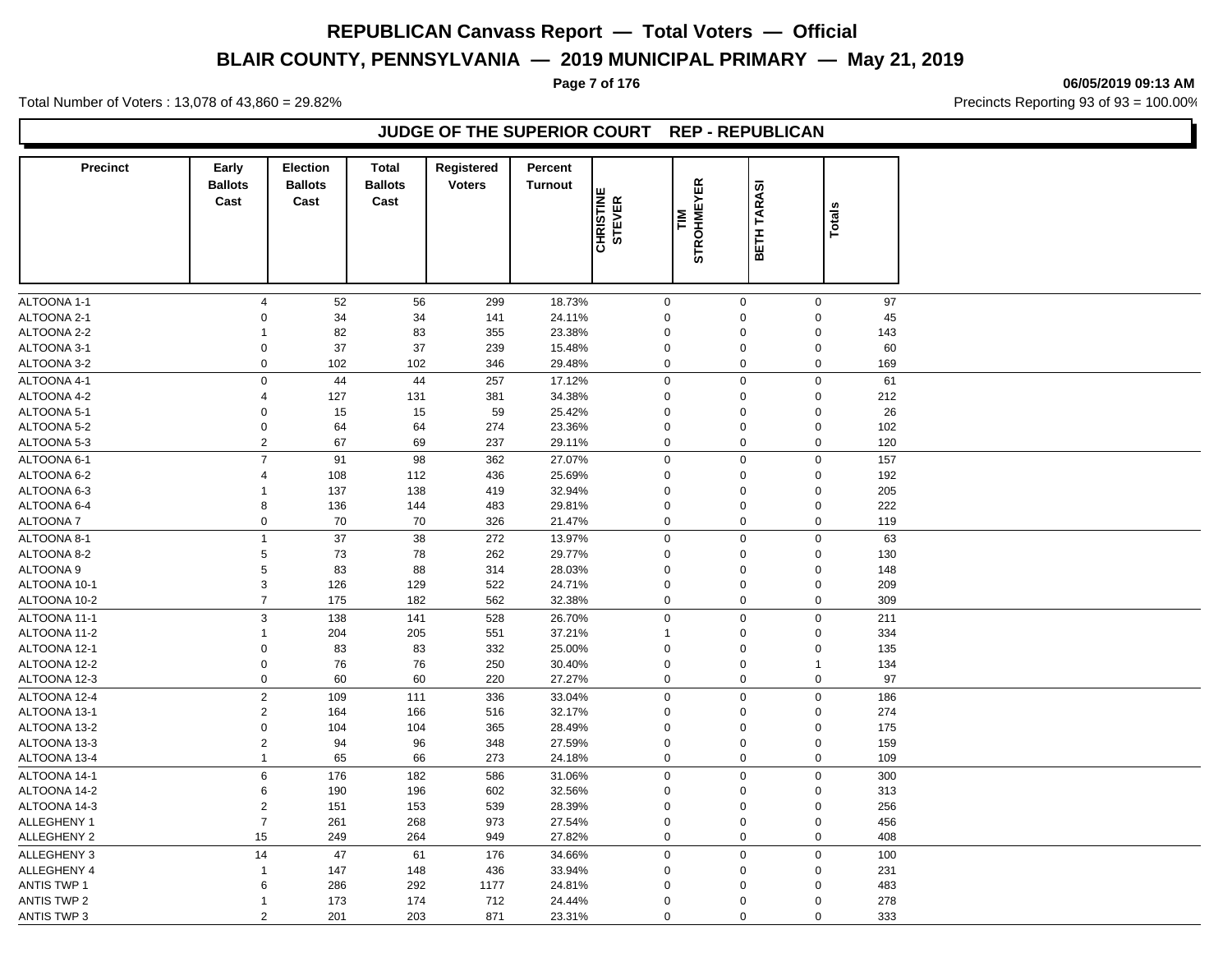# **BLAIR COUNTY, PENNSYLVANIA — 2019 MUNICIPAL PRIMARY — May 21, 2019**

**Page 8 of 176 06/05/2019 09:13 AM**

Total Number of Voters : 13,078 of 43,860 = 29.82% Precincts Reporting 93 of 93 = 100.00%

# **JUDGE OF THE SUPERIOR COURT REP**

| <b>Precinct</b>        | Early<br><b>Ballots</b>          | Election<br><b>Ballots</b> | <b>Total</b><br><b>Ballots</b> | Registered<br><b>Voters</b> | Percent<br><b>Turnout</b> |                            |                          |                      |                            |     |
|------------------------|----------------------------------|----------------------------|--------------------------------|-----------------------------|---------------------------|----------------------------|--------------------------|----------------------|----------------------------|-----|
|                        | Cast                             | Cast                       | Cast                           |                             |                           | <b>CHRISTINE</b><br>STEVER | <b>STROHMEYER</b><br>MLZ | <b>TARASI</b>        | <b>Totals</b>              |     |
|                        |                                  |                            |                                |                             |                           |                            |                          | Ě<br>⋒               |                            |     |
|                        |                                  |                            |                                |                             |                           |                            |                          |                      |                            |     |
| BELLWOOD BORO          | $\mathbf{1}$                     | 167                        | 168                            | 671                         | 25.04%                    | $\mathbf 0$                |                          | $\mathbf 0$          | $\mathbf 0$                | 273 |
| <b>BLAIR 1</b>         | 8                                | 231                        | 239                            | 695                         | 34.39%                    | $\mathbf 0$                |                          | $\Omega$             | $\mathbf 0$                | 388 |
| <b>BLAIR 2</b>         | $\mathbf{1}$                     | 215                        | 216                            | 763                         | 28.31%                    | $\Omega$                   |                          | $\Omega$             | $\Omega$                   | 352 |
| <b>BLAIR 3</b>         | 3                                | 155                        | 158                            | 626                         | 25.24%                    | $\mathbf 0$                |                          | $\Omega$             | $\mathbf 0$                | 262 |
| <b>CATHARINE TWP</b>   | $\Omega$                         | 143                        | 143                            | 348                         | 41.09%                    | $\mathbf 0$                |                          | $\Omega$             | $\mathbf 0$                | 238 |
| <b>DUNCANSVILLE</b>    | 3                                | 155                        | 158                            | 489                         | 32.31%                    | $\mathbf 0$                |                          | $\Omega$             | $\mathbf 0$                | 253 |
| FRANKSTOWN TWP1        | 5                                | 264                        | 269                            | 812                         | 33.13%                    | $\mathbf 0$                |                          | $\mathbf 0$          | $\mathbf 0$                | 420 |
| <b>FRANKSTOWN TWP2</b> | 11                               | 219                        | 230                            | 685                         | 33.58%                    | $\mathbf 0$                |                          | $\Omega$             | 0                          | 392 |
| <b>FRANKSTOWN TWP3</b> | 6                                | 260                        | 266                            | 847                         | 31.40%                    |                            | 0                        | $\Omega$             | $\mathbf 0$                | 443 |
| <b>FRANKSTOWN TWP4</b> | 6                                | 164                        | 170                            | 592                         | 28.72%                    | $\mathbf 0$                |                          | $\mathbf 0$          | $\mathbf 0$                | 284 |
| <b>FRANKSTOWN TWP5</b> | $\mathsf 3$                      | 266                        | 269                            | 295                         | 91.19%                    |                            | 0                        | $\Omega$             | $\mathsf 0$                | 415 |
| FREEDOM TWP 1          | $\mathbf{1}$                     | 133                        | 134                            | 455                         | 29.45%                    | $\mathbf 0$                |                          | $\mathbf 0$          | $\mathbf 0$                | 212 |
| FREEDOM TWP 2          | 3                                | 192                        | 195                            | 881                         | 22.13%                    | $\mathbf 0$                |                          | $\Omega$             | $\mathbf 0$                | 329 |
| <b>GREENFIELD TWP1</b> | $\mathbf{1}$                     | 124                        | 125                            | 566                         | 22.08%                    | $\mathbf 0$                |                          | $\Omega$             | $\mathbf 0$                | 218 |
| <b>GREENFIELD TWP2</b> | $\mathbf 0$                      | 20                         | 20                             | 78                          | 25.64%                    |                            | $\mathbf 0$              | $\mathbf 0$          | $\mathbf 0$                | 28  |
| <b>GREENFIELD TWP3</b> | $\overline{2}$                   | 119                        | 121                            | 692                         | 17.49%                    |                            | $\mathbf 0$              | $\Omega$             | $\mathbf 0$                | 201 |
| <b>HOLLIDAYSBURG 1</b> | $\mathbf{1}$                     | 54                         | 55                             | 206                         | 26.70%                    | $\mathbf 0$                |                          | $\Omega$             | $\mathbf 0$                | 102 |
| <b>HOLLIDAYSBURG 2</b> | 6                                | 96                         | 102                            | 290                         | 35.17%                    | $\mathbf 0$                |                          | $\Omega$             | $\Omega$                   | 159 |
| <b>HOLLIDAYSBURG 3</b> | 11                               | 90                         | 101                            | 316                         | 31.96%                    | $\mathbf 0$                |                          | $\Omega$             | $\mathbf 0$                | 153 |
| <b>HOLLIDAYSBURG 4</b> | $\overline{2}$                   | 130                        | 132                            | 351                         | 37.61%                    |                            | $\mathbf 0$              | $\mathbf 0$          | $\mathbf 0$                | 216 |
| <b>HOLLIDAYSBURG 5</b> | $\,$ 5 $\,$                      | 134                        | 139                            | 321                         | 43.30%                    | $\mathbf 0$                |                          | $\mathbf 0$          | $\mathbf 0$                | 226 |
| <b>HOLLIDAYSBURG 6</b> | 2                                | 94                         | 96                             | 302                         | 31.79%                    |                            | 0                        | $\Omega$             | $\mathbf 0$                | 151 |
| <b>HOLLIDAYSBURG 7</b> | $\mathbf{1}$                     | 109                        | 110                            | 311                         | 35.37%                    | $\mathbf 0$                |                          | $\Omega$             | $\mathbf 0$                | 188 |
| <b>HUSTON TWP</b>      | $\sqrt{2}$                       | 197                        | 199                            | 579                         | 34.37%                    | $\mathbf 0$                |                          | $\Omega$             | $\mathbf 0$                | 333 |
| <b>JUNIATA TWP</b>     | 3                                | 126                        | 129                            | 492                         | 26.22%                    | $\mathbf 0$                |                          | $\Omega$             | $\mathbf 0$                | 210 |
| <b>LOGAN TWP 1</b>     | $\overline{c}$                   | 278                        | 280                            | 754                         | 37.14%                    |                            | $\mathbf 0$              | $\Omega$             | $\mathbf 0$                | 447 |
|                        |                                  |                            |                                |                             |                           |                            |                          | $\Omega$             |                            |     |
| <b>LOGAN TWP 2</b>     | 11                               | 306                        | 317                            | 914                         | 34.68%                    | $\mathbf 0$                |                          |                      | $\mathbf 0$                | 521 |
| <b>LOGAN TWP 3</b>     | $\overline{4}$<br>$\overline{7}$ | 193                        | 197                            | 472                         | 41.74%                    | $\mathbf 0$                |                          | $\Omega$<br>$\Omega$ | 0                          | 325 |
| LOGAN TWP 4            | 3                                | 210                        | 217                            | 680                         | 31.91%                    |                            | 0<br>0                   |                      | $\mathbf 0$<br>$\mathsf 0$ | 364 |
| <b>LOGAN TWP 5</b>     |                                  | 228                        | 231                            | 702                         | 32.91%                    |                            |                          | $\mathbf 0$          |                            | 365 |
| <b>LOGAN TWP 6</b>     | 10                               | 245                        | 255                            | 866                         | 29.45%                    |                            | 0                        | $\mathbf 0$          | $\mathbf 0$                | 421 |
| <b>LOGAN TWP 7</b>     | $\mathbf 0$                      | 118                        | 118                            | 309                         | 38.19%                    | $\mathbf 0$                |                          | $\Omega$             | $\mathbf 0$                | 176 |
| <b>MARTINSBURG 1</b>   | $\overline{4}$                   | 136                        | 140                            | 405                         | 34.57%                    | $\Omega$                   |                          | $\Omega$             | $\mathbf 0$                | 237 |
| <b>MARTINSBURG 2</b>   | 6                                | 147                        | 153                            | 482                         | 31.74%                    | $\mathbf 0$                |                          | $\Omega$             | $\mathsf 0$                | 258 |
| NEWRY BORO             | $\Omega$                         | 16                         | 16                             | 55                          | 29.09%                    |                            | $\mathbf 0$              | $\mathbf 0$          | $\mathbf 0$                | 27  |
| NORTH WOODBURY         | 34                               | 374                        | 408                            | 1178                        | 34.63%                    | $\mathbf 0$                |                          | $\Omega$             | $\mathbf 0$                | 690 |
| <b>ROARING SPG 1</b>   | $\mathbf{1}$                     | 65                         | 66                             | 228                         | 28.95%                    | $\mathbf 0$                |                          | $\Omega$             | $\mathbf 0$                | 118 |
| ROARING SPG 2          | 8                                | 171                        | 179                            | 396                         | 45.20%                    | $\mathbf 0$                |                          | $\Omega$             | $\Omega$                   | 283 |
| <b>ROARING SPG 3</b>   | $\mathbf{1}$                     | 107                        | 108                            | 305                         | 35.41%                    | $\Omega$                   |                          | $\Omega$             | $\mathbf 0$                | 179 |
| SNYDER TWP 1           | $\mathbf{1}$                     | 131                        | 132                            | 547                         | 24.13%                    |                            | $\mathbf 0$              | $\Omega$             | $\mathbf 0$                | 204 |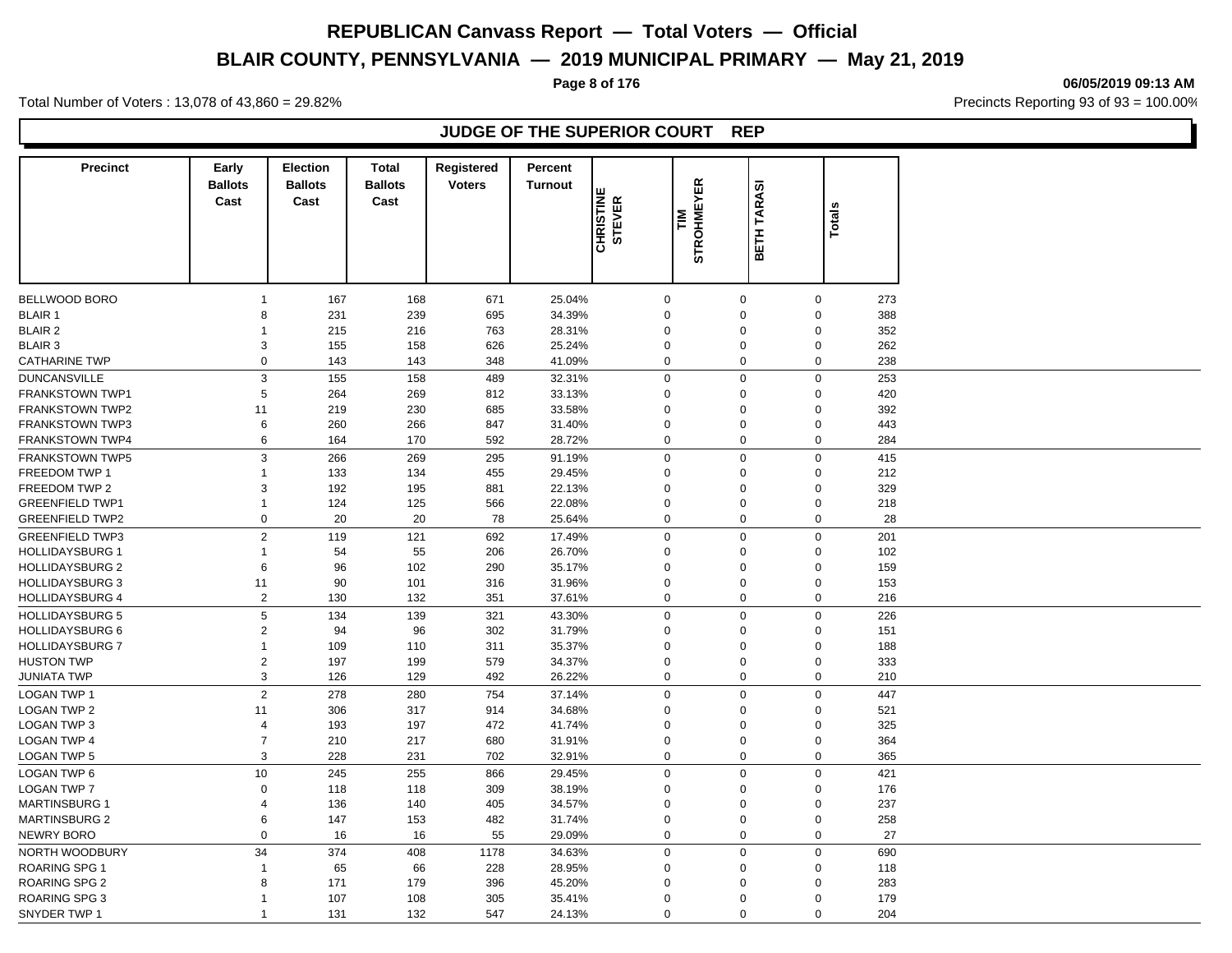# **BLAIR COUNTY, PENNSYLVANIA — 2019 MUNICIPAL PRIMARY — May 21, 2019**

**Page 9 of 176 06/05/2019 09:13 AM**

Total Number of Voters : 13,078 of 43,860 = 29.82% Precincts Reporting 93 of 93 = 100.00%

## **JUDGE OF THE SUPERIOR COURT REP**

| <b>Precinct</b>      | Early<br><b>Ballots</b><br>Cast | <b>Election</b><br><b>Ballots</b><br>Cast | <b>Total</b><br><b>Ballots</b><br>Cast | Registered<br><b>Voters</b> | Percent<br><b>Turnout</b> | <b>CHRISTINE</b><br>STEVER | 띥<br><b>STROHME</b><br>ᄐ | <b>TARASI</b><br>BETH | Totals      |       |
|----------------------|---------------------------------|-------------------------------------------|----------------------------------------|-----------------------------|---------------------------|----------------------------|--------------------------|-----------------------|-------------|-------|
| SNYDER TWP 2         |                                 | 217                                       | 218                                    | 809                         | 26.95%                    | 0                          | 0                        |                       | 0           | 350   |
| <b>TAYLOR TWP</b>    |                                 | 327                                       | 333                                    | 1143                        | 29.13%                    | 0                          | 0                        |                       | 0           | 554   |
| <b>TYRONE TWP 1</b>  |                                 | 80                                        | 81                                     | 379                         | 21.37%                    | $\Omega$                   | 0                        |                       | $\mathbf 0$ | 138   |
| TYRONE TWP 2         |                                 | 92                                        | 93                                     | 365                         | 25.48%                    | $\Omega$                   | $\Omega$                 |                       | $\mathbf 0$ | 158   |
| <b>TYRONE BORO 1</b> |                                 | 87                                        | 88                                     | 335                         | 26.27%                    | $\mathbf 0$                | $\mathbf 0$              |                       | $\mathbf 0$ | 151   |
| TYRONE BORO 2        | 2                               | 66                                        | 68                                     | 239                         | 28.45%                    | $\mathbf 0$                | $\mathbf 0$              |                       | $\mathbf 0$ | 101   |
| <b>TYRONE BORO 3</b> |                                 | 48                                        | 48                                     | 197                         | 24.37%                    | 0                          | 0                        |                       | $\mathbf 0$ | 78    |
| <b>TYRONE BORO 4</b> |                                 | 38                                        | 38                                     | 139                         | 27.34%                    | $\Omega$                   | $\Omega$                 |                       |             | 62    |
| TYRONE BORO 5        |                                 | 58                                        | 61                                     | 210                         | 29.05%                    | $\Omega$                   | $\Omega$                 |                       | 0           | 95    |
| TYRONE BORO 6        |                                 | 128                                       | 128                                    | 384                         | 33.33%                    | $\mathbf 0$                |                          | $\mathbf 0$           | $\mathbf 0$ | 201   |
| <b>TYRONE BORO 7</b> |                                 | 88                                        | 89                                     | 285                         | 31.23%                    | $\mathbf 0$                |                          | $\mathbf 0$           | 0           | 142   |
| <b>WILLIAMSBURG</b>  |                                 | 133                                       | 134                                    | 462                         | 29.00%                    | $\Omega$                   | $\Omega$                 |                       | 0           | 222   |
| <b>WOODBURY TWP</b>  |                                 | 177                                       | 177                                    | 671                         | 26.38%                    |                            |                          |                       | $\mathbf 0$ | 290   |
| <b>Totals</b>        | 319                             | 12759                                     | 13078                                  | 43860                       |                           |                            |                          |                       | $\mathbf 1$ | 21364 |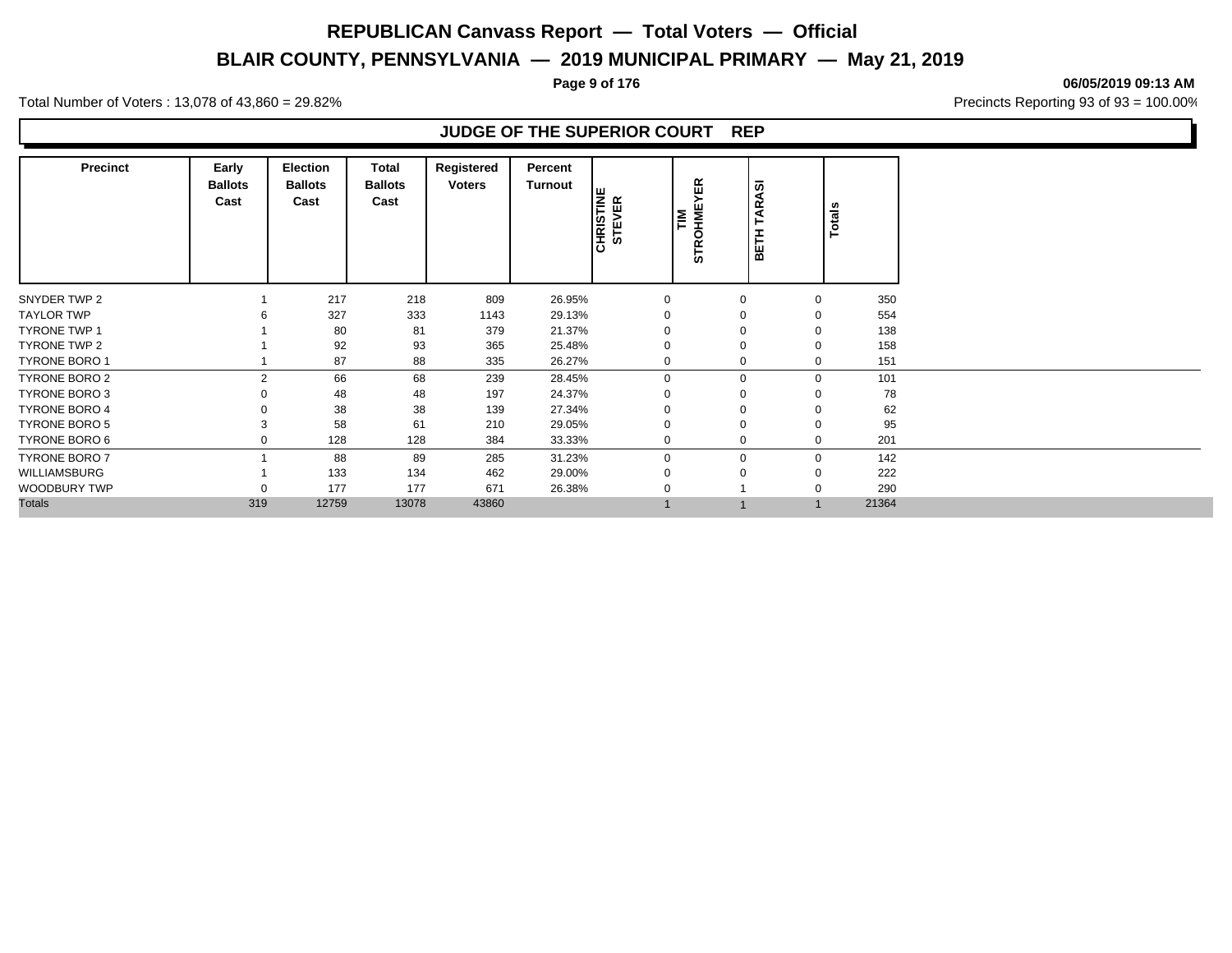# **BLAIR COUNTY, PENNSYLVANIA — 2019 MUNICIPAL PRIMARY — May 21, 2019**

**Page 10 of 176 06/05/2019 09:13 AM**

Total Number of Voters : 13,078 of 43,860 = 29.82% Precincts Reporting 93 of 93 = 100.00%

# **COMMISSIONER, 4 YEAR TERM REP - REPUBLICAN**

| <b>Precinct</b>    | Early<br><b>Ballots</b><br>Cast | <b>Election</b><br><b>Ballots</b><br>Cast | <b>Total</b><br><b>Ballots</b><br>Cast | Registered<br><b>Voters</b> | Percent<br><b>Turnout</b> | GOJMERAC<br>CHUCK                | 모<br>닖<br>¥<br>ш<br><b>BRUCI</b> | ERB<br>BRUCE   | ⋖<br><b>ANTOZ</b> | <b>WEBSTER</b><br>AMY | <b>DEBRA WESTON</b> | <b>MICHAEL</b><br>LEONARD | <b>MATT LINDSAY</b> | Con tinued |
|--------------------|---------------------------------|-------------------------------------------|----------------------------------------|-----------------------------|---------------------------|----------------------------------|----------------------------------|----------------|-------------------|-----------------------|---------------------|---------------------------|---------------------|------------|
|                    |                                 |                                           |                                        |                             |                           |                                  |                                  |                |                   |                       |                     |                           |                     |            |
| ALTOONA 1-1        |                                 | 52<br>$\overline{4}$                      | 56                                     | 299                         | 18.73%                    | $\mathbf{3}$                     | 35                               | 20             |                   | 31<br>9               | 5                   | $\mathbf 0$               | $\mathbf 0$         |            |
| ALTOONA 2-1        | $\Omega$                        | 34                                        | 34                                     | 141                         | 24.11%                    | $\sqrt{2}$                       | 19                               | 10             | $\overline{1}$    | 22                    | $\overline{4}$      | $\mathbf 0$               | $\Omega$            |            |
| ALTOONA 2-2        | -1                              | 82                                        | 83                                     | 355                         | 23.38%                    | 6                                | 47                               | 21             | 12                | 51                    | 8                   | $\mathbf 0$               | $\Omega$            |            |
| ALTOONA 3-1        |                                 | 37<br>$\mathbf 0$                         | 37                                     | 239                         | 15.48%                    | $\mathbf{1}$                     | 18                               | 11             |                   | $\sqrt{5}$<br>25      | 6                   | $\mathbf 0$               | $\Omega$            |            |
| ALTOONA 3-2        |                                 | 102<br>$\Omega$                           | 102                                    | 346                         | 29.48%                    | 3                                | 55                               | 34             | 15                | 65                    | 19                  | $\mathbf 0$               | $\Omega$            |            |
| ALTOONA 4-1        |                                 | $\mathbf 0$<br>44                         | 44                                     | 257                         | 17.12%                    | 3                                | 24                               | 14             |                   | $\sqrt{5}$<br>29      | 5                   | $\mathbf 0$               | $\Omega$            |            |
| ALTOONA 4-2        | $\overline{4}$                  | 127                                       | 131                                    | 381                         | 34.38%                    | 8                                | 87                               | 45             | 21                | 70                    | $\overline{7}$      | $\mathbf 0$               | $\Omega$            |            |
| ALTOONA 5-1        | $\mathbf 0$                     | 15                                        | 15                                     | 59                          | 25.42%                    | $\overline{1}$                   | 6                                | $\overline{7}$ |                   | $\mathbf{1}$          | 9<br>$\overline{1}$ | $\mathbf 0$               | $\Omega$            |            |
| ALTOONA 5-2        |                                 | 64<br>$\Omega$                            | 64                                     | 274                         | 23.36%                    | 5                                | 35                               | 11             | 15                | 37                    | 6                   | 0                         | $\Omega$            |            |
| ALTOONA 5-3        |                                 | $\overline{2}$<br>67                      | 69                                     | 237                         | 29.11%                    | 4                                | 39                               | 19             | 21                | 38                    | 5                   | $\mathbf 0$               | $\Omega$            |            |
| ALTOONA 6-1        |                                 | $\overline{7}$<br>91                      | 98                                     | 362                         | 27.07%                    | $\,$ 5 $\,$                      | 60                               | 45             | 12                | 52                    | 8                   | $\mathbf 0$               | $\Omega$            |            |
| ALTOONA 6-2        | $\overline{4}$                  | 108                                       | 112                                    | 436                         | 25.69%                    | 5                                | 61                               | 33             | 13                | 80                    | $\overline{7}$      | $\mathbf 0$               | $\Omega$            |            |
| ALTOONA 6-3        | -1                              | 137                                       | 138                                    | 419                         | 32.94%                    | 8                                | 94                               | 62             | 16                | 66                    | $\overline{7}$      | 0                         | $\Omega$            |            |
| ALTOONA 6-4        | 8                               | 136                                       | 144                                    | 483                         | 29.81%                    | 10                               | 84                               | 62             | 18                | 79                    | 13                  | $\mathbf 0$               | $\Omega$            |            |
| <b>ALTOONA7</b>    |                                 | 70<br>$\mathbf 0$                         | 70                                     | 326                         | 21.47%                    | 3                                | 45                               | 23             | 10                | 39                    | 6                   | $\mathbf 0$               | $\Omega$            |            |
|                    |                                 |                                           |                                        |                             |                           |                                  |                                  |                |                   |                       |                     |                           |                     |            |
| ALTOONA 8-1        | $\mathbf{1}$                    | 37                                        | 38                                     | 272                         | 13.97%                    | 3                                | 20                               | 5              |                   | 8<br>26               | 8                   | $\mathbf 0$               | $\mathbf 0$         |            |
| ALTOONA 8-2        | 5                               | 73                                        | 78                                     | 262                         | 29.77%                    | $\overline{4}$<br>$\overline{7}$ | 48                               | 19             | 10                | 53                    | 9                   | $\mathbf 0$               | $\Omega$            |            |
| ALTOONA 9          | 5                               | 83                                        | 88                                     | 314                         | 28.03%                    |                                  | 50                               | 32             | 11                | 59                    | 10                  | 0                         | $\Omega$            |            |
| ALTOONA 10-1       | 3                               | 126<br>$\overline{7}$                     | 129                                    | 522                         | 24.71%                    | 12                               | 69                               | 28             | 21                | 81                    | 13                  | 0                         | $\Omega$            |            |
| ALTOONA 10-2       |                                 | 175                                       | 182                                    | 562                         | 32.38%                    | 6                                | 110                              | 85             | 33                | 95                    | 11                  | $\mathbf 0$               | $\mathbf 0$         |            |
| ALTOONA 11-1       |                                 | 3<br>138                                  | 141                                    | 528                         | 26.70%                    | $\overline{7}$                   | 90                               | 45             | 24                | 74                    | 9                   | $\mathbf 0$               | $\Omega$            |            |
| ALTOONA 11-2       | $\mathbf{1}$                    | 204                                       | 205                                    | 551                         | 37.21%                    | 3                                | 140                              | 98             | 29                | 93                    | 19                  | $\mathbf 0$               | $\Omega$            |            |
| ALTOONA 12-1       | $\Omega$                        | 83                                        | 83                                     | 332                         | 25.00%                    | $\overline{4}$                   | 53                               | 23             | 15                | 46                    | 10                  | $\mathbf 0$               | $\Omega$            |            |
| ALTOONA 12-2       | $\mathbf 0$                     | 76                                        | 76                                     | 250                         | 30.40%                    | 5                                | 53                               | 27             | 10                | 41                    | 6                   | $\mathbf 0$               | $\Omega$            |            |
| ALTOONA 12-3       |                                 | 60<br>$\mathbf 0$                         | 60                                     | 220                         | 27.27%                    | $\overline{4}$                   | 36                               | 30             |                   | 28<br>6               | 3                   | $\mathbf 0$               | $\mathbf 0$         |            |
| ALTOONA 12-4       |                                 | $\overline{2}$<br>109                     | 111                                    | 336                         | 33.04%                    | $\overline{4}$                   | 71                               | 55             | 14                | 55                    | 5                   | $\mathbf 0$               | $\Omega$            |            |
| ALTOONA 13-1       |                                 | $\overline{2}$<br>164                     | 166                                    | 516                         | 32.17%                    | 6                                | 105                              | 59             | 28                | 98                    | 14                  | $\mathbf 0$               | $\Omega$            |            |
| ALTOONA 13-2       | $\mathbf 0$                     | 104                                       | 104                                    | 365                         | 28.49%                    | $\overline{2}$                   | 66                               | 27             | 13                | 72                    | 15                  | 0                         | $\Omega$            |            |
| ALTOONA 13-3       |                                 | $\overline{2}$<br>94                      | 96                                     | 348                         | 27.59%                    | 3                                | 55                               | 52             | 14                | 46                    | 3                   | $\overline{1}$            | $\Omega$            |            |
| ALTOONA 13-4       |                                 | 65<br>$\mathbf{1}$                        | 66                                     | 273                         | 24.18%                    | $\,$ 5 $\,$                      | 37                               | 36             |                   | $\overline{7}$<br>32  | 9                   | $\mathbf 0$               | $\Omega$            |            |
| ALTOONA 14-1       |                                 | 6<br>176                                  | 182                                    | 586                         | 31.06%                    | 5                                | 118                              | 99             | 17                | 90                    | 12                  | $\mathbf 0$               | $\Omega$            |            |
| ALTOONA 14-2       | 6                               | 190                                       | 196                                    | 602                         | 32.56%                    | 8                                | 127                              | 107            | 17                | 92                    | 11                  | $\overline{1}$            | $\Omega$            |            |
| ALTOONA 14-3       | $\overline{2}$                  | 151                                       | 153                                    | 539                         | 28.39%                    | 12                               | 90                               | 82             | 18                | 75                    | 6                   | 0                         | $\Omega$            |            |
| ALLEGHENY 1        | $\overline{7}$                  | 261                                       | 268                                    | 973                         | 27.54%                    | 25                               | 112                              | 128            | 31                | 180                   | 23                  | $\mathbf 0$               | $\Omega$            |            |
| ALLEGHENY 2        | 15                              | 249                                       | 264                                    | 949                         | 27.82%                    | 20                               | 113                              | 147            | 19                | 161                   | 19                  | $\mathbf 0$               | $\Omega$            |            |
| ALLEGHENY 3        | 14                              | 47                                        | 61                                     | 176                         | 34.66%                    | $\overline{2}$                   | 25                               | 32             |                   | $\,6\,$<br>36         | 6                   | $\mathbf 0$               | $\Omega$            |            |
| <b>ALLEGHENY 4</b> | 1                               | 147                                       | 148                                    | 436                         | 33.94%                    | $\,$ 5 $\,$                      | 72                               | 76             | 18                | 81                    | 16                  | $\mathbf 0$               | $\Omega$            |            |
| <b>ANTIS TWP 1</b> |                                 | 286<br>6                                  | 292                                    | 1177                        | 24.81%                    | $\overline{7}$                   | 108                              | 107            | 73                | 192                   | 68                  | 0                         | $\mathbf 0$         |            |
| <b>ANTIS TWP 2</b> | $\mathbf{1}$                    | 173                                       | 174                                    | 712                         | 24.44%                    | 12                               | 64                               | 69             | 10                | 118                   | 50                  | $\mathbf 0$               | $\Omega$            |            |
| <b>ANTIS TWP 3</b> |                                 | $\overline{2}$<br>201                     | 203                                    | 871                         | 23.31%                    | $\overline{7}$                   | 86                               | 106            | 19                | 117                   | 42                  | $\mathbf 0$               | $\mathbf 0$         |            |
|                    |                                 |                                           |                                        |                             |                           |                                  |                                  |                |                   |                       |                     |                           |                     |            |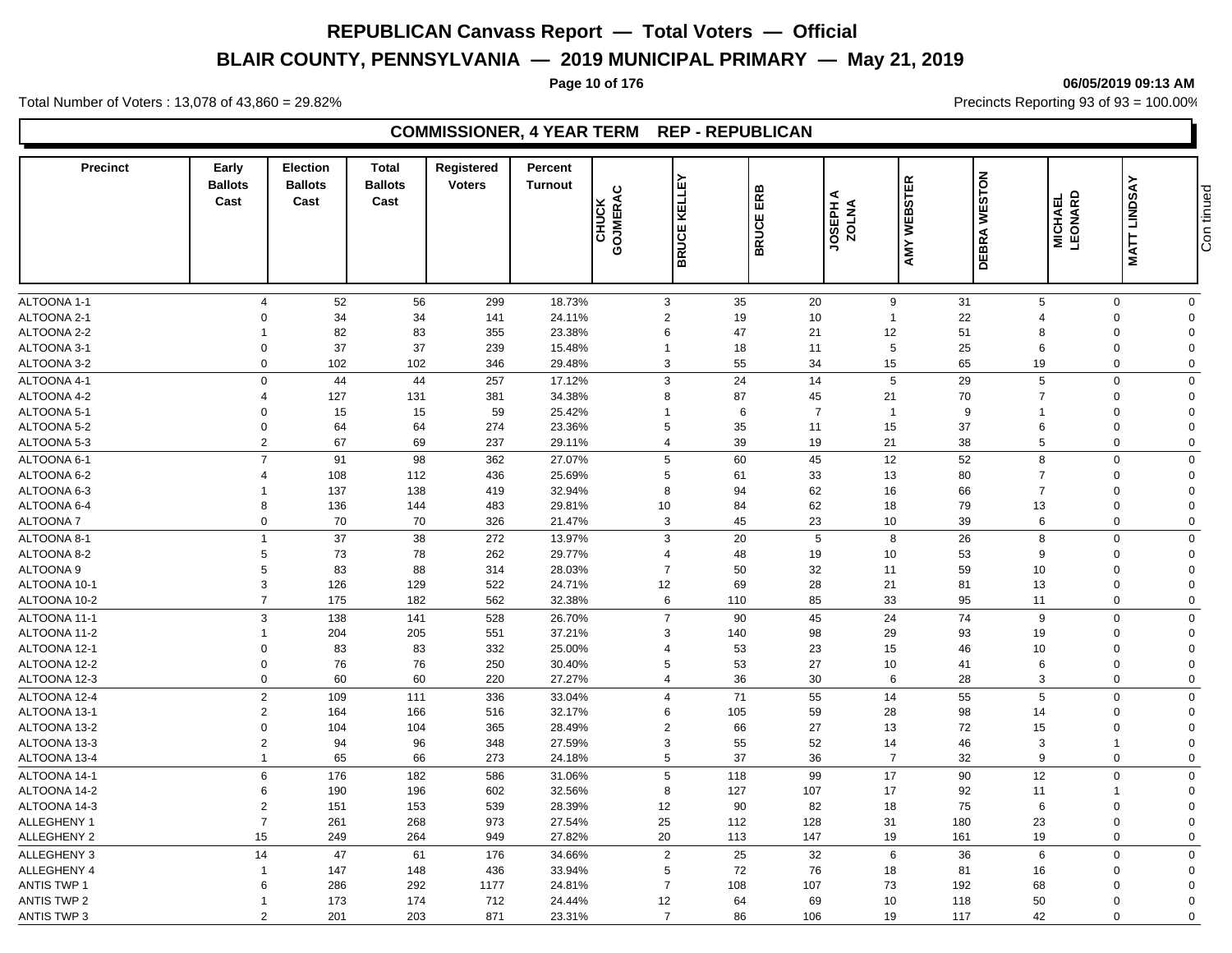# **BLAIR COUNTY, PENNSYLVANIA — 2019 MUNICIPAL PRIMARY — May 21, 2019**

#### **Page 11 of 176 06/05/2019 09:13 AM**

Total Number of Voters : 13,078 of 43,860 = 29.82% Precincts Reporting 93 of 93 = 100.00%

# **COMMISSIONER, 4 YEAR TERM REP**

| <b>Precinct</b>                  | Early<br><b>Ballots</b><br>Cast | <b>Election</b><br><b>Ballots</b><br>Cast | <b>Total</b><br><b>Ballots</b><br>Cast | Registered<br><b>Voters</b> | Percent<br><b>Turnout</b> | GOJMERAC<br>CHUCK | ١ũ<br>KELLI<br><b>BRUCE</b> | ERB<br>ш<br><b>BRUCE</b> | ⋖<br>ANTOZ<br>VOLNA | <b>WEBSTER</b><br>AMY | <b>WESTON</b><br><b>DEBRA</b> | LEONARD<br>긊<br><b>MICHAE</b> | <b>MATT LINDSAY</b>     |
|----------------------------------|---------------------------------|-------------------------------------------|----------------------------------------|-----------------------------|---------------------------|-------------------|-----------------------------|--------------------------|---------------------|-----------------------|-------------------------------|-------------------------------|-------------------------|
|                                  |                                 |                                           |                                        |                             |                           |                   |                             |                          |                     |                       |                               |                               |                         |
| <b>BELLWOOD BORO</b>             | $\overline{1}$                  | 167                                       | 168                                    | 671                         | 25.04%                    | 12                | 53                          | 39                       | 16                  | 127                   | 56                            | $\mathbf 0$                   | $\mathbf 0$<br>$\Omega$ |
| <b>BLAIR 1</b><br><b>BLAIR 2</b> | 8<br>-1                         | 231<br>215                                | 239<br>216                             | 695<br>763                  | 34.39%<br>28.31%          | 18<br>10          | 104<br>96                   | 151<br>127               | 22<br>21            | 121<br>118            | 17<br>16                      | $\mathbf 0$<br>$\mathbf 0$    | $\Omega$                |
| <b>BLAIR 3</b>                   | 3                               | 155                                       | 158                                    | 626                         | 25.24%                    | 14                | 35                          | 82                       | 6                   | 123                   | 22                            | $\mathbf 0$                   | $\Omega$                |
| <b>CATHARINE TWP</b>             | $\Omega$                        |                                           |                                        |                             |                           | 9                 | 69                          | 82                       | $\overline{7}$      |                       | 10                            | $\mathbf 0$                   | $\Omega$                |
|                                  |                                 | 143                                       | 143                                    | 348                         | 41.09%                    |                   |                             |                          |                     | 82                    |                               |                               |                         |
| <b>DUNCANSVILLE</b>              | 3                               | 155                                       | 158                                    | 489                         | 32.31%                    | 19                | 61                          | 77                       | $\overline{7}$      | 97                    | 19                            | $\mathbf 0$                   | $\overline{2}$          |
| <b>FRANKSTOWN TWP1</b>           | 5                               | 264                                       | 269                                    | 812                         | 33.13%                    | 13                | 83                          | 167                      | 18                  | 173                   | 22                            | $\mathbf 0$                   | $\Omega$                |
| <b>FRANKSTOWN TWP2</b>           | 11                              | 219                                       | 230                                    | 685                         | 33.58%                    | 9                 | 131                         | 161                      | 17                  | 93                    | 9                             | $\mathbf 0$                   | $\Omega$                |
| <b>FRANKSTOWN TWP3</b>           | 6                               | 260                                       | 266                                    | 847                         | 31.40%                    | 10                | 148                         | 177                      | 16                  | 126                   | 13                            | $\mathbf 0$                   | $\Omega$                |
| <b>FRANKSTOWN TWP4</b>           | 6                               | 164                                       | 170                                    | 592                         | 28.72%                    | $\overline{7}$    | 63                          | 99                       | 17                  | 109                   | 9                             | $\mathbf 0$                   | $\Omega$                |
| <b>FRANKSTOWN TWP5</b>           | 3                               | 266                                       | 269                                    | 295                         | 91.19%                    | 22                | 87                          | 146                      | 25                  | 176                   | 12                            | $\mathbf 0$                   | $\Omega$                |
| FREEDOM TWP 1                    | $\overline{1}$                  | 133                                       | 134                                    | 455                         | 29.45%                    | 23                | 36                          | 57                       | 8                   | 99                    | 14                            | $\mathbf 0$                   | $\Omega$                |
| FREEDOM TWP 2                    | 3                               | 192                                       | 195                                    | 881                         | 22.13%                    | 48                | 52                          | 84                       | 13                  | 150                   | 19                            | $\mathbf 0$                   | $\Omega$                |
| <b>GREENFIELD TWP1</b>           | $\overline{1}$                  | 124                                       | 125                                    | 566                         | 22.08%                    | 18                | 29                          | 78                       | 6                   | 82                    | 11                            | $\mathbf 0$                   | $\Omega$                |
| <b>GREENFIELD TWP2</b>           | $\mathbf 0$                     | 20                                        | 20                                     | 78                          | 25.64%                    | $\overline{4}$    | 5                           | 12 <sup>2</sup>          | $\overline{1}$      | 10                    | $\overline{1}$                | $\mathbf 0$                   | $\Omega$                |
| <b>GREENFIELD TWP3</b>           | $\overline{2}$                  | 119                                       | 121                                    | 692                         | 17.49%                    | 19                | 37                          | 49                       | 9                   | 96                    | $\overline{7}$                | $\mathbf 0$                   | $\Omega$                |
| <b>HOLLIDAYSBURG 1</b>           | $\mathbf 1$                     | 54                                        | 55                                     | 206                         | 26.70%                    | 3                 | 22                          | 32                       | 8                   | 30                    | $\overline{4}$                | $\mathbf 0$                   | $\Omega$                |
| HOLLIDAYSBURG 2                  | 6                               | 96                                        | 102                                    | 290                         | 35.17%                    | 6                 | 43                          | 68                       | 3                   | 61                    | 5                             | $\mathbf 0$                   | $\Omega$                |
| <b>HOLLIDAYSBURG 3</b>           | 11                              | 90                                        | 101                                    | 316                         | 31.96%                    | $\overline{2}$    | 39                          | 55                       | $\overline{7}$      | 70                    | $\overline{7}$                | $\mathbf 0$                   | $\Omega$                |
| <b>HOLLIDAYSBURG 4</b>           | $\overline{2}$                  | 130                                       | 132                                    | 351                         | 37.61%                    | 10                | 44                          | 87                       | 5                   | 85                    | 8                             | $\mathbf 0$                   | $\mathbf 0$             |
| <b>HOLLIDAYSBURG 5</b>           | 5                               | 134                                       | 139                                    | 321                         | 43.30%                    | 8                 | 68                          | 92                       | $\overline{2}$      | 76                    | 5                             | $\mathbf 0$                   | $\Omega$                |
| <b>HOLLIDAYSBURG 6</b>           | 2                               | 94                                        | 96                                     | 302                         | 31.79%                    | $\overline{5}$    | 37                          | 59                       | 3                   | 60                    | 6                             | $\mathbf 0$                   | $\Omega$                |
| <b>HOLLIDAYSBURG 7</b>           | $\overline{1}$                  | 109                                       | 110                                    | 311                         | 35.37%                    | $\overline{2}$    | 41                          | 68                       | 9                   | 70                    | 8                             | $\mathbf 0$                   | $\Omega$                |
| <b>HUSTON TWP</b>                | $\overline{2}$                  | 197                                       | 199                                    | 579                         | 34.37%                    | 62                | 73                          | 108                      | 2                   | 116                   | 16                            | $\mathbf 0$                   | $\Omega$                |
| <b>JUNIATA TWP</b>               | 3                               | 126                                       | 129                                    | 492                         | 26.22%                    | $\boldsymbol{9}$  | 43                          | 51                       | 8                   | 101                   | 12                            | $\mathbf 0$                   | $\mathbf 0$             |
| <b>LOGAN TWP 1</b>               | $\overline{2}$                  | 278                                       | 280                                    | 754                         | 37.14%                    | $\overline{7}$    | 162                         | 107                      | 65                  | 150                   | 18                            | $\mathbf 0$                   | $\Omega$                |
| <b>LOGAN TWP 2</b>               |                                 | 306                                       | 317                                    |                             | 34.68%                    | 15                | 139                         |                          | 73                  | 196                   | 26                            | $\mathbf 0$                   | $\Omega$                |
|                                  | 11<br>$\overline{4}$            |                                           |                                        | 914                         |                           |                   |                             | 130                      |                     |                       |                               |                               | $\Omega$                |
| <b>LOGAN TWP 3</b>               | $\overline{7}$                  | 193                                       | 197                                    | 472                         | 41.74%                    | 10                | 116                         | 62                       | 41                  | 103                   | 24                            | $\mathbf 0$                   | $\Omega$                |
| <b>LOGAN TWP 4</b>               |                                 | 210                                       | 217                                    | 680                         | 31.91%                    | 8                 | 117                         | 68                       | 47                  | 127                   | 20                            | $\mathbf 0$                   | $\Omega$                |
| LOGAN TWP 5                      | 3                               | 228                                       | 231                                    | 702                         | 32.91%                    | 8                 | 114                         | 96                       | 50                  | 137                   | 21                            | $\mathbf 0$                   |                         |
| LOGAN TWP 6                      | 10                              | 245                                       | 255                                    | 866                         | 29.45%                    | 10                | 116                         | 101                      | 59                  | 162                   | 22                            | $\mathbf 0$                   | $\mathbf 0$             |
| <b>LOGAN TWP 7</b>               | $\Omega$                        | 118                                       | 118                                    | 309                         | 38.19%                    | 5                 | 57                          | 37                       | 24                  | 69                    | 11                            | $\mathbf 0$                   | $\Omega$                |
| <b>MARTINSBURG 1</b>             | 4                               | 136                                       | 140                                    | 405                         | 34.57%                    | 55                | 39                          | 79                       | $\overline{7}$      | 73                    | 11                            | $\mathbf 0$                   | $\Omega$                |
| <b>MARTINSBURG 2</b>             | 6                               | 147                                       | 153                                    | 482                         | 31.74%                    | 42                | 44                          | 85                       | $\overline{2}$      | 99                    | 6                             | $\boldsymbol{0}$              | $\Omega$                |
| <b>NEWRY BORO</b>                | $\Omega$                        | 16                                        | 16                                     | 55                          | 29.09%                    | $\mathbf{1}$      | $\overline{7}$              | 9                        | $\overline{1}$      | 10                    | $\mathbf 0$                   | $\mathbf 0$                   | $\mathbf 0$             |
| NORTH WOODBURY                   | 34                              | 374                                       | 408                                    | 1178                        | 34.63%                    | 125               | 112                         | 224                      | 8                   | 258                   | 27                            | $\mathbf 0$                   | $\mathbf 0$             |
| <b>ROARING SPG 1</b>             | $\overline{1}$                  | 65                                        | 66                                     | 228                         | 28.95%                    | 32                | 15                          | 14                       | $\overline{4}$      | 51                    | 3                             | $\mathbf 0$                   | $\Omega$                |
| <b>ROARING SPG 2</b>             | 8                               | 171                                       | 179                                    | 396                         | 45.20%                    | 84                | 44                          | 76                       | 9                   | 106                   | 9                             | $\mathbf 0$                   | $\Omega$                |
| <b>ROARING SPG 3</b>             | $\overline{1}$                  | 107                                       | 108                                    | 305                         | 35.41%                    | 41                | 27                          | 32                       | 3                   | 80                    | 11                            | $\mathbf 0$                   | $\Omega$                |
| SNYDER TWP 1                     | $\overline{1}$                  | 131                                       | 132                                    | 547                         | 24.13%                    | $\overline{4}$    | 33                          | 25                       | $\mathcal{P}$       | 78                    | 92                            | $\Omega$                      | $\Omega$                |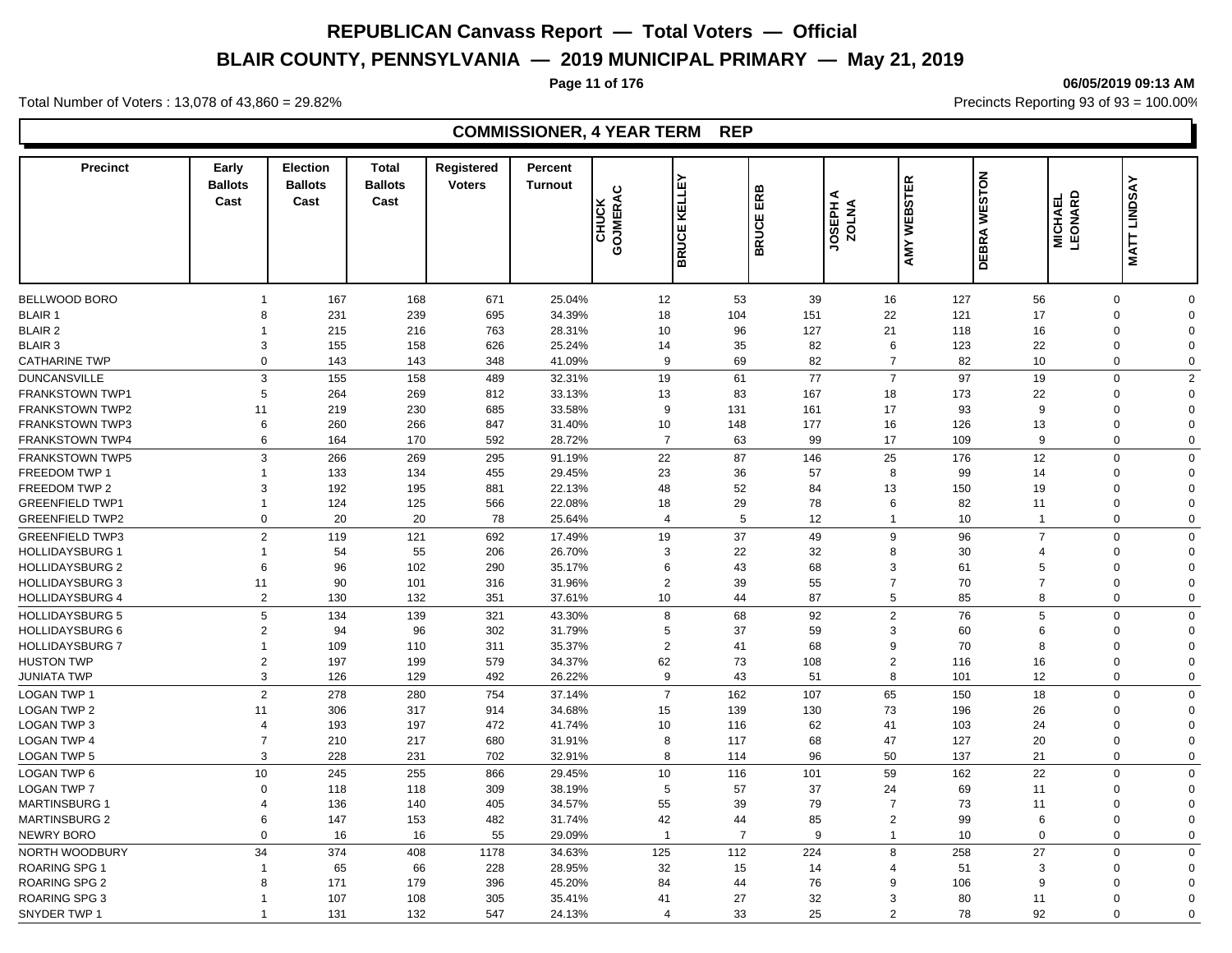# **BLAIR COUNTY, PENNSYLVANIA — 2019 MUNICIPAL PRIMARY — May 21, 2019**

#### **Page 12 of 176 06/05/2019 09:13 AM**

Total Number of Voters : 13,078 of 43,860 = 29.82% Precincts Reporting 93 of 93 = 100.00%

# **COMMISSIONER, 4 YEAR TERM REP**

| <b>Precinct</b>      | Early<br><b>Ballots</b><br>Cast | <b>Election</b><br><b>Ballots</b><br>Cast | <b>Total</b><br><b>Ballots</b><br>Cast | Registered<br><b>Voters</b> | Percent<br><b>Turnout</b> | ပ<br><b>OJMERA</b><br>CHUCK<br>Ο | Ë<br>I≞<br><b>BRUCE</b> | Æ<br>ш<br>$\overline{\mathbf{o}}$<br>∍<br>ΒŘ | ⋖<br>JOSEPH    | $\propto$<br>ш<br>້ ທ<br>∣ mó<br>l. | <b>STON</b><br>Ë<br><b>DEBRA</b> | <b>MICHAEL</b><br>LEONARD | ≻<br>LINDS <sub>1</sub><br>⊢<br>Š |
|----------------------|---------------------------------|-------------------------------------------|----------------------------------------|-----------------------------|---------------------------|----------------------------------|-------------------------|----------------------------------------------|----------------|-------------------------------------|----------------------------------|---------------------------|-----------------------------------|
| SNYDER TWP 2         |                                 | 217                                       | 218                                    | 809                         | 26.95%                    | 28                               | 60                      | 44                                           | 10             | 137                                 | 121                              | $\Omega$                  |                                   |
| <b>TAYLOR TWP</b>    |                                 | 327                                       | 333                                    | 1143                        | 29.13%                    | 133                              | 115                     | 125                                          | 9              | 208                                 | 24                               | $\Omega$                  |                                   |
| <b>TYRONE TWP 1</b>  |                                 | 80                                        | 81                                     | 379                         | 21.37%                    |                                  | 33                      | 37                                           |                | 42                                  | 31                               |                           |                                   |
| TYRONE TWP 2         |                                 | 92                                        | 93                                     | 365                         | 25.48%                    | 5                                | 48                      | 29                                           | 13             | 57                                  | 23                               | $\Omega$                  |                                   |
| TYRONE BORO 1        |                                 | 87                                        | 88                                     | 335                         | 26.27%                    |                                  | 26                      | 34                                           | 5              | 52                                  | 42                               | $\mathbf 0$               |                                   |
| <b>TYRONE BORO 2</b> | $\mathfrak{p}$                  | 66                                        | 68                                     | 239                         | 28.45%                    |                                  | 29                      | 22                                           | 5              | 33                                  | 32                               | $\Omega$                  | $\Omega$                          |
| <b>TYRONE BORO 3</b> |                                 | 48                                        | 48                                     | 197                         | 24.37%                    | ົ                                | 11                      | 9                                            |                | 26                                  | 21                               | $\Omega$                  |                                   |
| <b>TYRONE BORO 4</b> |                                 | 38                                        | 38                                     | 139                         | 27.34%                    |                                  | 10                      | 16                                           |                | 20                                  | 17                               |                           |                                   |
| <b>TYRONE BORO 5</b> |                                 | 58                                        | 61                                     | 210                         | 29.05%                    | $\overline{2}$                   | 22                      | 29                                           | 3              | 28                                  | 26                               | $\Omega$                  |                                   |
| TYRONE BORO 6        | $\Omega$                        | 128                                       | 128                                    | 384                         | 33.33%                    | 12                               | 55                      | 45                                           | 19             | 56                                  | 51                               | $\Omega$                  |                                   |
| <b>TYRONE BORO 7</b> |                                 | 88                                        | 89                                     | 285                         | 31.23%                    | $\overline{2}$                   | 30                      | 20                                           | 6              | 49                                  | 52                               | $\Omega$                  |                                   |
| WILLIAMSBURG         |                                 | 133                                       | 134                                    | 462                         | 29.00%                    | 14                               | 65                      | 65                                           | 8              | 75                                  | 20                               | $\Omega$                  |                                   |
| <b>WOODBURY TWP</b>  | ∩                               | 177                                       | 177                                    | 671                         | 26.38%                    | 24                               | 70                      | 75                                           | $\overline{ }$ | 115                                 | 14                               |                           |                                   |
| <b>Totals</b>        | 319                             | 12759                                     | 13078                                  | 43860                       |                           | 1289                             | 5842                    | 5894                                         | 1399           | 7782                                | 1607                             | 2                         | 2                                 |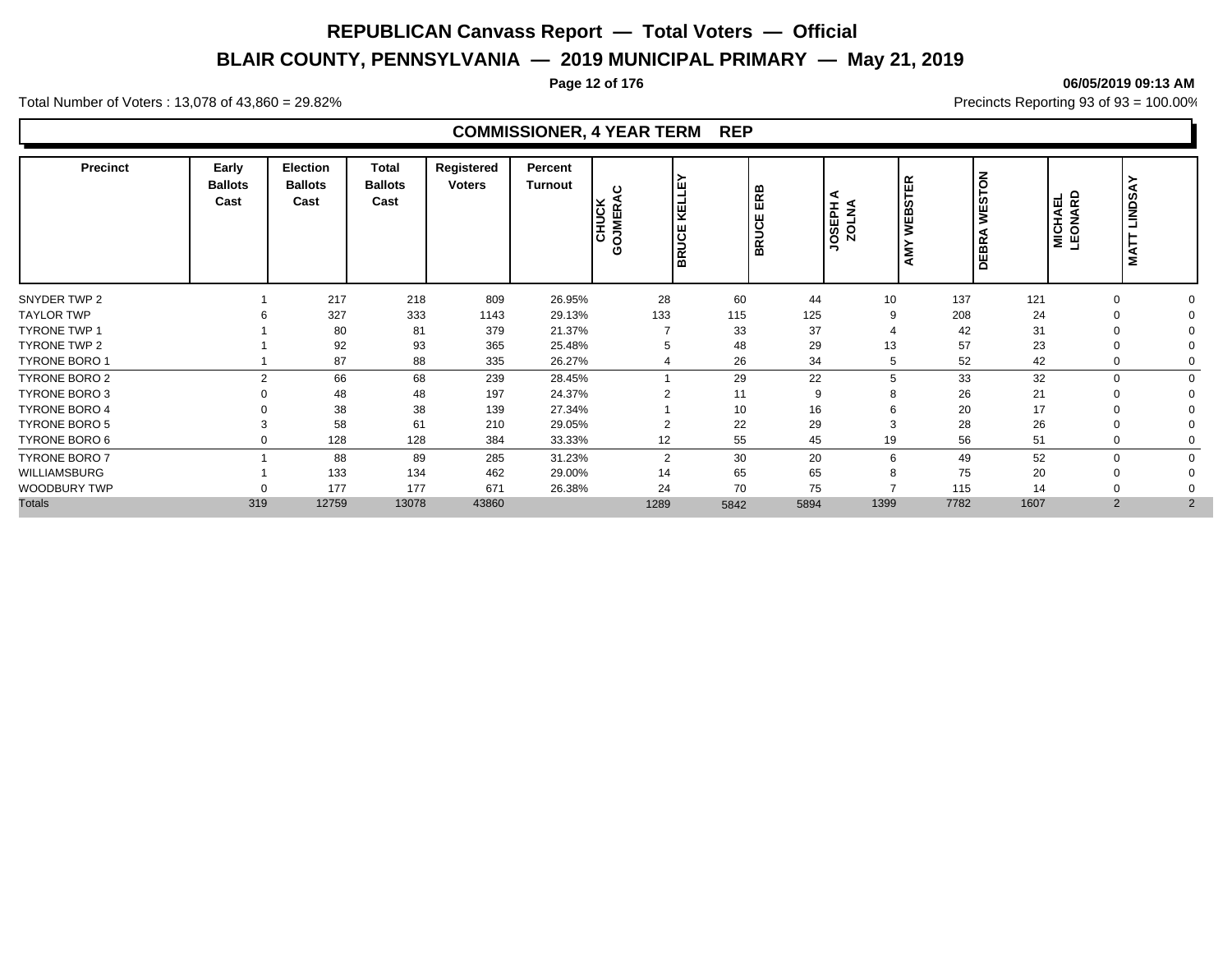# **BLAIR COUNTY, PENNSYLVANIA — 2019 MUNICIPAL PRIMARY — May 21, 2019**

# **Page 13 of 176 06/05/2019 09:13 AM**

Total Number of Voters : 13,078 of 43,860 = 29.82% Precincts Reporting 93 of 93 = 100.00%

# **COMMISSIONER, 4 YEAR TERM REP - REPUBLICAN**

| <b>BURKE</b><br><b>Ballots</b><br><b>Voters</b><br><b>Ballots</b><br><b>Ballots</b><br><b>Turnout</b><br>DUNIO<br>ᇳ<br><b>BEAM</b><br><b>BRANDON</b><br><b>DODSON</b><br><b>BENZI</b><br>Cast<br>Cast<br>Cast<br>LAURA<br>TED<br><b>MATT</b><br><b>RICK</b> | <b>GEORGE</b><br>$\sum_{i=1}^{n}$ | RON JOHNSTON<br>GINDLESPERGE<br>MATTHEW<br>$\alpha$ | Con tinued  |
|-------------------------------------------------------------------------------------------------------------------------------------------------------------------------------------------------------------------------------------------------------------|-----------------------------------|-----------------------------------------------------|-------------|
| ALTOONA 1-1<br>56<br>$\mathbf 0$<br>$\mathbf 0$<br>$\mathbf 0$<br>$\mathbf 0$<br>$\overline{4}$                                                                                                                                                             | $\mathbf 0$                       | $\mathbf 0$<br>$\mathbf 0$                          | $\mathbf 0$ |
| 52<br>299<br>18.73%<br>ALTOONA 2-1<br>34<br>24.11%<br>34<br>141<br>$\mathbf 0$<br>$\Omega$<br>$\mathbf 0$<br>$\mathbf 0$<br>$\Omega$                                                                                                                        | $\Omega$                          | $\mathbf 0$<br>0                                    | $\Omega$    |
| 82<br>ALTOONA 2-2<br>83<br>23.38%<br>$\mathbf 0$<br>355<br>$\mathbf 0$<br>$\mathbf 0$<br>$\mathbf 0$                                                                                                                                                        | $\mathbf 0$                       | $\mathbf 0$<br>$\mathbf 0$                          | $\Omega$    |
| 37<br>ALTOONA 3-1<br>$\mathbf 0$<br>37<br>239<br>15.48%<br>$\mathbf 0$<br>$\Omega$<br>$\mathbf 0$<br>0                                                                                                                                                      | $\Omega$                          | $\Omega$<br>0                                       | $\Omega$    |
| ALTOONA 3-2<br>$\overline{0}$<br>102<br>102<br>346<br>29.48%<br>$\mathbf 0$<br>$\mathbf 0$<br>$\mathbf 0$<br>$\mathbf 0$                                                                                                                                    | $\mathbf 0$                       | $\overline{0}$<br>$\overline{1}$                    | $\mathbf 0$ |
| $\overline{1}$<br>$\Omega$                                                                                                                                                                                                                                  | $\Omega$                          |                                                     | $\Omega$    |
| $\mathbf 0$<br>44<br>257<br>$\mathbf 0$<br>ALTOONA 4-1<br>44<br>17.12%<br>$\mathbf 0$<br>ALTOONA 4-2<br>34.38%<br>$\mathbf 0$<br>$\mathbf 0$<br>$\Omega$<br>$\overline{4}$<br>$\Omega$                                                                      | $\Omega$                          | $\mathbf 0$<br>$\mathbf 0$<br>$\Omega$              | $\Omega$    |
| 127<br>381<br>131                                                                                                                                                                                                                                           |                                   | 0                                                   |             |
| 59<br>ALTOONA 5-1<br>15<br>15<br>25.42%<br>$\mathbf 0$<br>$\mathbf 0$<br>$\Omega$<br>$\Omega$<br>$\mathbf 0$                                                                                                                                                | $\Omega$                          | $\Omega$<br>$\Omega$                                | $\Omega$    |
| ALTOONA 5-2<br>64<br>64<br>274<br>23.36%<br>$\mathbf 0$<br>$\Omega$<br>$\mathbf 0$<br>$\mathbf 0$<br>$\mathbf 0$<br>$\Omega$                                                                                                                                | $\Omega$                          | $\Omega$<br>$\mathbf 0$                             | $\Omega$    |
| ALTOONA 5-3<br>$\overline{2}$<br>67<br>69<br>237<br>29.11%<br>$\mathbf 0$<br>$\mathbf 0$<br>$\mathbf 0$                                                                                                                                                     | $\mathbf 0$                       | $\mathbf 0$<br>$\mathbf 0$                          | $\Omega$    |
| $\overline{7}$<br>91<br>98<br>362<br>$\mathbf 0$<br>$\mathbf 0$<br>ALTOONA 6-1<br>27.07%<br>$\Omega$<br>$\overline{1}$                                                                                                                                      | $\mathbf 0$                       | $\mathbf 0$<br>$\mathbf 0$                          | -1          |
| ALTOONA 6-2<br>108<br>112<br>436<br>25.69%<br>$\mathbf 0$<br>$\mathbf 0$<br>$\mathbf 0$<br>$\mathbf 0$<br>$\overline{4}$                                                                                                                                    | $\Omega$                          | $\overline{0}$<br>$\mathbf 0$                       | $\Omega$    |
| ALTOONA 6-3<br>137<br>138<br>419<br>32.94%<br>$\mathbf 0$<br>$\Omega$<br>$\Omega$<br>$\mathbf 0$                                                                                                                                                            | $\Omega$                          | $\Omega$<br>0                                       | $\Omega$    |
| ALTOONA 6-4<br>8<br>136<br>144<br>483<br>29.81%<br>$\mathbf 0$<br>$\Omega$<br>$\mathbf 0$<br>$\mathbf 0$                                                                                                                                                    |                                   | 0<br>$\Omega$                                       | $\Omega$    |
| $\mathbf 0$<br>70<br>70<br>21.47%<br>$\mathbf 0$<br>$\Omega$<br>$\mathbf 0$<br>ALTOONA 7<br>326<br>0                                                                                                                                                        | $\mathbf 0$                       | $\mathbf 0$<br>$\mathbf 0$                          | $\Omega$    |
| 37<br>38<br>ALTOONA 8-1<br>$\overline{1}$<br>272<br>13.97%<br>$\mathbf 0$<br>$\Omega$<br>$\mathbf 0$<br>$\mathbf 0$                                                                                                                                         | $\mathbf 0$                       | $\overline{0}$<br>$\mathbf 0$                       | $\Omega$    |
| 73<br>78<br>262<br>29.77%<br>$\mathbf 0$<br>ALTOONA 8-2<br>5<br>$\mathbf 0$<br>$\Omega$<br>$\mathbf 0$                                                                                                                                                      | $\Omega$                          | $\Omega$<br>0                                       | $\Omega$    |
| ALTOONA <sub>9</sub><br>83<br>5<br>88<br>314<br>28.03%<br>$\mathbf 0$<br>$\Omega$<br>$\Omega$<br>$\mathbf 0$                                                                                                                                                | $\Omega$                          | $\mathbf 0$<br>$\Omega$                             | $\Omega$    |
| ALTOONA 10-1<br>3<br>126<br>129<br>522<br>24.71%<br>$\mathbf 0$<br>$\Omega$<br>$\mathbf 0$<br>$\Omega$                                                                                                                                                      | $\Omega$                          | $\mathbf 0$<br>$\Omega$                             | $\Omega$    |
| ALTOONA 10-2<br>$\overline{7}$<br>175<br>182<br>562<br>32.38%<br>$\Omega$<br>$\mathbf 0$<br>$\mathbf 0$<br>$\overline{1}$                                                                                                                                   | $\mathbf 0$                       | $\mathbf 0$<br>$\mathbf 0$                          | $\Omega$    |
| 3<br>138<br>ALTOONA 11-1<br>141<br>528<br>26.70%<br>$\mathbf 0$<br>$\Omega$<br>0<br>$\mathbf 0$                                                                                                                                                             | $\Omega$                          | $\Omega$<br>0                                       | $\mathbf 0$ |
| ALTOONA 11-2<br>204<br>205<br>551<br>37.21%<br>$\mathbf 0$<br>$\mathbf 0$<br>$\mathbf 0$<br>1                                                                                                                                                               | $\Omega$                          | $\mathbf 0$<br>0                                    | $\Omega$    |
| 83<br>83<br>332<br>25.00%<br>ALTOONA 12-1<br>$\Omega$<br>$\mathbf 0$<br>$\Omega$<br>$\mathbf 0$<br>$\mathbf 0$                                                                                                                                              | $\Omega$                          | $\Omega$<br>0                                       | $\Omega$    |
| ALTOONA 12-2<br>76<br>76<br>250<br>30.40%<br>$\mathbf 0$<br>$\mathbf 0$<br>0<br>$\overline{1}$<br>0                                                                                                                                                         | $\Omega$                          | $\overline{0}$<br>$\mathbf 0$                       | $\Omega$    |
| $\mathbf 0$<br>60<br>60<br>27.27%<br>$\mathbf 0$<br>ALTOONA 12-3<br>220<br>$\mathbf 0$<br>$\Omega$<br>0                                                                                                                                                     | $\Omega$                          | $\Omega$<br>0                                       | $\Omega$    |
| $\overline{2}$<br>109<br>$\mathbf 0$<br>$\mathbf 0$<br>ALTOONA 12-4<br>111<br>336<br>33.04%<br>$\Omega$<br>$\Omega$                                                                                                                                         | $\Omega$                          | $\mathbf 0$<br>$\mathbf 0$                          | $\Omega$    |
| ALTOONA 13-1<br>$\overline{2}$<br>164<br>166<br>516<br>32.17%<br>$\mathbf 0$<br>$\mathbf 0$<br>$\Omega$<br>0                                                                                                                                                | $\Omega$                          | $\mathbf 0$<br>$\Omega$                             | $\Omega$    |
| ALTOONA 13-2<br>$\mathbf 0$<br>365<br>28.49%<br>$\mathbf 0$<br>$\Omega$<br>$\mathbf 0$<br>104<br>104<br>$\mathbf 0$                                                                                                                                         | $\Omega$                          | $\mathbf 0$<br>$\Omega$                             | $\Omega$    |
| ALTOONA 13-3<br>$\overline{2}$<br>94<br>27.59%<br>$\mathbf 0$<br>$\mathbf 0$<br>96<br>348<br>$\Omega$<br>$\Omega$                                                                                                                                           | $\Omega$                          | $\mathbf 0$<br>$\Omega$                             | $\Omega$    |
| ALTOONA 13-4<br>65<br>66<br>273<br>24.18%<br>$\mathbf 0$<br>$\Omega$<br>$\mathbf 0$<br>$\mathbf 0$<br>$\mathbf{1}$                                                                                                                                          | $\Omega$                          | $\mathbf 0$<br>$\mathbf 0$                          | $\Omega$    |
| ALTOONA 14-1<br>6<br>176<br>182<br>586<br>31.06%<br>$\mathbf 0$<br>$\mathbf 0$<br>$\mathbf 0$<br>$\mathbf 0$                                                                                                                                                | $\mathbf 0$                       | $\mathbf 0$<br>$\mathbf 0$                          | $\mathbf 0$ |
| ALTOONA 14-2<br>190<br>196<br>602<br>32.56%<br>6<br>$\mathbf 0$<br>$\Omega$<br>$\mathbf 0$<br>$\mathbf 0$                                                                                                                                                   | $\Omega$                          | $\mathbf 0$<br>0                                    | $\Omega$    |
| ALTOONA 14-3<br>$\overline{2}$<br>151<br>153<br>539<br>28.39%<br>$\mathbf 0$<br>$\Omega$<br>$\mathbf 0$<br>$\Omega$                                                                                                                                         | $\Omega$                          | 0<br>$\Omega$                                       | $\Omega$    |
| $\overline{7}$<br>ALLEGHENY 1<br>268<br>973<br>$\mathbf 0$<br>$\mathbf 0$<br>261<br>27.54%<br>$\Omega$<br>$\mathbf 0$                                                                                                                                       | $\Omega$                          | $\mathbf 0$<br>0                                    | $\Omega$    |
| ALLEGHENY 2<br>15<br>264<br>27.82%<br>$\mathbf 0$<br>$\mathbf 0$<br>249<br>949<br>$\Omega$<br>$\mathbf 0$                                                                                                                                                   | $\mathbf 0$                       | $\mathbf 0$<br>$\mathbf 0$                          | $\Omega$    |
| <b>ALLEGHENY 3</b><br>14<br>47<br>176<br>$\mathbf 0$<br>$\Omega$<br>$\mathbf 0$<br>61<br>34.66%<br>$\Omega$                                                                                                                                                 | $\Omega$                          | $\Omega$<br>$\mathbf 0$                             | $\Omega$    |
| <b>ALLEGHENY 4</b><br>147<br>148<br>436<br>33.94%<br>$\mathbf 0$<br>$\Omega$<br>$\mathbf 0$<br>$\overline{1}$<br>$\Omega$                                                                                                                                   | $\Omega$                          | $\Omega$<br>$\mathbf 0$                             | $\Omega$    |
| <b>ANTIS TWP 1</b><br>286<br>292<br>1177<br>6<br>24.81%<br>$\mathbf 0$<br>$\mathbf 0$<br>$\mathbf 0$<br>$\mathbf 0$                                                                                                                                         | $\Omega$                          | $\mathbf 0$<br>$\mathbf 0$                          | $\Omega$    |
| <b>ANTIS TWP 2</b><br>173<br>174<br>712<br>$\mathbf 0$<br>24.44%<br>$\Omega$<br>$\Omega$<br>$\Omega$                                                                                                                                                        | $\Omega$                          | $\Omega$<br>$\mathbf 0$                             | $\Omega$    |
| <b>ANTIS TWP 3</b><br>$\overline{2}$<br>201<br>203<br>871<br>23.31%<br>$\mathbf 0$<br>$\Omega$<br>$\mathbf 0$<br>$\mathbf 0$                                                                                                                                | $\Omega$                          | $\mathbf 0$<br>$\mathbf 0$                          | $\Omega$    |

# Con tinued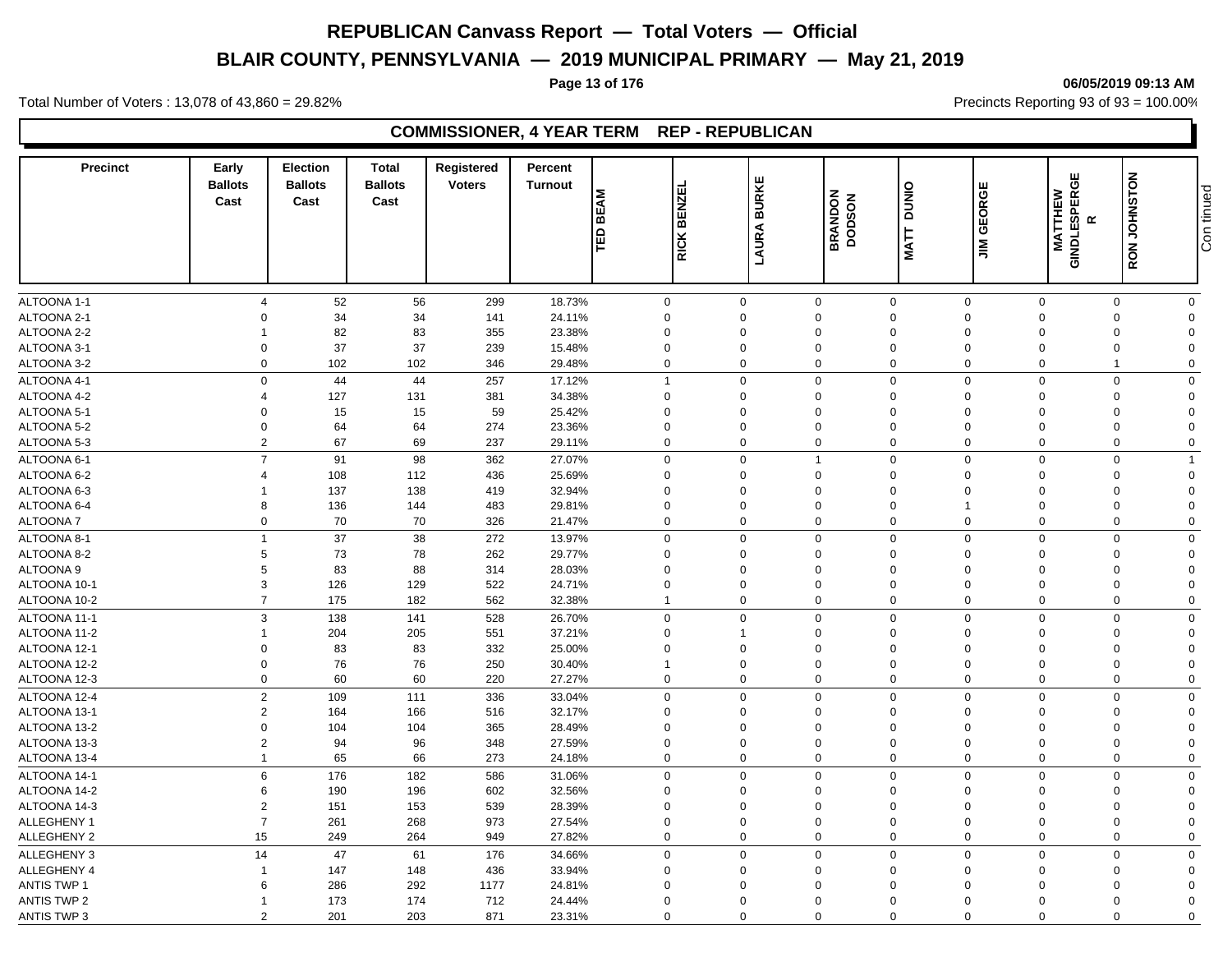# **BLAIR COUNTY, PENNSYLVANIA — 2019 MUNICIPAL PRIMARY — May 21, 2019**

#### **Page 14 of 176 06/05/2019 09:13 AM**

Total Number of Voters : 13,078 of 43,860 = 29.82% Precincts Reporting 93 of 93 = 100.00%

# **COMMISSIONER, 4 YEAR TERM REP**

| <b>Precinct</b>        | Early<br><b>Ballots</b><br>Cast  | <b>Election</b><br><b>Ballots</b><br>Cast | <b>Total</b><br><b>Ballots</b><br>Cast | Registered<br><b>Voters</b> | Percent<br><b>Turnout</b> | <b>BEAM</b><br>TED | 靣<br><b>BENZI</b><br><b>RICK</b> | <b>BURKE</b><br><b>LAURA</b> | <b>BRANDON</b><br><b>DODSON</b> | DUNIO<br><b>MATT</b> | <b>GEORGE</b><br>$\overline{M}$ | GINDLESPERGE<br>MATTHEW | RON JOHNSTON<br>$\propto$ |                      |
|------------------------|----------------------------------|-------------------------------------------|----------------------------------------|-----------------------------|---------------------------|--------------------|----------------------------------|------------------------------|---------------------------------|----------------------|---------------------------------|-------------------------|---------------------------|----------------------|
|                        |                                  |                                           |                                        |                             |                           |                    |                                  |                              |                                 |                      |                                 |                         |                           |                      |
| BELLWOOD BORO          |                                  | 167                                       | 168                                    | 671                         | 25.04%                    |                    | $\mathbf 0$                      | $\Omega$                     | 0                               | $\mathbf 0$          | $\mathbf 0$                     | $\mathbf 0$             | $\mathbf 0$               | $\Omega$             |
| <b>BLAIR 1</b>         | 8                                | 231                                       | 239                                    | 695                         | 34.39%                    |                    | $\mathbf 0$                      | $\Omega$                     | $\Omega$                        | $\mathbf 0$          | $\Omega$                        | $\Omega$                | $\mathbf 0$               | $\Omega$             |
| <b>BLAIR 2</b>         |                                  | 215                                       | 216                                    | 763                         | 28.31%                    |                    | $\mathbf 0$                      | $\Omega$                     | 1                               | $\mathbf 0$          | $\Omega$                        | $\Omega$                | $\mathbf 0$               | $\Omega$             |
| <b>BLAIR 3</b>         | 3                                | 155                                       | 158                                    | 626                         | 25.24%                    |                    | $\mathbf 0$                      | $\Omega$                     | $\Omega$                        | $\mathbf 0$          | $\Omega$                        | $\Omega$                | $\mathbf 0$               | $\Omega$             |
| <b>CATHARINE TWP</b>   | $\Omega$                         | 143                                       | 143                                    | 348                         | 41.09%                    |                    | $\mathbf 0$                      | $\Omega$                     | $\Omega$                        | $\mathbf 0$          | $\Omega$                        | $\mathbf 0$             | $\mathbf 0$               | $\Omega$             |
| <b>DUNCANSVILLE</b>    | 3                                | 155                                       | 158                                    | 489                         | 32.31%                    |                    | $\mathbf 0$                      | $\Omega$                     | $\mathbf 0$                     | 2                    | $\mathbf 0$                     | $\mathbf 0$             | $\mathbf 0$               | $\Omega$             |
| <b>FRANKSTOWN TWP1</b> | 5                                | 264                                       | 269                                    | 812                         | 33.13%                    |                    | $\mathbf 0$                      | $\Omega$                     | $\mathbf{1}$                    | $\mathbf 0$          | $\Omega$                        | $\mathbf 0$             | 0                         | $\Omega$             |
| <b>FRANKSTOWN TWP2</b> | 11                               | 219                                       | 230                                    | 685                         | 33.58%                    |                    | $\mathbf 0$                      | $\Omega$                     | $\Omega$                        | $\mathbf 0$          | $\Omega$                        | $\Omega$                | $\mathbf 0$               | $\Omega$             |
| <b>FRANKSTOWN TWP3</b> | 6                                | 260                                       | 266                                    | 847                         | 31.40%                    |                    | $\mathbf 0$                      | $\Omega$                     | $\mathbf 0$                     | $\mathbf 0$          | $\Omega$                        | $\Omega$                | $\mathbf 0$               | $\Omega$             |
| FRANKSTOWN TWP4        | 6                                | 164                                       | 170                                    | 592                         | 28.72%                    |                    | $\mathbf{1}$                     | $\Omega$                     | 0                               | $\mathbf 0$          | $\mathbf 0$                     | $\mathbf 0$             | 0                         | $\Omega$             |
| <b>FRANKSTOWN TWP5</b> | 3                                | 266                                       | 269                                    | 295                         | 91.19%                    |                    | $\mathbf 0$                      | $\Omega$                     | 0                               | $\mathbf 0$          | $\Omega$                        | $\mathbf 0$             | $\mathbf 0$               | $\Omega$             |
| FREEDOM TWP 1          | $\overline{1}$                   | 133                                       | 134                                    | 455                         | 29.45%                    |                    | $\mathbf 0$                      | $\Omega$                     | $\Omega$                        | $\mathbf 0$          | $\Omega$                        | $\Omega$                | 0                         | $\Omega$             |
| FREEDOM TWP 2          | 3                                | 192                                       | 195                                    | 881                         | 22.13%                    |                    | $\mathbf 0$                      | $\Omega$                     | $\mathbf 0$                     | $\mathbf 0$          | $\Omega$                        | $\mathbf 0$             | 0                         | $\Omega$             |
| <b>GREENFIELD TWP1</b> | $\overline{1}$                   | 124                                       | 125                                    | 566                         | 22.08%                    |                    | $\mathbf 0$                      | $\Omega$                     | $\Omega$                        | $\mathbf 0$          | $\mathbf 0$                     | $\Omega$                | $\mathbf 0$               | $\Omega$             |
| <b>GREENFIELD TWP2</b> | $\Omega$                         | 20                                        | 20                                     | 78                          | 25.64%                    |                    | $\mathbf 0$                      | $\Omega$                     | $\mathbf 0$                     | $\mathbf 0$          | $\mathbf 0$                     | $\mathbf 0$             | $\mathbf 0$               | $\Omega$             |
| <b>GREENFIELD TWP3</b> | $\overline{2}$                   | 119                                       | 121                                    | 692                         | 17.49%                    |                    | $\mathbf 0$                      | $\Omega$                     | $\mathbf 0$                     | $\mathbf 0$          | $\mathbf 0$                     | $\mathbf 0$             | $\mathbf 0$               | $\mathbf 0$          |
| <b>HOLLIDAYSBURG 1</b> | $\mathbf{1}$                     | 54                                        | 55                                     | 206                         | 26.70%                    |                    | $\mathbf 0$                      | $\Omega$                     | $\Omega$                        | $\mathbf 0$          | $\Omega$                        | $\Omega$                | 0                         | $\Omega$             |
| <b>HOLLIDAYSBURG 2</b> | 6                                | 96                                        | 102                                    | 290                         | 35.17%                    |                    | $\mathbf 0$                      | $\Omega$                     | $\Omega$                        | $\mathbf 0$          | $\Omega$                        | $\Omega$                | 0                         | $\Omega$             |
| <b>HOLLIDAYSBURG 3</b> | 11                               | 90                                        | 101                                    | 316                         | 31.96%                    |                    | $\mathbf 0$                      | $\Omega$                     | $\mathbf 0$                     | $\mathbf 0$          | $\Omega$                        | $\mathbf 0$             | 0                         | $\Omega$             |
| <b>HOLLIDAYSBURG 4</b> | $\overline{2}$                   | 130                                       | 132                                    | 351                         | 37.61%                    |                    | $\mathbf 0$                      | $\Omega$                     | 0                               | $\mathbf 0$          | $\mathbf 0$                     | $\Omega$                | $\mathbf 0$               | $\Omega$             |
| <b>HOLLIDAYSBURG 5</b> | 5                                | 134                                       | 139                                    | 321                         | 43.30%                    |                    | $\mathbf 0$                      | $\Omega$                     | $\Omega$                        | $\mathbf 0$          | $\Omega$                        | $\mathbf 0$             | $\mathbf 0$               | $\Omega$             |
| <b>HOLLIDAYSBURG 6</b> | $\overline{2}$                   | 94                                        | 96                                     | 302                         | 31.79%                    |                    | $\mathbf 0$                      | $\Omega$                     | $\Omega$                        | $\mathbf 0$          | $\Omega$                        | $\Omega$                | $\mathbf 0$               | $\Omega$             |
| <b>HOLLIDAYSBURG 7</b> | 1                                | 109                                       | 110                                    | 311                         | 35.37%                    |                    | $\mathbf 0$                      | $\Omega$                     | $\mathbf 0$                     | $\mathbf 0$          | $\Omega$                        | $\Omega$                | $\mathbf 0$               | $\Omega$             |
| <b>HUSTON TWP</b>      | $\overline{2}$                   | 197                                       | 199                                    | 579                         | 34.37%                    |                    | $\mathbf 0$                      | $\Omega$                     | $\Omega$                        | $\mathbf 0$          | $\Omega$                        | $\Omega$                | $\mathbf 0$               | $\Omega$             |
| <b>JUNIATA TWP</b>     | 3                                | 126                                       | 129                                    | 492                         | 26.22%                    |                    | $\mathbf 0$                      | $\Omega$                     | $\mathbf 0$                     | $\mathbf 0$          | $\Omega$                        | $\mathbf 0$             | $\mathbf 0$               | $\Omega$             |
| <b>LOGAN TWP 1</b>     | 2                                |                                           | 280                                    | 754                         |                           |                    | $\mathbf 0$                      | $\Omega$                     | $\mathbf 0$                     | $\mathbf 0$          | $\mathbf 0$                     | $\mathbf 0$             | $\mathbf 0$               | $\Omega$             |
|                        |                                  | 278                                       |                                        |                             | 37.14%                    |                    |                                  |                              |                                 |                      |                                 |                         |                           |                      |
| LOGAN TWP 2            | 11                               | 306                                       | 317                                    | 914                         | 34.68%                    |                    | $\mathbf 0$                      | $\Omega$<br>$\Omega$         | $\Omega$                        | $\mathbf 0$          | $\Omega$<br>$\Omega$            | $\Omega$                | $\mathbf 0$               | $\Omega$             |
| <b>LOGAN TWP 3</b>     | $\overline{4}$<br>$\overline{7}$ | 193                                       | 197                                    | 472                         | 41.74%                    |                    | $\mathbf 0$                      | $\Omega$                     | 0                               | $\mathbf 0$          |                                 | $\Omega$                | $\mathbf 0$               | $\Omega$<br>$\Omega$ |
| <b>LOGAN TWP 4</b>     | 3                                | 210                                       | 217                                    | 680                         | 31.91%                    |                    | $\mathbf 0$<br>$\mathbf 0$       | $\Omega$                     | $\Omega$                        | $\mathbf 0$          | $\Omega$<br>$\Omega$            | $\Omega$                | 0                         |                      |
| <b>LOGAN TWP 5</b>     |                                  | 228                                       | 231                                    | 702                         | 32.91%                    |                    |                                  |                              | 0                               | $\mathbf 0$          |                                 | $\mathbf 0$             | $\mathbf 0$               | $\Omega$             |
| LOGAN TWP 6            | 10                               | 245                                       | 255                                    | 866                         | 29.45%                    |                    | $\mathbf 0$                      | $\Omega$                     | $\mathbf 0$                     | $\mathbf 0$          | $\mathbf 0$                     | $\Omega$                | $\mathbf 0$               | $\Omega$             |
| <b>LOGAN TWP 7</b>     | $\mathbf 0$                      | 118                                       | 118                                    | 309                         | 38.19%                    |                    | $\mathbf 0$                      | $\Omega$                     | $\mathbf 0$                     | $\mathbf 0$          | $\Omega$                        | $\overline{1}$          | 0                         | $\Omega$             |
| <b>MARTINSBURG 1</b>   | $\overline{4}$                   | 136                                       | 140                                    | 405                         | 34.57%                    |                    | $\mathbf 0$                      | $\Omega$                     | $\Omega$                        | $\mathbf 0$          | $\mathbf 0$                     | $\Omega$                | $\mathbf 0$               | $\Omega$             |
| <b>MARTINSBURG 2</b>   | 6                                | 147                                       | 153                                    | 482                         | 31.74%                    |                    | $\mathbf 0$                      | $\mathbf 0$                  | $\mathbf 0$                     | $\mathbf 0$          | $\mathbf 0$                     | $\overline{0}$          | $\mathbf 0$               | $\Omega$             |
| <b>NEWRY BORO</b>      | $\Omega$                         | 16                                        | 16                                     | 55                          | 29.09%                    |                    | $\mathbf 0$                      | $\Omega$                     | $\mathbf 0$                     | $\mathbf 0$          | $\mathbf 0$                     | $\mathbf 0$             | $\mathbf 0$               | $\Omega$             |
| NORTH WOODBURY         | 34                               | 374                                       | 408                                    | 1178                        | 34.63%                    |                    | $\mathbf 0$                      | $\mathbf 0$                  | $\mathbf 0$                     | $\mathbf 0$          | $\mathbf 0$                     | $\mathbf 0$             | $\mathbf 0$               | $\mathbf 0$          |
| <b>ROARING SPG 1</b>   | -1                               | 65                                        | 66                                     | 228                         | 28.95%                    |                    | $\mathbf 0$                      | $\Omega$                     | $\Omega$                        | $\mathbf 0$          | $\Omega$                        | $\Omega$                | 0                         | $\Omega$             |
| <b>ROARING SPG 2</b>   | 8                                | 171                                       | 179                                    | 396                         | 45.20%                    |                    | $\mathbf 0$                      | $\Omega$                     | $\mathbf 0$                     | $\mathbf 0$          | $\Omega$                        | $\Omega$                | 0                         | $\Omega$             |
| ROARING SPG 3          |                                  | 107                                       | 108                                    | 305                         | 35.41%                    |                    | $\mathbf 0$                      | $\Omega$                     | $\Omega$                        | $\Omega$             | $\Omega$                        | $\Omega$                | $\mathbf 0$               | $\Omega$             |
| SNYDER TWP 1           |                                  | 131                                       | 132                                    | 547                         | 24.13%                    |                    | $\Omega$                         | $\Omega$                     | $\Omega$                        | $\Omega$             | $\Omega$                        | $\Omega$                | $\Omega$                  | $\Omega$             |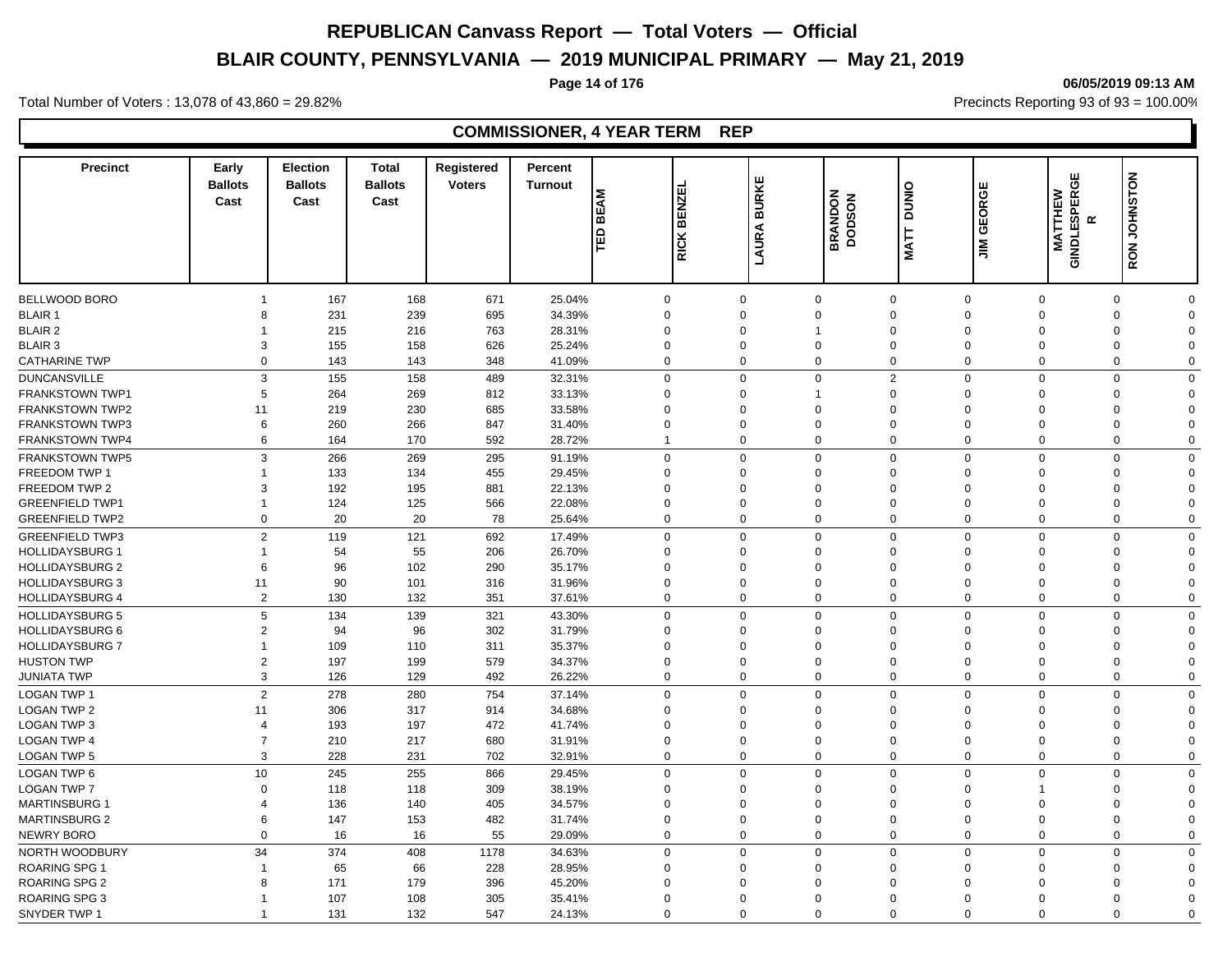# **BLAIR COUNTY, PENNSYLVANIA — 2019 MUNICIPAL PRIMARY — May 21, 2019**

#### **Page 15 of 176 06/05/2019 09:13 AM**

Total Number of Voters : 13,078 of 43,860 = 29.82% Precincts Reporting 93 of 93 = 100.00%

# **COMMISSIONER, 4 YEAR TERM REP**

| <b>Precinct</b>      | Early<br><b>Ballots</b><br>Cast | <b>Election</b><br><b>Ballots</b><br>Cast | <b>Total</b><br><b>Ballots</b><br>Cast | Registered<br><b>Voters</b> | Percent<br><b>Turnout</b> | lΣ<br>മ<br>回   | <b>BENZEL</b><br><b>RICK</b> | <b>URKE</b><br>≃<br>œ<br>∍<br>۰ | <b>BRANDON</b><br>DODSON | OIND<br>$\Omega$<br>5 | <b>GEORGE</b><br>$\leq$ | ෪<br><b>THEW</b><br><b>SPER</b><br>$\propto$<br>ш<br>⊢<br><b>NOL</b><br>ŇΜ<br>ပ | $\overline{6}$<br><b>JOHNST</b><br>RON |  |
|----------------------|---------------------------------|-------------------------------------------|----------------------------------------|-----------------------------|---------------------------|----------------|------------------------------|---------------------------------|--------------------------|-----------------------|-------------------------|---------------------------------------------------------------------------------|----------------------------------------|--|
| SNYDER TWP 2         |                                 | 217                                       | 218                                    | 809                         | 26.95%                    | $\Omega$       |                              | $\Omega$                        |                          |                       |                         | $\Omega$                                                                        |                                        |  |
| <b>TAYLOR TWP</b>    |                                 | 327                                       | 333                                    | 1143                        | 29.13%                    |                |                              |                                 |                          |                       |                         |                                                                                 |                                        |  |
| <b>TYRONE TWP 1</b>  |                                 | 80                                        | 81                                     | 379                         | 21.37%                    |                |                              |                                 |                          |                       |                         |                                                                                 |                                        |  |
| TYRONE TWP 2         |                                 | 92                                        | 93                                     | 365                         | 25.48%                    |                |                              |                                 |                          |                       |                         |                                                                                 |                                        |  |
| TYRONE BORO 1        |                                 | 87                                        | 88                                     | 335                         | 26.27%                    | $\Omega$       |                              | 0                               |                          |                       |                         | $\Omega$                                                                        |                                        |  |
| TYRONE BORO 2        | $\mathcal{P}$                   | 66                                        | 68                                     | 239                         | 28.45%                    | $\Omega$       | $\Omega$                     | $\mathbf 0$                     | $\Omega$                 |                       | O                       |                                                                                 | $\Omega$                               |  |
| <b>TYRONE BORO 3</b> |                                 | 48                                        | 48                                     | 197                         | 24.37%                    | $\Omega$       |                              | ∩                               |                          |                       |                         |                                                                                 |                                        |  |
| <b>TYRONE BORO 4</b> |                                 | 38                                        | 38                                     | 139                         | 27.34%                    | $\Omega$       |                              |                                 |                          |                       |                         |                                                                                 |                                        |  |
| <b>TYRONE BORO 5</b> |                                 | 58                                        | 61                                     | 210                         | 29.05%                    | $\Omega$       |                              | $\Omega$                        |                          |                       |                         |                                                                                 |                                        |  |
| TYRONE BORO 6        | 0                               | 128                                       | 128                                    | 384                         | 33.33%                    | $\mathbf 0$    | 0                            | 0                               |                          |                       |                         | 0                                                                               |                                        |  |
| <b>TYRONE BORO 7</b> |                                 | 88                                        | 89                                     | 285                         | 31.23%                    | $\mathbf 0$    | $\Omega$                     | $\mathbf 0$                     | $\Omega$                 |                       |                         |                                                                                 | $\Omega$                               |  |
| WILLIAMSBURG         |                                 | 133                                       | 134                                    | 462                         | 29.00%                    | $\Omega$       |                              |                                 |                          |                       |                         |                                                                                 |                                        |  |
| WOODBURY TWP         |                                 | 177                                       | 177                                    | 671                         | 26.38%                    |                |                              |                                 |                          |                       |                         |                                                                                 |                                        |  |
| <b>Totals</b>        | 319                             | 12759                                     | 13078                                  | 43860                       |                           | $\overline{4}$ |                              | 3                               | $\overline{2}$           |                       |                         |                                                                                 |                                        |  |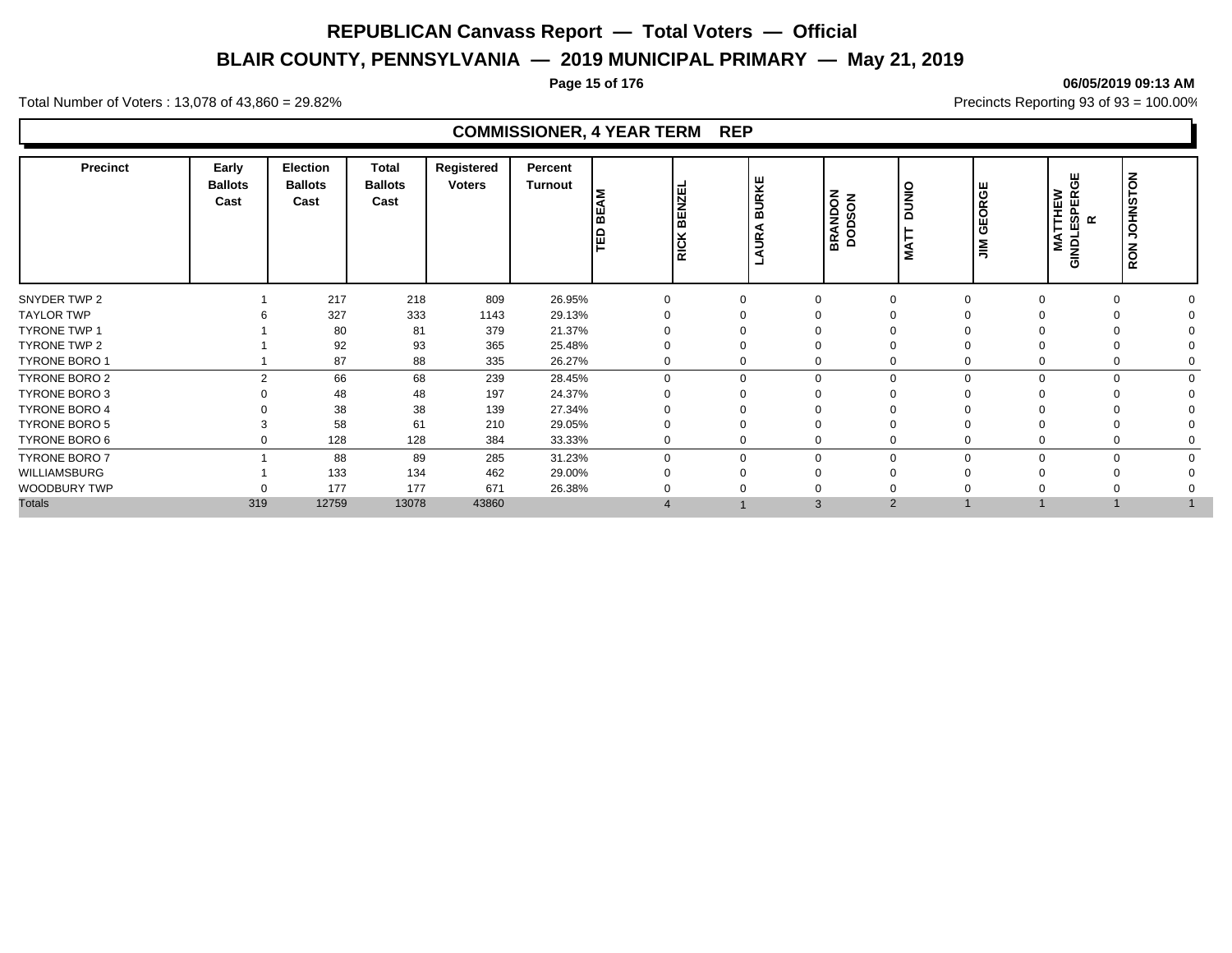# **BLAIR COUNTY, PENNSYLVANIA — 2019 MUNICIPAL PRIMARY — May 21, 2019**

**Page 16 of 176 06/05/2019 09:13 AM**

Total Number of Voters : 13,078 of 43,860 = 29.82% Precincts Reporting 93 of 93 = 100.00%

# **COMMISSIONER, 4 YEAR TERM REP - REPUBLICAN**

| <b>Precinct</b>    | Early<br><b>Ballots</b> | <b>Election</b><br><b>Ballots</b> | <b>Total</b><br><b>Ballots</b> | Registered<br><b>Voters</b> | Percent<br><b>Turnout</b> |                   |                      |                  |             |     |  |
|--------------------|-------------------------|-----------------------------------|--------------------------------|-----------------------------|---------------------------|-------------------|----------------------|------------------|-------------|-----|--|
|                    | Cast                    | Cast                              | Cast                           |                             |                           | RICHARD<br>MCKEON | <b>PATRICIA ROSS</b> | <b>RON YODER</b> |             |     |  |
|                    |                         |                                   |                                |                             |                           |                   |                      |                  | Totals      |     |  |
|                    |                         |                                   |                                |                             |                           |                   |                      |                  |             |     |  |
|                    |                         |                                   |                                |                             |                           |                   |                      |                  |             |     |  |
|                    |                         |                                   |                                |                             |                           |                   |                      |                  |             |     |  |
| ALTOONA 1-1        | $\overline{4}$          | 52                                | 56                             | 299                         | 18.73%                    | $\mathbf 0$       |                      | $\mathbf 0$      | $\mathsf 0$ | 103 |  |
| ALTOONA 2-1        | $\mathbf 0$             | 34                                | 34                             | 141                         | 24.11%                    | $\mathbf 0$       |                      | $\Omega$         | $\mathsf 0$ | 58  |  |
| ALTOONA 2-2        | $\mathbf{1}$            | 82                                | 83                             | 355                         | 23.38%                    | $\mathbf 0$       |                      | $\Omega$         | $\mathsf 0$ | 145 |  |
| ALTOONA 3-1        | $\mathbf 0$             | 37                                | 37                             | 239                         | 15.48%                    | $\mathbf 0$       |                      | $\mathbf 0$      | $\mathsf 0$ | 66  |  |
| ALTOONA 3-2        | $\mathbf 0$             | 102                               | 102                            | 346                         | 29.48%                    | $\mathbf 0$       |                      | $\mathbf 0$      | $\mathsf 0$ | 192 |  |
| ALTOONA 4-1        | $\mathbf 0$             | 44                                | 44                             | 257                         | 17.12%                    | $\mathsf 0$       |                      | $\mathbf 0$      | $\mathbf 0$ | 81  |  |
| ALTOONA 4-2        | $\overline{4}$          | 127                               | 131                            | 381                         | 34.38%                    | 0                 |                      | $\mathbf{1}$     | $\mathbf 0$ | 239 |  |
| ALTOONA 5-1        | $\mathbf 0$             | 15                                | 15                             | 59                          | 25.42%                    | $\mathsf 0$       |                      | $\mathbf 0$      | $\mathsf 0$ | 25  |  |
| ALTOONA 5-2        | 0                       | 64                                | 64                             | 274                         | 23.36%                    | $\mathsf 0$       |                      | $\mathbf 0$      | $\mathbf 0$ | 109 |  |
| ALTOONA 5-3        | $\mathbf 2$             | 67                                | 69                             | 237                         | 29.11%                    | $\mathsf 0$       |                      | $\mathbf 0$      | $\mathsf 0$ | 126 |  |
| ALTOONA 6-1        | $\overline{7}$          | 91                                | 98                             | 362                         | 27.07%                    | $\mathbf 0$       |                      | $\mathbf 0$      | $\mathbf 0$ | 184 |  |
| ALTOONA 6-2        | $\overline{4}$          | 108                               | 112                            | 436                         | 25.69%                    | $\mathbf 0$       |                      | $\mathbf 0$      | $\pmb{0}$   | 199 |  |
| ALTOONA 6-3        | $\mathbf{1}$            | 137                               | 138                            | 419                         | 32.94%                    | $\mathbf 0$       |                      | $\mathbf 0$      | $\mathbf 0$ | 253 |  |
| ALTOONA 6-4        | 8                       | 136                               | 144                            | 483                         | 29.81%                    | $\mathbf 0$       |                      | $\mathbf 0$      | $\mathbf 0$ | 267 |  |
| ALTOONA 7          | $\mathbf 0$             | 70                                | 70                             | 326                         | 21.47%                    | $\mathbf 0$       |                      | $\mathbf 0$      | $\mathsf 0$ | 126 |  |
| ALTOONA 8-1        | $\mathbf{1}$            | 37                                | 38                             | 272                         | 13.97%                    | $\pmb{0}$         |                      | $\mathbf 0$      | $\mathsf 0$ | 70  |  |
| ALTOONA 8-2        | 5                       | 73                                | 78                             | 262                         | 29.77%                    | $\pmb{0}$         |                      | $\mathbf 0$      | $\mathbf 0$ | 143 |  |
| ALTOONA 9          | $\,$ 5 $\,$             | 83                                | 88                             | 314                         | 28.03%                    | $\mathbf 0$       |                      | $\mathbf 0$      | $\mathsf 0$ | 169 |  |
| ALTOONA 10-1       | $\mathsf 3$             | 126                               | 129                            | 522                         | 24.71%                    | $\mathbf 0$       |                      | $\mathbf 0$      | $\mathbf 0$ | 224 |  |
| ALTOONA 10-2       | $\overline{7}$          | 175                               | 182                            | 562                         | 32.38%                    | $\pmb{0}$         |                      | $\pmb{0}$        | $\pmb{0}$   | 341 |  |
| ALTOONA 11-1       | 3                       | 138                               | 141                            | 528                         | 26.70%                    | $\mathbf 0$       |                      | $\mathbf 0$      | $\pmb{0}$   | 249 |  |
| ALTOONA 11-2       | $\mathbf{1}$            | 204                               | 205                            | 551                         | 37.21%                    | $\mathbf 0$       |                      | $\mathbf 0$      | $\mathsf 0$ | 383 |  |
| ALTOONA 12-1       | $\mathsf 0$             | 83                                | 83                             | 332                         | 25.00%                    | $\mathbf 0$       |                      | $\mathbf 0$      | $\mathbf 0$ | 151 |  |
| ALTOONA 12-2       | $\mathbf 0$             | 76                                | 76                             | 250                         | 30.40%                    | $\mathbf 0$       |                      | $\Omega$         | $\mathbf 0$ | 143 |  |
| ALTOONA 12-3       | $\pmb{0}$               | 60                                | 60                             | 220                         | 27.27%                    | $\mathsf 0$       |                      | $\mathbf 0$      | $\mathsf 0$ | 107 |  |
| ALTOONA 12-4       | $\sqrt{2}$              | 109                               | 111                            | 336                         | 33.04%                    | $\pmb{0}$         |                      | $\mathbf 0$      | $\mathbf 0$ | 204 |  |
| ALTOONA 13-1       | $\overline{c}$          | 164                               | 166                            | 516                         | 32.17%                    | $\mathbf 0$       |                      | $\mathbf 0$      | $\mathsf 0$ | 310 |  |
| ALTOONA 13-2       | $\pmb{0}$               | 104                               | 104                            | 365                         | 28.49%                    | $\mathbf 0$       |                      | $\mathbf 0$      | $\mathsf 0$ | 195 |  |
| ALTOONA 13-3       | $\overline{2}$          | 94                                | 96                             | 348                         | 27.59%                    | $\mathbf 0$       |                      | $\mathbf 0$      | $\mathsf 0$ | 174 |  |
| ALTOONA 13-4       | $\mathbf{1}$            | 65                                | 66                             | 273                         | 24.18%                    | $\mathbf 0$       |                      | $\mathbf 0$      | $\mathsf 0$ | 126 |  |
| ALTOONA 14-1       | $\,6$                   | 176                               | 182                            | 586                         | 31.06%                    | $\mathbf 0$       |                      | $\mathbf 0$      | $\mathsf 0$ | 341 |  |
| ALTOONA 14-2       | $\,6$                   | 190                               | 196                            | 602                         | 32.56%                    | 0                 |                      | $\mathbf 0$      | $\mathbf 0$ | 363 |  |
| ALTOONA 14-3       | $\overline{2}$          | 151                               | 153                            | 539                         | 28.39%                    | $\mathsf 0$       |                      | $\mathbf 0$      | $\mathsf 0$ | 283 |  |
| ALLEGHENY 1        | $\overline{7}$          | 261                               | 268                            | 973                         | 27.54%                    | $\mathbf{1}$      |                      | $\mathbf 0$      | $\mathbf 0$ | 500 |  |
| <b>ALLEGHENY 2</b> | 15                      | 249                               | 264                            | 949                         | 27.82%                    | $\mathbf 0$       |                      | $\mathbf 0$      | $\mathbf 0$ | 479 |  |
| <b>ALLEGHENY 3</b> | 14                      | 47                                | 61                             | 176                         | 34.66%                    | $\mathbf 0$       |                      | $\mathbf 0$      | $\mathbf 0$ | 107 |  |
| ALLEGHENY 4        | $\mathbf{1}$            | 147                               | 148                            | 436                         | 33.94%                    | $\mathbf 0$       |                      | $\mathbf 0$      | $\mathbf 0$ | 268 |  |
| <b>ANTIS TWP 1</b> | 6                       | 286                               | 292                            | 1177                        | 24.81%                    | $\mathbf 0$       |                      | $\Omega$         | $\mathbf 0$ | 555 |  |
| <b>ANTIS TWP 2</b> | $\mathbf{1}$            | 173                               | 174                            | 712                         | 24.44%                    | $\Omega$          |                      | $\mathbf 0$      | $\mathbf 0$ | 323 |  |
| <b>ANTIS TWP 3</b> | 2                       | 201                               | 203                            | 871                         | 23.31%                    | $\mathbf 0$       |                      | $\mathbf 0$      | $\mathbf 0$ | 377 |  |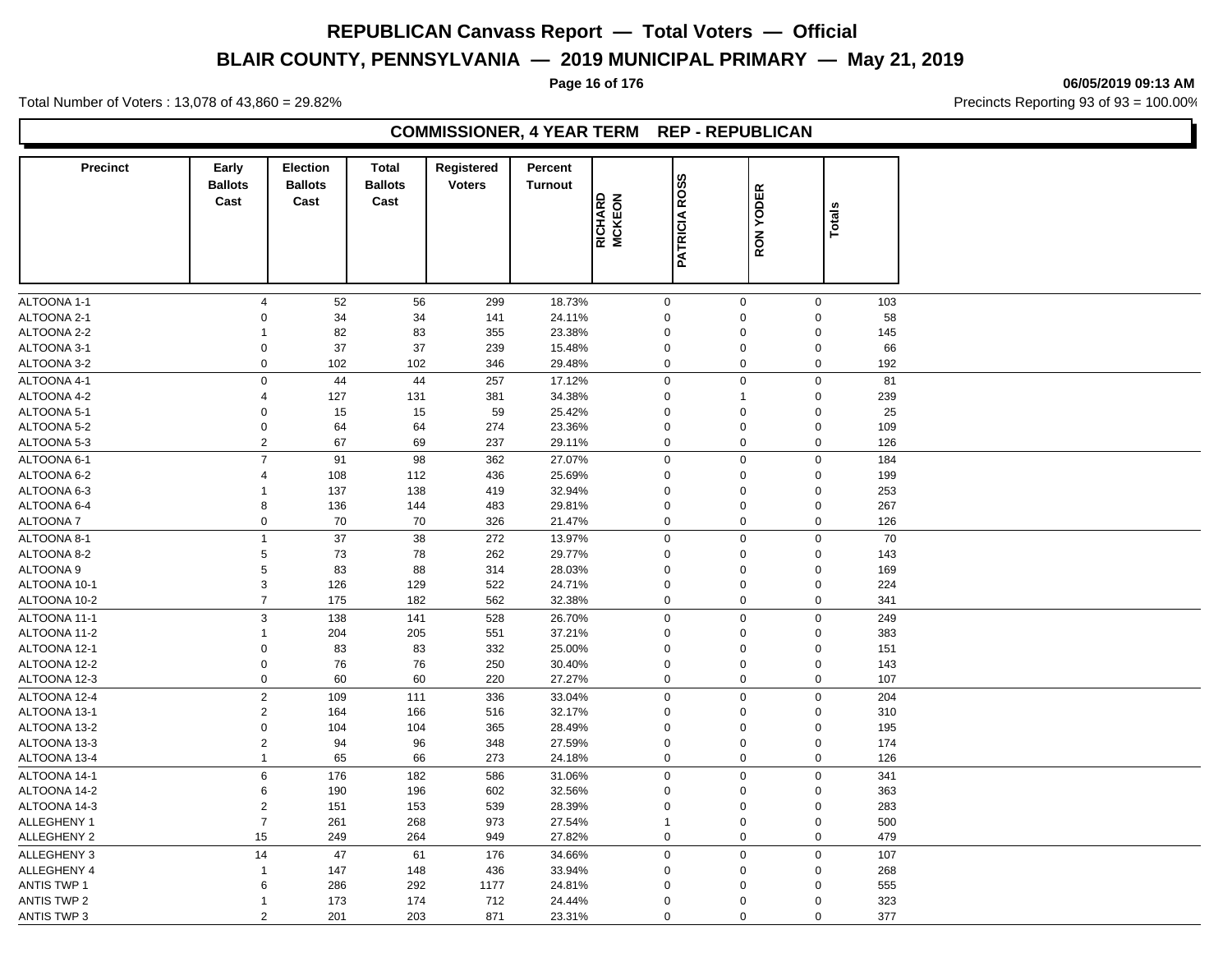# **BLAIR COUNTY, PENNSYLVANIA — 2019 MUNICIPAL PRIMARY — May 21, 2019**

**Page 17 of 176 06/05/2019 09:13 AM**

Total Number of Voters : 13,078 of 43,860 = 29.82% Precincts Reporting 93 of 93 = 100.00%

# **COMMISSIONER, 4 YEAR TERM REP**

| <b>Precinct</b>        | Early<br><b>Ballots</b><br>Cast | <b>Election</b><br><b>Ballots</b><br>Cast | <b>Total</b><br><b>Ballots</b><br>Cast | Registered<br><b>Voters</b> | Percent<br><b>Turnout</b> | RICHARD<br>MCKEON | <b>PATRICIA ROSS</b> | <b>RON YODER</b> | <b>Totals</b>    |     |
|------------------------|---------------------------------|-------------------------------------------|----------------------------------------|-----------------------------|---------------------------|-------------------|----------------------|------------------|------------------|-----|
|                        |                                 |                                           |                                        |                             |                           |                   |                      |                  |                  |     |
| BELLWOOD BORO          | $\mathbf 1$                     | 167                                       | 168                                    | 671                         | 25.04%                    |                   | $\mathbf 0$          | $\mathbf 0$      | $\mathbf 0$      | 303 |
| <b>BLAIR 1</b>         | 8                               | 231                                       | 239                                    | 695                         | 34.39%                    |                   | $\mathbf 0$          | $\Omega$         | $\mathbf 0$      | 433 |
| <b>BLAIR 2</b>         | $\mathbf{1}$                    | 215                                       | 216                                    | 763                         | 28.31%                    |                   | $\mathbf 0$          | $\Omega$         | $\mathbf 0$      | 389 |
| <b>BLAIR 3</b>         | 3                               | 155                                       | 158                                    | 626                         | 25.24%                    |                   | $\mathbf 0$          | $\Omega$         | $\mathbf 0$      | 282 |
| <b>CATHARINE TWP</b>   | $\mathbf 0$                     | 143                                       | 143                                    | 348                         | 41.09%                    |                   | $\mathbf 0$          | $\mathbf 0$      | $\mathbf 0$      | 259 |
| <b>DUNCANSVILLE</b>    | $\mathfrak{Z}$                  | 155                                       | 158                                    | 489                         | 32.31%                    |                   | $\pmb{0}$            | $\Omega$         | $\mathbf 0$      | 284 |
| <b>FRANKSTOWN TWP1</b> | $\,$ 5 $\,$                     | 264                                       | 269                                    | 812                         | 33.13%                    |                   | $\mathbf 0$          | $\Omega$         | $\boldsymbol{0}$ | 477 |
| <b>FRANKSTOWN TWP2</b> | 11                              | 219                                       | 230                                    | 685                         | 33.58%                    |                   | $\mathbf 0$          | $\Omega$         | $\mathbf 0$      | 420 |
| <b>FRANKSTOWN TWP3</b> | 6                               | 260                                       | 266                                    | 847                         | 31.40%                    |                   | $\boldsymbol{0}$     | $\Omega$         | $\boldsymbol{0}$ | 490 |
| <b>FRANKSTOWN TWP4</b> | 6                               | 164                                       | 170                                    | 592                         | 28.72%                    |                   | $\mathbf 0$          | $\Omega$         | $\mathbf 0$      | 305 |
| FRANKSTOWN TWP5        | 3                               | 266                                       | 269                                    | 295                         | 91.19%                    |                   | $\mathbf 0$          | $\Omega$         | $\mathbf 0$      | 468 |
| <b>FREEDOM TWP 1</b>   | $\mathbf{1}$                    | 133                                       | 134                                    | 455                         | 29.45%                    |                   | $\mathbf 0$          | $\Omega$         | $\mathbf 0$      | 237 |
| FREEDOM TWP 2          | 3                               | 192                                       | 195                                    | 881                         | 22.13%                    |                   | $\mathbf 0$          | $\Omega$         | $\mathsf 0$      | 366 |
| <b>GREENFIELD TWP1</b> | $\mathbf{1}$                    | 124                                       | 125                                    | 566                         | 22.08%                    |                   | $\mathbf 0$          | $\Omega$         | $\mathsf 0$      | 224 |
| <b>GREENFIELD TWP2</b> | $\mathbf 0$                     | 20                                        | 20                                     | 78                          | 25.64%                    |                   | $\mathbf 0$          | $\Omega$         | $\mathbf 0$      | 33  |
| <b>GREENFIELD TWP3</b> | $\overline{2}$                  | 119                                       | 121                                    | 692                         | 17.49%                    |                   | $\mathbf 0$          | $\Omega$         | $\mathbf 0$      | 217 |
| <b>HOLLIDAYSBURG 1</b> | $\mathbf{1}$                    | 54                                        | 55                                     | 206                         | 26.70%                    |                   | $\mathbf 0$          | $\Omega$         | $\mathbf{1}$     | 100 |
| <b>HOLLIDAYSBURG 2</b> | 6                               | 96                                        | 102                                    | 290                         | 35.17%                    |                   | $\mathbf 0$          | $\Omega$         | $\mathbf 0$      | 186 |
| <b>HOLLIDAYSBURG 3</b> | 11                              | 90                                        | 101                                    | 316                         | 31.96%                    |                   | $\mathbf 0$          | $\Omega$         | $\mathbf 0$      | 180 |
| <b>HOLLIDAYSBURG 4</b> | $\overline{2}$                  | 130                                       | 132                                    | 351                         | 37.61%                    |                   | $\mathbf 0$          | $\mathbf 0$      | $\mathbf 0$      | 239 |
| <b>HOLLIDAYSBURG 5</b> | $\sqrt{5}$                      | 134                                       | 139                                    | 321                         | 43.30%                    |                   | $\pmb{0}$            | $\Omega$         | $\mathbf 0$      | 251 |
| <b>HOLLIDAYSBURG 6</b> | $\overline{c}$                  | 94                                        | 96                                     | 302                         | 31.79%                    |                   | $\mathbf 0$          | $\Omega$         | $\boldsymbol{0}$ | 170 |
| <b>HOLLIDAYSBURG 7</b> | $\mathbf{1}$                    | 109                                       | 110                                    | 311                         | 35.37%                    |                   | $\mathbf 0$          | $\Omega$         | $\mathbf 0$      | 198 |
| <b>HUSTON TWP</b>      | $\sqrt{2}$                      | 197                                       | 199                                    | 579                         | 34.37%                    |                   | $\mathbf 0$          | $\Omega$         | $\boldsymbol{0}$ | 377 |
| <b>JUNIATA TWP</b>     | $\mathfrak{Z}$                  | 126                                       | 129                                    | 492                         | 26.22%                    |                   | $\mathbf 0$          | $\Omega$         | $\mathbf 0$      | 224 |
| <b>LOGAN TWP 1</b>     | 2                               | 278                                       | 280                                    | 754                         | 37.14%                    |                   | $\mathbf 0$          | $\Omega$         | $\mathbf 0$      | 509 |
| <b>LOGAN TWP 2</b>     | 11                              | 306                                       | 317                                    | 914                         | 34.68%                    |                   | $\mathbf 0$          | $\Omega$         | $\mathsf 0$      | 579 |
| <b>LOGAN TWP 3</b>     | $\overline{4}$                  | 193                                       | 197                                    | 472                         | 41.74%                    |                   | $\boldsymbol{0}$     | $\Omega$         | $\mathsf 0$      | 356 |
| <b>LOGAN TWP 4</b>     | $\overline{7}$                  | 210                                       | 217                                    | 680                         | 31.91%                    |                   | $\mathbf 0$          | $\Omega$         | $\mathbf 0$      | 387 |
| <b>LOGAN TWP 5</b>     | 3                               | 228                                       | 231                                    | 702                         | 32.91%                    |                   | $\mathbf 0$          | $\Omega$         | $\mathbf 0$      | 426 |
| <b>LOGAN TWP 6</b>     | 10                              | 245                                       | 255                                    | 866                         | 29.45%                    |                   | $\mathbf 0$          | $\Omega$         | $\mathbf 0$      | 470 |
| <b>LOGAN TWP 7</b>     | $\mathbf 0$                     | 118                                       | 118                                    | 309                         | 38.19%                    |                   | $\mathbf 0$          | $\Omega$         | $\mathbf 0$      | 204 |
| <b>MARTINSBURG 1</b>   | $\overline{4}$                  | 136                                       | 140                                    | 405                         | 34.57%                    |                   | $\mathbf 0$          | $\Omega$         | $\mathbf 0$      | 264 |
| <b>MARTINSBURG 2</b>   | 6                               | 147                                       | 153                                    | 482                         | 31.74%                    |                   | $\mathbf 0$          | $\Omega$         | $\mathbf 0$      | 278 |
| NEWRY BORO             | $\mathbf 0$                     | 16                                        | 16                                     | 55                          | 29.09%                    |                   | $\mathbf 0$          | $\mathbf 0$      | $\mathbf 0$      | 28  |
| NORTH WOODBURY         | 34                              | 374                                       | 408                                    | 1178                        | 34.63%                    |                   | $\boldsymbol{0}$     | $\Omega$         | $\mathbf 0$      | 754 |
| ROARING SPG 1          | $\mathbf{1}$                    | 65                                        | 66                                     | 228                         | 28.95%                    |                   | $\mathbf 0$          | $\Omega$         | $\boldsymbol{0}$ | 119 |
| <b>ROARING SPG 2</b>   | 8                               | 171                                       | 179                                    | 396                         | 45.20%                    |                   | $\mathbf 0$          | $\Omega$         | $\mathbf 0$      | 328 |
| ROARING SPG 3          | $\mathbf 1$                     | 107                                       | 108                                    | 305                         | 35.41%                    |                   | $\mathbf 0$          | $\Omega$         | $\mathbf 0$      | 194 |
| SNYDER TWP 1           | $\mathbf 1$                     | 131                                       | 132                                    | 547                         | 24.13%                    |                   | $\Omega$             | $\Omega$         | $\Omega$         | 234 |
|                        |                                 |                                           |                                        |                             |                           |                   |                      |                  |                  |     |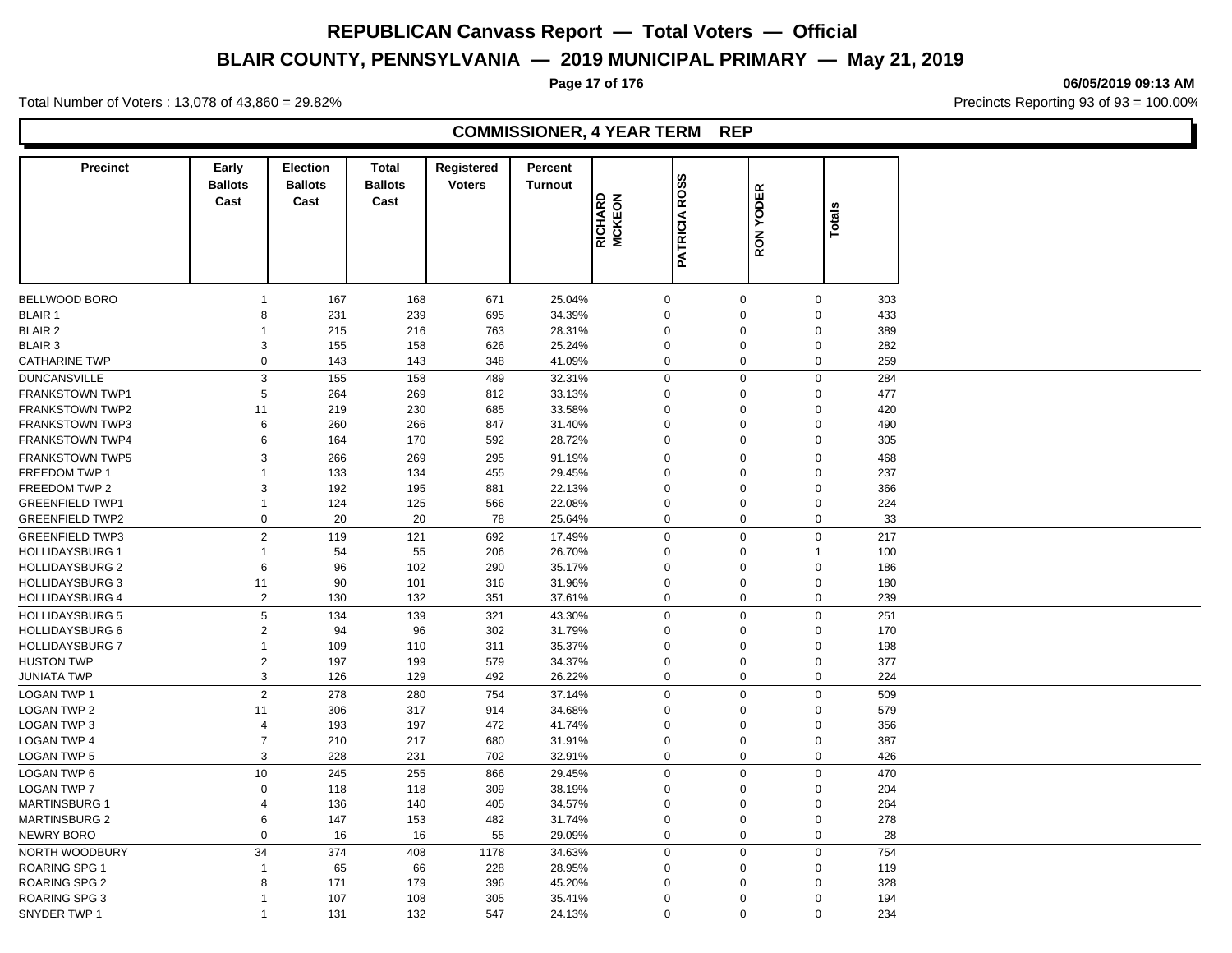# **BLAIR COUNTY, PENNSYLVANIA — 2019 MUNICIPAL PRIMARY — May 21, 2019**

**Page 18 of 176 06/05/2019 09:13 AM**

Total Number of Voters : 13,078 of 43,860 = 29.82% Precincts Reporting 93 of 93 = 100.00%

# **COMMISSIONER, 4 YEAR TERM REP**

| <b>Precinct</b>      | Early<br><b>Ballots</b><br>Cast | <b>Election</b><br><b>Ballots</b><br>Cast | <b>Total</b><br><b>Ballots</b><br>Cast | Registered<br><b>Voters</b> | Percent<br><b>Turnout</b> | <b>RICHARD</b><br>MCKEON | ROSS<br><b>PATRICIA</b> | <b>YODER</b><br>RON | Totals |       |
|----------------------|---------------------------------|-------------------------------------------|----------------------------------------|-----------------------------|---------------------------|--------------------------|-------------------------|---------------------|--------|-------|
| SNYDER TWP 2         |                                 | 217                                       | 218                                    | 809                         | 26.95%                    | $\mathbf 0$              | $\mathbf 0$             | $\mathbf 0$         |        | 400   |
| <b>TAYLOR TWP</b>    |                                 | 327                                       | 333                                    | 1143                        | 29.13%                    | 0                        | $\Omega$                | 0                   |        | 614   |
| <b>TYRONE TWP 1</b>  |                                 | 80                                        | 81                                     | 379                         | 21.37%                    |                          | $\Omega$                | $\mathbf 0$         |        | 154   |
| TYRONE TWP 2         |                                 | 92                                        | 93                                     | 365                         | 25.48%                    | $\Omega$                 | $\Omega$                | $\mathbf 0$         |        | 175   |
| <b>TYRONE BORO 1</b> |                                 | 87                                        | 88                                     | 335                         | 26.27%                    | $\mathbf 0$              | $\mathbf 0$             | 0                   |        | 163   |
| TYRONE BORO 2        | $\overline{2}$                  | 66                                        | 68                                     | 239                         | 28.45%                    | $\mathbf 0$              | $\mathbf 0$             | 0                   |        | 122   |
| TYRONE BORO 3        |                                 | 48                                        | 48                                     | 197                         | 24.37%                    | $\Omega$                 | $\Omega$                | $\mathbf 0$         |        | 77    |
| <b>TYRONE BORO 4</b> |                                 | 38                                        | 38                                     | 139                         | 27.34%                    | $\Omega$                 | $\Omega$                | $\mathbf 0$         |        | 70    |
| TYRONE BORO 5        |                                 | 58                                        | 61                                     | 210                         | 29.05%                    | $\Omega$                 | $\Omega$                | $\mathbf 0$         |        | 110   |
| TYRONE BORO 6        |                                 | 128                                       | 128                                    | 384                         | 33.33%                    | $\mathbf 0$              | $\mathbf 0$             | $\mathbf 0$         |        | 238   |
| <b>TYRONE BORO 7</b> |                                 | 88                                        | 89                                     | 285                         | 31.23%                    | $\mathbf 0$              | $\mathbf 0$             | $\mathbf 0$         |        | 159   |
| WILLIAMSBURG         |                                 | 133                                       | 134                                    | 462                         | 29.00%                    | $\Omega$                 | $\Omega$                | 0                   |        | 247   |
| <b>WOODBURY TWP</b>  |                                 | 177                                       | 177                                    | 671                         | 26.38%                    | 0                        | $\Omega$                | 0                   |        | 305   |
| <b>Totals</b>        | 319                             | 12759                                     | 13078                                  | 43860                       |                           |                          |                         | $\mathbf 1$         |        | 23834 |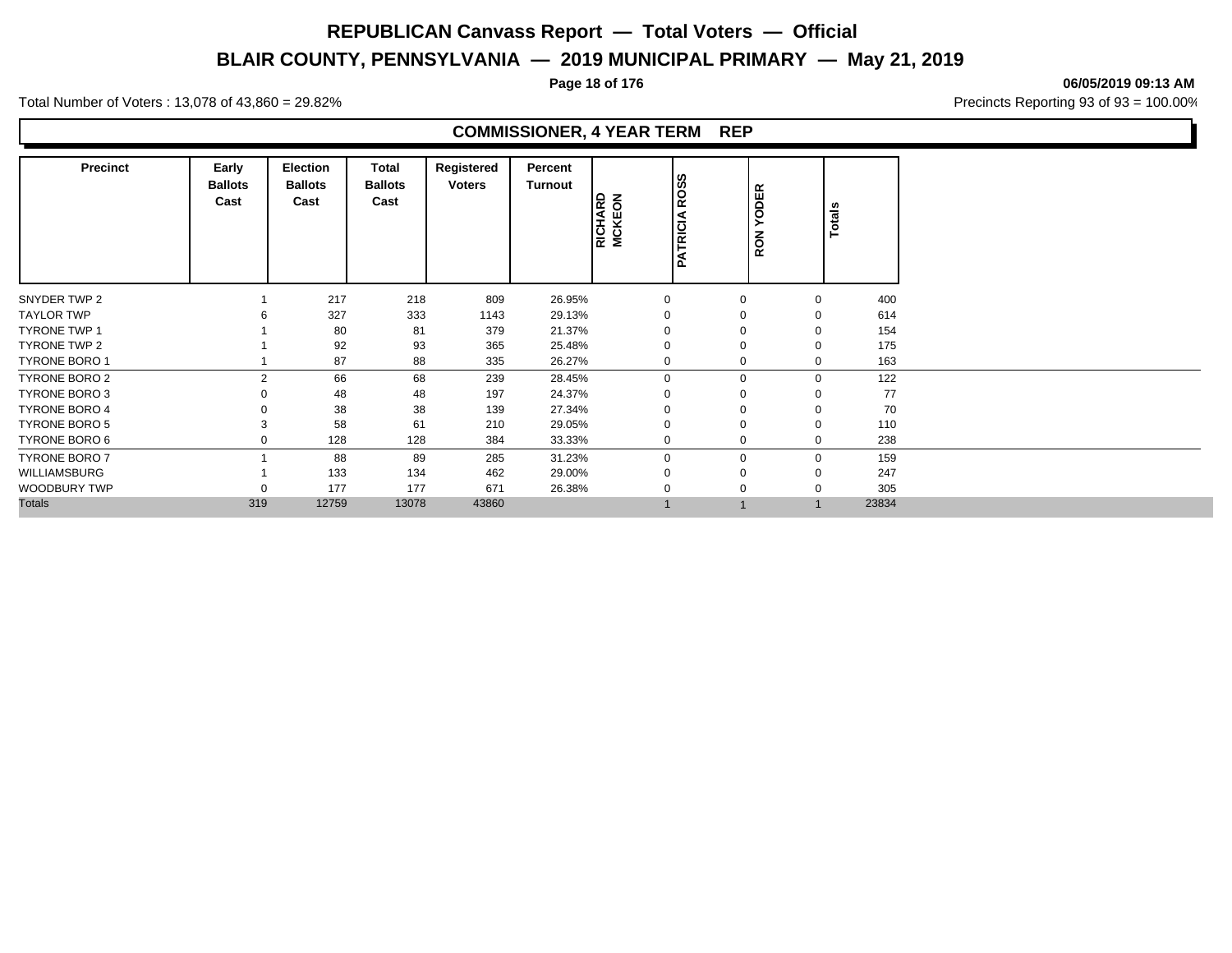# **BLAIR COUNTY, PENNSYLVANIA — 2019 MUNICIPAL PRIMARY — May 21, 2019**

# **Page 19 of 176 06/05/2019 09:13 AM**

Total Number of Voters : 13,078 of 43,860 = 29.82% Precincts Reporting 93 of 93 = 100.00%

# **CONTROLLER, 4 YEAR TERM REP - REPUBLICAN**

| <b>Precinct</b>    | Early<br><b>Ballots</b><br>Cast | <b>Election</b><br><b>Ballots</b><br>Cast | <b>Total</b><br><b>Ballots</b><br>Cast | Registered<br><b>Voters</b> | Percent<br><b>Turnout</b> | $\circ$ $\ge$<br>AUGUST<br>STICKEL I | <b>SAM ADAMS</b> | ANTHONY<br>BAMBOCCI | <b>BARGAR</b><br>SCOTT | LOREN<br>BOWMAN | <b>RJ BROADRICK</b>        | <b>BUTERBAUGH</b><br>DAVE | ROBERT<br>HABERSTROH | Con tinued              |
|--------------------|---------------------------------|-------------------------------------------|----------------------------------------|-----------------------------|---------------------------|--------------------------------------|------------------|---------------------|------------------------|-----------------|----------------------------|---------------------------|----------------------|-------------------------|
|                    |                                 |                                           |                                        |                             |                           |                                      |                  |                     |                        |                 |                            |                           |                      |                         |
| ALTOONA 1-1        | $\overline{4}$                  | 52                                        | 56                                     | 299                         | 18.73%                    | 46                                   |                  | 0                   | $\mathsf 0$            | $\mathbf 0$     | $\mathbf 0$                | $\mathbf 0$               | $\mathbf 0$          | $\mathbf 0$             |
| ALTOONA 2-1        | $\mathbf 0$                     | 34                                        | 34                                     | 141                         | 24.11%                    | 29                                   | $\mathbf 0$      |                     | $\mathbf 0$            | $\pmb{0}$       | $\overline{0}$<br>$\Omega$ |                           | $\Omega$             | $\mathbf 0$             |
| ALTOONA 2-2        | $\overline{1}$                  | 82                                        | 83                                     | 355                         | 23.38%                    | 74                                   | $\Omega$         |                     | $\mathbf 0$            | $\mathbf 0$     | $\mathbf 0$<br>$\Omega$    |                           | $\Omega$             | $\Omega$                |
| ALTOONA 3-1        | $\mathbf 0$                     | 37                                        | 37                                     | 239                         | 15.48%                    | 35                                   | $\mathbf 0$      |                     | $\mathbf 0$            | $\mathbf 0$     | $\overline{0}$<br>$\Omega$ |                           | $\Omega$             | $\mathbf 0$             |
| ALTOONA 3-2        | $\mathbf 0$                     | 102                                       | 102                                    | 346                         | 29.48%                    | 89                                   |                  | $\mathbf 0$         | $\mathbf 0$            | $\mathbf 0$     | $\mathbf 0$                | $\Omega$                  | $\mathbf 0$          | $\mathbf 0$             |
| ALTOONA 4-1        | $\mathbf 0$                     | 44                                        | 44                                     | 257                         | 17.12%                    | 34                                   |                  | 0                   | $\mathbf 0$            | $\mathbf 0$     | $\overline{1}$<br>$\Omega$ |                           | $\Omega$             | $\mathbf 0$             |
| ALTOONA 4-2        | $\overline{4}$                  | 127                                       | 131                                    | 381                         | 34.38%                    | 101                                  | $\mathbf 0$      |                     | $\mathbf 0$            | $\mathbf 0$     | $\overline{0}$<br>$\Omega$ |                           | $\Omega$             | $\mathbf 0$             |
| ALTOONA 5-1        | $\Omega$                        | 15                                        | 15                                     | 59                          | 25.42%                    | 14                                   | $\Omega$         |                     | $\mathbf 0$            | $\mathbf 0$     | $\Omega$<br>$\Omega$       |                           | $\Omega$             | $\Omega$                |
| ALTOONA 5-2        | $\mathbf 0$                     | 64                                        | 64                                     | 274                         | 23.36%                    | 52                                   | $\mathbf 0$      |                     | $\mathbf 0$            | $\mathbf 0$     | $\mathbf 0$<br>$\Omega$    |                           | $\mathbf 0$          | $\Omega$                |
| ALTOONA 5-3        | $\overline{2}$                  | 67                                        | 69                                     | 237                         | 29.11%                    | 60                                   | $\mathbf 0$      |                     | $\mathbf 0$            | $\mathbf 0$     | $\mathbf 0$                | $\mathbf 0$               | $\overline{1}$       | $\mathbf 0$             |
| ALTOONA 6-1        | $\overline{7}$                  | 91                                        | 98                                     | 362                         | 27.07%                    | 83                                   | $\mathbf 0$      |                     | $\mathbf 0$            | $\mathsf 0$     | $\mathbf 0$<br>$\Omega$    |                           | $\Omega$             | $\mathbf 0$             |
| ALTOONA 6-2        | $\overline{4}$                  | 108                                       | 112                                    | 436                         | 25.69%                    | 98                                   | $\mathbf 0$      |                     | $\Omega$               | $\mathbf 0$     | $\mathbf 0$<br>$\Omega$    |                           | $\Omega$             | $\Omega$                |
| ALTOONA 6-3        |                                 | 137                                       | 138                                    | 419                         | 32.94%                    | 115                                  | $\mathbf 0$      |                     | $\mathbf 0$            | $\mathbf 0$     | $\mathbf 0$<br>$\Omega$    |                           | $\Omega$             | $\Omega$                |
| ALTOONA 6-4        | 8                               | 136                                       | 144                                    | 483                         | 29.81%                    | 122                                  | $\mathbf 0$      |                     | $\mathbf 0$            | $\mathbf 0$     | $\Omega$<br>$\Omega$       |                           | $\Omega$             | $\Omega$                |
| <b>ALTOONA7</b>    | $\mathbf 0$                     | 70                                        | 70                                     | 326                         | 21.47%                    | 61                                   |                  | 0                   | $\mathbf 0$            | $\mathbf 0$     | $\mathbf 0$                | $\mathbf 0$               | $\mathbf 0$          | $\mathbf 0$             |
| ALTOONA 8-1        | $\overline{1}$                  | 37                                        | 38                                     | 272                         | 13.97%                    | 30                                   |                  | $\mathbf 0$         | $\mathbf 0$            | $\mathsf 0$     | $\mathbf 0$                | $\Omega$                  | $\mathbf 0$          | $\mathbf 0$             |
| ALTOONA 8-2        | $\sqrt{5}$                      | 73                                        | 78                                     | 262                         | 29.77%                    | 70                                   | $\Omega$         |                     | $\Omega$               | $\mathbf 0$     | $\Omega$<br>$\Omega$       |                           | $\Omega$             | $\mathbf 0$             |
| ALTOONA 9          | $5\phantom{.0}$                 | 83                                        | 88                                     | 314                         | 28.03%                    | 78                                   | $\Omega$         |                     | $\Omega$               | $\mathbf 0$     | $\Omega$<br>$\Omega$       |                           | $\Omega$             | $\mathbf 0$             |
| ALTOONA 10-1       | $\mathbf{3}$                    | 126                                       | 129                                    | 522                         | 24.71%                    | 110                                  | $\mathbf 0$      |                     | $\mathbf 0$            | $\mathbf 0$     | $\mathbf 0$<br>$\Omega$    |                           | $\Omega$             | $\mathbf 0$             |
| ALTOONA 10-2       | $\overline{7}$                  | 175                                       | 182                                    | 562                         | 32.38%                    | 157                                  |                  | 0                   | $\mathbf 0$            | $\mathbf 0$     | $\mathbf 0$<br>$\Omega$    |                           | $\Omega$             | $\mathbf 0$             |
| ALTOONA 11-1       | $\mathbf{3}$                    | 138                                       | 141                                    | 528                         | 26.70%                    | 122                                  |                  | $\mathbf 0$         | $\mathbf 0$            | $\mathsf 0$     | $\mathbf 0$                | $\Omega$                  | $\Omega$             | $\mathbf 0$             |
| ALTOONA 11-2       | $\overline{1}$                  | 204                                       | 205                                    | 551                         | 37.21%                    | 171                                  | $\mathbf 0$      |                     | $\mathbf 0$            | $\mathbf 0$     | $\mathbf 0$<br>$\Omega$    |                           | $\Omega$             | $\overline{2}$          |
| ALTOONA 12-1       | $\boldsymbol{0}$                | 83                                        | 83                                     | 332                         | 25.00%                    | 70                                   | $\mathbf 0$      |                     | 0                      | $\pmb{0}$       | $\mathbf 0$<br>$\Omega$    |                           | $\Omega$             | $\mathbf 0$             |
| ALTOONA 12-2       | $\mathbf 0$                     | 76                                        | 76                                     | 250                         | 30.40%                    | 64                                   | $\Omega$         |                     | $\mathbf 0$            | $\mathsf 0$     | $\mathbf 0$<br>$\Omega$    |                           | $\Omega$             | $\mathbf 0$             |
| ALTOONA 12-3       | $\mathbf 0$                     | 60                                        | 60                                     | 220                         | 27.27%                    | 50                                   |                  | 0                   | $\mathbf 0$            | $\mathbf 0$     | $\mathbf 0$                | $\mathbf 0$               | $\mathbf 0$          | $\mathbf 0$             |
| ALTOONA 12-4       | $\overline{2}$                  | 109                                       | 111                                    | 336                         | 33.04%                    | 94                                   |                  | 0                   | $\mathbf 0$            | $\mathbf 0$     | $\mathbf 0$                | $\mathbf 0$               | $\Omega$             | $\mathbf 0$             |
| ALTOONA 13-1       | $\overline{2}$                  | 164                                       | 166                                    | 516                         | 32.17%                    | 147                                  | $\mathbf 0$      |                     | $\mathbf 0$            | $\mathbf 0$     | $\mathbf 0$<br>$\Omega$    |                           | $\Omega$             | $\Omega$                |
| ALTOONA 13-2       | $\mathbf 0$                     | 104                                       | 104                                    | 365                         | 28.49%                    | 94                                   | $\mathbf 0$      |                     | $\mathbf 0$            | $\mathbf 0$     | $\mathbf 0$<br>$\Omega$    |                           | $\Omega$             | $\mathbf 0$             |
| ALTOONA 13-3       | $\overline{2}$                  | 94                                        | 96                                     | 348                         | 27.59%                    | 84                                   | $\mathbf 0$      |                     | $\mathbf 0$            | $\mathbf 0$     | $\overline{0}$<br>$\Omega$ |                           | $\Omega$             | $\mathbf{0}$            |
| ALTOONA 13-4       | $\overline{1}$                  | 65                                        | 66                                     | 273                         | 24.18%                    | 58                                   | $\mathbf 0$      |                     | $\mathbf 0$            | $\mathbf 0$     | $\mathbf 0$<br>$\Omega$    |                           | $\Omega$             | $\mathbf 0$             |
|                    |                                 |                                           |                                        |                             |                           |                                      |                  |                     |                        |                 |                            |                           |                      |                         |
| ALTOONA 14-1       | $6\phantom{1}6$                 | 176                                       | 182                                    | 586                         | 31.06%                    | 160                                  |                  | 0                   | $\mathbf 0$            | $\mathbf 0$     | $\mathbf 0$<br>$\Omega$    |                           | $\Omega$             | $\mathbf 0$             |
| ALTOONA 14-2       | $\,6$                           | 190                                       | 196                                    | 602                         | 32.56%                    | 173                                  | $\Omega$         |                     | $\Omega$               | $\mathbf 0$     | $\Omega$<br>$\Omega$       |                           | $\Omega$             | $\mathbf 0$<br>$\Omega$ |
| ALTOONA 14-3       | $\overline{2}$                  | 151                                       | 153                                    | 539                         | 28.39%                    | 132                                  | $\mathbf 0$      |                     | $\mathbf 0$            | $\mathbf 0$     | $\mathbf 0$<br>$\Omega$    |                           | $\Omega$             |                         |
| ALLEGHENY 1        | $\overline{7}$                  | 261                                       | 268                                    | 973                         | 27.54%                    | 233                                  | $\mathbf 0$      |                     | $\mathbf 0$            | $\mathbf{1}$    | $\mathbf 0$<br>$\Omega$    |                           | $\overline{0}$       | $\overline{0}$          |
| <b>ALLEGHENY 2</b> | 15                              | 249                                       | 264                                    | 949                         | 27.82%                    | 229                                  |                  | $\mathbf 0$         | $\mathbf 0$            | $\mathbf 0$     | $\mathbf 0$<br>$\Omega$    |                           | $\Omega$             | $\mathbf 0$             |
| ALLEGHENY 3        | 14                              | 47                                        | 61                                     | 176                         | 34.66%                    | 56                                   |                  | 0                   | $\mathbf 0$            | $\mathbf 0$     | $\mathbf 0$<br>$\Omega$    |                           | $\Omega$             | $\mathbf 0$             |
| ALLEGHENY 4        | $\overline{1}$                  | 147                                       | 148                                    | 436                         | 33.94%                    | 124                                  | $\mathbf 0$      |                     | $\mathbf 0$            | $\mathbf 0$     | $\Omega$<br>$\Omega$       |                           | $\Omega$             | $\mathbf 0$             |
| ANTIS TWP 1        | 6                               | 286                                       | 292                                    | 1177                        | 24.81%                    | 250                                  | $\Omega$         |                     | $\Omega$               | $\mathbf 0$     | $\Omega$<br>$\Omega$       |                           | $\Omega$             | $\mathbf{0}$            |
| <b>ANTIS TWP 2</b> | $\overline{1}$                  | 173                                       | 174                                    | 712                         | 24.44%                    | 150                                  | $\Omega$         |                     | $\Omega$               | $\mathbf 0$     | $\Omega$<br>$\Omega$       |                           | $\Omega$             | $\Omega$                |
| <b>ANTIS TWP 3</b> | $\overline{2}$                  | 201                                       | 203                                    | 871                         | 23.31%                    | 179                                  | $\mathbf 0$      |                     | $\Omega$               | $\Omega$        | $\mathbf 0$<br>$\Omega$    |                           | $\Omega$             | $\mathbf 0$             |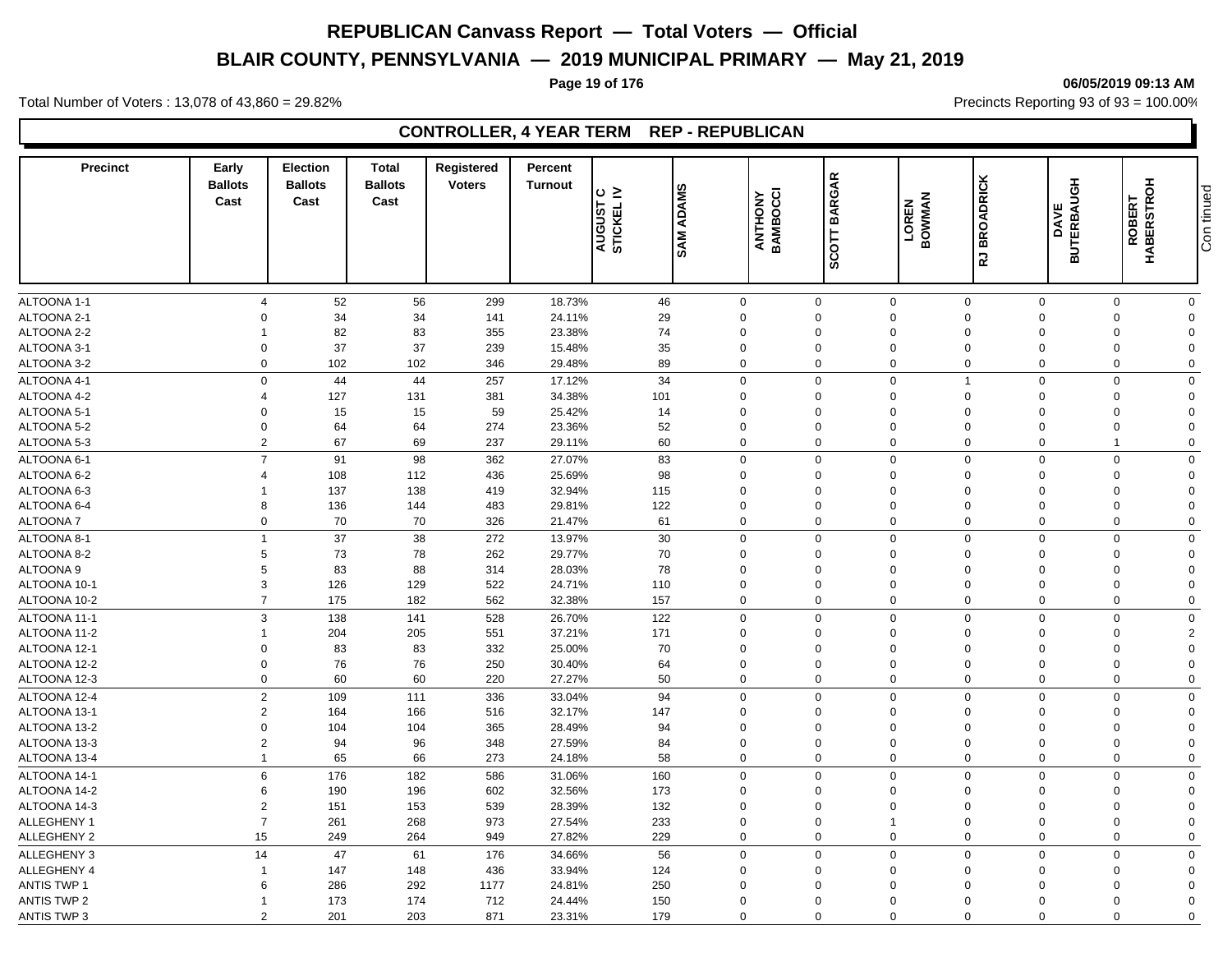# **BLAIR COUNTY, PENNSYLVANIA — 2019 MUNICIPAL PRIMARY — May 21, 2019**

#### **Page 20 of 176 06/05/2019 09:13 AM**

Total Number of Voters : 13,078 of 43,860 = 29.82% Precincts Reporting 93 of 93 = 100.00%

| <b>Precinct</b>        | Early<br><b>Ballots</b><br>Cast | <b>Election</b><br><b>Ballots</b><br>Cast | <b>Total</b><br><b>Ballots</b><br>Cast | Registered<br><b>Voters</b> | Percent<br><b>Turnout</b> | ⊙ ≥<br><b>AUGUST</b><br>STICKEL | <b>SAM ADAMS</b> |             | ANTHONY<br>BAMBOCCI | <b>BARGAR</b><br><b>SCOTT</b> | LOREN<br>BOWMAN | <b>BROADRICK</b><br>굲 | <b>DAVE<br/>BUTERBAUGH</b> | <b>ROBERT<br/>HABERSTROH</b> |                |
|------------------------|---------------------------------|-------------------------------------------|----------------------------------------|-----------------------------|---------------------------|---------------------------------|------------------|-------------|---------------------|-------------------------------|-----------------|-----------------------|----------------------------|------------------------------|----------------|
|                        |                                 |                                           |                                        |                             |                           |                                 |                  |             |                     |                               |                 |                       |                            |                              |                |
| BELLWOOD BORO          | $\overline{1}$                  | 167                                       | 168                                    | 671                         | 25.04%                    |                                 | 147              | $\mathbf 0$ |                     | $\mathbf 0$                   | $\Omega$        | $\mathbf 0$           | 0                          | $\mathbf 0$                  | $\mathbf 0$    |
| <b>BLAIR 1</b>         | 8                               | 231                                       | 239                                    | 695                         | 34.39%                    |                                 | 192              | $\mathbf 0$ |                     | $\overline{0}$                | $\Omega$        | $\Omega$              | $\mathbf 0$                | $\Omega$                     | $\mathbf 0$    |
| <b>BLAIR 2</b>         |                                 | 215                                       | 216                                    | 763                         | 28.31%                    |                                 | 180              | $\Omega$    |                     | $\Omega$                      | $\Omega$        | $\Omega$              | $\Omega$                   | $\Omega$                     | $\mathbf 0$    |
| <b>BLAIR 3</b>         | 3                               | 155                                       | 158                                    | 626                         | 25.24%                    |                                 | 124              | $\mathbf 0$ |                     | $\overline{0}$                | $\mathbf 0$     | $\mathbf 0$           | $\mathbf 0$                | $\Omega$                     | $\mathbf 0$    |
| <b>CATHARINE TWP</b>   | $\Omega$                        | 143                                       | 143                                    | 348                         | 41.09%                    |                                 | 117              | $\mathbf 0$ |                     | $\mathbf 0$                   | $\mathbf 0$     | $\mathbf 0$           | $\mathbf 0$                | $\mathbf 0$                  | 0              |
| <b>DUNCANSVILLE</b>    | 3                               | 155                                       | 158                                    | 489                         | 32.31%                    |                                 | 127              | $\Omega$    |                     | $\Omega$                      | $\Omega$        | $\Omega$              | $\Omega$                   | $\Omega$                     | $\overline{1}$ |
| <b>FRANKSTOWN TWP1</b> | 5                               | 264                                       | 269                                    | 812                         | 33.13%                    |                                 | 213              | $\Omega$    |                     | $\Omega$                      | $\Omega$        | $\Omega$              | $\Omega$                   | $\Omega$                     | $\mathbf 0$    |
| <b>FRANKSTOWN TWP2</b> | 11                              | 219                                       | 230                                    | 685                         | 33.58%                    |                                 | 201              | 0           |                     | $\mathbf 0$                   | $\Omega$        | $\Omega$              | $\Omega$                   | $\Omega$                     | $\Omega$       |
| <b>FRANKSTOWN TWP3</b> | 6                               | 260                                       | 266                                    | 847                         | 31.40%                    |                                 | 227              | $\Omega$    |                     | $\Omega$                      | $\Omega$        | $\Omega$              | $\Omega$                   | $\Omega$                     | $\Omega$       |
| <b>FRANKSTOWN TWP4</b> | 6                               | 164                                       | 170                                    | 592                         | 28.72%                    |                                 | 142              | $\mathbf 0$ |                     | $\Omega$                      | $\Omega$        | $\mathbf 0$           | 0                          | $\Omega$                     | $\mathbf 0$    |
| <b>FRANKSTOWN TWP5</b> | 3                               | 266                                       | 269                                    | 295                         | 91.19%                    |                                 | 229              | $\mathbf 0$ |                     | $\mathbf 0$                   | $\Omega$        | $\mathbf 0$           | 0                          | $\mathbf 0$                  | $\mathbf 0$    |
| FREEDOM TWP 1          | -1                              | 133                                       | 134                                    | 455                         | 29.45%                    |                                 | 104              | $\Omega$    |                     | $\Omega$                      | $\Omega$        | $\Omega$              | $\Omega$                   | $\Omega$                     | $\Omega$       |
| FREEDOM TWP 2          | 3                               | 192                                       | 195                                    | 881                         | 22.13%                    |                                 | 171              | $\Omega$    |                     | $\Omega$                      | $\Omega$        | $\Omega$              | $\Omega$                   | $\Omega$                     | $\mathbf 0$    |
| <b>GREENFIELD TWP1</b> | $\overline{1}$                  | 124                                       | 125                                    | 566                         | 22.08%                    |                                 | 110              | -1          |                     | $\mathbf 0$                   | $\mathbf 0$     | $\mathbf 0$           | $\mathbf 0$                | $\mathbf 0$                  | $\Omega$       |
| <b>GREENFIELD TWP2</b> | $\mathbf 0$                     | 20                                        | 20                                     | 78                          | 25.64%                    |                                 | 13               | $\mathbf 0$ |                     | $\mathbf 0$                   | $\Omega$        | $\Omega$              | 0                          | $\mathbf 0$                  | $\mathbf 0$    |
| <b>GREENFIELD TWP3</b> | 2                               | 119                                       | 121                                    | 692                         | 17.49%                    |                                 | 109              | $\mathbf 0$ |                     | $\mathbf 0$                   | $\Omega$        | $\Omega$              | $\Omega$                   | $\Omega$                     | $\mathbf 0$    |
| <b>HOLLIDAYSBURG 1</b> | $\overline{1}$                  | 54                                        | 55                                     | 206                         | 26.70%                    |                                 | 45               | $\mathbf 0$ |                     | $\overline{0}$                | $\Omega$        | $\Omega$              | $\mathbf 0$                | $\Omega$                     | $\mathbf 0$    |
| <b>HOLLIDAYSBURG 2</b> | 6                               | 96                                        | 102                                    | 290                         | 35.17%                    |                                 | 83               | $\Omega$    |                     | $\Omega$                      | $\Omega$        | $\Omega$              | $\Omega$                   | $\Omega$                     | $\Omega$       |
| <b>HOLLIDAYSBURG 3</b> | 11                              | 90                                        | 101                                    | 316                         | 31.96%                    |                                 | 83               | $\mathbf 0$ |                     | $\overline{0}$                | $\Omega$        | $\mathbf 0$           | $\mathbf 0$                | $\Omega$                     | $\mathbf 0$    |
| <b>HOLLIDAYSBURG 4</b> | 2                               | 130                                       | 132                                    | 351                         | 37.61%                    |                                 | 106              | $\mathbf 0$ |                     | $\mathbf 0$                   | $\Omega$        | $\Omega$              | 0                          | $\Omega$                     | $\mathbf 0$    |
|                        | 5                               |                                           |                                        |                             |                           |                                 |                  |             |                     |                               | $\Omega$        | $\Omega$              | $\Omega$                   | $\Omega$                     |                |
| <b>HOLLIDAYSBURG 5</b> |                                 | 134                                       | 139                                    | 321                         | 43.30%                    |                                 | 102              | $\mathbf 0$ |                     | $\mathbf 0$                   |                 |                       |                            |                              | $\mathbf 0$    |
| <b>HOLLIDAYSBURG 6</b> | $\overline{2}$                  | 94                                        | 96                                     | 302                         | 31.79%                    |                                 | 74               | $\Omega$    |                     | $\mathbf 0$                   | $\mathbf 0$     | $\Omega$              | 0                          | $\Omega$                     | 0              |
| HOLLIDAYSBURG 7        | $\overline{1}$                  | 109                                       | 110                                    | 311                         | 35.37%                    |                                 | 88               | 0           |                     | $\overline{0}$                | $\mathbf 0$     | $\mathbf 0$           | $\mathbf 0$                | $\Omega$                     | $\mathbf 0$    |
| <b>HUSTON TWP</b>      | $\overline{2}$                  | 197                                       | 199                                    | 579                         | 34.37%                    |                                 | 182              | $\Omega$    |                     | $\Omega$                      | $\Omega$        | $\Omega$              | $\mathbf 0$                | $\Omega$<br>$\Omega$         | $\mathbf 0$    |
| <b>JUNIATA TWP</b>     | 3                               | 126                                       | 129                                    | 492                         | 26.22%                    |                                 | 105              | $\mathbf 0$ |                     | $\overline{0}$                | $\mathbf 0$     | $\mathbf 0$           | $\mathbf 0$                |                              | $\mathbf 0$    |
| <b>LOGAN TWP 1</b>     | 2                               | 278                                       | 280                                    | 754                         | 37.14%                    |                                 | 230              | $\mathbf 0$ |                     | $\overline{1}$                | $\Omega$        | $\Omega$              | $\mathbf{1}$               | $\mathbf 0$                  | $\mathbf 0$    |
| <b>LOGAN TWP 2</b>     | 11                              | 306                                       | 317                                    | 914                         | 34.68%                    |                                 | 275              | $\Omega$    |                     | $\Omega$                      | $\Omega$        | $\Omega$              | $\Omega$                   | $\Omega$                     | $\Omega$       |
| <b>LOGAN TWP 3</b>     | $\overline{4}$                  | 193                                       | 197                                    | 472                         | 41.74%                    |                                 | 170              | $\Omega$    |                     | $\Omega$                      | $\Omega$        | $\Omega$              | $\Omega$                   | $\Omega$                     | $\Omega$       |
| <b>LOGAN TWP 4</b>     | $\overline{7}$                  | 210                                       | 217                                    | 680                         | 31.91%                    |                                 | 193              | $\Omega$    |                     | $\mathbf 0$                   | $\Omega$        | $\Omega$              | $\Omega$                   | $\Omega$                     | $\Omega$       |
| <b>LOGAN TWP 5</b>     | 3                               | 228                                       | 231                                    | 702                         | 32.91%                    |                                 | 197              | $\mathbf 0$ |                     | $\Omega$                      | $\Omega$        | $\Omega$              | $\mathbf{0}$               | $\Omega$                     | $\mathbf 0$    |
| LOGAN TWP 6            | 10                              | 245                                       | 255                                    | 866                         | 29.45%                    |                                 | 224              | $\Omega$    |                     | $\Omega$                      | $\Omega$        | $\mathbf 0$           | $\mathbf{0}$               | $\Omega$                     | $\mathbf 0$    |
| <b>LOGAN TWP 7</b>     | $\Omega$                        | 118                                       | 118                                    | 309                         | 38.19%                    |                                 | 101              | $\mathbf 0$ |                     | $\mathbf 0$                   | $\Omega$        | $\mathbf 0$           | $\mathbf 0$                | $\Omega$                     | $\mathbf 0$    |
| <b>MARTINSBURG 1</b>   | $\overline{4}$                  | 136                                       | 140                                    | 405                         | 34.57%                    |                                 | 129              | $\Omega$    |                     | $\Omega$                      | $\Omega$        | $\Omega$              | $\Omega$                   | $\Omega$                     | $\Omega$       |
| <b>MARTINSBURG 2</b>   | 6                               | 147                                       | 153                                    | 482                         | 31.74%                    |                                 | 125              | $\Omega$    |                     | $\overline{0}$                | $\Omega$        | $\mathbf 0$           | $\mathbf 0$                | $\Omega$                     | $\Omega$       |
| <b>NEWRY BORO</b>      | $\Omega$                        | 16                                        | 16                                     | 55                          | 29.09%                    |                                 | 14               | $\Omega$    |                     | $\Omega$                      | $\Omega$        | $\Omega$              | $\Omega$                   | $\Omega$                     | $\Omega$       |
| NORTH WOODBURY         | 34                              | 374                                       | 408                                    | 1178                        | 34.63%                    |                                 | 347              | $\Omega$    |                     | $\Omega$                      | $\Omega$        | $\Omega$              | $\mathbf{0}$               | $\Omega$                     | $\mathbf 0$    |
| ROARING SPG 1          | -1                              | 65                                        | 66                                     | 228                         | 28.95%                    |                                 | 54               | $\Omega$    |                     | $\Omega$                      | $\Omega$        | $\Omega$              | $\Omega$                   | $\Omega$                     | $\Omega$       |
| <b>ROARING SPG 2</b>   | 8                               | 171                                       | 179                                    | 396                         | 45.20%                    |                                 | 146              | 0           |                     | $\mathbf 0$                   | $\Omega$        | $\Omega$              | $\Omega$                   | $\Omega$                     | $\mathbf 0$    |
| <b>ROARING SPG 3</b>   | -1                              | 107                                       | 108                                    | 305                         | 35.41%                    |                                 | 93               | $\Omega$    |                     | $\Omega$                      | $\Omega$        | $\Omega$              | $\Omega$                   | $\Omega$                     | $\Omega$       |
| SNYDER TWP 1           | $\overline{1}$                  | 131                                       | 132                                    | 547                         | 24.13%                    |                                 | 107              | $\Omega$    |                     | $\Omega$                      | $\Omega$        | $\Omega$              | $\mathbf{0}$               | $\Omega$                     | $\mathbf 0$    |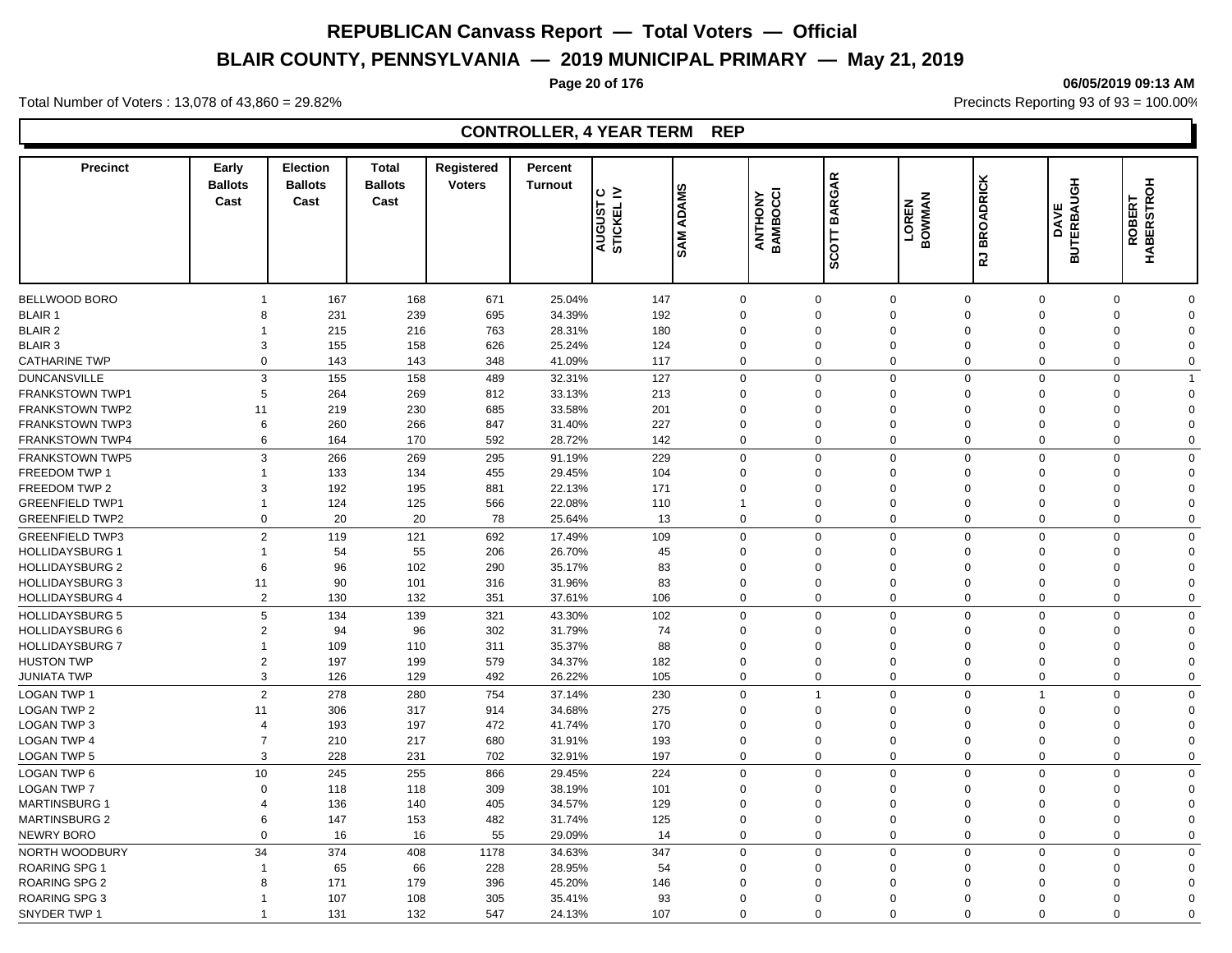# **BLAIR COUNTY, PENNSYLVANIA — 2019 MUNICIPAL PRIMARY — May 21, 2019**

#### **Page 21 of 176 06/05/2019 09:13 AM**

Total Number of Voters : 13,078 of 43,860 = 29.82% Precincts Reporting 93 of 93 = 100.00%

| <b>Precinct</b>      | Early<br><b>Ballots</b><br>Cast | Election<br><b>Ballots</b><br>Cast | <b>Total</b><br><b>Ballots</b><br>Cast | Registered<br><b>Voters</b> | Percent<br>Turnout | $\circ$ $\ge$<br><b>AUGUST</b><br>STICKEL | <b>ADAMS</b><br><b>SAM</b> | ANTHONY<br>BAMBOCCI | <b>BARGAR</b><br>COTT<br>ø, | OREN<br>⋖<br><b>NNNO</b><br>≃ | DRICK<br>◀<br>$\circ$<br>ء ا<br>∣≃<br>∍<br>≃ | ᆂ<br>ō<br>쁏<br>DAV<br>ERBJ<br>⋒ | ᆂ<br>$\circ$<br><b>ROBERT<br/>HABERSTRO</b> |  |
|----------------------|---------------------------------|------------------------------------|----------------------------------------|-----------------------------|--------------------|-------------------------------------------|----------------------------|---------------------|-----------------------------|-------------------------------|----------------------------------------------|---------------------------------|---------------------------------------------|--|
| SNYDER TWP 2         |                                 | 217                                | 218                                    | 809                         | 26.95%             | 177                                       |                            |                     |                             | 0                             | $\Omega$                                     |                                 |                                             |  |
| <b>TAYLOR TWP</b>    |                                 | 327                                | 333                                    | 1143                        | 29.13%             | 286                                       |                            |                     |                             |                               |                                              |                                 |                                             |  |
| <b>TYRONE TWP 1</b>  |                                 | 80                                 | 81                                     | 379                         | 21.37%             | 76                                        |                            |                     |                             |                               |                                              |                                 |                                             |  |
| TYRONE TWP 2         |                                 | 92                                 | 93                                     | 365                         | 25.48%             | 86                                        |                            |                     |                             |                               |                                              |                                 |                                             |  |
| TYRONE BORO 1        |                                 | 87                                 | 88                                     | 335                         | 26.27%             | 75                                        |                            |                     |                             | 0                             |                                              |                                 |                                             |  |
| <b>TYRONE BORO 2</b> | $\mathcal{D}$                   | 66                                 | 68                                     | 239                         | 28.45%             | 52                                        | $\Omega$                   |                     | $\Omega$                    |                               | $\Omega$<br>0                                |                                 |                                             |  |
| <b>TYRONE BORO 3</b> |                                 | 48                                 | 48                                     | 197                         | 24.37%             | 35                                        |                            |                     |                             |                               |                                              |                                 |                                             |  |
| <b>TYRONE BORO 4</b> |                                 | 38                                 | 38                                     | 139                         | 27.34%             | 33                                        |                            |                     |                             |                               |                                              |                                 |                                             |  |
| <b>TYRONE BORO 5</b> |                                 | 58                                 | 61                                     | 210                         | 29.05%             | 53                                        |                            |                     |                             |                               |                                              |                                 |                                             |  |
| TYRONE BORO 6        |                                 | 128                                | 128                                    | 384                         | 33.33%             | 104                                       |                            |                     |                             | 0                             |                                              |                                 |                                             |  |
| <b>TYRONE BORO 7</b> |                                 | 88                                 | 89                                     | 285                         | 31.23%             | 75                                        | U                          |                     | $\Omega$                    |                               | $\mathbf{0}$<br>$\Omega$                     |                                 |                                             |  |
| WILLIAMSBURG         |                                 | 133                                | 134                                    | 462                         | 29.00%             | 113                                       |                            |                     |                             |                               |                                              |                                 |                                             |  |
| WOODBURY TWP         |                                 | 177                                | 177                                    | 671                         | 26.38%             | 143                                       |                            |                     |                             |                               |                                              |                                 |                                             |  |
| <b>Totals</b>        | 319                             | 12759                              | 13078                                  | 43860                       |                    | 11085                                     |                            |                     |                             |                               |                                              |                                 | 3                                           |  |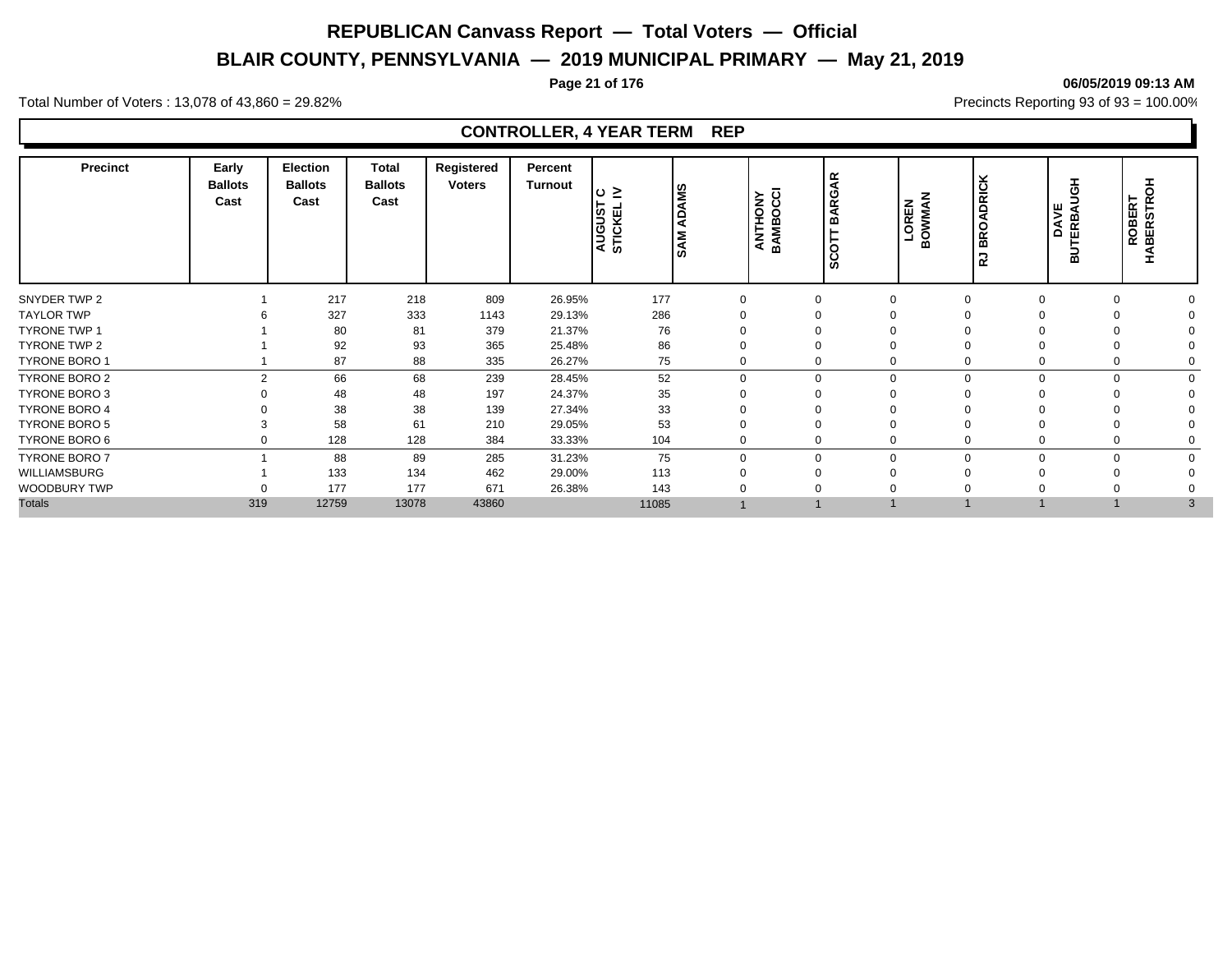# **BLAIR COUNTY, PENNSYLVANIA — 2019 MUNICIPAL PRIMARY — May 21, 2019**

#### **Page 22 of 176 06/05/2019 09:13 AM**

Total Number of Voters : 13,078 of 43,860 = 29.82% Precincts Reporting 93 of 93 = 100.00%

# **CONTROLLER, 4 YEAR TERM REP - REPUBLICAN**

| <b>Precinct</b>    | Early<br><b>Ballots</b><br>Cast | <b>Election</b><br><b>Ballots</b><br>Cast | <b>Total</b><br><b>Ballots</b><br>Cast | Registered<br><b>Voters</b> | Percent<br><b>Turnout</b> | <b>DURASOSTARR</b><br><b>ADAM</b> | 띥<br>Ō<br>шī.<br>$\propto$<br>JENNIFE | HAIRE<br><b>MICHAEL</b> | <b>JACK HARTMAN</b> | <b>HAUPT</b><br>5UE | <b>HORNBERGER</b><br>BEN | E ICKES<br>JESSI | <b>HARRY HANN III</b> | Con tinued  |
|--------------------|---------------------------------|-------------------------------------------|----------------------------------------|-----------------------------|---------------------------|-----------------------------------|---------------------------------------|-------------------------|---------------------|---------------------|--------------------------|------------------|-----------------------|-------------|
|                    |                                 |                                           |                                        |                             |                           |                                   |                                       |                         |                     |                     |                          |                  |                       |             |
| ALTOONA 1-1        | $\overline{\mathbf{A}}$         | 52                                        | 56                                     | 299                         | 18.73%                    |                                   | $\mathbf 0$                           | $\mathbf 0$             | $\mathbf 0$         | $\mathbf 0$         | $\mathbf 0$              | $\mathbf 0$      | $\mathbf 0$           | $\mathbf 0$ |
| ALTOONA 2-1        | $\Omega$                        | 34                                        | 34                                     | 141                         | 24.11%                    |                                   | $\mathbf 0$                           | $\Omega$                | $\mathbf 0$         | $\mathbf 0$         | $\mathbf 0$              | $\mathbf 0$      | $\mathbf 0$           | $\Omega$    |
| ALTOONA 2-2        | 1                               | 82                                        | 83                                     | 355                         | 23.38%                    |                                   | $\mathbf 0$                           | $\Omega$                | $\Omega$            | $\Omega$            | $\Omega$                 | $\Omega$         | 0                     | $\Omega$    |
| ALTOONA 3-1        | $\mathbf 0$                     | 37                                        | 37                                     | 239                         | 15.48%                    |                                   | $\mathbf 0$                           | 0                       | $\mathbf 0$         | $\mathbf 0$         | $\mathbf 0$              | $\mathbf 0$      | $\mathbf 0$           | $\Omega$    |
| ALTOONA 3-2        | $\Omega$                        | 102                                       | 102                                    | 346                         | 29.48%                    |                                   | $\mathbf 0$                           | $\Omega$                | 0                   | $\mathbf 0$         | $\Omega$                 | $\Omega$         | $\mathbf 0$           | $\Omega$    |
| ALTOONA 4-1        | $\mathbf 0$                     | 44                                        | 44                                     | 257                         | 17.12%                    |                                   | $\mathbf 0$                           | $\Omega$                | $\mathbf 0$         | $\mathbf 0$         | $\Omega$                 | $\Omega$         | $\mathbf 0$           | $\Omega$    |
| ALTOONA 4-2        | 4                               | 127                                       | 131                                    | 381                         | 34.38%                    |                                   | $\mathbf 0$                           | $\Omega$                | $\mathbf 0$         | $\Omega$            | $\Omega$                 | $\Omega$         | $\mathbf 0$           | $\Omega$    |
| ALTOONA 5-1        | $\Omega$                        | 15                                        | 15                                     | 59                          | 25.42%                    |                                   | $\mathbf 0$                           | $\Omega$                | $\Omega$            | $\Omega$            | $\Omega$                 | $\Omega$         | 0                     | $\Omega$    |
| ALTOONA 5-2        | $\Omega$                        | 64                                        | 64                                     | 274                         | 23.36%                    |                                   | $\mathbf 0$                           | $\Omega$                | $\Omega$            | $\Omega$            | $\Omega$                 | $\Omega$         | $\Omega$              | $\Omega$    |
| ALTOONA 5-3        | $\overline{2}$                  | 67                                        | 69                                     | 237                         | 29.11%                    |                                   | $\mathbf 0$                           | $\mathbf 0$             | $\overline{1}$      | $\mathbf 0$         | $\mathbf 0$              | $\mathbf 0$      | $\mathbf 0$           | $\mathbf 0$ |
| ALTOONA 6-1        | $\overline{7}$                  | 91                                        | 98                                     | 362                         | 27.07%                    |                                   | $\mathbf 0$                           | $\Omega$                | $\mathbf 0$         | $\mathsf 0$         | $\mathbf 0$              | $\Omega$         | $\mathbf 0$           | $\Omega$    |
| ALTOONA 6-2        | $\overline{4}$                  | 108                                       | 112                                    | 436                         | 25.69%                    |                                   | $\mathbf 0$                           | $\Omega$                | $\Omega$            | $\Omega$            | $\Omega$                 | $\Omega$         | $\mathbf 0$           | $\Omega$    |
| ALTOONA 6-3        | 1                               | 137                                       | 138                                    | 419                         | 32.94%                    |                                   | $\mathbf 0$                           | $\overline{0}$          | $\mathbf 0$         | $\mathbf 0$         | $\mathbf 0$              | $\mathbf 0$      | $\mathbf 0$           | $\Omega$    |
| ALTOONA 6-4        | 8                               | 136                                       | 144                                    | 483                         | 29.81%                    |                                   | $\mathbf 0$                           | $\Omega$                | $\Omega$            | $\Omega$            | $\Omega$                 | $\Omega$         | 0                     | $\Omega$    |
| <b>ALTOONA7</b>    | 0                               | 70                                        | 70                                     | 326                         | 21.47%                    |                                   | $\mathbf 0$                           | $\mathbf 0$             | $\mathbf 0$         | $\mathbf 0$         | $\mathbf 0$              | $\mathbf 0$      | $\mathbf 0$           | $\Omega$    |
| ALTOONA 8-1        | $\mathbf{1}$                    | 37                                        | 38                                     | 272                         | 13.97%                    |                                   | $\mathbf 0$                           | $\mathbf 0$             | $\mathbf 0$         | $\mathbf 0$         | $\mathbf 0$              | $\mathbf 0$      | $\mathbf 0$           | $\mathbf 0$ |
| ALTOONA 8-2        | 5                               | 73                                        | 78                                     | 262                         | 29.77%                    |                                   | $\mathbf 0$                           | $\Omega$                | $\mathbf 0$         | $\mathbf 0$         | $\Omega$                 | $\Omega$         | 0                     | $\Omega$    |
| ALTOONA 9          | 5                               | 83                                        | 88                                     | 314                         | 28.03%                    |                                   | $\mathbf 0$                           | $\overline{0}$          | $\mathbf 0$         | $\Omega$            | $\Omega$                 | $\mathbf 0$      | $\mathbf 0$           | $\Omega$    |
| ALTOONA 10-1       | 3                               | 126                                       | 129                                    | 522                         | 24.71%                    |                                   | $\mathsf 0$                           | $\Omega$                | $\Omega$            | $\Omega$            | $\Omega$                 | $\Omega$         | $\mathbf 0$           | $\Omega$    |
| ALTOONA 10-2       | $\overline{7}$                  | 175                                       | 182                                    | 562                         | 32.38%                    |                                   | $\mathbf 0$                           | $\mathbf 0$             | 0                   | $\mathbf 0$         | $\mathbf 0$              | $\mathbf 0$      | 0                     | $\mathbf 0$ |
| ALTOONA 11-1       | 3                               | 138                                       | 141                                    | 528                         | 26.70%                    |                                   | $\mathbf 0$                           | $\Omega$                | $\mathbf 0$         | $\mathbf 0$         | $\Omega$                 | $\Omega$         | $\mathbf 0$           | $\mathbf 0$ |
| ALTOONA 11-2       | $\mathbf{1}$                    | 204                                       | 205                                    | 551                         | 37.21%                    |                                   | $\mathbf 0$                           | $\overline{0}$          | $\mathbf 0$         | $\mathbf 0$         | $\mathbf 0$              | $\Omega$         | $\mathbf 0$           | $\mathbf 0$ |
| ALTOONA 12-1       | $\Omega$                        | 83                                        | 83                                     | 332                         | 25.00%                    |                                   | $\mathbf 0$                           | $\Omega$                | $\Omega$            | $\Omega$            | $\Omega$                 | $\Omega$         | $\mathbf 0$           | $\Omega$    |
| ALTOONA 12-2       | $\mathbf 0$                     | 76                                        | 76                                     | 250                         | 30.40%                    |                                   | $\mathbf 0$                           | $\Omega$                | $\mathbf 0$         | $\Omega$            | $\Omega$                 | $\Omega$         | $\mathbf 0$           | $\Omega$    |
| ALTOONA 12-3       | $\mathbf 0$                     | 60                                        | 60                                     | 220                         | 27.27%                    |                                   | $\mathbf 0$                           | $\Omega$                | 0                   | $\mathbf 0$         | $\Omega$                 | $\Omega$         | $\mathbf 0$           | $\mathbf 0$ |
|                    |                                 |                                           |                                        |                             |                           |                                   |                                       |                         |                     |                     |                          |                  |                       |             |
| ALTOONA 12-4       | $\overline{2}$                  | 109                                       | 111                                    | 336                         | 33.04%                    |                                   | $\mathbf 0$                           | $\Omega$                | $\mathbf 0$         | $\mathbf 0$         | $\Omega$                 | $\Omega$         | $\mathbf 0$           | $\Omega$    |
| ALTOONA 13-1       | $\overline{2}$                  | 164                                       | 166                                    | 516                         | 32.17%                    |                                   | $\mathbf 0$                           | $\Omega$                | $\mathbf 0$         | $\mathbf 0$         | $\Omega$                 | $\Omega$         | $\mathbf 0$           | $\Omega$    |
| ALTOONA 13-2       | $\Omega$                        | 104                                       | 104                                    | 365                         | 28.49%                    |                                   | $\mathbf 0$                           | $\Omega$                | $\Omega$            | $\Omega$            | $\Omega$                 | $\Omega$         | $\mathbf 0$           | $\Omega$    |
| ALTOONA 13-3       | $\overline{2}$                  | 94                                        | 96                                     | 348                         | 27.59%                    |                                   | $\mathbf 0$                           | $\Omega$                | 0                   | $\mathbf 0$         | $\Omega$                 | $\mathbf 0$      | $\mathbf 0$           | $\Omega$    |
| ALTOONA 13-4       | $\mathbf{1}$                    | 65                                        | 66                                     | 273                         | 24.18%                    |                                   | $\mathbf 0$                           | $\Omega$                | 0                   | $\mathbf 0$         | $\Omega$                 | $\Omega$         | $\mathbf 0$           | $\Omega$    |
| ALTOONA 14-1       | 6                               | 176                                       | 182                                    | 586                         | 31.06%                    |                                   | $\mathbf 0$                           | $\Omega$                | $\mathbf 0$         | $\mathsf 0$         | $\mathbf 0$              | $\Omega$         | $\mathbf 0$           | $\Omega$    |
| ALTOONA 14-2       | 6                               | 190                                       | 196                                    | 602                         | 32.56%                    |                                   | $\mathbf 0$                           | $\Omega$                | 0                   | $\mathbf 0$         | $\Omega$                 | $\Omega$         | 0                     | $\Omega$    |
| ALTOONA 14-3       | $\overline{2}$                  | 151                                       | 153                                    | 539                         | 28.39%                    |                                   | $\mathbf 0$                           | $\mathbf 0$             | $\mathbf 0$         | $\mathbf 0$         | $\mathbf 0$              | $\mathbf 0$      | $\mathbf 0$           | $\Omega$    |
| ALLEGHENY 1        | $\overline{7}$                  | 261                                       | 268                                    | 973                         | 27.54%                    |                                   | $\mathbf 0$                           | $\mathbf 0$             | 0                   | $\mathbf 0$         | $\Omega$                 | $\mathbf 0$      | 0                     |             |
| ALLEGHENY 2        | 15                              | 249                                       | 264                                    | 949                         | 27.82%                    |                                   | $\mathbf 0$                           | $\overline{1}$          | $\mathbf 0$         | $\mathbf 0$         | $\mathbf 0$              | $\mathbf 0$      | $\mathbf 0$           | $\mathbf 0$ |
| ALLEGHENY 3        | 14                              | 47                                        | 61                                     | 176                         | 34.66%                    |                                   | $\mathbf 0$                           | $\mathbf 0$             | $\mathbf 0$         | $\mathbf 0$         | $\mathbf 0$              | $\overline{0}$   | $\mathbf 0$           | $\mathbf 0$ |
| ALLEGHENY 4        | $\mathbf{1}$                    | 147                                       | 148                                    | 436                         | 33.94%                    |                                   | $\mathbf 0$                           | $\Omega$                | 0                   | $\Omega$            | $\Omega$                 | $\Omega$         | 0                     | $\Omega$    |
| <b>ANTIS TWP 1</b> | 6                               | 286                                       | 292                                    | 1177                        | 24.81%                    |                                   | $\mathbf 0$                           | $\Omega$                | $\mathbf 0$         | $\Omega$            | $\Omega$                 | $\Omega$         | $\mathbf 0$           | $\Omega$    |
| <b>ANTIS TWP 2</b> | -1                              | 173                                       | 174                                    | 712                         | 24.44%                    |                                   | $\Omega$                              | $\Omega$                | $\Omega$            | $\Omega$            | $\Omega$                 | $\Omega$         | $\mathbf 0$           | $\Omega$    |
| <b>ANTIS TWP 3</b> | $\mathfrak{p}$                  | 201                                       | 203                                    | 871                         | 23.31%                    |                                   | $\Omega$                              | $\Omega$                | $\Omega$            | $\Omega$            | $\Omega$                 | $\Omega$         | $\Omega$              | $\Omega$    |

Con tinued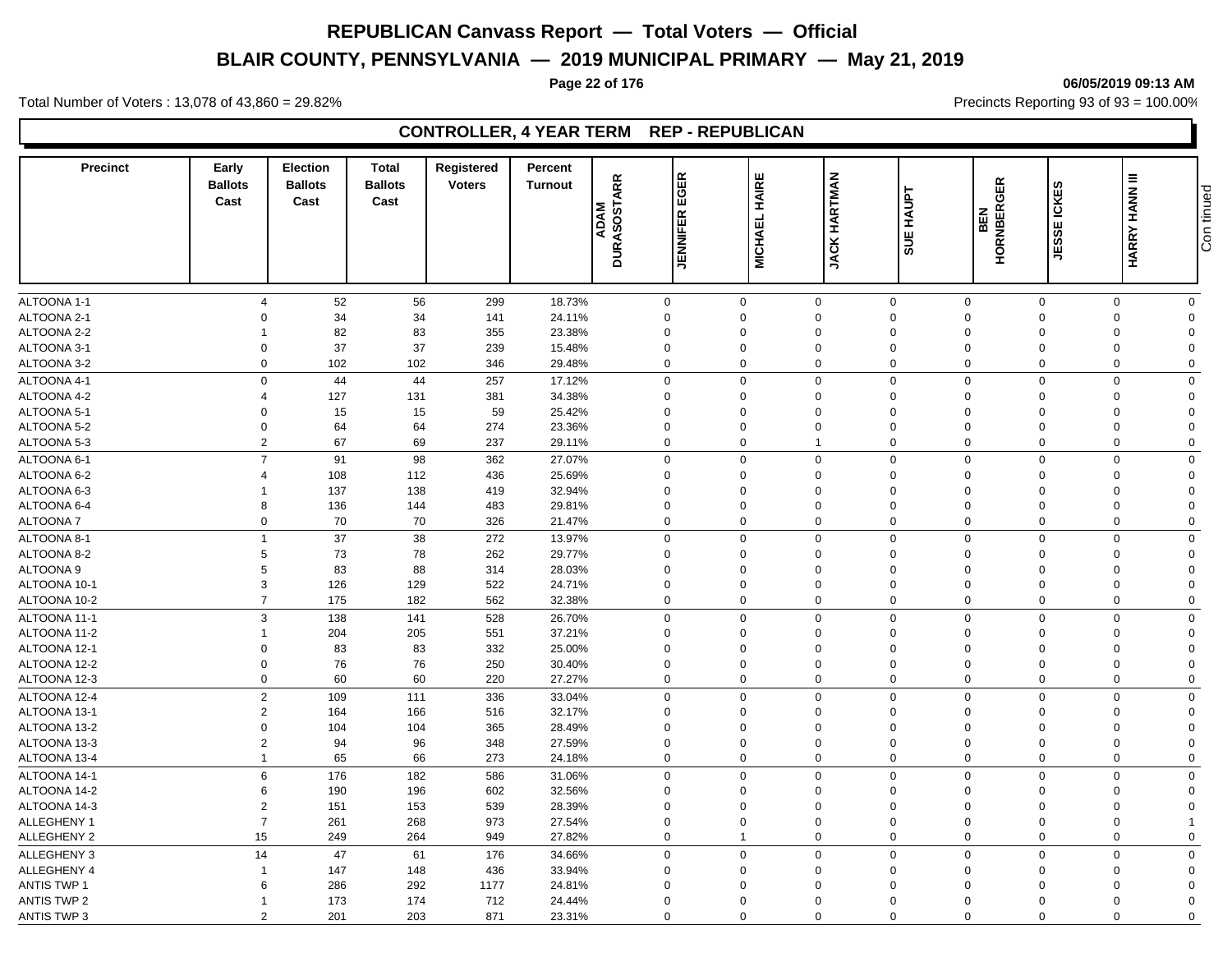# **BLAIR COUNTY, PENNSYLVANIA — 2019 MUNICIPAL PRIMARY — May 21, 2019**

#### **Page 23 of 176 06/05/2019 09:13 AM**

Total Number of Voters : 13,078 of 43,860 = 29.82% Precincts Reporting 93 of 93 = 100.00%

| <b>Precinct</b>        | Early<br><b>Ballots</b><br>Cast | <b>Election</b><br><b>Ballots</b><br>Cast | <b>Total</b><br><b>Ballots</b><br>Cast | Registered<br><b>Voters</b> | Percent<br><b>Turnout</b> | <b>DURASOSTARR</b><br><b>ADAM</b> | $\alpha$<br>l w<br>¦⊡<br><b>JENNIFER</b> | <b>HAIRE</b><br><b>MICHAEL</b> | <b>HARTMAN</b><br><b>JACKI</b> | <b>HAUPT</b><br><b>SUE</b> | <b>HORNBERGER</b><br><b>BEN</b> | <b>EICKES</b><br>JESSI | <b>HARRY HANN III</b>      |  |
|------------------------|---------------------------------|-------------------------------------------|----------------------------------------|-----------------------------|---------------------------|-----------------------------------|------------------------------------------|--------------------------------|--------------------------------|----------------------------|---------------------------------|------------------------|----------------------------|--|
|                        |                                 |                                           |                                        |                             |                           |                                   |                                          |                                |                                |                            |                                 |                        |                            |  |
| <b>BELLWOOD BORO</b>   | 1                               | 167                                       | 168                                    | 671                         | 25.04%                    |                                   | $\mathbf 0$                              | $\Omega$                       | $\mathbf 0$                    | $\mathbf 0$                | $\mathbf 0$                     | $\mathbf 0$            | $\mathbf 0$<br>$\Omega$    |  |
| <b>BLAIR 1</b>         | 8                               | 231                                       | 239                                    | 695                         | 34.39%                    |                                   | $\mathbf 0$                              | $\Omega$                       | $\Omega$                       | $\mathbf 0$                | $\Omega$                        | $\Omega$               | $\mathbf 0$<br>$\Omega$    |  |
| <b>BLAIR 2</b>         |                                 | 215                                       | 216                                    | 763                         | 28.31%                    |                                   | $\mathbf 0$                              | $\Omega$                       | $\Omega$                       | $\mathbf 0$                | $\Omega$                        | $\Omega$               | $\mathbf 0$<br>$\Omega$    |  |
| <b>BLAIR 3</b>         | 3                               | 155                                       | 158                                    | 626                         | 25.24%                    |                                   | $\mathbf 0$                              | $\Omega$                       | $\Omega$                       | $\mathbf 0$                | $\Omega$                        | $\Omega$               | $\overline{1}$<br>$\Omega$ |  |
| <b>CATHARINE TWP</b>   | $\Omega$                        | 143                                       | 143                                    | 348                         | 41.09%                    |                                   | $\mathbf 0$                              | $\Omega$                       | $\mathbf 0$                    | $\mathbf 0$                | $\Omega$                        | $\mathbf 0$            | $\mathbf 0$<br>$\Omega$    |  |
| <b>DUNCANSVILLE</b>    | 3                               | 155                                       | 158                                    | 489                         | 32.31%                    |                                   | $\mathbf 0$                              | $\Omega$                       | $\mathbf 0$                    | $\mathbf 0$                | $\mathbf 0$                     | $\mathbf 0$            | $\mathbf 0$<br>$\Omega$    |  |
| <b>FRANKSTOWN TWP1</b> | 5                               | 264                                       | 269                                    | 812                         | 33.13%                    |                                   | $\mathbf 0$                              | $\Omega$                       | $\mathbf 0$                    | $\mathbf 0$                | $\Omega$                        | $\Omega$               | $\mathbf 0$<br>$\Omega$    |  |
| <b>FRANKSTOWN TWP2</b> | 11                              | 219                                       | 230                                    | 685                         | 33.58%                    |                                   | $\mathbf 0$                              | $\Omega$                       | $\mathbf 0$                    | $\mathbf 0$                | $\Omega$                        | $\Omega$               | $\mathbf 0$<br>$\Omega$    |  |
| <b>FRANKSTOWN TWP3</b> | 6                               | 260                                       | 266                                    | 847                         | 31.40%                    |                                   | $\mathbf 0$                              | $\Omega$                       | $\Omega$                       | $\mathbf 0$                | $\Omega$                        | $\Omega$               | $\mathbf 0$<br>$\Omega$    |  |
| <b>FRANKSTOWN TWP4</b> | 6                               | 164                                       | 170                                    | 592                         | 28.72%                    |                                   | $\mathbf 0$                              | $\Omega$                       | 0                              | $\mathbf 0$                | $\Omega$                        | 0                      | $\mathbf 0$<br>$\Omega$    |  |
| <b>FRANKSTOWN TWP5</b> | 3                               | 266                                       | 269                                    | 295                         | 91.19%                    |                                   | $\mathbf 0$                              | $\Omega$                       | $\mathbf 0$                    | $\mathbf 0$                | $\mathbf 0$                     | $\mathbf 0$            | $\mathbf 0$<br>$\Omega$    |  |
| <b>FREEDOM TWP 1</b>   | $\overline{1}$                  | 133                                       | 134                                    | 455                         | 29.45%                    |                                   | $\mathbf 0$                              | $\Omega$                       | $\Omega$                       | $\mathbf 0$                | $\Omega$                        | $\Omega$               | $\mathbf 0$<br>$\Omega$    |  |
| FREEDOM TWP 2          | 3                               | 192                                       | 195                                    | 881                         | 22.13%                    |                                   | $\mathbf 0$                              | $\Omega$                       | 0                              | $\mathbf 0$                | $\Omega$                        | $\overline{0}$         | $\mathbf 0$<br>$\Omega$    |  |
| <b>GREENFIELD TWP1</b> | $\overline{1}$                  | 124                                       | 125                                    | 566                         | 22.08%                    |                                   | $\mathbf 0$                              | $\Omega$                       | $\Omega$                       | $\mathbf 0$                | $\mathbf 0$                     | $\Omega$               | $\mathbf 0$<br>$\Omega$    |  |
| <b>GREENFIELD TWP2</b> | $\Omega$                        | 20                                        | 20                                     | 78                          | 25.64%                    |                                   | $\mathbf 0$                              | $\Omega$                       | $\mathbf 0$                    | $\mathbf 0$                | $\mathbf 0$                     | $\mathbf 0$            | $\mathbf 0$<br>$\Omega$    |  |
|                        | $\overline{2}$                  |                                           |                                        |                             |                           |                                   |                                          | $\Omega$                       | $\mathbf 0$                    |                            | $\mathbf 0$                     | $\mathbf 0$            | $\mathbf 0$                |  |
| <b>GREENFIELD TWP3</b> | $\mathbf{1}$                    | 119                                       | 121                                    | 692                         | 17.49%                    |                                   | $\mathbf 0$                              | $\Omega$                       | $\Omega$                       | $\mathbf 0$                | $\Omega$                        | $\Omega$               | $\mathbf 0$<br>$\Omega$    |  |
| <b>HOLLIDAYSBURG 1</b> |                                 | 54                                        | 55                                     | 206                         | 26.70%                    |                                   | $\mathbf 0$                              |                                |                                | $\mathbf 0$                |                                 |                        | 0                          |  |
| <b>HOLLIDAYSBURG 2</b> | 6                               | 96                                        | 102                                    | 290                         | 35.17%                    |                                   | $\mathbf 0$                              | $\Omega$<br>$\Omega$           | 0<br>$\Omega$                  | $\mathbf 0$                | $\Omega$<br>$\Omega$            | $\Omega$<br>$\Omega$   | 0<br>$\Omega$<br>$\Omega$  |  |
| <b>HOLLIDAYSBURG 3</b> | 11                              | 90                                        | 101                                    | 316                         | 31.96%                    |                                   | $\mathbf 0$                              |                                |                                | $\mathbf 0$                |                                 |                        | 0                          |  |
| <b>HOLLIDAYSBURG 4</b> | $\overline{2}$                  | 130                                       | 132                                    | 351                         | 37.61%                    |                                   | $\mathbf 0$                              | $\mathbf 0$                    | 0                              | $\mathbf 0$                | $\mathbf 0$                     | $\mathbf{0}$           | 0<br>$\mathbf 0$           |  |
| <b>HOLLIDAYSBURG 5</b> | 5                               | 134                                       | 139                                    | 321                         | 43.30%                    |                                   | $\mathbf 0$                              | $\Omega$                       | $\mathbf 0$                    | $\mathbf 0$                | $\Omega$                        | $\mathbf 0$            | $\mathbf 0$<br>$\Omega$    |  |
| HOLLIDAYSBURG 6        | $\overline{2}$                  | 94                                        | 96                                     | 302                         | 31.79%                    |                                   | $\mathbf 0$                              | $\Omega$                       | $\Omega$                       | $\mathbf 0$                | $\Omega$                        | $\Omega$               | $\Omega$<br>$\Omega$       |  |
| <b>HOLLIDAYSBURG 7</b> |                                 | 109                                       | 110                                    | 311                         | 35.37%                    |                                   | $\mathbf 0$                              | $\Omega$                       | $\Omega$                       | $\mathbf 0$                | $\Omega$                        | $\Omega$               | $\mathbf 0$<br>$\Omega$    |  |
| <b>HUSTON TWP</b>      | $\overline{2}$                  | 197                                       | 199                                    | 579                         | 34.37%                    |                                   | $\mathbf 0$                              | $\Omega$                       | $\Omega$                       | $\mathbf 0$                | $\Omega$                        | $\Omega$               | $\mathbf 0$<br>$\Omega$    |  |
| JUNIATA TWP            | 3                               | 126                                       | 129                                    | 492                         | 26.22%                    |                                   | $\overline{1}$                           | $\Omega$                       | $\mathbf{0}$                   | $\mathbf 0$                | $\Omega$                        | $\mathbf 0$            | $\mathbf 0$<br>$\Omega$    |  |
| <b>LOGAN TWP 1</b>     | $\overline{2}$                  | 278                                       | 280                                    | 754                         | 37.14%                    |                                   | $\mathbf 0$                              | $\mathbf 0$                    | $\mathbf{0}$                   | $\mathbf 0$                | $\mathbf 0$                     | $\mathbf 0$            | $\mathbf 0$<br>$\Omega$    |  |
| <b>LOGAN TWP 2</b>     | 11                              | 306                                       | 317                                    | 914                         | 34.68%                    |                                   | $\mathbf 0$                              | $\Omega$                       | $\Omega$                       | $\mathbf 0$                | $\Omega$                        | $\Omega$               | $\mathbf 0$<br>$\Omega$    |  |
| <b>LOGAN TWP 3</b>     | $\overline{4}$                  | 193                                       | 197                                    | 472                         | 41.74%                    |                                   | $\mathbf 0$                              | $\Omega$                       | $\mathbf 0$                    | $\mathbf 0$                | $\Omega$                        | $\Omega$               | 0<br>$\Omega$              |  |
| LOGAN TWP 4            | $\overline{7}$                  | 210                                       | 217                                    | 680                         | 31.91%                    |                                   | $\mathbf 0$                              | $\Omega$                       | $\Omega$                       | $\mathbf 0$                | $\mathbf 0$                     | $\overline{1}$         | $\mathbf 0$<br>$\Omega$    |  |
| <b>LOGAN TWP 5</b>     | 3                               | 228                                       | 231                                    | 702                         | 32.91%                    |                                   | $\mathbf 0$                              | $\Omega$                       | 0                              | $\mathbf 0$                | $\mathbf 0$                     | $\mathbf 0$            | 0<br>$\Omega$              |  |
| LOGAN TWP 6            | 10                              | 245                                       | 255                                    | 866                         | 29.45%                    |                                   | $\mathbf 0$                              | $\Omega$                       | $\mathbf 0$                    | $\mathbf 0$                | $\mathbf 0$                     | $\Omega$               | 0<br>$\mathbf 0$           |  |
| <b>LOGAN TWP 7</b>     | $\Omega$                        | 118                                       | 118                                    | 309                         | 38.19%                    |                                   | $\mathbf 0$                              | $\Omega$                       | $\Omega$                       | $\mathbf 0$                | $\Omega$                        | $\Omega$               | 0<br>$\Omega$              |  |
| <b>MARTINSBURG 1</b>   | 4                               | 136                                       | 140                                    | 405                         | 34.57%                    |                                   | $\mathbf 0$                              | $\Omega$                       | $\Omega$                       | $\mathbf 0$                | $\Omega$                        | $\Omega$               | 0<br>$\Omega$              |  |
| <b>MARTINSBURG 2</b>   | 6                               | 147                                       | 153                                    | 482                         | 31.74%                    |                                   | $\mathbf 0$                              | $\mathbf 0$                    | $\mathbf 0$                    | $\mathbf 0$                | $\Omega$                        | $\mathbf 0$            | 0<br>$\Omega$              |  |
| NEWRY BORO             | $\Omega$                        | 16                                        | 16                                     | 55                          | 29.09%                    |                                   | $\mathbf 0$                              | $\Omega$                       | $\mathbf 0$                    | $\mathbf 0$                | $\mathbf 0$                     | $\overline{0}$         | $\mathbf 0$<br>$\mathbf 0$ |  |
| NORTH WOODBURY         | 34                              | 374                                       | 408                                    | 1178                        | 34.63%                    |                                   | $\mathbf 0$                              | $\Omega$                       | $\mathbf 0$                    | $\mathbf 0$                | $\mathbf 0$                     | $\mathbf 0$            | $\mathbf 0$<br>$\mathbf 0$ |  |
| <b>ROARING SPG 1</b>   | $\overline{\mathbf{1}}$         | 65                                        | 66                                     | 228                         | 28.95%                    |                                   | $\mathbf 0$                              | $\Omega$                       | $\mathbf 0$                    | $\mathbf 0$                |                                 | $\mathbf 0$            | 0<br>$\Omega$              |  |
| <b>ROARING SPG 2</b>   | 8                               | 171                                       | 179                                    | 396                         | 45.20%                    |                                   | $\mathbf 0$                              | $\Omega$                       | $\Omega$                       | $\Omega$                   | $\Omega$                        | $\Omega$               | $\mathbf 0$<br>$\Omega$    |  |
| <b>ROARING SPG 3</b>   |                                 | 107                                       | 108                                    | 305                         | 35.41%                    |                                   | $\mathbf 0$                              | $\Omega$                       | $\Omega$                       | $\Omega$                   | $\Omega$                        | $\Omega$               | $\mathbf 0$<br>$\Omega$    |  |
| SNYDER TWP 1           |                                 | 131                                       | 132                                    | 547                         | 24.13%                    |                                   | $\Omega$                                 | $\Omega$                       | $\Omega$                       | $\Omega$                   | $\Omega$                        | $\Omega$               | $\Omega$<br>$\Omega$       |  |
|                        |                                 |                                           |                                        |                             |                           |                                   |                                          |                                |                                |                            |                                 |                        |                            |  |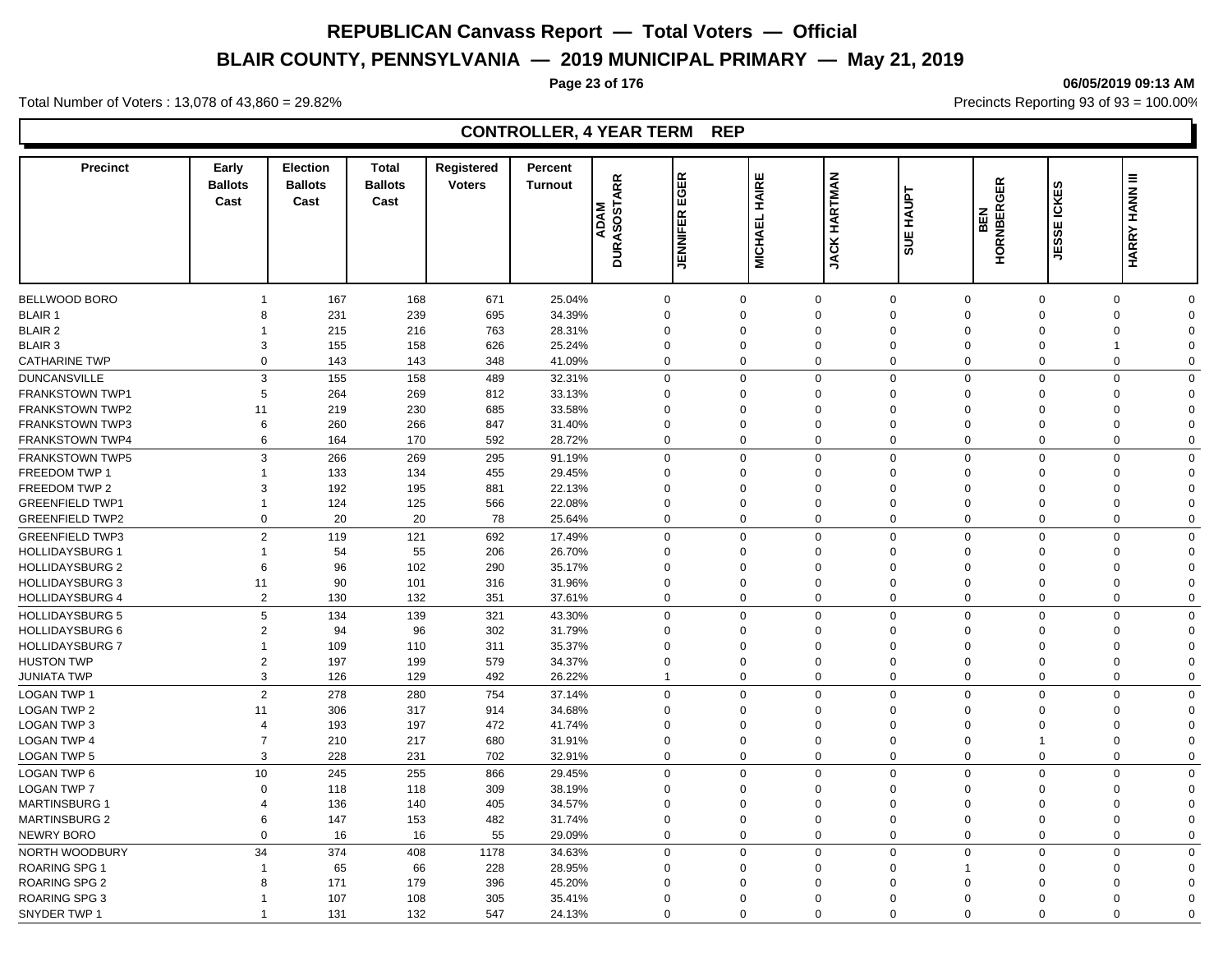# **BLAIR COUNTY, PENNSYLVANIA — 2019 MUNICIPAL PRIMARY — May 21, 2019**

#### **Page 24 of 176 06/05/2019 09:13 AM**

Total Number of Voters : 13,078 of 43,860 = 29.82% Precincts Reporting 93 of 93 = 100.00%

| Precinct             | Early<br><b>Ballots</b><br>Cast | Election<br><b>Ballots</b><br>Cast | Total<br><b>Ballots</b><br>Cast | Registered<br><b>Voters</b> | Percent<br><b>Turnout</b> | RR<br>◀<br><b>ADAM</b><br><b>in</b><br>Ğ,<br><b>DUR</b> | EGER<br><b>JENNIFER</b> | HAIRE<br>ш<br>ЯÄ<br>$\frac{1}{2}$ | $\tilde{\mathbf{z}}$<br>톱<br>œ<br>◀<br>I<br>⊻<br>ပ<br>◀ | $\overline{5}$<br>ш<br>శ్లె | ≃<br>₩<br>ORNBER<br><b>BEN</b> | <b>SC</b><br>ICKE<br>ш<br>တ္တ<br>Ψj | Ξ<br><b>HANN</b><br><b>HARRY</b> |  |
|----------------------|---------------------------------|------------------------------------|---------------------------------|-----------------------------|---------------------------|---------------------------------------------------------|-------------------------|-----------------------------------|---------------------------------------------------------|-----------------------------|--------------------------------|-------------------------------------|----------------------------------|--|
| SNYDER TWP 2         |                                 | 217                                | 218                             | 809                         | 26.95%                    |                                                         |                         | $\Omega$                          |                                                         |                             |                                | $\Omega$                            |                                  |  |
| <b>TAYLOR TWP</b>    |                                 | 327                                | 333                             | 1143                        | 29.13%                    |                                                         |                         |                                   |                                                         |                             |                                |                                     |                                  |  |
| <b>TYRONE TWP 1</b>  |                                 | 80                                 | 81                              | 379                         | 21.37%                    |                                                         |                         |                                   |                                                         |                             |                                |                                     |                                  |  |
| TYRONE TWP 2         |                                 | 92                                 | 93                              | 365                         | 25.48%                    |                                                         |                         |                                   |                                                         |                             |                                |                                     |                                  |  |
| <b>TYRONE BORO 1</b> |                                 | 87                                 | 88                              | 335                         | 26.27%                    |                                                         |                         | 0                                 |                                                         |                             |                                | $\Omega$                            |                                  |  |
| TYRONE BORO 2        | 2                               | 66                                 | 68                              | 239                         | 28.45%                    | $\Omega$                                                |                         | $\mathbf 0$                       | $\Omega$                                                | $\Omega$                    | 0                              | $\Omega$                            |                                  |  |
| TYRONE BORO 3        |                                 | 48                                 | 48                              | 197                         | 24.37%                    |                                                         |                         |                                   |                                                         |                             |                                |                                     |                                  |  |
| <b>TYRONE BORO 4</b> |                                 | 38                                 | 38                              | 139                         | 27.34%                    |                                                         |                         |                                   |                                                         |                             |                                |                                     |                                  |  |
| <b>TYRONE BORO 5</b> |                                 | 58                                 | 61                              | 210                         | 29.05%                    |                                                         |                         |                                   |                                                         |                             |                                | $\Omega$                            |                                  |  |
| TYRONE BORO 6        |                                 | 128                                | 128                             | 384                         | 33.33%                    |                                                         |                         | 0                                 |                                                         |                             |                                | $\Omega$                            |                                  |  |
| <b>TYRONE BORO 7</b> |                                 | 88                                 | 89                              | 285                         | 31.23%                    | $\Omega$                                                |                         | $\mathbf 0$                       | $\Omega$                                                | $\Omega$                    | 0                              | $\Omega$                            |                                  |  |
| WILLIAMSBURG         |                                 | 133                                | 134                             | 462                         | 29.00%                    |                                                         |                         | $\Omega$                          |                                                         |                             |                                |                                     |                                  |  |
| WOODBURY TWP         |                                 | 177                                | 177                             | 671                         | 26.38%                    |                                                         |                         |                                   |                                                         |                             |                                |                                     |                                  |  |
| <b>Totals</b>        | 319                             | 12759                              | 13078                           | 43860                       |                           |                                                         |                         |                                   |                                                         |                             |                                |                                     |                                  |  |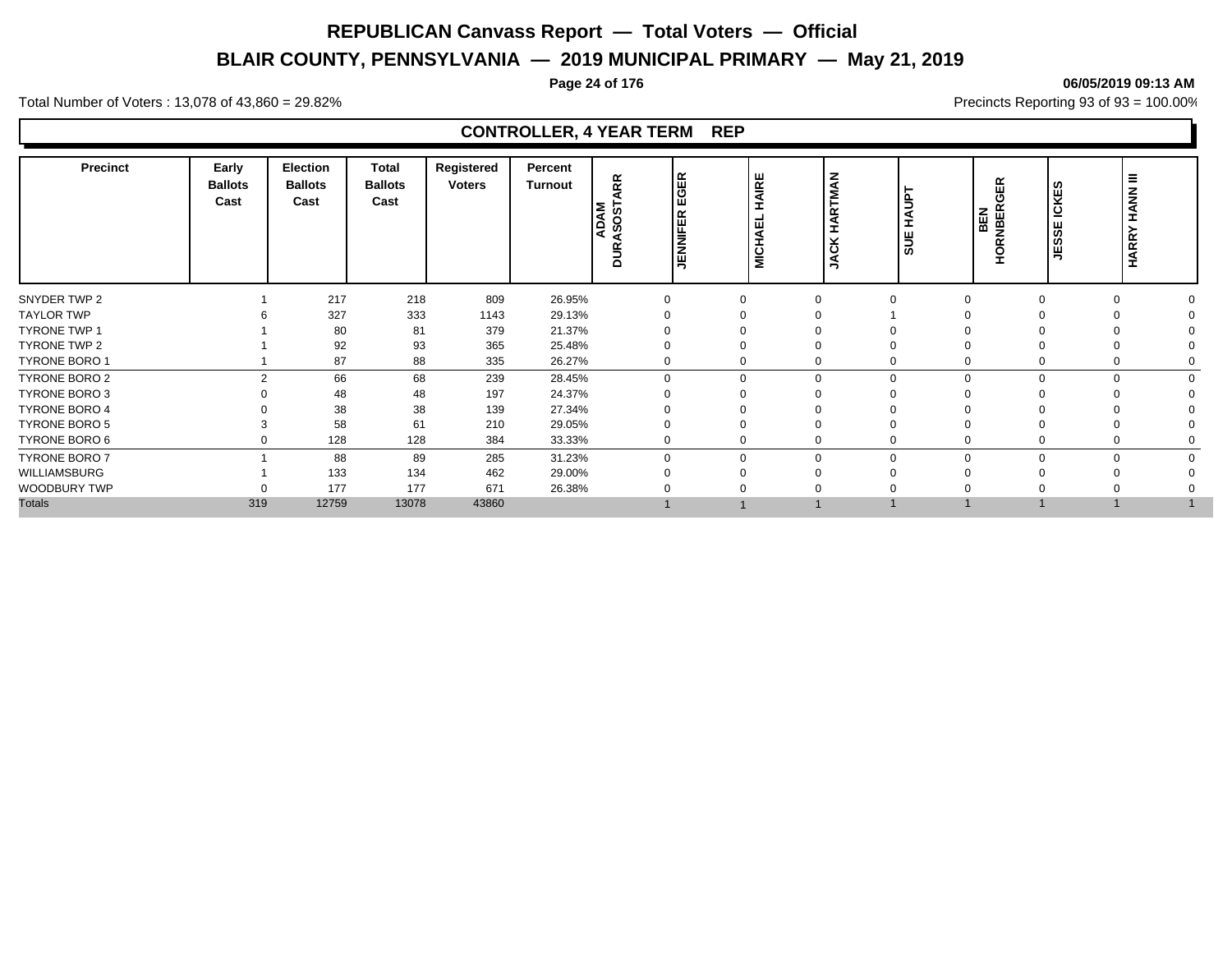# **BLAIR COUNTY, PENNSYLVANIA — 2019 MUNICIPAL PRIMARY — May 21, 2019**

# **Page 25 of 176 06/05/2019 09:13 AM**

Total Number of Voters : 13,078 of 43,860 = 29.82% Precincts Reporting 93 of 93 = 100.00%

# **CONTROLLER, 4 YEAR TERM REP - REPUBLICAN**

| <b>Precinct</b>            | Early<br><b>Ballots</b><br>Cast | <b>Election</b><br><b>Ballots</b><br>Cast | <b>Total</b><br><b>Ballots</b><br>Cast | Registered<br><b>Voters</b> | Percent<br><b>Turnout</b> | <b>CHRISTOPHER</b><br><b>IRVIN</b> | ш<br><b>BRIDGETTE</b><br>JACKSON | <b>KREUZ</b><br><b>BETSY</b> | 진<br><b>BRIAN</b> | <b>LYNN</b><br>ROB  | <b>MCDOWELL</b><br><b>KRISTA</b> | <b>MCKNIGHT</b><br><b>VALLI</b> | <b>NOEL</b><br><b>JAMIE</b> | Con tinued  |
|----------------------------|---------------------------------|-------------------------------------------|----------------------------------------|-----------------------------|---------------------------|------------------------------------|----------------------------------|------------------------------|-------------------|---------------------|----------------------------------|---------------------------------|-----------------------------|-------------|
| ALTOONA 1-1                | $\overline{4}$                  | 52                                        | 56                                     | 299                         | 18.73%                    |                                    | $\mathbf 0$                      | $\mathbf 0$                  | 0                 | $\mathbf 0$         | $\mathbf 0$                      | $\mathsf 0$                     | $\mathbf{1}$                | $\mathbf 0$ |
| ALTOONA 2-1                | $\Omega$                        | 34                                        | 34                                     | 141                         | 24.11%                    |                                    | $\mathbf 0$                      | $\Omega$                     | $\mathbf 0$       | $\mathbf 0$         | $\mathbf 0$                      | $\mathbf 0$                     | $\mathbf 0$                 | $\Omega$    |
| ALTOONA 2-2                |                                 | 82                                        | 83                                     | 355                         | 23.38%                    |                                    | $\mathbf 0$                      | $\Omega$                     | $\Omega$          | $\mathbf 0$         | $\Omega$                         | $\mathbf 0$                     | 0                           | $\Omega$    |
| ALTOONA 3-1                | $\mathbf 0$                     | 37                                        | 37                                     | 239                         | 15.48%                    |                                    | $\mathbf 0$                      | $\mathbf 0$                  | $\mathbf 0$       | $\mathbf 0$         | $\Omega$                         | $\overline{0}$                  | $\mathbf 0$                 | $\Omega$    |
| ALTOONA 3-2                | $\Omega$                        | 102                                       | 102                                    | 346                         | 29.48%                    |                                    | $\mathbf 0$                      | $\Omega$                     | $\Omega$          | $\mathbf 0$         | $\mathbf 0$                      | $\Omega$                        | $\mathbf 0$                 | $\mathbf 0$ |
| ALTOONA 4-1                | $\Omega$                        | 44                                        | 44                                     | 257                         | 17.12%                    |                                    | $\mathbf 0$                      | $\Omega$                     | $\mathbf 0$       | $\mathbf 0$         | $\mathbf 0$                      | $\mathbf 0$                     | $\mathbf 0$                 | $\mathbf 0$ |
| ALTOONA 4-2                | $\overline{4}$                  | 127                                       | 131                                    | 381                         | 34.38%                    |                                    | $\mathbf 0$                      | $\mathbf 0$                  | $\mathbf 0$       | $\mathbf 0$         | $\Omega$                         | $\Omega$                        | $\mathbf 0$                 | $\Omega$    |
|                            | $\mathbf 0$                     |                                           |                                        |                             |                           |                                    | $\mathbf 0$                      | $\mathbf 0$                  | $\mathbf 0$       | $\mathbf 0$         | $\mathbf 0$                      | $\mathbf 0$                     |                             | $\Omega$    |
| ALTOONA 5-1                | $\Omega$                        | 15                                        | 15                                     | 59<br>274                   | 25.42%                    |                                    |                                  | $\Omega$                     | $\Omega$          | $\mathbf 0$         | $\Omega$                         | $\Omega$                        | 0                           | $\Omega$    |
| ALTOONA 5-2<br>ALTOONA 5-3 | $\overline{2}$                  | 64<br>67                                  | 64<br>69                               | 237                         | 23.36%<br>29.11%          |                                    | $\mathbf 0$<br>$\mathbf 0$       | $\mathbf 0$                  | 0                 | $\mathbf 0$         |                                  | $\mathbf 0$                     | 0<br>$\mathbf 0$            | $\mathbf 0$ |
|                            | $\overline{7}$                  |                                           |                                        |                             |                           |                                    |                                  |                              |                   |                     |                                  |                                 |                             |             |
| ALTOONA 6-1                |                                 | 91                                        | 98                                     | 362                         | 27.07%                    |                                    | $\mathbf 0$                      | $\Omega$                     | $\mathbf 0$       | $\mathbf 0$         | $\Omega$                         | $\Omega$                        | $\mathbf 0$                 | $\Omega$    |
| ALTOONA 6-2                | 4                               | 108                                       | 112                                    | 436                         | 25.69%                    |                                    | $\mathbf 0$                      | $\Omega$                     | $\Omega$          | $\mathbf 0$         | $\Omega$                         | $\Omega$                        | $\mathbf 0$                 | $\Omega$    |
| ALTOONA 6-3                |                                 | 137                                       | 138                                    | 419                         | 32.94%                    |                                    | $\mathbf 0$                      | $\Omega$                     | $\mathbf 0$       | $\mathbf 0$         | $\Omega$                         | $\Omega$                        | $\mathbf 0$                 | $\Omega$    |
| ALTOONA 6-4                | 8                               | 136                                       | 144                                    | 483                         | 29.81%                    |                                    | $\mathbf 0$                      | $\Omega$                     | $\Omega$          | $\mathbf 0$         | $\Omega$                         | $\Omega$                        | $\Omega$                    | $\Omega$    |
| <b>ALTOONA7</b>            | $\mathbf 0$                     | 70                                        | 70                                     | 326                         | 21.47%                    |                                    | $\mathbf 0$                      | $\Omega$                     | $\Omega$          | $\mathbf 0$         | $\mathbf 0$                      | $\mathbf 0$                     | 0                           | $\Omega$    |
| ALTOONA 8-1                | $\overline{1}$                  | 37                                        | 38                                     | 272                         | 13.97%                    |                                    | $\mathbf 0$                      | $\Omega$                     | $\mathbf 0$       | $\mathbf 0$         | $\mathbf 0$                      | $\Omega$                        | $\mathbf 0$                 | $\Omega$    |
| ALTOONA 8-2                | 5                               | 73                                        | 78                                     | 262                         | 29.77%                    |                                    | $\mathbf 0$                      | $\mathbf 0$                  | $\mathbf 0$       | $\mathbf 0$         | $\mathbf 0$                      | $\mathbf 0$                     | $\mathbf 0$                 | $\Omega$    |
| ALTOONA <sub>9</sub>       | 5                               | 83                                        | 88                                     | 314                         | 28.03%                    |                                    | $\mathbf 0$                      | $\Omega$                     | $\Omega$          | $\mathbf 0$         | $\Omega$                         | $\Omega$                        | 0                           | $\Omega$    |
| ALTOONA 10-1               | 3                               | 126                                       | 129                                    | 522                         | 24.71%                    | $\overline{1}$                     |                                  | $\Omega$                     | $\mathbf 0$       | $\mathbf 0$         | $\Omega$                         | $\mathbf 0$                     | $\mathbf 0$                 | $\Omega$    |
| ALTOONA 10-2               | $\overline{7}$                  | 175                                       | 182                                    | 562                         | 32.38%                    |                                    | $\mathbf 0$                      | $\Omega$                     | $\mathbf 0$       | $\mathbf 0$         | $\mathbf 0$                      | $\mathbf 0$                     | $\mathbf 0$                 | $\Omega$    |
| ALTOONA 11-1               | 3                               | 138                                       | 141                                    | 528                         | 26.70%                    |                                    | $\mathsf{O}\xspace$              | $\Omega$                     | $\mathbf 0$       | $\mathsf{O}\xspace$ | $\mathbf 0$                      | $\Omega$                        | $\mathbf 0$                 | $\mathbf 0$ |
| ALTOONA 11-2               |                                 | 204                                       | 205                                    | 551                         | 37.21%                    |                                    | $\mathbf 0$                      | $\mathbf 0$                  | $\mathbf 0$       | $\mathbf 0$         | $\Omega$                         | $\mathbf 0$                     | 0                           | $\Omega$    |
| ALTOONA 12-1               | 0                               | 83                                        | 83                                     | 332                         | 25.00%                    |                                    | $\mathbf 0$                      | $\mathbf 0$                  | $\mathbf 0$       | $\mathbf 0$         | $\Omega$                         | $\mathbf 0$                     | 0                           | $\mathbf 0$ |
| ALTOONA 12-2               | $\mathbf 0$                     | 76                                        | 76                                     | 250                         | 30.40%                    |                                    | $\mathbf 0$                      | $\Omega$                     | $\Omega$          | $\mathbf 0$         | $\Omega$                         | $\mathbf 0$                     | 0                           | $\Omega$    |
| ALTOONA 12-3               | $\mathbf 0$                     | 60                                        | 60                                     | 220                         | 27.27%                    |                                    | $\mathbf 0$                      | $\Omega$                     | $\mathbf 0$       | $\mathbf 0$         | $\Omega$                         | $\overline{0}$                  | $\mathbf 0$                 | $\mathbf 0$ |
| ALTOONA 12-4               | $\overline{2}$                  | 109                                       | 111                                    | 336                         | 33.04%                    |                                    | $\mathbf 0$                      | $\mathbf 0$                  | $\mathbf 0$       | $\mathbf 0$         | $\mathbf 0$                      | $\Omega$                        | $\mathbf 0$                 | $\mathbf 0$ |
| ALTOONA 13-1               | $\overline{2}$                  | 164                                       | 166                                    | 516                         | 32.17%                    |                                    | $\mathbf 0$                      | $\Omega$                     | $\Omega$          | $\mathbf 0$         | $\Omega$                         | $\Omega$                        | $\mathbf 0$                 | $\Omega$    |
| ALTOONA 13-2               | $\overline{0}$                  | 104                                       | 104                                    | 365                         | 28.49%                    |                                    | $\mathbf 0$                      | $\mathbf 0$                  | $\mathbf 0$       | $\mathbf 0$         | $\Omega$                         | $\Omega$                        | $\mathbf 0$                 | $\Omega$    |
| ALTOONA 13-3               | $\overline{2}$                  | 94                                        | 96                                     | 348                         | 27.59%                    |                                    | $\mathbf 0$                      | $\Omega$                     | $\Omega$          | $\mathbf 0$         | $\Omega$                         | $\Omega$                        | 0                           | $\Omega$    |
| ALTOONA 13-4               | $\overline{1}$                  | 65                                        | 66                                     | 273                         | 24.18%                    |                                    | $\mathbf 0$                      | $\mathbf 0$                  | $\mathbf 0$       | $\mathbf 0$         | $\mathbf 0$                      | $\mathbf 0$                     | $\mathbf 0$                 | 0           |
| ALTOONA 14-1               | 6                               | 176                                       | 182                                    | 586                         | 31.06%                    |                                    | $\mathbf 0$                      | $\Omega$                     | 0                 | $\mathbf 0$         | $\Omega$                         | $\Omega$                        | $\mathbf 0$                 |             |
| ALTOONA 14-2               | 6                               | 190                                       | 196                                    | 602                         | 32.56%                    |                                    | $\mathbf 0$                      | $\Omega$                     | 0                 | $\mathbf 0$         | $\Omega$                         | $\mathbf 0$                     | 0                           | $\Omega$    |
| ALTOONA 14-3               | $\overline{2}$                  | 151                                       | 153                                    | 539                         | 28.39%                    |                                    | $\mathbf 0$                      | $\Omega$                     | $\Omega$          | $\mathbf 0$         | $\Omega$                         | $\Omega$                        | $\mathbf 0$                 | $\Omega$    |
| ALLEGHENY 1                | $\overline{7}$                  | 261                                       | 268                                    | 973                         | 27.54%                    |                                    | $\mathbf 0$                      | $\Omega$                     | $\Omega$          | $\mathbf 0$         | $\Omega$                         | $\Omega$                        | $\mathbf 0$                 | $\Omega$    |
| ALLEGHENY 2                | 15                              | 249                                       | 264                                    | 949                         | 27.82%                    |                                    | $\mathbf 0$                      | $\Omega$                     | $\Omega$          | $\mathbf 0$         | $\Omega$                         | $\mathbf{0}$                    | $\mathbf 0$                 | $\Omega$    |
| <b>ALLEGHENY 3</b>         | 14                              | 47                                        | 61                                     | 176                         | 34.66%                    |                                    | $\mathbf 0$                      | $\Omega$                     | $\mathbf 0$       | $\mathbf 0$         | $\mathbf 0$                      | $\mathbf 0$                     | $\mathbf 0$                 | $\Omega$    |
| ALLEGHENY 4                | -1                              | 147                                       | 148                                    | 436                         | 33.94%                    |                                    | $\mathbf 0$                      | $\mathbf 0$                  | $\mathbf 0$       | $\mathbf 0$         | $\Omega$                         | $\overline{0}$                  | $\mathbf 0$                 | $\Omega$    |
| <b>ANTIS TWP 1</b>         | 6                               | 286                                       | 292                                    | 1177                        | 24.81%                    |                                    | $\mathbf 0$                      | $\Omega$                     | $\Omega$          | $\mathbf 0$         | $\Omega$                         | $\Omega$                        | 0                           | $\Omega$    |
| <b>ANTIS TWP 2</b>         | -1                              | 173                                       | 174                                    | 712                         | 24.44%                    |                                    | $\mathbf 0$                      | $\Omega$                     | $\Omega$          | $\Omega$            | $\Omega$                         | $\Omega$                        | 0                           | $\Omega$    |
| <b>ANTIS TWP 3</b>         | $\overline{2}$                  | 201                                       | 203                                    | 871                         | 23.31%                    |                                    | $\mathbf 0$                      | $\Omega$                     | $\mathbf 0$       | $\mathbf 0$         | $\mathbf 0$                      | $\mathbf{0}$                    | 0                           | $\mathbf 0$ |
|                            |                                 |                                           |                                        |                             |                           |                                    |                                  |                              |                   |                     |                                  |                                 |                             |             |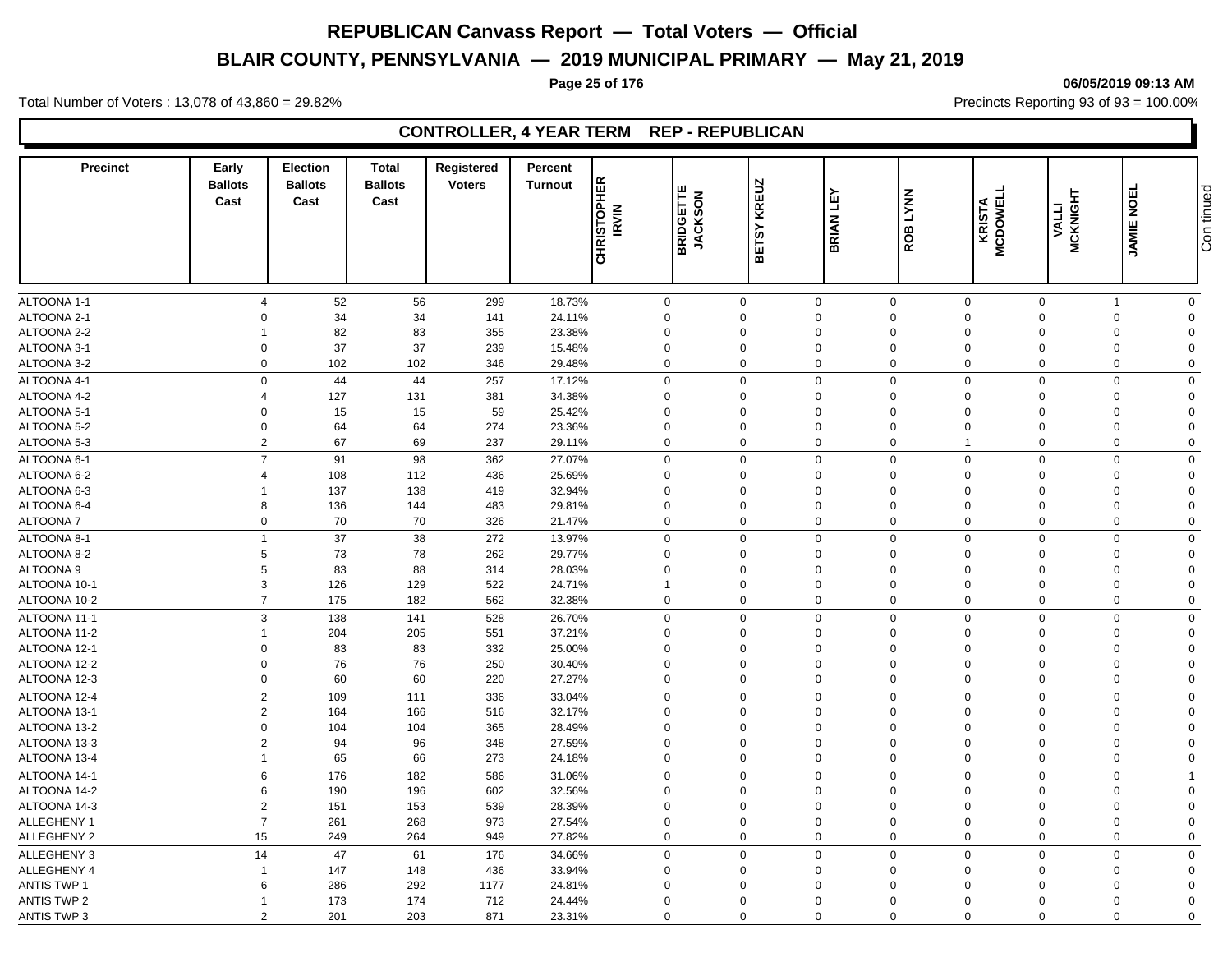# **BLAIR COUNTY, PENNSYLVANIA — 2019 MUNICIPAL PRIMARY — May 21, 2019**

#### **Page 26 of 176 06/05/2019 09:13 AM**

Total Number of Voters : 13,078 of 43,860 = 29.82% Precincts Reporting 93 of 93 = 100.00%

| <b>Precinct</b>                              | Early<br><b>Ballots</b><br>Cast | <b>Election</b><br><b>Ballots</b><br>Cast | <b>Total</b><br><b>Ballots</b><br>Cast | <b>Registered</b><br><b>Voters</b> | <b>Percent</b><br><b>Turnout</b> | <b>CHRISTOPHER</b><br><b>IRVIN</b> | BRIDGETTE<br>JACKSON | KREUZ<br>ETSY<br>മ         | Ê<br><b>BRIAN</b>       | <b>LYNN</b><br>ROB                              | <b>KRISTA</b><br>MCDOWELL | <b>MCKNIGHT</b><br><b>VALLI</b> | 面<br>$\overline{9}$<br><b>JAMIE</b>    |  |
|----------------------------------------------|---------------------------------|-------------------------------------------|----------------------------------------|------------------------------------|----------------------------------|------------------------------------|----------------------|----------------------------|-------------------------|-------------------------------------------------|---------------------------|---------------------------------|----------------------------------------|--|
|                                              |                                 |                                           |                                        |                                    |                                  |                                    |                      |                            |                         |                                                 |                           |                                 |                                        |  |
| <b>BELLWOOD BORO</b>                         | $\overline{1}$                  | 167                                       | 168                                    | 671                                | 25.04%                           |                                    | $\mathbf 0$          | $\Omega$                   | $\mathbf 0$             | $\mathbf 0$<br>$\Omega$                         | $\Omega$                  |                                 | $\mathbf 0$<br>$\mathbf 0$             |  |
| <b>BLAIR 1</b>                               | 8                               | 231                                       | 239                                    | 695                                | 34.39%                           | $\mathbf 0$                        |                      | $\Omega$                   | $\Omega$                | $\Omega$<br>$\Omega$                            | $\Omega$                  |                                 | $\mathbf 0$<br>$\Omega$                |  |
| <b>BLAIR 2</b>                               | 1                               | 215                                       | 216                                    | 763                                | 28.31%                           | $\mathbf 0$                        |                      | $\Omega$                   | $\Omega$                | $\Omega$<br>$\Omega$                            | $\Omega$                  |                                 | $\mathbf 0$<br>$\Omega$                |  |
| <b>BLAIR 3</b>                               | 3                               | 155                                       | 158                                    | 626                                | 25.24%                           | $\mathbf 0$                        | 1                    |                            | 0                       | $\mathbf 0$<br>$\Omega$                         | $\mathbf 0$               |                                 | $\mathbf 0$<br>$\Omega$                |  |
| <b>CATHARINE TWP</b>                         | 0                               | 143                                       | 143                                    | 348                                | 41.09%                           | $\mathbf 0$                        | $\mathbf 0$          |                            | $\mathbf 0$             | $\mathbf 0$<br>$\mathbf 0$                      | $\overline{2}$            |                                 | $\mathbf 0$<br>$\mathbf 0$             |  |
| <b>DUNCANSVILLE</b>                          | $\mathsf 3$                     | 155                                       | 158                                    | 489                                | 32.31%                           | $\mathbf 0$                        |                      | $\Omega$                   | $\mathbf 0$             | $\mathbf 0$<br>$\Omega$                         | $\mathbf 0$               |                                 | $\mathbf 0$<br>$\mathbf 0$             |  |
| <b>FRANKSTOWN TWP1</b>                       | 5                               | 264                                       | 269                                    | 812                                | 33.13%                           | $\Omega$                           |                      | $\Omega$                   | $\Omega$                | $\Omega$<br>$\Omega$                            | $\Omega$                  |                                 | $\mathbf 0$<br>$\Omega$                |  |
| <b>FRANKSTOWN TWP2</b>                       | 11                              | 219                                       | 230                                    | 685                                | 33.58%                           | $\mathbf 0$                        |                      | $\Omega$                   | $\Omega$                | $\Omega$<br>$\Omega$                            | $\Omega$                  |                                 | $\mathbf 0$<br>$\Omega$                |  |
| <b>FRANKSTOWN TWP3</b>                       | 6                               | 260                                       | 266                                    | 847                                | 31.40%                           | $\mathbf 0$                        | $\Omega$             |                            | $\Omega$                | $\Omega$<br>$\Omega$                            | $\Omega$                  |                                 | $\mathbf 0$<br>$\Omega$                |  |
| <b>FRANKSTOWN TWP4</b>                       | 6                               | 164                                       | 170                                    | 592                                | 28.72%                           | $\mathbf 0$                        | $\Omega$             |                            | $\mathbf 0$             | $\mathbf 0$<br>$\Omega$                         | $\Omega$                  |                                 | $\mathbf 0$<br>$\mathbf 0$             |  |
| <b>FRANKSTOWN TWP5</b>                       | 3                               | 266                                       | 269                                    | 295                                | 91.19%                           | $\mathbf 0$                        |                      | $\Omega$                   | $\mathbf 0$             | $\mathbf 0$<br>$\Omega$                         | $\Omega$                  |                                 | $\mathbf 0$<br>$\mathbf 0$             |  |
| FREEDOM TWP 1                                | $\overline{1}$                  | 133                                       | 134                                    | 455                                | 29.45%                           | $\mathbf 0$                        | $\mathbf 0$          |                            | $\mathbf 0$             | $\Omega$<br>$\mathbf 0$                         | $\Omega$                  |                                 | $\mathbf 0$<br>$\Omega$                |  |
| FREEDOM TWP 2                                | 3                               | 192                                       | 195                                    | 881                                | 22.13%                           | $\mathbf 0$                        | $\Omega$             |                            | $\Omega$                | $\Omega$<br>$\Omega$                            | $\Omega$                  |                                 | $\mathbf 0$<br>$\Omega$                |  |
| <b>GREENFIELD TWP1</b>                       | $\overline{1}$                  | 124                                       | 125                                    | 566                                | 22.08%                           | $\mathbf 0$                        | $\Omega$             |                            | $\mathbf 0$             | $\mathbf 0$<br>$\Omega$                         | $\Omega$                  |                                 | $\mathbf 0$<br>$\Omega$                |  |
| <b>GREENFIELD TWP2</b>                       | $\mathbf 0$                     | 20                                        | 20                                     | 78                                 | 25.64%                           | $\mathbf 0$                        | $\Omega$             |                            | $\mathbf 0$             | $\Omega$<br>$\mathbf 0$                         | $\Omega$                  |                                 | $\mathbf 0$<br>$\Omega$                |  |
| <b>GREENFIELD TWP3</b>                       | $\overline{2}$                  | 119                                       | 121                                    | 692                                | 17.49%                           | $\mathbf 0$                        | $\Omega$             |                            | $\mathbf 0$             | $\Omega$<br>$\Omega$                            | $\Omega$                  |                                 | $\mathbf 0$<br>$\mathbf 0$             |  |
| <b>HOLLIDAYSBURG 1</b>                       | $\overline{1}$                  | 54                                        | 55                                     | 206                                | 26.70%                           | $\mathbf 0$                        |                      | $\mathbf 0$                | $\mathbf 0$             | $\Omega$<br>$\Omega$                            | $\mathbf 0$               |                                 | $\mathbf 0$<br>$\Omega$                |  |
| <b>HOLLIDAYSBURG 2</b>                       | 6                               | 96                                        | 102                                    | 290                                | 35.17%                           | $\mathbf 0$                        |                      | $\Omega$                   | $\Omega$                | $\Omega$<br>$\Omega$                            | $\Omega$                  |                                 | $\mathbf 0$<br>$\Omega$                |  |
| <b>HOLLIDAYSBURG 3</b>                       | 11                              | 90                                        | 101                                    | 316                                | 31.96%                           | $\mathbf 0$                        |                      | $\Omega$                   | $\Omega$                | $\Omega$<br>$\Omega$                            | $\Omega$                  |                                 | $\mathbf 0$<br>$\Omega$                |  |
| <b>HOLLIDAYSBURG 4</b>                       | $\overline{2}$                  | 130                                       | 132                                    | 351                                | 37.61%                           | $\mathbf 0$                        |                      | $\mathbf 0$                | $\mathbf 0$             | $\mathbf 0$<br>$\mathbf 0$                      | $\mathbf 0$               |                                 | $\mathbf 0$<br>$\Omega$                |  |
| <b>HOLLIDAYSBURG 5</b>                       | 5                               | 134                                       | 139                                    | 321                                | 43.30%                           | $\mathbf 0$                        | $\mathbf 0$          |                            | $\mathbf 0$             | $\mathbf 0$<br>$\mathbf 0$                      | $\Omega$                  |                                 | $\mathbf 0$<br>$\mathbf 0$             |  |
| <b>HOLLIDAYSBURG 6</b>                       | $\overline{2}$                  | 94                                        | 96                                     | 302                                | 31.79%                           | $\mathbf 0$                        |                      | $\Omega$                   | $\Omega$                | $\Omega$<br>$\Omega$                            | $\Omega$                  |                                 | $\mathbf 0$<br>$\Omega$                |  |
| <b>HOLLIDAYSBURG 7</b>                       | $\overline{1}$                  | 109                                       | 110                                    | 311                                | 35.37%                           | $\mathbf 0$                        |                      | $\mathbf 0$                | $\mathbf 0$             | $\Omega$<br>$\Omega$                            | $\Omega$                  |                                 | $\mathbf 0$<br>$\Omega$                |  |
| <b>HUSTON TWP</b>                            | $\overline{2}$                  | 197                                       | 199                                    | 579                                | 34.37%                           | $\mathbf 0$                        | $\Omega$             |                            | $\Omega$                | $\Omega$<br>$\Omega$                            | $\Omega$                  |                                 | $\mathbf 0$<br>$\Omega$                |  |
| <b>JUNIATA TWP</b>                           | 3                               | 126                                       | 129                                    | 492                                | 26.22%                           | $\mathbf 0$                        |                      | $\Omega$                   | $\mathbf 0$             | $\mathbf 0$<br>$\mathbf 0$                      | $\mathbf 0$               |                                 | $\mathbf 0$<br>$\mathbf 0$             |  |
| <b>LOGAN TWP 1</b>                           | $\mathbf 2$                     | 278                                       | 280                                    | 754                                | 37.14%                           | $\mathbf 0$                        |                      | $\Omega$<br>$\overline{1}$ |                         | $\mathbf 0$<br>$\Omega$                         | $\Omega$                  |                                 | $\mathbf 0$<br>$\mathbf 0$             |  |
|                                              |                                 |                                           |                                        |                                    |                                  |                                    |                      | $\Omega$                   | $\Omega$                | $\Omega$<br>$\Omega$                            | $\Omega$                  |                                 | $\Omega$                               |  |
| <b>LOGAN TWP 2</b><br>LOGAN TWP 3            | 11<br>$\overline{4}$            | 306<br>193                                | 317<br>197                             | 914<br>472                         | 34.68%<br>41.74%                 | $\mathbf 0$<br>$\Omega$            |                      | $\Omega$                   | $\Omega$                | $\Omega$<br>$\Omega$                            | $\Omega$                  |                                 | $\mathbf 0$<br>$\mathbf 0$<br>$\Omega$ |  |
| <b>LOGAN TWP 4</b>                           | $\overline{7}$                  | 210                                       | 217                                    | 680                                | 31.91%                           | $\mathbf 0$                        | $\Omega$             |                            | $\mathbf 0$             | $\Omega$<br>$\Omega$                            | $\Omega$                  |                                 | $\mathbf 0$<br>$\Omega$                |  |
| <b>LOGAN TWP 5</b>                           | 3                               | 228                                       | 231                                    | 702                                | 32.91%                           | $\mathbf 0$                        |                      | $\Omega$                   | $\mathbf 0$             | $\mathbf 0$<br>$\Omega$                         | $\Omega$                  |                                 | $\mathbf 0$<br>$\mathbf 0$             |  |
|                                              |                                 |                                           |                                        |                                    |                                  |                                    |                      |                            |                         |                                                 |                           |                                 |                                        |  |
| <b>LOGAN TWP 6</b>                           | 10                              | 245                                       | 255                                    | 866                                | 29.45%                           | $\mathbf 0$                        |                      | $\Omega$<br>$\Omega$       | $\mathbf 0$             | $\mathbf 0$<br>$\Omega$<br>$\Omega$<br>$\Omega$ | $\Omega$                  |                                 | $\mathbf 0$<br>$\Omega$                |  |
| <b>LOGAN TWP 7</b>                           | $\mathbf 0$                     | 118                                       | 118                                    | 309<br>405                         | 38.19%                           | $\mathbf 0$<br>$\mathbf 0$         | $\Omega$             |                            | $\mathbf 0$<br>$\Omega$ | $\Omega$<br>$\Omega$                            | $\Omega$<br>$\Omega$      |                                 | $\mathbf 0$<br>$\Omega$<br>$\Omega$    |  |
| <b>MARTINSBURG 1</b><br><b>MARTINSBURG 2</b> | 4<br>6                          | 136<br>147                                | 140<br>153                             | 482                                | 34.57%<br>31.74%                 | $\mathbf 0$                        | $\Omega$             |                            | $\mathbf 0$             | $\mathbf 0$<br>$\Omega$                         | $\Omega$                  |                                 | $\mathbf 0$<br>$\mathbf 0$<br>$\Omega$ |  |
| NEWRY BORO                                   | $\mathbf 0$                     |                                           |                                        | 55                                 |                                  | $\mathbf 0$                        |                      | $\mathbf 0$                | $\mathbf 0$             | $\mathbf 0$<br>$\mathbf 0$                      | $\mathbf 0$               |                                 | $\mathbf 0$<br>$\Omega$                |  |
|                                              |                                 | 16                                        | 16                                     |                                    | 29.09%                           |                                    |                      |                            |                         |                                                 |                           |                                 |                                        |  |
| NORTH WOODBURY                               | 34                              | 374                                       | 408                                    | 1178                               | 34.63%                           | $\mathsf 0$                        | $\Omega$             |                            | $\mathbf 0$             | $\Omega$<br>$\overline{1}$                      | $\Omega$                  |                                 | $\mathbf 0$<br>$\mathbf 0$             |  |
| <b>ROARING SPG 1</b>                         | $\overline{1}$                  | 65                                        | 66                                     | 228                                | 28.95%                           | $\mathbf 0$                        |                      | 0                          | $\Omega$                | $\Omega$<br>$\Omega$                            | $\Omega$                  |                                 | $\mathbf 0$<br>$\Omega$                |  |
| ROARING SPG 2                                | 8                               | 171                                       | 179                                    | 396                                | 45.20%                           | $\mathbf 0$                        |                      | $\mathbf 0$                | $\Omega$                | $\Omega$<br>$\Omega$                            | $\Omega$                  |                                 | $\mathbf 0$<br>$\Omega$                |  |
| <b>ROARING SPG 3</b>                         | -1                              | 107                                       | 108                                    | 305                                | 35.41%                           | $\Omega$                           |                      | $\Omega$                   | $\Omega$                | $\Omega$<br>$\Omega$                            | $\Omega$                  |                                 | $\mathbf 0$<br>$\Omega$                |  |
| SNYDER TWP 1                                 | $\overline{1}$                  | 131                                       | 132                                    | 547                                | 24.13%                           | $\Omega$                           |                      | $\Omega$                   | $\Omega$                | $\Omega$<br>$\Omega$                            | $\Omega$                  |                                 | $\mathbf 0$<br>$\Omega$                |  |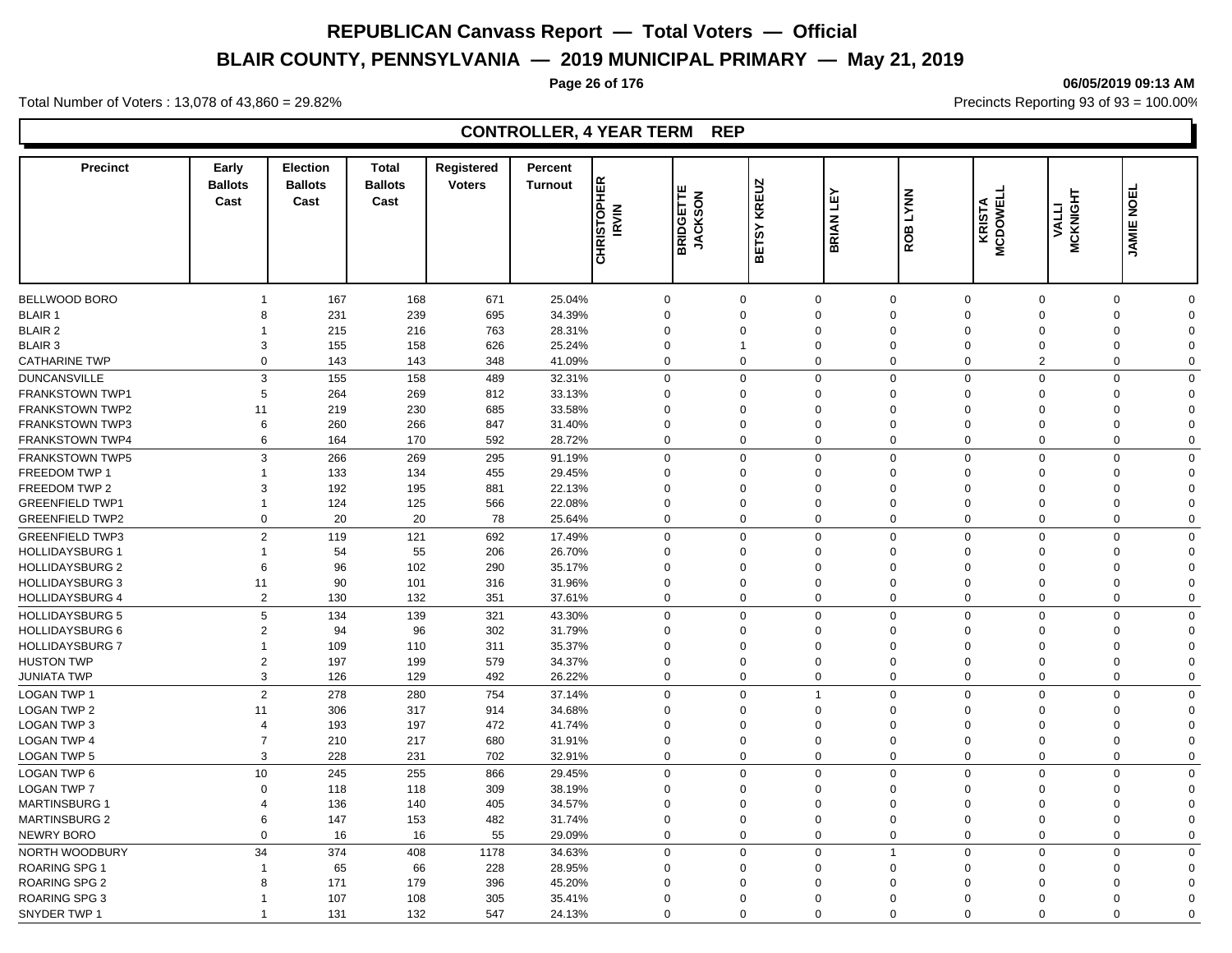# **BLAIR COUNTY, PENNSYLVANIA — 2019 MUNICIPAL PRIMARY — May 21, 2019**

#### **Page 27 of 176 06/05/2019 09:13 AM**

Total Number of Voters : 13,078 of 43,860 = 29.82% Precincts Reporting 93 of 93 = 100.00%

| <b>Precinct</b>      | Early<br><b>Ballots</b><br>Cast | <b>Election</b><br><b>Ballots</b><br>Cast | <b>Total</b><br><b>Ballots</b><br>Cast | Registered<br><b>Voters</b> | Percent<br><b>Turnout</b> | <b>HER</b><br>CHRISTOP<br><b>IRVIN</b> | BRIDGETTE<br>JACKSON | N<br>∍<br>KREI<br>ဖာ<br>щ<br>ᅙ | ≻<br>ш<br>ᆜ<br><b>BRIAN</b> | $\overline{z}$<br>മ<br>RO | <b>KRISTA</b><br>MCDOWEL | VALLI<br>CKNIGI<br>ž | <b>NOEL</b><br>JAMIE |  |
|----------------------|---------------------------------|-------------------------------------------|----------------------------------------|-----------------------------|---------------------------|----------------------------------------|----------------------|--------------------------------|-----------------------------|---------------------------|--------------------------|----------------------|----------------------|--|
| SNYDER TWP 2         |                                 | 217                                       | 218                                    | 809                         | 26.95%                    | $\Omega$                               |                      | $\Omega$                       |                             |                           |                          |                      | $\Omega$             |  |
| <b>TAYLOR TWP</b>    |                                 | 327                                       | 333                                    | 1143                        | 29.13%                    |                                        |                      |                                |                             |                           |                          |                      |                      |  |
| <b>TYRONE TWP 1</b>  |                                 | 80                                        | 81                                     | 379                         | 21.37%                    |                                        |                      |                                |                             |                           |                          |                      |                      |  |
| TYRONE TWP 2         |                                 | 92                                        | 93                                     | 365                         | 25.48%                    |                                        |                      |                                |                             |                           |                          |                      |                      |  |
| <b>TYRONE BORO 1</b> |                                 | 87                                        | 88                                     | 335                         | 26.27%                    |                                        |                      | 0                              |                             |                           |                          |                      | $\Omega$             |  |
| TYRONE BORO 2        | $\mathcal{P}$                   | 66                                        | 68                                     | 239                         | 28.45%                    | $\Omega$                               |                      | $\mathbf 0$                    | $\Omega$                    |                           |                          |                      | $\Omega$             |  |
| TYRONE BORO 3        |                                 | 48                                        | 48                                     | 197                         | 24.37%                    |                                        |                      |                                |                             |                           |                          |                      |                      |  |
| <b>TYRONE BORO 4</b> |                                 | 38                                        | 38                                     | 139                         | 27.34%                    |                                        |                      |                                |                             |                           |                          |                      |                      |  |
| <b>TYRONE BORO 5</b> |                                 | 58                                        | 61                                     | 210                         | 29.05%                    |                                        |                      |                                |                             |                           |                          |                      |                      |  |
| TYRONE BORO 6        | 0                               | 128                                       | 128                                    | 384                         | 33.33%                    |                                        |                      | 0                              |                             |                           |                          | $\Omega$             |                      |  |
| TYRONE BORO 7        |                                 | 88                                        | 89                                     | 285                         | 31.23%                    | $\Omega$                               |                      | $\Omega$                       | $\Omega$                    |                           |                          |                      | $\Omega$             |  |
| WILLIAMSBURG         |                                 | 133                                       | 134                                    | 462                         | 29.00%                    |                                        |                      |                                |                             |                           |                          |                      |                      |  |
| WOODBURY TWP         |                                 | 177                                       | 177                                    | 671                         | 26.38%                    |                                        |                      |                                |                             |                           |                          |                      |                      |  |
| <b>Totals</b>        | 319                             | 12759                                     | 13078                                  | 43860                       |                           |                                        |                      |                                |                             |                           | $\overline{2}$           |                      |                      |  |
|                      |                                 |                                           |                                        |                             |                           |                                        |                      |                                |                             |                           |                          |                      |                      |  |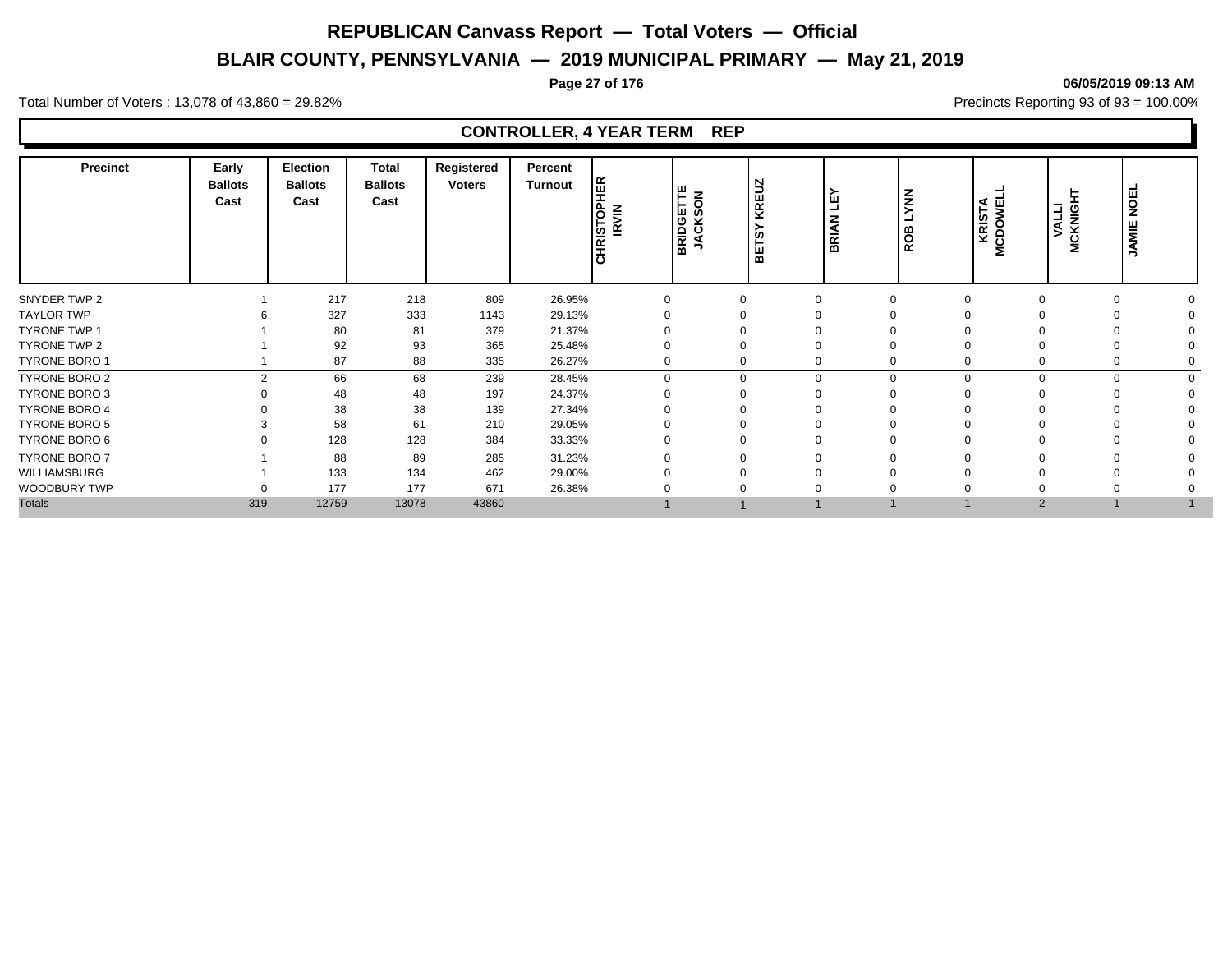# **BLAIR COUNTY, PENNSYLVANIA — 2019 MUNICIPAL PRIMARY — May 21, 2019**

# **Page 28 of 176 06/05/2019 09:13 AM**

Total Number of Voters : 13,078 of 43,860 = 29.82% Precincts Reporting 93 of 93 = 100.00%

# **CONTROLLER, 4 YEAR TERM REP - REPUBLICAN**

| <b>Precinct</b>    | Early<br><b>Ballots</b><br>Cast | <b>Election</b><br><b>Ballots</b><br>Cast | <b>Total</b><br><b>Ballots</b><br>Cast | <b>Registered</b><br><b>Voters</b> | Percent<br><b>Turnout</b> | <b>PEO</b><br>$\overline{\phantom{a}}$<br>RICHARD | <b>ROCKWEL</b><br><b>NOSAL</b> | RONALD<br>SETTLE | ARIK SHILDT    | OCHT<br>正<br><b>SR</b><br><b>D</b><br>LARRY | <b>STEVENS</b><br>BRET | ш<br>WAITI<br><b>HHL</b>   | <b>MARVIN<br/>WALTER</b>   | Con tinued |
|--------------------|---------------------------------|-------------------------------------------|----------------------------------------|------------------------------------|---------------------------|---------------------------------------------------|--------------------------------|------------------|----------------|---------------------------------------------|------------------------|----------------------------|----------------------------|------------|
|                    |                                 |                                           |                                        |                                    |                           |                                                   |                                |                  |                |                                             |                        |                            |                            |            |
| ALTOONA 1-1        | $\overline{4}$                  | 52                                        | 56                                     | 299                                | 18.73%                    | $\mathbf 0$                                       | $\mathbf 0$                    |                  | $\mathbf{0}$   | $\mathbf 0$                                 | $\mathbf 0$            | $\mathbf{0}$               | $\mathbf 0$<br>$\mathbf 0$ |            |
| ALTOONA 2-1        | $\Omega$                        | 34                                        | 34                                     | 141                                | 24.11%                    | $\mathbf 0$                                       |                                | $\mathbf 0$      | $\mathbf 0$    | $\Omega$                                    | $\Omega$               | $\Omega$<br>$\Omega$       | $\mathbf 0$                |            |
| ALTOONA 2-2        | -1                              | 82                                        | 83                                     | 355                                | 23.38%                    | $\mathbf{0}$                                      |                                | $\Omega$         | $\overline{1}$ | $\Omega$                                    | $\Omega$               | $\Omega$<br>$\Omega$       | $\Omega$                   |            |
| ALTOONA 3-1        | $\mathbf 0$                     | 37                                        | 37                                     | 239                                | 15.48%                    | $\mathbf 0$                                       | $\mathbf 0$                    |                  | $\mathbf 0$    | 0                                           | $\mathbf 0$            | $\mathbf 0$<br>$\Omega$    | $\mathbf 0$                |            |
| ALTOONA 3-2        | $\mathbf 0$                     | 102                                       | 102                                    | 346                                | 29.48%                    | $\mathbf 0$                                       | $\mathbf 0$                    |                  | $\overline{0}$ | $\mathbf 0$                                 | $\mathbf 0$            | $\mathbf 0$<br>$\mathbf 0$ | $\mathbf 0$                |            |
| ALTOONA 4-1        | $\Omega$                        | 44                                        | 44                                     | 257                                | 17.12%                    | $\mathbf 0$                                       | $\mathbf 0$                    |                  | $\overline{0}$ | $\mathbf 0$                                 | $\mathbf 0$            | $\mathbf 0$<br>$\mathbf 0$ | $\mathbf 0$                |            |
| ALTOONA 4-2        | $\overline{4}$                  | 127                                       | 131                                    | 381                                | 34.38%                    | $\Omega$                                          |                                | $\Omega$         | $\Omega$       | $\Omega$                                    | $\mathbf 0$            | $\Omega$                   | $\Omega$                   |            |
| ALTOONA 5-1        | $\Omega$                        | 15                                        | 15                                     | 59                                 | 25.42%                    | $\mathbf 0$                                       |                                | $\Omega$         | $\Omega$       | $\mathbf 0$                                 | $\mathbf 0$            | $\mathbf 0$<br>$\Omega$    | $\Omega$                   |            |
| ALTOONA 5-2        | $\Omega$                        | 64                                        | 64                                     | 274                                | 23.36%                    | $\mathbf 0$                                       |                                | $\Omega$         | $\Omega$       | $\Omega$                                    | $\Omega$               | $\Omega$<br>$\Omega$       | $\Omega$                   |            |
| ALTOONA 5-3        | $\overline{2}$                  | 67                                        | 69                                     | 237                                | 29.11%                    | $\mathbf 0$                                       | $\mathbf 0$                    |                  | $\overline{0}$ | $\Omega$                                    | $\Omega$               | $\mathbf 0$<br>$\Omega$    | $\Omega$                   |            |
| ALTOONA 6-1        | $\overline{7}$                  | 91                                        | 98                                     | 362                                | 27.07%                    | $\mathbf 0$                                       | $\mathbf 0$                    |                  | $\mathbf 0$    | $\Omega$                                    | $\mathbf 0$            | $\mathbf 0$                | $\Omega$<br>$\mathbf 0$    |            |
| ALTOONA 6-2        | $\overline{\mathbf{4}}$         | 108                                       | 112                                    | 436                                | 25.69%                    | $\mathbf 0$                                       | $\mathbf 0$                    |                  | $\mathbf 0$    | 0                                           | $\mathbf 0$            | $\mathbf 0$<br>$\Omega$    | $\mathbf 0$                |            |
| ALTOONA 6-3        | -1                              | 137                                       | 138                                    | 419                                | 32.94%                    | $\mathbf{1}$                                      |                                | $\Omega$         | $\mathbf 0$    | $\Omega$                                    | $\Omega$               | $\Omega$<br>$\Omega$       | $\mathbf 0$                |            |
| ALTOONA 6-4        | 8                               | 136                                       | 144                                    | 483                                | 29.81%                    | $\mathbf 0$                                       |                                | 0                | $\mathbf 0$    | 0                                           | $\mathbf 0$            | $\mathbf 0$<br>$\mathbf 0$ | $\mathbf 0$                |            |
| <b>ALTOONA7</b>    | $\mathbf 0$                     | 70                                        | 70                                     | 326                                | 21.47%                    | $\mathbf 0$                                       | $\mathbf 0$                    |                  | $\Omega$       | $\mathbf 0$                                 | $\mathbf 0$            | $\mathbf 0$                | $\Omega$<br>$\Omega$       |            |
| ALTOONA 8-1        | $\mathbf{1}$                    | 37                                        | 38                                     | 272                                | 13.97%                    | $\mathbf 0$                                       | $\Omega$                       |                  | $\Omega$       | $\Omega$                                    | $\Omega$               | $\mathbf 0$<br>$\Omega$    | $\mathbf 0$                |            |
| ALTOONA 8-2        | $\sqrt{5}$                      | 73                                        | 78                                     | 262                                | 29.77%                    | $\mathbf 0$                                       | $\mathbf 0$                    |                  | $\overline{0}$ | $\mathbf 0$                                 | $\mathbf 0$            | $\mathbf 0$<br>$\Omega$    | $\mathbf 0$                |            |
| <b>ALTOONA 9</b>   | $\sqrt{5}$                      | 83                                        | 88                                     | 314                                | 28.03%                    | $\Omega$                                          |                                | $\Omega$         | $\Omega$       | $\Omega$                                    | $\Omega$               | $\Omega$<br>$\Omega$       | $\Omega$                   |            |
| ALTOONA 10-1       | $\mathbf{3}$                    | 126                                       | 129                                    | 522                                | 24.71%                    | $\mathbf 0$                                       | $\mathbf 0$                    |                  | $\overline{0}$ | $\Omega$                                    | $\Omega$               | $\Omega$<br>$\Omega$       | $\Omega$                   |            |
| ALTOONA 10-2       | $\overline{7}$                  | 175                                       | 182                                    | 562                                | 32.38%                    | $\mathbf 0$                                       | $\mathbf 0$                    |                  | $\overline{0}$ | 0                                           | $\mathbf{1}$           | $\mathbf 0$                | $\mathbf 0$<br>$\mathbf 0$ |            |
| ALTOONA 11-1       | 3                               | 138                                       | 141                                    | 528                                | 26.70%                    | $\mathbf 0$                                       | $\mathbf 0$                    |                  | $\mathbf 0$    | $\mathbf 0$                                 | $\mathbf 0$            | $\mathbf 0$                | $\mathbf 0$<br>$\mathbf 0$ |            |
| ALTOONA 11-2       | $\mathbf{1}$                    | 204                                       | 205                                    | 551                                | 37.21%                    | $\mathbf 0$                                       |                                | $\Omega$         | $\mathbf 0$    | $\Omega$                                    | $\Omega$               | $\Omega$<br>$\Omega$       | $\Omega$                   |            |
| ALTOONA 12-1       | $\mathbf 0$                     | 83                                        | 83                                     | 332                                | 25.00%                    | $\mathbf 0$                                       |                                | $\mathbf 0$      | $\mathbf 0$    | $\overline{0}$                              | $\mathbf 0$            | $\mathbf 0$<br>$\Omega$    | $\mathbf 0$                |            |
| ALTOONA 12-2       | $\mathbf 0$                     | 76                                        | 76                                     | 250                                | 30.40%                    | $\mathbf 0$                                       |                                | $\Omega$         | $\Omega$       | $\Omega$                                    | $\Omega$               | $\Omega$<br>$\Omega$       | $\Omega$                   |            |
| ALTOONA 12-3       | $\mathbf 0$                     | 60                                        | 60                                     | 220                                | 27.27%                    | $\mathbf 0$                                       | $\mathbf 0$                    |                  | $\overline{0}$ | $\mathbf 0$                                 | $\mathbf 0$            | $\mathbf 0$<br>$\mathbf 0$ | $\mathbf 0$                |            |
| ALTOONA 12-4       | $\overline{2}$                  | 109                                       | 111                                    | 336                                | 33.04%                    | $\mathsf 0$                                       | $\Omega$                       |                  | $\mathbf 0$    | $\Omega$                                    | $\overline{0}$         | $\mathbf 0$<br>$\Omega$    | $\mathbf 0$                |            |
| ALTOONA 13-1       | $\overline{2}$                  | 164                                       | 166                                    | 516                                | 32.17%                    | $\Omega$                                          |                                | $\Omega$         | $\Omega$       | $\Omega$                                    | $\Omega$               | $\Omega$<br>$\Omega$       | $\Omega$                   |            |
| ALTOONA 13-2       | $\Omega$                        | 104                                       | 104                                    | 365                                | 28.49%                    | $\Omega$                                          |                                | $\Omega$         | $\Omega$       | $\Omega$                                    | $\Omega$               | $\Omega$<br>$\Omega$       | $\Omega$                   |            |
| ALTOONA 13-3       | $\overline{2}$                  | 94                                        | 96                                     | 348                                | 27.59%                    | $\mathbf 0$                                       |                                | $\Omega$         | $\mathbf 0$    | $\mathbf 0$                                 | $\mathbf 0$            | $\mathbf 0$<br>$\Omega$    | $\Omega$                   |            |
| ALTOONA 13-4       | $\mathbf{1}$                    | 65                                        | 66                                     | 273                                | 24.18%                    | $\mathbf 0$                                       | $\mathbf 0$                    |                  | $\mathbf 0$    | $\Omega$                                    | $\Omega$               | $\Omega$<br>$\Omega$       | $\Omega$                   |            |
| ALTOONA 14-1       | 6                               | 176                                       | 182                                    | 586                                | 31.06%                    | $\mathbf{1}$                                      | $\mathbf 0$                    |                  | $\mathbf 0$    | $\Omega$                                    | $\Omega$               | $\Omega$                   | $\Omega$<br>$\mathbf 0$    |            |
| ALTOONA 14-2       | 6                               | 190                                       | 196                                    | 602                                | 32.56%                    | $\mathbf 0$                                       | $\mathbf 0$                    |                  | $\mathbf 0$    | $\Omega$                                    | $\mathbf 0$            | $\mathbf 0$<br>$\Omega$    | $\mathbf 0$                |            |
| ALTOONA 14-3       | $\overline{2}$                  | 151                                       | 153                                    | 539                                | 28.39%                    | $\mathbf 0$                                       |                                | $\Omega$         | $\overline{0}$ | $\Omega$                                    | $\Omega$               | $\Omega$<br>$\Omega$       | $\Omega$                   |            |
| ALLEGHENY 1        | $\overline{7}$                  | 261                                       | 268                                    | 973                                | 27.54%                    | $\mathbf 0$                                       | $\Omega$                       |                  | $\mathbf 0$    | $\Omega$                                    | $\mathbf 0$            | $\mathbf 0$<br>$\Omega$    | $\Omega$                   |            |
| ALLEGHENY 2        | 15                              | 249                                       | 264                                    | 949                                | 27.82%                    | $\mathbf 0$                                       | $\mathbf 0$                    |                  | $\overline{0}$ | 0                                           | $\mathbf 0$            | 0                          | $\mathbf 0$<br>$\mathbf 0$ |            |
| <b>ALLEGHENY 3</b> | 14                              | 47                                        | 61                                     | 176                                | 34.66%                    | $\mathbf 0$                                       | $\Omega$                       |                  | $\Omega$       | $\Omega$                                    | $\Omega$               | $\mathsf 0$<br>$\Omega$    | $\mathbf 0$                |            |
| ALLEGHENY 4        | -1                              | 147                                       | 148                                    | 436                                | 33.94%                    | $\mathbf 0$                                       |                                | $\Omega$         | $\Omega$       | 0                                           | $\Omega$               | $\Omega$<br>$\Omega$       | $\mathbf 0$                |            |
| <b>ANTIS TWP 1</b> | 6                               | 286                                       | 292                                    | 1177                               | 24.81%                    | $\mathbf 0$                                       |                                | 0                | $\overline{0}$ | $\mathbf 0$                                 | $\mathbf 0$            | $\Omega$<br>$\Omega$       | $\mathbf 0$                |            |
| <b>ANTIS TWP 2</b> | $\overline{1}$                  | 173                                       | 174                                    | 712                                | 24.44%                    | $\Omega$                                          | $\Omega$                       |                  | $\Omega$       | $\Omega$                                    | $\Omega$               | 0<br>$\Omega$              | $\Omega$                   |            |
| <b>ANTIS TWP 3</b> | $\overline{2}$                  | 201                                       | 203                                    | 871                                | 23.31%                    | $\mathbf 0$                                       | $\Omega$                       |                  | $\Omega$       | 1                                           | $\Omega$               | $\Omega$                   | $\Omega$<br>$\mathbf 0$    |            |
|                    |                                 |                                           |                                        |                                    |                           |                                                   |                                |                  |                |                                             |                        |                            |                            |            |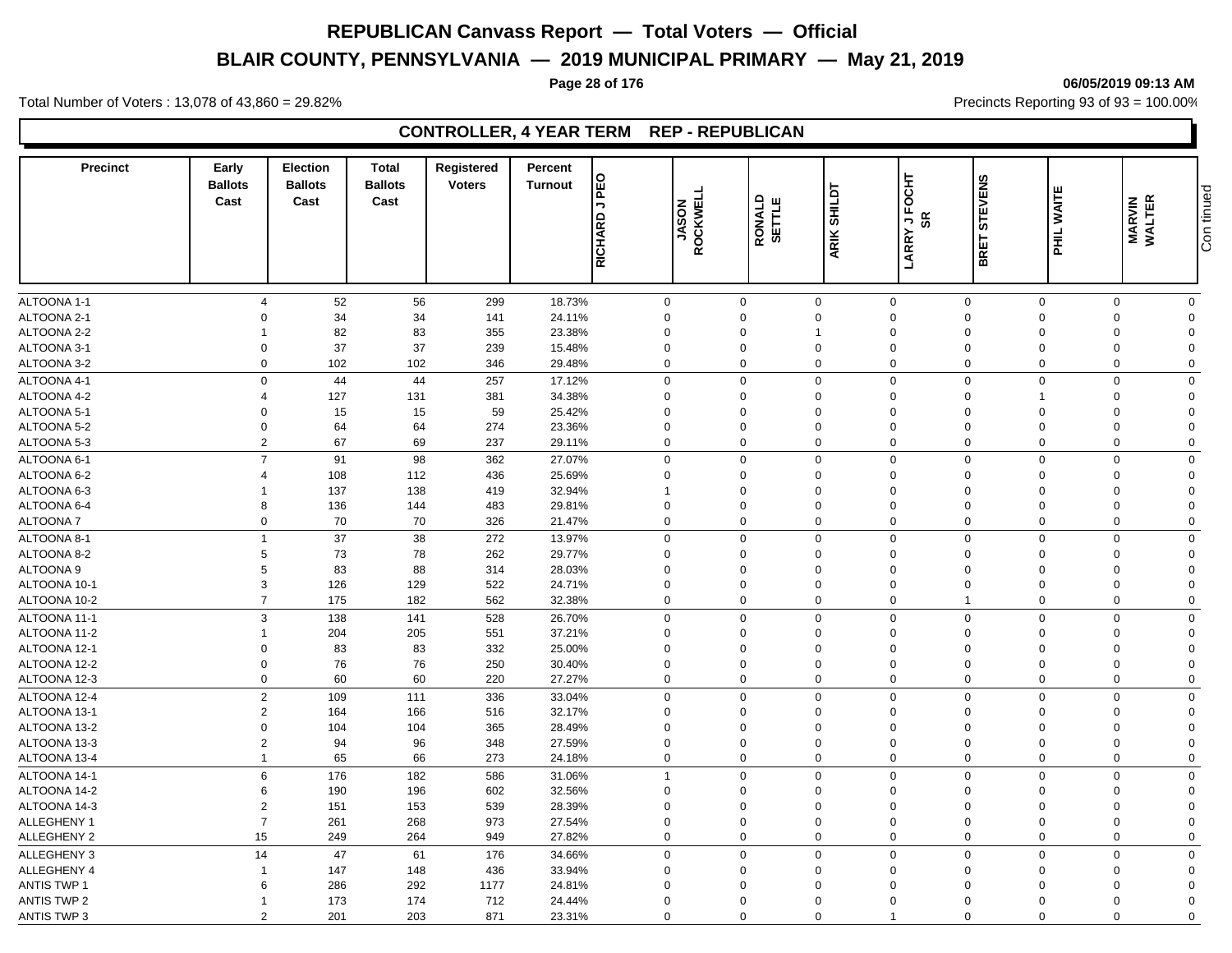# **BLAIR COUNTY, PENNSYLVANIA — 2019 MUNICIPAL PRIMARY — May 21, 2019**

#### **Page 29 of 176 06/05/2019 09:13 AM**

Total Number of Voters : 13,078 of 43,860 = 29.82% Precincts Reporting 93 of 93 = 100.00%

| <b>Precinct</b>        | Early<br><b>Ballots</b><br>Cast | Election<br><b>Ballots</b><br>Cast | <b>Total</b><br><b>Ballots</b><br>Cast | Registered<br><b>Voters</b> | Percent<br>PEO<br><b>Turnout</b><br>$\mathbin{\mathbb{Z}}$<br><b>RICHARD</b> | <b>JASON<br/>ROCKWEL</b> | RONALD<br>SETTLE | <b>SHILDT</b><br>ARIK : | <b>JFOCHT</b><br>œ<br><b>LARRY</b> | <b>STEVENS</b><br>BRET | ш<br>WAITI<br>$\bar{t}$ | <b>MARVIN<br/>WALTER</b> |              |
|------------------------|---------------------------------|------------------------------------|----------------------------------------|-----------------------------|------------------------------------------------------------------------------|--------------------------|------------------|-------------------------|------------------------------------|------------------------|-------------------------|--------------------------|--------------|
|                        |                                 |                                    |                                        |                             |                                                                              |                          |                  |                         |                                    |                        |                         |                          |              |
| <b>BELLWOOD BORO</b>   | $\overline{1}$                  | 167                                | 168                                    | 671                         | 25.04%                                                                       | $\mathbf 0$              | $\mathbf{1}$     | $\mathbf 0$             | $\mathbf 0$                        | $\mathbf 0$            | $\mathbf 0$             | $\Omega$                 | $\Omega$     |
| <b>BLAIR 1</b>         | 8                               | 231                                | 239                                    | 695                         | 34.39%                                                                       | $\mathbf{1}$             | $\Omega$         | $\mathbf 0$             | $\Omega$                           | $\Omega$               | $\Omega$                | $\Omega$                 | $\Omega$     |
| <b>BLAIR 2</b>         | 1                               | 215                                | 216                                    | 763                         | 28.31%                                                                       | $\mathbf 0$              | $\Omega$         | $\mathbf 0$             | $\Omega$                           | $\Omega$               | $\Omega$                | $\Omega$                 | $\Omega$     |
| <b>BLAIR 3</b>         | 3                               | 155                                | 158                                    | 626                         | 25.24%                                                                       | $\mathbf 0$              | $\Omega$         | $\mathbf 0$             | $\Omega$                           | $\mathbf 0$            | 0                       | $\Omega$                 | $\Omega$     |
| CATHARINE TWP          | $\mathbf 0$                     | 143                                | 143                                    | 348                         | 41.09%                                                                       | $\mathbf 0$              | $\Omega$         | $\mathbf 0$             | $\Omega$                           | $\Omega$               | $\Omega$                | $\Omega$                 | $\Omega$     |
| <b>DUNCANSVILLE</b>    | 3                               | 155                                | 158                                    | 489                         | 32.31%                                                                       | $\Omega$                 | $\Omega$         | $\mathbf 0$             | $\Omega$                           | $\Omega$               | $\mathbf 0$             | $\Omega$                 | $\mathbf{0}$ |
| <b>FRANKSTOWN TWP1</b> | 5                               | 264                                | 269                                    | 812                         | 33.13%                                                                       | $\Omega$                 | $\Omega$         | $\mathbf 0$             | $\Omega$                           | $\mathbf 0$            | $\Omega$                | $\Omega$                 | $\Omega$     |
| <b>FRANKSTOWN TWP2</b> | 11                              | 219                                | 230                                    | 685                         | 33.58%                                                                       | $\Omega$                 | $\Omega$         | $\Omega$                | $\Omega$                           | $\Omega$               | $\Omega$                | $\Omega$                 | $\Omega$     |
| <b>FRANKSTOWN TWP3</b> | 6                               | 260                                | 266                                    | 847                         | 31.40%                                                                       | $\Omega$                 | $\Omega$         | $\mathbf 0$             | $\Omega$                           | $\mathbf 0$            | 0                       | $\Omega$                 | $\Omega$     |
| FRANKSTOWN TWP4        | 6                               | 164                                | 170                                    | 592                         | 28.72%                                                                       | $\Omega$                 | $\Omega$         | $\mathbf 0$             | $\Omega$                           | $\mathbf 0$            | $\mathbf 0$             | $\Omega$                 | $\Omega$     |
| FRANKSTOWN TWP5        | 3                               | 266                                | 269                                    | 295                         | 91.19%                                                                       | $\mathbf 0$              | $\mathbf 0$      | $\mathbf 0$             | $\mathbf 0$                        | $\mathbf 0$            | $\mathbf 0$             | $\Omega$                 | $\mathbf 0$  |
| FREEDOM TWP 1          | 1                               | 133                                | 134                                    | 455                         | 29.45%                                                                       | $\mathbf 0$              | $\Omega$         | $\mathbf 0$             | $\Omega$                           | $\mathbf 0$            | $\Omega$                | $\Omega$                 | $\Omega$     |
| FREEDOM TWP 2          | 3                               | 192                                | 195                                    | 881                         | 22.13%                                                                       | $\mathbf 0$              | $\Omega$         | $\mathbf 0$             | $\Omega$                           | $\Omega$               | $\Omega$                | $\Omega$                 | $\Omega$     |
| <b>GREENFIELD TWP1</b> | $\overline{1}$                  | 124                                | 125                                    | 566                         | 22.08%                                                                       | $\mathbf 0$              | $\Omega$         | $\mathbf 0$             | $\mathbf 0$                        | $\overline{0}$         | 0                       | $\Omega$                 | 1            |
| <b>GREENFIELD TWP2</b> | $\mathbf 0$                     | 20                                 | 20                                     | 78                          | 25.64%                                                                       | $\mathbf 0$              | $\mathbf 0$      | $\mathbf 0$             | $\Omega$                           | $\mathbf 0$            | $\mathbf 0$             | $\mathbf 0$              | $\Omega$     |
| <b>GREENFIELD TWP3</b> | $\overline{2}$                  | 119                                | 121                                    | 692                         | 17.49%                                                                       | $\mathbf 0$              | $\Omega$         | $\mathbf 0$             | $\Omega$                           | $\mathbf 0$            | $\mathbf 0$             | $\Omega$                 | $\Omega$     |
| <b>HOLLIDAYSBURG 1</b> | 1                               | 54                                 | 55                                     | 206                         | 26.70%                                                                       | $\mathbf 0$              | $\Omega$         | $\mathbf 0$             | $\Omega$                           | $\mathbf 0$            | 0                       | $\mathbf 0$              | $\mathbf 0$  |
| <b>HOLLIDAYSBURG 2</b> | 6                               | 96                                 | 102                                    | 290                         | 35.17%                                                                       | $\mathbf 0$              | $\Omega$         | $\Omega$                | $\Omega$                           | $\Omega$               | $\Omega$                | $\Omega$                 | $\Omega$     |
| <b>HOLLIDAYSBURG 3</b> | 11                              | 90                                 | 101                                    | 316                         | 31.96%                                                                       | $\mathbf 0$              | $\Omega$         | $\mathbf 0$             | $\Omega$                           | $\mathbf 0$            | 0                       | $\Omega$                 | $\Omega$     |
| <b>HOLLIDAYSBURG 4</b> | $\overline{2}$                  | 130                                | 132                                    | 351                         | 37.61%                                                                       | $\mathbf 0$              | $\mathbf 0$      | $\mathbf 0$             | $\Omega$                           | $\mathbf 0$            | 0                       | $\mathbf 0$              | $\Omega$     |
| <b>HOLLIDAYSBURG 5</b> | 5                               | 134                                | 139                                    | 321                         | 43.30%                                                                       | $\mathbf 0$              | $\mathbf 0$      | $\mathbf 0$             | $\Omega$                           | $\mathbf 0$            | $\mathbf 0$             | $\Omega$                 | $\Omega$     |
| <b>HOLLIDAYSBURG 6</b> | $\overline{2}$                  | 94                                 | 96                                     | 302                         | 31.79%                                                                       | $\Omega$                 | $\Omega$         | $\Omega$                | $\Omega$                           | $\mathbf 0$            | $\Omega$                | $\Omega$                 | $\Omega$     |
| <b>HOLLIDAYSBURG 7</b> | 1                               | 109                                | 110                                    | 311                         | 35.37%                                                                       | $\Omega$                 | $\Omega$         | $\Omega$                | $\Omega$                           | $\Omega$               | $\Omega$                | $\Omega$                 | $\Omega$     |
| <b>HUSTON TWP</b>      | $\overline{2}$                  | 197                                | 199                                    | 579                         | 34.37%                                                                       | $\mathbf 0$              | $\Omega$         | $\mathbf 0$             | $\Omega$                           | $\Omega$               | $\Omega$                | $\Omega$                 | $\Omega$     |
| <b>JUNIATA TWP</b>     | 3                               | 126                                | 129                                    | 492                         | 26.22%                                                                       | $\Omega$                 | $\mathbf 0$      | $\mathbf 0$             | $\Omega$                           | $\mathbf 0$            | $\Omega$                | $\Omega$                 | $\Omega$     |
| <b>LOGAN TWP 1</b>     | 2                               | 278                                | 280                                    | 754                         | 37.14%                                                                       | $\mathbf 0$              | $\mathbf 0$      | $\mathbf 0$             | $\mathbf 0$                        | $\mathbf 0$            | $\mathbf 0$             | $\Omega$                 | $\mathbf 0$  |
| <b>LOGAN TWP 2</b>     | 11                              | 306                                | 317                                    | 914                         | 34.68%                                                                       | $\mathbf 0$              | $\Omega$         | $\mathbf 0$             | $\Omega$                           | $\overline{0}$         | $\mathbf 0$             | $\Omega$                 | $\Omega$     |
| <b>LOGAN TWP 3</b>     | $\overline{4}$                  | 193                                | 197                                    | 472                         | 41.74%                                                                       | $\mathbf 0$              | $\Omega$         | $\mathbf{0}$            | $\Omega$                           | $\Omega$               | $\Omega$                | $\Omega$                 | $\Omega$     |
| <b>LOGAN TWP 4</b>     | $\overline{7}$                  | 210                                | 217                                    | 680                         | 31.91%                                                                       | $\mathbf 0$              | $\Omega$         | $\mathbf 0$             | $\mathbf 0$                        | $\mathbf 0$            | 0                       | $\mathbf 0$              | $\Omega$     |
| <b>LOGAN TWP 5</b>     | 3                               | 228                                | 231                                    | 702                         | 32.91%                                                                       | $\mathbf 0$              | $\mathbf 0$      | $\mathbf 0$             | $\Omega$                           | $\mathbf 0$            | 0                       | $\Omega$                 | $\Omega$     |
|                        |                                 |                                    |                                        |                             |                                                                              |                          |                  |                         |                                    |                        |                         |                          |              |
| LOGAN TWP 6            | 10                              | 245                                | 255                                    | 866                         | 29.45%                                                                       | $\Omega$                 | $\Omega$         | $\mathbf 0$             | $\Omega$                           | $\Omega$               | $\mathbf 0$             | $\Omega$                 | $\mathbf 0$  |
| <b>LOGAN TWP 7</b>     | $\mathbf 0$                     | 118                                | 118                                    | 309                         | 38.19%                                                                       | $\mathbf 0$              | $\Omega$         | $\mathbf 0$             | $\Omega$                           | $\overline{0}$         | 0                       | $\Omega$                 | $\Omega$     |
| <b>MARTINSBURG 1</b>   | $\overline{4}$                  | 136                                | 140                                    | 405                         | 34.57%                                                                       | $\Omega$                 | $\Omega$         | $\Omega$                | $\Omega$                           | $\mathbf 0$            | $\Omega$                | $\Omega$                 | $\Omega$     |
| <b>MARTINSBURG 2</b>   | 6                               | 147                                | 153                                    | 482                         | 31.74%                                                                       | $\mathbf 0$              | $\mathbf 0$      | $\mathbf 0$             | $\mathbf 0$                        | $\mathbf 0$            | $\mathbf 0$             | $\Omega$                 | $\mathbf 0$  |
| <b>NEWRY BORO</b>      | $\mathbf 0$                     | 16                                 | 16                                     | 55                          | 29.09%                                                                       | $\mathbf 0$              | $\mathbf 0$      | $\mathbf 0$             | $\mathbf 0$                        | $\mathbf 0$            | $\mathbf 0$             | $\Omega$                 | $\Omega$     |
| NORTH WOODBURY         | 34                              | 374                                | 408                                    | 1178                        | 34.63%                                                                       | $\mathbf 0$              | $\mathbf 0$      | $\mathbf 0$             | $\Omega$                           | $\mathbf 0$            | $\mathbf 0$             | $\Omega$                 | $\Omega$     |
| ROARING SPG 1          | 1                               | 65                                 | 66                                     | 228                         | 28.95%                                                                       | $\mathbf 0$              | $\Omega$         | $\mathbf 0$             | $\Omega$                           | $\overline{0}$         | 0                       | $\Omega$                 | $\Omega$     |
| ROARING SPG 2          | 8                               | 171                                | 179                                    | 396                         | 45.20%                                                                       | $\Omega$                 | $\Omega$         | $\Omega$                | $\Omega$                           | $\Omega$               | $\Omega$                | $\Omega$                 | $\Omega$     |
| ROARING SPG 3          | 1                               | 107                                | 108                                    | 305                         | 35.41%                                                                       | $\mathbf 0$              | $\Omega$         | $\Omega$                | $\Omega$                           | $\Omega$               | $\Omega$                | $\Omega$                 | $\Omega$     |
| SNYDER TWP 1           | 1                               | 131                                | 132                                    | 547                         | 24.13%                                                                       | $\Omega$                 | $\Omega$         | $\Omega$                | $\Omega$                           | $\Omega$               | $\Omega$                | $\Omega$                 | $\Omega$     |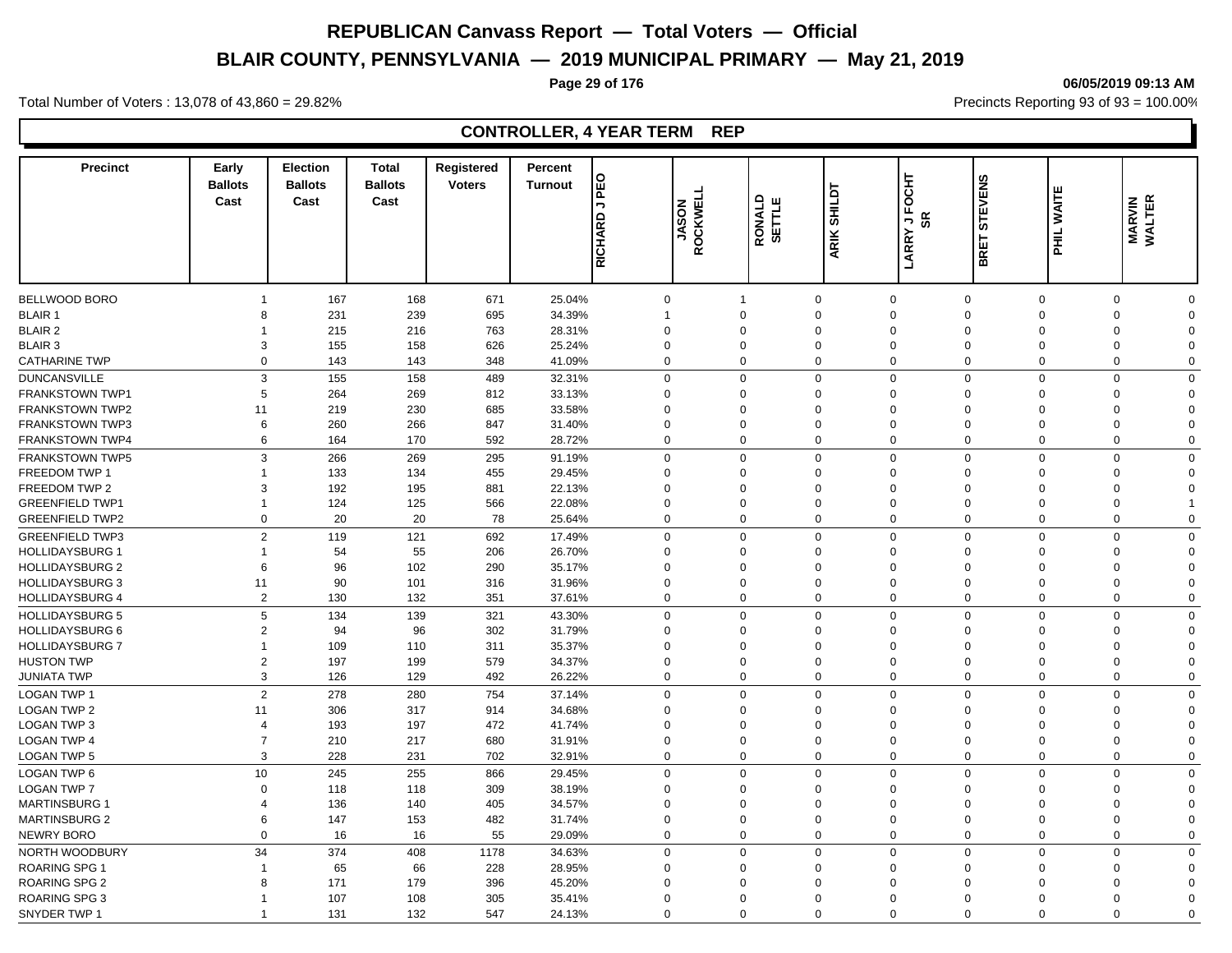# **BLAIR COUNTY, PENNSYLVANIA — 2019 MUNICIPAL PRIMARY — May 21, 2019**

#### **Page 30 of 176 06/05/2019 09:13 AM**

Total Number of Voters : 13,078 of 43,860 = 29.82% Precincts Reporting 93 of 93 = 100.00%

| <b>Precinct</b>      | Early<br><b>Ballots</b><br>Cast | <b>Election</b><br><b>Ballots</b><br>Cast | <b>Total</b><br><b>Ballots</b><br>Cast | Registered<br><b>Voters</b> | Percent<br><b>Turnout</b> | ய        | <b>JASON</b><br>ROCKWEL | RONALD<br>SETTLE | <b>SHILDT</b><br>ARIK | IЕ<br>ட<br>SR<br>¬<br><b>RR</b> | ဗ္ဘ<br>lш<br>ഗ<br>ш<br>ء ا<br>l m | Ξ<br>$\overline{a}$ | <b>MARVIN</b><br>WALTER |
|----------------------|---------------------------------|-------------------------------------------|----------------------------------------|-----------------------------|---------------------------|----------|-------------------------|------------------|-----------------------|---------------------------------|-----------------------------------|---------------------|-------------------------|
| SNYDER TWP 2         |                                 | 217                                       | 218                                    | 809                         | 26.95%                    |          |                         |                  |                       | 0                               |                                   |                     |                         |
| <b>TAYLOR TWP</b>    |                                 | 327                                       | 333                                    | 1143                        | 29.13%                    |          |                         |                  |                       |                                 |                                   |                     |                         |
| <b>TYRONE TWP 1</b>  |                                 | 80                                        | 81                                     | 379                         | 21.37%                    |          |                         |                  |                       |                                 |                                   |                     |                         |
| TYRONE TWP 2         |                                 | 92                                        | 93                                     | 365                         | 25.48%                    |          |                         |                  |                       |                                 |                                   |                     |                         |
| TYRONE BORO 1        |                                 | 87                                        | 88                                     | 335                         | 26.27%                    |          |                         |                  |                       | 0                               |                                   |                     |                         |
| TYRONE BORO 2        | ົ                               | 66                                        | 68                                     | 239                         | 28.45%                    | $\Omega$ |                         | $\Omega$         |                       | $\Omega$                        | $\mathbf 0$<br>$\Omega$           | $\Omega$            |                         |
| <b>TYRONE BORO 3</b> |                                 | 48                                        | 48                                     | 197                         | 24.37%                    |          |                         |                  |                       |                                 |                                   |                     |                         |
| <b>TYRONE BORO 4</b> |                                 | 38                                        | 38                                     | 139                         | 27.34%                    |          |                         |                  |                       |                                 |                                   |                     |                         |
| <b>TYRONE BORO 5</b> |                                 | 58                                        | 61                                     | 210                         | 29.05%                    |          |                         |                  |                       |                                 |                                   |                     |                         |
| TYRONE BORO 6        |                                 | 128                                       | 128                                    | 384                         | 33.33%                    |          |                         |                  |                       | 0                               | 0<br>0                            |                     |                         |
| <b>TYRONE BORO 7</b> |                                 | 88                                        | 89                                     | 285                         | 31.23%                    |          | $\Omega$                | $\Omega$         |                       | $\Omega$                        | $\Omega$<br>$\Omega$              |                     |                         |
| WILLIAMSBURG         |                                 | 133                                       | 134                                    | 462                         | 29.00%                    |          |                         |                  |                       |                                 |                                   |                     |                         |
| WOODBURY TWP         |                                 | 177                                       | 177                                    | 671                         | 26.38%                    |          |                         |                  |                       |                                 |                                   |                     |                         |
| <b>Totals</b>        | 319                             | 12759                                     | 13078                                  | 43860                       |                           |          |                         |                  |                       |                                 |                                   |                     |                         |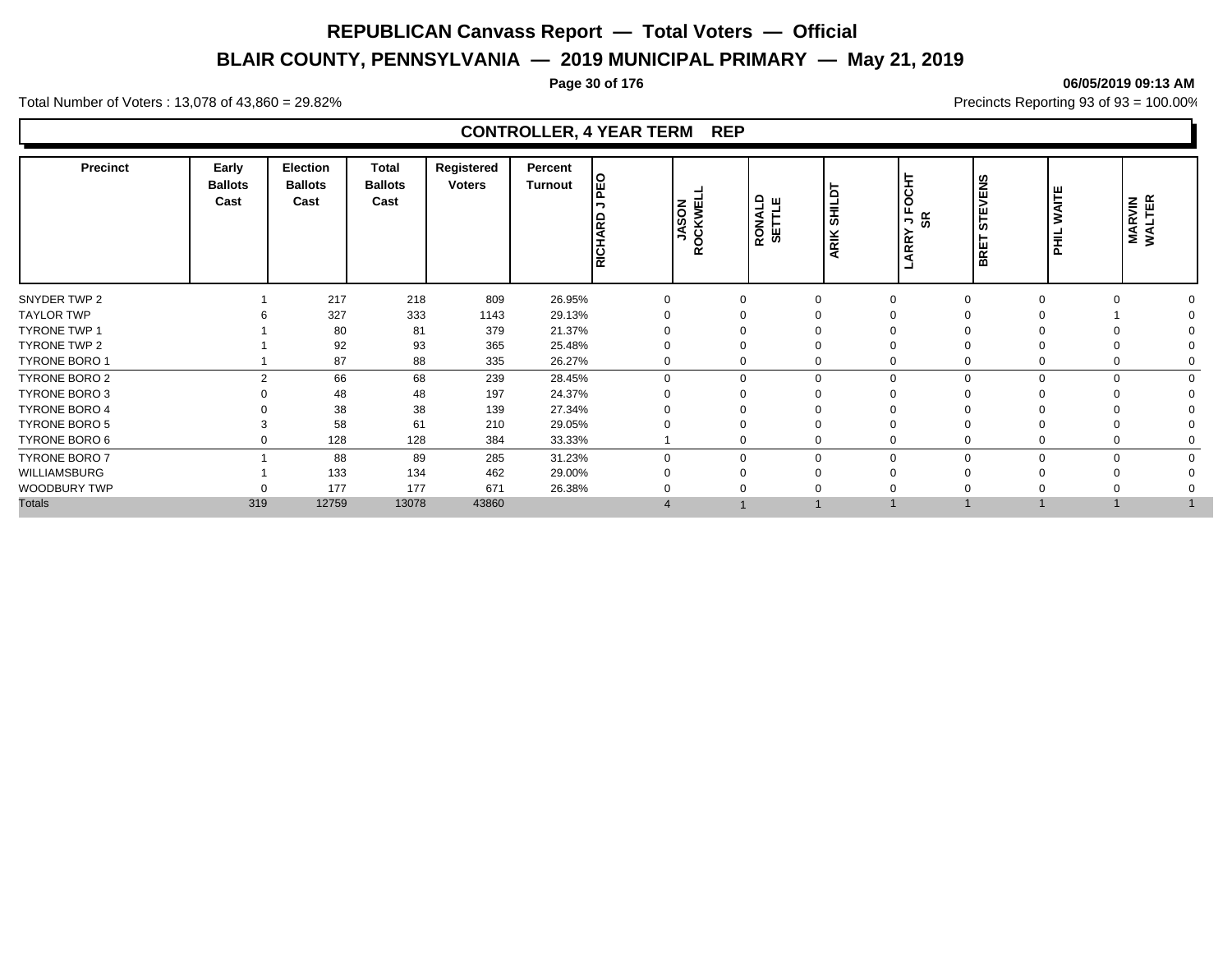# **BLAIR COUNTY, PENNSYLVANIA — 2019 MUNICIPAL PRIMARY — May 21, 2019**

**Page 31 of 176 06/05/2019 09:13 AM**

Total Number of Voters : 13,078 of 43,860 = 29.82% Precincts Reporting 93 of 93 = 100.00%

# **CONTROLLER, 4 YEAR TERM REP - REPUBLICAN**

| <b>Precinct</b>    | Early<br><b>Ballots</b><br>Cast | Election<br><b>Ballots</b><br>Cast | <b>Total</b><br><b>Ballots</b><br>Cast | Registered<br><b>Voters</b> | Percent<br><b>Turnout</b> |                   |               |     |  |
|--------------------|---------------------------------|------------------------------------|----------------------------------------|-----------------------------|---------------------------|-------------------|---------------|-----|--|
|                    |                                 |                                    |                                        |                             |                           | JOSEPH A<br>ZOLNA | <b>Totals</b> |     |  |
|                    |                                 |                                    |                                        |                             |                           |                   |               |     |  |
| ALTOONA 1-1        | $\overline{4}$                  | 52                                 | 56                                     | 299                         | 18.73%                    | $\mathbf 0$       |               | 47  |  |
| ALTOONA 2-1        | 0                               | 34                                 | 34                                     | 141                         | 24.11%                    | $\mathbf 0$       |               | 29  |  |
| ALTOONA 2-2        | $\mathbf{1}$                    | 82                                 | 83                                     | 355                         | 23.38%                    | $\mathbf 0$       |               | 75  |  |
| ALTOONA 3-1        | $\mathbf 0$                     | 37                                 | 37                                     | 239                         | 15.48%                    | $\mathbf 0$       |               | 35  |  |
| ALTOONA 3-2        | $\mathsf 0$                     | 102                                | 102                                    | 346                         | 29.48%                    | $\mathbf 0$       |               | 89  |  |
| ALTOONA 4-1        | $\mathsf 0$                     | 44                                 | 44                                     | 257                         | 17.12%                    | $\mathsf 0$       |               | 35  |  |
| ALTOONA 4-2        | $\overline{4}$                  | 127                                | 131                                    | 381                         | 34.38%                    | $\mathbf 0$       |               | 102 |  |
| ALTOONA 5-1        | $\mathbf 0$                     | 15                                 | 15                                     | 59                          | 25.42%                    | $\mathbf 0$       |               | 14  |  |
| ALTOONA 5-2        | $\mathbf 0$                     | 64                                 | 64                                     | 274                         | 23.36%                    | $\mathbf 0$       |               | 52  |  |
| ALTOONA 5-3        | $\overline{2}$                  | 67                                 | 69                                     | 237                         | 29.11%                    | $\mathbf 0$       |               | 63  |  |
| ALTOONA 6-1        | $\overline{7}$                  | 91                                 | 98                                     | 362                         | 27.07%                    | $\mathbf 0$       |               | 83  |  |
| ALTOONA 6-2        | $\overline{4}$                  | 108                                | 112                                    | 436                         | 25.69%                    | $\mathbf 0$       |               | 98  |  |
| ALTOONA 6-3        | $\mathbf{1}$                    | 137                                | 138                                    | 419                         | 32.94%                    | $\mathbf 0$       |               | 116 |  |
| ALTOONA 6-4        | 8                               | 136                                | 144                                    | 483                         | 29.81%                    | $\mathbf 0$       |               | 122 |  |
| ALTOONA 7          | $\mathsf 0$                     | 70                                 | 70                                     | 326                         | 21.47%                    | $\mathbf 0$       |               | 61  |  |
| ALTOONA 8-1        | $\mathbf{1}$                    | 37                                 | 38                                     | 272                         | 13.97%                    | $\mathbf 0$       |               | 30  |  |
| ALTOONA 8-2        | $\,$ 5 $\,$                     | 73                                 | 78                                     | 262                         | 29.77%                    | $\mathbf 0$       |               | 70  |  |
| <b>ALTOONA 9</b>   | $\,$ 5 $\,$                     | 83                                 | 88                                     | 314                         | 28.03%                    | $\mathbf 0$       |               | 78  |  |
| ALTOONA 10-1       | 3                               | 126                                | 129                                    | 522                         | 24.71%                    | $\mathbf 0$       |               | 111 |  |
| ALTOONA 10-2       | $\overline{7}$                  | 175                                | 182                                    | 562                         | 32.38%                    | $\mathbf{1}$      |               | 159 |  |
| ALTOONA 11-1       | $\mathbf{3}$                    | 138                                | 141                                    | 528                         | 26.70%                    | $\mathbf 0$       |               | 122 |  |
| ALTOONA 11-2       | $\mathbf{1}$                    | 204                                | 205                                    | 551                         | 37.21%                    | $\mathsf 0$       |               | 173 |  |
| ALTOONA 12-1       | $\mathbf 0$                     | 83                                 | 83                                     | 332                         | 25.00%                    | $\mathbf 0$       |               | 70  |  |
| ALTOONA 12-2       | $\mathbf 0$                     | 76                                 | 76                                     | 250                         | 30.40%                    | $\mathbf 0$       |               | 64  |  |
| ALTOONA 12-3       | $\mathbf 0$                     | 60                                 | 60                                     | 220                         | 27.27%                    | $\mathbf 0$       |               | 50  |  |
| ALTOONA 12-4       | $\overline{2}$                  | 109                                | 111                                    | 336                         | 33.04%                    | $\mathbf{3}$      |               | 97  |  |
| ALTOONA 13-1       | $\overline{2}$                  | 164                                | 166                                    | 516                         | 32.17%                    | $\mathbf 0$       |               | 147 |  |
| ALTOONA 13-2       | $\mathbf 0$                     | 104                                | 104                                    | 365                         | 28.49%                    | $\mathbf 0$       |               | 94  |  |
| ALTOONA 13-3       | $\overline{c}$                  | 94                                 | 96                                     | 348                         | 27.59%                    | $\mathbf 0$       |               | 84  |  |
| ALTOONA 13-4       | $\mathbf{1}$                    | 65                                 | 66                                     | 273                         | 24.18%                    | $\mathbf 0$       |               | 58  |  |
| ALTOONA 14-1       | $\,6$                           | 176                                | 182                                    | 586                         | 31.06%                    | $\mathsf 0$       |               | 162 |  |
| ALTOONA 14-2       | $\,6$                           | 190                                | 196                                    | 602                         | 32.56%                    | $\mathbf{1}$      |               | 174 |  |
| ALTOONA 14-3       | $\overline{2}$                  | 151                                | 153                                    | 539                         | 28.39%                    | $\mathbf 0$       |               | 132 |  |
| ALLEGHENY 1        | $\overline{7}$                  | 261                                | 268                                    | 973                         | 27.54%                    | $\mathbf 0$       |               | 235 |  |
| <b>ALLEGHENY 2</b> | 15                              | 249                                | 264                                    | 949                         | 27.82%                    | $\mathbf 0$       |               | 230 |  |
| <b>ALLEGHENY 3</b> | 14                              | 47                                 | 61                                     | 176                         | 34.66%                    | $\mathbf 0$       |               | 56  |  |
| ALLEGHENY 4        | $\mathbf{1}$                    | 147                                | 148                                    | 436                         | 33.94%                    | $\mathbf 0$       |               | 124 |  |
| <b>ANTIS TWP 1</b> | 6                               | 286                                | 292                                    | 1177                        | 24.81%                    | 0                 |               | 250 |  |
| <b>ANTIS TWP 2</b> | $\mathbf{1}$                    | 173                                | 174                                    | 712                         | 24.44%                    | $\mathbf 0$       |               | 150 |  |
| ANTIS TWP 3        | $\mathbf{2}$                    | 201                                | 203                                    | 871                         | 23.31%                    | $\mathbf 0$       |               | 180 |  |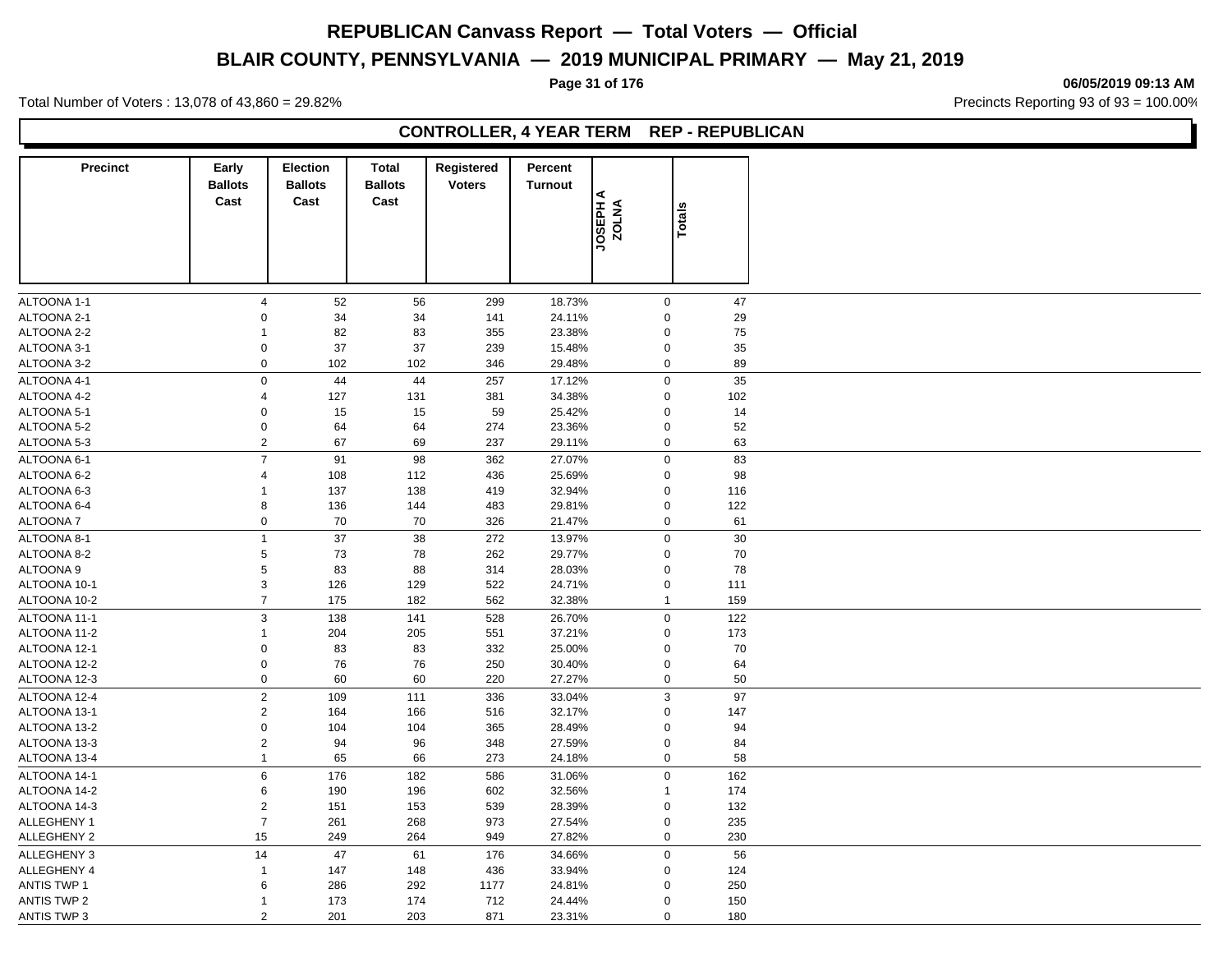# **BLAIR COUNTY, PENNSYLVANIA — 2019 MUNICIPAL PRIMARY — May 21, 2019**

Total Number of Voters : 13,078 of 43,860 = 29.82% Precincts Reporting 93 of 93 = 100.00%

# **CONTROLLER, 4 YEAR TERM REP**

| <b>Precinct</b>        | Early<br><b>Ballots</b><br>Cast | <b>Election</b><br><b>Ballots</b><br>Cast | <b>Total</b><br><b>Ballots</b><br>Cast | Registered<br><b>Voters</b> | Percent<br><b>Turnout</b> |                     |               |
|------------------------|---------------------------------|-------------------------------------------|----------------------------------------|-----------------------------|---------------------------|---------------------|---------------|
|                        |                                 |                                           |                                        |                             |                           | JOSEPH A<br>ZOLNA   | <b>Totals</b> |
| BELLWOOD BORO          | 1                               | 167                                       | 168                                    | 671                         | 25.04%                    | $\mathbf 0$         | 148           |
| <b>BLAIR 1</b>         | 8                               | 231                                       | 239                                    | 695                         | 34.39%                    | $\mathbf 0$         | 193           |
| <b>BLAIR 2</b>         | 1                               | 215                                       | 216                                    | 763                         | 28.31%                    | $\mathbf 0$         | 180           |
| <b>BLAIR 3</b>         | 3                               | 155                                       | 158                                    | 626                         | 25.24%                    | $\mathbf 0$         | 126           |
| <b>CATHARINE TWP</b>   | $\pmb{0}$                       | 143                                       | 143                                    | 348                         | 41.09%                    | $\mathbf 0$         | 119           |
| <b>DUNCANSVILLE</b>    | 3                               | 155                                       | 158                                    | 489                         | 32.31%                    | $\mathsf{O}\xspace$ | 128           |
| <b>FRANKSTOWN TWP1</b> | 5                               | 264                                       | 269                                    | 812                         | 33.13%                    | $\mathbf 0$         | 213           |
| <b>FRANKSTOWN TWP2</b> | 11                              | 219                                       | 230                                    | 685                         | 33.58%                    | $\mathbf 0$         | 201           |
| <b>FRANKSTOWN TWP3</b> | 6                               | 260                                       | 266                                    | 847                         | 31.40%                    | $\pmb{0}$           | 227           |
|                        | 6                               | 164                                       | 170                                    | 592                         | 28.72%                    | $\mathbf 0$         | 142           |
| <b>FRANKSTOWN TWP4</b> |                                 |                                           |                                        |                             |                           |                     |               |
| <b>FRANKSTOWN TWP5</b> | 3                               | 266                                       | 269                                    | 295                         | 91.19%                    | $\mathbf 0$         | 229           |
| FREEDOM TWP 1          | 1                               | 133                                       | 134                                    | 455                         | 29.45%                    | $\mathbf 0$         | 104           |
| FREEDOM TWP 2          | 3                               | 192                                       | 195                                    | 881                         | 22.13%                    | $\mathbf{1}$        | 172           |
| <b>GREENFIELD TWP1</b> | 1                               | 124                                       | 125                                    | 566                         | 22.08%                    | $\mathbf 0$         | 112           |
| <b>GREENFIELD TWP2</b> | 0                               | 20                                        | 20                                     | 78                          | 25.64%                    | $\mathbf 0$         | 13            |
| <b>GREENFIELD TWP3</b> | $\overline{2}$                  | 119                                       | 121                                    | 692                         | 17.49%                    | $\mathbf 0$         | 109           |
| <b>HOLLIDAYSBURG 1</b> | $\mathbf{1}$                    | 54                                        | 55                                     | 206                         | 26.70%                    | $\mathbf 0$         | 45            |
| <b>HOLLIDAYSBURG 2</b> | 6                               | 96                                        | 102                                    | 290                         | 35.17%                    | $\mathbf 0$         | 83            |
| <b>HOLLIDAYSBURG 3</b> | 11                              | 90                                        | 101                                    | 316                         | 31.96%                    | $\mathbf 0$         | 83            |
| <b>HOLLIDAYSBURG 4</b> | $\overline{c}$                  | 130                                       | 132                                    | 351                         | 37.61%                    | $\mathbf 0$         | 106           |
|                        |                                 |                                           |                                        |                             |                           |                     |               |
| <b>HOLLIDAYSBURG 5</b> | 5                               | 134                                       | 139                                    | 321                         | 43.30%                    | $\mathbf 0$         | 102           |
| <b>HOLLIDAYSBURG 6</b> | $\overline{c}$                  | 94                                        | 96                                     | 302                         | 31.79%                    | $\pmb{0}$           | 74            |
| <b>HOLLIDAYSBURG 7</b> | $\mathbf 1$                     | 109                                       | 110                                    | 311                         | 35.37%                    | $\mathbf{1}$        | 89            |
| <b>HUSTON TWP</b>      | $\overline{2}$                  | 197                                       | 199                                    | 579                         | 34.37%                    | $\mathbf 0$         | 182           |
| <b>JUNIATA TWP</b>     | 3                               | 126                                       | 129                                    | 492                         | 26.22%                    |                     | 0<br>106      |
| <b>LOGAN TWP 1</b>     | $\overline{2}$                  | 278                                       | 280                                    | 754                         | 37.14%                    | $\mathbf 0$         | 233           |
| <b>LOGAN TWP 2</b>     | 11                              | 306                                       | 317                                    | 914                         | 34.68%                    | $\mathbf 0$         | 275           |
| <b>LOGAN TWP 3</b>     | 4                               | 193                                       | 197                                    | 472                         | 41.74%                    | $\mathbf 0$         | 170           |
| <b>LOGAN TWP 4</b>     | $\overline{7}$                  | 210                                       | 217                                    | 680                         | 31.91%                    | $\pmb{0}$           | 194           |
| <b>LOGAN TWP 5</b>     | 3                               | 228                                       | 231                                    | 702                         | 32.91%                    | $\mathbf 0$         | 197           |
| LOGAN TWP 6            | 10                              | 245                                       | 255                                    | 866                         | 29.45%                    | $\mathbf{1}$        | 225           |
| <b>LOGAN TWP 7</b>     | 0                               | 118                                       | 118                                    | 309                         | 38.19%                    | $\pmb{0}$           | 101           |
| <b>MARTINSBURG 1</b>   | $\overline{4}$                  | 136                                       | 140                                    | 405                         | 34.57%                    | $\mathbf 0$         | 129           |
| <b>MARTINSBURG 2</b>   | 6                               | 147                                       | 153                                    | 482                         | 31.74%                    | $\mathbf 0$         | 125           |
| <b>NEWRY BORO</b>      | $\mathbf 0$                     | 16                                        | 16                                     | 55                          | 29.09%                    | $\mathbf 0$         | 14            |
| NORTH WOODBURY         | 34                              | 374                                       | 408                                    | 1178                        | 34.63%                    | $\mathbf 0$         | 348           |
|                        |                                 |                                           |                                        |                             |                           |                     |               |
| <b>ROARING SPG 1</b>   | $\mathbf 1$                     | 65                                        | 66                                     | 228                         | 28.95%                    | $\mathbf 0$         | 55            |
| <b>ROARING SPG 2</b>   | 8                               | 171                                       | 179                                    | 396                         | 45.20%                    | $\Omega$            | 146           |
| <b>ROARING SPG 3</b>   | $\mathbf{1}$                    | 107                                       | 108                                    | 305                         | 35.41%                    | $\mathbf 0$         | 93            |
| SNYDER TWP 1           | $\mathbf 1$                     | 131                                       | 132                                    | 547                         | 24.13%                    | $\Omega$            | 107           |

#### **Page 32 of 176 06/05/2019 09:13 AM**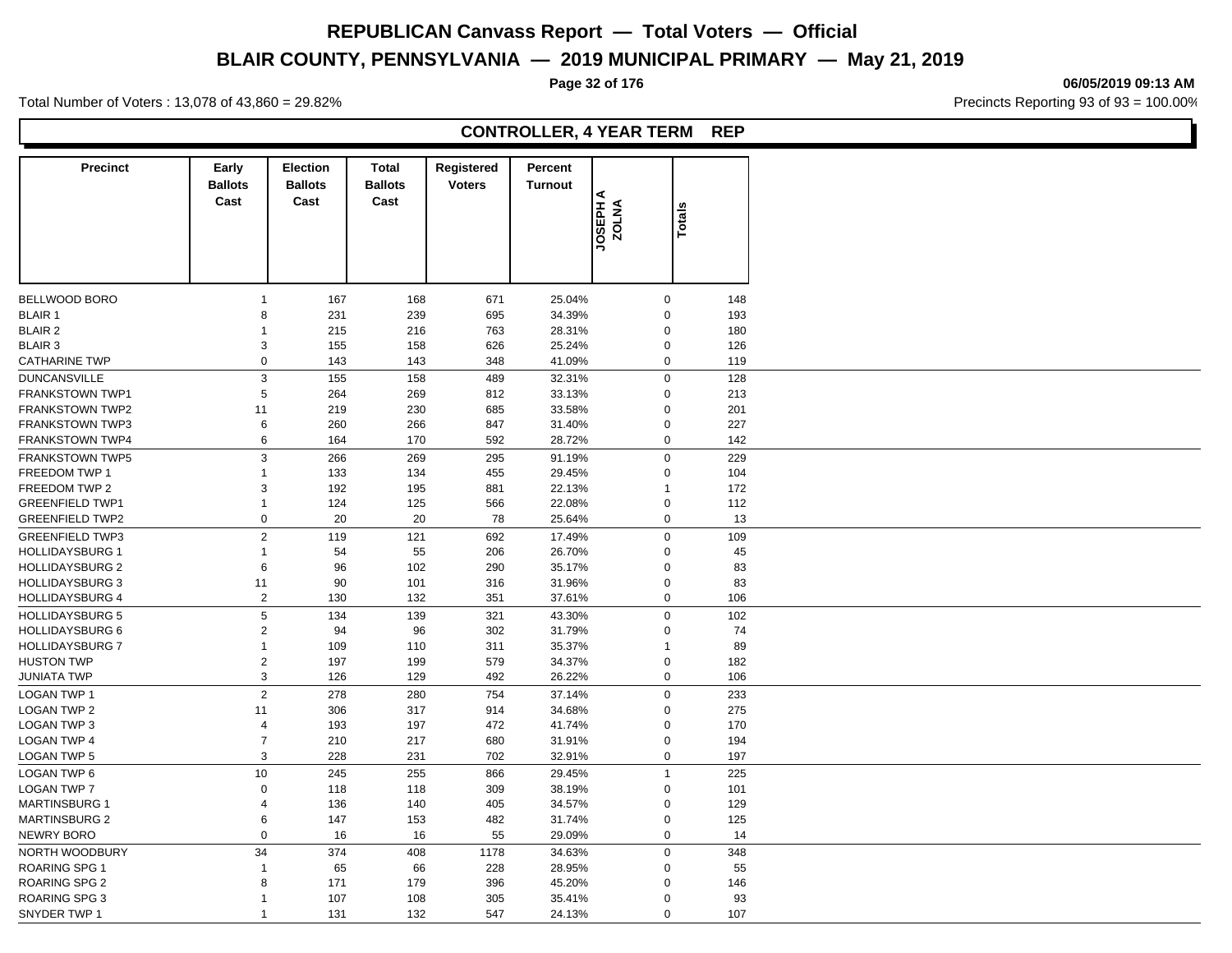# **BLAIR COUNTY, PENNSYLVANIA — 2019 MUNICIPAL PRIMARY — May 21, 2019**

#### **Page 33 of 176 06/05/2019 09:13 AM**

Total Number of Voters : 13,078 of 43,860 = 29.82% Precincts Reporting 93 of 93 = 100.00%

| <b>Precinct</b>      | Early<br><b>Ballots</b><br>Cast | <b>Election</b><br><b>Ballots</b><br>Cast | Total<br><b>Ballots</b><br>Cast | Registered<br><b>Voters</b> | Percent<br><b>Turnout</b> | ⋖<br><b>HUSSOL</b><br>NOTAV | Totals |
|----------------------|---------------------------------|-------------------------------------------|---------------------------------|-----------------------------|---------------------------|-----------------------------|--------|
| SNYDER TWP 2         |                                 | 217                                       | 218                             | 809                         | 26.95%                    | $\mathbf{0}$                | 177    |
| <b>TAYLOR TWP</b>    |                                 | 327                                       | 333                             | 1143                        | 29.13%                    | 0                           | 288    |
| <b>TYRONE TWP 1</b>  |                                 | 80                                        | 81                              | 379                         | 21.37%                    |                             | 76     |
| TYRONE TWP 2         |                                 | 92                                        | 93                              | 365                         | 25.48%                    | O                           | 86     |
| TYRONE BORO 1        |                                 | 87                                        | 88                              | 335                         | 26.27%                    |                             | 76     |
| TYRONE BORO 2        | $\overline{2}$                  | 66                                        | 68                              | 239                         | 28.45%                    | 0                           | 52     |
| TYRONE BORO 3        |                                 | 48                                        | 48                              | 197                         | 24.37%                    | 0                           | 35     |
| <b>TYRONE BORO 4</b> |                                 | 38                                        | 38                              | 139                         | 27.34%                    | $\Omega$                    | 33     |
| <b>TYRONE BORO 5</b> |                                 | 58                                        | 61                              | 210                         | 29.05%                    | $\Omega$                    | 53     |
| TYRONE BORO 6        |                                 | 128                                       | 128                             | 384                         | 33.33%                    | 0                           | 105    |
| <b>TYRONE BORO 7</b> |                                 | 88                                        | 89                              | 285                         | 31.23%                    | $\mathbf 0$                 | 75     |
| WILLIAMSBURG         |                                 | 133                                       | 134                             | 462                         | 29.00%                    | $\mathbf 0$                 | 113    |
| WOODBURY TWP         |                                 | 177                                       | 177                             | 671                         | 26.38%                    |                             | 144    |
| <b>Totals</b>        | 319                             | 12759                                     | 13078                           | 43860                       |                           | 10                          | 11132  |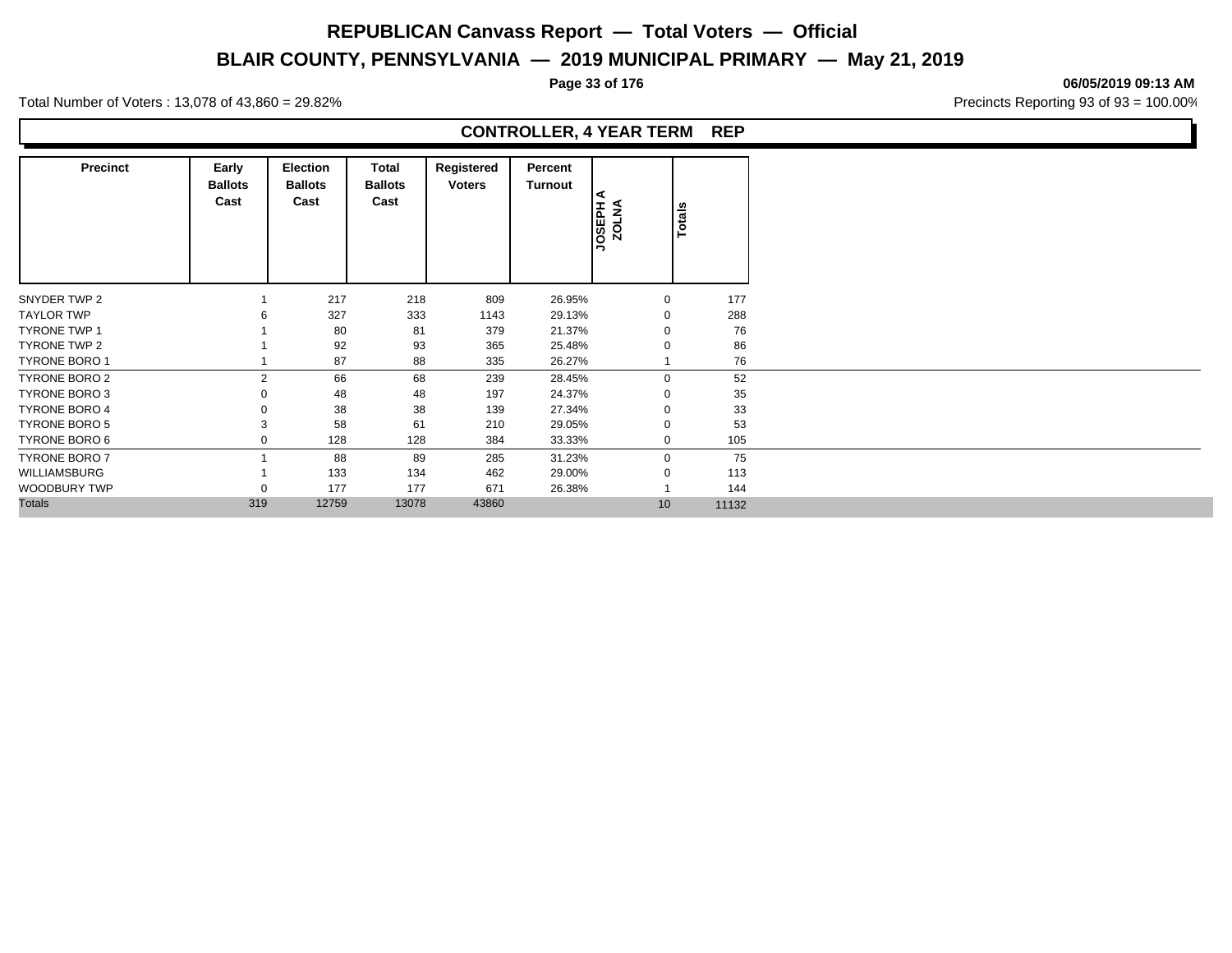# **BLAIR COUNTY, PENNSYLVANIA — 2019 MUNICIPAL PRIMARY — May 21, 2019**

#### **Page 34 of 176 06/05/2019 09:13 AM**

Total Number of Voters : 13,078 of 43,860 = 29.82% Precincts Reporting 93 of 93 = 100.00%

# **TREASURER, 4 YEAR TERM REP - REPUBLICAN**

| <b>Precinct</b>    | Early<br><b>Ballots</b><br>Cast | <b>Election</b><br><b>Ballots</b><br>Cast | <b>Total</b><br><b>Ballots</b><br>Cast | Registered<br><b>Voters</b> | Percent<br><b>Turnout</b> | ဖာ<br><b>JAMES R<br/>CAROTHERS</b> | 공<br><b>BERSTRO</b><br>පී<br>œ | <b>BROADRICK</b>        | <b>CLAPPER</b><br><b>SEAN</b> | <b>SOSSIBE</b><br>EBERSOLE | Joseph Fagnani | u<br>w<br><b>THOMAS</b><br>GORDON | KNUPP<br>ROY   | Con tinued  |
|--------------------|---------------------------------|-------------------------------------------|----------------------------------------|-----------------------------|---------------------------|------------------------------------|--------------------------------|-------------------------|-------------------------------|----------------------------|----------------|-----------------------------------|----------------|-------------|
|                    |                                 |                                           |                                        |                             |                           |                                    | 혼                              | $\overline{\mathbf{r}}$ |                               |                            |                |                                   |                |             |
| ALTOONA 1-1        | $\overline{4}$                  | 52                                        | 56                                     | 299                         | 18.73%                    | 49                                 |                                | $\mathbf 0$             | $\mathbf 0$                   | $\mathbf 0$                | $\mathbf 0$    | $\mathbf 0$                       | 0              | $\mathbf 0$ |
| ALTOONA 2-1        | $\Omega$                        | 34                                        | 34                                     | 141                         | 24.11%                    | 30                                 |                                | $\Omega$                | 0                             | $\mathbf 0$                | $\Omega$       | $\mathbf 0$                       | 0              | $\Omega$    |
| ALTOONA 2-2        | $\mathbf 1$                     | 82                                        | 83                                     | 355                         | 23.38%                    | 79                                 |                                | 0                       | $\mathbf 0$                   | $\mathbf 0$                | $\Omega$       | $\mathbf 0$                       | 0              | $\Omega$    |
| ALTOONA 3-1        | $\Omega$                        | 37                                        | 37                                     | 239                         | 15.48%                    | 32                                 |                                | $\mathbf 0$             | 0                             | $\mathbf 0$                | $\Omega$       | $\mathbf 0$                       | 0              | $\Omega$    |
| ALTOONA 3-2        | $\Omega$                        | 102                                       | 102                                    | 346                         | 29.48%                    | 88                                 |                                | $\overline{0}$          | 0                             | $\mathbf 0$                | $\Omega$       | $\mathbf 0$                       | $\mathbf 0$    | $\mathbf 0$ |
| ALTOONA 4-1        | $\mathbf 0$                     | 44                                        | 44                                     | 257                         | 17.12%                    | 36                                 |                                | $\Omega$                | $\mathbf 0$                   | $\mathbf 0$                | $\Omega$       | $\Omega$                          | $\mathbf 0$    | $\mathbf 0$ |
| ALTOONA 4-2        | $\overline{4}$                  | 127                                       | 131                                    | 381                         | 34.38%                    | 114                                |                                | 1                       | $\mathbf 0$                   | $\Omega$                   | $\mathbf 0$    | $\Omega$                          | $\mathbf 0$    | $\Omega$    |
| ALTOONA 5-1        | $\Omega$                        | 15                                        | 15                                     | 59                          | 25.42%                    | 14                                 |                                | $\Omega$                | $\Omega$                      | $\Omega$                   | $\Omega$       | $\Omega$                          | $\mathbf 0$    | $\Omega$    |
| ALTOONA 5-2        | $\mathbf 0$                     | 64                                        | 64                                     | 274                         | 23.36%                    | 56                                 |                                | $\mathbf 0$             | $\mathbf 0$                   | $\Omega$                   | $\mathbf 0$    | $\Omega$                          | $\mathbf 0$    | $\Omega$    |
| ALTOONA 5-3        | $\overline{2}$                  | 67                                        | 69                                     | 237                         | 29.11%                    | 65                                 |                                | $\Omega$                | $\mathbf 0$                   | $\mathbf 0$                | $\Omega$       | $\Omega$                          | $\mathbf 0$    | $\mathbf 0$ |
| ALTOONA 6-1        | $\overline{7}$                  | 91                                        | 98                                     | 362                         | 27.07%                    | 85                                 |                                | $\Omega$                | $\mathbf 0$                   | $\mathsf 0$                | $\Omega$       | $\Omega$                          | $\mathbf 0$    | $\Omega$    |
| ALTOONA 6-2        | $\overline{4}$                  | 108                                       | 112                                    | 436                         | 25.69%                    | 95                                 |                                | $\Omega$                | 0                             | $\Omega$                   | $\Omega$       | $\Omega$                          | 0              | $\Omega$    |
| ALTOONA 6-3        | 1                               | 137                                       | 138                                    | 419                         | 32.94%                    | 117                                |                                | $\Omega$                | $\mathbf 0$                   | $\Omega$                   | $\Omega$       | $\Omega$                          | 0              | $\Omega$    |
| ALTOONA 6-4        | 8                               | 136                                       | 144                                    | 483                         | 29.81%                    | 129                                |                                | $\Omega$                | $\Omega$                      | $\Omega$                   | $\Omega$       | $\Omega$                          | $\mathbf 0$    | $\Omega$    |
| <b>ALTOONA7</b>    | 0                               | 70                                        | 70                                     | 326                         | 21.47%                    | 62                                 |                                | $\Omega$                | $\mathbf 0$                   | $\mathsf 0$                | $\mathbf 0$    | $\mathbf 0$                       | $\mathbf 0$    | $\Omega$    |
| ALTOONA 8-1        | $\mathbf{1}$                    | 37                                        | 38                                     | 272                         | 13.97%                    | 32                                 |                                | $\Omega$                | $\mathbf 0$                   | $\mathbf 0$                | $\mathbf 0$    | $\Omega$                          | $\mathbf 0$    | $\Omega$    |
| ALTOONA 8-2        | 5                               | 73                                        | 78                                     | 262                         | 29.77%                    | 72                                 |                                | $\overline{0}$          | 0                             | $\mathbf 0$                | $\mathbf 0$    | $\mathbf 0$                       | $\mathbf 0$    | $\Omega$    |
| <b>ALTOONA 9</b>   | 5                               | 83                                        | 88                                     | 314                         | 28.03%                    | 79                                 |                                | $\mathbf 0$             | $\Omega$                      | $\Omega$                   | $\Omega$       | $\Omega$                          | $\overline{1}$ | $\Omega$    |
| ALTOONA 10-1       | 3                               | 126                                       | 129                                    | 522                         | 24.71%                    | 107                                |                                | $\mathbf 0$             | 0                             | $\mathbf 0$                | $\Omega$       | $\mathbf 0$                       | $\mathbf 0$    | $\Omega$    |
|                    |                                 |                                           |                                        |                             |                           |                                    |                                | $\overline{1}$          |                               |                            |                |                                   |                | $\Omega$    |
| ALTOONA 10-2       | $\overline{7}$                  | 175                                       | 182                                    | 562                         | 32.38%                    | 166                                |                                |                         | $\mathbf 0$                   | $\mathbf 0$                | $\mathbf 0$    | $\mathbf 0$                       | $\mathbf 0$    |             |
| ALTOONA 11-1       | 3                               | 138                                       | 141                                    | 528                         | 26.70%                    | 129                                |                                | $\overline{0}$          | $\mathbf 0$                   | $\mathsf 0$                | $\Omega$       | $\overline{0}$                    | $\mathbf 0$    | $\mathbf 0$ |
| ALTOONA 11-2       | $\mathbf 1$                     | 204                                       | 205                                    | 551                         | 37.21%                    | 183                                |                                | 0                       | $\Omega$                      | $\Omega$                   | $\Omega$       | $\Omega$                          | 0              | $\Omega$    |
| ALTOONA 12-1       | $\Omega$                        | 83                                        | 83                                     | 332                         | 25.00%                    | 72                                 |                                | $\overline{0}$          | $\mathbf 0$                   | $\mathbf 0$                | $\Omega$       | $\mathbf 0$                       | 0              | $\mathbf 0$ |
| ALTOONA 12-2       | $\Omega$                        | 76                                        | 76                                     | 250                         | 30.40%                    | 65                                 |                                | $\mathbf 0$             | $\Omega$                      | $\Omega$                   | $\Omega$       | $\Omega$                          | $\mathbf 0$    | $\Omega$    |
| ALTOONA 12-3       | $\Omega$                        | 60                                        | 60                                     | 220                         | 27.27%                    | 51                                 |                                | $\Omega$                | $\mathbf 0$                   | $\mathbf 0$                | $\Omega$       | $\Omega$                          | $\mathbf 0$    | $\Omega$    |
| ALTOONA 12-4       | $\overline{2}$                  | 109                                       | 111                                    | 336                         | 33.04%                    | 96                                 |                                | $\Omega$                | $\mathbf 0$                   | $\mathbf 0$                | $\Omega$       | $\Omega$                          | $\mathbf 0$    | $\mathbf 0$ |
| ALTOONA 13-1       | $\overline{2}$                  | 164                                       | 166                                    | 516                         | 32.17%                    | 147                                |                                | $\overline{0}$          | $\mathbf 0$                   | $\mathbf 0$                | $\mathbf 0$    | $\mathbf 0$                       | $\mathbf 0$    | $\Omega$    |
| ALTOONA 13-2       | $\Omega$                        | 104                                       | 104                                    | 365                         | 28.49%                    | 94                                 |                                | $\Omega$                | $\Omega$                      | $\Omega$                   | $\Omega$       | $\Omega$                          | 0              | $\Omega$    |
| ALTOONA 13-3       | $\overline{2}$                  | 94                                        | 96                                     | 348                         | 27.59%                    | 88                                 |                                | $\mathbf 0$             | 0                             | $\mathbf 0$                | $\mathbf 0$    | $\mathbf 0$                       | $\mathbf 0$    | $\mathbf 0$ |
| ALTOONA 13-4       | $\mathbf{1}$                    | 65                                        | 66                                     | 273                         | 24.18%                    | 62                                 |                                | $\Omega$                | 0                             | $\mathbf 0$                | $\Omega$       | $\Omega$                          | 0              | $\mathbf 0$ |
| ALTOONA 14-1       | 6                               | 176                                       | 182                                    | 586                         | 31.06%                    | 163                                |                                | $\Omega$                | $\mathbf 0$                   | $\mathbf 0$                | $\Omega$       | $\mathbf 0$                       | $\mathbf 0$    | $\mathbf 0$ |
| ALTOONA 14-2       | 6                               | 190                                       | 196                                    | 602                         | 32.56%                    | 175                                |                                | $\Omega$                | $\Omega$                      | $\Omega$                   | $\Omega$       | $\Omega$                          | $\mathbf 0$    | $\Omega$    |
| ALTOONA 14-3       | $\overline{2}$                  | 151                                       | 153                                    | 539                         | 28.39%                    | 132                                |                                | $\Omega$                | $\mathbf 0$                   | $\Omega$                   | $\Omega$       | $\overline{2}$                    | $\mathbf 0$    | $\Omega$    |
| ALLEGHENY 1        | $\overline{7}$                  | 261                                       | 268                                    | 973                         | 27.54%                    | 239                                |                                | $\Omega$                | $\Omega$                      | $\Omega$                   | $\Omega$       | $\Omega$                          | $\mathbf 0$    | $\Omega$    |
| <b>ALLEGHENY 2</b> | 15                              | 249                                       | 264                                    | 949                         | 27.82%                    | 234                                |                                |                         | $\mathbf 0$                   | $\mathbf 0$                | $\Omega$       | $\Omega$                          | $\mathbf 0$    | $\Omega$    |
| ALLEGHENY 3        | 14                              | 47                                        | 61                                     | 176                         | 34.66%                    | 55                                 |                                | $\Omega$                | 0                             | $\mathbf 0$                | $\mathbf 0$    | $\Omega$                          | 0              | $\mathbf 0$ |
| ALLEGHENY 4        | $\mathbf{1}$                    | 147                                       | 148                                    | 436                         | 33.94%                    | 129                                |                                | $\mathbf 0$             | $\mathbf 0$                   | $\mathbf 0$                | $\Omega$       | $\Omega$                          | 0              | $\Omega$    |
| <b>ANTIS TWP 1</b> | 6                               | 286                                       | 292                                    | 1177                        | 24.81%                    | 262                                |                                | $\Omega$                | $\Omega$                      | $\Omega$                   | $\Omega$       | $\Omega$                          | $\mathbf 0$    | $\Omega$    |
| <b>ANTIS TWP 2</b> | -1                              | 173                                       | 174                                    | 712                         | 24.44%                    | 156                                |                                | 0                       | 0                             | $\Omega$                   | $\Omega$       | $\Omega$                          | $\mathbf 0$    | $\Omega$    |
| <b>ANTIS TWP 3</b> | $\overline{2}$                  | 201                                       | 203                                    | 871                         | 23.31%                    | 186                                |                                | $\Omega$                | $\mathbf 0$                   | $\Omega$                   | $\Omega$       | $\Omega$                          | $\mathbf 0$    | $\mathbf 0$ |

# Con tinued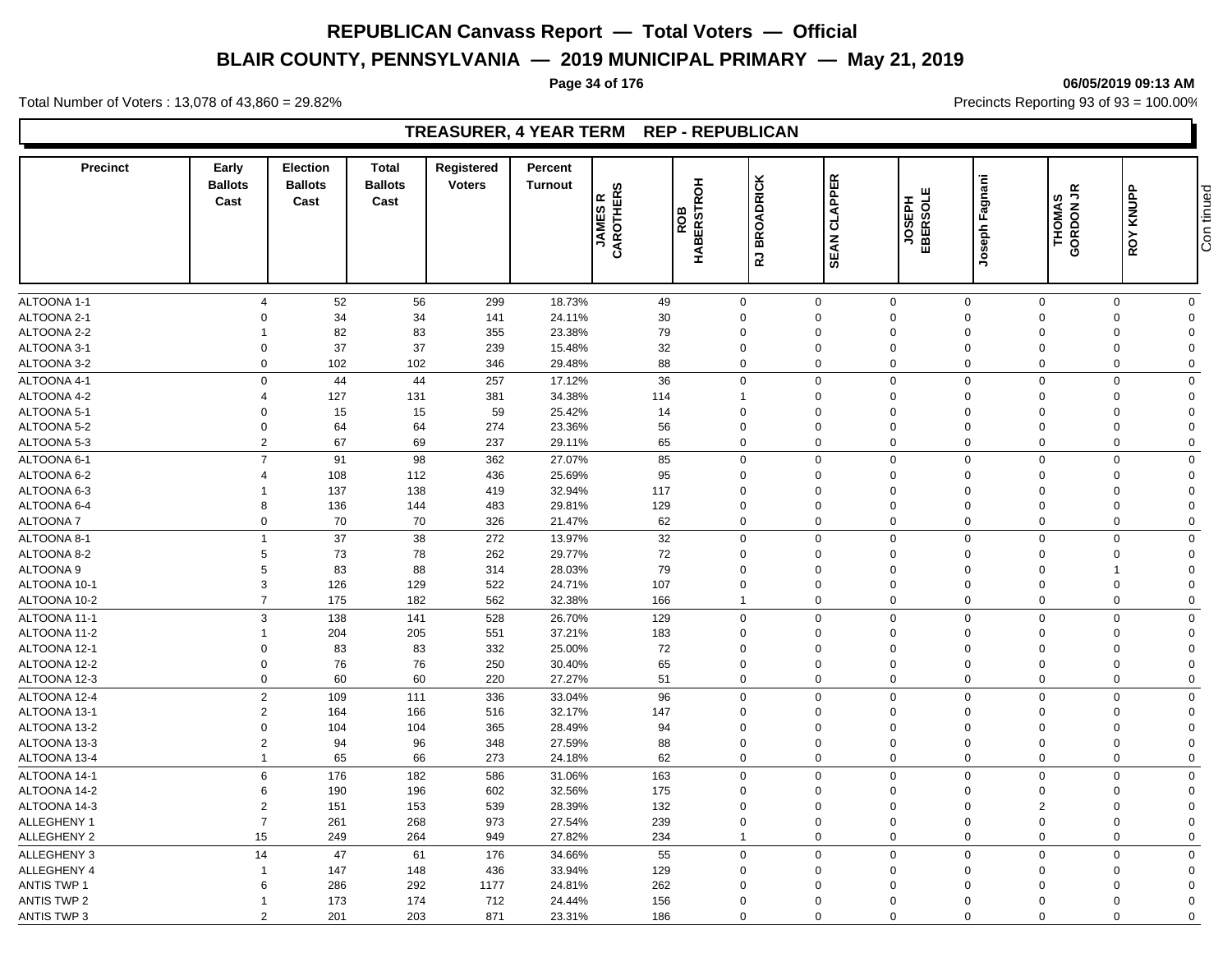# **BLAIR COUNTY, PENNSYLVANIA — 2019 MUNICIPAL PRIMARY — May 21, 2019**

#### **Page 35 of 176 06/05/2019 09:13 AM**

Total Number of Voters : 13,078 of 43,860 = 29.82% Precincts Reporting 93 of 93 = 100.00%

# **TREASURER, 4 YEAR TERM REP**

| <b>Precinct</b>        | Early<br><b>Ballots</b><br>Cast | Election<br><b>Ballots</b><br>Cast | <b>Total</b><br><b>Ballots</b><br>Cast | Registered<br><b>Voters</b> | Percent<br><b>Turnout</b> | ဖ<br>CAROTHER<br>$\boldsymbol{\alpha}$<br><b>JAMES</b> | 공<br><b>ERSTRO</b><br>ROB<br>ЩÄ | <b>BROADRICK</b><br>15 | <b>CLAPPER</b><br><b>SEAN</b> | ш<br><b>TOSEPH</b><br>HaBSOL | Joseph Fagnani                   | THOMAS<br><b>GRDON</b> JR<br>Ō | KNUPP<br>ROY               |  |
|------------------------|---------------------------------|------------------------------------|----------------------------------------|-----------------------------|---------------------------|--------------------------------------------------------|---------------------------------|------------------------|-------------------------------|------------------------------|----------------------------------|--------------------------------|----------------------------|--|
|                        |                                 |                                    |                                        |                             |                           |                                                        |                                 |                        |                               |                              |                                  |                                |                            |  |
| BELLWOOD BORO          | $\mathbf{1}$                    | 167                                | 168                                    | 671                         | 25.04%                    | 151                                                    | $\mathbf 0$                     |                        | $\mathbf 0$                   | $\mathbf{1}$                 | $\mathbf 0$<br>$\mathbf 0$       |                                | $\mathbf 0$<br>$\mathbf 0$ |  |
| <b>BLAIR 1</b>         | 8                               | 231                                | 239                                    | 695                         | 34.39%                    | 199                                                    | $\Omega$                        |                        | $\Omega$                      | $\mathbf 0$                  | $\Omega$<br>$\Omega$             |                                | 0<br>$\Omega$              |  |
| <b>BLAIR 2</b>         | 1                               | 215                                | 216                                    | 763                         | 28.31%                    | 192                                                    | 0                               |                        | $\mathbf 0$                   | $\mathbf 0$                  | $\Omega$<br>$\Omega$             |                                | 0<br>$\Omega$              |  |
| <b>BLAIR 3</b>         | 3                               | 155                                | 158                                    | 626                         | 25.24%                    | 132                                                    | 0                               |                        | 0                             | $\mathbf 0$                  | $\Omega$<br>$\mathbf 0$          |                                | 0<br>$\Omega$              |  |
| <b>CATHARINE TWP</b>   | $\mathbf 0$                     | 143                                | 143                                    | 348                         | 41.09%                    | 126                                                    | $\mathbf 0$                     |                        | $\mathbf 0$                   | $\mathbf 0$                  | $\mathbf 0$<br>$\mathbf 0$       |                                | $\mathbf 0$<br>$\mathbf 0$ |  |
| <b>DUNCANSVILLE</b>    | 3                               | 155                                | 158                                    | 489                         | 32.31%                    | 132                                                    | $\Omega$                        |                        | $\mathbf 0$                   | $\mathsf 0$                  | $\Omega$<br>$\Omega$             |                                | $\mathbf 0$<br>$\Omega$    |  |
| <b>FRANKSTOWN TWP1</b> | 5                               | 264                                | 269                                    | 812                         | 33.13%                    | 223                                                    | $\Omega$                        |                        | $\Omega$                      | $\Omega$                     | $\Omega$<br>$\Omega$             |                                | $\mathbf 0$<br>$\Omega$    |  |
| <b>FRANKSTOWN TWP2</b> | 11                              | 219                                | 230                                    | 685                         | 33.58%                    | 205                                                    | $\Omega$                        |                        | $\Omega$                      | $\Omega$                     | $\Omega$<br>$\Omega$             |                                | 0<br>$\Omega$              |  |
| <b>FRANKSTOWN TWP3</b> | 6                               | 260                                | 266                                    | 847                         | 31.40%                    | 232                                                    | $\Omega$                        |                        | $\Omega$                      | $\Omega$                     | $\Omega$<br>$\Omega$             |                                | $\Omega$<br>$\Omega$       |  |
| <b>FRANKSTOWN TWP4</b> | 6                               | 164                                | 170                                    | 592                         | 28.72%                    | 148                                                    | $\Omega$                        |                        | $\mathbf 0$                   | $\mathbf 0$                  | $\Omega$<br>$\Omega$             |                                | $\mathbf 0$<br>$\Omega$    |  |
| <b>FRANKSTOWN TWP5</b> | 3                               | 266                                | 269                                    | 295                         | 91.19%                    | 233                                                    | $\mathbf 0$                     |                        | $\mathbf 0$                   | $\mathsf 0$                  | $\mathbf 0$<br>$\mathbf 0$       |                                | $\mathbf 0$<br>$\Omega$    |  |
| <b>FREEDOM TWP 1</b>   | $\mathbf{1}$                    | 133                                | 134                                    | 455                         | 29.45%                    | 112                                                    | $\Omega$                        |                        | $\Omega$                      | $\Omega$                     | $\Omega$<br>$\Omega$             |                                | $\mathbf 0$<br>$\Omega$    |  |
| FREEDOM TWP 2          | 3                               | 192                                | 195                                    | 881                         | 22.13%                    | 176                                                    | $\overline{0}$                  |                        | $\mathbf 0$                   | $\mathbf 0$                  | $\Omega$<br>$\mathbf 0$          |                                | $\mathbf 0$<br>$\Omega$    |  |
| <b>GREENFIELD TWP1</b> | $\overline{1}$                  | 124                                | 125                                    | 566                         | 22.08%                    | 117                                                    | $\Omega$                        |                        | $\Omega$                      | $\mathbf 0$                  | $\Omega$<br>$\Omega$             |                                | $\mathbf 0$<br>$\Omega$    |  |
| <b>GREENFIELD TWP2</b> | $\mathbf 0$                     | 20                                 | 20                                     | 78                          | 25.64%                    | 16                                                     | $\Omega$                        |                        | $\mathbf 0$                   | $\mathbf 0$                  | $\mathbf 0$<br>0                 |                                | $\mathbf 0$<br>$\Omega$    |  |
|                        |                                 |                                    |                                        |                             |                           |                                                        |                                 |                        |                               |                              |                                  |                                |                            |  |
| <b>GREENFIELD TWP3</b> | $\overline{2}$                  | 119                                | 121                                    | 692                         | 17.49%                    | 109                                                    | $\Omega$                        |                        | $\mathbf 0$                   | $\mathbf 0$                  | $\mathbf 0$<br>$\mathbf 0$       |                                | $\mathbf 0$<br>$\mathbf 0$ |  |
| <b>HOLLIDAYSBURG 1</b> | $\mathbf{1}$                    | 54                                 | 55                                     | 206                         | 26.70%                    | 48                                                     | $\Omega$                        |                        | 0                             | $\Omega$                     | $\Omega$<br>$\Omega$             |                                | 0<br>$\Omega$              |  |
| <b>HOLLIDAYSBURG 2</b> | 6                               | 96                                 | 102                                    | 290                         | 35.17%                    | 86                                                     | 0                               |                        | $\Omega$                      | $\Omega$<br>$\Omega$         | $\Omega$<br>$\Omega$<br>$\Omega$ |                                | 0<br>$\Omega$              |  |
| <b>HOLLIDAYSBURG 3</b> | 11                              | 90                                 | 101                                    | 316                         | 31.96%                    | 91                                                     | $\Omega$                        |                        | $\Omega$                      |                              | $\Omega$                         |                                | 0<br>$\Omega$              |  |
| <b>HOLLIDAYSBURG 4</b> | $\overline{2}$                  | 130                                | 132                                    | 351                         | 37.61%                    | 115                                                    | $\mathbf 0$                     |                        | $\mathbf 0$                   | $\mathbf 0$                  | $\mathbf 0$<br>$\mathbf 0$       |                                | $\mathbf 0$<br>$\mathbf 0$ |  |
| <b>HOLLIDAYSBURG 5</b> | 5                               | 134                                | 139                                    | 321                         | 43.30%                    | 119                                                    | $\Omega$                        |                        | $\mathbf 0$                   | $\mathbf 0$                  | $\Omega$                         |                                | $\mathbf 0$<br>$\Omega$    |  |
| <b>HOLLIDAYSBURG 6</b> | $\overline{2}$                  | 94                                 | 96                                     | 302                         | 31.79%                    | 78                                                     | $\Omega$                        |                        | $\Omega$                      | $\Omega$                     | $\Omega$<br>$\Omega$             |                                | $\mathbf 0$<br>$\Omega$    |  |
| <b>HOLLIDAYSBURG 7</b> | $\mathbf{1}$                    | 109                                | 110                                    | 311                         | 35.37%                    | 94                                                     | $\Omega$                        |                        | $\Omega$                      | $\Omega$                     | $\Omega$<br>$\Omega$             |                                | $\mathbf 0$<br>$\Omega$    |  |
| <b>HUSTON TWP</b>      | $\overline{2}$                  | 197                                | 199                                    | 579                         | 34.37%                    | 181                                                    | $\Omega$                        |                        | $\Omega$                      | $\Omega$                     | $\Omega$<br>$\Omega$             |                                | $\mathbf 0$<br>$\Omega$    |  |
| <b>JUNIATA TWP</b>     | 3                               | 126                                | 129                                    | 492                         | 26.22%                    | 112                                                    | $\Omega$                        |                        | $\mathbf 0$                   | $\mathbf 0$                  | $\Omega$<br>$\Omega$             |                                | $\mathbf 0$<br>$\Omega$    |  |
| <b>LOGAN TWP 1</b>     | $\overline{2}$                  | 278                                | 280                                    | 754                         | 37.14%                    | 247                                                    | $\Omega$                        |                        | $\overline{1}$                | $\mathbf 0$                  | $\Omega$<br>$\Omega$             |                                | $\mathbf 0$<br>$\Omega$    |  |
| <b>LOGAN TWP 2</b>     | 11                              | 306                                | 317                                    | 914                         | 34.68%                    | 280                                                    | $\Omega$                        |                        | $\Omega$                      | $\Omega$                     | $\Omega$<br>$\Omega$             |                                | $\mathbf 0$<br>$\Omega$    |  |
| <b>LOGAN TWP 3</b>     | $\overline{4}$                  | 193                                | 197                                    | 472                         | 41.74%                    | 176                                                    | $\Omega$                        |                        | 0                             | $\Omega$                     | $\Omega$<br>$\Omega$             |                                | $\mathbf 0$                |  |
| <b>LOGAN TWP 4</b>     | $\overline{7}$                  | 210                                | 217                                    | 680                         | 31.91%                    | 202                                                    | $\Omega$                        |                        | $\mathbf 0$                   | $\mathbf 0$                  | $\Omega$<br>$\Omega$             |                                | $\mathbf 0$<br>$\Omega$    |  |
| <b>LOGAN TWP 5</b>     | 3                               | 228                                | 231                                    | 702                         | 32.91%                    | 206                                                    | $\Omega$                        |                        | $\mathbf 0$                   | $\mathbf 0$                  | $\Omega$<br>$\mathbf 0$          |                                | $\mathbf 0$<br>$\Omega$    |  |
| LOGAN TWP 6            | 10                              | 245                                | 255                                    | 866                         | 29.45%                    | 236                                                    | $\Omega$                        |                        | $\mathbf 0$                   | $\Omega$                     | $\Omega$<br>$\Omega$             |                                | $\mathbf 0$<br>$\Omega$    |  |
| <b>LOGAN TWP 7</b>     | $\Omega$                        | 118                                | 118                                    | 309                         | 38.19%                    | 101                                                    | $\Omega$                        |                        | $\Omega$                      | $\Omega$                     | $\Omega$<br>$\Omega$             |                                | $\mathbf 0$<br>$\Omega$    |  |
| <b>MARTINSBURG 1</b>   | $\overline{4}$                  | 136                                | 140                                    | 405                         | 34.57%                    | 129                                                    | $\Omega$                        |                        | $\Omega$                      | $\Omega$                     | $\Omega$<br>$\Omega$             |                                | $\mathbf 0$<br>$\Omega$    |  |
| <b>MARTINSBURG 2</b>   | 6                               | 147                                | 153                                    | 482                         | 31.74%                    | 134                                                    | $\Omega$                        |                        | 0                             | $\mathbf 0$                  | $\Omega$<br>$\Omega$             |                                | $\mathbf 0$<br>$\Omega$    |  |
| <b>NEWRY BORO</b>      | $\Omega$                        | 16                                 | 16                                     | 55                          | 29.09%                    | 15                                                     | $\Omega$                        |                        | $\mathbf 0$                   | $\mathbf 0$                  | $\mathbf 0$<br>$\Omega$          |                                | $\mathbf 0$<br>$\Omega$    |  |
| NORTH WOODBURY         | 34                              | 374                                | 408                                    | 1178                        | 34.63%                    | 355                                                    | $\Omega$                        |                        | $\mathbf 0$                   | $\mathbf 0$                  | $\Omega$<br>$\Omega$             |                                | $\mathbf 0$<br>$\mathbf 0$ |  |
| ROARING SPG 1          | $\overline{1}$                  | 65                                 | 66                                     | 228                         | 28.95%                    | 60                                                     | $\Omega$                        |                        | $\Omega$                      | $\Omega$                     | $\Omega$<br>$\Omega$             |                                | 0<br>$\Omega$              |  |
| <b>ROARING SPG 2</b>   | 8                               | 171                                | 179                                    | 396                         | 45.20%                    | 154                                                    | $\Omega$                        |                        | $\Omega$                      | $\Omega$                     | $\Omega$<br>$\Omega$             |                                | 0<br>$\Omega$              |  |
| ROARING SPG 3          | -1                              | 107                                | 108                                    | 305                         | 35.41%                    | 97                                                     | 0                               |                        | $\mathbf 0$                   | $\Omega$                     | $\mathbf 0$<br>$\mathbf 0$       |                                | 0<br>$\Omega$              |  |
| SNYDER TWP 1           | $\mathbf 1$                     | 131                                | 132                                    | 547                         | 24.13%                    | 112                                                    | $\Omega$                        |                        | $\Omega$                      | $\Omega$                     | $\Omega$<br>$\Omega$             |                                | $\Omega$<br>$\Omega$       |  |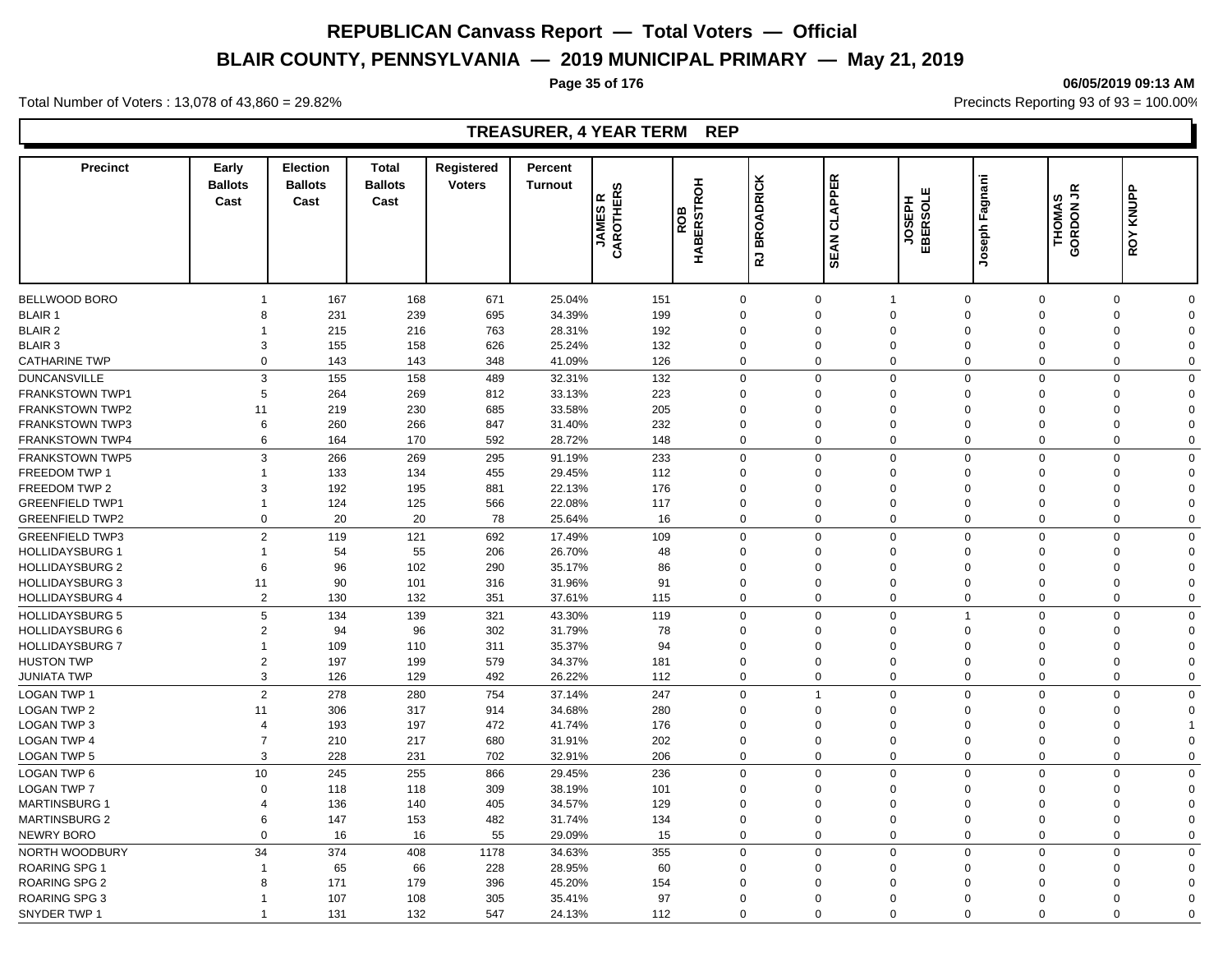# **BLAIR COUNTY, PENNSYLVANIA — 2019 MUNICIPAL PRIMARY — May 21, 2019**

#### **Page 36 of 176 06/05/2019 09:13 AM**

Total Number of Voters : 13,078 of 43,860 = 29.82% Precincts Reporting 93 of 93 = 100.00%

# **TREASURER, 4 YEAR TERM REP**

| Precinct             | Early<br><b>Ballots</b><br>Cast | Election<br><b>Ballots</b><br>Cast | <b>Total</b><br><b>Ballots</b><br>Cast | Registered<br><b>Voters</b> | Percent<br>Turnout | ທ<br><b>AROTHER</b><br>$\simeq$<br>JAMES<br>ن | I<br>O<br>ERST<br>ROB<br>m | <b>DRICK</b><br>$\circ$<br>$\alpha$<br>≃<br>∍<br>œ | PPER<br>◀<br>$\overline{\phantom{0}}$<br>$\overline{\mathbf{o}}$<br>z<br>⋖<br>မ္တ | JOSEPH<br>EBERSOLE | Fagnani<br>eph<br>$\circ$ | š<br>ဖာ<br>THOMAS<br>ORDON<br>Φ | KNUPP<br>ROY |  |
|----------------------|---------------------------------|------------------------------------|----------------------------------------|-----------------------------|--------------------|-----------------------------------------------|----------------------------|----------------------------------------------------|-----------------------------------------------------------------------------------|--------------------|---------------------------|---------------------------------|--------------|--|
| SNYDER TWP 2         |                                 | 217                                | 218                                    | 809                         | 26.95%             | 182                                           |                            | $\Omega$                                           |                                                                                   |                    |                           |                                 | $\Omega$     |  |
| <b>TAYLOR TWP</b>    |                                 | 327                                | 333                                    | 1143                        | 29.13%             | 298                                           |                            |                                                    |                                                                                   |                    |                           |                                 |              |  |
| TYRONE TWP 1         |                                 | 80                                 | 81                                     | 379                         | 21.37%             | 73                                            |                            |                                                    |                                                                                   |                    |                           |                                 |              |  |
| TYRONE TWP 2         |                                 | 92                                 | 93                                     | 365                         | 25.48%             | 88                                            |                            |                                                    |                                                                                   |                    |                           |                                 |              |  |
| <b>TYRONE BORO 1</b> |                                 | 87                                 | 88                                     | 335                         | 26.27%             | 79                                            |                            | $\Omega$                                           |                                                                                   |                    |                           |                                 | $\Omega$     |  |
| TYRONE BORO 2        | $\overline{2}$                  | 66                                 | 68                                     | 239                         | 28.45%             | 56                                            |                            | $\Omega$                                           | $\Omega$                                                                          |                    |                           | 0                               | $\Omega$     |  |
| TYRONE BORO 3        |                                 | 48                                 | 48                                     | 197                         | 24.37%             | 40                                            |                            |                                                    |                                                                                   |                    |                           |                                 |              |  |
| <b>TYRONE BORO 4</b> |                                 | 38                                 | 38                                     | 139                         | 27.34%             | 33                                            |                            |                                                    |                                                                                   |                    |                           |                                 |              |  |
| <b>TYRONE BORO 5</b> |                                 | 58                                 | 61                                     | 210                         | 29.05%             | 55                                            |                            | $\Omega$                                           |                                                                                   |                    |                           |                                 | $\Omega$     |  |
| TYRONE BORO 6        |                                 | 128                                | 128                                    | 384                         | 33.33%             | 110                                           |                            | 0                                                  |                                                                                   |                    |                           |                                 | $\Omega$     |  |
| <b>TYRONE BORO 7</b> |                                 | 88                                 | 89                                     | 285                         | 31.23%             | 77                                            |                            | 0                                                  | $\Omega$                                                                          |                    | ŋ                         |                                 | $\Omega$     |  |
| WILLIAMSBURG         |                                 | 133                                | 134                                    | 462                         | 29.00%             | 121                                           |                            | $\Omega$                                           |                                                                                   |                    |                           |                                 |              |  |
| <b>WOODBURY TWP</b>  |                                 | 177                                | 177                                    | 671                         | 26.38%             | 148                                           |                            |                                                    |                                                                                   |                    |                           |                                 |              |  |
| <b>Totals</b>        | 319                             | 12759                              | 13078                                  | 43860                       |                    | 11516                                         | 3                          |                                                    |                                                                                   |                    | $\overline{2}$            |                                 |              |  |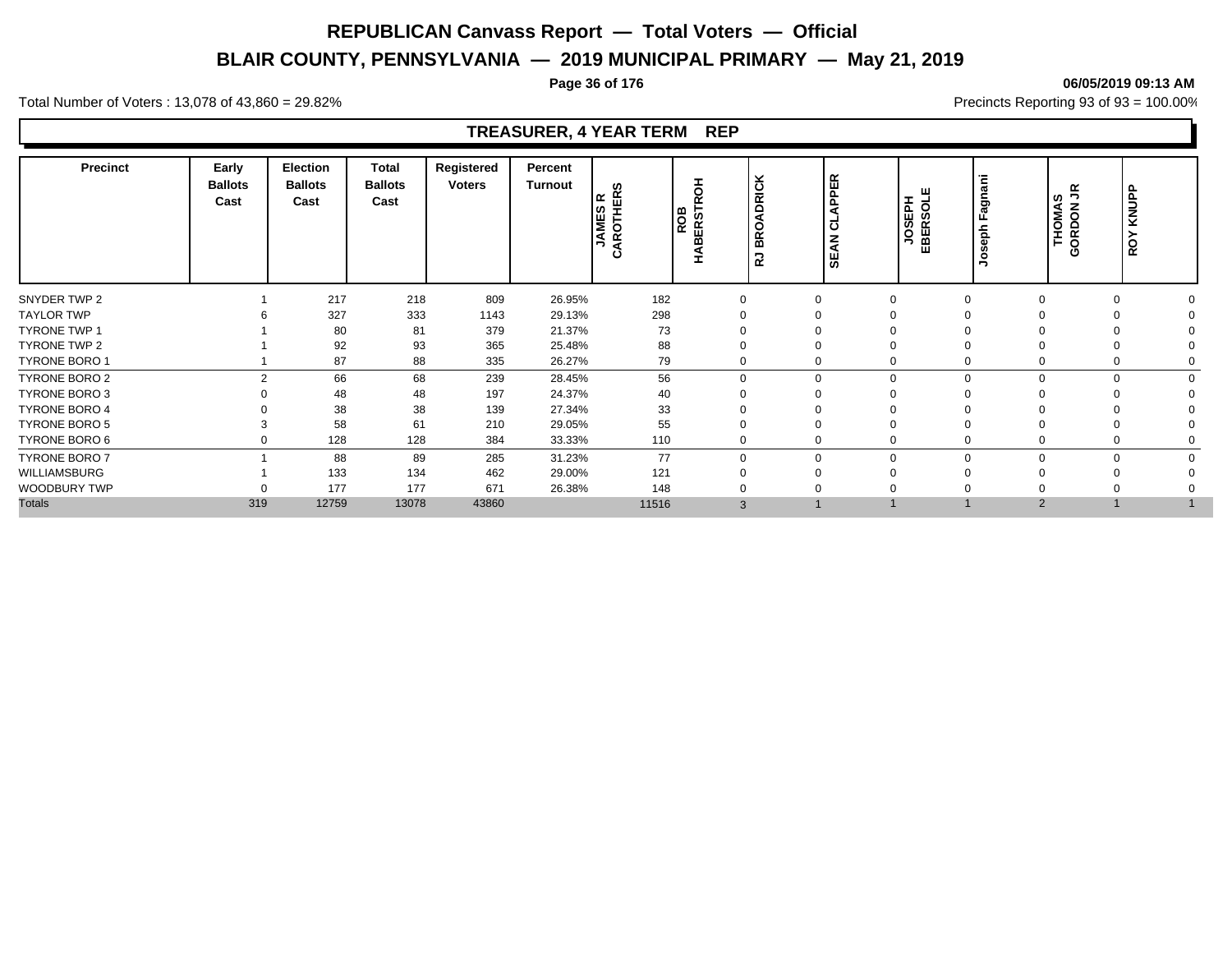# **BLAIR COUNTY, PENNSYLVANIA — 2019 MUNICIPAL PRIMARY — May 21, 2019**

#### **Page 37 of 176 06/05/2019 09:13 AM**

Total Number of Voters : 13,078 of 43,860 = 29.82% Precincts Reporting 93 of 93 = 100.00%

### **TREASURER, 4 YEAR TERM REP - REPUBLICAN**

| <b>Precinct</b>              | Early<br><b>Ballots</b><br>Cast  | <b>Election</b><br><b>Ballots</b><br>Cast | <b>Total</b><br><b>Ballots</b><br>Cast | Registered<br><b>Voters</b> | Percent<br><b>Turnout</b> |                  |                                        |                          |                         |                                              |                         |                            | <b>ROSS</b>          |            |
|------------------------------|----------------------------------|-------------------------------------------|----------------------------------------|-----------------------------|---------------------------|------------------|----------------------------------------|--------------------------|-------------------------|----------------------------------------------|-------------------------|----------------------------|----------------------|------------|
|                              |                                  |                                           |                                        |                             |                           | <b>BRIAN LEY</b> | RICH MCKEON                            | <b>MCKNIGHT</b><br>VALLI | <b>JAMIE NOEL</b>       | PATJONES                                     | RIKKI<br>PENTLAND       | <b>JASON<br/>ROCKWELL</b>  | PATTY                | Con tinued |
| ALTOONA 1-1                  | $\overline{4}$                   | 52                                        | 56                                     | 299                         | 18.73%                    |                  | $\mathbf 0$<br>$\mathbf 0$             |                          | $\overline{1}$          | $\mathbf 0$<br>$\mathbf 0$                   | $\mathsf 0$             | $\mathbf 0$                | $\mathbf 0$          |            |
| ALTOONA 2-1                  | $\Omega$                         | 34                                        | 34                                     | 141                         | 24.11%                    |                  | $\mathbf 0$<br>$\mathbf 0$             |                          | $\mathbf 0$             | $\mathbf 0$<br>$\mathbf 0$                   | $\mathbf 0$             | $\mathbf 0$                | $\Omega$             |            |
| ALTOONA 2-2                  | 1                                | 82                                        | 83                                     | 355                         | 23.38%                    |                  | $\mathbf 0$<br>$\Omega$                |                          | $\Omega$                | $\Omega$<br>$\Omega$                         | $\Omega$                | 0                          | $\Omega$             |            |
| ALTOONA 3-1                  | $\mathbf 0$                      | 37                                        | 37                                     | 239                         | 15.48%                    |                  | $\mathbf 0$<br>$\mathbf 0$             |                          | $\mathbf 0$             | $\mathbf 0$<br>$\mathbf 0$                   | $\mathbf 0$             | 0                          | $\Omega$             |            |
| ALTOONA 3-2                  | $\Omega$                         | 102                                       | 102                                    | 346                         | 29.48%                    |                  | $\mathbf 0$<br>$\Omega$                |                          | $\mathbf 0$             | $\mathbf 0$<br>$\Omega$                      | $\Omega$                | $\mathbf 0$                | $\mathbf 0$          |            |
| ALTOONA 4-1                  |                                  | $\mathsf{O}$<br>44                        | 44                                     | 257                         | 17.12%                    |                  | $\mathbf 0$<br>$\Omega$                |                          | $\mathbf 0$             | $\mathbf 0$<br>$\Omega$                      | $\Omega$                | $\mathbf 0$                | $\Omega$             |            |
| ALTOONA 4-2                  | $\overline{4}$                   | 127                                       | 131                                    | 381                         | 34.38%                    |                  | $\mathbf 0$<br>$\Omega$                |                          | $\Omega$                | $\Omega$<br>$\Omega$                         | $\Omega$                | $\mathbf 0$                | $\Omega$             |            |
| ALTOONA 5-1                  | $\Omega$                         | 15                                        | 15                                     | 59                          | 25.42%                    |                  | $\mathbf 0$<br>$\Omega$                |                          | $\mathbf 0$             | $\Omega$<br>$\Omega$                         | $\Omega$                | $\mathbf 0$                | $\Omega$             |            |
| ALTOONA 5-2                  | $\Omega$                         | 64                                        | 64                                     | 274                         | 23.36%                    |                  | $\mathbf 0$<br>$\Omega$                |                          | $\Omega$                | $\Omega$<br>$\Omega$                         | $\Omega$                | $\Omega$                   | $\Omega$             |            |
| ALTOONA 5-3                  | $\overline{2}$                   | 67                                        | 69                                     | 237                         | 29.11%                    |                  | $\mathbf 0$<br>$\Omega$                |                          | $\mathbf 0$             | $\mathbf 0$<br>$\Omega$                      | $\Omega$                | $\mathbf 0$                | $\Omega$             |            |
| ALTOONA 6-1                  | $\overline{7}$                   | 91                                        | 98                                     | 362                         | 27.07%                    |                  | $\mathbf 0$<br>$\Omega$                |                          | $\mathbf 0$             | $\mathbf 0$<br>$\mathbf 0$                   | $\Omega$                | $\mathbf 0$                | $\Omega$             |            |
| ALTOONA 6-2                  | $\overline{4}$                   | 108                                       | 112                                    | 436                         | 25.69%                    |                  | $\mathbf 0$<br>$\mathbf 0$             |                          | $\mathbf 0$             | $\mathbf 0$<br>$\mathbf 0$                   | $\mathbf 0$             | $\mathbf 0$                | $\Omega$             |            |
| ALTOONA 6-3                  | 1                                | 137                                       | 138                                    | 419                         | 32.94%                    |                  | $\mathbf 0$<br>$\Omega$                |                          | $\mathbf 0$             | $\Omega$<br>$\Omega$                         | $\Omega$                | 0                          | $\Omega$             |            |
| ALTOONA 6-4                  | 8                                | 136                                       | 144                                    | 483                         | 29.81%                    |                  | $\mathbf 0$<br>$\Omega$                |                          | $\mathbf 0$             | $\mathbf 0$<br>$\Omega$                      | $\mathbf 0$             | $\mathbf 0$                | $\Omega$             |            |
| <b>ALTOONA7</b>              |                                  | 70<br>0                                   | 70                                     | 326                         | 21.47%                    |                  | $\mathbf 0$<br>$\Omega$                |                          | 0                       | $\mathbf 0$<br>$\mathbf 0$                   | $\mathbf 0$             | $\mathbf 0$                | $\Omega$             |            |
| ALTOONA 8-1                  | $\mathbf{1}$                     | 37                                        | 38                                     | 272                         | 13.97%                    |                  | $\mathbf 0$<br>$\mathbf 0$             |                          | $\mathbf 0$             | $\mathbf 0$<br>$\Omega$                      | $\mathbf 0$             | $\mathbf 0$                | $\Omega$             |            |
| ALTOONA 8-2                  | 5                                | $73\,$                                    | 78                                     | 262                         | 29.77%                    |                  | $\mathsf 0$<br>$\Omega$                |                          | $\Omega$                | $\mathbf 0$<br>$\Omega$                      | $\Omega$                | 0                          | $\Omega$             |            |
| ALTOONA 9                    | 5                                | 83                                        | 88                                     | 314                         | 28.03%                    |                  | $\mathbf 0$<br>$\Omega$                |                          | $\Omega$                | $\Omega$<br>$\Omega$                         | $\Omega$                | $\mathbf 0$                | $\Omega$             |            |
| ALTOONA 10-1                 | 3                                | 126                                       | 129                                    | 522                         | 24.71%                    |                  | $\mathbf 0$<br>$\mathbf 0$             |                          | $\mathbf 0$             | $\mathbf 0$<br>$\mathbf 0$                   | $\mathbf 0$             | $\mathbf 0$                |                      |            |
| ALTOONA 10-2                 | $\overline{7}$                   | 175                                       | 182                                    | 562                         | 32.38%                    |                  | $\mathbf 0$<br>$\Omega$                |                          | $\mathbf 0$             | $\mathbf 0$<br>$\mathbf 0$                   | $\Omega$                | $\mathbf 0$                | $\Omega$             |            |
| ALTOONA 11-1                 |                                  | 3<br>138                                  | 141                                    | 528                         | 26.70%                    |                  | $\mathbf 0$<br>$\Omega$                |                          | 0                       | $\mathbf 0$<br>$\Omega$                      | $\Omega$                | $\mathbf 0$                | $\mathbf 0$          |            |
| ALTOONA 11-2                 | $\mathbf{1}$                     | 204                                       | 205                                    | 551                         | 37.21%                    |                  | $\mathbf 0$<br>0                       |                          | $\mathbf 0$             | $\mathbf 0$<br>$\Omega$                      | $\mathbf 0$             | $\mathbf 0$                | $\Omega$             |            |
| ALTOONA 12-1                 | $\mathbf 0$                      | 83                                        | 83                                     | 332                         | 25.00%                    |                  | $\mathsf 0$<br>$\mathbf 0$             |                          | $\mathbf 0$             | $\mathbf 0$<br>$\mathbf 0$                   | $\mathbf 0$             | 0                          | $\Omega$             |            |
| ALTOONA 12-2                 | $\Omega$                         | 76                                        | 76                                     | 250                         | 30.40%                    |                  | $\mathbf 0$<br>$\Omega$                |                          | $\mathbf 0$             | $\Omega$<br>$\Omega$                         | $\mathbf 0$             | 0                          | $\Omega$             |            |
| ALTOONA 12-3                 | $\mathbf 0$                      | 60                                        | 60                                     | 220                         | 27.27%                    |                  | $\mathbf 0$<br>$\overline{0}$          |                          | $\mathbf 0$             | $\mathbf 0$<br>$\mathbf 0$                   | $\mathbf 0$             | $\mathbf 0$                | $\mathbf 0$          |            |
| ALTOONA 12-4                 |                                  | 109                                       |                                        | 336                         | 33.04%                    |                  | $\mathbf 0$<br>$\Omega$                |                          | $\mathbf 0$             | $\mathbf 0$<br>$\Omega$                      | $\Omega$                | $\mathbf 0$                | $\mathbf 0$          |            |
|                              |                                  | $\overline{2}$                            | 111                                    |                             |                           |                  | $\Omega$                               |                          |                         | $\mathbf 0$<br>$\Omega$                      |                         |                            | $\Omega$             |            |
| ALTOONA 13-1<br>ALTOONA 13-2 | $\overline{2}$<br>$\Omega$       | 164                                       | 166<br>104                             | 516                         | 32.17%<br>28.49%          |                  | $\mathbf 0$<br>$\mathbf 0$<br>$\Omega$ |                          | $\mathbf 0$<br>$\Omega$ | $\Omega$<br>$\Omega$                         | $\mathbf 0$<br>$\Omega$ | $\mathbf 0$<br>$\mathbf 0$ | $\Omega$             |            |
| ALTOONA 13-3                 | $\overline{2}$                   | 104<br>94                                 | 96                                     | 365<br>348                  | 27.59%                    |                  | $\mathbf 0$<br>$\mathbf 0$             |                          | 0                       | $\mathbf 0$<br>$\mathbf 0$                   | $\mathbf 0$             | $\mathbf 0$                | $\Omega$             |            |
| ALTOONA 13-4                 | $\mathbf{1}$                     | 65                                        | 66                                     | 273                         | 24.18%                    |                  | $\mathbf 0$<br>$\Omega$                |                          | $\mathbf 0$             | $\mathbf 0$<br>$\Omega$                      | $\Omega$                | $\mathbf 0$                | $\mathbf 0$          |            |
|                              |                                  |                                           |                                        |                             |                           |                  |                                        |                          |                         |                                              |                         |                            |                      |            |
| ALTOONA 14-1                 |                                  | 6<br>176                                  | 182                                    | 586                         | 31.06%                    |                  | $\mathbf 0$<br>$\Omega$                |                          | $\mathbf 0$             | $\Omega$<br>$\overline{1}$                   | $\Omega$                | $\mathbf 0$                | $\Omega$             |            |
| ALTOONA 14-2                 | 6                                | 190                                       | 196                                    | 602                         | 32.56%                    |                  | $\mathbf 0$<br>$\Omega$<br>$\Omega$    |                          | $\Omega$                | $\Omega$<br>$\Omega$<br>$\Omega$<br>$\Omega$ | $\Omega$<br>$\Omega$    | 0                          | $\Omega$<br>$\Omega$ |            |
| ALTOONA 14-3                 | $\overline{2}$<br>$\overline{7}$ | 151                                       | 153                                    | 539                         | 28.39%                    |                  | $\mathbf 0$<br>$\mathbf 0$<br>1        |                          | $\mathbf 0$             | $\Omega$<br>$\Omega$                         | $\Omega$                | $\mathbf 0$<br>$\mathbf 0$ | $\Omega$             |            |
| ALLEGHENY 1                  |                                  | 261                                       | 268                                    | 973                         | 27.54%                    |                  | $\mathbf 0$                            |                          | $\Omega$                | $\mathbf 0$                                  |                         |                            |                      |            |
| ALLEGHENY 2                  | 15                               | 249                                       | 264                                    | 949                         | 27.82%                    |                  | $\Omega$                               |                          | $\mathbf 0$             | $\Omega$                                     | $\mathbf 0$             | $\mathbf 0$                | $\Omega$             |            |
| <b>ALLEGHENY 3</b>           | 14                               | 47                                        | 61                                     | 176                         | 34.66%                    |                  | $\mathbf 0$<br>$\Omega$                |                          | $\mathbf 0$             | $\mathbf 0$<br>$\mathbf 0$                   | $\Omega$                | $\mathbf 0$                | $\Omega$             |            |
| ALLEGHENY 4                  | $\mathbf{1}$                     | 147                                       | 148                                    | 436                         | 33.94%                    |                  | $\mathbf 0$<br>$\mathbf 0$             |                          | $\mathbf 0$             | $\mathbf 0$<br>$\mathbf 0$                   | $\mathbf 0$             | $\mathbf 0$                | $\Omega$             |            |
| <b>ANTIS TWP 1</b>           | 6                                | 286                                       | 292                                    | 1177                        | 24.81%                    |                  | $\mathbf 0$<br>$\Omega$                |                          | $\Omega$                | $\Omega$<br>$\Omega$                         | $\Omega$                | $\mathbf 0$                | $\Omega$             |            |
| <b>ANTIS TWP 2</b>           | $\mathbf{1}$                     | 173                                       | 174                                    | 712                         | 24.44%                    |                  | $\mathbf 0$<br>$\mathbf 0$             |                          | $\Omega$                | $\Omega$<br>$\Omega$                         | $\Omega$                | $\mathbf 0$                | $\Omega$             |            |
| <b>ANTIS TWP 3</b>           |                                  | $\overline{2}$<br>201                     | 203                                    | 871                         | 23.31%                    |                  | $\mathbf 0$<br>$\Omega$                |                          | $\mathbf 0$             | $\mathbf 0$<br>$\Omega$                      | $\Omega$                | $\mathbf 0$                | $\mathbf 0$          |            |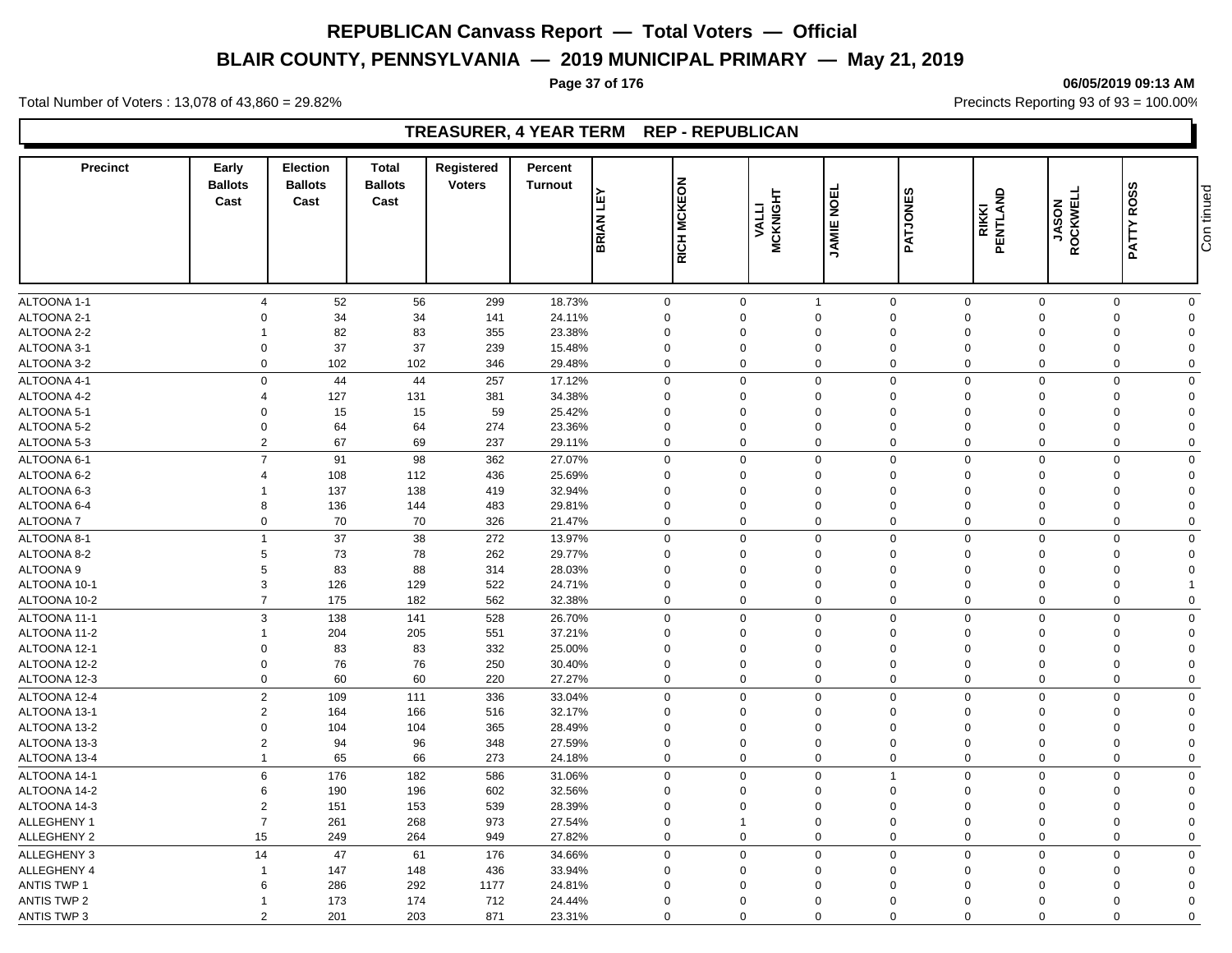# **BLAIR COUNTY, PENNSYLVANIA — 2019 MUNICIPAL PRIMARY — May 21, 2019**

#### **Page 38 of 176 06/05/2019 09:13 AM**

Total Number of Voters : 13,078 of 43,860 = 29.82% Precincts Reporting 93 of 93 = 100.00%

### **TREASURER, 4 YEAR TERM REP**

| <b>Precinct</b>        | Early<br><b>Ballots</b><br>Cast | <b>Election</b><br><b>Ballots</b><br>Cast | <b>Total</b><br><b>Ballots</b><br>Cast | <b>Registered</b><br><b>Voters</b> | Percent<br><b>Turnout</b> | Ê<br>BRIAN     | <b>EON</b><br><b>MCKI</b><br><b>RICH</b> | <b>MCKNIGHT</b><br><b>VALLI</b> | <b>NOEL</b><br><b>JAMIE</b> | w<br>PATJONE               | PENTLAND<br><b>RIKKI</b> | <b>JASON<br/>ROCKWELL</b> | ဖာ<br><b>ROS</b><br>PATTY     |  |
|------------------------|---------------------------------|-------------------------------------------|----------------------------------------|------------------------------------|---------------------------|----------------|------------------------------------------|---------------------------------|-----------------------------|----------------------------|--------------------------|---------------------------|-------------------------------|--|
|                        |                                 |                                           |                                        |                                    |                           |                |                                          |                                 |                             |                            |                          |                           |                               |  |
| <b>BELLWOOD BORO</b>   | $\mathbf{1}$                    | 167                                       | 168                                    | 671                                | 25.04%                    | $\mathbf 0$    | $\Omega$                                 |                                 | $\mathbf 0$                 | $\mathbf 0$<br>$\Omega$    | $\Omega$                 |                           | $\mathbf 0$<br>$\overline{1}$ |  |
| <b>BLAIR 1</b>         | 8                               | 231                                       | 239                                    | 695                                | 34.39%                    | $\mathbf 0$    | $\Omega$                                 |                                 | $\Omega$                    | $\Omega$<br>$\Omega$       | $\Omega$                 |                           | $\mathbf 0$<br>$\Omega$       |  |
| <b>BLAIR 2</b>         | 1                               | 215                                       | 216                                    | 763                                | 28.31%                    | $\mathbf 0$    | $\Omega$                                 |                                 | $\Omega$                    | $\Omega$<br>$\Omega$       | $\Omega$                 |                           | 0<br>$\Omega$                 |  |
| <b>BLAIR 3</b>         | 3                               | 155                                       | 158                                    | 626                                | 25.24%                    | $\mathbf 0$    | 0                                        |                                 | $\mathbf 0$                 | $\mathbf 0$<br>$\mathbf 0$ | $\mathbf 0$              |                           | $\mathbf 0$<br>$\Omega$       |  |
| <b>CATHARINE TWP</b>   | $\Omega$                        | 143                                       | 143                                    | 348                                | 41.09%                    | $\mathbf 0$    | $\Omega$                                 |                                 | $\mathbf 0$                 | $\mathbf 0$<br>$\Omega$    | $\Omega$                 |                           | $\mathbf 0$<br>$\Omega$       |  |
| <b>DUNCANSVILLE</b>    | 3                               | 155                                       | 158                                    | 489                                | 32.31%                    | $\mathbf 0$    | $\Omega$                                 |                                 | $\mathbf 0$                 | $\mathbf 0$<br>$\Omega$    | $\Omega$                 |                           | $\mathbf 0$<br>$\Omega$       |  |
| <b>FRANKSTOWN TWP1</b> | 5                               | 264                                       | 269                                    | 812                                | 33.13%                    | $\mathbf 0$    | $\Omega$                                 |                                 | $\Omega$                    | $\Omega$<br>$\Omega$       | $\Omega$                 |                           | $\mathbf 0$<br>$\Omega$       |  |
| <b>FRANKSTOWN TWP2</b> | 11                              | 219                                       | 230                                    | 685                                | 33.58%                    | $\Omega$       | $\Omega$                                 |                                 | $\Omega$                    | $\Omega$<br>$\Omega$       | $\Omega$                 |                           | 0<br>$\Omega$                 |  |
| <b>FRANKSTOWN TWP3</b> | 6                               | 260                                       | 266                                    | 847                                | 31.40%                    | $\mathbf 0$    | $\Omega$                                 |                                 | $\Omega$                    | $\Omega$<br>$\Omega$       | $\Omega$                 |                           | $\mathbf 0$<br>$\Omega$       |  |
| <b>FRANKSTOWN TWP4</b> | 6                               | 164                                       | 170                                    | 592                                | 28.72%                    | $\mathbf 0$    | $\Omega$                                 |                                 | 0                           | $\mathbf 0$<br>$\mathbf 0$ | $\mathbf 0$              |                           | $\mathbf 0$<br>$\mathbf 0$    |  |
| <b>FRANKSTOWN TWP5</b> | 3                               | 266                                       | 269                                    | 295                                | 91.19%                    | $\mathbf 0$    | $\Omega$                                 |                                 | $\mathbf 0$                 | $\mathsf 0$<br>$\mathbf 0$ | $\Omega$                 |                           | $\mathbf 0$<br>$\Omega$       |  |
| FREEDOM TWP 1          | $\mathbf{1}$                    | 133                                       | 134                                    | 455                                | 29.45%                    | $\mathbf 0$    | $\Omega$                                 |                                 | $\Omega$                    | $\Omega$<br>$\Omega$       | $\Omega$                 |                           | $\mathbf 0$<br>$\Omega$       |  |
| FREEDOM TWP 2          | 3                               | 192                                       | 195                                    | 881                                | 22.13%                    | $\mathbf 0$    | $\Omega$                                 |                                 | $\mathbf 0$                 | $\mathbf 0$<br>$\Omega$    | $\Omega$                 |                           | $\mathbf 0$<br>$\Omega$       |  |
| <b>GREENFIELD TWP1</b> | $\overline{1}$                  | 124                                       | 125                                    | 566                                | 22.08%                    | $\mathbf 0$    | $\Omega$                                 |                                 | $\Omega$                    | $\Omega$<br>$\Omega$       | $\Omega$                 |                           | $\mathbf 0$<br>$\Omega$       |  |
| <b>GREENFIELD TWP2</b> | 0                               | 20                                        | 20                                     | 78                                 | 25.64%                    | $\mathbf 0$    | $\Omega$                                 |                                 | $\mathbf 0$                 | $\mathbf 0$<br>$\mathbf 0$ | $\mathbf 0$              |                           | $\mathbf 0$<br>$\Omega$       |  |
| <b>GREENFIELD TWP3</b> | $\overline{2}$                  | 119                                       | 121                                    | 692                                | 17.49%                    | $\mathbf 0$    | $\Omega$                                 |                                 | $\mathbf 0$                 | $\mathbf 0$<br>$\mathbf 0$ | $\Omega$                 |                           | $\mathbf 0$<br>$\Omega$       |  |
| <b>HOLLIDAYSBURG 1</b> | $\mathbf{1}$                    | 54                                        | 55                                     | 206                                | 26.70%                    | $\mathbf 0$    | $\Omega$                                 |                                 | $\mathbf 0$                 | $\mathbf 0$<br>$\Omega$    | $\Omega$                 |                           | 0<br>$\Omega$                 |  |
| <b>HOLLIDAYSBURG 2</b> | 6                               | 96                                        | 102                                    | 290                                | 35.17%                    | $\mathbf 0$    | $\Omega$                                 |                                 | $\Omega$                    | $\Omega$<br>$\Omega$       | $\Omega$                 |                           | $\mathbf 0$<br>$\Omega$       |  |
| <b>HOLLIDAYSBURG 3</b> | 11                              | 90                                        | 101                                    | 316                                | 31.96%                    | $\mathsf 0$    | $\Omega$                                 |                                 | $\Omega$                    | $\Omega$<br>$\Omega$       | $\Omega$                 |                           | $\mathbf 0$<br>$\Omega$       |  |
| <b>HOLLIDAYSBURG 4</b> | 2                               | 130                                       | 132                                    | 351                                | 37.61%                    | $\mathbf 0$    | $\mathbf 0$                              |                                 | 0                           | $\mathbf 0$<br>$\mathbf 0$ | $\mathbf 0$              |                           | $\mathbf 0$<br>$\mathbf 0$    |  |
|                        |                                 |                                           |                                        |                                    |                           |                |                                          |                                 |                             |                            |                          |                           |                               |  |
| <b>HOLLIDAYSBURG 5</b> | 5                               | 134                                       | 139                                    | 321                                | 43.30%                    | $\mathbf 0$    | $\Omega$                                 |                                 | $\mathbf 0$                 | $\mathbf 0$<br>$\Omega$    | $\Omega$                 |                           | $\mathbf 0$<br>$\mathbf 0$    |  |
| <b>HOLLIDAYSBURG 6</b> | $\overline{2}$                  | 94                                        | 96                                     | 302                                | 31.79%                    | $\mathbf 0$    | $\Omega$                                 |                                 | $\mathbf 0$                 | $\Omega$<br>$\mathbf 0$    | $\Omega$                 |                           | 0<br>$\Omega$                 |  |
| <b>HOLLIDAYSBURG 7</b> | $\mathbf{1}$                    | 109                                       | 110                                    | 311                                | 35.37%                    | $\mathbf 0$    | $\Omega$                                 |                                 | $\Omega$                    | $\Omega$<br>$\Omega$       | $\Omega$                 |                           | $\mathbf 0$<br>$\Omega$       |  |
| <b>HUSTON TWP</b>      | $\overline{2}$                  | 197                                       | 199                                    | 579                                | 34.37%                    | $\mathbf 0$    | $\Omega$                                 |                                 | $\mathbf 0$                 | $\Omega$<br>$\Omega$       | $\Omega$                 |                           | $\mathbf 0$<br>$\Omega$       |  |
| <b>JUNIATA TWP</b>     | 3                               | 126                                       | 129                                    | 492                                | 26.22%                    | $\mathbf 0$    | $\Omega$                                 |                                 | $\mathbf 0$                 | $\mathbf 0$<br>$\Omega$    | $\Omega$                 |                           | $\mathbf 0$<br>$\mathbf 0$    |  |
| <b>LOGAN TWP 1</b>     | $\overline{2}$                  | 278                                       | 280                                    | 754                                | 37.14%                    | $\mathbf 0$    | $\Omega$                                 |                                 | $\mathbf 0$                 | $\mathbf 0$<br>$\Omega$    | $\overline{1}$           |                           | $\mathbf 0$<br>$\Omega$       |  |
| <b>LOGAN TWP 2</b>     | 11                              | 306                                       | 317                                    | 914                                | 34.68%                    | $\mathbf 0$    | $\Omega$                                 |                                 | $\mathbf 0$                 | $\mathbf 0$<br>$\Omega$    | $\Omega$                 |                           | $\mathbf 0$<br>$\Omega$       |  |
| LOGAN TWP 3            | $\overline{4}$                  | 193                                       | 197                                    | 472                                | 41.74%                    | $\mathbf 0$    | $\Omega$                                 |                                 | $\Omega$                    | $\Omega$                   | $\Omega$                 |                           | $\mathbf 0$<br>$\Omega$       |  |
| <b>LOGAN TWP 4</b>     | $\overline{7}$                  | 210                                       | 217                                    | 680                                | 31.91%                    | $\mathbf 0$    | $\Omega$                                 |                                 | 0                           | $\Omega$<br>$\Omega$       | $\Omega$                 |                           | $\mathbf 0$<br>$\Omega$       |  |
| LOGAN TWP 5            | 3                               | 228                                       | 231                                    | 702                                | 32.91%                    | $\mathbf 0$    | $\Omega$                                 |                                 | 0                           | $\mathbf 0$<br>$\Omega$    | $\Omega$                 |                           | $\mathbf 0$<br>$\Omega$       |  |
| LOGAN TWP 6            | 10                              | 245                                       | 255                                    | 866                                | 29.45%                    | $\mathbf 0$    | $\Omega$                                 |                                 | $\mathbf 0$                 | $\mathsf 0$<br>$\mathbf 0$ | $\Omega$                 |                           | $\mathbf 0$<br>$\Omega$       |  |
| <b>LOGAN TWP 7</b>     | $\Omega$                        | 118                                       | 118                                    | 309                                | 38.19%                    | $\mathbf 0$    | $\Omega$                                 |                                 | $\mathbf 0$                 | $\Omega$<br>$\Omega$       | $\Omega$                 |                           | 0<br>$\Omega$                 |  |
| <b>MARTINSBURG 1</b>   | $\overline{4}$                  | 136                                       | 140                                    | 405                                | 34.57%                    | $\mathbf 0$    | $\mathbf 0$                              |                                 | $\mathbf 0$                 | $\mathbf 0$<br>$\mathbf 0$ | $\Omega$                 |                           | $\mathbf 0$<br>$\Omega$       |  |
| <b>MARTINSBURG 2</b>   | 6                               | 147                                       | 153                                    | 482                                | 31.74%                    | $\mathbf 0$    | $\Omega$                                 |                                 | 0                           | $\mathbf 0$<br>$\Omega$    | $\Omega$                 |                           | 0<br>$\Omega$                 |  |
| <b>NEWRY BORO</b>      | $\mathbf 0$                     | 16                                        | 16                                     | 55                                 | 29.09%                    | $\mathbf 0$    | $\Omega$                                 |                                 | $\mathbf 0$                 | $\mathbf 0$<br>$\mathbf 0$ | $\mathbf 0$              |                           | $\mathbf 0$<br>$\Omega$       |  |
| NORTH WOODBURY         | 34                              | 374                                       | 408                                    | 1178                               | 34.63%                    | $\overline{1}$ | $\Omega$                                 |                                 | $\mathbf 0$                 | $\mathbf 0$<br>$\mathbf 0$ | $\mathbf 0$              |                           | $\mathbf 0$<br>$\mathbf 0$    |  |
| <b>ROARING SPG 1</b>   | $\mathbf{1}$                    | 65                                        | 66                                     | 228                                | 28.95%                    | $\mathbf 0$    | $\Omega$                                 |                                 | $\Omega$                    | $\Omega$<br>$\Omega$       | $\Omega$                 |                           | 0<br>$\Omega$                 |  |
| <b>ROARING SPG 2</b>   | 8                               | 171                                       | 179                                    | 396                                | 45.20%                    | $\mathbf 0$    | $\Omega$                                 |                                 | $\mathbf 0$                 | $\Omega$<br>$\Omega$       | $\Omega$                 |                           | 0<br>$\Omega$                 |  |
| ROARING SPG 3          | -1                              | 107                                       | 108                                    | 305                                | 35.41%                    | $\Omega$       | $\Omega$                                 |                                 | $\Omega$                    | $\Omega$<br>$\Omega$       | $\Omega$                 |                           | $\mathbf 0$<br>$\Omega$       |  |
| SNYDER TWP 1           | $\mathbf 1$                     | 131                                       | 132                                    | 547                                | 24.13%                    | $\Omega$       | $\Omega$                                 |                                 | $\Omega$                    | $\Omega$<br>$\Omega$       | $\Omega$                 |                           | $\Omega$<br>$\Omega$          |  |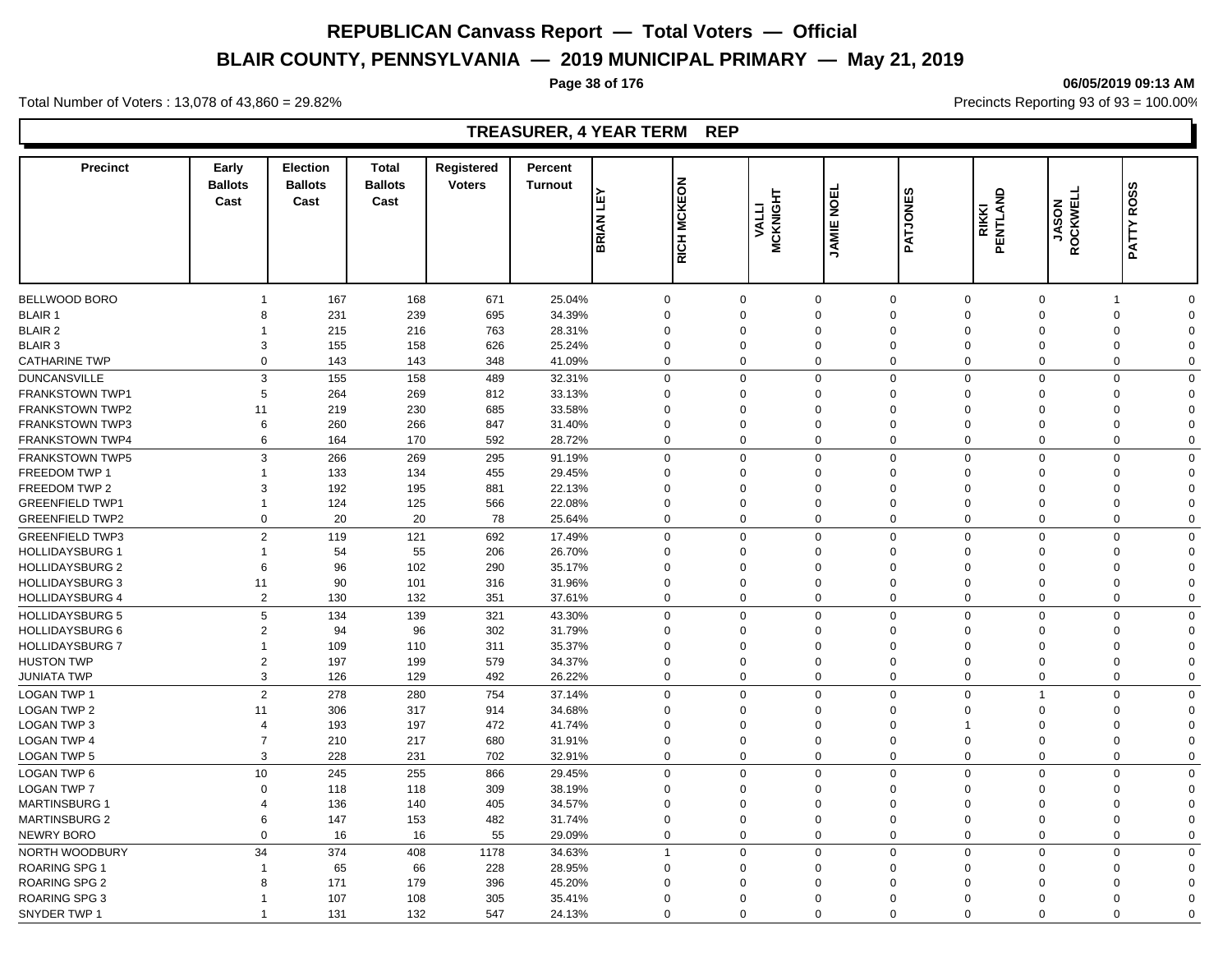# **BLAIR COUNTY, PENNSYLVANIA — 2019 MUNICIPAL PRIMARY — May 21, 2019**

#### **Page 39 of 176 06/05/2019 09:13 AM**

Total Number of Voters : 13,078 of 43,860 = 29.82% Precincts Reporting 93 of 93 = 100.00%

### **TREASURER, 4 YEAR TERM REP**

| <b>Precinct</b>      | Early<br><b>Ballots</b><br>Cast | Election<br><b>Ballots</b><br>Cast | <b>Total</b><br><b>Ballots</b><br>Cast | Registered<br><b>Voters</b> | Percent<br><b>Turnout</b> | ш<br>BRIAI | <b>MCKEON</b><br>RICH | -<br><b>MCKNIG</b><br>VALL | <b>NOEL</b><br>JAMIE | <b>Sand</b><br>' ല | g<br><b>RIKKI</b><br>PENTLAN | <b>JASON</b><br>ROCKWEL | ທ<br>ROS:<br>Ę<br>Ã |  |
|----------------------|---------------------------------|------------------------------------|----------------------------------------|-----------------------------|---------------------------|------------|-----------------------|----------------------------|----------------------|--------------------|------------------------------|-------------------------|---------------------|--|
| SNYDER TWP 2         |                                 | 217                                | 218                                    | 809                         | 26.95%                    | $\Omega$   |                       | $\Omega$                   |                      |                    |                              | $\Omega$                |                     |  |
| <b>TAYLOR TWP</b>    |                                 | 327                                | 333                                    | 1143                        | 29.13%                    |            |                       |                            |                      |                    |                              |                         |                     |  |
| <b>TYRONE TWP 1</b>  |                                 | 80                                 | 81                                     | 379                         | 21.37%                    |            |                       |                            |                      |                    |                              |                         |                     |  |
| TYRONE TWP 2         |                                 | 92                                 | 93                                     | 365                         | 25.48%                    |            |                       |                            |                      |                    |                              |                         |                     |  |
| <b>TYRONE BORO 1</b> |                                 | 87                                 | 88                                     | 335                         | 26.27%                    |            |                       | 0                          |                      |                    |                              | $\Omega$                |                     |  |
| TYRONE BORO 2        | $\mathcal{P}$                   | 66                                 | 68                                     | 239                         | 28.45%                    | $\Omega$   |                       | $\mathbf 0$                | $\Omega$             |                    |                              |                         | $\Omega$            |  |
| <b>TYRONE BORO 3</b> |                                 | 48                                 | 48                                     | 197                         | 24.37%                    |            |                       |                            |                      |                    |                              |                         |                     |  |
| <b>TYRONE BORO 4</b> |                                 | 38                                 | 38                                     | 139                         | 27.34%                    |            |                       |                            |                      |                    |                              |                         |                     |  |
| <b>TYRONE BORO 5</b> |                                 | 58                                 | 61                                     | 210                         | 29.05%                    |            |                       |                            |                      |                    |                              | $\Omega$                |                     |  |
| TYRONE BORO 6        | 0                               | 128                                | 128                                    | 384                         | 33.33%                    |            |                       | 0                          |                      |                    |                              | $\mathbf 0$             |                     |  |
| <b>TYRONE BORO 7</b> |                                 | 88                                 | 89                                     | 285                         | 31.23%                    | $\Omega$   |                       | $\mathbf 0$                | $\Omega$             |                    |                              |                         | $\Omega$            |  |
| WILLIAMSBURG         |                                 | 133                                | 134                                    | 462                         | 29.00%                    |            |                       |                            |                      |                    |                              |                         |                     |  |
| WOODBURY TWP         |                                 | 177                                | 177                                    | 671                         | 26.38%                    |            |                       |                            |                      |                    |                              |                         |                     |  |
| <b>Totals</b>        | 319                             | 12759                              | 13078                                  | 43860                       |                           |            |                       |                            |                      |                    |                              |                         |                     |  |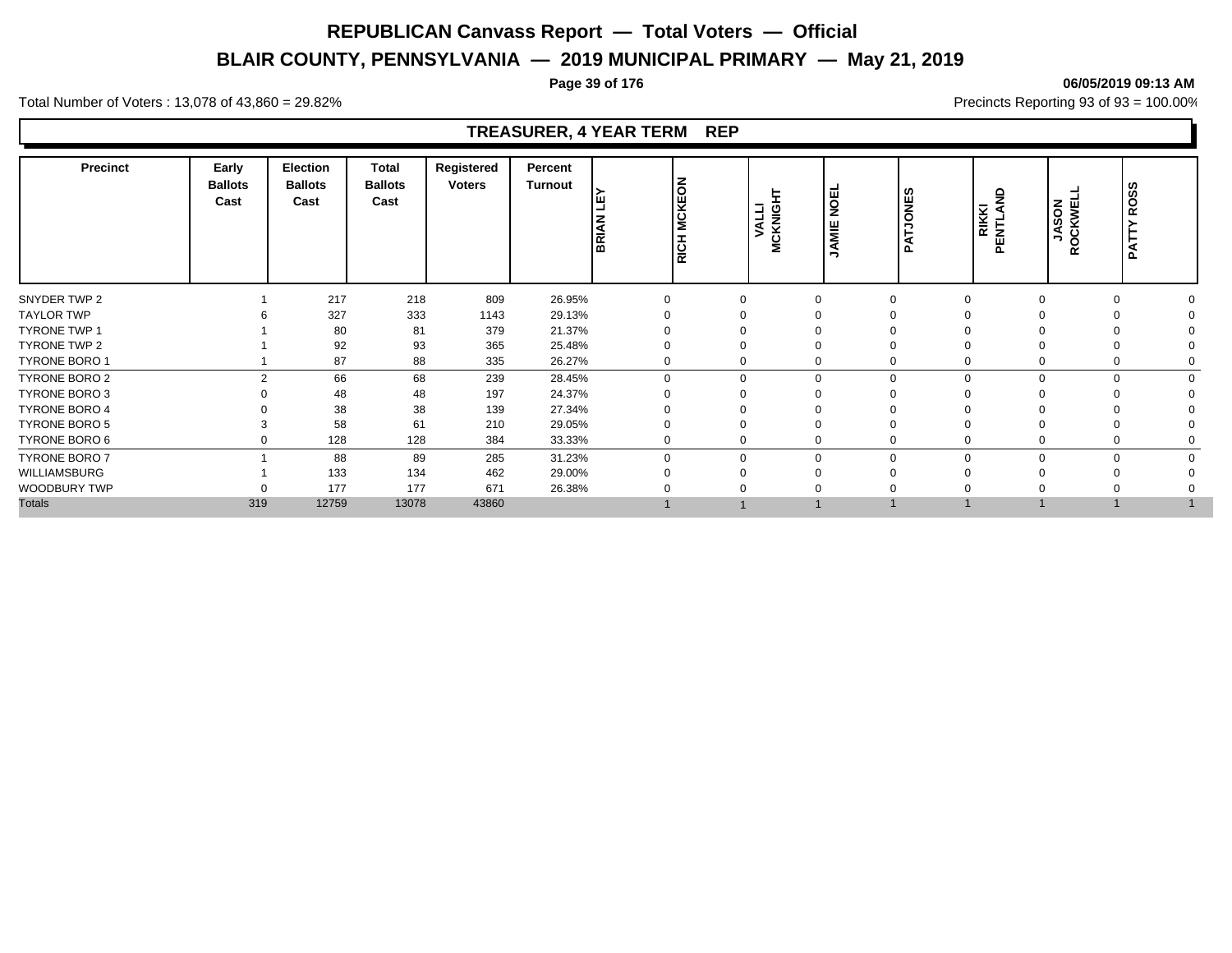# **BLAIR COUNTY, PENNSYLVANIA — 2019 MUNICIPAL PRIMARY — May 21, 2019**

**Page 40 of 176 06/05/2019 09:13 AM**

Total Number of Voters : 13,078 of 43,860 = 29.82% Precincts Reporting 93 of 93 = 100.00%

### **TREASURER, 4 YEAR TERM REP - REPUBLICAN**

| <b>Precinct</b>            | Early<br><b>Ballots</b>    | <b>Election</b><br><b>Ballots</b> | <b>Total</b><br><b>Ballots</b> | Registered<br><b>Voters</b> | Percent<br>Turnout |                            |                         |        |          |  |
|----------------------------|----------------------------|-----------------------------------|--------------------------------|-----------------------------|--------------------|----------------------------|-------------------------|--------|----------|--|
|                            | Cast                       | Cast                              | Cast                           |                             |                    | $\frac{1}{2}$              | <b>JOSEPH ZOLNA</b>     |        |          |  |
|                            |                            |                                   |                                |                             |                    |                            |                         | Totals |          |  |
|                            |                            |                                   |                                |                             |                    | OAVID 3                    |                         |        |          |  |
|                            |                            |                                   |                                |                             |                    |                            |                         |        |          |  |
|                            |                            |                                   |                                |                             |                    |                            |                         |        |          |  |
| ALTOONA 1-1<br>ALTOONA 2-1 | $\overline{4}$<br>$\Omega$ | 52<br>34                          | 56<br>34                       | 299<br>141                  | 18.73%<br>24.11%   | $\mathbf 0$<br>$\mathbf 0$ | $\mathbf 0$<br>$\Omega$ |        | 50<br>30 |  |
| ALTOONA 2-2                | -1                         | 82                                | 83                             | 355                         | 23.38%             | $\mathbf 0$                | $\Omega$                |        | 79       |  |
| ALTOONA 3-1                | $\mathbf 0$                | 37                                | 37                             | 239                         | 15.48%             | $\mathsf 0$                | $\mathbf 0$             |        | 32       |  |
| ALTOONA 3-2                | $\mathbf 0$                | 102                               | 102                            | 346                         | 29.48%             | $\mathbf 0$                | $\mathbf 0$             |        | 88       |  |
| ALTOONA 4-1                | $\mathbf 0$                | 44                                | 44                             | 257                         | 17.12%             | $\mathbf 0$                | $\overline{1}$          |        | 37       |  |
| ALTOONA 4-2                | $\overline{4}$             | 127                               | 131                            | 381                         | 34.38%             | $\mathbf 0$                | $\mathbf 0$             |        | 115      |  |
| ALTOONA 5-1                | $\mathbf 0$                | 15                                | 15                             | 59                          | 25.42%             | $\mathbf 0$                | $\mathbf 0$             |        | 14       |  |
| ALTOONA 5-2                | $\mathbf 0$                | 64                                | 64                             | 274                         | 23.36%             | $\mathbf 0$                | $\mathbf 0$             |        | 56       |  |
| ALTOONA 5-3                | $\overline{2}$             | 67                                | 69                             | 237                         | 29.11%             | $\mathbf 0$                | $\mathbf 0$             |        | 65       |  |
| ALTOONA 6-1                | $\overline{7}$             | 91                                | 98                             | 362                         | 27.07%             | $\mathbf 0$                | $\mathbf 0$             |        | 85       |  |
| ALTOONA 6-2                | $\overline{4}$             | 108                               | 112                            | 436                         | 25.69%             | $\mathbf 0$                | $\mathbf 0$             |        | 95       |  |
| ALTOONA 6-3                | 1                          | 137                               | 138                            | 419                         | 32.94%             | $\mathbf 0$                | $\mathbf 0$             |        | 117      |  |
| ALTOONA 6-4                | 8                          | 136                               | 144                            | 483                         | 29.81%             | $\mathbf 0$                | $\mathbf 0$             |        | 129      |  |
| ALTOONA 7                  | $\mathbf 0$                | 70                                | 70                             | 326                         | 21.47%             | $\mathbf 0$                | $\mathbf 0$             |        | 62       |  |
| ALTOONA 8-1                | $\mathbf{1}$               | 37                                | 38                             | 272                         | 13.97%             | $\pmb{0}$                  | $\mathbf 0$             |        | 32       |  |
| ALTOONA 8-2                | $\,$ 5 $\,$                | 73                                | 78                             | 262                         | 29.77%             | $\mathbf 0$                | 0                       |        | 72       |  |
| <b>ALTOONA 9</b>           | $\,$ 5 $\,$                | 83                                | 88                             | 314                         | 28.03%             | $\mathbf 0$                | $\mathbf 0$             |        | 80       |  |
| ALTOONA 10-1               | $\mathsf 3$                | 126                               | 129                            | 522                         | 24.71%             | $\mathbf 0$                | $\mathbf 0$             |        | 108      |  |
| ALTOONA 10-2               | $\overline{7}$             | 175                               | 182                            | 562                         | 32.38%             | $\mathbf 0$                | $\mathbf 0$             |        | 167      |  |
| ALTOONA 11-1               | 3                          | 138                               | 141                            | 528                         | 26.70%             | $\mathbf 0$                | $\mathbf 0$             |        | 129      |  |
| ALTOONA 11-2               | $\mathbf{1}$               | 204                               | 205                            | 551                         | 37.21%             | $\mathbf 0$                | 0                       |        | 183      |  |
| ALTOONA 12-1               | $\mathbf 0$                | 83                                | 83                             | 332                         | 25.00%             | $\mathbf 0$                | $\mathbf 0$             |        | 72       |  |
| ALTOONA 12-2               | $\mathsf 0$                | 76                                | 76                             | 250                         | 30.40%             | $\mathsf{O}\xspace$        | $\mathbf 0$             |        | 65       |  |
| ALTOONA 12-3               | $\mathbf 0$                | 60                                | 60                             | 220                         | 27.27%             | $\mathsf 0$                | $\mathbf 0$             |        | 51       |  |
| ALTOONA 12-4               | $\overline{2}$             | 109                               | 111                            | 336                         | 33.04%             | $\mathbf 0$                | $\overline{1}$          |        | 97       |  |
| ALTOONA 13-1               | $\overline{2}$             | 164                               | 166                            | 516                         | 32.17%             | $\mathbf 0$                | $\mathbf 0$             |        | 147      |  |
| ALTOONA 13-2               | $\mathbf 0$                | 104                               | 104                            | 365                         | 28.49%             | $\mathbf 0$                | $\mathbf 0$             |        | 94       |  |
| ALTOONA 13-3               | $\overline{2}$             | 94                                | 96                             | 348                         | 27.59%             | $\mathbf 0$                | 0                       |        | 88       |  |
| ALTOONA 13-4               | $\mathbf{1}$               | 65                                | 66                             | 273                         | 24.18%             | $\mathbf 0$                | $\pmb{0}$               |        | 62       |  |
| ALTOONA 14-1               | $\,6\,$                    | 176                               | 182                            | 586                         | 31.06%             | $\pmb{0}$                  | $\mathbf 0$             |        | 164      |  |
| ALTOONA 14-2               | $\,6$                      | 190                               | 196                            | 602                         | 32.56%             | $\mathbf 0$                | $\mathbf 0$             |        | 175      |  |
| ALTOONA 14-3               | $\overline{2}$             | 151                               | 153                            | 539                         | 28.39%             | $\mathbf 0$                | $\mathbf 0$             |        | 134      |  |
| ALLEGHENY 1                | $\overline{7}$             | 261                               | 268                            | 973                         | 27.54%             | $\mathbf 0$                | $\mathbf 0$             |        | 240      |  |
| <b>ALLEGHENY 2</b>         | 15                         | 249                               | 264                            | 949                         | 27.82%             | $\mathbf{1}$               | $\mathbf 0$             |        | 236      |  |
| <b>ALLEGHENY 3</b>         | 14                         | 47                                | 61                             | 176                         | 34.66%             | $\mathsf 0$                | $\mathbf 0$             |        | 55       |  |
| ALLEGHENY 4                | $\overline{1}$             | 147                               | 148                            | 436                         | 33.94%             | $\mathbf 0$                | $\mathbf 0$             |        | 129      |  |
| <b>ANTIS TWP 1</b>         | 6                          | 286                               | 292                            | 1177                        | 24.81%             | $\mathbf 0$                | $\Omega$                |        | 262      |  |
| <b>ANTIS TWP 2</b>         | $\mathbf{1}$               | 173                               | 174                            | 712                         | 24.44%             | $\mathbf 0$                | $\mathbf 0$             |        | 156      |  |
| ANTIS TWP 3                | 2                          | 201                               | 203                            | 871                         | 23.31%             | $\mathbf 0$                | $\mathbf 0$             |        | 186      |  |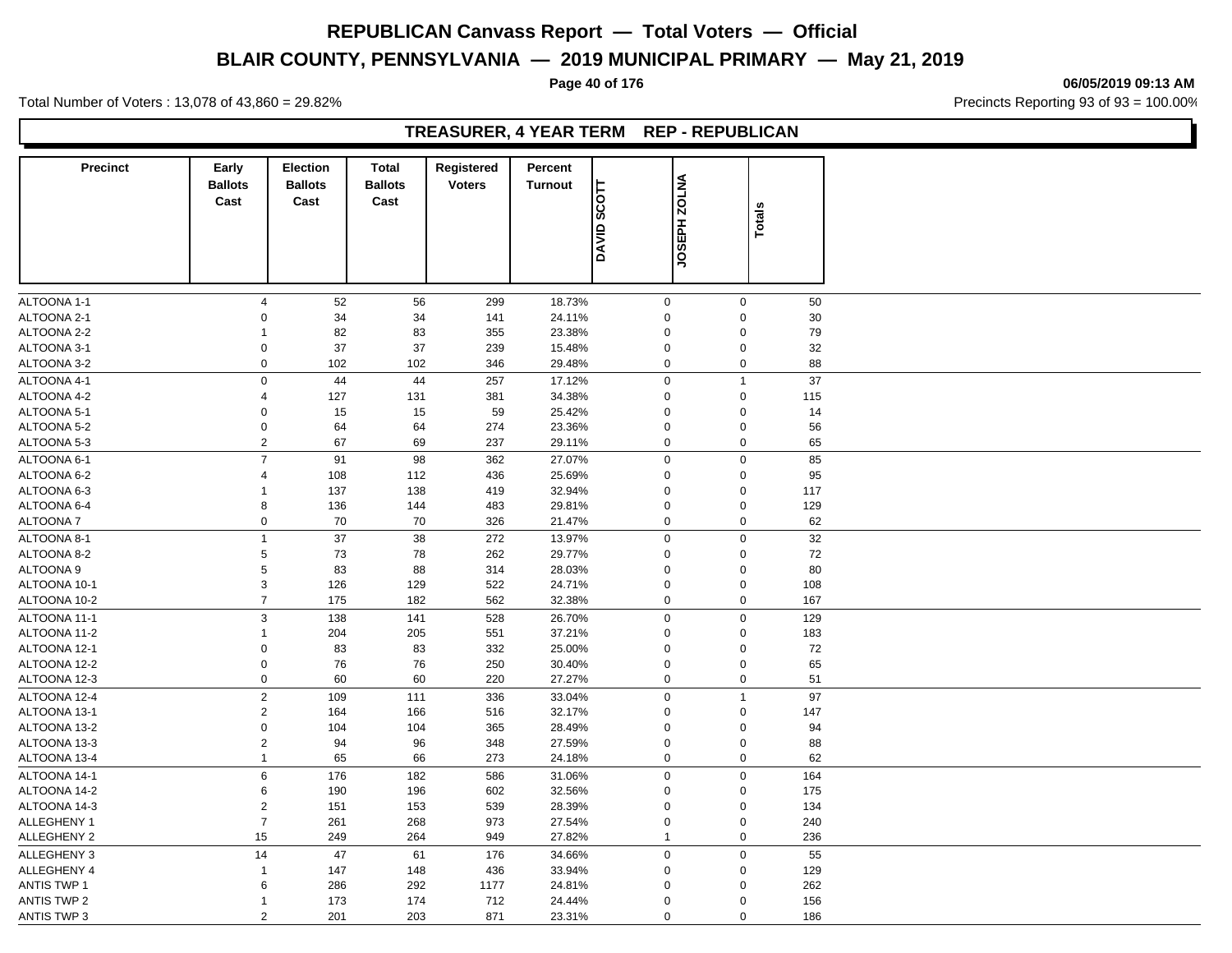# **BLAIR COUNTY, PENNSYLVANIA — 2019 MUNICIPAL PRIMARY — May 21, 2019**

**Page 41 of 176 06/05/2019 09:13 AM**

Total Number of Voters : 13,078 of 43,860 = 29.82% Precincts Reporting 93 of 93 = 100.00%

### **TREASURER, 4 YEAR TERM REP**

| <b>Precinct</b>        | Early                     | <b>Election</b> | <b>Total</b>   | Registered    | Percent        |                           |                     |               |     |
|------------------------|---------------------------|-----------------|----------------|---------------|----------------|---------------------------|---------------------|---------------|-----|
|                        | <b>Ballots</b>            | <b>Ballots</b>  | <b>Ballots</b> | <b>Voters</b> | <b>Turnout</b> |                           | <b>JOSEPH ZOLNA</b> |               |     |
|                        | Cast                      | Cast            | Cast           |               |                | $\overline{\text{scort}}$ |                     |               |     |
|                        |                           |                 |                |               |                |                           |                     | <b>Totals</b> |     |
|                        |                           |                 |                |               |                | <b>ONAD</b>               |                     |               |     |
|                        |                           |                 |                |               |                |                           |                     |               |     |
|                        |                           |                 |                |               |                |                           |                     |               |     |
|                        |                           |                 |                |               |                |                           |                     |               |     |
| <b>BELLWOOD BORO</b>   | $\mathbf{1}$              | 167             | 168            | 671           | 25.04%         | $\mathbf 0$               | $\mathbf 0$         |               | 153 |
| <b>BLAIR 1</b>         | 8                         | 231             | 239            | 695           | 34.39%         | $\mathbf 0$               | $\Omega$            |               | 199 |
| <b>BLAIR 2</b>         | $\mathbf{1}$              | 215             | 216            | 763           | 28.31%         | $\mathbf 0$               | $\Omega$            |               | 192 |
| <b>BLAIR 3</b>         | 3                         | 155             | 158            | 626           | 25.24%         | $\mathbf 0$               | $\Omega$            |               | 132 |
| <b>CATHARINE TWP</b>   | $\mathbf 0$               | 143             | 143            | 348           | 41.09%         | $\mathbf 0$               | $\mathbf 0$         |               | 126 |
| <b>DUNCANSVILLE</b>    | 3                         | 155             | 158            | 489           | 32.31%         | $\mathbf 0$               | $\mathbf 0$         |               | 132 |
| <b>FRANKSTOWN TWP1</b> | 5                         | 264             | 269            | 812           | 33.13%         | $\mathbf 0$               | $\Omega$            |               | 223 |
| <b>FRANKSTOWN TWP2</b> | 11                        | 219             | 230            | 685           | 33.58%         | $\mathbf 0$               | $\Omega$            |               | 205 |
| <b>FRANKSTOWN TWP3</b> | 6                         | 260             | 266            | 847           | 31.40%         | $\mathbf 0$               | $\Omega$            |               | 232 |
| <b>FRANKSTOWN TWP4</b> | 6                         | 164             | 170            | 592           | 28.72%         | $\mathbf 0$               | $\mathbf 0$         |               | 148 |
| <b>FRANKSTOWN TWP5</b> | $\ensuremath{\mathsf{3}}$ | 266             | 269            | 295           | 91.19%         | $\mathbf 0$               | $\Omega$            |               | 233 |
| FREEDOM TWP 1          | $\mathbf{1}$              | 133             | 134            | 455           | 29.45%         | $\Omega$                  | $\Omega$            |               | 112 |
| FREEDOM TWP 2          | 3                         | 192             | 195            | 881           | 22.13%         | $\mathbf 0$               | $\mathbf 0$         |               | 176 |
| <b>GREENFIELD TWP1</b> | $\mathbf{1}$              | 124             | 125            | 566           | 22.08%         | $\mathbf 0$               | $\Omega$            |               | 117 |
| <b>GREENFIELD TWP2</b> | $\pmb{0}$                 | 20              | 20             | 78            | 25.64%         | $\mathbf 0$               | $\mathbf 0$         |               | 16  |
| <b>GREENFIELD TWP3</b> | $\sqrt{2}$                | 119             | 121            | 692           | 17.49%         | $\pmb{0}$                 | $\mathbf 0$         |               | 109 |
| <b>HOLLIDAYSBURG 1</b> | $\mathbf{1}$              | 54              | 55             | 206           | 26.70%         | $\mathbf 0$               | $\Omega$            |               | 48  |
| <b>HOLLIDAYSBURG 2</b> | $\,6$                     | 96              | 102            | 290           | 35.17%         | $\mathbf 0$               | $\Omega$            |               | 86  |
| <b>HOLLIDAYSBURG 3</b> | 11                        | 90              | 101            | 316           | 31.96%         | $\mathbf 0$               | $\mathbf 0$         |               | 91  |
| <b>HOLLIDAYSBURG 4</b> | $\overline{2}$            | 130             | 132            | 351           | 37.61%         | $\mathbf 0$               | $\mathbf 0$         |               | 115 |
| <b>HOLLIDAYSBURG 5</b> | $\,$ 5 $\,$               | 134             | 139            | 321           | 43.30%         | $\mathbf 0$               | $\Omega$            |               | 120 |
| <b>HOLLIDAYSBURG 6</b> | $\overline{2}$            | 94              | 96             | 302           | 31.79%         | $\mathbf 0$               | $\mathbf 0$         |               | 78  |
| <b>HOLLIDAYSBURG 7</b> | $\mathbf{1}$              | 109             | 110            | 311           | 35.37%         | $\mathbf 0$               | $\Omega$            |               | 94  |
| <b>HUSTON TWP</b>      | $\overline{2}$            | 197             | 199            | 579           | 34.37%         | $\mathbf 0$               | $\mathbf 0$         |               | 181 |
| <b>JUNIATA TWP</b>     | $\mathsf 3$               | 126             | 129            | 492           | 26.22%         | $\mathbf 0$               | $\mathbf 0$         |               | 112 |
|                        |                           |                 |                |               |                |                           |                     |               |     |
| <b>LOGAN TWP 1</b>     | $\mathbf 2$               | 278             | 280            | 754           | 37.14%         | $\mathbf 0$               | $\Omega$            |               | 249 |
| <b>LOGAN TWP 2</b>     | 11                        | 306             | 317            | 914           | 34.68%         | $\mathbf 0$               | $\Omega$            |               | 280 |
| <b>LOGAN TWP 3</b>     | $\overline{4}$            | 193             | 197            | 472           | 41.74%         | $\mathbf 0$               | $\Omega$            |               | 178 |
| <b>LOGAN TWP 4</b>     | $\overline{7}$            | 210             | 217            | 680           | 31.91%         | $\mathbf 0$               | $\mathbf 0$         |               | 202 |
| <b>LOGAN TWP 5</b>     | 3                         | 228             | 231            | 702           | 32.91%         | $\mathbf 0$               | $\mathbf 0$         |               | 206 |
| <b>LOGAN TWP 6</b>     | 10                        | 245             | 255            | 866           | 29.45%         | $\mathbf 0$               | $\Omega$            |               | 236 |
| <b>LOGAN TWP 7</b>     | $\mathbf 0$               | 118             | 118            | 309           | 38.19%         | 0                         | $\Omega$            |               | 101 |
| <b>MARTINSBURG 1</b>   | $\overline{4}$            | 136             | 140            | 405           | 34.57%         | $\mathbf 0$               | $\mathbf 0$         |               | 129 |
| <b>MARTINSBURG 2</b>   | 6                         | 147             | 153            | 482           | 31.74%         | $\mathbf 0$               | $\mathbf 0$         |               | 134 |
| NEWRY BORO             | $\mathbf 0$               | 16              | 16             | 55            | 29.09%         | $\mathbf 0$               | $\mathbf 0$         |               | 15  |
| NORTH WOODBURY         | 34                        | 374             | 408            | 1178          | 34.63%         | $\mathbf 0$               | $\mathbf 0$         |               | 356 |
| ROARING SPG 1          | $\mathbf{1}$              | 65              | 66             | 228           | 28.95%         | $\mathbf 0$               | $\Omega$            |               | 60  |
| <b>ROARING SPG 2</b>   | 8                         | 171             | 179            | 396           | 45.20%         | $\mathbf 0$               | $\Omega$            |               | 154 |
| ROARING SPG 3          | $\mathbf{1}$              | 107             | 108            | 305           | 35.41%         | $\Omega$                  | $\Omega$            |               | 97  |
| SNYDER TWP 1           | $\overline{1}$            | 131             | 132            | 547           | 24.13%         | $\Omega$                  | $\Omega$            |               | 112 |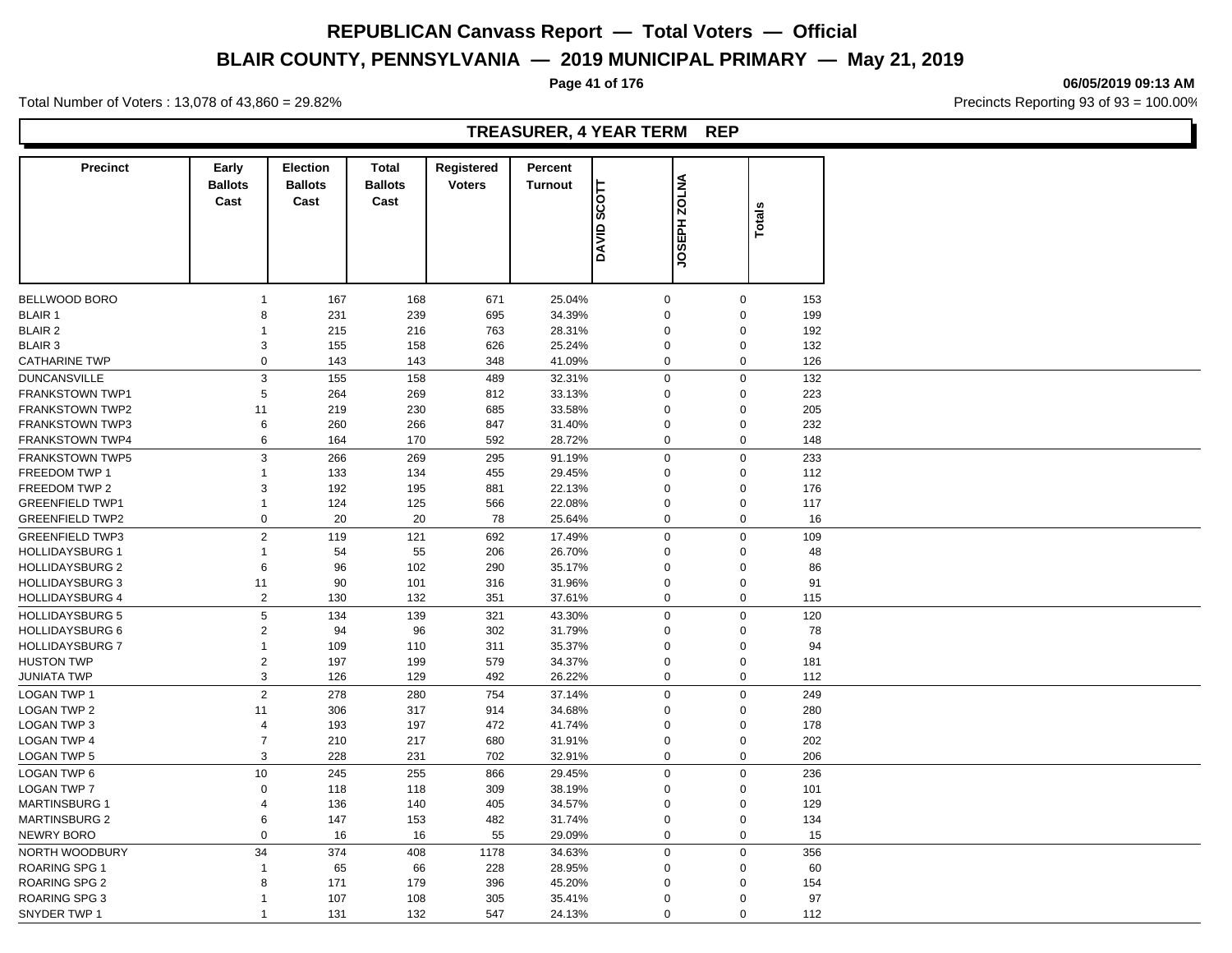# **BLAIR COUNTY, PENNSYLVANIA — 2019 MUNICIPAL PRIMARY — May 21, 2019**

**Page 42 of 176 06/05/2019 09:13 AM**

Total Number of Voters : 13,078 of 43,860 = 29.82% Precincts Reporting 93 of 93 = 100.00%

#### **TREASURER, 4 YEAR TERM REP**

| <b>Precinct</b>      | Early<br><b>Ballots</b><br>Cast | <b>Election</b><br><b>Ballots</b><br>Cast | <b>Total</b><br><b>Ballots</b><br>Cast | Registered<br><b>Voters</b> | Percent<br>Turnout | $\circ$<br>$\mathbf c$<br>Ø<br><b>QIAYD</b> | <b>ZOLNA</b><br><b>H</b> EDPH | <b>Totals</b>  |       |
|----------------------|---------------------------------|-------------------------------------------|----------------------------------------|-----------------------------|--------------------|---------------------------------------------|-------------------------------|----------------|-------|
| SNYDER TWP 2         |                                 | 217                                       | 218                                    | 809                         | 26.95%             | $\mathbf 0$                                 |                               | $\mathbf 0$    | 182   |
| <b>TAYLOR TWP</b>    |                                 | 327                                       | 333                                    | 1143                        | 29.13%             | 0                                           |                               | $\Omega$       | 298   |
| <b>TYRONE TWP 1</b>  |                                 | 80                                        | 81                                     | 379                         | 21.37%             |                                             |                               | $\mathbf 0$    | 73    |
| TYRONE TWP 2         |                                 | 92                                        | 93                                     | 365                         | 25.48%             | $\Omega$                                    |                               | $\Omega$       | 88    |
| <b>TYRONE BORO 1</b> |                                 | 87                                        | 88                                     | 335                         | 26.27%             | $\mathbf 0$                                 |                               | $\mathbf 0$    | 79    |
| TYRONE BORO 2        | 2                               | 66                                        | 68                                     | 239                         | 28.45%             | $\mathbf 0$                                 |                               | $\mathbf 0$    | 56    |
| <b>TYRONE BORO 3</b> |                                 | 48                                        | 48                                     | 197                         | 24.37%             | 0                                           |                               | $\Omega$       | 40    |
| <b>TYRONE BORO 4</b> |                                 | 38                                        | 38                                     | 139                         | 27.34%             |                                             |                               | $\Omega$       | 33    |
| <b>TYRONE BORO 5</b> |                                 | 58                                        | 61                                     | 210                         | 29.05%             | $\Omega$                                    |                               | $\mathbf 0$    | 55    |
| TYRONE BORO 6        |                                 | 128                                       | 128                                    | 384                         | 33.33%             | $\mathbf 0$                                 |                               | $\mathbf 0$    | 110   |
| <b>TYRONE BORO 7</b> |                                 | 88                                        | 89                                     | 285                         | 31.23%             | $\mathbf 0$                                 |                               | $\mathbf 0$    | 77    |
| WILLIAMSBURG         |                                 | 133                                       | 134                                    | 462                         | 29.00%             | 0                                           |                               | $\Omega$       | 121   |
| <b>WOODBURY TWP</b>  |                                 | 177                                       | 177                                    | 671                         | 26.38%             |                                             |                               | $\Omega$       | 148   |
| <b>Totals</b>        | 319                             | 12759                                     | 13078                                  | 43860                       |                    |                                             |                               | $\overline{2}$ | 11537 |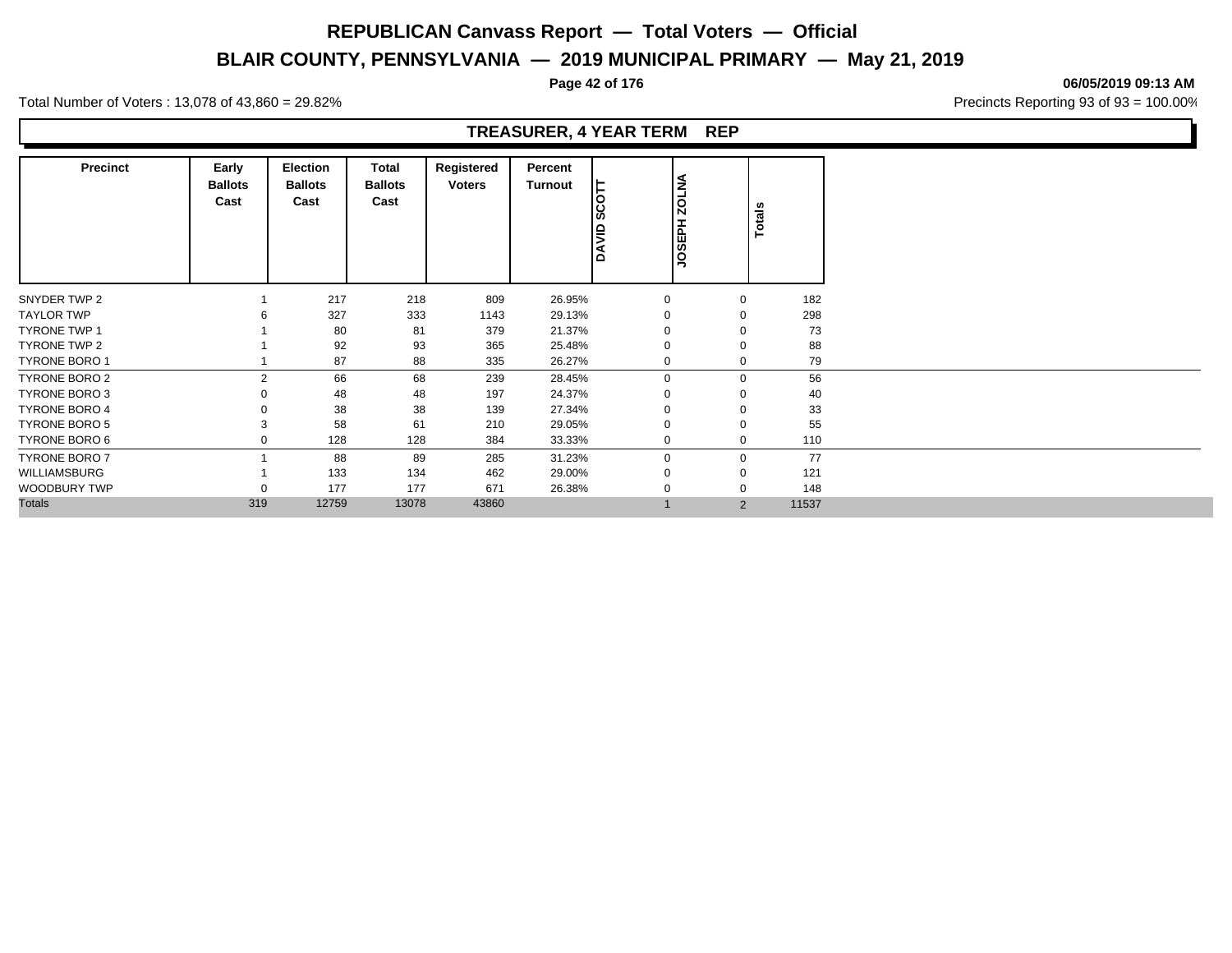# **BLAIR COUNTY, PENNSYLVANIA — 2019 MUNICIPAL PRIMARY — May 21, 2019**

#### **Page 43 of 176 06/05/2019 09:13 AM**

Total Number of Voters : 13,078 of 43,860 = 29.82% Precincts Reporting 93 of 93 = 100.00%

### **REGISTER OF WILLS & RECORDER OF DEEDS, 4 YEAR TERM REP - REPUBLICAN**

| <b>Precinct</b>              | Early<br><b>Ballots</b><br>Cast  | <b>Election</b><br><b>Ballots</b><br>Cast | <b>Total</b><br><b>Ballots</b><br>Cast | Registered<br><b>Voters</b> | Percent<br><b>Turnout</b> | <b>TERCHANIK</b><br>ANITA | g<br>ш<br>TIMOTHY<br><b>STROHMEY</b> | FIGART<br>TERRY            | <b>MARYANN</b><br>BENNIS   | <b>CLAPPER</b><br><b>SEAN</b> | <b>HUESTON</b><br>$\frac{1}{2}$ | <b>MCKNIGHT</b><br><b>VALLI</b> | ROCKWELL<br><b>JASON</b>        | Con tinued              |
|------------------------------|----------------------------------|-------------------------------------------|----------------------------------------|-----------------------------|---------------------------|---------------------------|--------------------------------------|----------------------------|----------------------------|-------------------------------|---------------------------------|---------------------------------|---------------------------------|-------------------------|
| ALTOONA 1-1                  | $\overline{4}$                   | 52                                        | 56                                     | 299                         | 18.73%                    | 50                        |                                      | $\mathbf 0$                | $\mathbf 0$                | $\mathbf 0$                   | $\mathbf 0$                     | $\mathbf 0$                     | $\overline{1}$                  | $\mathbf 0$             |
| ALTOONA 2-1                  | $\Omega$                         | 34                                        | 34                                     | 141                         | 24.11%                    | 27                        |                                      | $\Omega$                   | $\Omega$                   | $\mathbf 0$                   | $\Omega$                        | $\Omega$                        | $\boldsymbol{0}$                | $\Omega$                |
| ALTOONA 2-2                  |                                  | 82                                        | 83                                     | 355                         | 23.38%                    | 76                        |                                      | $\Omega$                   | $\Omega$                   | $\Omega$                      | $\Omega$                        | $\Omega$                        | $\mathbf 0$                     | $\Omega$                |
| ALTOONA 3-1                  | $\mathbf 0$                      | 37                                        | 37                                     | 239                         | 15.48%                    | 33                        |                                      | $\mathbf 0$                | $\mathbf 0$                | $\mathbf 0$                   | $\Omega$                        | $\mathbf 0$                     | $\mathbf 0$                     | $\mathbf 0$             |
| ALTOONA 3-2                  | $\Omega$                         | 102                                       | 102                                    | 346                         | 29.48%                    | 91                        |                                      | $\mathbf 0$                | $\mathbf 0$                | $\Omega$                      | $\Omega$                        | $\Omega$                        | $\mathbf 0$                     | $\mathbf 0$             |
| ALTOONA 4-1                  |                                  | $\mathbf 0$<br>44                         | 44                                     | 257                         | 17.12%                    | 37                        |                                      | $\Omega$                   | $\mathbf 0$                | $\Omega$                      | $\Omega$                        | $\Omega$                        | $\mathbf 0$                     | $\Omega$                |
| ALTOONA 4-2                  | 4                                | 127                                       | 131                                    | 381                         | 34.38%                    | 115                       |                                      | $\Omega$                   | $\Omega$                   | $\Omega$                      | $\Omega$                        | $\Omega$                        | $\mathbf 0$                     | $\Omega$                |
| ALTOONA 5-1                  | $\Omega$                         | 15                                        | 15                                     | 59                          | 25.42%                    | 14                        |                                      | $\Omega$                   | $\Omega$                   | $\Omega$                      | $\Omega$                        | $\Omega$                        | $\mathbf 0$                     | $\Omega$                |
| ALTOONA 5-2                  | $\Omega$                         | 64                                        | 64                                     | 274                         | 23.36%                    | 55                        |                                      | $\Omega$                   | $\Omega$                   | $\Omega$                      | $\Omega$                        | $\Omega$                        | $\mathbf 0$                     | $\Omega$                |
| ALTOONA 5-3                  |                                  | 67<br>$\overline{2}$                      | 69                                     | 237                         | 29.11%                    | 63                        |                                      | $\mathbf 0$                | $\mathbf 0$                | $\mathbf 0$                   | $\Omega$                        | $\Omega$                        | $\mathbf 0$                     | $\mathbf 0$             |
| ALTOONA 6-1                  | $\overline{7}$                   | 91                                        | 98                                     | 362                         | 27.07%                    | 85                        |                                      | $\Omega$                   | $\mathbf 0$                | $\mathbf 0$                   | $\Omega$                        | $\Omega$                        | $\mathbf 0$                     | $\Omega$                |
| ALTOONA 6-2                  | $\overline{4}$                   | 108                                       | 112                                    | 436                         | 25.69%                    | 99                        |                                      | $\mathbf 0$                | $\mathbf 0$                | $\mathbf 0$                   | $\Omega$                        | $\Omega$                        | $\mathbf 0$                     | $\Omega$                |
| ALTOONA 6-3                  |                                  | 137                                       | 138                                    | 419                         | 32.94%                    | 118                       |                                      | $\Omega$                   | $\Omega$                   | $\Omega$                      | $\Omega$                        | $\Omega$                        | $\mathbf 0$                     | $\Omega$                |
| ALTOONA 6-4                  | 8                                | 136                                       | 144                                    | 483                         | 29.81%                    | 130                       |                                      | $\mathbf 0$                | $\mathbf 0$                | $\Omega$                      | $\Omega$                        | $\Omega$                        | $\mathbf 0$                     | $\Omega$                |
| <b>ALTOONA7</b>              |                                  | 70<br>$\mathbf 0$                         | 70                                     | 326                         | 21.47%                    | 60                        |                                      | $\mathbf 0$                | $\mathbf 0$                | $\mathbf 0$                   | $\Omega$                        | $\Omega$                        | $\mathbf 0$                     | $\mathbf 0$             |
| ALTOONA 8-1                  | $\overline{1}$                   | 37                                        | 38                                     | 272                         | 13.97%                    | 32                        |                                      | $\mathbf 0$                | $\mathbf 0$                | $\mathbf 0$                   | $\mathbf 0$                     | $\Omega$                        | $\mathbf 0$                     | $\Omega$                |
| ALTOONA 8-2                  | 5                                | 73                                        | 78                                     | 262                         | 29.77%                    | 67                        |                                      | $\Omega$                   | $\mathbf 0$                | $\Omega$                      | $\Omega$                        | $\Omega$                        | $\mathbf 0$                     | $\Omega$                |
| ALTOONA 9                    |                                  | 83<br>5                                   | 88                                     | 314                         | 28.03%                    | 78                        |                                      | $\mathbf 0$                | $\mathbf 0$                | $\Omega$                      | $\mathbf 0$                     | $\Omega$                        | $\mathbf 0$                     | $\Omega$                |
| ALTOONA 10-1                 | 3                                | 126                                       | 129                                    | 522                         | 24.71%                    | 110                       |                                      | $\Omega$                   | $\mathbf 0$                | $\mathbf 0$                   | $\Omega$                        | $\Omega$                        | $\mathbf 0$                     | $\Omega$                |
| ALTOONA 10-2                 |                                  | $\overline{7}$<br>175                     | 182                                    | 562                         | 32.38%                    | 168                       |                                      | $\mathbf 0$                | $\mathbf 0$                | $\mathbf 0$                   | $\mathbf 0$                     | $\mathbf 0$                     | $\mathbf 0$                     | $\Omega$                |
|                              |                                  | 3                                         |                                        |                             |                           |                           |                                      | $\mathbf 0$                |                            | $\mathbf 0$                   | $\Omega$                        | $\mathbf 0$                     |                                 |                         |
| ALTOONA 11-1                 | $\overline{1}$                   | 138                                       | 141<br>205                             | 528                         | 26.70%<br>37.21%          | 124<br>179                |                                      | $\mathbf 0$                | $\mathbf 0$<br>$\mathbf 0$ | $\Omega$                      | $\Omega$                        | 0                               | $\mathbf 0$<br>$\mathbf 0$      | $\mathbf 0$<br>$\Omega$ |
| ALTOONA 11-2                 | $\Omega$                         | 204                                       |                                        | 551                         |                           |                           |                                      | $\Omega$                   | $\Omega$                   | $\Omega$                      | $\Omega$                        | $\Omega$                        |                                 | $\Omega$                |
| ALTOONA 12-1<br>ALTOONA 12-2 | $\Omega$                         | 83<br>76                                  | 83<br>76                               | 332<br>250                  | 25.00%<br>30.40%          | 70<br>66                  |                                      | $\mathbf 0$                | $\overline{\mathbf{1}}$    | $\Omega$                      | $\Omega$                        | $\Omega$                        | $\mathbf 0$<br>$\mathbf 0$      | $\Omega$                |
| ALTOONA 12-3                 |                                  | 60<br>$\mathbf 0$                         | 60                                     | 220                         | 27.27%                    | 50                        |                                      | $\mathbf 0$                | $\mathbf 0$                | $\mathbf 0$                   | $\Omega$                        | $\Omega$                        | $\mathbf 0$                     | $\Omega$                |
|                              |                                  |                                           |                                        |                             |                           |                           |                                      |                            | $\mathbf 0$                | $\mathbf 0$                   | $\mathbf 0$                     | $\Omega$                        |                                 |                         |
| ALTOONA 12-4                 |                                  | $\overline{2}$<br>109                     | 111                                    | 336                         | 33.04%                    | 94                        |                                      | $\mathbf 0$                |                            |                               |                                 |                                 | $\mathbf 0$                     | $\mathbf 0$             |
| ALTOONA 13-1                 |                                  | $\overline{c}$<br>164                     | 166                                    | 516                         | 32.17%                    | 148                       |                                      | $\Omega$                   | $\Omega$                   | $\Omega$                      | $\Omega$                        | $\Omega$                        | $\mathbf 0$                     | $\Omega$                |
| ALTOONA 13-2                 | $\Omega$                         | 104<br>$\overline{2}$                     | 104                                    | 365                         | 28.49%                    | 95                        |                                      | $\mathbf 0$<br>$\mathbf 0$ | $\Omega$                   | $\Omega$<br>$\mathbf 0$       | $\Omega$<br>$\mathbf 0$         | $\Omega$<br>$\mathbf 0$         | $\mathbf 0$                     | $\Omega$<br>$\Omega$    |
| ALTOONA 13-3<br>ALTOONA 13-4 | $\overline{1}$                   | 94<br>65                                  | 96<br>66                               | 348<br>273                  | 27.59%<br>24.18%          | 86<br>63                  |                                      | $\mathbf 0$                | $\mathbf 0$<br>$\mathbf 0$ | $\mathbf 0$                   | $\Omega$                        | $\mathbf 0$                     | $\boldsymbol{0}$<br>$\mathbf 0$ | $\Omega$                |
|                              |                                  |                                           |                                        |                             |                           |                           |                                      |                            |                            |                               |                                 |                                 |                                 |                         |
| ALTOONA 14-1                 |                                  | 6<br>176                                  | 182                                    | 586                         | 31.06%                    | 162                       |                                      | $\Omega$<br>$\Omega$       | $\mathbf 0$                | $\Omega$                      | $\Omega$                        | $\Omega$                        | $\mathbf 0$                     | $\mathbf 0$             |
| ALTOONA 14-2                 | 6                                | 190                                       | 196                                    | 602                         | 32.56%                    | 170<br>136                |                                      | $\mathbf 0$                | $\Omega$<br>$\Omega$       | $\Omega$<br>$\Omega$          | $\Omega$<br>$\Omega$            | $\Omega$<br>$\Omega$            | $\mathbf 0$<br>$\mathbf 0$      | $\Omega$<br>$\Omega$    |
| ALTOONA 14-3<br>ALLEGHENY 1  | $\overline{2}$<br>$\overline{7}$ | 151<br>261                                | 153<br>268                             | 539<br>973                  | 28.39%<br>27.54%          | 245                       |                                      | $\Omega$                   | $\Omega$                   | $\Omega$                      | $\Omega$                        | $\Omega$                        | $\mathbf 0$                     | $\Omega$                |
| <b>ALLEGHENY 2</b>           | 15                               | 249                                       | 264                                    | 949                         | 27.82%                    | 233                       |                                      | $\Omega$                   | $\mathbf 0$                | $\overline{1}$                | $\Omega$                        | $\Omega$                        | $\mathbf 0$                     |                         |
|                              |                                  |                                           |                                        |                             |                           |                           |                                      |                            |                            |                               |                                 |                                 |                                 | $\mathbf 0$             |
| ALLEGHENY 3                  | 14                               | 47                                        | 61                                     | 176                         | 34.66%                    | 56                        |                                      | $\mathbf 0$                | $\mathbf 0$                | $\mathbf 0$                   | $\Omega$                        | $\Omega$                        | $\mathbf 0$                     | $\Omega$                |
| ALLEGHENY 4                  | $\overline{1}$                   | 147                                       | 148                                    | 436                         | 33.94%                    | 132                       |                                      | $\mathbf 0$                | $\mathbf 0$                | $\mathbf 0$                   | $\Omega$                        | $\Omega$                        | $\mathbf 0$                     | $\Omega$                |
| <b>ANTIS TWP 1</b>           | 6                                | 286                                       | 292                                    | 1177                        | 24.81%                    | 256                       |                                      | $\Omega$                   | $\Omega$                   | $\Omega$                      | $\Omega$                        | $\Omega$                        | $\mathbf 0$                     | $\Omega$                |
| <b>ANTIS TWP 2</b>           | -1                               | 173                                       | 174                                    | 712                         | 24.44%                    | 154                       |                                      | $\Omega$<br>$\Omega$       | $\Omega$                   | $\Omega$<br>$\Omega$          | $\Omega$                        | $\Omega$                        | $\mathbf 0$                     | $\Omega$                |
| <b>ANTIS TWP 3</b>           |                                  | $\overline{2}$<br>201                     | 203                                    | 871                         | 23.31%                    | 185                       |                                      |                            | $\Omega$                   |                               | $\Omega$                        | $\Omega$                        | $\Omega$                        | $\Omega$                |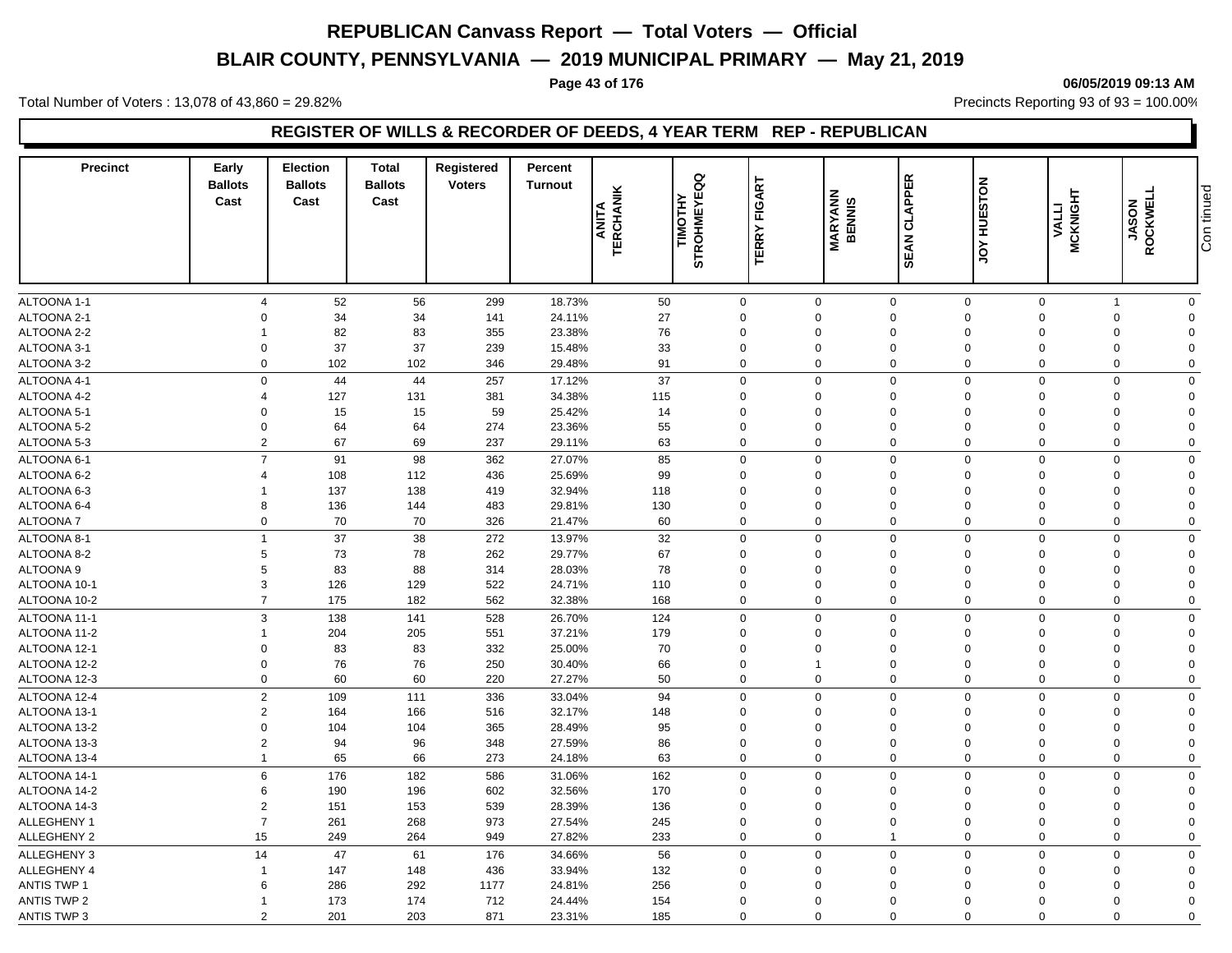# **BLAIR COUNTY, PENNSYLVANIA — 2019 MUNICIPAL PRIMARY — May 21, 2019**

#### **Page 44 of 176 06/05/2019 09:13 AM**

Total Number of Voters : 13,078 of 43,860 = 29.82% Precincts Reporting 93 of 93 = 100.00%

### **REGISTER OF WILLS & RECORDER OF DEEDS, 4 YEAR TERM REP**

| <b>Precinct</b>        | Early<br><b>Ballots</b><br>Cast | <b>Election</b><br><b>Ballots</b><br>Cast | <b>Total</b><br><b>Ballots</b><br>Cast | Registered<br><b>Voters</b> | Percent<br><b>Turnout</b> | <b>TERCHANIK</b><br>ANITA | g<br>Ŵ<br><b>TIMOTHY</b><br>STROHMEYEO | FIGART<br><b>TERRY</b> | <b>MARYANN</b><br>BENNIS | <b>CLAPPER</b><br><b>SEAN</b> | <b>HUESTON</b><br>$\zeta$ | <b>MCKNIGHT</b><br><b>VALLI</b> | ROCKWELL<br><b>JASON</b> |             |
|------------------------|---------------------------------|-------------------------------------------|----------------------------------------|-----------------------------|---------------------------|---------------------------|----------------------------------------|------------------------|--------------------------|-------------------------------|---------------------------|---------------------------------|--------------------------|-------------|
|                        |                                 |                                           |                                        |                             |                           |                           |                                        |                        |                          |                               |                           |                                 |                          |             |
| <b>BELLWOOD BORO</b>   | $\mathbf{1}$                    | 167                                       | 168                                    | 671                         | 25.04%                    | 148                       | $\overline{0}$                         |                        | $\mathbf 0$              | $\mathbf 0$                   | $\overline{1}$            | $\mathbf 0$                     | $\mathbf 0$              |             |
| <b>BLAIR 1</b>         | 8                               | 231                                       | 239                                    | 695                         | 34.39%                    | 207                       | $\Omega$                               |                        | $\Omega$                 | $\mathbf 0$                   | $\mathbf{0}$              | $\Omega$                        | $\mathbf 0$              | $\Omega$    |
| <b>BLAIR 2</b>         | $\overline{1}$                  | 215                                       | 216                                    | 763                         | 28.31%                    | 197                       | $\mathbf 0$                            |                        | $\Omega$                 | $\mathbf 0$                   | $\Omega$                  | $\Omega$                        | $\mathbf 0$              | $\Omega$    |
| <b>BLAIR 3</b>         | 3                               | 155                                       | 158                                    | 626                         | 25.24%                    | 137                       | $\Omega$                               |                        | $\Omega$                 | $\mathbf 0$                   | $\Omega$                  | $\Omega$                        | $\mathbf 0$              | $\Omega$    |
| <b>CATHARINE TWP</b>   | $\Omega$                        | 143                                       | 143                                    | 348                         | 41.09%                    | 123                       | $\Omega$                               |                        | $\mathbf 0$              | $\mathbf 0$                   | $\mathbf 0$               | $\mathbf 0$                     | $\mathbf 0$              | $\Omega$    |
| <b>DUNCANSVILLE</b>    | 3                               | 155                                       | 158                                    | 489                         | 32.31%                    | 139                       | $\mathbf 0$                            |                        | $\mathbf 0$              | $\mathbf 0$                   | $\mathbf 0$               | $\overline{0}$                  | $\mathbf 0$              | $\Omega$    |
| <b>FRANKSTOWN TWP1</b> | 5                               | 264                                       | 269                                    | 812                         | 33.13%                    | 237                       | $\Omega$                               |                        | $\Omega$                 | $\mathbf 0$                   | $\Omega$                  | $\Omega$                        | 0                        | $\Omega$    |
| <b>FRANKSTOWN TWP2</b> | 11                              | 219                                       | 230                                    | 685                         | 33.58%                    | 213                       | $\mathbf 0$                            |                        | $\mathbf 0$              | $\mathbf 0$                   | $\Omega$                  | $\mathbf 0$                     | 0                        | $\Omega$    |
| <b>FRANKSTOWN TWP3</b> | 6                               | 260                                       | 266                                    | 847                         | 31.40%                    | 241                       | $\Omega$                               |                        | $\mathbf 0$              | $\mathbf 0$                   | $\Omega$                  | $\mathbf 0$                     | 0                        | $\Omega$    |
| <b>FRANKSTOWN TWP4</b> | 6                               | 164                                       | 170                                    | 592                         | 28.72%                    | 150                       | $\mathbf 0$                            |                        | $\mathbf 0$              | $\mathbf 0$                   | $\mathbf 0$               | $\overline{0}$                  | $\mathbf 0$              | $\mathbf 0$ |
| <b>FRANKSTOWN TWP5</b> | 3                               | 266                                       | 269                                    | 295                         | 91.19%                    | 234                       | $\Omega$                               |                        | $\mathbf 0$              | $\mathbf 0$                   | $\Omega$                  | $\overline{0}$                  | $\mathbf 0$              | $\Omega$    |
| <b>FREEDOM TWP 1</b>   |                                 | 133                                       | 134                                    | 455                         | 29.45%                    | 117                       | $\Omega$                               |                        | 0                        | $\mathbf 0$                   | $\Omega$                  | $\Omega$                        | $\Omega$                 | $\Omega$    |
| FREEDOM TWP 2          | 3                               | 192                                       | 195                                    | 881                         | 22.13%                    | 174                       | $\Omega$                               |                        | $\mathbf 0$              | $\mathbf 0$                   | $\Omega$                  | $\Omega$                        | $\Omega$                 | $\Omega$    |
| <b>GREENFIELD TWP1</b> | $\mathbf{1}$                    | 124                                       | 125                                    | 566                         | 22.08%                    | 118                       | $\Omega$                               |                        | $\Omega$                 | $\mathbf{0}$                  | $\Omega$                  | $\Omega$                        | $\mathbf 0$              | $\Omega$    |
| <b>GREENFIELD TWP2</b> | $\mathbf 0$                     | 20                                        | 20                                     | 78                          | 25.64%                    | 15                        | $\mathbf 0$                            |                        | $\mathbf 0$              | $\mathbf 0$                   | $\mathbf 0$               | $\mathbf 0$                     | $\mathbf 0$              | $\Omega$    |
| <b>GREENFIELD TWP3</b> | $\overline{2}$                  | 119                                       | 121                                    | 692                         | 17.49%                    | 109                       | $\Omega$                               |                        | $\mathbf 0$              | $\mathbf 0$                   | $\mathbf 0$               | $\mathbf 0$                     | $\mathbf 0$              | $\Omega$    |
| <b>HOLLIDAYSBURG 1</b> | $\overline{1}$                  | 54                                        | 55                                     | 206                         | 26.70%                    | 48                        | $\Omega$                               |                        | $\mathbf 0$              | $\mathbf 0$                   | $\Omega$                  | $\Omega$                        | $\mathbf 0$              | $\Omega$    |
| <b>HOLLIDAYSBURG 2</b> | 6                               | 96                                        | 102                                    | 290                         | 35.17%                    | 84                        | $\Omega$                               |                        | $\Omega$                 | $\mathbf 0$                   | $\Omega$                  | $\Omega$                        | $\mathbf 0$              | $\Omega$    |
| <b>HOLLIDAYSBURG 3</b> | 11                              | 90                                        | 101                                    | 316                         | 31.96%                    | 86                        | $\Omega$                               |                        | 0                        | $\mathbf 0$                   | $\Omega$                  | $\Omega$                        | $\mathbf 0$              | $\Omega$    |
| <b>HOLLIDAYSBURG 4</b> | $\overline{2}$                  | 130                                       | 132                                    | 351                         | 37.61%                    | 124                       | $\Omega$                               |                        | 0                        | $\mathbf 0$                   | $\mathbf 0$               | $\mathbf 0$                     | $\mathbf 0$              | $\Omega$    |
| <b>HOLLIDAYSBURG 5</b> | 5                               | 134                                       | 139                                    | 321                         | 43.30%                    | 117                       | $\Omega$                               |                        | $\Omega$                 | $\mathbf 0$                   | $\mathbf 0$               | $\Omega$                        | $\mathbf 0$              | $\Omega$    |
| <b>HOLLIDAYSBURG 6</b> | $\overline{2}$                  | 94                                        | 96                                     | 302                         | 31.79%                    | 79                        | $\mathbf 0$                            |                        | $\Omega$                 | $\mathbf 0$                   | $\Omega$                  | $\mathbf 0$                     | 0                        | $\Omega$    |
| <b>HOLLIDAYSBURG 7</b> | $\mathbf{1}$                    | 109                                       | 110                                    | 311                         | 35.37%                    | 96                        | $\Omega$                               |                        | $\Omega$                 | $\mathbf 0$                   | $\Omega$                  | $\Omega$                        | 0                        | $\Omega$    |
| <b>HUSTON TWP</b>      | $\overline{2}$                  | 197                                       | 199                                    | 579                         | 34.37%                    | 184                       | $\mathbf 0$                            |                        | $\mathbf 0$              | $\mathbf 0$                   | $\Omega$                  | $\overline{0}$                  | $\mathbf 0$              | $\Omega$    |
| JUNIATA TWP            | 3                               | 126                                       | 129                                    | 492                         | 26.22%                    | 114                       | $\Omega$                               |                        | $\Omega$                 | $\mathbf 0$                   | $\Omega$                  | $\Omega$                        | $\mathbf 0$              | $\mathbf 0$ |
| <b>LOGAN TWP 1</b>     | $\overline{2}$                  | 278                                       | 280                                    | 754                         | 37.14%                    | 241                       | $\Omega$                               |                        | $\mathbf 0$              | $\mathbf 0$                   | $\mathbf 0$               | $\mathbf 0$                     | $\mathbf 0$              | $\mathbf 0$ |
| <b>LOGAN TWP 2</b>     | 11                              | 306                                       | 317                                    | 914                         | 34.68%                    | 279                       | $\Omega$                               |                        | $\mathbf 0$              | $\mathbf 0$                   | $\Omega$                  | $\Omega$                        | $\mathbf 0$              | $\Omega$    |
| <b>LOGAN TWP 3</b>     | $\overline{4}$                  | 193                                       | 197                                    | 472                         | 41.74%                    | 175                       | $\Omega$                               |                        | $\Omega$                 | $\mathbf 0$                   | $\Omega$                  | $\Omega$                        | $\mathbf 0$              | $\Omega$    |
| <b>LOGAN TWP 4</b>     | $\overline{7}$                  | 210                                       | 217                                    | 680                         | 31.91%                    | 201                       | $\mathbf 0$                            |                        | $\mathbf 0$              | $\mathbf 0$                   | $\mathbf 0$               | $\overline{0}$                  | $\mathbf 0$              | $\Omega$    |
| <b>LOGAN TWP 5</b>     | 3                               | 228                                       | 231                                    | 702                         | 32.91%                    | 201                       | $\Omega$                               |                        | $\mathbf 0$              | $\mathbf 0$                   | $\Omega$                  | $\mathbf 0$                     | $\mathbf 0$              | $\Omega$    |
| LOGAN TWP 6            | 10                              | 245                                       | 255                                    | 866                         | 29.45%                    | 231                       | $\Omega$                               |                        | $\mathbf 0$              | $\mathbf 0$                   | $\mathbf 0$               | $\mathbf 0$                     | $\mathbf 0$              | $\Omega$    |
| <b>LOGAN TWP 7</b>     | $\mathbf 0$                     | 118                                       | 118                                    | 309                         | 38.19%                    | 101                       | $\Omega$                               |                        | $\mathbf 0$              | $\mathbf 0$                   | $\Omega$                  | $\mathbf 0$                     | 0                        | $\Omega$    |
| <b>MARTINSBURG 1</b>   | 4                               | 136                                       | 140                                    | 405                         | 34.57%                    | 130                       | $\Omega$                               |                        | $\Omega$                 | $\mathbf 0$                   | $\Omega$                  | $\Omega$                        | 0                        | $\Omega$    |
| <b>MARTINSBURG 2</b>   | 6                               | 147                                       | 153                                    | 482                         | 31.74%                    | 134                       | $\Omega$                               |                        | $\Omega$                 | $\mathbf 0$                   | $\Omega$                  | $\Omega$                        | 0                        | $\Omega$    |
| <b>NEWRY BORO</b>      | $\Omega$                        | 16                                        | 16                                     | 55                          | 29.09%                    | 15                        | $\Omega$                               |                        | 0                        | $\mathbf 0$                   | $\Omega$                  | $\mathbf 0$                     | 0                        | $\Omega$    |
| NORTH WOODBURY         | 34                              | 374                                       | 408                                    | 1178                        | 34.63%                    | 354                       | $\Omega$                               |                        | $\mathbf 0$              | $\mathbf 0$                   | $\mathbf 0$               | $\overline{0}$                  | $\mathbf 0$              | $\Omega$    |
| <b>ROARING SPG 1</b>   | $\overline{\mathbf{1}}$         | 65                                        | 66                                     | 228                         | 28.95%                    | 61                        | $\Omega$                               |                        | $\Omega$                 | $\Omega$                      | $\Omega$                  | $\Omega$                        | $\mathbf 0$              | $\Omega$    |
| <b>ROARING SPG 2</b>   | 8                               | 171                                       | 179                                    | 396                         | 45.20%                    | 156                       | $\Omega$                               |                        | $\Omega$                 | 0                             | $\Omega$                  | $\Omega$                        | 0                        | $\Omega$    |
| <b>ROARING SPG 3</b>   |                                 | 107                                       | 108                                    | 305                         | 35.41%                    | 98                        | $\Omega$                               |                        | $\Omega$                 | $\Omega$                      | $\Omega$                  | $\Omega$                        | $\Omega$                 | $\Omega$    |
| SNYDER TWP 1           | $\overline{1}$                  | 131                                       | 132                                    | 547                         | 24.13%                    | 112                       | $\Omega$                               |                        | $\mathbf 0$              | $\Omega$                      | $\mathbf 0$               | $\mathbf 0$                     | $\mathbf 0$              | $\Omega$    |
|                        |                                 |                                           |                                        |                             |                           |                           |                                        |                        |                          |                               |                           |                                 |                          |             |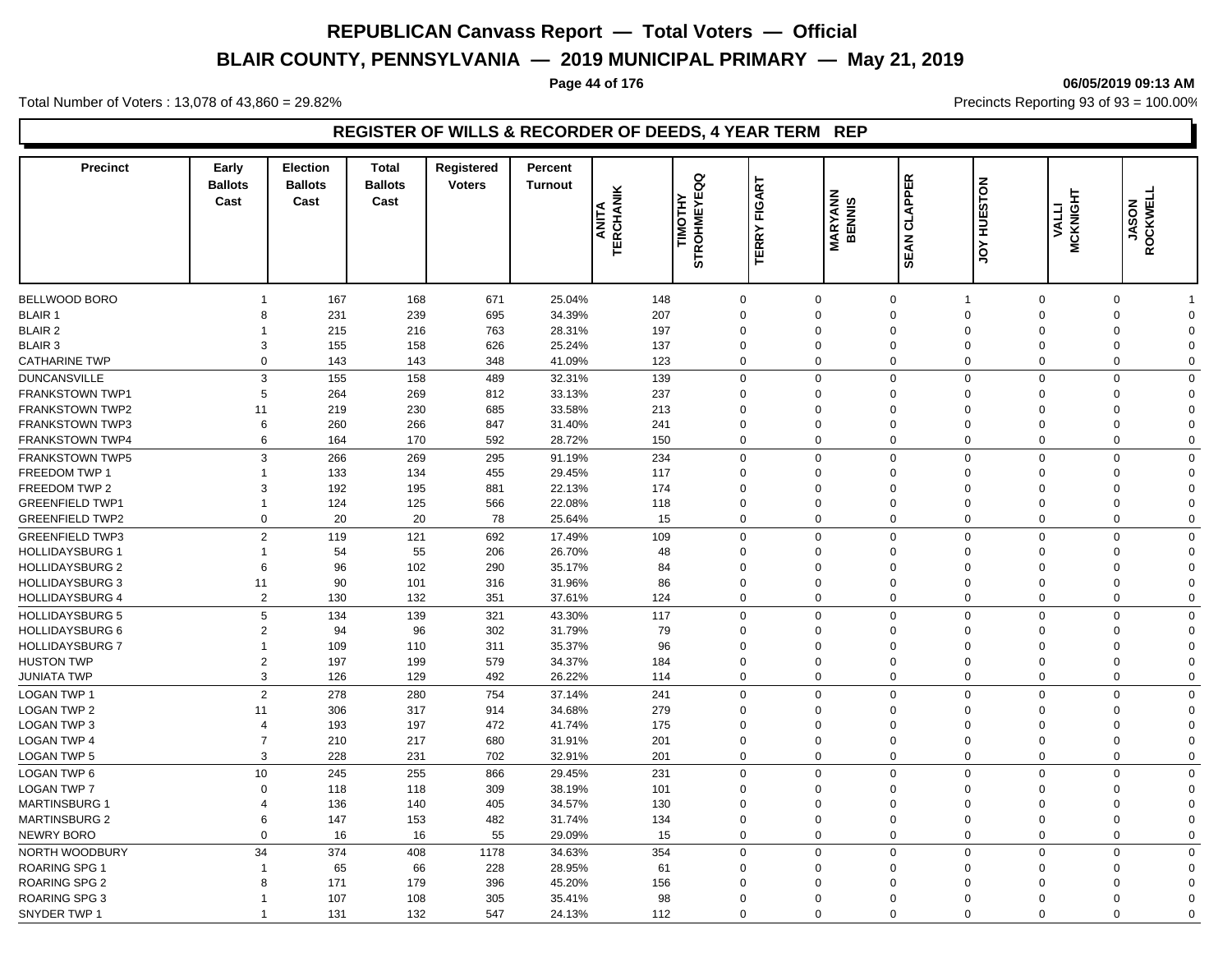# **BLAIR COUNTY, PENNSYLVANIA — 2019 MUNICIPAL PRIMARY — May 21, 2019**

Total Number of Voters : 13,078 of 43,860 = 29.82% Precincts Reporting 93 of 93 = 100.00%

### **REGISTER OF WILLS & RECORDER OF DEEDS, 4 YEAR TERM REP**

| <b>Precinct</b>      | Early<br><b>Ballots</b><br>Cast | <b>Election</b><br><b>Ballots</b><br>Cast | <b>Total</b><br><b>Ballots</b><br>Cast | Registered<br><b>Voters</b> | Percent<br>Turnout | <b>ANITA<br/>TERCHANIK</b> | σ<br>$\mathbf{\Omega}$<br>TIMOTHY<br>COHMEYE<br>$\alpha$<br><b>in</b> | FIGART<br>$\alpha$<br>$\propto$<br>ш | <b>MARYANN</b><br>BENNIS | ER<br>ပ<br>z<br>ш<br>ိ ဟ | STON<br>E<br>၂၀ | ı<br>VALLI<br><b>MCKNIG</b> | <b>JASON</b><br>ROCKWEL |  |
|----------------------|---------------------------------|-------------------------------------------|----------------------------------------|-----------------------------|--------------------|----------------------------|-----------------------------------------------------------------------|--------------------------------------|--------------------------|--------------------------|-----------------|-----------------------------|-------------------------|--|
| SNYDER TWP 2         |                                 | 217                                       | 218                                    | 809                         | 26.95%             | 187                        | 0                                                                     |                                      | $\mathbf 0$              |                          |                 | $\Omega$                    |                         |  |
| <b>TAYLOR TWP</b>    |                                 | 327                                       | 333                                    | 1143                        | 29.13%             | 300                        |                                                                       | $\Omega$                             |                          |                          |                 |                             |                         |  |
| <b>TYRONE TWP 1</b>  |                                 | 80                                        | 81                                     | 379                         | 21.37%             | 76                         |                                                                       |                                      | $\Omega$                 |                          |                 |                             |                         |  |
| TYRONE TWP 2         |                                 | 92                                        | 93                                     | 365                         | 25.48%             | 86                         | 0                                                                     |                                      | $\Omega$                 |                          |                 |                             |                         |  |
| TYRONE BORO 1        |                                 | 87                                        | 88                                     | 335                         | 26.27%             | 79                         |                                                                       | 0                                    | 0                        |                          |                 | $\Omega$                    |                         |  |
| <b>TYRONE BORO 2</b> | $\mathfrak{p}$                  | 66                                        | 68                                     | 239                         | 28.45%             | 56                         | $\Omega$                                                              |                                      | 0                        | $\Omega$                 |                 | $\Omega$                    |                         |  |
| <b>TYRONE BORO 3</b> |                                 | 48                                        | 48                                     | 197                         | 24.37%             | 39                         |                                                                       | ∩                                    |                          |                          |                 |                             |                         |  |
| <b>TYRONE BORO 4</b> |                                 | 38                                        | 38                                     | 139                         | 27.34%             | 34                         |                                                                       |                                      | $\Omega$                 |                          |                 |                             |                         |  |
| <b>TYRONE BORO 5</b> |                                 | 58                                        | 61                                     | 210                         | 29.05%             | 54                         |                                                                       | $\Omega$                             |                          |                          |                 |                             |                         |  |
| TYRONE BORO 6        | $\Omega$                        | 128                                       | 128                                    | 384                         | 33.33%             | 108                        |                                                                       | $\mathbf 0$                          | 0                        |                          |                 | $\Omega$                    |                         |  |
| <b>TYRONE BORO 7</b> |                                 | 88                                        | 89                                     | 285                         | 31.23%             | 75                         |                                                                       | $\Omega$                             | 0                        |                          |                 | $\Omega$                    |                         |  |
| WILLIAMSBURG         |                                 | 133                                       | 134                                    | 462                         | 29.00%             | 119                        |                                                                       |                                      | $\Omega$                 |                          |                 |                             |                         |  |
| WOODBURY TWP         | $\Omega$                        | 177                                       | 177                                    | 671                         | 26.38%             | 152                        |                                                                       | $\Omega$                             |                          |                          |                 |                             |                         |  |
| <b>Totals</b>        | 319                             | 12759                                     | 13078                                  | 43860                       |                    | 11557                      |                                                                       |                                      |                          |                          |                 |                             |                         |  |

#### **Page 45 of 176 06/05/2019 09:13 AM**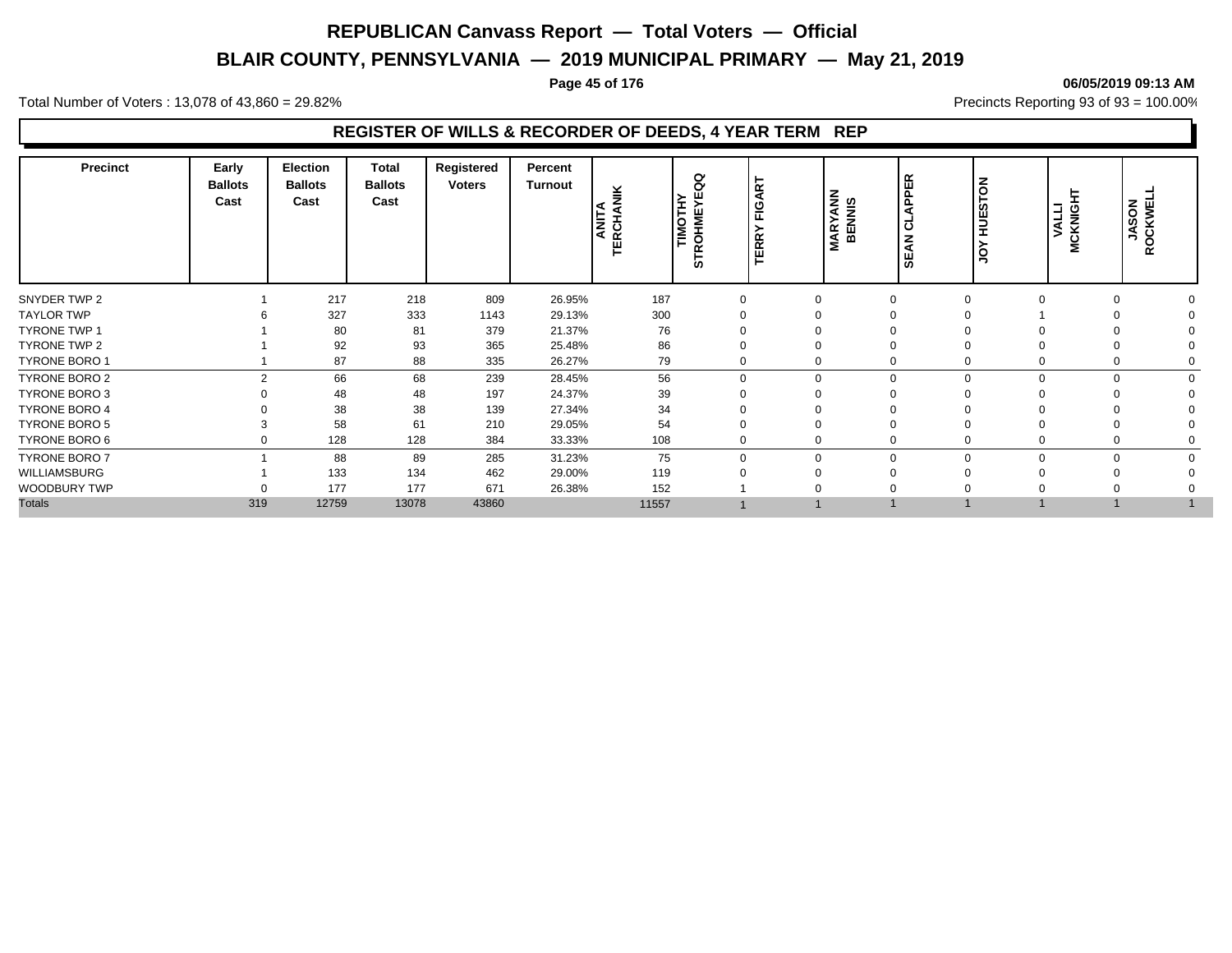# **BLAIR COUNTY, PENNSYLVANIA — 2019 MUNICIPAL PRIMARY — May 21, 2019**

#### **Page 46 of 176 06/05/2019 09:13 AM**

Total Number of Voters : 13,078 of 43,860 = 29.82% Precincts Reporting 93 of 93 = 100.00%

### **REGISTER OF WILLS & RECORDER OF DEEDS, 4 YEAR TERM REP - REPUBLICAN**

| <b>Precinct</b>          | Early<br><b>Ballots</b><br>Cast | <b>Election</b><br><b>Ballots</b><br>Cast | <b>Total</b><br><b>Ballots</b><br>Cast | Registered<br><b>Voters</b> | Percent<br><b>Turnout</b> | 동<br>ě<br><b>SR</b><br>٦,<br><b>LARRY</b> | <b>JOHN SWOPE</b>          | <b>Totals</b>              |          |
|--------------------------|---------------------------------|-------------------------------------------|----------------------------------------|-----------------------------|---------------------------|-------------------------------------------|----------------------------|----------------------------|----------|
| ALTOONA 1-1              | $\overline{4}$                  | 52                                        | 56                                     | 299                         | 18.73%                    |                                           | $\mathbf 0$                | $\mathbf 0$                | 51       |
| ALTOONA 2-1              | $\Omega$                        | 34                                        | 34                                     | 141                         | 24.11%                    |                                           | $\mathbf 0$                | $\Omega$                   | 27       |
| ALTOONA 2-2              | $\overline{1}$                  | 82                                        | 83                                     | 355                         | 23.38%                    |                                           | $\mathbf 0$                | $\mathbf 0$                | 76       |
| ALTOONA 3-1              | $\mathbf 0$                     | 37                                        | 37                                     | 239                         | 15.48%                    |                                           | $\pmb{0}$                  | $\pmb{0}$                  | 33       |
| ALTOONA 3-2              | $\mathbf 0$                     | 102                                       | 102                                    | 346                         | 29.48%                    |                                           | $\mathbf 0$                | $\mathbf 0$                | 91       |
| ALTOONA 4-1              | $\mathbf 0$                     | 44                                        | 44                                     | 257                         | 17.12%                    |                                           | $\mathbf 0$                | $\mathbf 0$                | 37       |
| ALTOONA 4-2              | $\overline{4}$                  | 127                                       | 131                                    | 381                         | 34.38%                    |                                           | $\mathbf 0$                | $\mathbf 0$                | 115      |
| ALTOONA 5-1              | $\mathbf 0$                     | 15                                        | 15                                     | 59                          | 25.42%                    |                                           | $\mathbf 0$                | $\mathbf 0$                | 14       |
| ALTOONA 5-2              | $\mathbf 0$                     | 64                                        | 64                                     | 274                         | 23.36%                    |                                           | $\mathbf 0$                | $\mathbf 0$                | 55       |
| ALTOONA 5-3              | $\sqrt{2}$                      | 67                                        | 69                                     | 237                         | 29.11%                    |                                           | $\mathbf 0$                | $\mathbf 0$                | 63       |
| ALTOONA 6-1              | $\overline{7}$                  | 91                                        | 98                                     | 362                         | 27.07%                    |                                           | $\mathbf 0$                | $\mathbf 0$                | 85       |
| ALTOONA 6-2              | $\overline{4}$                  | 108                                       | 112                                    | 436                         | 25.69%                    |                                           | $\mathbf 0$                | $\Omega$                   | 99       |
| ALTOONA 6-3              | $\mathbf{1}$                    | 137                                       | 138                                    | 419                         | 32.94%                    |                                           | $\Omega$                   | $\mathbf 0$                | 118      |
| ALTOONA 6-4              | 8                               | 136                                       | 144                                    | 483                         | 29.81%                    |                                           | $\mathbf 0$                | $\mathbf 0$                | 130      |
| <b>ALTOONA7</b>          | $\mathbf 0$                     | 70                                        | 70                                     | 326                         | 21.47%                    |                                           | $\mathbf 0$                | $\mathbf 0$                | 60       |
|                          | $\overline{1}$                  |                                           |                                        |                             |                           |                                           |                            |                            |          |
| ALTOONA 8-1              | $\,$ 5                          | 37                                        | 38                                     | 272                         | 13.97%<br>29.77%          |                                           | $\mathbf 0$<br>$\mathbf 0$ | $\mathbf 0$<br>$\mathbf 0$ | 32       |
| ALTOONA 8-2<br>ALTOONA 9 | $\,$ 5                          | 73<br>83                                  | 78<br>88                               | 262                         | 28.03%                    |                                           | $\mathbf 0$                | $\mathbf 0$                | 67<br>78 |
| ALTOONA 10-1             | $\sqrt{3}$                      | 126                                       | 129                                    | 314<br>522                  | 24.71%                    |                                           | $\mathbf 0$                | $\Omega$                   | 110      |
|                          | $\overline{7}$                  |                                           | 182                                    | 562                         |                           |                                           |                            | $\mathbf 0$                |          |
| ALTOONA 10-2             |                                 | 175                                       |                                        |                             | 32.38%                    |                                           | $\mathbf{1}$               |                            | 169      |
| ALTOONA 11-1             | $\mathbf{3}$                    | 138                                       | 141                                    | 528                         | 26.70%                    |                                           | $\mathbf 0$                | $\mathbf 0$                | 124      |
| ALTOONA 11-2             | $\overline{1}$                  | 204                                       | 205                                    | 551                         | 37.21%                    |                                           | $\mathbf 0$                | $\mathbf 0$                | 179      |
| ALTOONA 12-1             | $\mathsf 0$                     | 83                                        | 83                                     | 332                         | 25.00%                    |                                           | $\mathbf 0$                | $\mathbf 0$                | 70       |
| ALTOONA 12-2             | $\mathsf 0$                     | 76                                        | 76                                     | 250                         | 30.40%                    |                                           | $\mathbf 0$                | $\mathbf 0$                | 67       |
| ALTOONA 12-3             | $\mathsf 0$                     | 60                                        | 60                                     | 220                         | 27.27%                    |                                           | $\mathbf 0$                | $\mathbf 0$                | 50       |
| ALTOONA 12-4             | $\sqrt{2}$                      | 109                                       | 111                                    | 336                         | 33.04%                    |                                           | $\mathbf 0$                | $\mathbf 0$                | 94       |
| ALTOONA 13-1             | $\overline{2}$                  | 164                                       | 166                                    | 516                         | 32.17%                    |                                           | $\mathbf 0$                | $\mathbf 0$                | 148      |
| ALTOONA 13-2             | $\mathsf 0$                     | 104                                       | 104                                    | 365                         | 28.49%                    |                                           | $\mathbf 0$                | $\mathbf 0$                | 95       |
| ALTOONA 13-3             | $\sqrt{2}$                      | 94                                        | 96                                     | 348                         | 27.59%                    |                                           | $\pmb{0}$                  | $\pmb{0}$                  | 86       |
| ALTOONA 13-4             | $\mathbf{1}$                    | 65                                        | 66                                     | 273                         | 24.18%                    |                                           | $\mathbf 0$                | $\mathbf 0$                | 63       |
| ALTOONA 14-1             | $6\phantom{a}$                  | 176                                       | 182                                    | 586                         | 31.06%                    |                                           | $\mathbf 0$                | $\mathbf 0$                | 162      |
| ALTOONA 14-2             | $\,6\,$                         | 190                                       | 196                                    | 602                         | 32.56%                    |                                           | $\mathbf 0$                | $\mathbf 0$                | 170      |
| ALTOONA 14-3             | $\overline{2}$                  | 151                                       | 153                                    | 539                         | 28.39%                    |                                           | $\mathbf 0$                | $\mathbf 0$                | 136      |
| ALLEGHENY 1              | $\overline{7}$                  | 261                                       | 268                                    | 973                         | 27.54%                    |                                           | $\mathbf 0$                | $\mathbf 0$                | 245      |
| ALLEGHENY 2              | 15                              | 249                                       | 264                                    | 949                         | 27.82%                    |                                           | $\mathbf 0$                | $\mathbf 0$                | 234      |
| ALLEGHENY 3              | 14                              | 47                                        | 61                                     | 176                         | 34.66%                    |                                           | $\mathbf 0$                | $\Omega$                   | 56       |
| <b>ALLEGHENY 4</b>       | $\mathbf{1}$                    | 147                                       | 148                                    | 436                         | 33.94%                    |                                           | $\mathbf 0$                | $\Omega$                   | 132      |
| <b>ANTIS TWP 1</b>       | 6                               | 286                                       | 292                                    | 1177                        | 24.81%                    |                                           | $\Omega$                   | $\Omega$                   | 256      |
| <b>ANTIS TWP 2</b>       | $\mathbf{1}$                    | 173                                       | 174                                    | 712                         | 24.44%                    |                                           | $\Omega$                   | $\mathbf 0$                | 154      |
| <b>ANTIS TWP 3</b>       | 2                               | 201                                       | 203                                    | 871                         | 23.31%                    |                                           | $\mathbf 0$                | $\mathbf 0$                | 185      |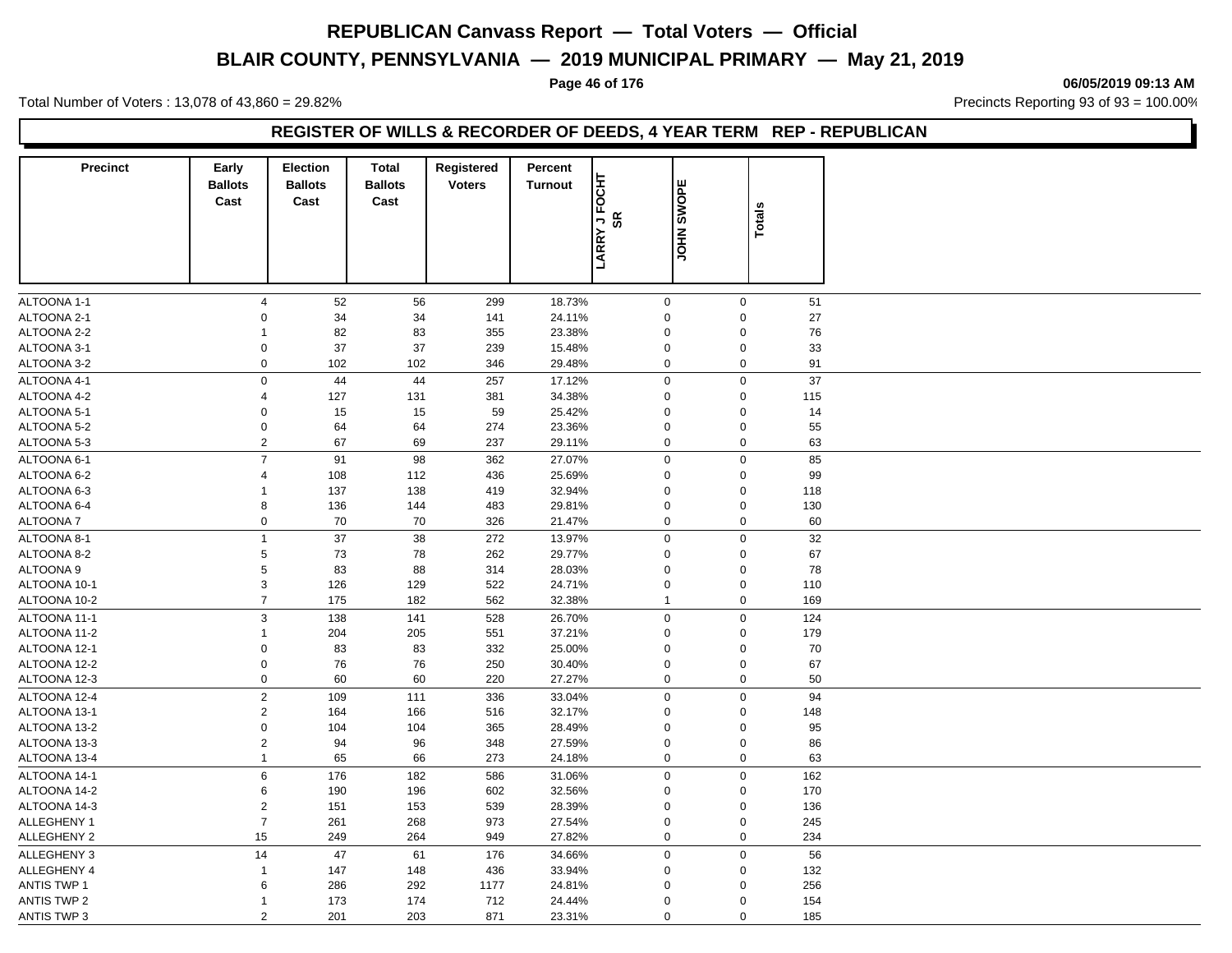# **BLAIR COUNTY, PENNSYLVANIA — 2019 MUNICIPAL PRIMARY — May 21, 2019**

**Page 47 of 176 06/05/2019 09:13 AM**

Total Number of Voters : 13,078 of 43,860 = 29.82% Precincts Reporting 93 of 93 = 100.00%

### **REGISTER OF WILLS & RECORDER OF DEEDS, 4 YEAR TERM REP**

| <b>Precinct</b>        | Early<br><b>Ballots</b><br>Cast | <b>Election</b><br><b>Ballots</b><br>Cast | Total<br><b>Ballots</b><br>Cast | Registered<br><b>Voters</b> | Percent<br><b>Turnout</b> | FOCHT<br>SR<br>$\overline{a}$ | ш<br><b>JOHN SWOP</b> | <b>Totals</b>    |     |
|------------------------|---------------------------------|-------------------------------------------|---------------------------------|-----------------------------|---------------------------|-------------------------------|-----------------------|------------------|-----|
|                        |                                 |                                           |                                 |                             |                           | <b>LARRY</b>                  |                       |                  |     |
| BELLWOOD BORO          | $\overline{1}$                  | 167                                       | 168                             | 671                         | 25.04%                    | $\mathbf 0$                   |                       | $\mathbf 0$      | 150 |
| <b>BLAIR 1</b>         | 8                               | 231                                       | 239                             | 695                         | 34.39%                    | $\mathbf 0$                   |                       | $\mathbf 0$      | 207 |
| <b>BLAIR 2</b>         | 1                               | 215                                       | 216                             | 763                         | 28.31%                    | $\mathbf 0$                   |                       | $\mathbf 0$      | 197 |
| <b>BLAIR 3</b>         | 3                               | 155                                       | 158                             | 626                         | 25.24%                    | 0                             |                       | $\Omega$         | 137 |
| <b>CATHARINE TWP</b>   | $\mathbf 0$                     | 143                                       | 143                             | 348                         | 41.09%                    | 0                             |                       | $\mathbf 0$      | 123 |
| <b>DUNCANSVILLE</b>    | $\mathsf 3$                     | 155                                       | 158                             | 489                         | 32.31%                    | $\mathsf{O}\xspace$           |                       | $\mathbf 0$      | 139 |
| <b>FRANKSTOWN TWP1</b> | 5                               | 264                                       | 269                             | 812                         | 33.13%                    | 0                             |                       | $\mathbf{1}$     | 238 |
| <b>FRANKSTOWN TWP2</b> | 11                              | 219                                       | 230                             | 685                         | 33.58%                    | 0                             |                       | $\mathbf 0$      | 213 |
| <b>FRANKSTOWN TWP3</b> | 6                               | 260                                       | 266                             | 847                         | 31.40%                    | 0                             |                       | $\mathbf{0}$     | 241 |
| FRANKSTOWN TWP4        | 6                               | 164                                       | 170                             | 592                         | 28.72%                    | $\mathbf 0$                   |                       | $\mathbf 0$      | 150 |
| FRANKSTOWN TWP5        | 3                               | 266                                       | 269                             | 295                         | 91.19%                    | $\mathbf 0$                   |                       | $\mathbf 0$      | 234 |
| FREEDOM TWP 1          | $\overline{1}$                  | 133                                       | 134                             | 455                         | 29.45%                    | 0                             |                       | $\mathbf 0$      | 117 |
| FREEDOM TWP 2          | 3                               | 192                                       | 195                             | 881                         | 22.13%                    | 0                             |                       | $\mathbf 0$      | 174 |
| <b>GREENFIELD TWP1</b> | 1                               | 124                                       | 125                             | 566                         | 22.08%                    | 0                             |                       | $\mathbf 0$      | 118 |
| <b>GREENFIELD TWP2</b> | 0                               | 20                                        | 20                              | 78                          | 25.64%                    | 0                             |                       | 0                | 15  |
| <b>GREENFIELD TWP3</b> | $\overline{2}$                  | 119                                       | 121                             | 692                         | 17.49%                    | $\mathbf{0}$                  |                       | $\mathbf 0$      | 109 |
| <b>HOLLIDAYSBURG 1</b> | $\mathbf{1}$                    | 54                                        | 55                              | 206                         | 26.70%                    | $\mathbf 0$                   |                       | $\mathbf 0$      | 48  |
| <b>HOLLIDAYSBURG 2</b> | 6                               | 96                                        | 102                             | 290                         | 35.17%                    | $\overline{0}$                |                       | $\Omega$         | 84  |
| <b>HOLLIDAYSBURG 3</b> | 11                              | 90                                        | 101                             | 316                         | 31.96%                    | 0                             |                       | $\mathbf 0$      | 86  |
| <b>HOLLIDAYSBURG 4</b> | $\sqrt{2}$                      | 130                                       | 132                             | 351                         | 37.61%                    | 0                             |                       | $\Omega$         | 124 |
| <b>HOLLIDAYSBURG 5</b> | $\mathbf 5$                     | 134                                       | 139                             | 321                         | 43.30%                    | $\mathbf 0$                   |                       | $\mathbf 0$      | 117 |
| <b>HOLLIDAYSBURG 6</b> | $\sqrt{2}$                      | 94                                        | 96                              | 302                         | 31.79%                    | 0                             |                       | $\mathbf 0$      | 79  |
| <b>HOLLIDAYSBURG 7</b> | $\overline{1}$                  | 109                                       | 110                             | 311                         | 35.37%                    | 0                             |                       | $\mathbf 0$      | 96  |
| <b>HUSTON TWP</b>      | $\sqrt{2}$                      | 197                                       | 199                             | 579                         | 34.37%                    | 0                             |                       | $\mathbf 0$      | 184 |
| JUNIATA TWP            | 3                               | 126                                       | 129                             | 492                         | 26.22%                    | $\mathbf 0$                   |                       | $\mathbf 0$      | 114 |
|                        | $\overline{2}$                  |                                           |                                 |                             |                           |                               |                       |                  |     |
| <b>LOGAN TWP 1</b>     |                                 | 278                                       | 280                             | 754                         | 37.14%                    | $\mathbf 0$                   |                       | $\mathbf 0$      | 241 |
| <b>LOGAN TWP 2</b>     | 11                              | 306                                       | 317                             | 914                         | 34.68%                    | 0                             |                       | $\mathbf 0$      | 279 |
| <b>LOGAN TWP 3</b>     | 4                               | 193                                       | 197                             | 472                         | 41.74%                    | $\mathbf 0$                   |                       | $\mathbf 0$      | 175 |
| <b>LOGAN TWP 4</b>     | $\overline{7}$                  | 210                                       | 217                             | 680                         | 31.91%                    | 0                             |                       | $\mathbf 0$      | 201 |
| <b>LOGAN TWP 5</b>     | $\mathsf 3$                     | 228                                       | 231                             | 702                         | 32.91%                    | 0                             |                       | $\mathbf 0$      | 201 |
| <b>LOGAN TWP 6</b>     | 10                              | 245                                       | 255                             | 866                         | 29.45%                    | $\mathbf 0$                   |                       | $\boldsymbol{0}$ | 231 |
| <b>LOGAN TWP 7</b>     | $\mathbf 0$                     | 118                                       | 118                             | 309                         | 38.19%                    | $\mathbf 0$                   |                       | $\Omega$         | 101 |
| <b>MARTINSBURG 1</b>   | $\overline{\mathbf{4}}$         | 136                                       | 140                             | 405                         | 34.57%                    | $\mathbf 0$                   |                       | $\Omega$         | 130 |
| <b>MARTINSBURG 2</b>   | 6                               | 147                                       | 153                             | 482                         | 31.74%                    | 0                             |                       | $\mathbf 0$      | 134 |
| <b>NEWRY BORO</b>      | $\mathbf 0$                     | 16                                        | 16                              | 55                          | 29.09%                    | $\mathbf 0$                   |                       | $\Omega$         | 15  |
| NORTH WOODBURY         | 34                              | 374                                       | 408                             | 1178                        | 34.63%                    | $\mathbf 0$                   |                       | $\mathbf 0$      | 354 |
| <b>ROARING SPG 1</b>   | $\mathbf{1}$                    | 65                                        | 66                              | 228                         | 28.95%                    | 0                             |                       | $\mathbf 0$      | 61  |
| <b>ROARING SPG 2</b>   | 8                               | 171                                       | 179                             | 396                         | 45.20%                    | 0                             |                       | $\mathbf 0$      | 156 |
| <b>ROARING SPG 3</b>   | $\mathbf{1}$                    | 107                                       | 108                             | 305                         | 35.41%                    | $\Omega$                      |                       | $\mathbf 0$      | 98  |
| SNYDER TWP 1           | $\mathbf{1}$                    | 131                                       | 132                             | 547                         | 24.13%                    | $\mathbf 0$                   |                       | $\mathbf 0$      | 112 |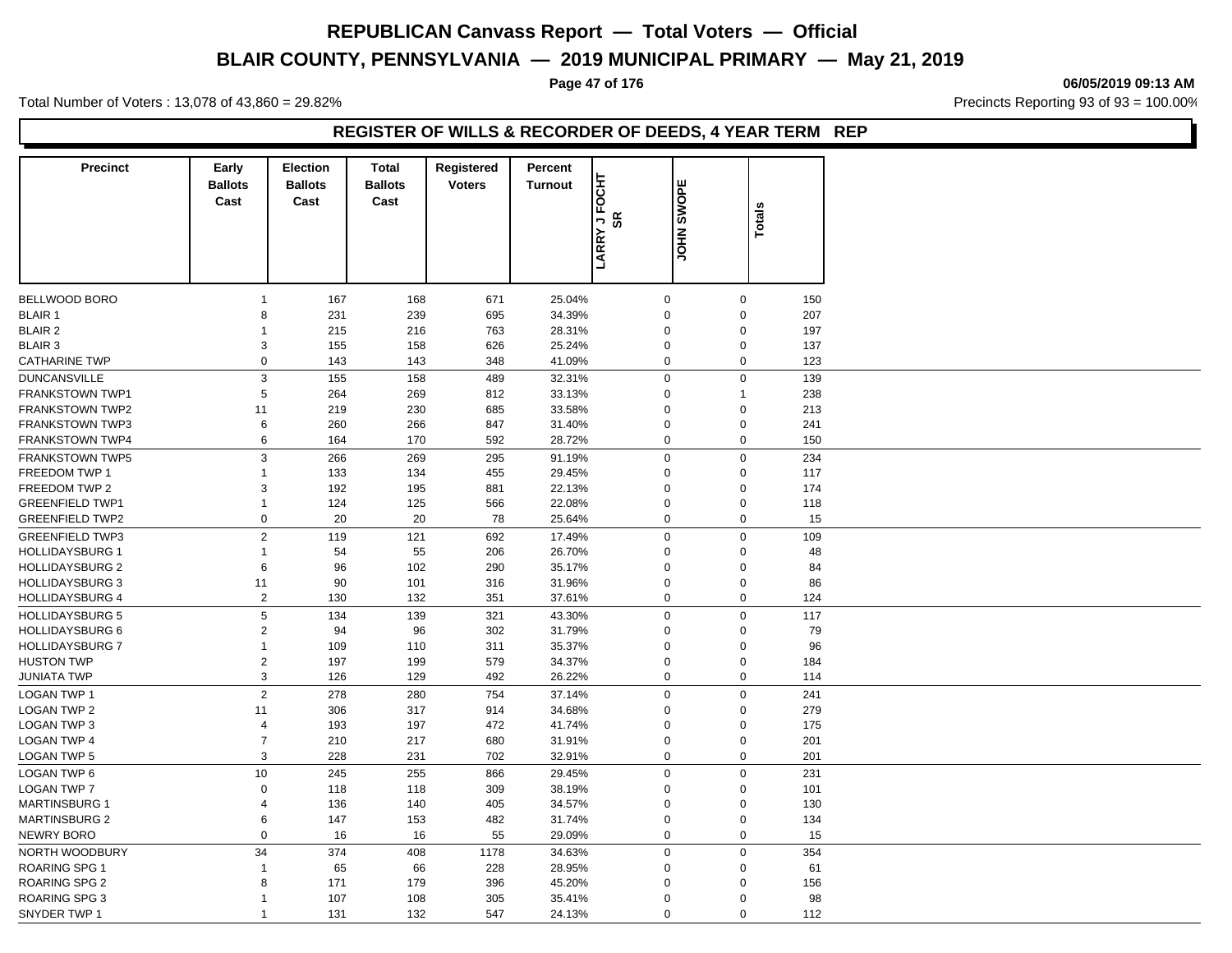# **BLAIR COUNTY, PENNSYLVANIA — 2019 MUNICIPAL PRIMARY — May 21, 2019**

#### **Page 48 of 176 06/05/2019 09:13 AM**

Total Number of Voters : 13,078 of 43,860 = 29.82% Precincts Reporting 93 of 93 = 100.00%

### **REGISTER OF WILLS & RECORDER OF DEEDS, 4 YEAR TERM REP**

| <b>Precinct</b>      | Early<br><b>Ballots</b><br>Cast | Election<br><b>Ballots</b><br>Cast | <b>Total</b><br><b>Ballots</b><br>Cast | Registered<br><b>Voters</b> | Percent<br><b>Turnout</b> | ᄫ<br>$\circ$<br>正<br>9g<br>$\overline{\phantom{a}}$<br>LARRY | <b>SWOPE</b><br><b>NHOL</b> | Totals |       |
|----------------------|---------------------------------|------------------------------------|----------------------------------------|-----------------------------|---------------------------|--------------------------------------------------------------|-----------------------------|--------|-------|
| SNYDER TWP 2         |                                 | 217                                | 218                                    | 809                         | 26.95%                    | $\mathbf 0$                                                  | $\mathbf 0$                 |        | 187   |
| <b>TAYLOR TWP</b>    |                                 | 327                                | 333                                    | 1143                        | 29.13%                    | 0                                                            | $\Omega$                    |        | 301   |
| <b>TYRONE TWP 1</b>  |                                 | 80                                 | 81                                     | 379                         | 21.37%                    | 0                                                            | $\Omega$                    |        | 76    |
| TYRONE TWP 2         |                                 | 92                                 | 93                                     | 365                         | 25.48%                    | $\Omega$                                                     | $\Omega$                    |        | 86    |
| <b>TYRONE BORO 1</b> |                                 | 87                                 | 88                                     | 335                         | 26.27%                    | $\mathbf 0$                                                  | $\mathbf 0$                 |        | 79    |
| <b>TYRONE BORO 2</b> | $\mathcal{P}$                   | 66                                 | 68                                     | 239                         | 28.45%                    | $\Omega$                                                     | $\Omega$                    |        | 56    |
| TYRONE BORO 3        |                                 | 48                                 | 48                                     | 197                         | 24.37%                    | 0                                                            |                             |        | 39    |
| <b>TYRONE BORO 4</b> |                                 | 38                                 | 38                                     | 139                         | 27.34%                    |                                                              | $\Omega$                    |        | 34    |
| <b>TYRONE BORO 5</b> | 3                               | 58                                 | 61                                     | 210                         | 29.05%                    | 0                                                            | $\Omega$                    |        | 54    |
| TYRONE BORO 6        | $\Omega$                        | 128                                | 128                                    | 384                         | 33.33%                    | 0                                                            | $\mathbf 0$                 |        | 108   |
| <b>TYRONE BORO 7</b> |                                 | 88                                 | 89                                     | 285                         | 31.23%                    | $\Omega$                                                     | $\Omega$                    |        | 75    |
| WILLIAMSBURG         |                                 | 133                                | 134                                    | 462                         | 29.00%                    |                                                              | $\Omega$                    |        | 119   |
| <b>WOODBURY TWP</b>  | $\Omega$                        | 177                                | 177                                    | 671                         | 26.38%                    |                                                              | $\Omega$                    |        | 153   |
| <b>Totals</b>        | 319                             | 12759                              | 13078                                  | 43860                       |                           |                                                              |                             |        | 11566 |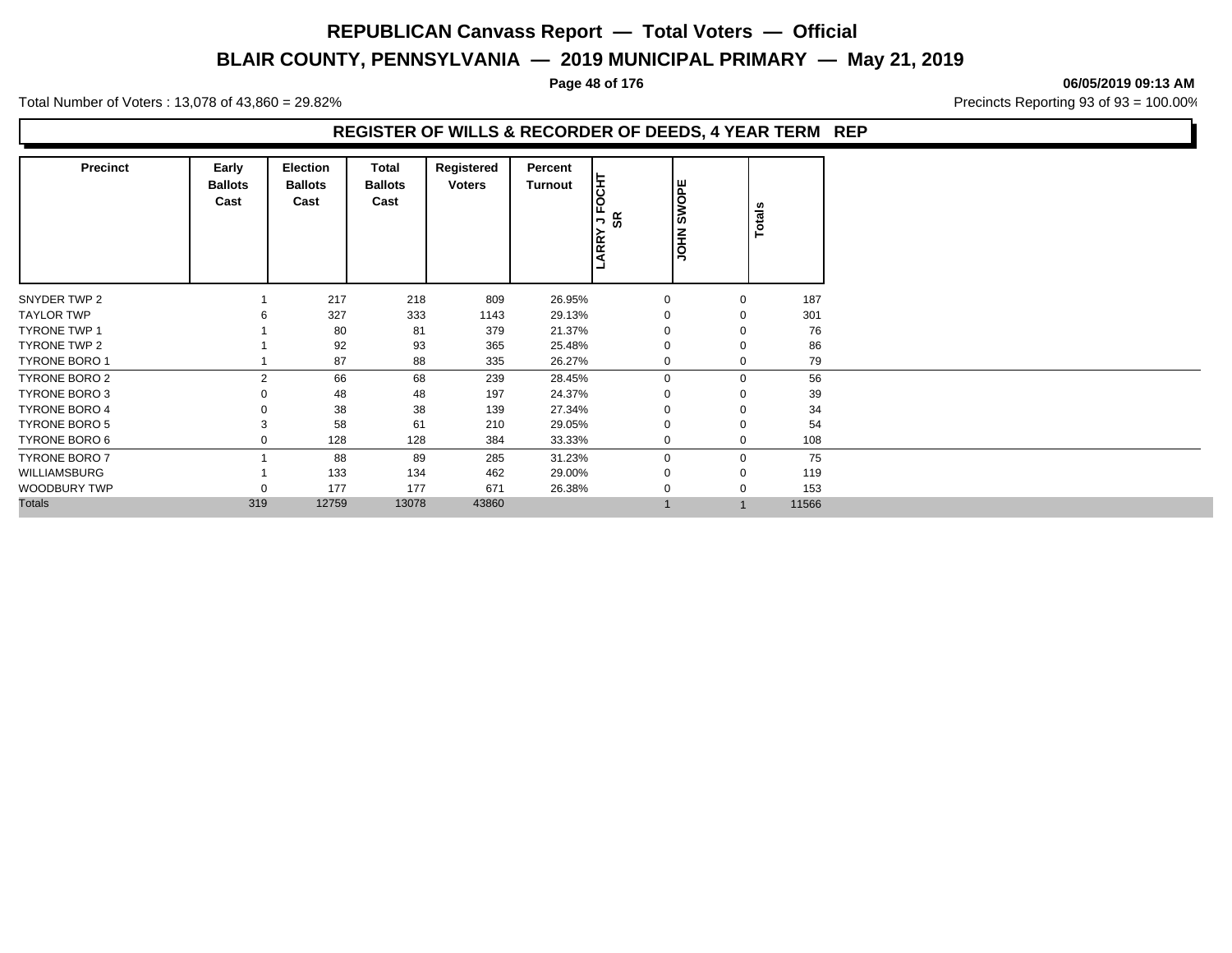# **BLAIR COUNTY, PENNSYLVANIA — 2019 MUNICIPAL PRIMARY — May 21, 2019**

**Page 49 of 176 06/05/2019 09:13 AM**

Total Number of Voters : 13,078 of 43,860 = 29.82% Precincts Reporting 93 of 93 = 100.00%

### **CORONER, 4 YEAR TERM REP - REPUBLICAN**

| <b>HARRY MILLER</b><br>RICH MCKEON<br><b>BLOOM</b><br>Dr. William<br>Kirsch<br>RICHARD<br>BACON<br>KATHLE<br><b>MYERS</b><br><b>PATRICIA</b><br><b>MIKE</b>                                                                          | Con tinued<br>REBECCA<br>MURGO                        |
|--------------------------------------------------------------------------------------------------------------------------------------------------------------------------------------------------------------------------------------|-------------------------------------------------------|
| ERIN                                                                                                                                                                                                                                 |                                                       |
|                                                                                                                                                                                                                                      |                                                       |
| ALTOONA 1-1<br>52<br>56<br>18.73%<br>9<br>44<br>299<br>$\mathbf 0$<br>$\mathbf 0$<br>$\mathbf 0$<br>$\mathbf 0$<br>$\overline{4}$                                                                                                    | $\mathbf 0$<br>$\mathbf 0$                            |
| ALTOONA 2-1<br>34<br>34<br>6<br>26<br>$\Omega$<br>141<br>24.11%<br>$\Omega$<br>$\Omega$<br>$\mathbf 0$<br>$\Omega$<br>ALTOONA 2-2<br>83<br>69<br>$\Omega$                                                                            | $\Omega$<br>$\Omega$                                  |
| 82<br>355<br>23.38%<br>12<br>$\mathbf{0}$<br>$\Omega$<br>$\Omega$<br>ALTOONA 3-1<br>37<br>37<br>26<br>239<br>15.48%<br>11<br>$\mathbf 0$<br>$\Omega$<br>$\mathbf 0$<br>0<br>$\Omega$                                                 | $\mathbf 0$<br>$\Omega$<br>$\mathbf 0$<br>$\Omega$    |
| 102<br>22<br>80<br>ALTOONA 3-2<br>$\Omega$<br>102<br>29.48%<br>$\overline{0}$<br>$\mathbf 0$<br>$\mathbf 0$<br>346<br>$\mathbf 0$                                                                                                    | $\mathbf 0$<br>$\Omega$                               |
|                                                                                                                                                                                                                                      |                                                       |
| ALTOONA 4-1<br>$\mathbf 0$<br>44<br>44<br>14<br>28<br>$\mathsf 0$<br>$\mathbf 0$<br>257<br>17.12%<br>$\mathbf 0$<br>$\mathbf 0$<br>ALTOONA 4-2<br>127<br>131<br>34.38%<br>$\Omega$<br>$\mathbf 0$<br>$\Omega$<br>4<br>$\overline{1}$ | $\mathbf 0$<br>$\mathbf 0$<br>$\mathbf 0$<br>$\Omega$ |
| 381<br>18<br>104<br>ALTOONA 5-1<br>$\overline{2}$<br>$\Omega$<br>$\Omega$<br>$\Omega$<br>$\Omega$                                                                                                                                    | $\mathbf 0$<br>$\Omega$                               |
| 15<br>15<br>59<br>25.42%<br>13<br>$\mathbf 0$<br>ALTOONA 5-2<br>$\Omega$<br>64<br>274<br>23.36%<br>10<br>50<br>$\mathbf 0$<br>64<br>$\mathbf 0$<br>0<br>$\Omega$                                                                     | $\mathbf 0$<br>$\mathbf 0$                            |
| $\overline{2}$<br>67<br>69<br>62<br>ALTOONA 5-3<br>237<br>29.11%<br>$\overline{7}$<br>$\mathbf 0$<br>$\Omega$<br>$\mathbf{0}$<br>$\Omega$                                                                                            | $\mathbf 0$<br>$\mathbf 0$                            |
| $\overline{7}$<br>91<br>98<br>10<br>86<br>$\mathbf 0$<br>$\mathbf 0$<br>$\mathbf 0$<br>$\Omega$                                                                                                                                      | $\mathbf 0$<br>$\mathbf 0$                            |
| ALTOONA 6-1<br>362<br>27.07%<br>25.69%<br>17<br>89<br>$\mathbf 0$<br>$\Omega$<br>$\mathbf{0}$<br>$\Omega$<br>4                                                                                                                       | $\mathbf 0$<br>$\Omega$                               |
| ALTOONA 6-2<br>108<br>112<br>436<br>138<br>ALTOONA 6-3<br>137<br>419<br>32.94%<br>21<br>109<br>$\mathbf 0$<br>$\mathbf 0$<br>0<br>$\Omega$                                                                                           | $\mathbf 0$<br>$\Omega$                               |
| ALTOONA 6-4<br>8<br>136<br>144<br>483<br>29.81%<br>20<br>118<br>$\overline{0}$<br>$\overline{0}$<br>$\mathbf 0$<br>$\Omega$                                                                                                          | $\mathbf 0$<br>$\mathbf 0$                            |
| 70<br>54<br><b>ALTOONA7</b><br>$\mathbf 0$<br>70<br>326<br>21.47%<br>15<br>$\mathbf 0$<br>$\Omega$<br>$\mathbf{0}$<br>$\Omega$                                                                                                       | $\mathbf 0$<br>$\mathbf 0$                            |
| $\mathbf 0$<br>$\Omega$<br>$\mathbf{0}$<br>$\Omega$<br>$\overline{1}$                                                                                                                                                                | $\mathbf 0$<br>$\mathbf 0$                            |
| ALTOONA 8-1<br>37<br>38<br>272<br>13.97%<br>9<br>29<br>ALTOONA 8-2<br>73<br>78<br>262<br>29.77%<br>11<br>66<br>$\mathbf 0$<br>5<br>$\mathbf 0$<br>0<br>$\Omega$                                                                      | $\mathbf 0$<br>$\Omega$                               |
| 88<br>ALTOONA <sub>9</sub><br>5<br>83<br>12<br>74<br>314<br>28.03%<br>$\mathbf 0$<br>$\Omega$<br>$\mathbf 0$<br>$\Omega$                                                                                                             | $\mathbf 0$<br>$\Omega$                               |
| 3<br>126<br>522<br>16<br>108<br>$\mathbf 0$<br>ALTOONA 10-1<br>129<br>24.71%<br>$\mathbf 0$<br>$\Omega$<br>$\Omega$                                                                                                                  | $\mathbf 0$<br>$\Omega$                               |
| $\overline{7}$<br>34<br>$\mathbf 0$<br>ALTOONA 10-2<br>175<br>182<br>562<br>32.38%<br>141<br>$\mathbf 0$<br>$\Omega$<br>$\mathbf 0$                                                                                                  | $\mathbf 0$<br>$\mathbf 0$                            |
| ALTOONA 11-1<br>3<br>138<br>141<br>528<br>26.70%<br>15<br>121<br>$\mathbf 0$<br>$\Omega$<br>$\mathbf 0$<br>$\Omega$                                                                                                                  | $\mathbf 0$<br>$\mathbf 0$                            |
| 37.21%<br>ALTOONA 11-2<br>204<br>205<br>551<br>19<br>183<br>$\overline{0}$<br>$\mathbf 0$<br>$\mathbf 0$<br>$\Omega$                                                                                                                 | $\mathbf 0$<br>$\mathbf 0$                            |
| ALTOONA 12-1<br>83<br>83<br>332<br>25.00%<br>16<br>65<br>$\mathbf 0$<br>$\mathbf 0$<br>$\mathbf 0$<br>0<br>$\Omega$                                                                                                                  | $\mathbf 0$<br>$\mathbf 0$                            |
| 76<br>76<br>30.40%<br>10<br>65<br>$\mathbf 0$<br>ALTOONA 12-2<br>$\Omega$<br>250<br>$\Omega$<br>$\Omega$<br>$\Omega$                                                                                                                 | $\mathbf 0$<br>$\Omega$                               |
| ALTOONA 12-3<br>$\mathbf 0$<br>60<br>60<br>220<br>27.27%<br>12<br>42<br>$\mathbf 0$<br>$\overline{0}$<br>$\mathbf 0$<br>$\Omega$                                                                                                     | $\mathbf 0$<br>$\mathbf 0$                            |
| $\overline{2}$<br>111<br>16<br>91<br>ALTOONA 12-4<br>109<br>336<br>$\mathbf 0$<br>$\Omega$<br>$\mathbf 0$<br>$\Omega$<br>33.04%                                                                                                      | $\mathbf 0$<br>$\Omega$                               |
| ALTOONA 13-1<br>$\overline{2}$<br>166<br>32.17%<br>24<br>140<br>164<br>516<br>$\mathbf 0$<br>$\Omega$<br>$\mathbf 0$<br>$\Omega$                                                                                                     | $\Omega$<br>$\Omega$                                  |
| ALTOONA 13-2<br>$\Omega$<br>28.49%<br>86<br>$\Omega$<br>104<br>104<br>365<br>14<br>$\Omega$<br>$\Omega$<br>$\Omega$                                                                                                                  | $\mathbf 0$<br>$\Omega$                               |
| ALTOONA 13-3<br>$\overline{2}$<br>96<br>27.59%<br>83<br>$\mathbf 0$<br>94<br>348<br>11<br>$\Omega$<br>$\Omega$<br>$\Omega$                                                                                                           | $\mathbf 0$<br>$\Omega$                               |
| 52<br>ALTOONA 13-4<br>65<br>66<br>273<br>24.18%<br>14<br>$\mathbf 0$<br>$\mathbf 0$<br>$\mathbf 0$<br>$\mathbf 0$<br>$\mathbf{1}$                                                                                                    | $\mathbf 0$<br>$\Omega$                               |
| ALTOONA 14-1<br>182<br>6<br>176<br>586<br>31.06%<br>30<br>147<br>$\mathbf 0$<br>$\mathbf 0$<br>$\mathbf 0$<br>$\Omega$                                                                                                               | $\mathbf 0$<br>$\mathbf 0$                            |
| ALTOONA 14-2<br>6<br>190<br>196<br>602<br>32.56%<br>34<br>159<br>$\mathbf 0$<br>0<br>$\mathbf 0$<br>$\Omega$                                                                                                                         | $\mathbf 0$<br>$\Omega$                               |
| ALTOONA 14-3<br>$\overline{2}$<br>151<br>153<br>539<br>28.39%<br>19<br>130<br>$\Omega$<br>$\Omega$<br>$\mathbf 0$<br>$\Omega$                                                                                                        | $\mathbf 0$<br>$\Omega$                               |
| ALLEGHENY 1<br>$\overline{7}$<br>261<br>268<br>973<br>27.54%<br>69<br>192<br>$\mathbf 0$<br>$\mathbf 0$<br>$\Omega$                                                                                                                  | $\mathbf 0$<br>$\Omega$                               |
| <b>ALLEGHENY 2</b><br>15<br>249<br>264<br>27.82%<br>65<br>179<br>$\mathbf 0$<br>949<br>$\mathbf 0$<br>$\mathbf 0$<br>$\Omega$                                                                                                        | $\mathbf 0$<br>$\mathbf 0$                            |
| <b>ALLEGHENY 3</b><br>14<br>47<br>61<br>14<br>45<br>$\mathbf 0$<br>176<br>34.66%<br>$\mathbf 0$<br>$\mathbf 0$<br>$\Omega$                                                                                                           | $\mathbf 0$<br>$\mathbf 0$                            |
| ALLEGHENY 4<br>147<br>148<br>436<br>33.94%<br>30<br>112<br>$\Omega$<br>$\mathbf 0$<br>$\Omega$<br>$\Omega$                                                                                                                           | $\mathbf 0$<br>$\Omega$                               |
| <b>ANTIS TWP 1</b><br>286<br>292<br>237<br>6<br>1177<br>24.81%<br>44<br>$\Omega$<br>$\mathbf 0$<br>$\Omega$<br>$\Omega$                                                                                                              | $\mathbf 0$<br>$\Omega$                               |
| 174<br><b>ANTIS TWP 2</b><br>173<br>712<br>24.44%<br>44<br>125<br>$\Omega$<br>$\Omega$<br>$\mathbf 0$<br>$\Omega$                                                                                                                    | $\mathbf 0$<br>$\Omega$                               |
| ANTIS TWP 3<br>$\mathfrak{p}$<br>201<br>203<br>871<br>23.31%<br>34<br>159<br>$\mathbf 0$<br>$\mathbf 0$<br>$\Omega$<br>$\Omega$                                                                                                      | $\mathbf 0$<br>$\Omega$                               |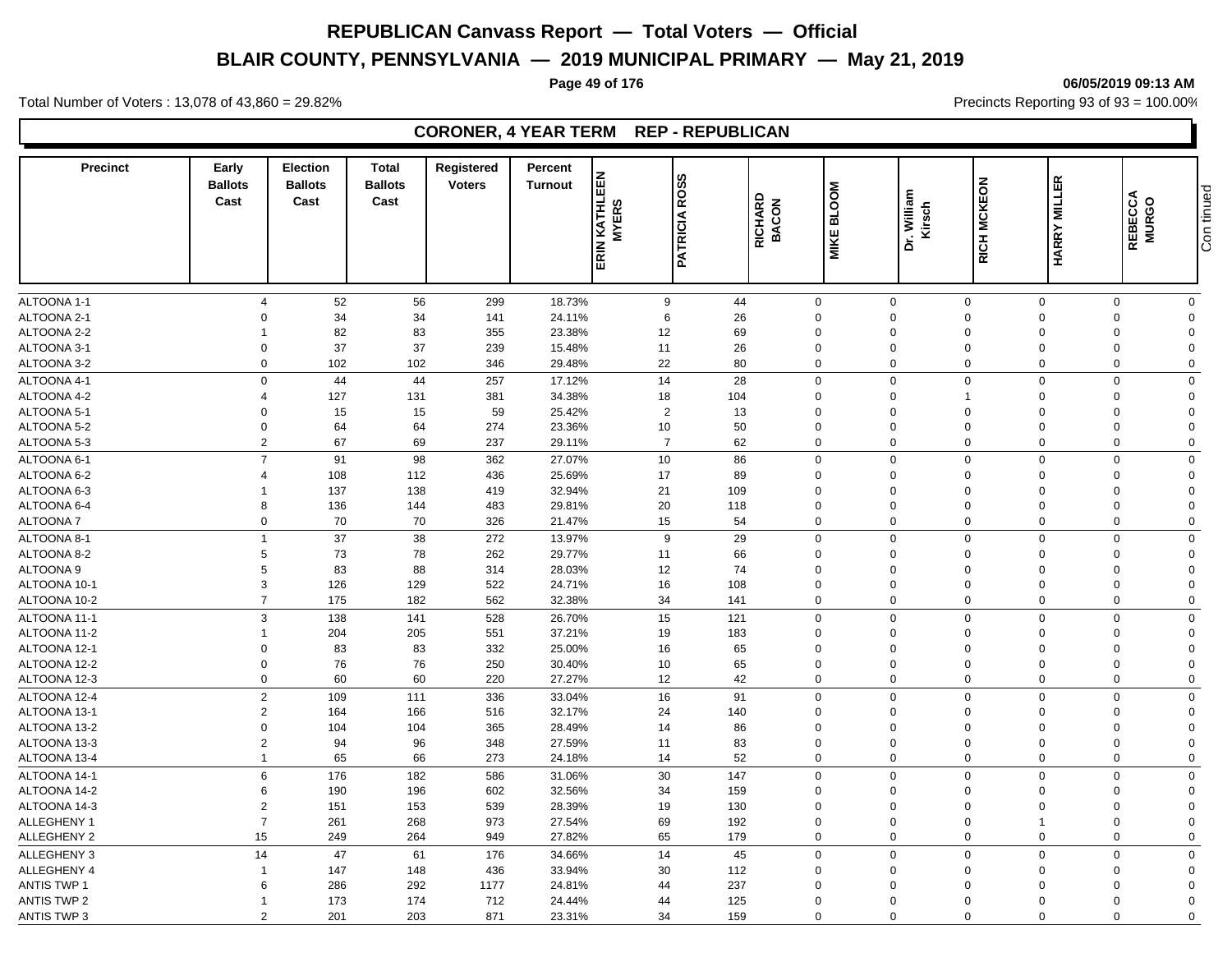# **BLAIR COUNTY, PENNSYLVANIA — 2019 MUNICIPAL PRIMARY — May 21, 2019**

#### **Page 50 of 176 06/05/2019 09:13 AM**

Total Number of Voters : 13,078 of 43,860 = 29.82% Precincts Reporting 93 of 93 = 100.00%

### **CORONER, 4 YEAR TERM REP**

| <b>Precinct</b>        | Early<br><b>Ballots</b><br>Cast | <b>Election</b><br><b>Ballots</b><br>Cast | <b>Total</b><br><b>Ballots</b><br>Cast | Registered<br><b>Voters</b> | Percent<br><b>Turnout</b> | EEN<br>KATHLI<br>ERS<br>ξ | ഗ<br>ROSS<br><b>PATRICIA</b> | RICHARD<br>BACON | <b>BLOOM</b> | Dr. William<br>Kirsch | RICH MCKEON | <b>HARRY MILLER</b> | REBECCA<br>MURGO |             |
|------------------------|---------------------------------|-------------------------------------------|----------------------------------------|-----------------------------|---------------------------|---------------------------|------------------------------|------------------|--------------|-----------------------|-------------|---------------------|------------------|-------------|
|                        |                                 |                                           |                                        |                             |                           | $\overline{\Xi}$          |                              |                  | MIKE         |                       |             |                     |                  |             |
| BELLWOOD BORO          |                                 | 167                                       | 168                                    | 671                         | 25.04%                    | 38                        | 126                          | $\overline{1}$   |              | $\mathbf 0$           | $\mathbf 0$ | $\mathbf 0$         | $\mathbf 0$      | $\Omega$    |
| <b>BLAIR 1</b>         | 8                               | 231                                       | 239                                    | 695                         | 34.39%                    | 61                        | 162                          |                  | $\Omega$     | $\Omega$              | $\mathbf 0$ | $\Omega$            | $\mathbf 0$      |             |
| <b>BLAIR 2</b>         |                                 | 215                                       | 216                                    | 763                         | 28.31%                    | 65                        | 146                          |                  | $\Omega$     | $\Omega$              | $\mathbf 0$ | $\Omega$            | $\Omega$         | $\Omega$    |
| <b>BLAIR 3</b>         | 3                               | 155                                       | 158                                    | 626                         | 25.24%                    | 53                        | 98                           |                  | $\Omega$     | $\Omega$              | $\mathbf 0$ | $\Omega$            | $\mathbf 0$      | $\Omega$    |
| <b>CATHARINE TWP</b>   | $\Omega$                        | 143                                       | 143                                    | 348                         | 41.09%                    | 32                        | 108                          |                  | $\mathbf 0$  | $\Omega$              | $\mathbf 0$ | $\mathbf 0$         | $\mathbf 0$      | $\mathbf 0$ |
| <b>DUNCANSVILLE</b>    | 3                               | 155                                       | 158                                    | 489                         | 32.31%                    | 33                        | 119                          |                  | $\Omega$     | $\Omega$              | $\mathbf 0$ | $\Omega$            | $\mathbf 0$      | $\Omega$    |
| <b>FRANKSTOWN TWP1</b> | 5                               | 264                                       | 269                                    | 812                         | 33.13%                    | 105                       | 150                          |                  | $\Omega$     | $\Omega$              | $\mathbf 0$ | $\Omega$            | $\Omega$         | $\Omega$    |
| <b>FRANKSTOWN TWP2</b> | 11                              | 219                                       | 230                                    | 685                         | 33.58%                    | 85                        | 138                          |                  | $\Omega$     | $\Omega$              | $\mathbf 0$ | $\Omega$            | $\Omega$         | $\Omega$    |
| <b>FRANKSTOWN TWP3</b> | 6                               | 260                                       | 266                                    | 847                         | 31.40%                    | 109                       | 143                          |                  | $\Omega$     | $\Omega$              | $\Omega$    | $\Omega$            | $\mathbf 0$      | $\Omega$    |
| <b>FRANKSTOWN TWP4</b> | 6                               | 164                                       | 170                                    | 592                         | 28.72%                    | 52                        | 109                          |                  | $\Omega$     | $\Omega$              | $\mathbf 0$ | $\Omega$            | $\mathbf 0$      | $\mathbf 0$ |
| <b>FRANKSTOWN TWP5</b> | 3                               | 266                                       | 269                                    | 295                         | 91.19%                    | 84                        | 168                          |                  | $\Omega$     | $\mathbf 0$           | $\mathbf 0$ | $\Omega$            | $\mathbf 0$      | $\Omega$    |
| FREEDOM TWP 1          |                                 | 133                                       | 134                                    | 455                         | 29.45%                    | 39                        | 88                           |                  | $\Omega$     | $\mathbf 0$           | $\mathbf 0$ | $\Omega$            | $\mathbf 0$      | $\Omega$    |
| FREEDOM TWP 2          | 3                               | 192                                       | 195                                    | 881                         | 22.13%                    | 60                        | 124                          |                  | $\Omega$     | $\Omega$              | $\mathbf 0$ | $\Omega$            | $\mathbf 0$      | $\Omega$    |
| <b>GREENFIELD TWP1</b> |                                 | 124                                       | 125                                    | 566                         | 22.08%                    | 36                        | 82                           |                  | $\mathbf 0$  | $\mathbf 0$           | $\mathbf 0$ | $\Omega$            | $\mathbf{1}$     | $\Omega$    |
| <b>GREENFIELD TWP2</b> | $\Omega$                        | 20                                        | 20                                     | 78                          | 25.64%                    | $\mathbf{3}$              | 13                           |                  | $\mathbf 0$  | $\mathbf 0$           | $\mathbf 0$ | $\Omega$            | $\mathbf 0$      | $\Omega$    |
|                        |                                 |                                           |                                        |                             |                           |                           |                              |                  |              |                       |             |                     |                  |             |
| <b>GREENFIELD TWP3</b> | $\overline{2}$                  | 119                                       | 121                                    | 692                         | 17.49%                    | 32                        | 83                           |                  | $\Omega$     | $\overline{1}$        | $\mathbf 0$ | $\Omega$            | $\Omega$         | $\Omega$    |
| <b>HOLLIDAYSBURG 1</b> |                                 | 54                                        | 55                                     | 206                         | 26.70%                    | 22                        | 33                           |                  | $\mathbf 0$  | $\mathbf 0$           | $\mathbf 0$ | $\Omega$            | $\mathbf 0$      | $\Omega$    |
| <b>HOLLIDAYSBURG 2</b> | 6                               | 96                                        | 102                                    | 290                         | 35.17%                    | 28                        | 69                           |                  | $\Omega$     | $\Omega$              | $\Omega$    | $\Omega$            | $\Omega$         | $\Omega$    |
| <b>HOLLIDAYSBURG 3</b> | 11                              | 90                                        | 101                                    | 316                         | 31.96%                    | 21                        | 73                           |                  | $\Omega$     | $\Omega$              | $\mathbf 0$ | $\Omega$            | $\mathbf 0$      | $\Omega$    |
| <b>HOLLIDAYSBURG 4</b> | $\overline{2}$                  | 130                                       | 132                                    | 351                         | 37.61%                    | 46                        | 78                           |                  | $\mathbf 0$  | $\mathbf 0$           | $\mathbf 0$ | $\Omega$            | $\Omega$         | $\Omega$    |
| <b>HOLLIDAYSBURG 5</b> | 5                               | 134                                       | 139                                    | 321                         | 43.30%                    | 36                        | 95                           |                  | $\Omega$     | $\Omega$              | $\mathbf 0$ | $\Omega$            | $\mathbf 0$      | $\mathbf 0$ |
| <b>HOLLIDAYSBURG 6</b> | $\overline{2}$                  | 94                                        | 96                                     | 302                         | 31.79%                    | 25                        | 65                           |                  | $\Omega$     | $\Omega$              | $\mathbf 0$ | $\Omega$            | $\mathbf 0$      | $\Omega$    |
| <b>HOLLIDAYSBURG 7</b> |                                 | 109                                       | 110                                    | 311                         | 35.37%                    | 23                        | 80                           |                  | $\Omega$     | $\Omega$              | $\mathbf 0$ | $\Omega$            | $\mathbf 0$      | $\Omega$    |
| <b>HUSTON TWP</b>      | $\overline{2}$                  | 197                                       | 199                                    | 579                         | 34.37%                    | 50                        | 141                          |                  | $\Omega$     | $\Omega$              | $\mathbf 0$ | $\Omega$            | $\mathbf 0$      | $\Omega$    |
| <b>JUNIATA TWP</b>     | 3                               | 126                                       | 129                                    | 492                         | 26.22%                    | 36                        | 84                           |                  | $\mathbf 0$  | $\mathbf 0$           | $\mathbf 0$ | $\mathbf 0$         | $\mathbf 0$      | $\mathbf 0$ |
| <b>LOGAN TWP 1</b>     | $\overline{2}$                  | 278                                       | 280                                    | 754                         | 37.14%                    | 45                        | 223                          |                  | $\Omega$     | $\Omega$              | $\mathbf 0$ | $\Omega$            | $\Omega$         | $\Omega$    |
| <b>LOGAN TWP 2</b>     | 11                              | 306                                       | 317                                    | 914                         | 34.68%                    | 67                        | 239                          |                  | $\Omega$     | $\Omega$              | $\mathbf 0$ | $\Omega$            | $\Omega$         | $\Omega$    |
| <b>LOGAN TWP 3</b>     | $\Delta$                        | 193                                       | 197                                    | 472                         | 41.74%                    | 21                        | 171                          |                  | $\Omega$     | $\Omega$              | $\mathbf 0$ | $\Omega$            | $\mathbf 0$      | $\Omega$    |
| <b>LOGAN TWP 4</b>     | 7                               | 210                                       | 217                                    | 680                         | 31.91%                    | 26                        | 185                          |                  | $\Omega$     | $\Omega$              | $\mathbf 0$ | $\Omega$            | $\mathbf 0$      | $\Omega$    |
| <b>LOGAN TWP 5</b>     | 3                               | 228                                       | 231                                    | 702                         | 32.91%                    | 39                        | 184                          |                  | $\mathbf 0$  | $\mathbf 0$           | $\mathbf 0$ | $\mathbf 0$         | $\mathbf 0$      | $\mathbf 0$ |
| <b>LOGAN TWP 6</b>     | 10                              | 245                                       | 255                                    | 866                         | 29.45%                    | 46                        | 201                          |                  | $\Omega$     | $\Omega$              | $\mathbf 0$ | $\mathbf 0$         | $\Omega$         | $\Omega$    |
| <b>LOGAN TWP 7</b>     | $\Omega$                        | 118                                       | 118                                    | 309                         | 38.19%                    | 16                        | 100                          |                  | $\Omega$     | $\Omega$              | $\mathbf 0$ | $\Omega$            | $\mathbf 0$      | $\Omega$    |
| <b>MARTINSBURG 1</b>   | $\overline{4}$                  | 136                                       | 140                                    | 405                         | 34.57%                    | 45                        | 89                           |                  | $\Omega$     | $\mathbf 0$           | $\mathbf 0$ | $\Omega$            | $\mathbf 0$      | $\Omega$    |
| <b>MARTINSBURG 2</b>   | 6                               | 147                                       | 153                                    | 482                         | 31.74%                    | 46                        | 100                          |                  | $\Omega$     | $\Omega$              | $\mathbf 0$ | $\Omega$            | $\mathbf 0$      | $\Omega$    |
| <b>NEWRY BORO</b>      | $\mathbf 0$                     | 16                                        | 16                                     | 55                          | 29.09%                    | 5                         | 11                           |                  | $\mathbf 0$  | $\mathbf 0$           | $\mathbf 0$ | $\Omega$            | $\mathbf 0$      | $\mathbf 0$ |
| NORTH WOODBURY         | 34                              | 374                                       | 408                                    | 1178                        | 34.63%                    | 128                       | 259                          |                  | $\mathbf 0$  | $\overline{0}$        | $\mathbf 0$ | $\Omega$            | $\mathbf 0$      | $\mathbf 0$ |
| <b>ROARING SPG 1</b>   |                                 | 65                                        | 66                                     | 228                         | 28.95%                    | 20                        | 44                           |                  | $\Omega$     | $\Omega$              | $\mathbf 0$ | $\Omega$            | $\Omega$         | $\Omega$    |
| <b>ROARING SPG 2</b>   | 8                               | 171                                       | 179                                    | 396                         | 45.20%                    | 47                        | 124                          |                  | $\Omega$     | $\Omega$              | $\Omega$    | $\Omega$            | $\Omega$         | $\Omega$    |
| ROARING SPG 3          |                                 | 107                                       | 108                                    | 305                         | 35.41%                    | 34                        | 67                           |                  | $\Omega$     | $\Omega$              | $\Omega$    | $\Omega$            | $\Omega$         | $\Omega$    |
| SNYDER TWP 1           |                                 | 131                                       | 132                                    | 547                         | 24.13%                    | 23                        | 104                          |                  | $\Omega$     | $\Omega$              | $\Omega$    | $\Omega$            | $\Omega$         | $\Omega$    |
|                        |                                 |                                           |                                        |                             |                           |                           |                              |                  |              |                       |             |                     |                  |             |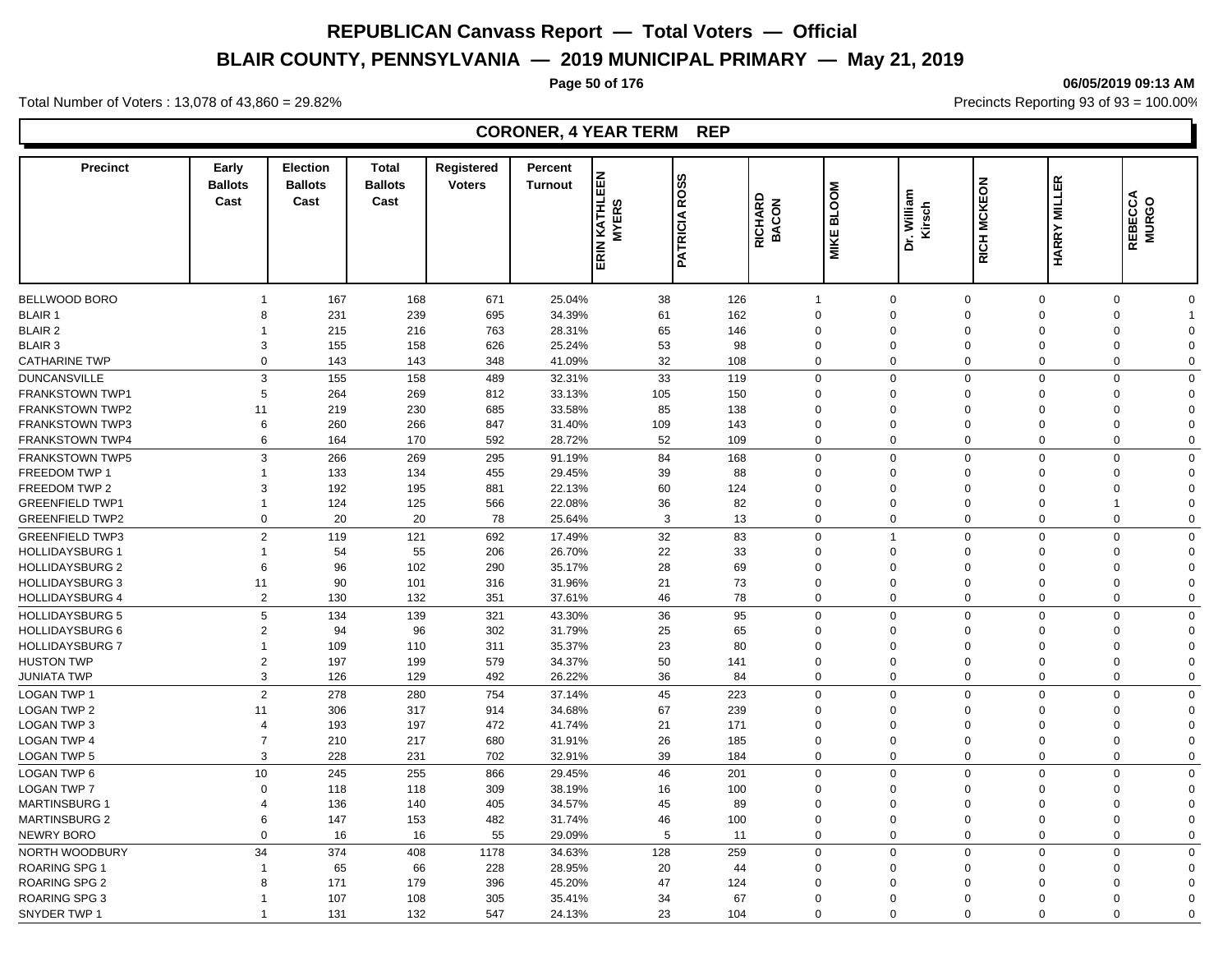# **BLAIR COUNTY, PENNSYLVANIA — 2019 MUNICIPAL PRIMARY — May 21, 2019**

#### **Page 51 of 176 06/05/2019 09:13 AM**

Total Number of Voters : 13,078 of 43,860 = 29.82% Precincts Reporting 93 of 93 = 100.00%

### **CORONER, 4 YEAR TERM REP**

| <b>Precinct</b>      | Early<br><b>Ballots</b><br>Cast | <b>Election</b><br><b>Ballots</b><br>Cast | <b>Total</b><br><b>Ballots</b><br>Cast | Registered<br><b>Voters</b> | Percent<br><b>Turnout</b> | EEN<br>KATHL<br><b>MYERS</b><br><b>RIN</b><br>面 | ပ္စြ<br>O<br>ıτ<br>TRICIA | RICHARD<br><b>BACON</b> | Σ<br><b>BLOOI</b><br>MIKE | William<br>∵ v<br>Kirsch<br>ة | $\overline{6}$<br><b>MCKE</b><br>RICH | ER<br>⊐<br>$\overline{\mathbf{z}}$<br><b>HARR</b> | REBECCA<br>MURGO        |
|----------------------|---------------------------------|-------------------------------------------|----------------------------------------|-----------------------------|---------------------------|-------------------------------------------------|---------------------------|-------------------------|---------------------------|-------------------------------|---------------------------------------|---------------------------------------------------|-------------------------|
| SNYDER TWP 2         |                                 | 217                                       | 218                                    | 809                         | 26.95%                    | 50                                              | 156                       | $\Omega$                |                           |                               | $\Omega$                              |                                                   | $\Omega$<br>$\Omega$    |
| <b>TAYLOR TWP</b>    |                                 | 327                                       | 333                                    | 1143                        | 29.13%                    | 111                                             | 209                       |                         |                           |                               |                                       |                                                   |                         |
| <b>TYRONE TWP 1</b>  |                                 | 80                                        | 81                                     | 379                         | 21.37%                    | 16                                              | 62                        |                         |                           |                               |                                       |                                                   |                         |
| <b>TYRONE TWP 2</b>  |                                 | 92                                        | 93                                     | 365                         | 25.48%                    | 18                                              | 72                        |                         |                           |                               |                                       |                                                   |                         |
| TYRONE BORO 1        |                                 | 87                                        | 88                                     | 335                         | 26.27%                    | 19                                              | 65                        |                         |                           |                               | $\Omega$                              |                                                   | 0                       |
| TYRONE BORO 2        | 2                               | 66                                        | 68                                     | 239                         | 28.45%                    | 14                                              | 49                        | $\Omega$                |                           | $\Omega$                      | $\Omega$                              | $\Omega$                                          | $\mathbf 0$<br>$\Omega$ |
| TYRONE BORO 3        |                                 | 48                                        | 48                                     | 197                         | 24.37%                    |                                                 | 35                        |                         |                           |                               |                                       |                                                   |                         |
| <b>TYRONE BORO 4</b> |                                 | 38                                        | 38                                     | 139                         | 27.34%                    | 3                                               | 35                        |                         |                           |                               |                                       |                                                   |                         |
| <b>TYRONE BORO 5</b> |                                 | 58                                        | 61                                     | 210                         | 29.05%                    | 10                                              | 49                        |                         |                           |                               |                                       |                                                   |                         |
| TYRONE BORO 6        |                                 | 128                                       | 128                                    | 384                         | 33.33%                    | 25                                              | 96                        |                         |                           |                               |                                       |                                                   | $\mathbf 0$             |
| <b>TYRONE BORO 7</b> |                                 | 88                                        | 89                                     | 285                         | 31.23%                    | 21                                              | 64                        | $\Omega$                |                           | $\Omega$                      | $\Omega$                              | $\Omega$                                          | $\Omega$<br>$\Omega$    |
| WILLIAMSBURG         |                                 | 133                                       | 134                                    | 462                         | 29.00%                    | 41                                              | 90                        |                         |                           |                               |                                       |                                                   | $\Omega$                |
| WOODBURY TWP         |                                 | 177                                       | 177                                    | 671                         | 26.38%                    | 44                                              | 119                       |                         |                           |                               |                                       |                                                   |                         |
| <b>Totals</b>        | 319                             | 12759                                     | 13078                                  | 43860                       |                           | 2971                                            | 9566                      |                         |                           |                               |                                       |                                                   |                         |
|                      |                                 |                                           |                                        |                             |                           |                                                 |                           |                         |                           |                               |                                       |                                                   |                         |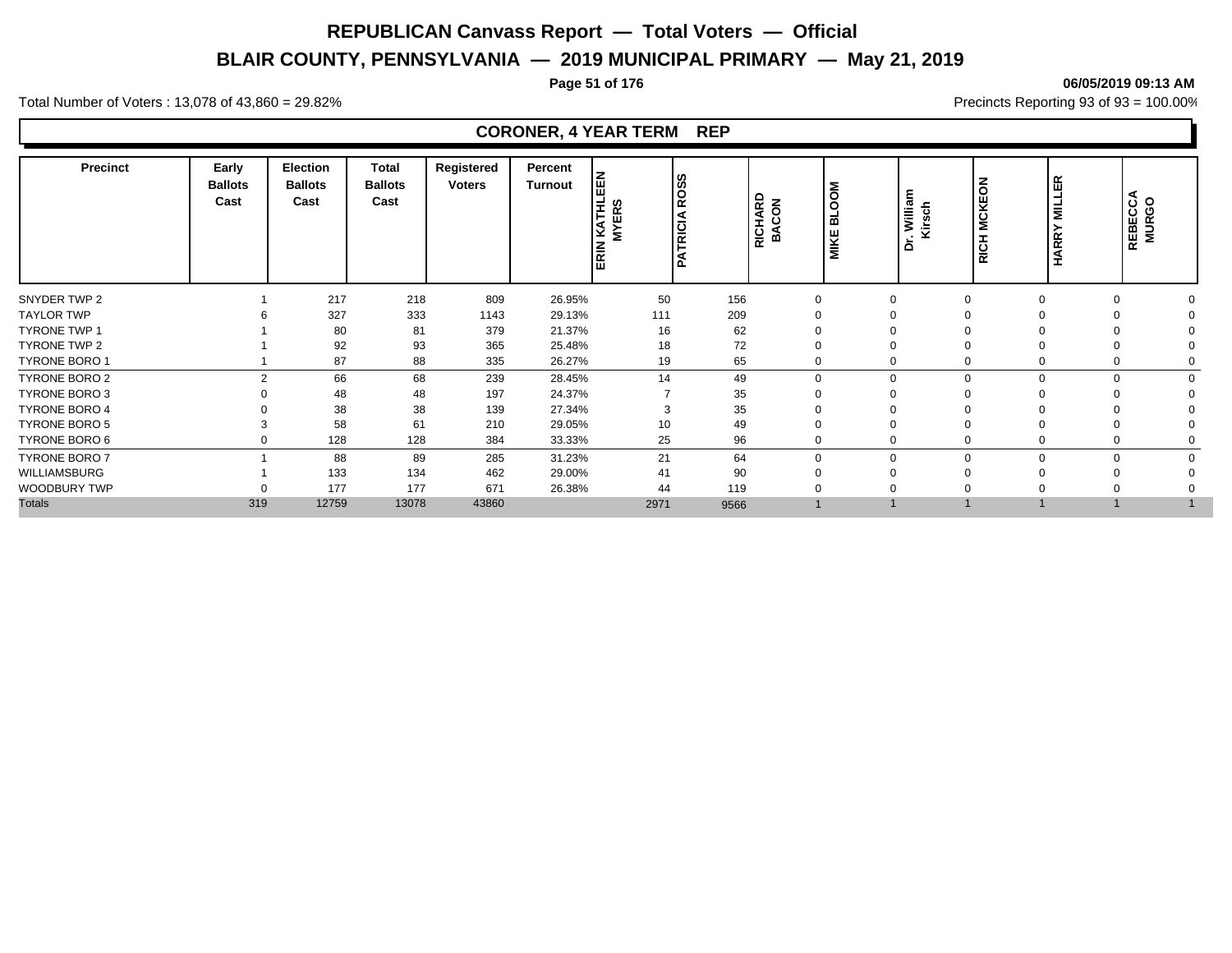# **BLAIR COUNTY, PENNSYLVANIA — 2019 MUNICIPAL PRIMARY — May 21, 2019**

**Page 52 of 176 06/05/2019 09:13 AM**

Total Number of Voters : 13,078 of 43,860 = 29.82% Precincts Reporting 93 of 93 = 100.00%

### **CORONER, 4 YEAR TERM REP - REPUBLICAN**

| <b>Precinct</b>            | Early<br><b>Ballots</b> | <b>Election</b><br><b>Ballots</b> | <b>Total</b><br><b>Ballots</b> | Registered<br><b>Voters</b> | Percent<br><b>Turnout</b> |                            |               |          |
|----------------------------|-------------------------|-----------------------------------|--------------------------------|-----------------------------|---------------------------|----------------------------|---------------|----------|
|                            | Cast                    | Cast                              | Cast                           |                             |                           | <b>BRIAN REIDY</b>         | <b>Totals</b> |          |
|                            |                         |                                   |                                |                             |                           |                            |               |          |
|                            |                         |                                   |                                |                             |                           |                            |               |          |
|                            |                         |                                   |                                |                             |                           |                            |               |          |
| ALTOONA 1-1<br>ALTOONA 2-1 | 4<br>$\Omega$           | 52<br>34                          | 56<br>34                       | 299<br>141                  | 18.73%<br>24.11%          | $\mathbf 0$<br>$\mathbf 0$ |               | 53<br>32 |
| ALTOONA 2-2                | $\mathbf{1}$            | 82                                | 83                             | 355                         | 23.38%                    | $\mathbf 0$                |               | 81       |
| ALTOONA 3-1                | $\Omega$                | 37                                | 37                             | 239                         | 15.48%                    | $\pmb{0}$                  |               | 37       |
|                            | $\mathbf 0$             |                                   | 102                            | 346                         | 29.48%                    | $\mathbf 0$                |               |          |
| ALTOONA 3-2                |                         | 102                               |                                |                             |                           |                            |               | 102      |
| ALTOONA 4-1                | $\mathbf 0$             | 44                                | 44                             | 257                         | 17.12%                    | $\mathbf 0$                |               | 42       |
| ALTOONA 4-2                | $\overline{4}$          | 127                               | 131                            | 381                         | 34.38%                    | $\mathbf 0$                |               | 123      |
| ALTOONA 5-1                | $\mathbf 0$             | 15                                | 15                             | 59                          | 25.42%                    | $\mathbf 0$                |               | 15       |
| ALTOONA 5-2                | $\boldsymbol{0}$        | 64                                | 64                             | 274                         | 23.36%                    | $\mathbf 0$                |               | 60       |
| ALTOONA 5-3                | $\overline{2}$          | 67                                | 69                             | 237                         | 29.11%                    | $\mathbf 0$                |               | 69       |
| ALTOONA 6-1                | $\overline{7}$          | 91                                | 98                             | 362                         | 27.07%                    | $\mathbf 0$                |               | 96       |
| ALTOONA 6-2                | $\overline{4}$          | 108                               | 112                            | 436                         | 25.69%                    | $\mathbf 0$                |               | 106      |
| ALTOONA 6-3                | $\mathbf{1}$            | 137                               | 138                            | 419                         | 32.94%                    | $\mathbf 0$                |               | 130      |
| ALTOONA 6-4                | 8                       | 136                               | 144                            | 483                         | 29.81%                    | $\mathbf 0$                |               | 138      |
| ALTOONA 7                  | $\pmb{0}$               | 70                                | 70                             | 326                         | 21.47%                    | $\mathbf 0$                |               | 69       |
| ALTOONA 8-1                | $\mathbf{1}$            | 37                                | 38                             | 272                         | 13.97%                    | $\mathbf 0$                |               | 38       |
|                            |                         |                                   |                                |                             |                           |                            |               |          |
| ALTOONA 8-2                | 5                       | 73                                | 78                             | 262                         | 29.77%                    | $\mathbf 0$                |               | 77       |
| ALTOONA 9                  | 5                       | 83                                | 88                             | 314                         | 28.03%                    | $\mathbf 0$                |               | 86       |
| ALTOONA 10-1               | $\mathsf 3$             | 126                               | 129                            | 522                         | 24.71%                    | $\mathbf 0$                |               | 124      |
| ALTOONA 10-2               | $\overline{7}$          | 175                               | 182                            | 562                         | 32.38%                    | $\mathbf 0$                |               | 175      |
| ALTOONA 11-1               | $\sqrt{3}$              | 138                               | 141                            | 528                         | 26.70%                    | $\mathbf 0$                |               | 136      |
| ALTOONA 11-2               | $\mathbf{1}$            | 204                               | 205                            | 551                         | 37.21%                    | $\mathbf 0$                |               | 202      |
| ALTOONA 12-1               | $\mathbf 0$             | 83                                | 83                             | 332                         | 25.00%                    | $\pmb{0}$                  |               | 81       |
| ALTOONA 12-2               | $\pmb{0}$               | 76                                | 76                             | 250                         | 30.40%                    | $\mathbf 0$                |               | 75       |
| ALTOONA 12-3               | $\boldsymbol{0}$        | 60                                | 60                             | 220                         | 27.27%                    | $\mathbf 0$                |               | 54       |
| ALTOONA 12-4               | $\boldsymbol{2}$        | 109                               | 111                            | 336                         | 33.04%                    | $\mathbf 0$                |               | 107      |
| ALTOONA 13-1               | $\sqrt{2}$              | 164                               | 166                            | 516                         | 32.17%                    | $\mathbf 0$                |               | 164      |
| ALTOONA 13-2               | $\mathbf 0$             | 104                               | 104                            |                             |                           | $\mathbf 0$                |               |          |
|                            |                         |                                   |                                | 365                         | 28.49%                    |                            |               | 100      |
| ALTOONA 13-3               | $\boldsymbol{2}$        | 94                                | 96                             | 348                         | 27.59%                    | $\pmb{0}$                  |               | 94       |
| ALTOONA 13-4               | $\mathbf{1}$            | 65                                | 66                             | 273                         | 24.18%                    | $\pmb{0}$                  |               | 66       |
| ALTOONA 14-1               | $\,6$                   | 176                               | 182                            | 586                         | 31.06%                    | $\mathbf 0$                |               | 177      |
| ALTOONA 14-2               | 6                       | 190                               | 196                            | 602                         | 32.56%                    | $\mathbf 0$                |               | 193      |
| ALTOONA 14-3               | $\overline{2}$          | 151                               | 153                            | 539                         | 28.39%                    | $\mathbf 0$                |               | 149      |
| ALLEGHENY 1                | $\overline{7}$          | 261                               | 268                            | 973                         | 27.54%                    | $\mathbf 0$                |               | 262      |
| ALLEGHENY 2                | 15                      | 249                               | 264                            | 949                         | 27.82%                    | $\mathbf 0$                |               | 244      |
| <b>ALLEGHENY 3</b>         | 14                      | 47                                | 61                             | 176                         | 34.66%                    | $\mathbf 0$                |               | 59       |
| <b>ALLEGHENY 4</b>         | $\mathbf{1}$            | 147                               | 148                            | 436                         | 33.94%                    | $\mathbf 0$                |               | 142      |
| <b>ANTIS TWP 1</b>         | 6                       | 286                               | 292                            | 1177                        | 24.81%                    | $\Omega$                   |               | 281      |
| <b>ANTIS TWP 2</b>         | $\mathbf 1$             | 173                               | 174                            | 712                         | 24.44%                    | $\mathbf 0$                |               | 169      |
| ANTIS TWP 3                | 2                       | 201                               | 203                            | 871                         | 23.31%                    | $\mathbf 0$                |               | 193      |
|                            |                         |                                   |                                |                             |                           |                            |               |          |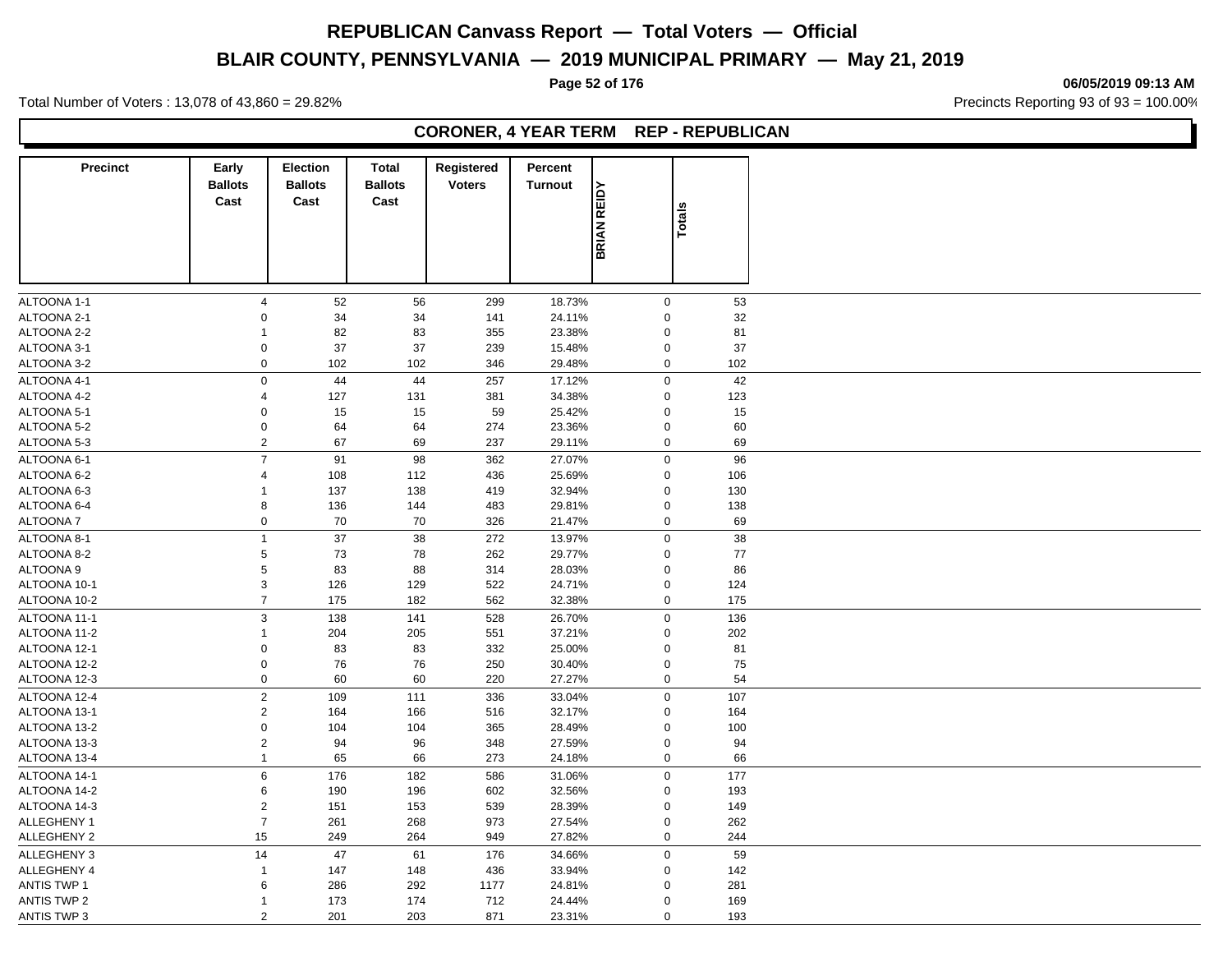# **BLAIR COUNTY, PENNSYLVANIA — 2019 MUNICIPAL PRIMARY — May 21, 2019**

#### **Page 53 of 176 06/05/2019 09:13 AM**

Total Number of Voters : 13,078 of 43,860 = 29.82% Precincts Reporting 93 of 93 = 100.00%

### **CORONER, 4 YEAR TERM REP**

| <b>Precinct</b>        | Early<br><b>Ballots</b><br>Cast | Election<br><b>Ballots</b><br>Cast | <b>Total</b><br><b>Ballots</b><br>Cast | Registered<br><b>Voters</b> | Percent<br><b>Turnout</b> |                    |                     |     |
|------------------------|---------------------------------|------------------------------------|----------------------------------------|-----------------------------|---------------------------|--------------------|---------------------|-----|
|                        |                                 |                                    |                                        |                             |                           | <b>BRIAN REIDY</b> | Totals              |     |
| <b>BELLWOOD BORO</b>   | -1                              | 167                                | 168                                    | 671                         | 25.04%                    |                    | $\pmb{0}$           | 165 |
| <b>BLAIR 1</b>         | 8                               | 231                                | 239                                    | 695                         | 34.39%                    |                    | $\mathbf 0$         | 224 |
| <b>BLAIR 2</b>         | $\mathbf{1}$                    | 215                                | 216                                    | 763                         | 28.31%                    |                    | $\mathbf 0$         | 211 |
| <b>BLAIR 3</b>         | 3                               | 155                                | 158                                    | 626                         | 25.24%                    |                    | $\pmb{0}$           | 151 |
| <b>CATHARINE TWP</b>   | $\mathbf{0}$                    | 143                                | 143                                    | 348                         | 41.09%                    |                    | $\mathbf 0$         | 140 |
| <b>DUNCANSVILLE</b>    | $\mathsf 3$                     | 155                                | 158                                    | 489                         | 32.31%                    |                    | $\mathbf 0$         | 152 |
| <b>FRANKSTOWN TWP1</b> | 5                               | 264                                | 269                                    | 812                         | 33.13%                    |                    | $\mathbf 0$         | 255 |
| <b>FRANKSTOWN TWP2</b> | 11                              | 219                                | 230                                    | 685                         | 33.58%                    |                    | $\mathbf 0$         | 223 |
| <b>FRANKSTOWN TWP3</b> |                                 |                                    | 266                                    |                             |                           |                    |                     |     |
|                        | 6                               | 260                                |                                        | 847                         | 31.40%                    |                    | $\mathbf 0$         | 252 |
| <b>FRANKSTOWN TWP4</b> | 6                               | 164                                | 170                                    | 592                         | 28.72%                    |                    | $\mathbf 0$         | 161 |
| <b>FRANKSTOWN TWP5</b> | 3                               | 266                                | 269                                    | 295                         | 91.19%                    |                    | 0                   | 252 |
| FREEDOM TWP 1          | $\mathbf{1}$                    | 133                                | 134                                    | 455                         | 29.45%                    |                    | $\mathbf 0$         | 127 |
| FREEDOM TWP 2          | 3                               | 192                                | 195                                    | 881                         | 22.13%                    |                    | $\mathbf 0$         | 184 |
| <b>GREENFIELD TWP1</b> | $\mathbf{1}$                    | 124                                | 125                                    | 566                         | 22.08%                    |                    | $\mathbf 0$         | 119 |
| <b>GREENFIELD TWP2</b> | $\boldsymbol{0}$                | 20                                 | 20                                     | 78                          | 25.64%                    |                    | 0                   | 16  |
| <b>GREENFIELD TWP3</b> | $\overline{2}$                  | 119                                | 121                                    | 692                         | 17.49%                    |                    | $\mathbf 0$         | 116 |
| <b>HOLLIDAYSBURG 1</b> | $\mathbf{1}$                    | 54                                 | 55                                     | 206                         | 26.70%                    |                    | $\mathbf 0$         | 55  |
| <b>HOLLIDAYSBURG 2</b> | 6                               | 96                                 | 102                                    | 290                         | 35.17%                    |                    | $\mathbf 0$         | 97  |
| <b>HOLLIDAYSBURG 3</b> | 11                              | 90                                 | 101                                    | 316                         | 31.96%                    |                    | $\mathbf 0$         | 94  |
| <b>HOLLIDAYSBURG 4</b> | $\sqrt{2}$                      | 130                                | 132                                    | 351                         | 37.61%                    |                    | 0                   | 124 |
|                        |                                 |                                    |                                        |                             |                           |                    |                     |     |
| <b>HOLLIDAYSBURG 5</b> | $\,$ 5 $\,$                     | 134                                | 139                                    | 321                         | 43.30%                    |                    | $\mathsf{O}\xspace$ | 131 |
| <b>HOLLIDAYSBURG 6</b> | $\sqrt{2}$                      | 94                                 | 96                                     | 302                         | 31.79%                    |                    | $\mathbf 0$         | 90  |
| <b>HOLLIDAYSBURG 7</b> | $\mathbf{1}$                    | 109                                | 110                                    | 311                         | 35.37%                    |                    | $\mathbf 0$         | 103 |
| <b>HUSTON TWP</b>      | $\overline{2}$                  | 197                                | 199                                    | 579                         | 34.37%                    |                    | $\mathsf{O}\xspace$ | 191 |
| <b>JUNIATA TWP</b>     | 3                               | 126                                | 129                                    | 492                         | 26.22%                    |                    | $\mathbf 0$         | 120 |
| <b>LOGAN TWP 1</b>     | $\overline{2}$                  | 278                                | 280                                    | 754                         | 37.14%                    |                    | $\mathbf 0$         | 268 |
| <b>LOGAN TWP 2</b>     | 11                              | 306                                | 317                                    | 914                         | 34.68%                    |                    | $\mathbf 0$         | 306 |
| <b>LOGAN TWP 3</b>     | $\overline{4}$                  | 193                                | 197                                    | 472                         | 41.74%                    |                    | $\mathbf 0$         | 192 |
| <b>LOGAN TWP 4</b>     | $\overline{7}$                  | 210                                | 217                                    | 680                         | 31.91%                    |                    | $\mathbf 0$         | 211 |
| <b>LOGAN TWP 5</b>     | 3                               | 228                                | 231                                    | 702                         | 32.91%                    |                    | $\mathbf 0$         | 223 |
| LOGAN TWP 6            | 10                              | 245                                | 255                                    | 866                         | 29.45%                    |                    | $\mathbf{1}$        | 248 |
| <b>LOGAN TWP 7</b>     | $\mathbf 0$                     | 118                                | 118                                    | 309                         | 38.19%                    |                    | $\mathbf 0$         | 116 |
| <b>MARTINSBURG 1</b>   | $\overline{4}$                  | 136                                | 140                                    |                             |                           |                    | $\mathbf 0$         | 134 |
|                        |                                 |                                    |                                        | 405                         | 34.57%                    |                    |                     |     |
| <b>MARTINSBURG 2</b>   | 6                               | 147                                | 153                                    | 482                         | 31.74%                    |                    | $\mathbf 0$         | 146 |
| NEWRY BORO             | $\mathbf 0$                     | 16                                 | 16                                     | 55                          | 29.09%                    |                    | $\mathbf 0$         | 16  |
| NORTH WOODBURY         | 34                              | 374                                | 408                                    | 1178                        | 34.63%                    |                    | $\pmb{0}$           | 387 |
| <b>ROARING SPG 1</b>   | $\mathbf{1}$                    | 65                                 | 66                                     | 228                         | 28.95%                    |                    | $\mathbf 0$         | 64  |
| <b>ROARING SPG 2</b>   | 8                               | 171                                | 179                                    | 396                         | 45.20%                    |                    | $\mathbf 0$         | 171 |
| ROARING SPG 3          | $\mathbf{1}$                    | 107                                | 108                                    | 305                         | 35.41%                    |                    | $\mathbf 0$         | 101 |
| SNYDER TWP 1           | $\overline{1}$                  | 131                                | 132                                    | 547                         | 24.13%                    |                    | $\Omega$            | 127 |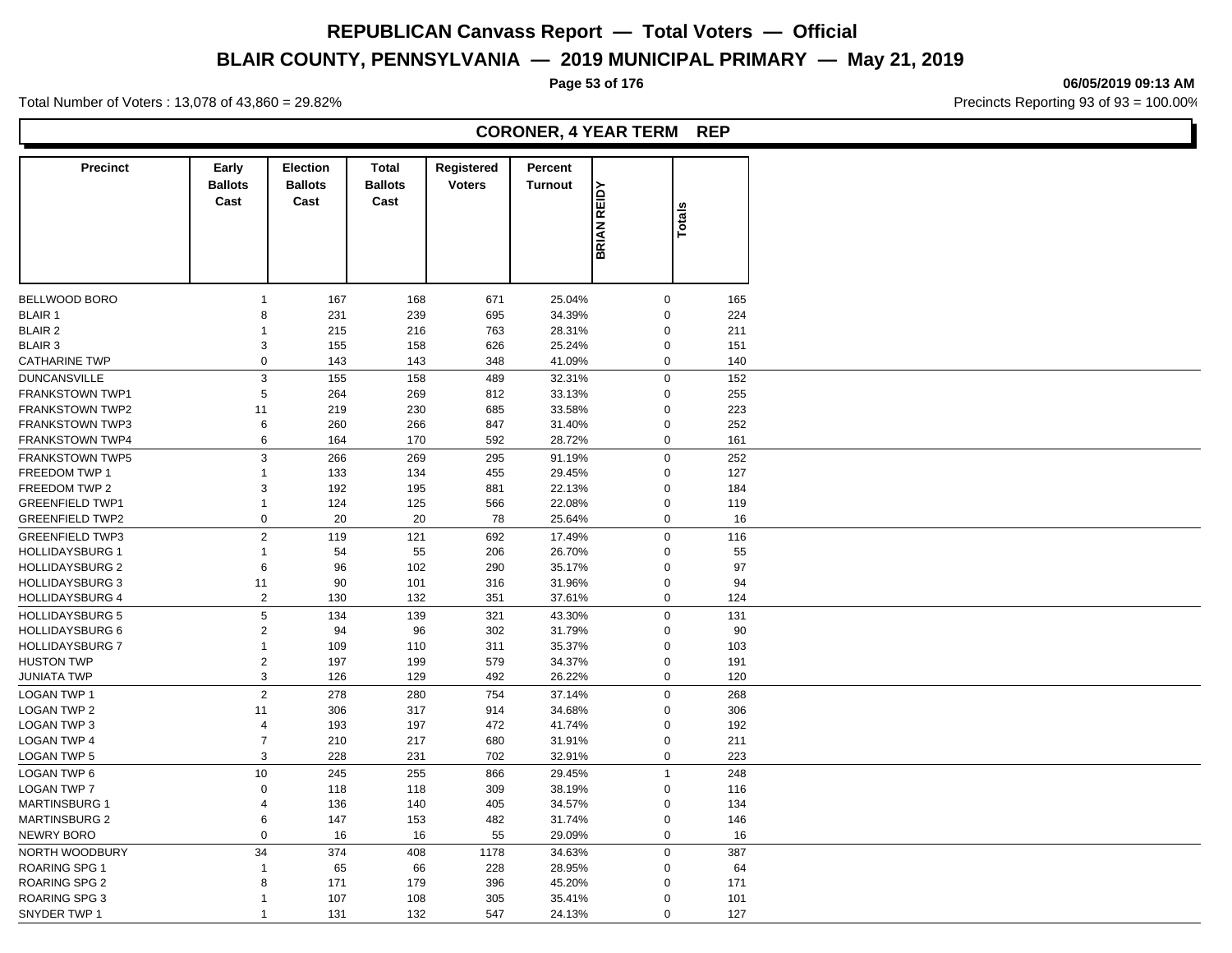# **BLAIR COUNTY, PENNSYLVANIA — 2019 MUNICIPAL PRIMARY — May 21, 2019**

**Page 54 of 176 06/05/2019 09:13 AM**

Total Number of Voters : 13,078 of 43,860 = 29.82% Precincts Reporting 93 of 93 = 100.00%

### **CORONER, 4 YEAR TERM REP**

| <b>Precinct</b>      | Early<br><b>Ballots</b><br>Cast | Election<br><b>Ballots</b><br>Cast | Total<br><b>Ballots</b><br>Cast | Registered<br><b>Voters</b> | Percent<br><b>Turnout</b> | REIDY<br><b>BRIAN</b> | Totals |
|----------------------|---------------------------------|------------------------------------|---------------------------------|-----------------------------|---------------------------|-----------------------|--------|
| SNYDER TWP 2         |                                 | 217                                | 218                             | 809                         | 26.95%                    | 0                     | 206    |
| <b>TAYLOR TWP</b>    |                                 | 327                                | 333                             | 1143                        | 29.13%                    | 0                     | 320    |
| <b>TYRONE TWP 1</b>  |                                 | 80                                 | 81                              | 379                         | 21.37%                    | $\Omega$              | 78     |
| TYRONE TWP 2         |                                 | 92                                 | 93                              | 365                         | 25.48%                    | $\Omega$              | 90     |
| <b>TYRONE BORO 1</b> |                                 | 87                                 | 88                              | 335                         | 26.27%                    | $\mathbf{0}$          | 84     |
| TYRONE BORO 2        | $\overline{2}$                  | 66                                 | 68                              | 239                         | 28.45%                    | $\mathbf{0}$          | 63     |
| TYRONE BORO 3        |                                 | 48                                 | 48                              | 197                         | 24.37%                    | $\mathbf 0$           | 42     |
| <b>TYRONE BORO 4</b> |                                 | 38                                 | 38                              | 139                         | 27.34%                    | $\Omega$              | 38     |
| TYRONE BORO 5        |                                 | 58                                 | 61                              | 210                         | 29.05%                    | $\Omega$              | 59     |
| TYRONE BORO 6        |                                 | 128                                | 128                             | 384                         | 33.33%                    | $\mathbf{0}$          | 121    |
| <b>TYRONE BORO 7</b> |                                 | 88                                 | 89                              | 285                         | 31.23%                    | $\mathbf 0$           | 85     |
| WILLIAMSBURG         |                                 | 133                                | 134                             | 462                         | 29.00%                    | $\mathbf{0}$          | 131    |
| WOODBURY TWP         |                                 | 177                                | 177                             | 671                         | 26.38%                    | 0                     | 163    |
| <b>Totals</b>        | 319                             | 12759                              | 13078                           | 43860                       |                           |                       | 12544  |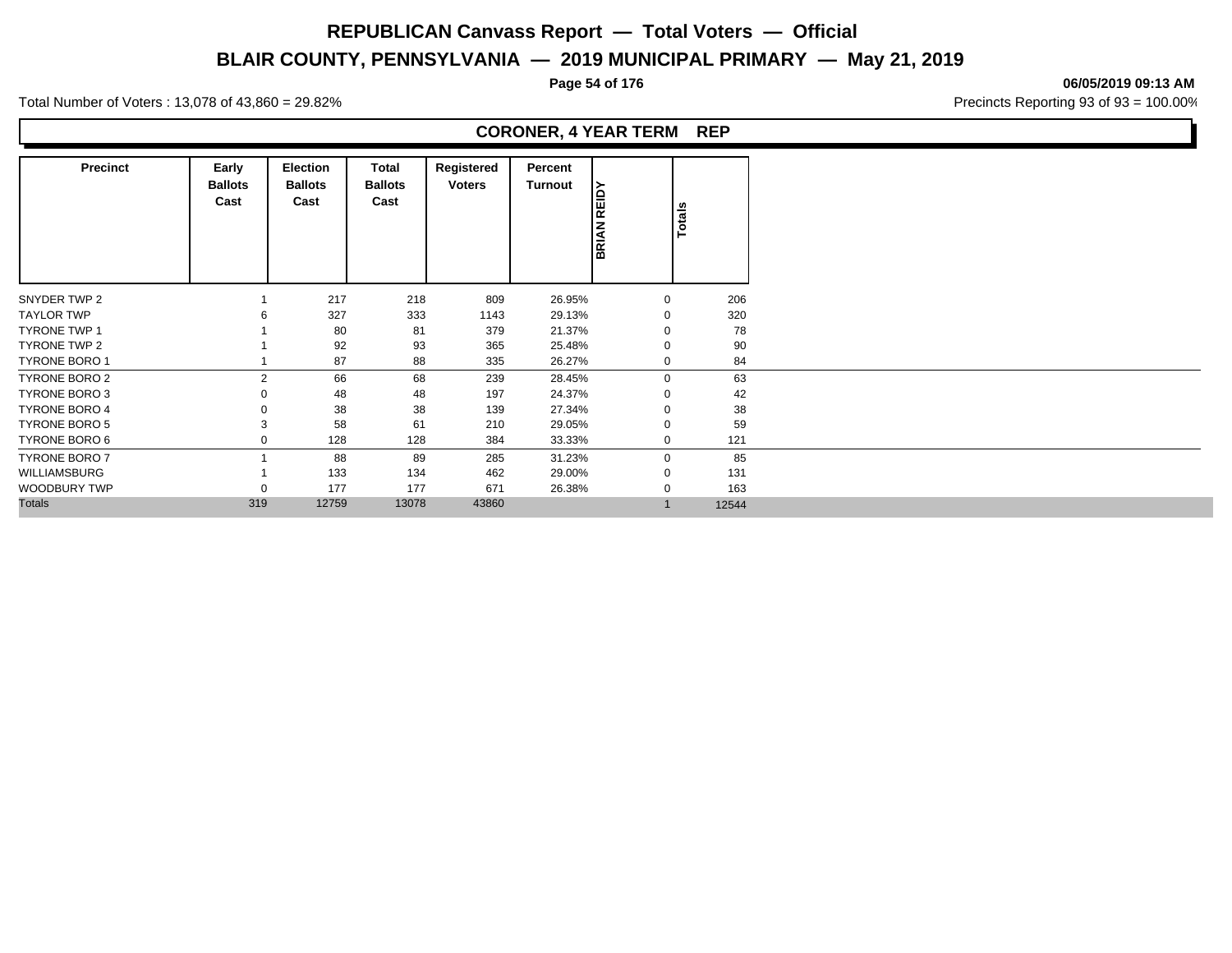# **BLAIR COUNTY, PENNSYLVANIA — 2019 MUNICIPAL PRIMARY — May 21, 2019**

#### **Page 55 of 176 06/05/2019 09:13 AM**

Total Number of Voters : 13,078 of 43,860 = 29.82% Precincts Reporting 93 of 93 = 100.00%

### **MAGISTERIAL DISTRICT JUDGE, DISTRICT 24-3-02, 6 YEAR TERM REP - REPUBLICAN**

| <b>Precinct</b>    | Early<br><b>Ballots</b><br>Cast | <b>Election</b><br><b>Ballots</b><br>Cast | Total<br><b>Ballots</b><br>Cast | Registered<br>Voters | Percent<br><b>Turnout</b> | <b>ZEL</b><br>z<br>BE<br><b>RICK</b> | <b>DUNIO</b><br>MAT | $\frac{0}{0}$ g<br>EDWARD<br>KREUZ JI | ш<br>EDWARD<br>ZANG | <b>BOWERS</b><br>肯 | <b>Totals</b> |
|--------------------|---------------------------------|-------------------------------------------|---------------------------------|----------------------|---------------------------|--------------------------------------|---------------------|---------------------------------------|---------------------|--------------------|---------------|
| ALLEGHENY 1        | $\overline{ }$                  | 261                                       | 268                             | 973                  | 27.54%                    | 80                                   | 104                 | 24                                    | 51                  | $\mathbf 0$        | 259           |
| ALLEGHENY 2        | 15                              | 249                                       | 264                             | 949                  | 27.82%                    | 88                                   | 93                  | 15                                    | 52                  | $\Omega$           | 248           |
| ALLEGHENY 3        | 14                              | 47                                        | 61                              | 176                  | 34.66%                    | 24                                   | 17                  | 6                                     | 12                  | $\Omega$           | 59            |
| ALLEGHENY 4        |                                 | 147                                       | 148                             | 436                  | 33.94%                    | 52                                   | 60                  | 8                                     | 24                  | $\Omega$           | 144           |
| <b>LOGAN TWP 1</b> | $\overline{2}$                  | 278                                       | 280                             | 754                  | 37.14%                    | 59                                   | 156                 | 46                                    | 11                  | $\mathbf 0$        | 272           |
| <b>LOGAN TWP 2</b> | 11                              | 306                                       | 317                             | 914                  | 34.68%                    | 74                                   | 153                 | 32                                    | 52                  |                    | 312           |
| <b>LOGAN TWP 3</b> |                                 | 193                                       | 197                             | 472                  | 41.74%                    | 68                                   | 78                  | 29                                    | 17                  | $\mathbf 0$        | 192           |
| <b>LOGAN TWP 4</b> |                                 | 210                                       | 217                             | 680                  | 31.91%                    | 59                                   | 116                 | 25                                    | 11                  | $\mathbf 0$        | 211           |
| <b>LOGAN TWP 5</b> | 3                               | 228                                       | 231                             | 702                  | 32.91%                    | 86                                   | 87                  | 21                                    | 35                  | $\Omega$           | 229           |
| LOGAN TWP 6        | 10                              | 245                                       | 255                             | 866                  | 29.45%                    | 99                                   | 112                 | 25                                    | 16                  | $\Omega$           | 252           |
| <b>LOGAN TWP 7</b> | 0                               | 118                                       | 118                             | 309                  | 38.19%                    | 26                                   | 49                  | 26                                    | 12                  | $\mathbf 0$        | 113           |
| <b>Totals</b>      | 74                              | 2282                                      | 2356                            | 7231                 |                           | 715                                  | 1025                | 257                                   | 293                 |                    | 2291          |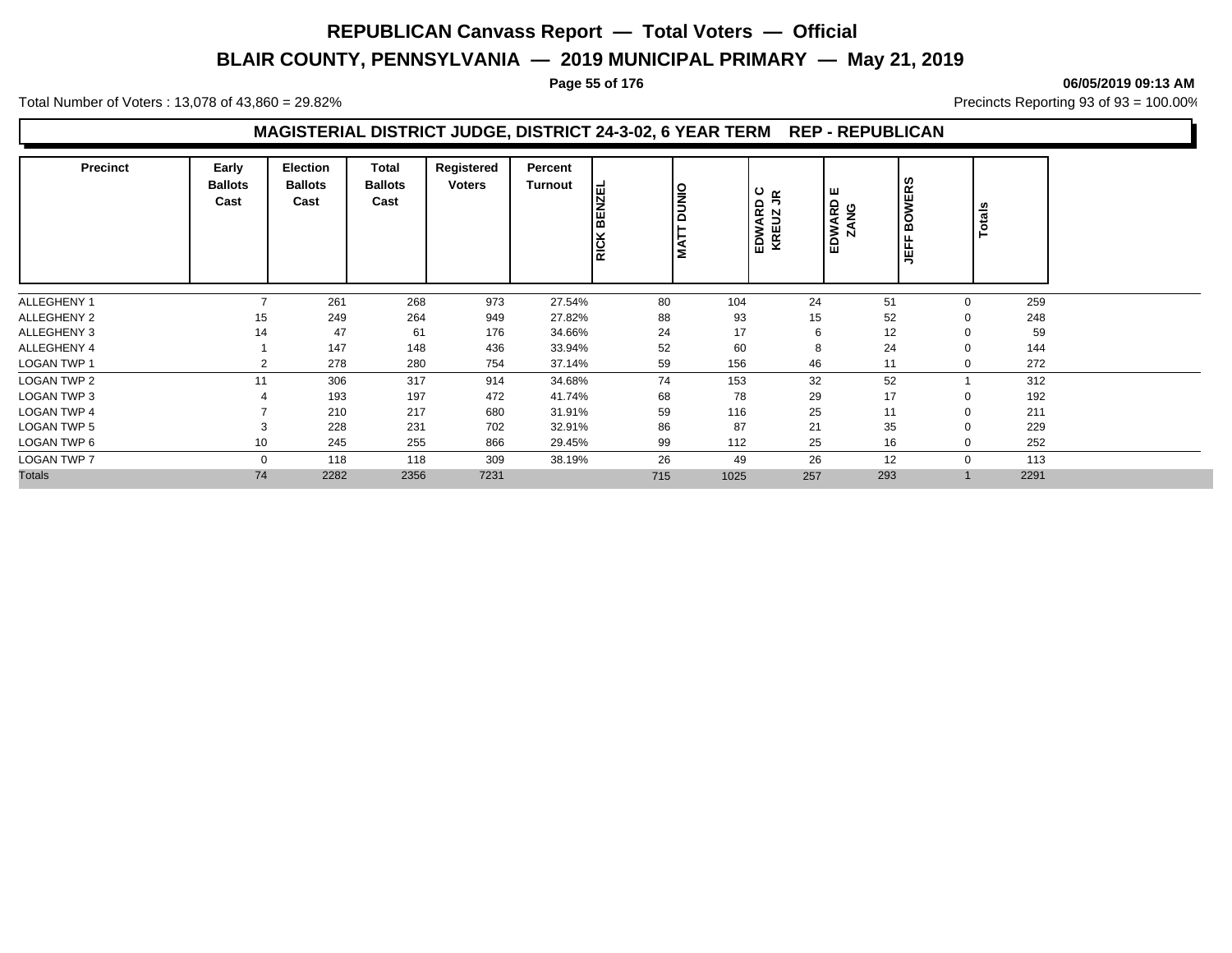# **BLAIR COUNTY, PENNSYLVANIA — 2019 MUNICIPAL PRIMARY — May 21, 2019**

### **Page 56 of 176 06/05/2019 09:13 AM**

Total Number of Voters : 13,078 of 43,860 = 29.82% Precincts Reporting 93 of 93 = 100.00%

### **MAYOR, 4 YEAR TERM ALTOONA REP - REPUBLICAN**

| <b>Precinct</b> | Early<br><b>Ballots</b><br>Cast | <b>Election</b><br><b>Ballots</b><br>Cast | <b>Total</b><br><b>Ballots</b><br>Cast | <b>Registered</b><br><b>Voters</b> | <b>Percent</b><br><b>Turnout</b> | <b>MATTHEW</b><br>PACIFICO | BALDWIN<br><b>JAMES</b> | STEPHEN<br>BLACKIE | <b>BROWN</b><br>poug | RAYMOND<br>BROWN    | CALWALLDER<br><b>ROBIN</b> | <b>BRIDGETTE</b><br>CHILCOTE | щ<br>COLABOV<br><b>LOUIS</b> | tinued<br>Con 1 |
|-----------------|---------------------------------|-------------------------------------------|----------------------------------------|------------------------------------|----------------------------------|----------------------------|-------------------------|--------------------|----------------------|---------------------|----------------------------|------------------------------|------------------------------|-----------------|
| ALTOONA 1-1     | $\boldsymbol{\Delta}$           | 52                                        | 56                                     | 299                                | 18.73%                           | 49                         | $\mathbf 0$             |                    | $\mathbf 0$          | $\mathbf 0$         | $\mathbf 0$                | $\mathbf 0$                  | $\mathbf 0$                  | $\mathbf 0$     |
| ALTOONA 2-1     | ∩                               | 34                                        | 34                                     | 141                                | 24.11%                           | 28                         | $\Omega$                |                    | $\Omega$             | $\Omega$            | $\Omega$                   | $\Omega$                     | $\Omega$                     | $\mathbf 0$     |
| ALTOONA 2-2     |                                 | 82                                        | 83                                     | 355                                | 23.38%                           | 74                         | $\Omega$                |                    | $\Omega$             | $\mathbf 0$         | $\Omega$                   | $\Omega$                     |                              | $\mathbf 0$     |
| ALTOONA 3-1     | $\Omega$                        | 37                                        | 37                                     | 239                                | 15.48%                           | 29                         | $\Omega$                |                    | $\Omega$             |                     | 1                          | $\Omega$                     |                              | $\mathbf 0$     |
| ALTOONA 3-2     | $\Omega$                        | 102                                       | 102                                    | 346                                | 29.48%                           | 82                         | $\Omega$                |                    | $\mathbf 0$          | $\mathbf 0$         | $\Omega$                   | $\Omega$                     | $\Omega$                     | $\mathbf 0$     |
| ALTOONA 4-1     | $\Omega$                        | 44                                        | 44                                     | 257                                | 17.12%                           | 36                         | $\Omega$                |                    | $\Omega$             | $\mathbf{0}$        | $\Omega$                   | $\Omega$                     | $\Omega$                     | $\mathbf 0$     |
| ALTOONA 4-2     |                                 | 127                                       | 131                                    | 381                                | 34.38%                           | 111                        | $\Omega$                |                    | $\Omega$             | $\mathbf 0$         | $\Omega$                   | $\Omega$                     | $\Omega$                     | $\mathbf 0$     |
| ALTOONA 5-1     | $\Omega$                        | 15                                        | 15                                     | 59                                 | 25.42%                           | 12                         | $\Omega$                |                    | $\Omega$             | $\overline{0}$      | $\Omega$                   | $\Omega$                     |                              | $\Omega$        |
| ALTOONA 5-2     | $\mathbf 0$                     | 64                                        | 64                                     | 274                                | 23.36%                           | 51                         | $\Omega$                |                    | $\Omega$             | $\mathbf 0$         | $\Omega$                   | $\Omega$                     | $\Omega$                     |                 |
| ALTOONA 5-3     | $\overline{2}$                  | 67                                        | 69                                     | 237                                | 29.11%                           | 62                         | $\Omega$                |                    | $\mathbf 0$          | $\mathbf 0$         | $\mathbf 0$                | $\Omega$                     | $\Omega$                     | $\mathbf 0$     |
| ALTOONA 6-1     | $\overline{7}$                  | 91                                        | 98                                     | 362                                | 27.07%                           | 86                         | $\mathbf 0$             |                    | $\mathbf 0$          | $\mathsf{O}\xspace$ | $\mathbf 0$                | $\mathbf 0$                  | $\mathbf 0$                  | $\mathbf 0$     |
| ALTOONA 6-2     |                                 | 108                                       | 112                                    | 436                                | 25.69%                           | 97                         | $\Omega$                |                    | $\Omega$             | $\overline{0}$      | $\Omega$                   |                              | $\Omega$                     | $\mathbf 0$     |
| ALTOONA 6-3     |                                 | 137                                       | 138                                    | 419                                | 32.94%                           | 119                        | $\Omega$                |                    | $\Omega$             | $\Omega$            | $\Omega$                   | $\Omega$                     |                              | $\mathbf 0$     |
| ALTOONA 6-4     | 8                               | 136                                       | 144                                    | 483                                | 29.81%                           | 125                        | $\Omega$                |                    | $\mathbf{1}$         | 0                   | $\mathbf 0$                | $\mathbf 0$                  | $\Omega$                     | $\mathbf 0$     |
| <b>ALTOONA7</b> | $\mathbf 0$                     | 70                                        | 70                                     | 326                                | 21.47%                           | 60                         | $\Omega$                |                    | $\Omega$             | $\mathbf 0$         | $\Omega$                   | $\Omega$                     | $\Omega$                     | $\Omega$        |
| ALTOONA 8-1     | $\overline{1}$                  | 37                                        | 38                                     | 272                                | 13.97%                           | 33                         | $\mathbf 0$             |                    | $\mathbf 0$          | $\mathbf 0$         | $\mathbf 0$                | $\Omega$                     | $\mathbf 0$                  | $\mathbf 0$     |
| ALTOONA 8-2     | 5                               | 73                                        | 78                                     | 262                                | 29.77%                           | 69                         | $\Omega$                |                    | $\Omega$             | $\Omega$            | $\Omega$                   | $\Omega$                     | $\Omega$                     | $\Omega$        |
| ALTOONA 9       |                                 | 83<br>5                                   | 88                                     | 314                                | 28.03%                           | 80                         | $\Omega$                |                    | $\Omega$             | $\mathbf 0$         | $\Omega$                   | $\Omega$                     | $\Omega$                     | $\mathbf 0$     |
| ALTOONA 10-1    | 3                               | 126                                       | 129                                    | 522                                | 24.71%                           | 108                        | $\Omega$                |                    | $\Omega$             | $\Omega$            | $\Omega$                   | $\Omega$                     |                              | $\Omega$        |
| ALTOONA 10-2    | $\overline{7}$                  | 175                                       | 182                                    | 562                                | 32.38%                           | 158                        | $\mathbf 0$             |                    | $\mathbf 0$          | 0                   | $\mathbf 0$                | $\mathbf 0$                  | $\mathbf 0$                  | $\mathbf 0$     |
| ALTOONA 11-1    | 3                               | 138                                       | 141                                    | 528                                | 26.70%                           | 122                        | 1                       |                    | $\Omega$             | $\mathbf 0$         | $\Omega$                   | $\Omega$                     | $\Omega$                     | $\mathbf 0$     |
| ALTOONA 11-2    | -1                              | 204                                       | 205                                    | 551                                | 37.21%                           | 185                        | $\Omega$                |                    | $\mathbf 0$          | $\mathbf 0$         | $\mathbf 0$                | $\Omega$                     | $\Omega$                     | $\mathbf 0$     |
| ALTOONA 12-1    | $\Omega$                        | 83                                        | 83                                     | 332                                | 25.00%                           | 74                         | $\Omega$                |                    | $\Omega$             | $\mathbf 0$         | $\Omega$                   | $\Omega$                     |                              | $\mathbf 0$     |
| ALTOONA 12-2    | $\Omega$                        | 76                                        | 76                                     | 250                                | 30.40%                           | 63                         | $\Omega$                |                    | $\Omega$             | $\mathbf 0$         | $\Omega$                   | $\Omega$                     | $\Omega$                     | $\Omega$        |
| ALTOONA 12-3    | $\Omega$                        | 60                                        | 60                                     | 220                                | 27.27%                           | 54                         | $\Omega$                |                    | $\Omega$             | $\mathbf 0$         | $\Omega$                   | $\Omega$                     | $\Omega$                     | $\mathbf 0$     |
| ALTOONA 12-4    |                                 | $\overline{2}$<br>109                     | 111                                    | 336                                | 33.04%                           | 100                        | $\mathbf 0$             |                    | $\mathbf 0$          | $\mathbf 0$         | 0                          | $\mathbf 0$                  | $\mathbf 0$                  | $\mathbf 0$     |
| ALTOONA 13-1    | $\overline{2}$                  | 164                                       | 166                                    | 516                                | 32.17%                           | 139                        | $\Omega$                |                    | $\Omega$             | $\Omega$            | $\Omega$                   | $\Omega$                     | $\Omega$                     | $\mathbf 0$     |
| ALTOONA 13-2    | $\Omega$                        | 104                                       | 104                                    | 365                                | 28.49%                           | 93                         | $\Omega$                |                    | $\Omega$             | $\Omega$            | $\Omega$                   | $\Omega$                     |                              | $\Omega$        |
| ALTOONA 13-3    | $\overline{2}$                  | 94                                        | 96                                     | 348                                | 27.59%                           | 85                         | $\Omega$                |                    | $\Omega$             | $\Omega$            | $\Omega$                   | $\Omega$                     | $\Omega$                     | $\Omega$        |
| ALTOONA 13-4    | $\overline{1}$                  | 65                                        | 66                                     | 273                                | 24.18%                           | 61                         | $\Omega$                |                    | $\mathbf 0$          | $\mathbf 0$         | $\Omega$                   | $\Omega$                     | $\Omega$                     | $\Omega$        |
| ALTOONA 14-1    | 6                               | 176                                       | 182                                    | 586                                | 31.06%                           | 164                        | $\mathbf 0$             |                    | $\mathbf 0$          | $\mathbf 0$         | $\Omega$                   | $\Omega$                     | $\Omega$                     | $\mathbf 0$     |
| ALTOONA 14-2    | 6                               | 190                                       | 196                                    | 602                                | 32.56%                           | 172                        | $\Omega$                |                    | $\Omega$             | $\mathbf 0$         | $\Omega$                   | $\Omega$                     | $\Omega$                     | $\Omega$        |
| ALTOONA 14-3    | $\overline{2}$                  | 151                                       | 153                                    | 539                                | 28.39%                           | 138                        | $\Omega$                |                    | $\Omega$             | $\Omega$            | $\Omega$                   | $\Omega$                     |                              | $\mathbf 0$     |
| <b>Totals</b>   | 77                              | 3274                                      | 3351                                   | 11992                              |                                  | 2919                       |                         |                    | $\overline{1}$       |                     |                            |                              |                              |                 |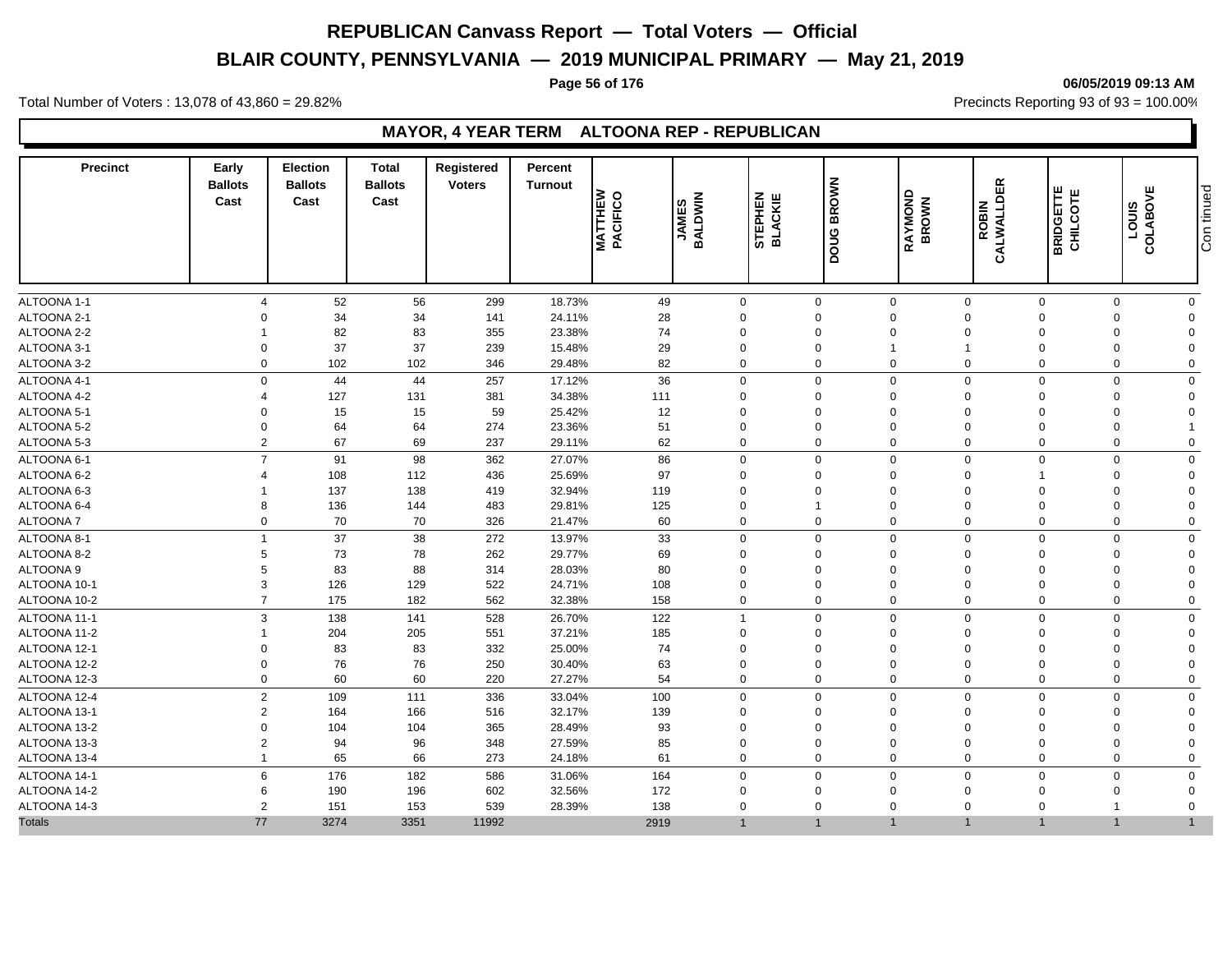# **BLAIR COUNTY, PENNSYLVANIA — 2019 MUNICIPAL PRIMARY — May 21, 2019**

# **Page 57 of 176 06/05/2019 09:13 AM**

Total Number of Voters : 13,078 of 43,860 = 29.82% Precincts Reporting 93 of 93 = 100.00%

### **MAYOR, 4 YEAR TERM ALTOONA REP - REPUBLICAN**

| <b>Precinct</b>  | Early<br><b>Ballots</b><br>Cast | <b>Election</b><br><b>Ballots</b><br>Cast | <b>Total</b><br><b>Ballots</b><br>Cast | Registered<br><b>Voters</b> | <b>Percent</b><br><b>Turnout</b><br>PAUL | EPPLE<br><b>DIGENNARO</b><br><b>ANDY</b> | <b>JOSEPH</b><br>FORNWALT | GEIS<br><b>MARK</b> | GEIS<br><b>NATT</b> | HAVLIN<br>CORY | $\equiv$<br>CAREY<br><b>NHOT</b> | <b>BRIDGETTE</b><br>JACKSON | Con tinued     |
|------------------|---------------------------------|-------------------------------------------|----------------------------------------|-----------------------------|------------------------------------------|------------------------------------------|---------------------------|---------------------|---------------------|----------------|----------------------------------|-----------------------------|----------------|
| ALTOONA 1-1      | $\Delta$                        | 52                                        | 56                                     | 299                         | 18.73%                                   | $\mathbf 0$                              | $\Omega$                  | $\mathbf 0$         | $\overline{1}$      | $\mathbf 0$    | $\mathbf 0$                      | $\mathbf 0$                 | $\Omega$       |
| ALTOONA 2-1      | $\Omega$                        | 34                                        | 34                                     | 141                         | 24.11%                                   | $\mathbf 0$                              | $\Omega$                  | $\mathbf 0$         | $\mathbf 0$         | $\mathbf 0$    | $\Omega$                         | $\Omega$                    | $\Omega$       |
| ALTOONA 2-2      |                                 | 82                                        | 83                                     | 355                         | 23.38%                                   | $\mathbf 0$                              | $\Omega$                  | $\mathbf 0$         | $\mathbf 0$         | $\mathbf 0$    | $\Omega$                         | $\Omega$                    |                |
| ALTOONA 3-1      | $\Omega$                        | 37                                        | 37                                     | 239                         | 15.48%                                   | -1                                       | $\Omega$                  | $\Omega$            | $\Omega$            | $\mathbf 0$    | $\Omega$                         | $\Omega$                    | U              |
| ALTOONA 3-2      | $\mathbf 0$                     | 102                                       | 102                                    | 346                         | 29.48%                                   | $\mathbf 0$                              | $\mathbf 0$               | $\mathbf 1$         | $\overline{2}$      | $\mathbf 0$    | 0                                | $\mathbf 0$                 | $\Omega$       |
| ALTOONA 4-1      | $\mathbf 0$                     | 44                                        | 44                                     | 257                         | 17.12%                                   | $\mathbf 0$                              | $\mathbf 0$               | $\mathbf 0$         | 3                   | $\mathbf 0$    | $\mathbf 0$                      | $\Omega$                    | 1              |
| ALTOONA 4-2      | $\overline{4}$                  | 127                                       | 131                                    | 381                         | 34.38%                                   | $\mathbf 0$                              |                           | $\mathbf{0}$        |                     | $\mathbf 0$    | 0                                | $\Omega$                    |                |
| ALTOONA 5-1      | $\Omega$                        | 15                                        | 15                                     | 59                          | 25.42%                                   | $\Omega$                                 |                           | $\Omega$            | $\Omega$            | $\Omega$       | $\Omega$                         | $\Omega$                    | O              |
| ALTOONA 5-2      | $\mathbf 0$                     | 64                                        | 64                                     | 274                         | 23.36%                                   | $\mathbf 0$                              | $\Omega$                  | $\Omega$            | $\mathbf 0$         | $\mathbf 0$    | $\mathbf 0$                      | $\Omega$                    | $\overline{2}$ |
| ALTOONA 5-3      | $\overline{2}$                  | 67                                        | 69                                     | 237                         | 29.11%                                   | $\mathbf 0$                              | $\Omega$                  | $\mathbf 0$         | $\Omega$            | $\mathbf 0$    |                                  | $\Omega$                    |                |
| ALTOONA 6-1      | $\overline{7}$                  | 91                                        | 98                                     | 362                         | 27.07%                                   | $\mathbf 0$                              | $\mathbf 0$               | $\mathbf 0$         | $\Omega$            | $\mathbf 0$    | $\mathbf 0$                      | $\Omega$                    | $\mathbf 0$    |
| ALTOONA 6-2      |                                 | 108                                       | 112                                    | 436                         | 25.69%                                   | $\Omega$                                 | $\Omega$                  | $\Omega$            |                     | $\Omega$       | $\Omega$                         | $\Omega$                    |                |
| ALTOONA 6-3      |                                 | 137                                       | 138                                    | 419                         | 32.94%                                   | $\mathbf 0$                              | $\Omega$                  | $\Omega$            |                     | $\mathbf 0$    | $\mathbf 0$                      |                             | $\Omega$       |
| ALTOONA 6-4      | 8                               | 136                                       | 144                                    | 483                         | 29.81%                                   | $\mathbf 0$                              | $\Omega$                  | $\Omega$            |                     | $\mathbf 0$    | $\Omega$                         | $\Omega$                    | $\Omega$       |
| <b>ALTOONA7</b>  | $\mathbf 0$                     | 70                                        | 70                                     | 326                         | 21.47%                                   | $\mathbf 0$                              | $\Omega$                  | $\mathbf 0$         | $\overline{2}$      | $\Omega$       | $\Omega$                         | $\Omega$                    |                |
| ALTOONA 8-1      |                                 | 37                                        | 38                                     | 272                         | 13.97%                                   | $\mathbf 0$                              | $\mathbf 0$               | $\overline{0}$      | $\mathbf 0$         | $\mathbf 0$    | $\mathbf 0$                      | $\mathbf 0$                 | $\mathbf{0}$   |
| ALTOONA 8-2      | 5                               | 73                                        | 78                                     | 262                         | 29.77%                                   | $\Omega$                                 | $\Omega$                  | $\mathbf 0$         | $\overline{2}$      | $\mathbf 0$    | $\mathbf 0$                      | $\Omega$                    | $\Omega$       |
| <b>ALTOONA 9</b> | 5                               | 83                                        | 88                                     | 314                         | 28.03%                                   | $\mathbf 0$                              | $\Omega$                  | $\mathbf{0}$        | $\Omega$            | $\Omega$       | $\Omega$                         | $\Omega$                    | $\overline{2}$ |
| ALTOONA 10-1     | 3                               | 126                                       | 129                                    | 522                         | 24.71%                                   | $\Omega$                                 | $\Omega$                  | $\Omega$            | $\Omega$            | $\Omega$       | $\Omega$                         | $\Omega$                    | 2              |
| ALTOONA 10-2     | $\overline{7}$                  | 175                                       | 182                                    | 562                         | 32.38%                                   | $\mathbf 0$                              | $\mathbf 0$               | $\mathbf 0$         | $\mathbf 0$         | $\mathbf 0$    | 0                                | $\mathbf 0$                 | 1              |
| ALTOONA 11-1     | 3                               | 138                                       | 141                                    | 528                         | 26.70%                                   | $\mathbf 0$                              | $\Omega$                  | $\mathbf 0$         | $\Omega$            | $\mathbf 0$    | $\mathbf 0$                      | $\Omega$                    | $\overline{2}$ |
| ALTOONA 11-2     |                                 | 204                                       | 205                                    | 551                         | 37.21%                                   | $\mathbf 0$                              | $\Omega$                  | $\mathbf{0}$        | 3                   | $\Omega$       | $\Omega$                         | $\Omega$                    |                |
| ALTOONA 12-1     | $\Omega$                        | 83                                        | 83                                     | 332                         | 25.00%                                   | $\mathbf 0$                              |                           | $\Omega$            | $\mathbf 0$         | $\mathbf 0$    | 0                                | $\mathsf{C}$                | $\Omega$       |
| ALTOONA 12-2     | $\mathbf 0$                     | 76                                        | 76                                     | 250                         | 30.40%                                   | $\mathbf 0$                              | $\Omega$                  | $\Omega$            | 3                   | $\overline{1}$ | $\mathbf 0$                      | $\Omega$                    | 0              |
| ALTOONA 12-3     | $\mathbf 0$                     | 60                                        | 60                                     | 220                         | 27.27%                                   | $\mathbf 0$                              | $\Omega$                  | $\mathbf{0}$        | $\Omega$            | $\mathbf 0$    | 0                                | $\Omega$                    | 0              |
| ALTOONA 12-4     | 2                               | 109                                       | 111                                    | 336                         | 33.04%                                   | $\mathbf 0$                              | $\Omega$                  | $\mathbf{0}$        | $\Omega$            | $\mathbf 0$    | $\mathbf 0$                      | $\Omega$                    | $\Omega$       |
| ALTOONA 13-1     | $\overline{2}$                  | 164                                       | 166                                    | 516                         | 32.17%                                   | $\mathbf 0$                              | $\Omega$                  | $\mathbf 0$         | $\Omega$            | $\mathbf 0$    | 0                                | $\Omega$                    |                |
| ALTOONA 13-2     | $\Omega$                        | 104                                       | 104                                    | 365                         | 28.49%                                   | $\mathbf 0$                              |                           | $\Omega$            | $\Omega$            | $\mathbf 0$    | $\Omega$                         | $\Omega$                    | 0              |
| ALTOONA 13-3     | $\overline{2}$                  | 94                                        | 96                                     | 348                         | 27.59%                                   | $\mathbf 0$                              | $\Omega$                  | $\Omega$            |                     | $\overline{0}$ | $\Omega$                         | $\Omega$                    | U              |
| ALTOONA 13-4     | 1                               | 65                                        | 66                                     | 273                         | 24.18%                                   | $\mathbf 0$                              | $\Omega$                  | $\mathbf 0$         | $\mathbf 0$         | $\mathbf 0$    | 0                                | $\Omega$                    | $\Omega$       |
| ALTOONA 14-1     | 6                               | 176                                       | 182                                    | 586                         | 31.06%                                   | $\mathbf 0$                              | $\mathbf 0$               | $\mathbf 0$         |                     | $\mathbf 0$    | $\mathbf 0$                      | $\Omega$                    | $\Omega$       |
| ALTOONA 14-2     | 6                               | 190                                       | 196                                    | 602                         | 32.56%                                   | $\Omega$                                 | $\Omega$                  | $\Omega$            | 3                   | $\mathbf 0$    | $\Omega$                         | $\Omega$                    |                |
| ALTOONA 14-3     | 2                               | 151                                       | 153                                    | 539                         | 28.39%                                   | $\Omega$                                 | $\Omega$                  | $\Omega$            | $\overline{2}$      | $\Omega$       | $\Omega$                         | $\Omega$                    | $\Omega$       |
| <b>Totals</b>    | 77                              | 3274                                      | 3351                                   | 11992                       |                                          |                                          |                           |                     | 27                  | $\mathbf{1}$   | $\mathbf 1$                      |                             | 18             |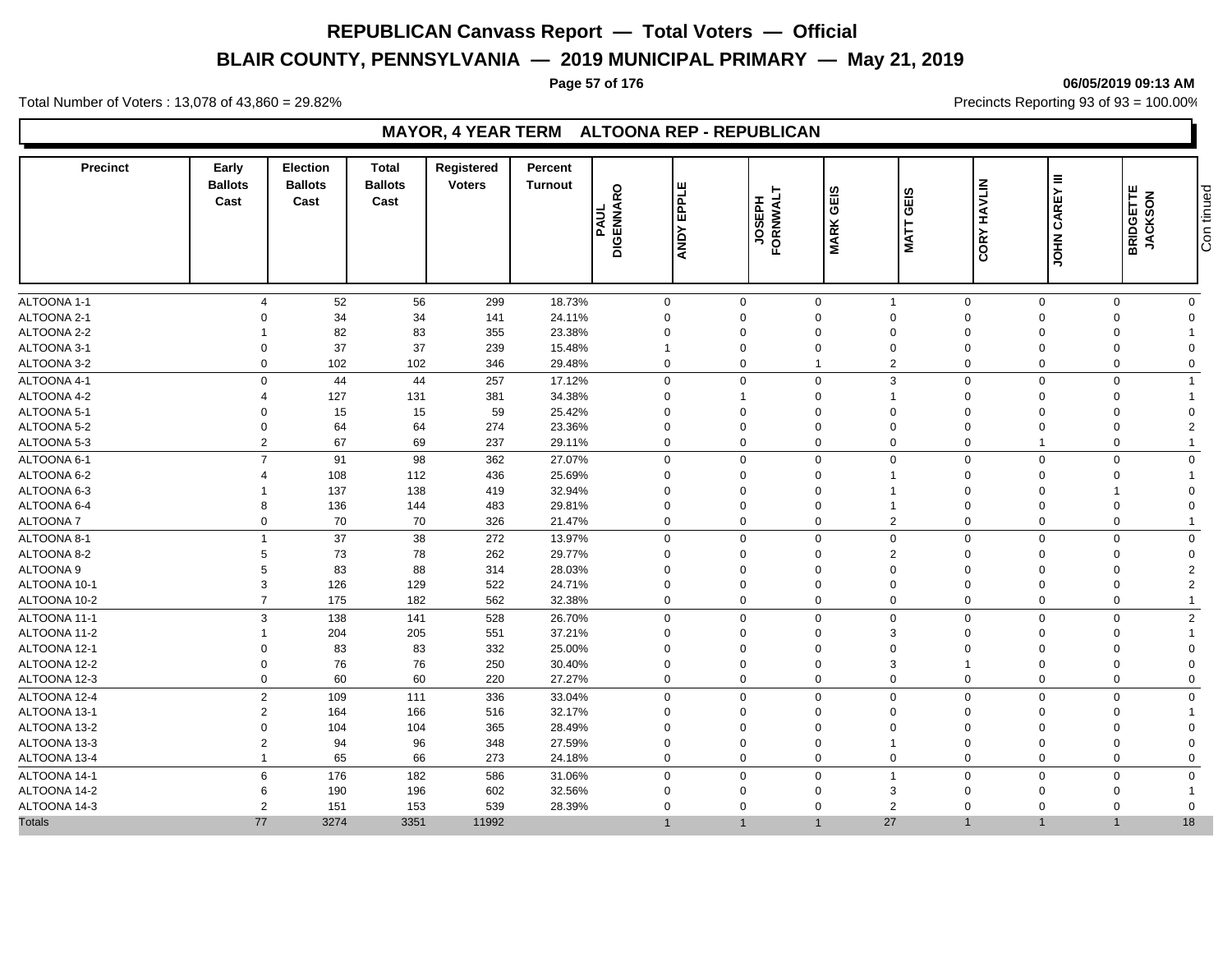# **BLAIR COUNTY, PENNSYLVANIA — 2019 MUNICIPAL PRIMARY — May 21, 2019**

### **Page 58 of 176 06/05/2019 09:13 AM**

Total Number of Voters : 13,078 of 43,860 = 29.82% Precincts Reporting 93 of 93 = 100.00%

### **MAYOR, 4 YEAR TERM ALTOONA REP - REPUBLICAN**

| <b>Precinct</b>  | Early<br><b>Ballots</b><br>Cast | <b>Election</b><br><b>Ballots</b><br>Cast | <b>Total</b><br><b>Ballots</b><br>Cast | Registered<br><b>Voters</b> | <b>Percent</b><br>Turnout | <b>CHRISTINE</b><br>JOARDA | BRIDGHETT<br><b>NOSNHOL</b> | <b>CHIRSTY</b><br>JORDAN | <b>WILLIAM KIBLER</b> | KIMMEL<br>PAUL | KNOUSE<br>YUP  | <b>KREUZ</b><br>品 | <b>JAMES KRUG</b> | Con tinued  |
|------------------|---------------------------------|-------------------------------------------|----------------------------------------|-----------------------------|---------------------------|----------------------------|-----------------------------|--------------------------|-----------------------|----------------|----------------|-------------------|-------------------|-------------|
| ALTOONA 1-1      | $\boldsymbol{\varDelta}$        | 52                                        | 56                                     | 299                         | 18.73%                    | $\mathbf 0$                |                             | 0                        | $\mathbf 0$           | $\mathbf 0$    | $\mathbf 0$    | $\mathbf 0$       | $\Omega$          | $\mathbf 0$ |
| ALTOONA 2-1      | $\Omega$                        | 34                                        | 34                                     | 141                         | 24.11%                    | $\Omega$                   |                             | $\Omega$                 | $\Omega$              | $\Omega$       | $\Omega$       | $\Omega$          | $\Omega$          | $\Omega$    |
| ALTOONA 2-2      |                                 | 82                                        | 83                                     | 355                         | 23.38%                    | $\Omega$                   |                             | $\Omega$                 | -1                    | $\mathbf 0$    | $\Omega$       | $\Omega$          |                   | $\Omega$    |
| ALTOONA 3-1      | $\Omega$                        | 37                                        | 37                                     | 239                         | 15.48%                    | $\Omega$                   |                             | $\Omega$                 | $\Omega$              | $\Omega$       | $\Omega$       | $\Omega$          |                   | $\Omega$    |
| ALTOONA 3-2      | $\mathbf 0$                     | 102                                       | 102                                    | 346                         | 29.48%                    | $\mathbf{1}$               |                             | 0                        | $\overline{1}$        | $\mathbf 0$    | $\mathbf 0$    | $\mathbf 0$       | $\mathbf 0$       | $\mathbf 0$ |
| ALTOONA 4-1      | $\Omega$                        | 44                                        | 44                                     | 257                         | 17.12%                    | $\mathbf 0$                |                             | $\Omega$                 | $\Omega$              | $\Omega$       | $\mathbf 0$    | $\mathbf 0$       | $\Omega$          | $\mathbf 0$ |
| ALTOONA 4-2      | 4                               | 127                                       | 131                                    | 381                         | 34.38%                    | $\Omega$                   |                             | $\Omega$                 | $\Omega$              | $\mathbf 0$    | $\Omega$       | $\Omega$          | $\Omega$          | $\Omega$    |
| ALTOONA 5-1      | $\Omega$                        | 15                                        | 15                                     | 59                          | 25.42%                    | $\Omega$                   |                             | $\Omega$                 |                       | $\Omega$       | $\Omega$       | $\Omega$          |                   | $\Omega$    |
| ALTOONA 5-2      | $\mathbf 0$                     | 64                                        | 64                                     | 274                         | 23.36%                    | $\Omega$                   |                             | $\Omega$                 | $\Omega$              | $\mathbf 0$    | $\Omega$       | $\Omega$          |                   | $\Omega$    |
| ALTOONA 5-3      | $\overline{2}$                  | 67                                        | 69                                     | 237                         | 29.11%                    | $\mathbf 0$                |                             | $\Omega$                 | $\Omega$              | $\mathbf 0$    | $\mathbf 0$    | $\mathbf 0$       | $\Omega$          | $\Omega$    |
| ALTOONA 6-1      | $\overline{7}$                  | 91                                        | 98                                     | 362                         | 27.07%                    | $\mathbf 0$                |                             | $\Omega$                 | $\Omega$              | $\mathbf 0$    | $\overline{1}$ | $\mathbf 0$       | $\Omega$          | $\mathbf 0$ |
| ALTOONA 6-2      |                                 | 108                                       | 112                                    | 436                         | 25.69%                    | $\Omega$                   |                             | $\Omega$                 | $\Omega$              | $\Omega$       | $\Omega$       |                   | $\Omega$          | $\Omega$    |
| ALTOONA 6-3      |                                 | 137                                       | 138                                    | 419                         | 32.94%                    | $\Omega$                   |                             | $\Omega$                 | $\Omega$              | $\mathbf 1$    | $\Omega$       | $\Omega$          |                   | $\Omega$    |
| ALTOONA 6-4      | 8                               | 136                                       | 144                                    | 483                         | 29.81%                    | $\Omega$                   |                             | $\Omega$                 | $\Omega$              | $\mathbf 0$    | $\Omega$       | $\Omega$          |                   | $\Omega$    |
| <b>ALTOONA7</b>  | $\Omega$                        | 70                                        | 70                                     | 326                         | 21.47%                    | $\mathbf 0$                |                             | $\Omega$                 | $\Omega$              | $\Omega$       | $\Omega$       | $\Omega$          | $\Omega$          | $\Omega$    |
| ALTOONA 8-1      | $\overline{1}$                  | 37                                        | 38                                     | 272                         | 13.97%                    | $\mathbf 0$                |                             | $\mathbf 0$              | $\mathbf 0$           | $\mathbf 0$    | $\mathbf 0$    | $\mathbf 0$       | $\Omega$          | $\mathbf 0$ |
| ALTOONA 8-2      | 5                               | 73                                        | 78                                     | 262                         | 29.77%                    | $\Omega$                   |                             | $\Omega$                 | $\Omega$              | $\mathbf 0$    | $\Omega$       | $\Omega$          | $\Omega$          | $\Omega$    |
| <b>ALTOONA 9</b> | 5                               | 83                                        | 88                                     | 314                         | 28.03%                    | $\Omega$                   |                             | $\Omega$                 | $\Omega$              | $\mathbf 0$    | $\Omega$       | $\Omega$          | $\Omega$          | $\Omega$    |
| ALTOONA 10-1     | 3                               | 126                                       | 129                                    | 522                         | 24.71%                    | $\Omega$                   |                             |                          |                       | $\Omega$       | $\Omega$       | $\Omega$          |                   | $\Omega$    |
| ALTOONA 10-2     | $\overline{7}$                  | 175                                       | 182                                    | 562                         | 32.38%                    | $\mathbf 0$                |                             | 0                        | $\mathbf 0$           | $\mathbf 0$    | $\mathbf 0$    | $\mathbf 0$       | $\mathbf 0$       | $\Omega$    |
| ALTOONA 11-1     | 3                               | 138                                       | 141                                    | 528                         | 26.70%                    | $\Omega$                   |                             | $\Omega$                 | $\Omega$              | $\Omega$       | $\mathbf 0$    | $\Omega$          | $\Omega$          | $\Omega$    |
| ALTOONA 11-2     |                                 | 204                                       | 205                                    | 551                         | 37.21%                    | $\Omega$                   |                             | $\Omega$                 | $\Omega$              | $\mathbf 0$    | $\Omega$       | $\Omega$          | $\Omega$          | $\Omega$    |
| ALTOONA 12-1     | $\Omega$                        | 83                                        | 83                                     | 332                         | 25.00%                    | $\Omega$                   |                             | $\Omega$                 | $\mathbf 0$           | $\Omega$       | $\Omega$       | $\mathbf 0$       |                   | $\Omega$    |
| ALTOONA 12-2     | $\Omega$                        | 76                                        | 76                                     | 250                         | 30.40%                    | $\Omega$                   |                             | $\Omega$                 | $\Omega$              | $\mathbf 0$    | $\Omega$       | $\mathbf 0$       | $\Omega$          | $\Omega$    |
| ALTOONA 12-3     | $\Omega$                        | 60                                        | 60                                     | 220                         | 27.27%                    | $\mathbf 0$                |                             | $\Omega$                 | $\Omega$              | $\Omega$       | $\mathbf 0$    | $\mathbf 0$       | $\Omega$          | $\Omega$    |
| ALTOONA 12-4     | $\overline{2}$                  | 109                                       | 111                                    | 336                         | 33.04%                    | $\mathbf 0$                |                             | $\Omega$                 | $\Omega$              | $\Omega$       | $\mathbf 0$    | $\mathbf 0$       | $\Omega$          | $\Omega$    |
| ALTOONA 13-1     | $\overline{2}$                  | 164                                       | 166                                    | 516                         | 32.17%                    | $\Omega$                   |                             | $\Omega$                 | $\mathbf 0$           | $\mathbf 0$    | $\mathbf 0$    | $\mathbf 0$       |                   |             |
| ALTOONA 13-2     | $\Omega$                        | 104                                       | 104                                    | 365                         | 28.49%                    | $\Omega$                   |                             | $\Omega$                 | $\Omega$              | $\mathbf 0$    | $\Omega$       | $\Omega$          |                   | $\Omega$    |
| ALTOONA 13-3     | 2                               | 94                                        | 96                                     | 348                         | 27.59%                    | $\Omega$                   |                             | $\Omega$                 | $\Omega$              | $\Omega$       | $\Omega$       | $\Omega$          |                   | $\Omega$    |
| ALTOONA 13-4     | $\mathbf{1}$                    | 65                                        | 66                                     | 273                         | 24.18%                    | $\mathbf 0$                |                             | $\Omega$                 | $\mathbf 0$           | $\mathbf 0$    | $\Omega$       | $\mathbf 0$       | $\Omega$          | $\mathbf 0$ |
| ALTOONA 14-1     | 6                               | 176                                       | 182                                    | 586                         | 31.06%                    | $\mathbf 0$                |                             | $\Omega$                 | $\mathbf 0$           | $\mathbf 0$    | $\mathbf 0$    | $\mathsf 0$       |                   | $\Omega$    |
| ALTOONA 14-2     | 6                               | 190                                       | 196                                    | 602                         | 32.56%                    | $\Omega$                   |                             | $\Omega$                 | $\Omega$              | $\Omega$       | $\Omega$       | $\Omega$          |                   | $\Omega$    |
| ALTOONA 14-3     | 2                               | 151                                       | 153                                    | 539                         | 28.39%                    | $\Omega$                   |                             | $\Omega$                 | $\Omega$              | $\Omega$       | $\Omega$       | $\Omega$          | $\Omega$          | $\Omega$    |
| <b>Totals</b>    | 77                              | 3274                                      | 3351                                   | 11992                       |                           | $\mathbf{1}$               |                             |                          | $\Delta$              |                |                |                   | 3                 |             |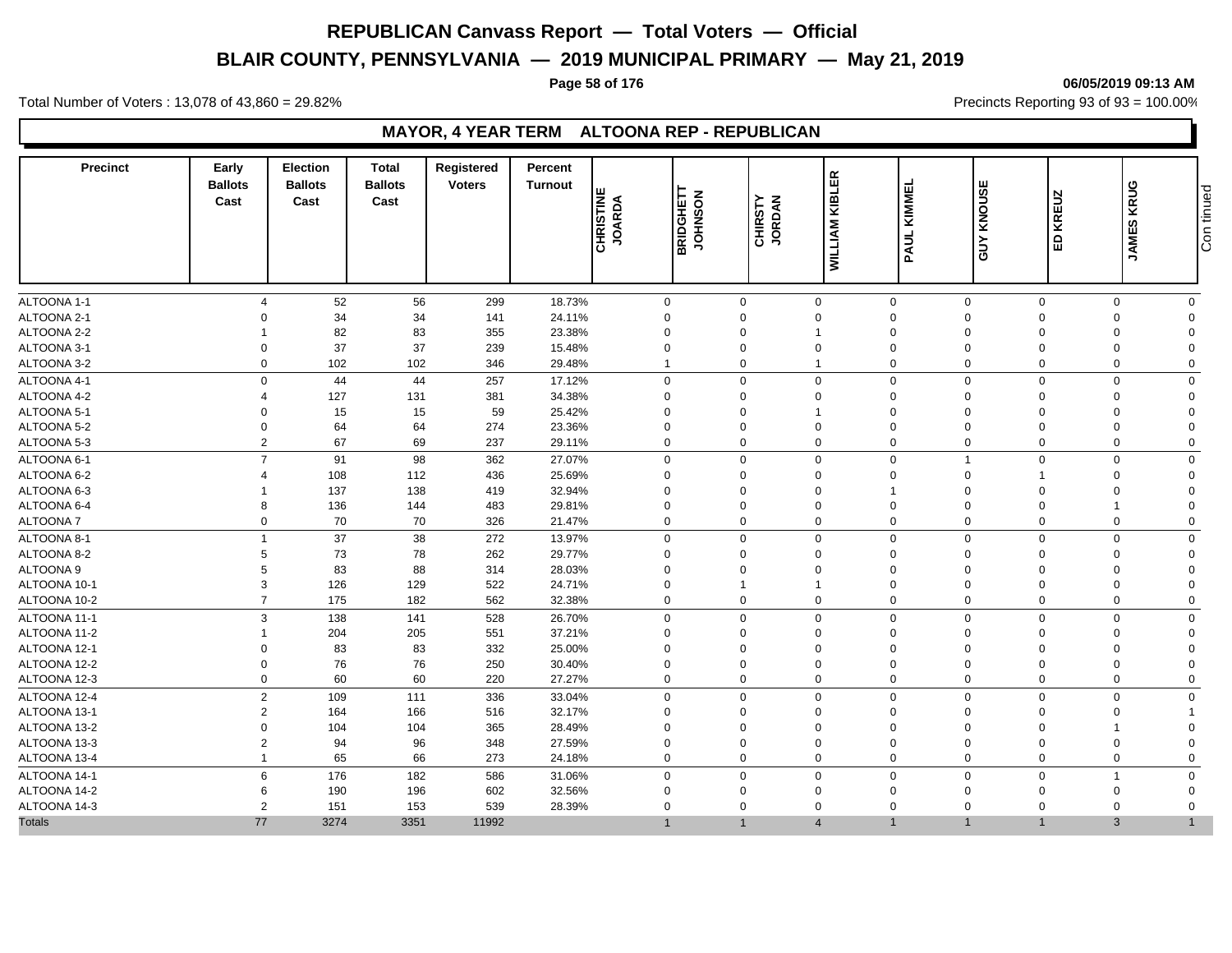# **BLAIR COUNTY, PENNSYLVANIA — 2019 MUNICIPAL PRIMARY — May 21, 2019**

### **Page 59 of 176 06/05/2019 09:13 AM**

Total Number of Voters : 13,078 of 43,860 = 29.82% Precincts Reporting 93 of 93 = 100.00%

### **MAYOR, 4 YEAR TERM ALTOONA REP - REPUBLICAN**

| <b>Precinct</b> | Early<br><b>Ballots</b><br>Cast | <b>Election</b><br><b>Ballots</b><br>Cast | <b>Total</b><br><b>Ballots</b><br>Cast | Registered<br><b>Voters</b> | Percent<br><b>Turnout</b> | <b>MALLORY</b><br><b>MATTHEW</b><br>LINDSEY<br><b>BILL</b> | KIRK MITCHELL  | <b>JIM PATTERSON</b> | <b>POOLER</b><br><b>JAMES</b> | DWAYNE<br>RAICHLE | REGINA E<br>REIGHARD | JAMESJ<br>ROLAND | Con tinued   |
|-----------------|---------------------------------|-------------------------------------------|----------------------------------------|-----------------------------|---------------------------|------------------------------------------------------------|----------------|----------------------|-------------------------------|-------------------|----------------------|------------------|--------------|
| ALTOONA 1-1     | 4                               | 52                                        | 56                                     | 299                         | 18.73%                    | $\mathbf{1}$                                               | $\mathbf 0$    | $\mathbf 0$          | $\mathbf 0$                   | $\mathbf 0$       | $\mathbf 0$          | $\mathbf 0$      | $\mathbf 0$  |
| ALTOONA 2-1     | $\Omega$                        | 34                                        | 34                                     | 141                         | 24.11%                    | $\mathbf 0$                                                | $\Omega$       | $\mathbf 0$          | $\Omega$                      | $\Omega$          | $\Omega$             | $\Omega$         | $\Omega$     |
| ALTOONA 2-2     |                                 | 82                                        | 83                                     | 355                         | 23.38%                    | $\mathbf 0$                                                | $\Omega$       | $\mathbf{0}$         | $\Omega$                      | $\Omega$          |                      | $\Omega$         | 0            |
| ALTOONA 3-1     | $\Omega$                        | 37                                        | 37                                     | 239                         | 15.48%                    | $\mathbf 0$                                                | $\Omega$       | $\Omega$             | $\Omega$                      | $\mathbf 0$       | 0                    | $\Omega$         | $\Omega$     |
| ALTOONA 3-2     |                                 | $\mathbf 0$<br>102                        | 102                                    | 346                         | 29.48%                    | $\mathbf{1}$                                               | $\mathbf 0$    | $\mathbf 0$          | $\mathbf 0$                   | $\mathbf 0$       | 0                    | $\mathbf 0$      | $\Omega$     |
| ALTOONA 4-1     |                                 | 44<br>$\mathbf 0$                         | 44                                     | 257                         | 17.12%                    | $\mathbf{0}$                                               | $\Omega$       | $\overline{0}$       | $\Omega$                      | $\mathbf 0$       | $\mathbf 0$          | $\overline{1}$   | $\mathbf{0}$ |
| ALTOONA 4-2     | 4                               | 127                                       | 131                                    | 381                         | 34.38%                    | -1                                                         | $\Omega$       | $\Omega$             | $\Omega$                      | $\mathbf 0$       | $\Omega$             | $\Omega$         | 0            |
| ALTOONA 5-1     | $\Omega$                        | 15                                        | 15                                     | 59                          | 25.42%                    | $\Omega$                                                   |                | $\Omega$             | $\Omega$                      | $\mathbf 0$       | $\mathbf 0$          | $\Omega$         | $\Omega$     |
| ALTOONA 5-2     | $\mathbf 0$                     | 64                                        | 64                                     | 274                         | 23.36%                    | $\mathbf 0$                                                | $\Omega$       | $\Omega$             | $\mathbf 0$                   | $\mathbf 0$       | $\mathbf 0$          | $\Omega$         | $\Omega$     |
| ALTOONA 5-3     |                                 | 2<br>67                                   | 69                                     | 237                         | 29.11%                    | $\mathbf 0$                                                | $\Omega$       | $\mathbf{0}$         | $\Omega$                      | $\mathbf 0$       | 0                    | $\Omega$         | $\Omega$     |
| ALTOONA 6-1     |                                 | $\overline{7}$<br>91                      | 98                                     | 362                         | 27.07%                    | $\mathbf 0$                                                | $\mathbf 0$    | $\mathbf 0$          | $\Omega$                      | $\mathbf 0$       | $\mathsf 0$          | $\mathbf 0$      | $\Omega$     |
| ALTOONA 6-2     |                                 | 108                                       | 112                                    | 436                         | 25.69%                    | $\Omega$                                                   | $\Omega$       | $\Omega$             | $\Omega$                      | $\mathbf 0$       | $\mathbf 0$          | $\Omega$         | 0            |
| ALTOONA 6-3     |                                 | 137                                       | 138                                    | 419                         | 32.94%                    | $\mathbf 0$                                                | $\Omega$       | $\Omega$             | $\mathbf 0$                   | $\mathbf 0$       | $\Omega$             | $\Omega$         | $\Omega$     |
| ALTOONA 6-4     | 8                               | 136                                       | 144                                    | 483                         | 29.81%                    | $\mathbf 0$                                                | $\Omega$       | $\Omega$             | $\Omega$                      | $\mathbf 0$       | 0                    | $\Omega$         | $\Omega$     |
| <b>ALTOONA7</b> | $\Omega$                        | 70                                        | 70                                     | 326                         | 21.47%                    | $\mathbf 0$                                                | $\Omega$       |                      | $\Omega$                      | $\mathbf 0$       | $\mathbf 0$          | $\Omega$         | $\Omega$     |
| ALTOONA 8-1     | 1                               | 37                                        | 38                                     | 272                         | 13.97%                    | $\mathbf 0$                                                | $\mathbf 0$    | $\mathbf 0$          | $\Omega$                      | $\mathbf 0$       | $\mathbf 0$          | $\mathbf 0$      | $\mathbf 0$  |
| ALTOONA 8-2     | 5                               | 73                                        | 78                                     | 262                         | 29.77%                    | $\Omega$                                                   | $\Omega$       | $\mathbf 0$          | $\Omega$                      | $\mathbf 0$       | $\Omega$             | $\Omega$         | $\Omega$     |
| ALTOONA 9       | 5                               | 83                                        | 88                                     | 314                         | 28.03%                    | $\mathbf 0$                                                | $\Omega$       | $\mathbf 0$          | $\mathbf 0$                   | $\mathbf 0$       | $\Omega$             | $\Omega$         | $\Omega$     |
| ALTOONA 10-1    | 3                               | 126                                       | 129                                    | 522                         | 24.71%                    | $\mathbf 1$                                                | $\Omega$       | $\Omega$             | $\Omega$                      |                   | $\Omega$             | $\Omega$         | O            |
| ALTOONA 10-2    | $\overline{7}$                  | 175                                       | 182                                    | 562                         | 32.38%                    | $\mathbf{1}$                                               | $\mathbf 0$    | $\mathbf 0$          | $\mathbf 0$                   | $\mathbf 0$       | 0                    | $\Omega$         | $\Omega$     |
| ALTOONA 11-1    |                                 | 3<br>138                                  | 141                                    | 528                         | 26.70%                    | $\mathbf 0$                                                | $\overline{1}$ | $\mathbf 0$          | $\Omega$                      | $\mathbf 0$       | $\mathbf 0$          | $\Omega$         | $\Omega$     |
| ALTOONA 11-2    |                                 | 204                                       | 205                                    | 551                         | 37.21%                    | $\mathbf 0$                                                | $\Omega$       | $\mathbf 0$          | $\Omega$                      | $\mathbf 0$       | 0                    | $\Omega$         | $\Omega$     |
| ALTOONA 12-1    | $\Omega$                        | 83                                        | 83                                     | 332                         | 25.00%                    | $\Omega$                                                   |                | $\Omega$             | $\Omega$                      | $\Omega$          | $\Omega$             | $\Omega$         | $\Omega$     |
| ALTOONA 12-2    | $\mathbf 0$                     | 76                                        | 76                                     | 250                         | 30.40%                    | 1                                                          | $\Omega$       | $\Omega$             |                               | $\mathbf 0$       | $\mathbf 0$          | $\Omega$         | $\Omega$     |
| ALTOONA 12-3    |                                 | 60<br>$\mathbf 0$                         | 60                                     | 220                         | 27.27%                    | $\mathbf 0$                                                | $\Omega$       | $\mathbf 0$          | $\Omega$                      | $\mathbf 0$       | 0                    | $\Omega$         | $\Omega$     |
| ALTOONA 12-4    |                                 | 2<br>109                                  | 111                                    | 336                         | 33.04%                    | $\mathbf 0$                                                | $\mathbf 0$    | 0                    | $\Omega$                      | $\mathbf 0$       | 0                    | $\Omega$         | $\Omega$     |
| ALTOONA 13-1    | $\overline{2}$                  | 164                                       | 166                                    | 516                         | 32.17%                    | $\mathbf 1$                                                | $\Omega$       | $\Omega$             | $\Omega$                      | $\mathbf 0$       | 0                    | $\Omega$         |              |
| ALTOONA 13-2    | $\Omega$                        | 104                                       | 104                                    | 365                         | 28.49%                    | $\mathbf 0$                                                | $\Omega$       | $\Omega$             | $\mathbf 0$                   | $\mathbf 0$       | $\mathbf 0$          | $\Omega$         | $\Omega$     |
| ALTOONA 13-3    | $\overline{2}$                  | 94                                        | 96                                     | 348                         | 27.59%                    | $\mathbf 1$                                                | $\Omega$       | $\Omega$             | $\Omega$                      | $\Omega$          | $\Omega$             | $\Omega$         | 0            |
| ALTOONA 13-4    | 1                               | 65                                        | 66                                     | 273                         | 24.18%                    | $\mathbf 0$                                                | $\Omega$       | $\mathbf 0$          | $\Omega$                      | $\mathbf 0$       | 0                    | $\Omega$         | $\Omega$     |
| ALTOONA 14-1    |                                 | 6<br>176                                  | 182                                    | 586                         | 31.06%                    | $\mathbf{1}$                                               | $\Omega$       | $\mathbf 0$          | $\Omega$                      | $\mathbf 0$       | $\mathbf 0$          | $\Omega$         | $\Omega$     |
| ALTOONA 14-2    | 6                               | 190                                       | 196                                    | 602                         | 32.56%                    | $\mathbf 0$                                                | $\Omega$       | $\Omega$             | $\mathbf 0$                   | $\overline{0}$    | $\Omega$             | $\Omega$         | $\Omega$     |
| ALTOONA 14-3    |                                 | $\overline{2}$<br>151                     | 153                                    | 539                         | 28.39%                    | $\Omega$                                                   | $\Omega$       | $\mathbf 0$          | $\Omega$                      | $\Omega$          | $\Omega$             | $\Omega$         | $\Omega$     |
| <b>Totals</b>   | 77                              | 3274                                      | 3351                                   | 11992                       |                           | 9                                                          | $\overline{1}$ |                      |                               | $\overline{1}$    |                      |                  |              |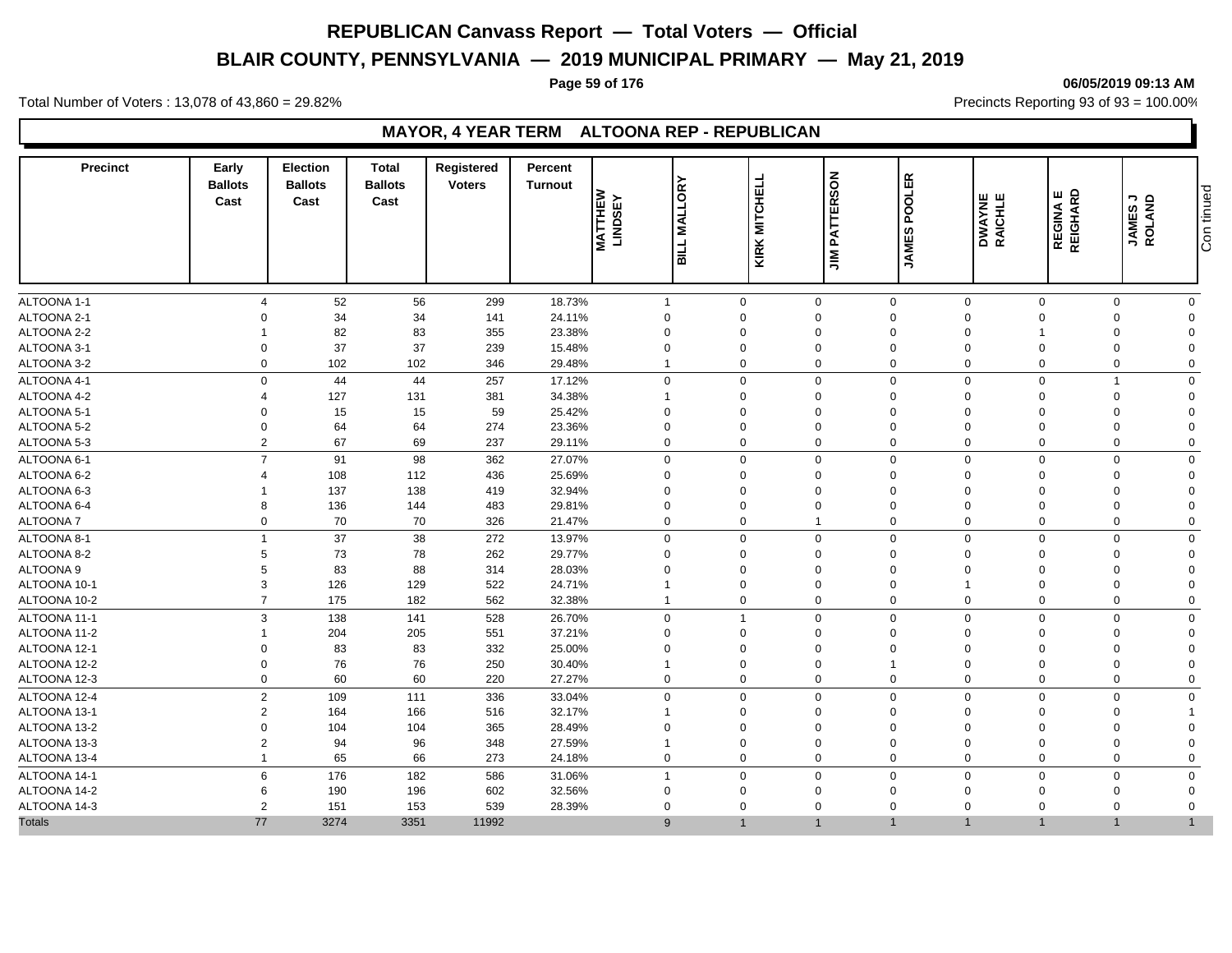# **BLAIR COUNTY, PENNSYLVANIA — 2019 MUNICIPAL PRIMARY — May 21, 2019**

#### **Page 60 of 176 06/05/2019 09:13 AM**

Total Number of Voters : 13,078 of 43,860 = 29.82% Precincts Reporting 93 of 93 = 100.00%

### **MAYOR, 4 YEAR TERM ALTOONA REP - REPUBLICAN**

| <b>Precinct</b> | Early<br><b>Ballots</b><br>Cast | <b>Election</b><br><b>Ballots</b><br>Cast | <b>Total</b><br><b>Ballots</b><br>Cast | Registered<br><b>Voters</b> | Percent<br><b>Turnout</b> | <b>PATRICK HIMES</b><br>SCOTT A<br>SCHEELER | ocнт<br>ũ,<br>SR<br>9S<br>Ļ<br>LARRY | <b>TOMMFSSETTI</b><br><b>TERRY</b> | ERIN URNESS                 | JAMES<br>TEDESCHI        | <b>Totals</b>  |      |  |
|-----------------|---------------------------------|-------------------------------------------|----------------------------------------|-----------------------------|---------------------------|---------------------------------------------|--------------------------------------|------------------------------------|-----------------------------|--------------------------|----------------|------|--|
| ALTOONA 1-1     | $\overline{\mathcal{A}}$        | 52                                        | 56                                     | 299                         | 18.73%                    | $\mathbf 0$                                 | $\mathbf 0$                          | $\mathbf 0$                        | $\mathbf 0$                 | $\mathbf 0$              | $\mathbf 0$    | 51   |  |
| ALTOONA 2-1     | $\Omega$                        | 34                                        | 34                                     | 141                         | 24.11%                    | $\Omega$                                    | $\Omega$                             | $\Omega$                           | $\mathbf 0$                 | $\Omega$                 | $\mathbf 0$    | 28   |  |
| ALTOONA 2-2     | -1                              | 82                                        | 83                                     | 355                         | 23.38%                    | $\mathbf 0$                                 | $\mathbf 0$                          | $\mathbf 0$                        | $\mathbf 0$                 | 0                        | $\mathbf 0$    | 77   |  |
| ALTOONA 3-1     | $\Omega$                        | 37                                        | 37                                     | 239                         | 15.48%                    | $\Omega$                                    | $\mathbf 0$                          | $\Omega$                           | $\mathbf 0$                 | $\Omega$                 | $\Omega$       | 32   |  |
| ALTOONA 3-2     | $\Omega$                        | 102                                       | 102                                    | 346                         | 29.48%                    | $\Omega$                                    | $\mathbf 0$                          | $\mathbf 0$                        | $\mathbf 0$                 | 0                        | $\mathbf{0}$   | 88   |  |
| ALTOONA 4-1     | $\mathbf{0}$                    | 44                                        | 44                                     | 257                         | 17.12%                    | $\mathbf 0$                                 | $\mathbf 0$                          | $\mathbf 0$                        | $\mathbf 0$                 | $\overline{1}$           | $\mathbf 0$    | 42   |  |
| ALTOONA 4-2     | $\overline{4}$                  | 127                                       | 131                                    | 381                         | 34.38%                    | $\Omega$                                    | $\mathbf 0$                          | $\mathbf 0$                        | $\overline{1}$              | 0                        | $\Omega$       | 116  |  |
| ALTOONA 5-1     | $\mathbf 0$                     | 15                                        | 15                                     | 59                          | 25.42%                    | $\Omega$                                    | $\mathbf 0$                          | $\mathbf 0$                        | $\mathbf 0$                 | $\mathbf 0$              | $\mathbf 0$    | 13   |  |
| ALTOONA 5-2     | $\mathbf 0$                     | 64                                        | 64                                     | 274                         | 23.36%                    | $\Omega$                                    | $\mathbf 0$                          | $\Omega$                           | $\mathbf 0$                 | $\Omega$                 | $\Omega$       | 54   |  |
| ALTOONA 5-3     | 2                               | 67                                        | 69                                     | 237                         | 29.11%                    | $\Omega$                                    | $\mathbf 0$                          | $\mathbf 0$                        | $\mathbf 0$                 | $\mathbf 0$              | $\Omega$       | 64   |  |
| ALTOONA 6-1     | $\overline{7}$                  | 91                                        | 98                                     | 362                         | 27.07%                    | $\mathbf 0$                                 | $\mathbf{1}$                         | $\mathbf 0$                        | $\mathbf 0$                 | 0                        | $\mathbf 0$    | 88   |  |
| ALTOONA 6-2     | $\overline{\mathcal{A}}$        | 108                                       | 112                                    | 436                         | 25.69%                    | $\Omega$                                    | $\mathbf 0$                          | $\Omega$                           | $\mathbf 0$                 | $\mathbf 0$              | $\mathbf 0$    | 101  |  |
| ALTOONA 6-3     | -1                              | 137                                       | 138                                    | 419                         | 32.94%                    | $\Omega$                                    | $\Omega$                             | $\Omega$                           | $\mathbf 0$                 | $\Omega$                 | $\mathbf 0$    | 122  |  |
| ALTOONA 6-4     | 8                               | 136                                       | 144                                    | 483                         | 29.81%                    | $\mathbf 0$                                 | $\mathbf 0$                          | $\mathbf 0$                        | $\mathbf 0$                 | 0                        | $\mathbf 0$    | 128  |  |
| <b>ALTOONA7</b> | $\mathbf 0$                     | 70                                        | 70                                     | 326                         | 21.47%                    | $\Omega$                                    | $\mathbf 0$                          | $\mathbf 0$                        | $\mathbf 0$                 | 0                        | $\overline{2}$ | 66   |  |
| ALTOONA 8-1     | $\mathbf{1}$                    | 37                                        | 38                                     | 272                         | 13.97%                    | $\Omega$                                    | $\mathbf 0$                          | $\Omega$                           | $\mathbf 0$                 | $\mathbf 0$              | $\mathbf 0$    | 33   |  |
| ALTOONA 8-2     | 5                               | 73                                        | 78                                     | 262                         | 29.77%                    | $\mathbf 0$                                 | $\mathbf 0$                          | $\Omega$                           | $\mathbf 0$                 | $\mathbf 0$              | $\Omega$       | 71   |  |
| ALTOONA 9       | 5                               | 83                                        | 88                                     | 314                         | 28.03%                    | $\Omega$                                    | $\mathbf 0$                          | $\mathbf 0$                        | $\mathbf 0$                 | $\Omega$                 | $\Omega$       | 82   |  |
| ALTOONA 10-1    | 3                               | 126                                       | 129                                    | 522                         | 24.71%                    | $\Omega$                                    | $\Omega$                             | $\Omega$                           | $\Omega$                    | $\Omega$                 | $\Omega$       | 114  |  |
| ALTOONA 10-2    | $\overline{7}$                  | 175                                       | 182                                    | 562                         | 32.38%                    | $\mathbf 0$                                 | 0                                    | $\mathbf{1}$                       | $\mathbf 0$                 | 0                        | 0              | 161  |  |
| ALTOONA 11-1    | 3                               | 138                                       | 141                                    | 528                         | 26.70%                    | $\mathbf 0$                                 | $\mathbf 0$                          | $\mathbf 0$                        | $\mathbf 0$                 | $\mathbf 0$              | $\mathbf 0$    | 126  |  |
| ALTOONA 11-2    | 1                               | 204                                       | 205                                    | 551                         | 37.21%                    | $\Omega$                                    | $\mathbf 0$                          | $\Omega$                           | $\mathbf 0$                 | $\mathbf 0$              | $\Omega$       | 189  |  |
| ALTOONA 12-1    | $\mathbf 0$                     | 83                                        | 83                                     | 332                         | 25.00%                    | $\Omega$                                    | $\mathbf 0$                          | $\mathbf 0$                        | $\mathbf 0$                 | $\mathbf 0$              | $\mathbf 0$    | 74   |  |
| ALTOONA 12-2    | $\mathbf 0$                     | 76                                        | 76                                     | 250                         | 30.40%                    | $\Omega$                                    | $\Omega$                             | $\Omega$                           | $\mathbf 0$                 | $\Omega$                 | $\mathbf 0$    | 69   |  |
| ALTOONA 12-3    | $\mathbf 0$                     | 60                                        | 60                                     | 220                         | 27.27%                    | 1                                           | $\mathbf 0$                          | $\mathbf 0$                        | $\mathbf 0$                 | 0                        | 0              | 55   |  |
| ALTOONA 12-4    | $\overline{2}$                  | 109                                       | 111                                    | 336                         | 33.04%                    | $\mathbf 0$                                 | $\mathbf 0$                          | $\mathbf 0$                        | $\mathbf 0$                 | 0                        | $\mathbf 0$    | 100  |  |
| ALTOONA 13-1    | $\overline{2}$                  | 164                                       | 166                                    | 516                         | 32.17%                    | $\Omega$                                    | $\Omega$                             | $\Omega$                           | $\Omega$                    | $\Omega$                 | $\Omega$       | 143  |  |
| ALTOONA 13-2    | $\mathbf 0$                     | 104                                       | 104                                    | 365                         | 28.49%                    | $\mathbf 0$                                 | $\mathbf 0$                          | $\Omega$                           | $\mathbf 0$                 | 0                        | $\mathbf 0$    | 94   |  |
| ALTOONA 13-3    | 2                               | 94                                        | 96                                     | 348                         | 27.59%                    | $\Omega$                                    | $\mathbf 0$                          | $\mathbf 0$                        | $\mathbf 0$                 | 0                        | $\mathbf 0$    | 87   |  |
| ALTOONA 13-4    | $\mathbf{1}$                    | 65                                        | 66                                     | 273                         | 24.18%                    | $\Omega$                                    | $\Omega$                             | $\Omega$                           | $\Omega$                    | $\Omega$                 | $\mathbf{0}$   | 61   |  |
| ALTOONA 14-1    | 6                               | 176                                       | 182                                    | 586                         | 31.06%                    | $\mathbf 0$                                 | $\mathbf 0$                          | $\mathbf 0$                        | $\mathbf 0$                 | 0                        | $\mathbf 0$    | 167  |  |
| ALTOONA 14-2    | 6                               | 190                                       | 196                                    | 602                         | 32.56%                    | $\Omega$                                    | $\mathbf 0$                          | $\mathbf 0$                        | $\mathbf 0$                 | 0                        | $\mathbf 0$    | 176  |  |
| ALTOONA 14-3    | 2                               | 151                                       | 153                                    | 539                         | 28.39%                    | $\Omega$                                    | $\mathbf 0$                          | $\mathbf 0$                        | $\mathbf 0$<br>$\mathbf{1}$ | $\Omega$<br>$\mathbf{1}$ | $\Omega$       | 141  |  |
| Totals          | 77                              | 3274                                      | 3351                                   | 11992                       |                           | $\overline{1}$                              | $\overline{1}$                       | $\mathbf{1}$                       |                             |                          | $\overline{2}$ | 3013 |  |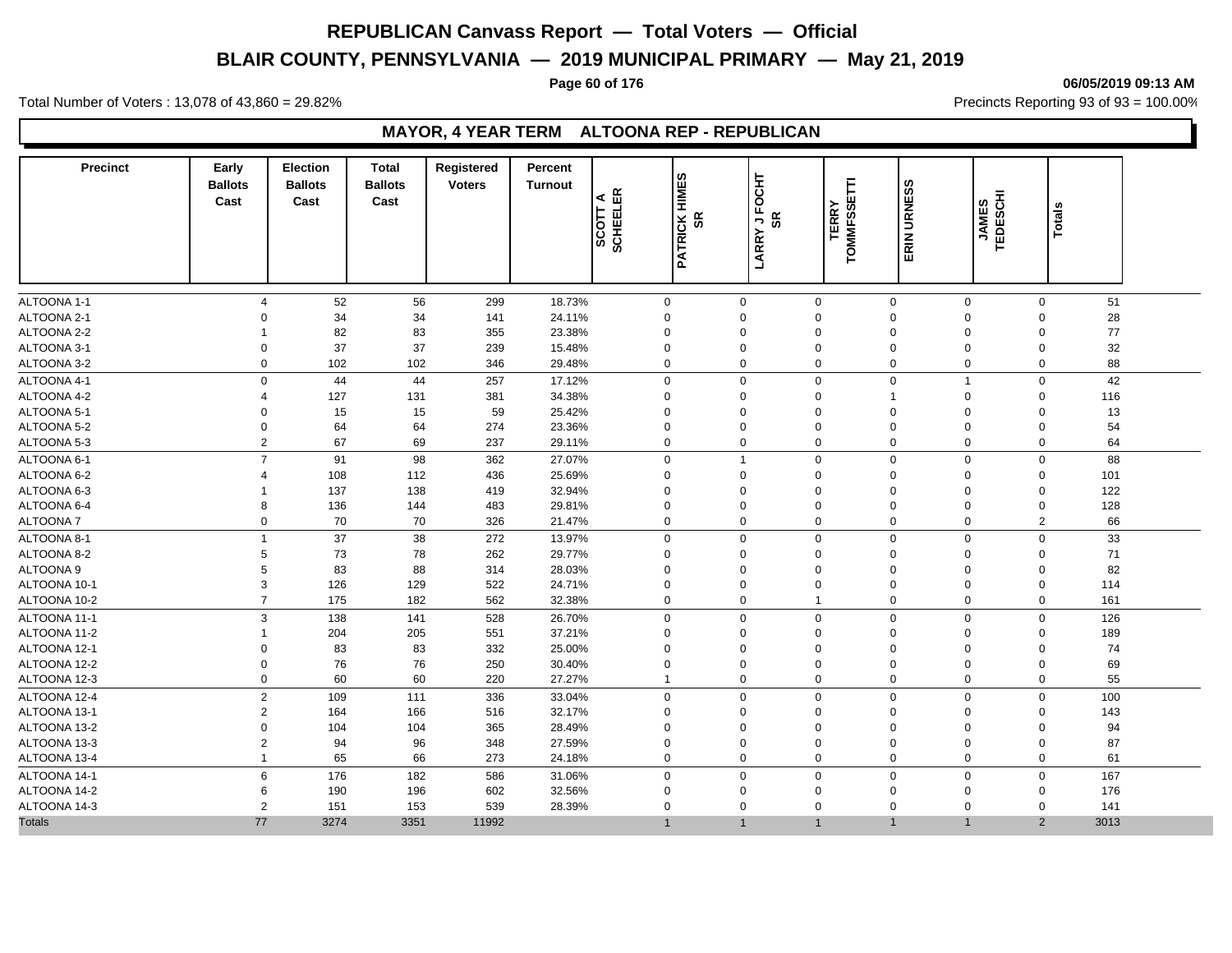# **BLAIR COUNTY, PENNSYLVANIA — 2019 MUNICIPAL PRIMARY — May 21, 2019**

### **Page 61 of 176 06/05/2019 09:13 AM**

Total Number of Voters : 13,078 of 43,860 = 29.82% Precincts Reporting 93 of 93 = 100.00%

### **CITY COUNCIL, 4 YEAR TERM ALTOONA REP - REPUBLICAN**

| <b>Precinct</b> | Early<br><b>Ballots</b><br>Cast | <b>Election</b><br><b>Ballots</b><br>Cast | <b>Total</b><br><b>Ballots</b><br>Cast | Registered<br><b>Voters</b> | Percent<br>Turnout | <b>UNTN H SOC</b><br>CARPER | <b>SAMANTHA</b><br>PAULE | <b>ALLEN</b><br><b>ROGAN</b> | <b>JAMES</b><br>BALDWIN | <b>RONALD I</b><br>BEATTY | <b>MATT DUNIO</b><br><b>JEREMY</b><br>CHAPLIN | <b>TERRY FIGART</b> | Con tinued     |
|-----------------|---------------------------------|-------------------------------------------|----------------------------------------|-----------------------------|--------------------|-----------------------------|--------------------------|------------------------------|-------------------------|---------------------------|-----------------------------------------------|---------------------|----------------|
| ALTOONA 1-1     | $\overline{4}$                  | 52                                        | 56                                     | 299                         | 18.73%             | 45                          | 44                       | $\mathbf 0$                  | $\mathsf 0$             | $\mathbf 0$               | $\mathbf 0$                                   | $\mathbf{0}$        | $\mathbf 0$    |
| ALTOONA 2-1     | $\Omega$                        | 34                                        | 34                                     | 141                         | 24.11%             | 24                          | 23                       | $\mathbf 0$                  | $\mathbf 0$             | $\Omega$                  | $\Omega$                                      | $\Omega$            | $\Omega$       |
| ALTOONA 2-2     |                                 | 82                                        | 83                                     | 355                         | 23.38%             | 70                          | 62                       | $\mathbf 0$                  | $\mathbf 0$             | $\overline{0}$            | $\Omega$                                      | $\Omega$            | $\Omega$       |
| ALTOONA 3-1     | $\Omega$                        | 37                                        | 37                                     | 239                         | 15.48%             | 29                          | 28                       | $\mathbf 0$                  | $\mathbf 0$             | $\overline{0}$            | $\Omega$                                      | $\Omega$            | $\Omega$       |
| ALTOONA 3-2     | $\Omega$                        | 102                                       | 102                                    | 346                         | 29.48%             | 80                          | 81                       | $\mathbf 0$                  | $\mathbf 0$             | $\mathbf 0$               | $\Omega$                                      | $\Omega$            | $\overline{1}$ |
| ALTOONA 4-1     | $\Omega$                        | 44                                        | 44                                     | 257                         | 17.12%             | 35                          | 28                       | $\mathbf 0$                  | $\mathbf 0$             | $\mathbf{0}$              | $\Omega$                                      | $\Omega$            | $\overline{1}$ |
| ALTOONA 4-2     | $\overline{\mathcal{A}}$        | 127                                       | 131                                    | 381                         | 34.38%             | 106                         | 96                       | $\mathbf 0$                  | $\mathbf 0$             | $\overline{0}$            | $\Omega$                                      | $\Omega$            | $\mathbf 0$    |
| ALTOONA 5-1     | $\Omega$                        | 15                                        | 15                                     | 59                          | 25.42%             | 12                          | 12                       | $\mathbf 0$                  | $\mathbf 0$             | $\overline{0}$            | $\Omega$                                      | $\Omega$            | $\Omega$       |
| ALTOONA 5-2     | $\Omega$                        | 64                                        | 64                                     | 274                         | 23.36%             | 49                          | 45                       | $\mathbf 0$                  | $\mathbf 0$             | $\Omega$                  | $\Omega$                                      | $\Omega$            | $\Omega$       |
| ALTOONA 5-3     | $\overline{2}$                  | 67                                        | 69                                     | 237                         | 29.11%             | 53                          | 54                       | $\mathbf 0$                  | $\mathbf 0$             | $\overline{0}$            | $\mathbf 0$                                   | $\Omega$            | $\mathbf 0$    |
| ALTOONA 6-1     | $\overline{7}$                  | 91                                        | 98                                     | 362                         | 27.07%             | 77                          | 77                       | $\mathbf 0$                  | $\mathbf 0$             | $\mathbf 0$               | $\Omega$                                      | $\Omega$            | $\mathbf 0$    |
| ALTOONA 6-2     | $\boldsymbol{\Delta}$           | 108                                       | 112                                    | 436                         | 25.69%             | 88                          | 88                       | $\Omega$                     | $\mathbf 0$             | $\overline{0}$            |                                               | $\Omega$            |                |
| ALTOONA 6-3     |                                 | 137                                       | 138                                    | 419                         | 32.94%             | 92                          | 95                       | $\mathbf 0$                  | $\mathbf 0$             | $\Omega$                  | $\Omega$                                      | $\Omega$            | $\Omega$       |
| ALTOONA 6-4     | 8                               | 136                                       | 144                                    | 483                         | 29.81%             | 108                         | 108                      | $\mathbf 0$                  | $\mathbf 0$             | $\overline{0}$            | $\Omega$                                      | $\Omega$            | $\Omega$       |
| <b>ALTOONA7</b> | $\mathbf 0$                     | 70                                        | 70                                     | 326                         | 21.47%             | 57                          | 51                       | $\mathbf 0$                  | $\mathbf 0$             | $\overline{0}$            | $\Omega$                                      | $\Omega$            | $\overline{0}$ |
| ALTOONA 8-1     | $\overline{1}$                  | 37                                        | 38                                     | 272                         | 13.97%             | 33                          | 31                       | $\mathbf 0$                  | $\mathbf 0$             | $\overline{0}$            | $\mathbf 0$                                   | $\Omega$            | $\mathbf 0$    |
| ALTOONA 8-2     | 5                               | 73                                        | 78                                     | 262                         | 29.77%             | 64                          | 60                       | $\mathbf 0$                  | $\mathbf 0$             | $\Omega$                  | $\Omega$                                      | $\Omega$            | $\Omega$       |
| ALTOONA 9       | 5                               | 83                                        | 88                                     | 314                         | 28.03%             | 77                          | 69                       | $\mathbf 0$                  | $\mathbf 0$             | $\Omega$                  | $\Omega$                                      | $\Omega$            | $\Omega$       |
| ALTOONA 10-1    | 3                               | 126                                       | 129                                    | 522                         | 24.71%             | 98                          | 89                       | $\mathbf 0$                  | $\mathbf 0$             | $\overline{0}$            | $\Omega$                                      | $\Omega$            | $\Omega$       |
| ALTOONA 10-2    | $\overline{7}$                  | 175                                       | 182                                    | 562                         | 32.38%             | 149                         | 142                      | $\mathbf 0$                  | $\mathbf 0$             | $\mathbf 0$               | $\mathbf 0$                                   | $\Omega$            | $\overline{1}$ |
| ALTOONA 11-1    | 3                               | 138                                       | 141                                    | 528                         | 26.70%             | 104                         | 105                      | $\mathbf 0$                  | $\overline{1}$          | $\mathbf{0}$              | $\Omega$                                      | $\Omega$            | $\Omega$       |
| ALTOONA 11-2    |                                 | 204                                       | 205                                    | 551                         | 37.21%             | 158                         | 151                      | $\mathbf 0$                  | $\mathsf 0$             | -1                        | $\Omega$                                      | $\Omega$            |                |
| ALTOONA 12-1    | $\Omega$                        | 83                                        | 83                                     | 332                         | 25.00%             | 69                          | 59                       | $\mathbf 0$                  | $\Omega$                | $\Omega$                  | $\Omega$                                      | $\Omega$            | $\Omega$       |
| ALTOONA 12-2    | $\Omega$                        | 76                                        | 76                                     | 250                         | 30.40%             | 60                          | 61                       | $\mathbf 0$                  | $\mathbf 0$             | $\Omega$                  | $\Omega$                                      | $\Omega$            | $\overline{2}$ |
| ALTOONA 12-3    | $\Omega$                        | 60                                        | 60                                     | 220                         | 27.27%             | 46                          | 38                       | $\overline{1}$               | $\mathbf 0$             | $\overline{0}$            | $\Omega$                                      | $\Omega$            | $\overline{1}$ |
| ALTOONA 12-4    | $\overline{2}$                  | 109                                       | 111                                    | 336                         | 33.04%             | 88                          | 81                       | $\mathbf 0$                  | $\mathbf 0$             | $\mathbf 0$               | $\mathbf 0$                                   | $\Omega$            | $\overline{1}$ |
| ALTOONA 13-1    | 2                               | 164                                       | 166                                    | 516                         | 32.17%             | 125                         | 122                      | $\mathbf 0$                  | $\mathbf 0$             | $\Omega$                  | $\Omega$                                      | $\Omega$            | $\Omega$       |
| ALTOONA 13-2    | $\Omega$                        | 104                                       | 104                                    | 365                         | 28.49%             | 83                          | 83                       | $\mathbf 0$                  | $\mathbf 0$             | $\Omega$                  | $\Omega$                                      | $\Omega$            | $\Omega$       |
| ALTOONA 13-3    | 2                               | 94                                        | 96                                     | 348                         | 27.59%             | 76                          | 79                       | $\mathbf 0$                  | $\mathbf 0$             | $\overline{0}$            | $\Omega$                                      | $\mathbf 0$         | $\Omega$       |
| ALTOONA 13-4    |                                 | 65                                        | 66                                     | 273                         | 24.18%             | 56                          | 53                       | $\Omega$                     | $\mathbf 0$             | $\Omega$                  | $\Omega$                                      | $\Omega$            | $\Omega$       |
| ALTOONA 14-1    | 6                               | 176                                       | 182                                    | 586                         | 31.06%             | 146                         | 141                      | $\mathbf 0$                  | $\mathbf 0$             | $\overline{0}$            | $\Omega$                                      | $\Omega$            | $\overline{1}$ |
| ALTOONA 14-2    | 6                               | 190                                       | 196                                    | 602                         | 32.56%             | 151                         | 147                      | $\mathbf 0$                  | $\mathbf 0$             | $\overline{0}$            | $\Omega$                                      |                     | $\overline{2}$ |
| ALTOONA 14-3    | 2                               | 151                                       | 153                                    | 539                         | 28.39%             | 122                         | 112                      | $\mathbf 0$                  | $\mathbf 0$             | $\Omega$                  | $\Omega$                                      | $\Omega$            | $\mathbf 0$    |
| Totals          | 77                              | 3274                                      | 3351                                   | 11992                       |                    | 2630                        | 2515                     | $\mathbf{1}$                 | $\mathbf{1}$            | $\overline{1}$            |                                               | $\mathbf{1}$        | 12             |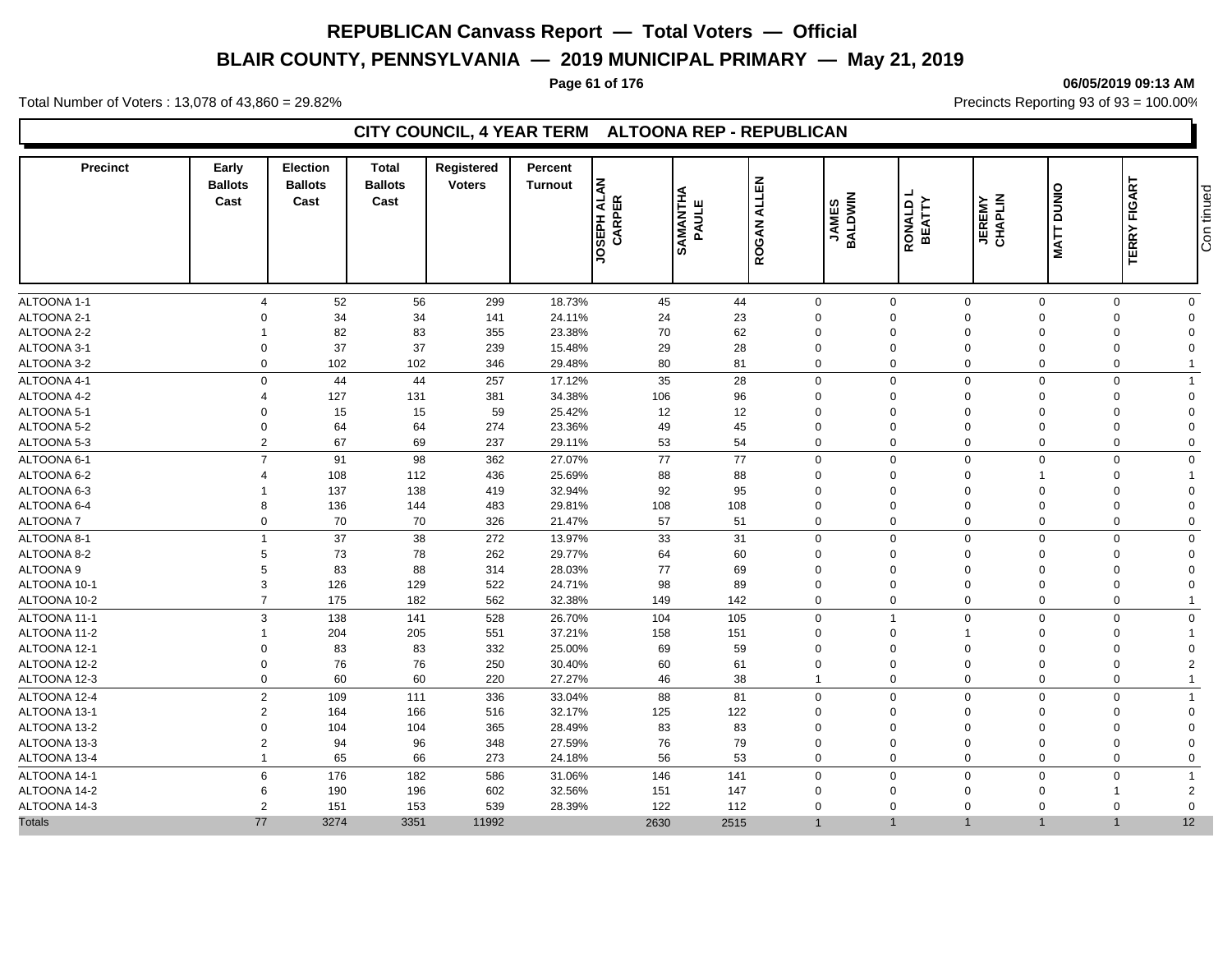# **BLAIR COUNTY, PENNSYLVANIA — 2019 MUNICIPAL PRIMARY — May 21, 2019**

### **Page 62 of 176 06/05/2019 09:13 AM**

Total Number of Voters : 13,078 of 43,860 = 29.82% Precincts Reporting 93 of 93 = 100.00%

### **CITY COUNCIL, 4 YEAR TERM ALTOONA REP - REPUBLICAN**

| <b>Precinct</b> | Early<br><b>Ballots</b><br>Cast | <b>Election</b><br><b>Ballots</b><br>Cast | <b>Total</b><br><b>Ballots</b><br>Cast | Registered<br><b>Voters</b> | Percent<br><b>Turnout</b> | $F\widetilde{O}X$<br><b>MARK</b> | TOM GERLACH                | <b>ERGE</b><br><b>MATTHEW</b><br>GINDLESPE<br>R | GRIMM<br><b>DORIS</b> | HAIRE<br><b>MICHAEL</b> | HOFF<br>ğ                     | KYLE<br>LEISA | DONALD MAST                | Con tinued |
|-----------------|---------------------------------|-------------------------------------------|----------------------------------------|-----------------------------|---------------------------|----------------------------------|----------------------------|-------------------------------------------------|-----------------------|-------------------------|-------------------------------|---------------|----------------------------|------------|
| ALTOONA 1-1     | $\boldsymbol{\Delta}$           | 52                                        | 56                                     | 299                         | 18.73%                    |                                  | $\mathbf 0$<br>$\mathbf 0$ |                                                 | 0                     | $\mathbf 0$             | $\mathbf 0$                   | $\mathbf 0$   | $\mathbf 0$<br>$\mathbf 0$ |            |
| ALTOONA 2-1     | $\Omega$                        | 34                                        | 34                                     | 141                         | 24.11%                    | $\mathbf 0$                      | $\Omega$                   |                                                 | $\Omega$              | $\mathbf 0$             | $\Omega$                      | $\Omega$      | $\mathbf 0$<br>$\Omega$    |            |
| ALTOONA 2-2     |                                 | 82                                        | 83                                     | 355                         | 23.38%                    | $\overline{\phantom{a}}$         | $\Omega$                   |                                                 | $\Omega$              | $\mathbf 0$             | $\Omega$                      | $\Omega$      | $\mathbf 0$<br>$\Omega$    |            |
| ALTOONA 3-1     | $\Omega$                        | 37                                        | 37                                     | 239                         | 15.48%                    | $\mathbf 0$                      | $\Omega$                   |                                                 | $\mathbf 0$           | $\mathbf 0$             | $\Omega$<br>$\Omega$          |               | $\Omega$                   |            |
| ALTOONA 3-2     | $\mathbf 0$                     | 102                                       | 102                                    | 346                         | 29.48%                    | $\mathbf 0$                      | $\mathbf 0$                |                                                 | $\mathbf{1}$          | $\mathbf 0$             | 0                             | $\mathbf 0$   | 0                          |            |
| ALTOONA 4-1     | $\mathbf 0$                     | 44                                        | 44                                     | 257                         | 17.12%                    | $\mathbf 0$                      | $\Omega$                   |                                                 | $\mathbf 0$           | $\mathbf 0$             | -1                            | $\Omega$      | $\mathbf 0$<br>$\Omega$    |            |
| ALTOONA 4-2     | $\overline{4}$                  | 127                                       | 131                                    | 381                         | 34.38%                    | $\mathbf 0$                      | $\mathbf 0$                |                                                 | 0                     | $\mathbf 0$             | $\Omega$                      | $\Omega$      | 0                          |            |
| ALTOONA 5-1     | $\Omega$                        | 15                                        | 15                                     | 59                          | 25.42%                    | $\Omega$                         | $\Omega$                   |                                                 | $\mathbf 0$           | $\mathbf 0$             | $\Omega$                      | $\Omega$      | $\Omega$<br>$\Omega$       |            |
| ALTOONA 5-2     | $\mathbf 0$                     | 64                                        | 64                                     | 274                         | 23.36%                    | $\mathbf 0$                      | $\Omega$                   |                                                 | $\Omega$              | $\mathbf 0$             | $\Omega$                      | $\Omega$      | $\Omega$<br>$\Omega$       |            |
| ALTOONA 5-3     | $\overline{2}$                  | 67                                        | 69                                     | 237                         | 29.11%                    | $\mathbf 0$                      | $\Omega$                   |                                                 | 0                     | $\mathbf 0$             | $\Omega$<br>$\Omega$          |               | $\mathbf 0$<br>$\Omega$    |            |
| ALTOONA 6-1     | $\overline{7}$                  | 91                                        | 98                                     | 362                         | 27.07%                    | $\mathbf 0$                      |                            |                                                 | $\mathbf 0$           | $\mathbf 0$             | $\mathbf 0$<br>$\overline{0}$ |               | $\mathbf 0$<br>$\Omega$    |            |
| ALTOONA 6-2     |                                 | 108                                       | 112                                    | 436                         | 25.69%                    | $\mathbf 0$                      | $\Omega$                   |                                                 | $\Omega$              | $\mathbf 0$             | $\Omega$                      | $\Omega$      | $\Omega$                   |            |
| ALTOONA 6-3     |                                 | 137                                       | 138                                    | 419                         | 32.94%                    | $\mathbf 0$                      | $\Omega$                   |                                                 | $\Omega$              | $\mathbf 0$             | $\Omega$                      | $\Omega$      | $\Omega$<br>$\Omega$       |            |
| ALTOONA 6-4     | 8                               | 136                                       | 144                                    | 483                         | 29.81%                    | $\mathbf 0$                      | $\Omega$                   |                                                 | $\mathbf 0$           | $\mathbf 0$             | $\Omega$<br>$\Omega$          |               | $\mathbf 0$<br>$\Omega$    |            |
| <b>ALTOONA7</b> | $\Omega$                        | 70                                        | 70                                     | 326                         | 21.47%                    | $\mathbf 0$                      | $\Omega$                   |                                                 | $\Omega$              | $\mathbf 0$             | $\Omega$<br>$\Omega$          |               | $\mathbf 0$<br>$\Omega$    |            |
| ALTOONA 8-1     | $\overline{1}$                  | 37                                        | 38                                     | 272                         | 13.97%                    | $\mathbf 0$                      | $\mathbf 0$                |                                                 | 0                     | $\mathbf 0$             | $\mathbf 0$                   | $\mathbf 0$   | $\mathbf 0$<br>$\Omega$    |            |
| ALTOONA 8-2     | 5                               | 73                                        | 78                                     | 262                         | 29.77%                    | $\mathbf 0$                      | $\Omega$                   |                                                 | $\Omega$              | $\mathbf 0$             | $\Omega$                      | $\Omega$      | $\Omega$<br>$\Omega$       |            |
| ALTOONA 9       | 5                               | 83                                        | 88                                     | 314                         | 28.03%                    | 0                                | $\Omega$                   |                                                 | $\Omega$              | $\mathbf 0$             | $\Omega$                      | $\Omega$      | $\mathbf 0$<br>$\Omega$    |            |
| ALTOONA 10-1    | 3                               | 126                                       | 129                                    | 522                         | 24.71%                    | $\Omega$                         | $\Omega$                   |                                                 | $\mathbf 0$           | $\mathbf 0$             | $\Omega$                      | $\Omega$      | $\Omega$<br>$\Omega$       |            |
| ALTOONA 10-2    | $\overline{7}$                  | 175                                       | 182                                    | 562                         | 32.38%                    | $\mathbf 0$                      | $\mathbf 0$                |                                                 | $\mathbf 0$           | $\mathbf 0$             | $\mathbf 0$                   | $\mathbf 0$   | $\overline{1}$<br>$\Omega$ |            |
| ALTOONA 11-1    | 3                               | 138                                       | 141                                    | 528                         | 26.70%                    | $\mathbf 0$                      | $\Omega$                   |                                                 | $\Omega$              | $\mathbf 0$             | $\Omega$                      | $\Omega$      | $\mathbf 0$<br>$\Omega$    |            |
| ALTOONA 11-2    | $\overline{1}$                  | 204                                       | 205                                    | 551                         | 37.21%                    | $\mathbf 0$                      | $\mathbf 0$                |                                                 | 0                     | $\mathbf{1}$            | $\Omega$                      | $\mathbf 0$   | 0<br>$\Omega$              |            |
| ALTOONA 12-1    | $\Omega$                        | 83                                        | 83                                     | 332                         | 25.00%                    | $\Omega$                         | $\Omega$                   |                                                 | $\mathbf 0$           | $\mathbf 0$             | $\Omega$                      | $\Omega$      | $\Omega$                   |            |
| ALTOONA 12-2    | $\mathbf 0$                     | 76                                        | 76                                     | 250                         | 30.40%                    | $\mathbf 0$                      | $\Omega$                   |                                                 | $\Omega$              | $\mathbf 0$             | $\Omega$<br>$\Omega$          |               | $\Omega$<br>$\Omega$       |            |
| ALTOONA 12-3    | $\overline{0}$                  | 60                                        | 60                                     | 220                         | 27.27%                    | $\mathbf 0$                      | $\Omega$                   |                                                 | 0                     | $\mathbf 0$             | $\Omega$<br>$\Omega$          |               | $\mathbf 0$<br>$\Omega$    |            |
| ALTOONA 12-4    | $\overline{2}$                  | 109                                       | 111                                    | 336                         | 33.04%                    | $\mathbf 0$                      | $\Omega$                   |                                                 | $\mathbf 0$           | $\mathbf 0$             | $\mathbf 0$<br>$\Omega$       |               | $\mathbf 0$<br>$\Omega$    |            |
| ALTOONA 13-1    | $\overline{2}$                  | 164                                       | 166                                    | 516                         | 32.17%                    | $\mathbf 0$                      | $\Omega$                   |                                                 | 0                     | $\mathbf 0$             | $\Omega$                      |               | $\Omega$                   |            |
| ALTOONA 13-2    | $\mathbf 0$                     | 104                                       | 104                                    | 365                         | 28.49%                    | $\mathbf 0$                      | $\mathbf 0$                |                                                 | $\Omega$              | $\mathbf 0$             | $\Omega$                      | $\Omega$      | $\Omega$<br>$\Omega$       |            |
| ALTOONA 13-3    | $\overline{2}$                  | 94                                        | 96                                     | 348                         | 27.59%                    | $\mathbf 0$                      | $\Omega$                   |                                                 | $\mathbf 0$           | $\mathbf 0$             | $\Omega$<br>$\Omega$          |               | $\mathbf 0$<br>$\Omega$    |            |
| ALTOONA 13-4    | $\overline{1}$                  | 65                                        | 66                                     | 273                         | 24.18%                    | $\mathbf 0$                      | $\Omega$                   |                                                 | $\Omega$              | $\mathbf 0$             | $\Omega$<br>$\Omega$          |               | $\mathbf 0$                |            |
| ALTOONA 14-1    | 6                               | 176                                       | 182                                    | 586                         | 31.06%                    | $\mathbf 0$                      | $\mathbf 0$                |                                                 | $\mathbf 0$           | $\mathbf 0$             | $\mathbf 0$                   | $\mathbf 0$   | $\mathbf 0$<br>$\Omega$    |            |
| ALTOONA 14-2    | 6                               | 190                                       | 196                                    | 602                         | 32.56%                    | $\mathbf 0$                      | $\mathbf 0$                |                                                 | $\mathbf 0$           | $\mathbf 0$             | $\Omega$<br>$\Omega$          |               | $\mathbf 0$<br>$\Omega$    |            |
| ALTOONA 14-3    | $\overline{2}$                  | 151                                       | 153                                    | 539                         | 28.39%                    | $\mathbf{0}$                     | $\Omega$                   |                                                 | $\Omega$              | $\mathbf 0$             | $\Omega$                      | $\Omega$      | $\mathbf 0$<br>$\Omega$    |            |
| <b>Totals</b>   | 77                              | 3274                                      | 3351                                   | 11992                       |                           | $\overline{1}$                   | $\mathbf{1}$               |                                                 | $\overline{1}$        | $\overline{1}$          | $\mathbf{1}$                  | $\mathbf{1}$  | $\overline{1}$             |            |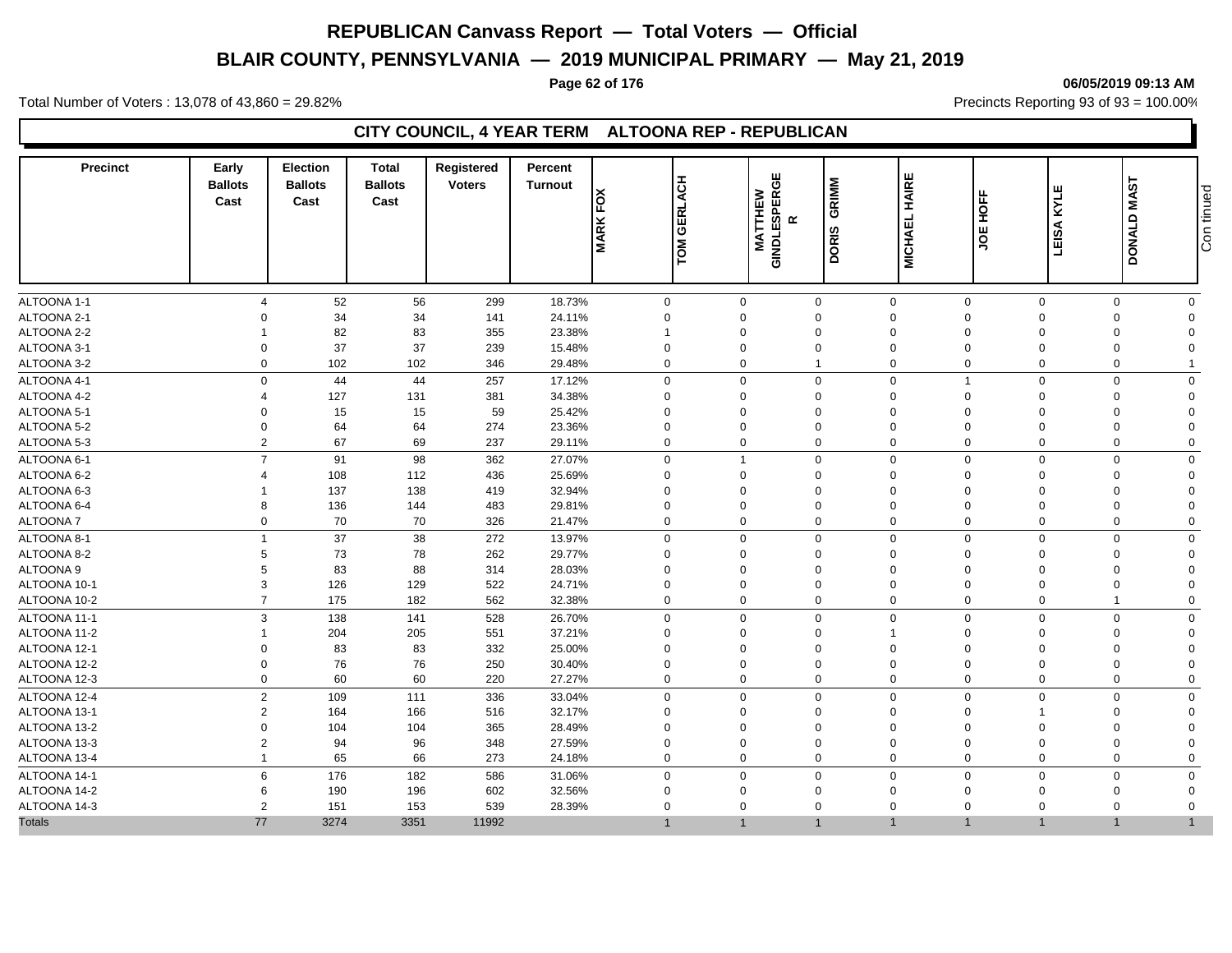# **BLAIR COUNTY, PENNSYLVANIA — 2019 MUNICIPAL PRIMARY — May 21, 2019**

#### **Page 63 of 176 06/05/2019 09:13 AM**

Total Number of Voters : 13,078 of 43,860 = 29.82% Precincts Reporting 93 of 93 = 100.00%

### **CITY COUNCIL, 4 YEAR TERM ALTOONA REP - REPUBLICAN**

| <b>Precinct</b> | Early<br><b>Ballots</b><br>Cast | <b>Election</b><br><b>Ballots</b><br>Cast | <b>Total</b><br><b>Ballots</b><br>Cast | Registered<br><b>Voters</b> | Percent<br><b>Turnout</b> | VALLI MCKNIGHT<br><b>REED</b><br><b>NATALIE</b> | ш<br><b>WILLIAM E</b><br>ROBERTS | <b>JFOCHT</b><br>SR<br>LARRY | <b>BOB WEIR</b> | <b>WOOMER</b><br>$\leq$ | <b>Totals</b> |      |  |
|-----------------|---------------------------------|-------------------------------------------|----------------------------------------|-----------------------------|---------------------------|-------------------------------------------------|----------------------------------|------------------------------|-----------------|-------------------------|---------------|------|--|
| ALTOONA 1-1     | $\Delta$                        | 52                                        | 56                                     | 299                         | 18.73%                    | $\overline{1}$                                  | $\mathbf 0$                      | $\mathbf 0$                  | $\mathbf 0$     | 0                       | $\mathbf 0$   | 90   |  |
| ALTOONA 2-1     | $\Omega$                        | 34                                        | 34                                     | 141                         | 24.11%                    | $\mathbf 0$                                     | 0                                | $\mathbf 0$                  | $\mathbf 0$     | $\mathbf 0$             | $\mathbf 0$   | 47   |  |
| ALTOONA 2-2     | -1                              | 82                                        | 83                                     | 355                         | 23.38%                    | $\mathbf 0$                                     | $\mathbf 0$                      | $\mathbf 0$                  | $\mathbf 0$     | 0                       | $\mathbf 0$   | 133  |  |
| ALTOONA 3-1     | $\Omega$                        | 37                                        | 37                                     | 239                         | 15.48%                    | $\Omega$                                        | $\Omega$                         | $\Omega$                     | $\mathbf 0$     | $\Omega$                | $\Omega$      | 57   |  |
| ALTOONA 3-2     | $\mathbf{0}$                    | 102                                       | 102                                    | 346                         | 29.48%                    | $\Omega$                                        | 0                                | $\mathbf 0$                  | $\mathbf 0$     | 0                       | $\mathbf{0}$  | 164  |  |
| ALTOONA 4-1     | $\Omega$                        | 44                                        | 44                                     | 257                         | 17.12%                    | $\mathbf 0$                                     | $\mathbf 0$                      | $\mathbf 0$                  | $\mathbf 0$     | $\mathbf 0$             | $\mathbf 0$   | 65   |  |
| ALTOONA 4-2     | 4                               | 127                                       | 131                                    | 381                         | 34.38%                    | $\mathbf 0$                                     | $\mathbf 0$                      | $\mathbf 0$                  | $\mathbf 0$     | 0                       | $\mathbf 0$   | 202  |  |
| ALTOONA 5-1     | $\Omega$                        | 15                                        | 15                                     | 59                          | 25.42%                    | $\Omega$                                        | $\mathbf 0$                      | $\Omega$                     | $\mathbf 0$     | $\mathbf 0$             | $\mathbf 0$   | 24   |  |
| ALTOONA 5-2     | $\Omega$                        | 64                                        | 64                                     | 274                         | 23.36%                    | $\Omega$                                        | $\Omega$                         | $\Omega$                     | $\mathbf 0$     | $\Omega$                | $\Omega$      | 94   |  |
| ALTOONA 5-3     | $\overline{2}$                  | 67                                        | 69                                     | 237                         | 29.11%                    | $\Omega$                                        | $\mathbf 0$                      | $\mathbf 0$                  | $\mathbf 0$     | 0                       | 0             | 107  |  |
| ALTOONA 6-1     | $\overline{7}$                  | 91                                        | 98                                     | 362                         | 27.07%                    | $\mathbf 0$                                     | $\mathbf 0$                      | $\mathbf 0$                  | $\mathbf 0$     | 0                       | $\mathbf 0$   | 155  |  |
| ALTOONA 6-2     | $\Delta$                        | 108                                       | 112                                    | 436                         | 25.69%                    | $\Omega$                                        | $\Omega$                         | $\Omega$                     | $\Omega$        | $\Omega$                | $\Omega$      | 178  |  |
| ALTOONA 6-3     | -1                              | 137                                       | 138                                    | 419                         | 32.94%                    | $\mathbf 0$                                     | $\mathbf 0$                      | $\Omega$                     | $\mathbf 0$     | $\mathbf 0$             | $\mathbf 0$   | 187  |  |
| ALTOONA 6-4     | 8                               | 136                                       | 144                                    | 483                         | 29.81%                    | $\Omega$                                        | $\mathbf 0$                      | 0                            | $\mathbf 0$     | 0                       | $\mathbf 0$   | 216  |  |
| <b>ALTOONA7</b> | 0                               | 70                                        | 70                                     | 326                         | 21.47%                    | $\Omega$                                        | 0                                | $\mathbf 0$                  | $\mathbf 0$     | 0                       | 0             | 108  |  |
| ALTOONA 8-1     | $\mathbf{1}$                    | 37                                        | 38                                     | 272                         | 13.97%                    | $\Omega$                                        | $\mathbf 0$                      | $\Omega$                     | $\mathbf 0$     | $\mathbf 0$             | $\mathbf 0$   | 64   |  |
| ALTOONA 8-2     | 5                               | 73                                        | 78                                     | 262                         | 29.77%                    | $\Omega$                                        | $\Omega$                         | $\Omega$                     | $\mathbf 0$     | $\Omega$                | $\Omega$      | 124  |  |
| ALTOONA 9       | 5                               | 83                                        | 88                                     | 314                         | 28.03%                    | $\mathbf 0$                                     | $\mathbf 0$                      | $\mathbf 0$                  | $\mathbf 0$     | $\Omega$                | $\mathbf 0$   | 146  |  |
| ALTOONA 10-1    | 3                               | 126                                       | 129                                    | 522                         | 24.71%                    | $\Omega$                                        | $\Omega$                         | $\Omega$                     | $\mathbf 0$     | $\Omega$                | $\Omega$      | 187  |  |
| ALTOONA 10-2    | $\overline{7}$                  | 175                                       | 182                                    | 562                         | 32.38%                    | $\Omega$                                        | 0                                | $\mathbf{1}$                 | $\overline{1}$  | $\mathbf 0$             | $\mathbf 0$   | 295  |  |
| ALTOONA 11-1    | 3                               | 138                                       | 141                                    | 528                         | 26.70%                    | $\mathbf 0$                                     | $\mathbf 0$                      | $\mathbf 0$                  | $\mathbf 0$     | 0                       | $\mathbf 0$   | 210  |  |
| ALTOONA 11-2    | $\mathbf{1}$                    | 204                                       | 205                                    | 551                         | 37.21%                    | 0                                               | 0                                | $\mathbf 0$                  | $\mathbf 0$     | 0                       | $\mathbf 0$   | 312  |  |
| ALTOONA 12-1    | $\Omega$                        | 83                                        | 83                                     | 332                         | 25.00%                    | $\Omega$                                        | $\mathbf 0$                      | $\Omega$                     | $\mathbf 0$     | $\Omega$                | $\mathbf 0$   | 128  |  |
| ALTOONA 12-2    | $\Omega$                        | 76                                        | 76                                     | 250                         | 30.40%                    | $\Omega$                                        | $\Omega$                         | $\Omega$                     | $\mathbf 0$     | $\mathbf 0$             | $\Omega$      | 123  |  |
| ALTOONA 12-3    | $\mathbf 0$                     | 60                                        | 60                                     | 220                         | 27.27%                    | $\Omega$                                        | $\mathbf 0$                      | $\mathbf 0$                  | $\mathbf 0$     | $\mathbf 0$             | $\mathbf 0$   | 86   |  |
| ALTOONA 12-4    | $\overline{2}$                  | 109                                       | 111                                    | 336                         | 33.04%                    | $\mathbf 0$                                     | $\mathbf 0$                      | $\mathbf 0$                  | $\mathbf 0$     | $\mathbf 0$             | $\mathbf 0$   | 170  |  |
| ALTOONA 13-1    | $\overline{2}$                  | 164                                       | 166                                    | 516                         | 32.17%                    | $\Omega$                                        |                                  | $\Omega$                     | $\mathbf 0$     | $\Omega$                | $\Omega$      | 249  |  |
| ALTOONA 13-2    | $\Omega$                        | 104                                       | 104                                    | 365                         | 28.49%                    | $\Omega$                                        | $\Omega$                         | $\Omega$                     | $\mathbf 0$     | $\Omega$                | $\Omega$      | 166  |  |
| ALTOONA 13-3    | $\overline{2}$                  | 94                                        | 96                                     | 348                         | 27.59%                    | $\mathbf 0$                                     | $\mathbf 0$                      | $\mathbf 0$                  | $\mathbf 0$     | $\mathbf 0$             | $\mathbf 0$   | 155  |  |
| ALTOONA 13-4    | $\mathbf{1}$                    | 65                                        | 66                                     | 273                         | 24.18%                    | $\Omega$                                        | $\Omega$                         | $\Omega$                     | $\mathbf 0$     | $\mathbf 0$             | $\mathbf{0}$  | 109  |  |
| ALTOONA 14-1    | 6                               | 176                                       | 182                                    | 586                         | 31.06%                    | $\mathbf 0$                                     | $\mathbf 0$                      | $\mathbf 0$                  | $\mathbf 0$     | $\overline{1}$          | 0             | 289  |  |
| ALTOONA 14-2    | 6                               | 190                                       | 196                                    | 602                         | 32.56%                    | $\Omega$                                        | $\mathbf 0$                      | $\mathbf 0$                  | $\mathbf 0$     | $\mathbf 0$             | $\mathbf 0$   | 301  |  |
| ALTOONA 14-3    | 2                               | 151                                       | 153                                    | 539                         | 28.39%                    | $\Omega$                                        | $\mathbf 0$                      | $\mathbf 0$                  | $\mathbf 0$     | $\Omega$                | -1            | 235  |  |
| <b>Totals</b>   | 77                              | 3274                                      | 3351                                   | 11992                       |                           |                                                 | $\overline{1}$                   | $\overline{1}$               | $\mathbf 1$     | $\mathbf{1}$            | $\mathbf{1}$  | 5176 |  |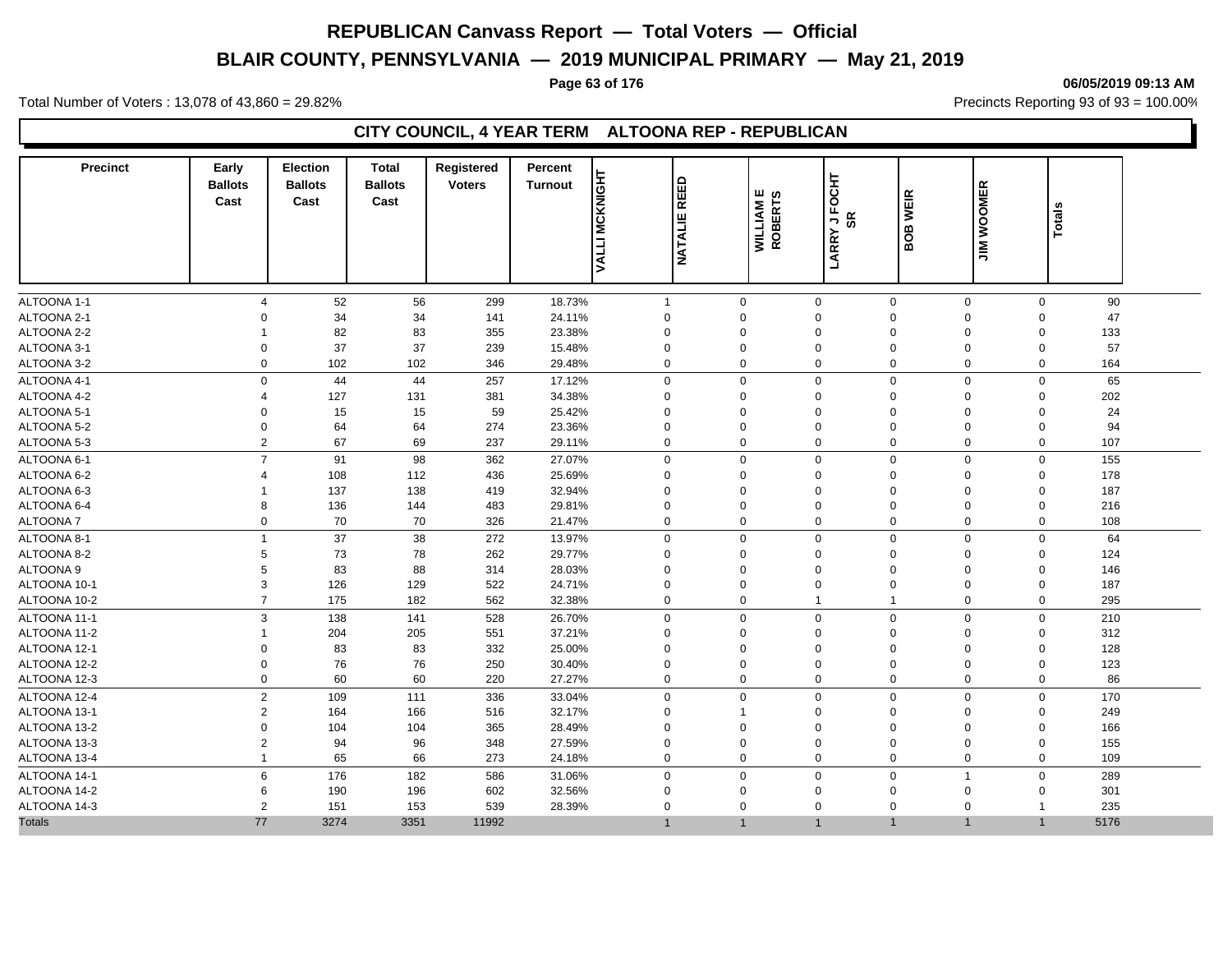# **BLAIR COUNTY, PENNSYLVANIA — 2019 MUNICIPAL PRIMARY — May 21, 2019**

#### **Page 64 of 176 06/05/2019 09:13 AM**

Total Number of Voters : 13,078 of 43,860 = 29.82% Precincts Reporting 93 of 93 = 100.00%

#### **SUPERVISOR, 6 YEAR TERM ALLEGHENY REP - REPUBLICAN**

| <b>Precinct</b> | Early<br><b>Ballots</b><br>Cast | <b>Election</b><br><b>Ballots</b><br>Cast | Total<br><b>Ballots</b><br>Cast | Registered<br><b>Voters</b> | Percent<br>Turnout | l =<br>圈<br>ا≊<br>FRED | THOMAS<br>FEDESCO | മ<br>╼<br>$\epsilon$<br>문 | EGER<br>≃<br>ш<br>=<br>–<br>ш | DER<br>$\overline{5}$<br>$rac{2}{5}$ | Ë<br>۴ |    |
|-----------------|---------------------------------|-------------------------------------------|---------------------------------|-----------------------------|--------------------|------------------------|-------------------|---------------------------|-------------------------------|--------------------------------------|--------|----|
| ALLEGHENY 1     |                                 | 261                                       | 268                             | 973                         | 27.54%             | 242                    |                   |                           |                               |                                      | 243    |    |
| ALLEGHENY 2     | 15                              | 249                                       | 264                             | 949                         | 27.82%             | 225                    |                   |                           |                               |                                      | 228    |    |
| ALLEGHENY 3     | 14                              | 47                                        | 61                              | 176                         | 34.66%             | 58                     | 0                 |                           |                               |                                      |        | 58 |
| ALLEGHENY 4     |                                 | 142                                       | 143                             | 412                         | 34.71%             | 127                    |                   |                           |                               |                                      | 128    |    |
| <b>Totals</b>   | 37                              | 699                                       | 736                             | 2510                        |                    | 652                    | $\Omega$          |                           |                               |                                      | 657    |    |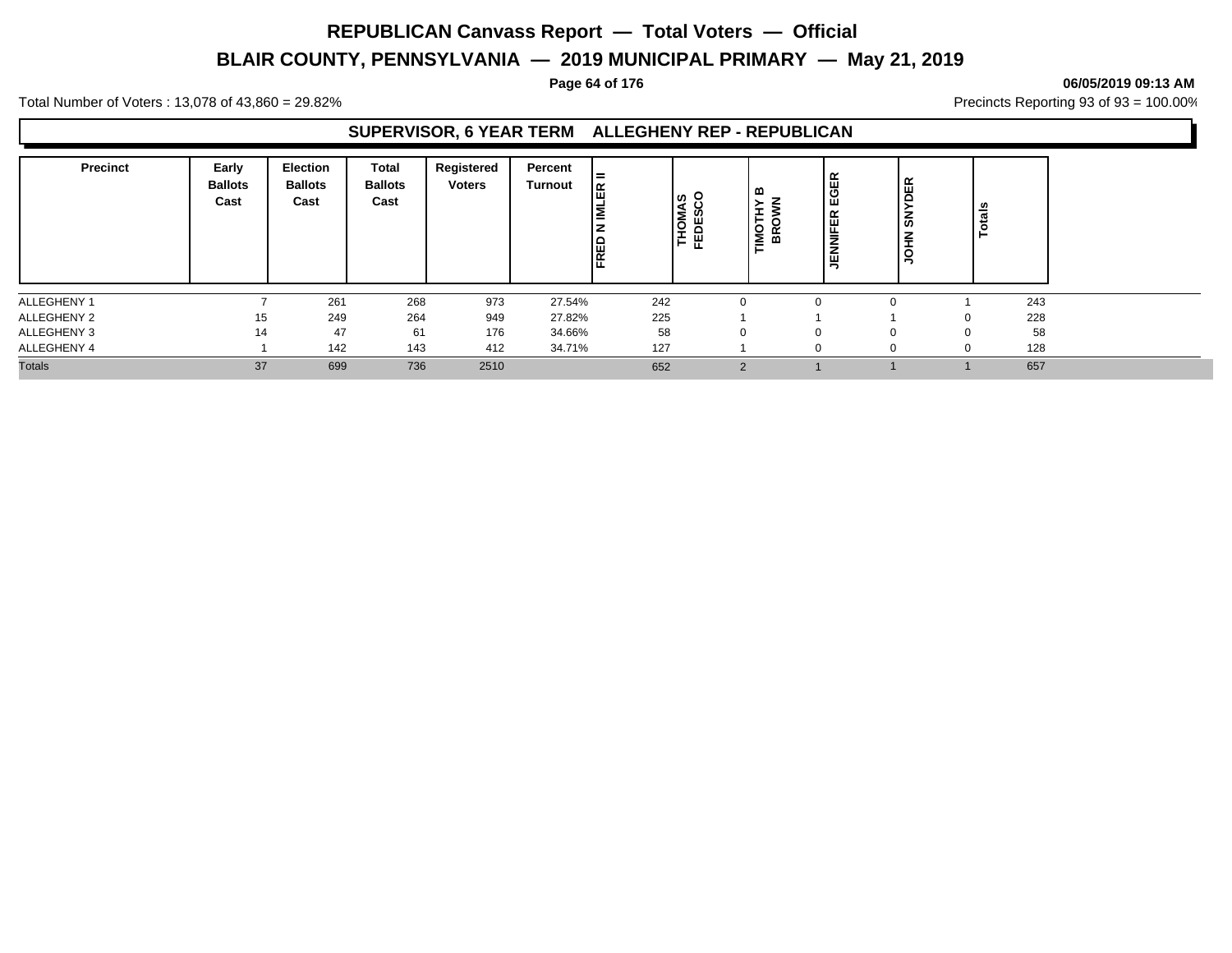# **BLAIR COUNTY, PENNSYLVANIA — 2019 MUNICIPAL PRIMARY — May 21, 2019**

#### **Page 65 of 176 06/05/2019 09:13 AM**

Total Number of Voters : 13,078 of 43,860 = 29.82% Precincts Reporting 93 of 93 = 100.00%

### **AUDITOR, 6 YEAR TERM ALLEGHENY REP - REPUBLICAN**

| <b>Precinct</b> | Early<br><b>Ballots</b><br>Cast | <b>Election</b><br><b>Ballots</b><br>Cast | <b>Total</b><br><b>Ballots</b><br>Cast | Registered<br><b>Voters</b> | <b>Percent</b><br><b>Turnout</b> | ூ<br>も<br>യ<br>.តូ ក្ន | ¦है।<br><b>INIH</b><br><b>HRISTOPH</b><br>اة | RICHARD<br>MCKEON | <b>WILLIAM<br/>MARKLEY</b><br>S | "<br>-<br>8Ř<br>≥<br>₹ | O<br>BER<br>₹ | z<br>ទី ខ្ញុំ<br>∍<br>≃ | <b>HSOL<br/>HSOL</b><br>HSOL | tinued<br>င် |
|-----------------|---------------------------------|-------------------------------------------|----------------------------------------|-----------------------------|----------------------------------|------------------------|----------------------------------------------|-------------------|---------------------------------|------------------------|---------------|-------------------------|------------------------------|--------------|
| ALLEGHENY 1     |                                 | 261                                       | 268                                    | 973                         | 27.54%                           |                        |                                              |                   |                                 |                        |               |                         |                              |              |
| ALLEGHENY 2     | 15                              | 249                                       | 264                                    | 949                         | 27.82%                           |                        |                                              |                   | 0                               |                        |               |                         |                              |              |
| ALLEGHENY 3     | 14                              | 47                                        | 61                                     | 176                         | 34.66%                           |                        |                                              |                   |                                 |                        |               |                         |                              |              |
| ALLEGHENY 4     |                                 | 142                                       | 143                                    | 412                         | 34.71%                           |                        |                                              |                   |                                 |                        |               |                         |                              |              |
| <b>Totals</b>   | 37                              | 699                                       | 736                                    | 2510                        |                                  |                        |                                              | $\Omega$          |                                 |                        |               |                         |                              |              |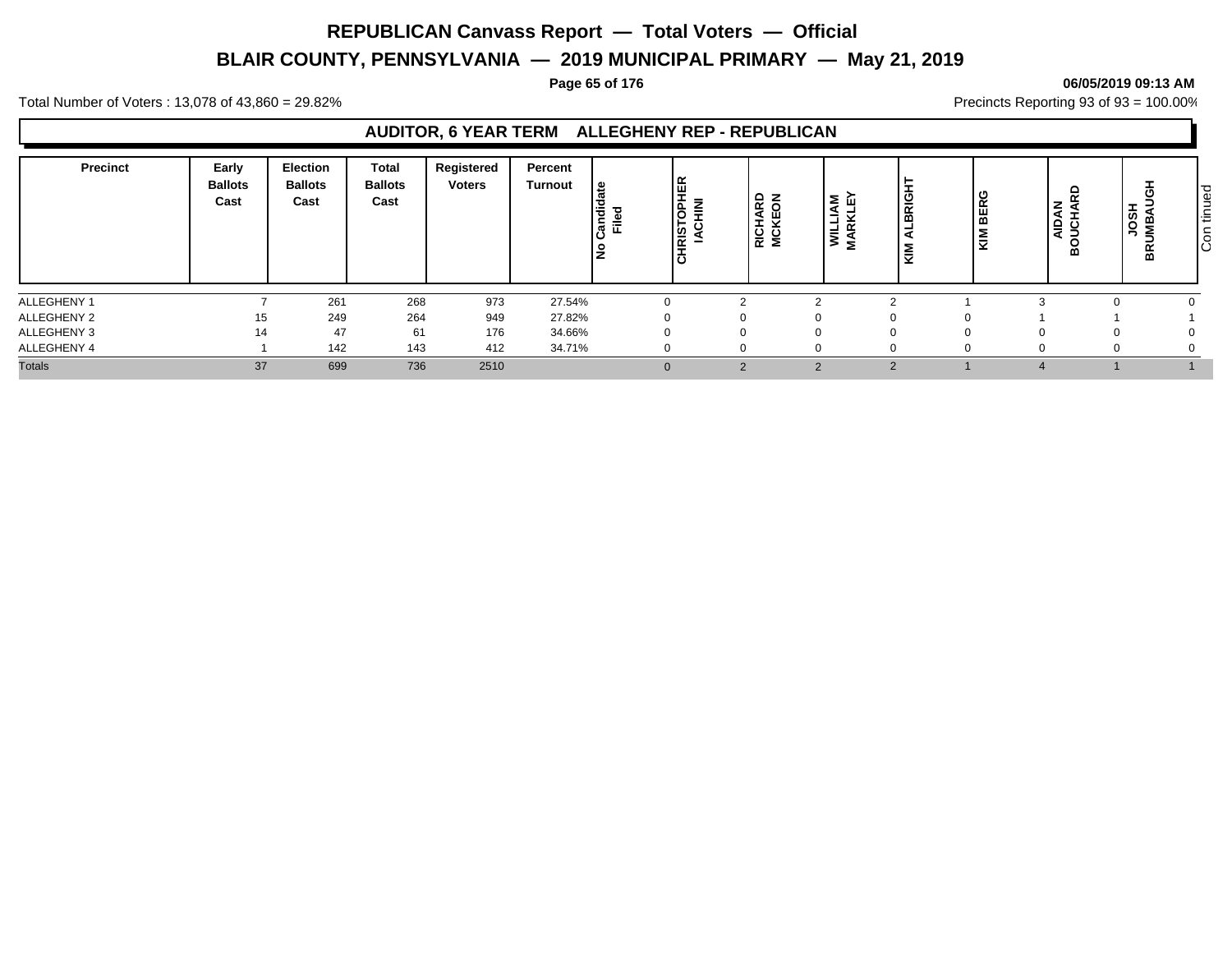# **BLAIR COUNTY, PENNSYLVANIA — 2019 MUNICIPAL PRIMARY — May 21, 2019**

#### **Page 66 of 176 06/05/2019 09:13 AM**

Total Number of Voters : 13,078 of 43,860 = 29.82% Precincts Reporting 93 of 93 = 100.00%

### **AUDITOR, 6 YEAR TERM ALLEGHENY REP - REPUBLICAN**

| Precinct      | Early<br><b>Ballots</b><br>Cast | <b>Election</b><br><b>Ballots</b><br>Cast | Total<br><b>Ballots</b><br>Cast | Registered<br><b>Voters</b> | Percent<br>Turnout | ဖ္<br>与  | 9 ដ<br>$\frac{1}{8}$ con | EGER<br>띥<br>$\bar{z}$<br>l 马 | 띥<br>ᄛ<br>- | ≏<br><b>MAR</b><br>cpor<br>2 | -<br>AUGUS <sup>-</sup><br>U)<br>∍ | <b>UGEI</b><br>¥ | <b>p</b><br><b>SHERRIERUP</b> | tinued<br>l อิ |
|---------------|---------------------------------|-------------------------------------------|---------------------------------|-----------------------------|--------------------|----------|--------------------------|-------------------------------|-------------|------------------------------|------------------------------------|------------------|-------------------------------|----------------|
| ALLEGHENY 1   |                                 | 261                                       | 268                             | 973                         | 27.54%             |          |                          |                               |             |                              |                                    |                  |                               |                |
| ALLEGHENY 2   | 15                              | 249                                       | 264                             | 949                         | 27.82%             | $\Omega$ |                          | 0                             |             |                              |                                    | 0                |                               |                |
| ALLEGHENY 3   | 14                              | 47                                        | 61                              | 176                         | 34.66%             |          |                          |                               |             |                              |                                    |                  |                               |                |
| ALLEGHENY 4   |                                 | 142                                       | 143                             | 412                         | 34.71%             | $\Omega$ |                          |                               | $\Omega$    |                              |                                    |                  |                               |                |
| <b>Totals</b> | 37                              | 699                                       | 736                             | 2510                        |                    |          |                          |                               |             |                              |                                    |                  |                               |                |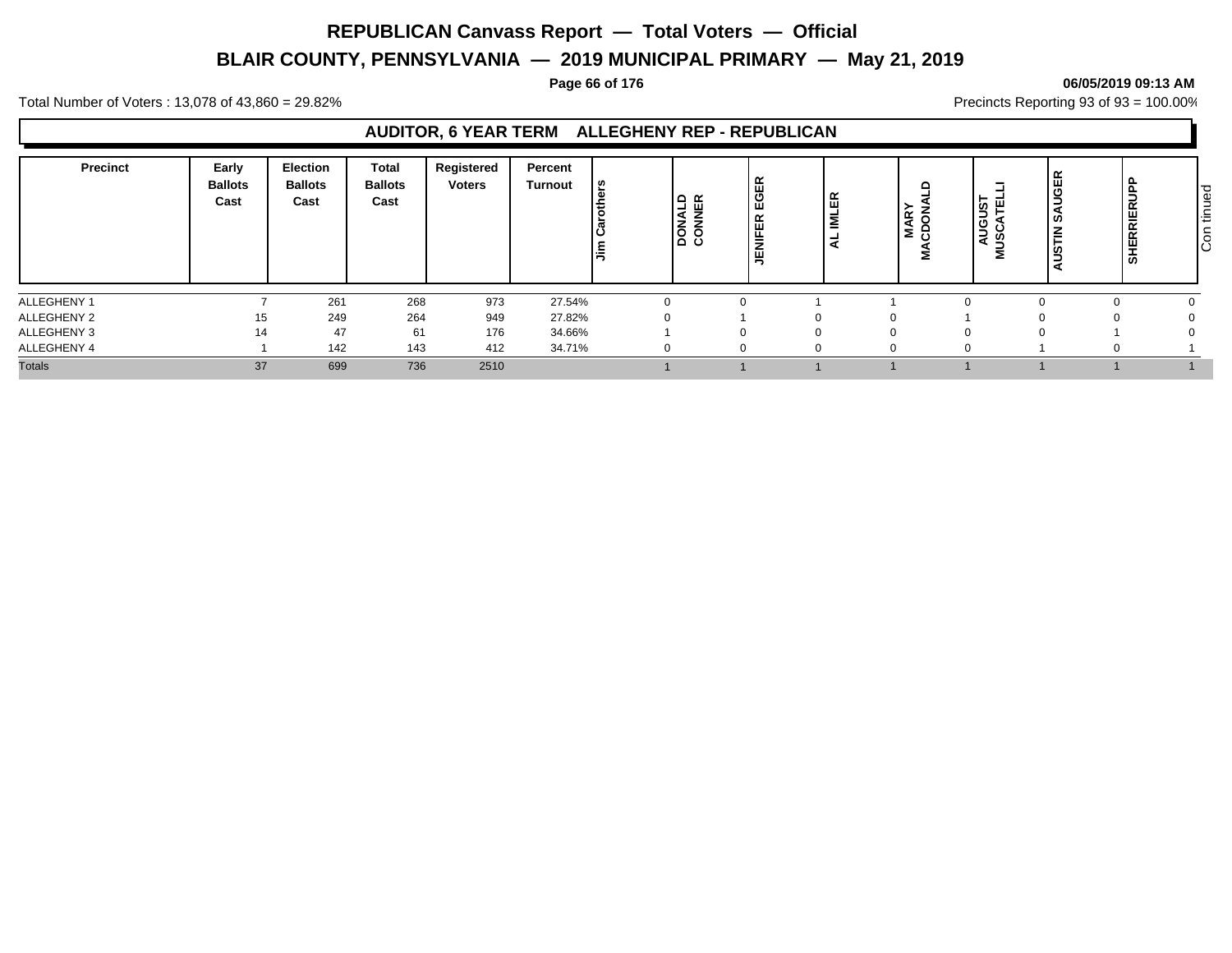# **BLAIR COUNTY, PENNSYLVANIA — 2019 MUNICIPAL PRIMARY — May 21, 2019**

#### **Page 67 of 176 06/05/2019 09:13 AM**

Total Number of Voters : 13,078 of 43,860 = 29.82% Precincts Reporting 93 of 93 = 100.00%

#### **AUDITOR, 6 YEAR TERM ALLEGHENY REP - REPUBLICAN**

| <b>Precinct</b> | Early<br><b>Ballots</b><br>Cast | <b>Election</b><br><b>Ballots</b><br>Cast | Total<br><b>Ballots</b><br>Cast | Registered<br><b>Voters</b> | Percent<br><b>Turnout</b> | ပ<br><b>MAUREEN</b><br>SMITH | 띥<br><b>SPANGL</b><br>lisA | Totals |             |
|-----------------|---------------------------------|-------------------------------------------|---------------------------------|-----------------------------|---------------------------|------------------------------|----------------------------|--------|-------------|
| ALLEGHENY 1     |                                 | 261                                       | 268                             | 973                         | 27.54%                    |                              |                            |        | 13          |
| ALLEGHENY 2     | 15                              | 249                                       | 264                             | 949                         | 27.82%                    | $\Omega$                     |                            |        | 6           |
| ALLEGHENY 3     | 14                              | 47                                        | 61                              | 176                         | 34.66%                    | $\Omega$                     |                            |        |             |
| ALLEGHENY 4     |                                 | 142                                       | 143                             | 412                         | 34.71%                    | $\Omega$                     | $\Omega$                   |        | $\sim$<br>∠ |
| <b>Totals</b>   | 37                              | 699                                       | 736                             | 2510                        |                           |                              |                            |        | 23          |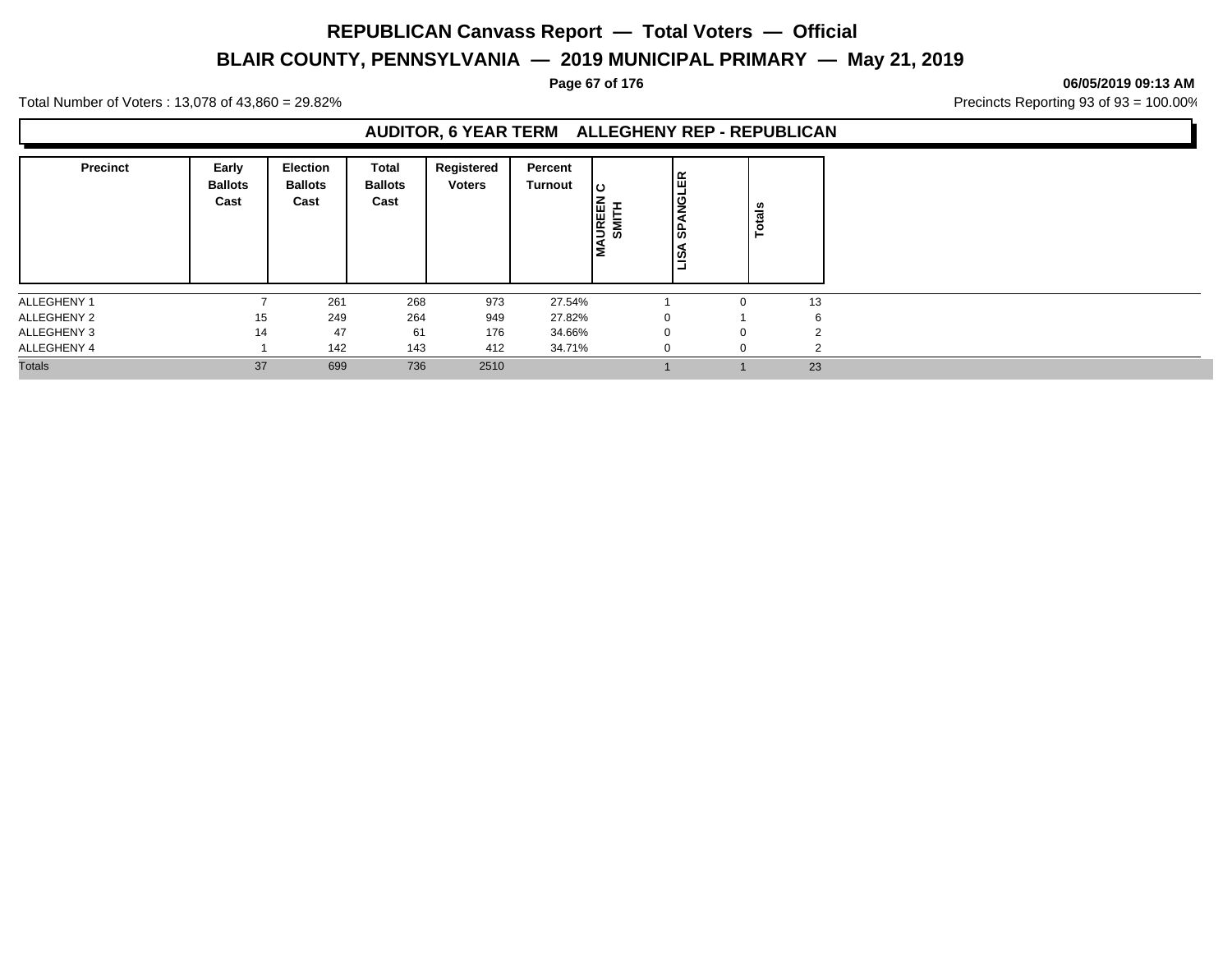# **BLAIR COUNTY, PENNSYLVANIA — 2019 MUNICIPAL PRIMARY — May 21, 2019**

**Page 68 of 176 06/05/2019 09:13 AM**

Total Number of Voters : 13,078 of 43,860 = 29.82% Precincts Reporting 93 of 93 = 100.00%

### **COUNCIL, 4 YEAR TERM ALLEGHENY 4 THB REP - REPUBLICAN**

| <b>Precinct</b> | Early<br><b>Ballots</b><br>Cast | Election<br><b>Ballots</b><br>Cast | Total<br><b>Ballots</b><br>Cast | Registered<br><b>Voters</b> | Percent<br>Turnout | ீ<br>ಕ<br>Ë<br>≐<br>ခြံ<br>≖<br>پ<br>∼ | $=$<br>=<br>ᇛ<br>읉<br>ERC | ►<br>O<br>်မှိ မြ | ∸ |          |
|-----------------|---------------------------------|------------------------------------|---------------------------------|-----------------------------|--------------------|----------------------------------------|---------------------------|-------------------|---|----------|
| ALLEGHENY 4     | υ                               | Ð                                  |                                 | 24                          | 20.83%             |                                        |                           |                   |   |          |
| <b>Totals</b>   | $\Omega$                        | 5                                  | 5                               | 24                          |                    | 0                                      |                           |                   |   | $\Omega$ |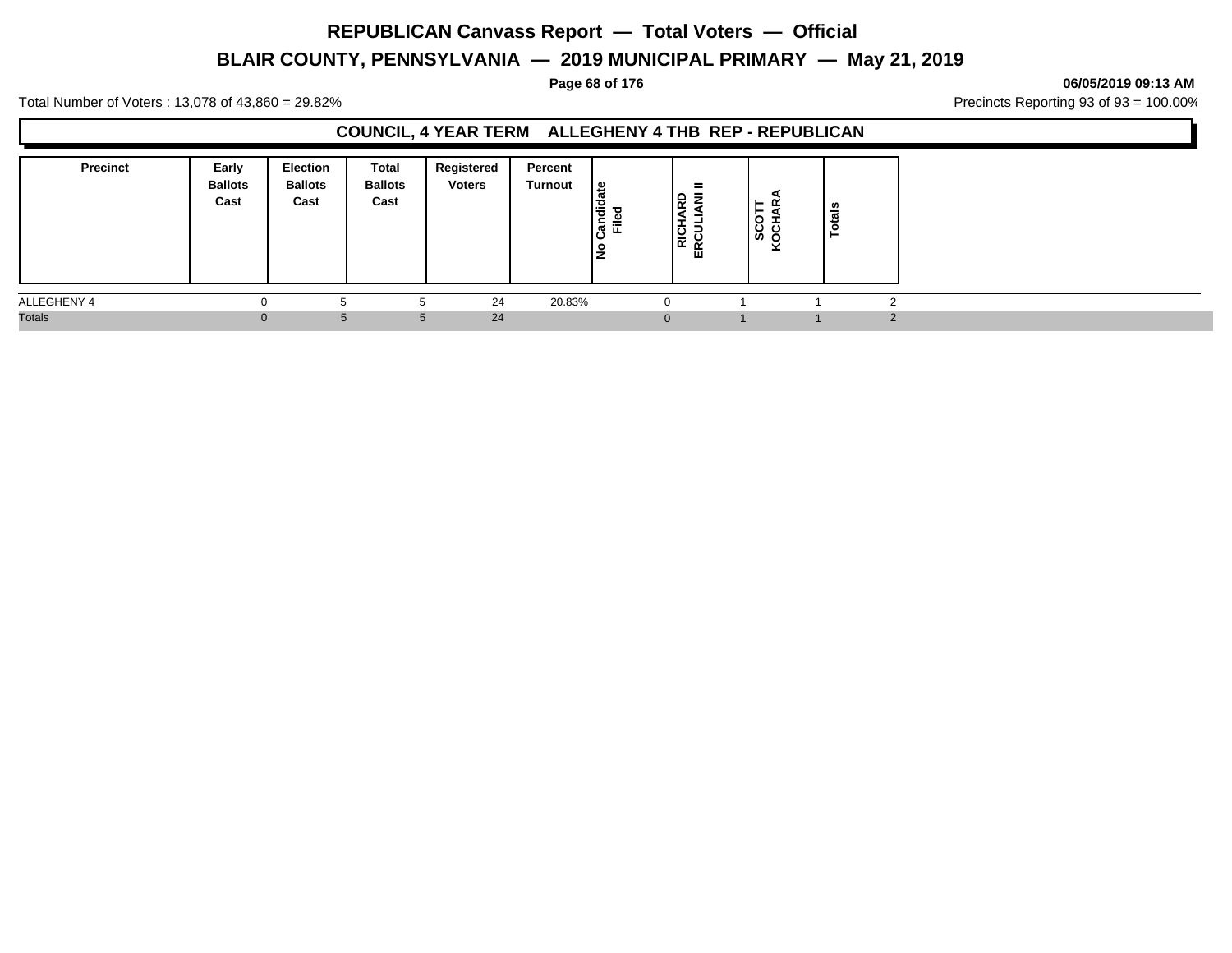# **BLAIR COUNTY, PENNSYLVANIA — 2019 MUNICIPAL PRIMARY — May 21, 2019**

**Page 69 of 176 06/05/2019 09:13 AM**

Total Number of Voters : 13,078 of 43,860 = 29.82% Precincts Reporting 93 of 93 = 100.00%

### **TAX COLLECTOR, 2 YEAR UNEXPIRED TERM ALLEGHENY 4 THB REP - REPUBLICAN**

| <b>Precinct</b> | Early<br><b>Ballots</b><br>Cast | <b>Election</b><br><b>Ballots</b><br>Cast | Total<br><b>Ballots</b><br>Cast | Registered<br><b>Voters</b> | Percent<br><b>Turnout</b> | ہ  <br>Candid<br>≔<br>匸<br>$\frac{1}{2}$ | l§<br>ΙW<br>≐ | <b>Totals</b> |  |
|-----------------|---------------------------------|-------------------------------------------|---------------------------------|-----------------------------|---------------------------|------------------------------------------|---------------|---------------|--|
| ALLEGHENY 4     | $\Omega$                        | h                                         |                                 | 24                          | 20.83%                    | $\Omega$                                 |               |               |  |
| <b>Totals</b>   | $\Omega$                        | 5                                         | $\mathbf{b}$                    | 24                          |                           | $\Omega$                                 |               |               |  |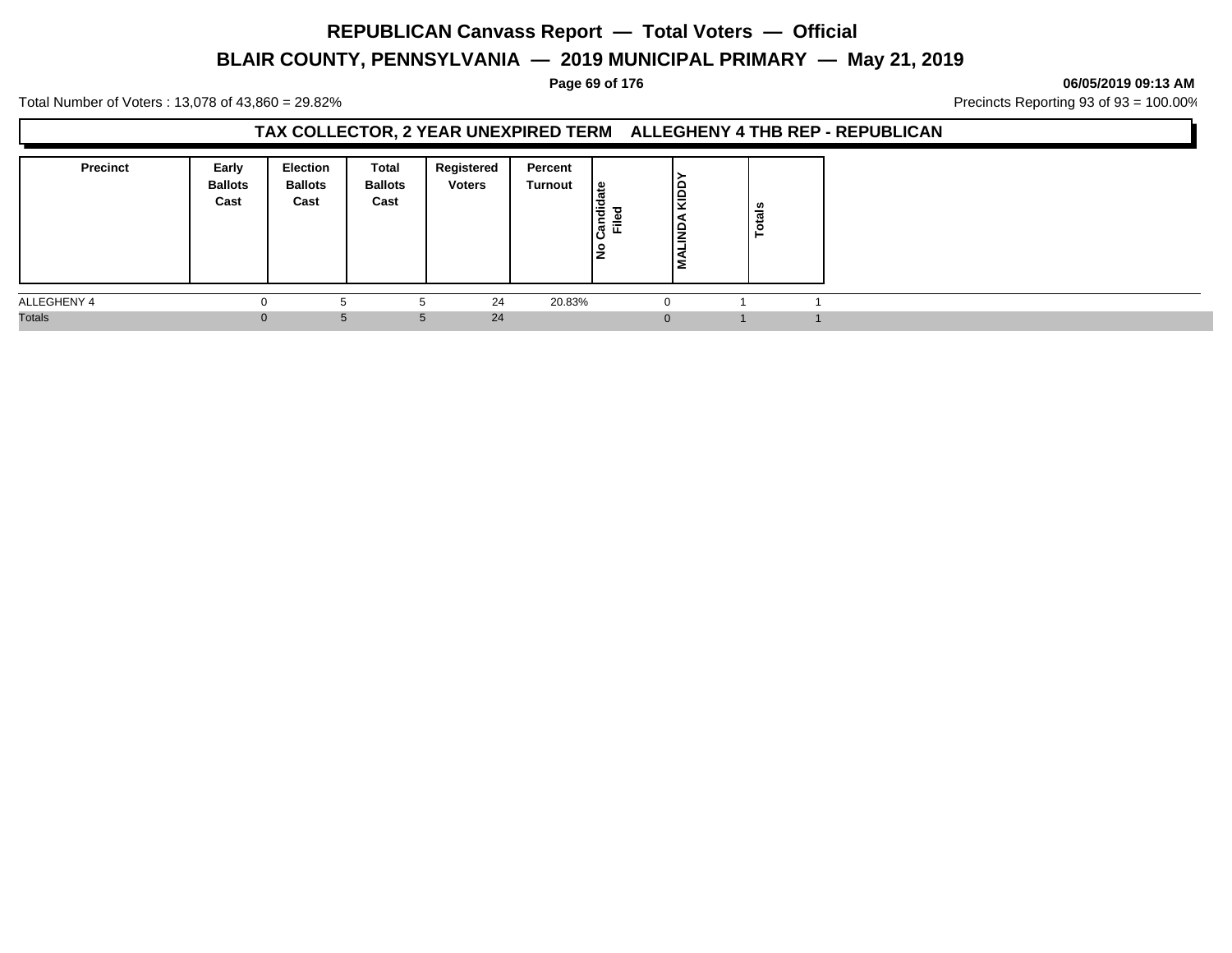# **BLAIR COUNTY, PENNSYLVANIA — 2019 MUNICIPAL PRIMARY — May 21, 2019**

#### **Page 70 of 176 06/05/2019 09:13 AM**

Total Number of Voters : 13,078 of 43,860 = 29.82% Precincts Reporting 93 of 93 = 100.00%

### **SUPERVISOR, 6 YEAR TERM ANTIS REP - REPUBLICAN**

| <b>Precinct</b> | Early<br><b>Ballots</b><br>Cast | <b>Election</b><br><b>Ballots</b><br>Cast | Total<br><b>Ballots</b><br>Cast | Registered<br><b>Voters</b> | Percent<br>Turnout | =<br>l≅ o<br>ΕS<br>⊇<br>Ξ<br><b>CHA</b><br>≃<br>ن |     | TIMOTHY<br>MERCER | Й<br>≃<br>₽<br>≃ | ≝<br>D<br>-<br>' ਛੂ ਅੋ | ပ<br>WEBRE<br>Σ | ៖<br>혼 |
|-----------------|---------------------------------|-------------------------------------------|---------------------------------|-----------------------------|--------------------|---------------------------------------------------|-----|-------------------|------------------|------------------------|-----------------|--------|
| ANTIS TWP 1     |                                 | 286                                       | 292                             | 1177                        | 24.81%             |                                                   | 226 | 233               |                  |                        |                 | 460    |
| ANTIS TWP 2     |                                 | 173                                       | 174                             | 712                         | 24.44%             |                                                   | 140 | 132               |                  |                        | $\Omega$        | 273    |
| ANTIS TWP 3     |                                 | 201                                       | 203                             | 871                         | 23.31%             |                                                   | 146 | 158               |                  |                        |                 | 305    |
| <b>Totals</b>   |                                 | 660                                       | 669                             | 2760                        |                    |                                                   | 512 | 523               |                  |                        |                 | 1038   |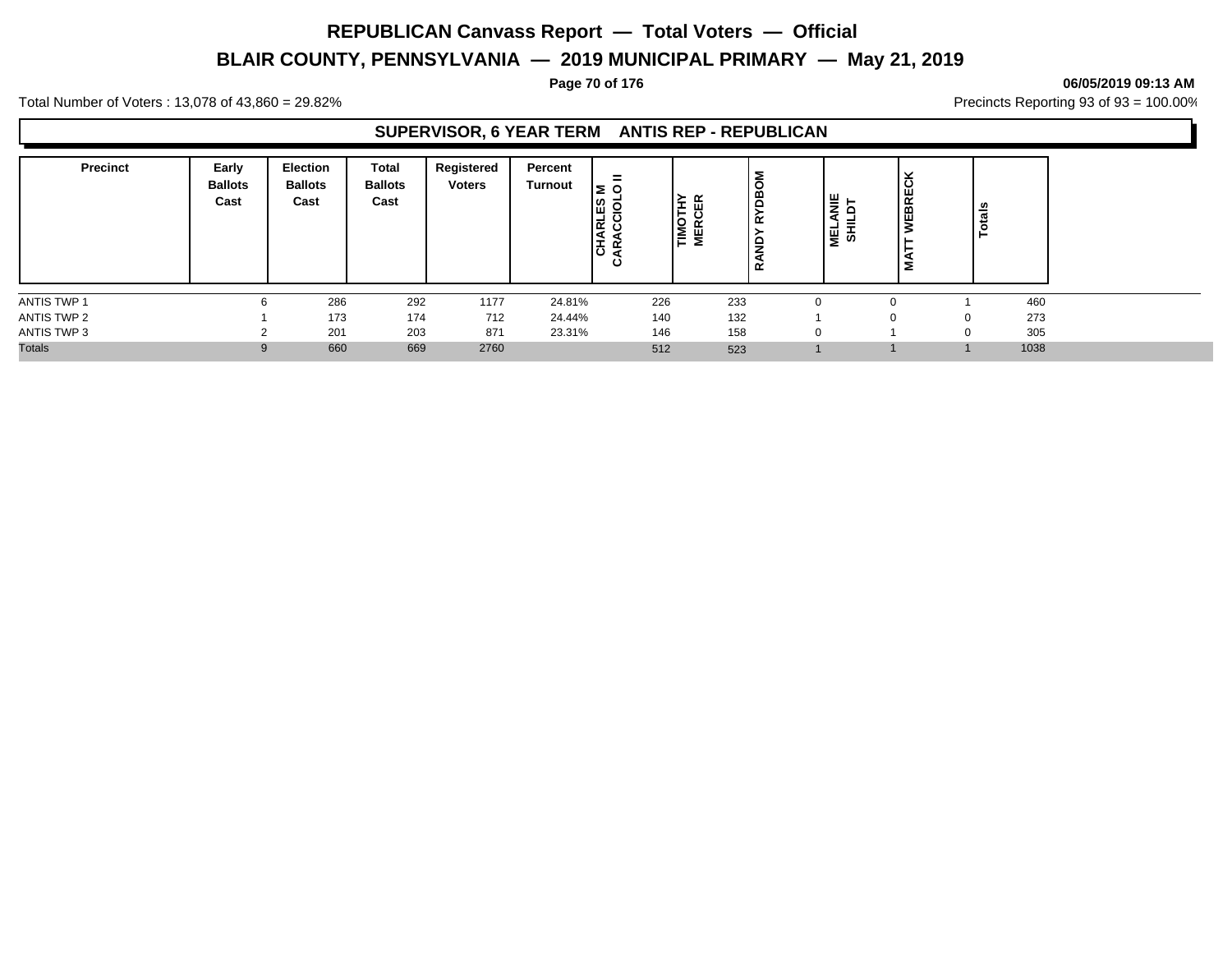# **BLAIR COUNTY, PENNSYLVANIA — 2019 MUNICIPAL PRIMARY — May 21, 2019**

#### **Page 71 of 176 06/05/2019 09:13 AM**

Total Number of Voters : 13,078 of 43,860 = 29.82% Precincts Reporting 93 of 93 = 100.00%

### **AUDITOR, 6 YEAR TERM ANTIS REP - REPUBLICAN**

| <b>Precinct</b> | Early<br><b>Ballots</b><br>Cast | <b>Election</b><br><b>Ballots</b><br>Cast | <b>Total</b><br><b>Ballots</b><br>Cast | Registered<br><b>Voters</b> | Percent<br><b>Turnout</b> | ீ<br>Candi<br>Filed | ם ו<br>-<br>$\propto$<br>RICH.<br>WIGN | 띥<br>≨ | ERS<br>ட<br>뚭<br>- | -<br><b>IERRIL</b><br>2<br>ő<br>- | <b>UMMER</b><br>÷<br>௨<br>÷<br>١Ë | ഇ<br>z<br>⋧<br>∍<br>SHAI<br>SHAI | SMI<br>BOB <sub>1</sub> | tinued<br>$\overline{c}$ |
|-----------------|---------------------------------|-------------------------------------------|----------------------------------------|-----------------------------|---------------------------|---------------------|----------------------------------------|--------|--------------------|-----------------------------------|-----------------------------------|----------------------------------|-------------------------|--------------------------|
| ANTIS TWP 1     |                                 | 286                                       | 292                                    | 1177                        | 24.81%                    |                     |                                        |        |                    |                                   |                                   |                                  |                         |                          |
| ANTIS TWP 2     |                                 | 173                                       | 174                                    | 712                         | 24.44%                    | 0                   |                                        |        | $\Omega$           |                                   |                                   |                                  |                         |                          |
| ANTIS TWP 3     |                                 | 201                                       | 203                                    | 871                         | 23.31%                    | 0                   |                                        |        | $\Omega$           |                                   |                                   | 0                                |                         |                          |
| <b>Totals</b>   |                                 | 660                                       | 669                                    | 2760                        |                           | $\Omega$            |                                        |        |                    |                                   |                                   |                                  |                         |                          |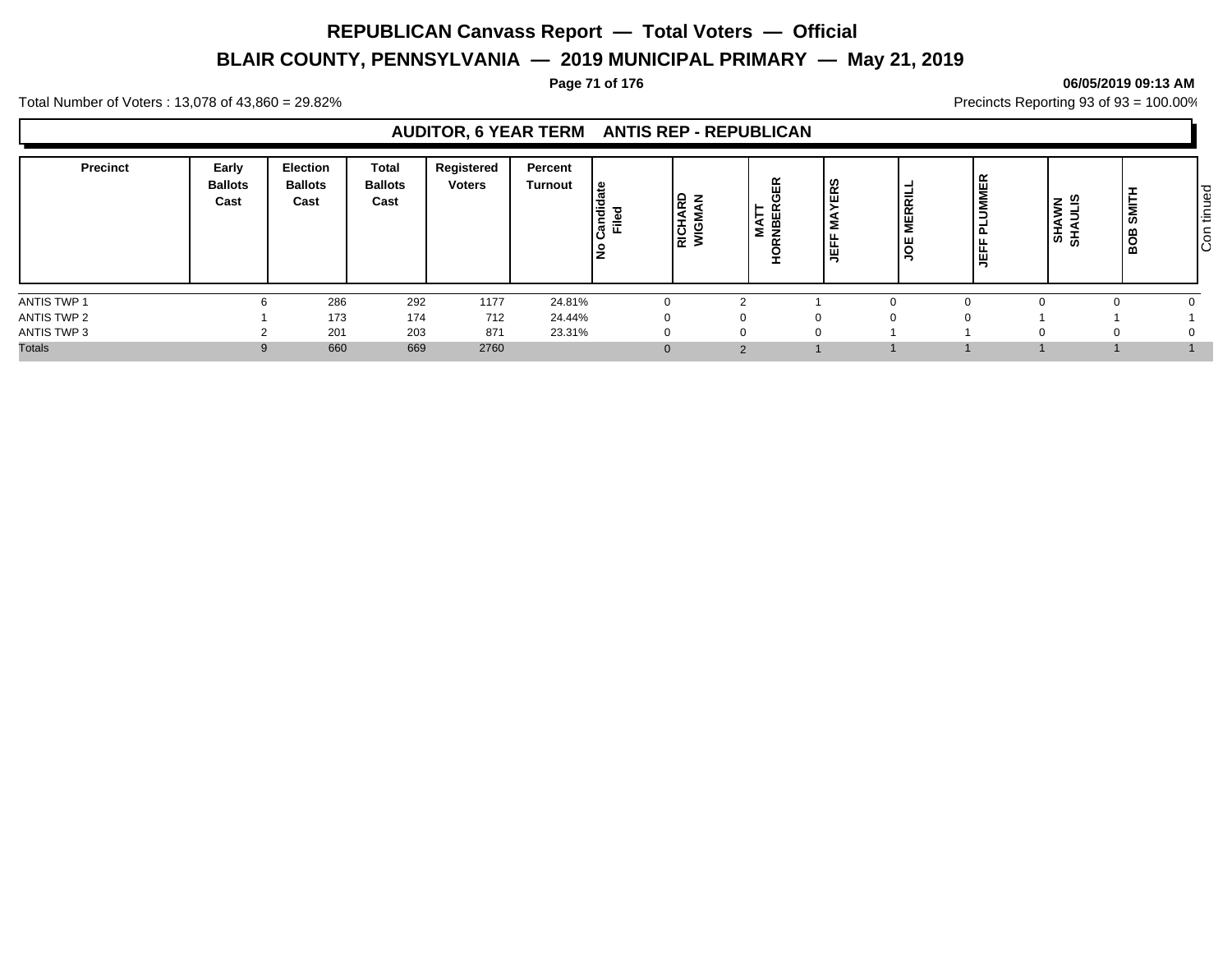# **BLAIR COUNTY, PENNSYLVANIA — 2019 MUNICIPAL PRIMARY — May 21, 2019**

**Page 72 of 176 06/05/2019 09:13 AM**

Total Number of Voters : 13,078 of 43,860 = 29.82% Precincts Reporting 93 of 93 = 100.00%

### **AUDITOR, 6 YEAR TERM ANTIS REP - REPUBLICAN**

| <b>Precinct</b>    | Early<br><b>Ballots</b><br>Cast | <b>Election</b><br><b>Ballots</b><br>Cast | Total<br><b>Ballots</b><br>Cast | Registered<br><b>Voters</b> | Percent<br>Turnout | ျဖာ<br><b>DHL</b><br><b>IAN</b> | Totals       |               |
|--------------------|---------------------------------|-------------------------------------------|---------------------------------|-----------------------------|--------------------|---------------------------------|--------------|---------------|
| <b>ANTIS TWP 1</b> | 6                               | 286                                       | 292                             | 1177                        | 24.81%             |                                 | $\Omega$     | 3             |
| ANTIS TWP 2        |                                 | 173                                       | 174                             | 712                         | 24.44%             |                                 |              | 4             |
| ANTIS TWP 3        | $\sim$                          | 201                                       | 203                             | 871                         | 23.31%             |                                 | $\mathbf{0}$ | $\mathcal{L}$ |
| <b>Totals</b>      | 9                               | 660                                       | 669                             | 2760                        |                    |                                 |              | 9             |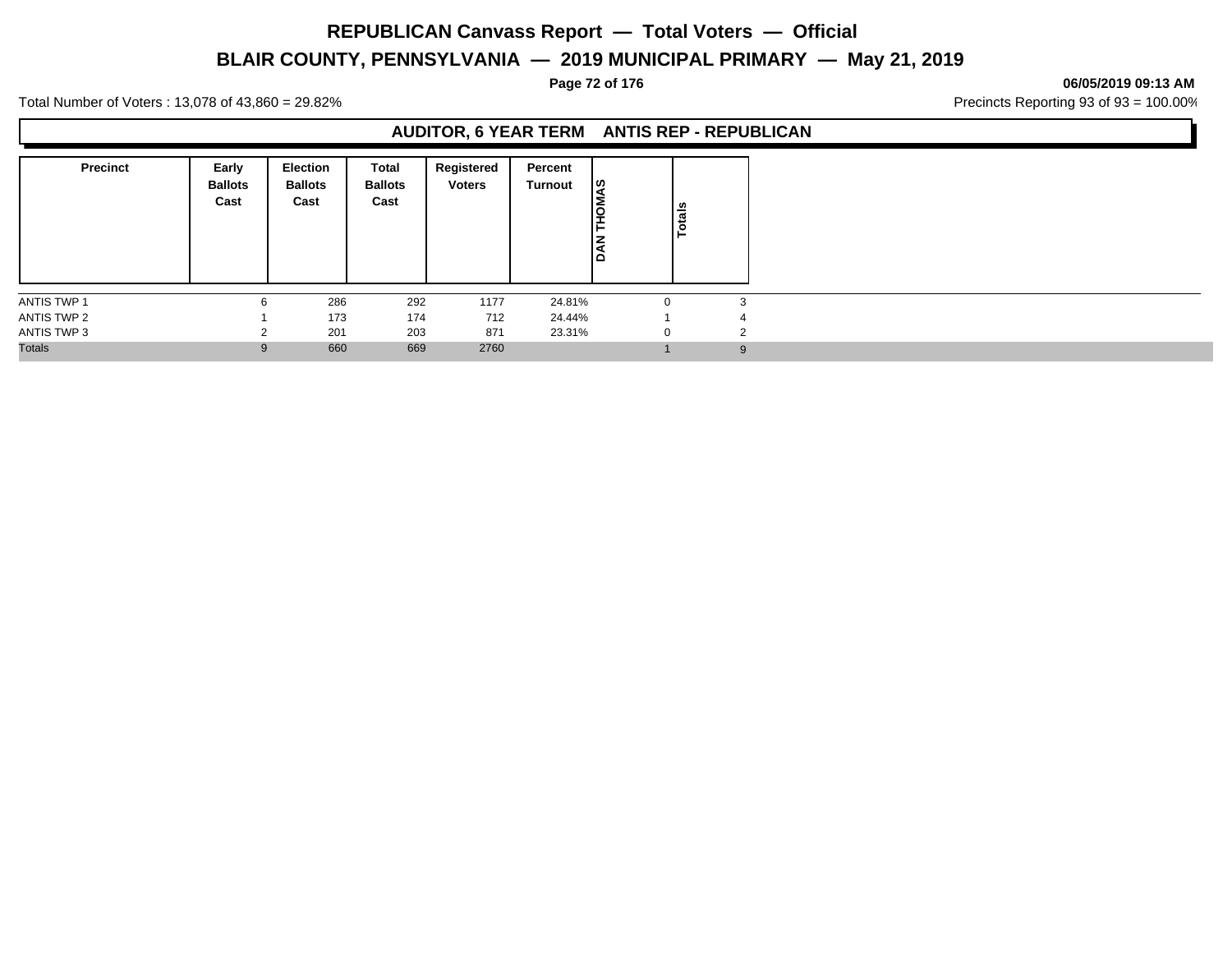# **BLAIR COUNTY, PENNSYLVANIA — 2019 MUNICIPAL PRIMARY — May 21, 2019**

### **Page 73 of 176 06/05/2019 09:13 AM**

Total Number of Voters : 13,078 of 43,860 = 29.82% Precincts Reporting 93 of 93 = 100.00%

### **AUDITOR, 2 YEAR UNEXPIRED TERM ANTIS REP - REPUBLICAN**

| <b>Precinct</b> | Early<br><b>Ballots</b><br>Cast | <b>Election</b><br><b>Ballots</b><br>Cast | <b>Total</b><br><b>Ballots</b><br>Cast | Registered<br><b>Voters</b> | Percent<br>Turnout | ی ا<br>Candi<br>ъ<br>운<br>Ş | fΕ<br>اچ<br>ຶ<br>lΣ<br>ט | ERS<br>Σ<br>JEFF | ー の<br>-<br>$\frac{1}{5}$ ಹೆ | ပ္စ<br><b>NO</b><br>ã<br>$\Omega$ | <b>otals</b> |
|-----------------|---------------------------------|-------------------------------------------|----------------------------------------|-----------------------------|--------------------|-----------------------------|--------------------------|------------------|------------------------------|-----------------------------------|--------------|
| ANTIS TWP 1     | 6                               | 286                                       | 292                                    | 1177                        | 24.81%             |                             |                          |                  |                              | $\Omega$                          |              |
| ANTIS TWP 2     |                                 | 173                                       | 174                                    | 712                         | 24.44%             |                             |                          |                  |                              |                                   |              |
| ANTIS TWP 3     |                                 | 201                                       | 203                                    | 871                         | 23.31%             |                             |                          |                  | $\Omega$                     | 0                                 |              |
| <b>Totals</b>   |                                 | 660                                       | 669                                    | 2760                        |                    | $\Omega$                    |                          |                  |                              |                                   |              |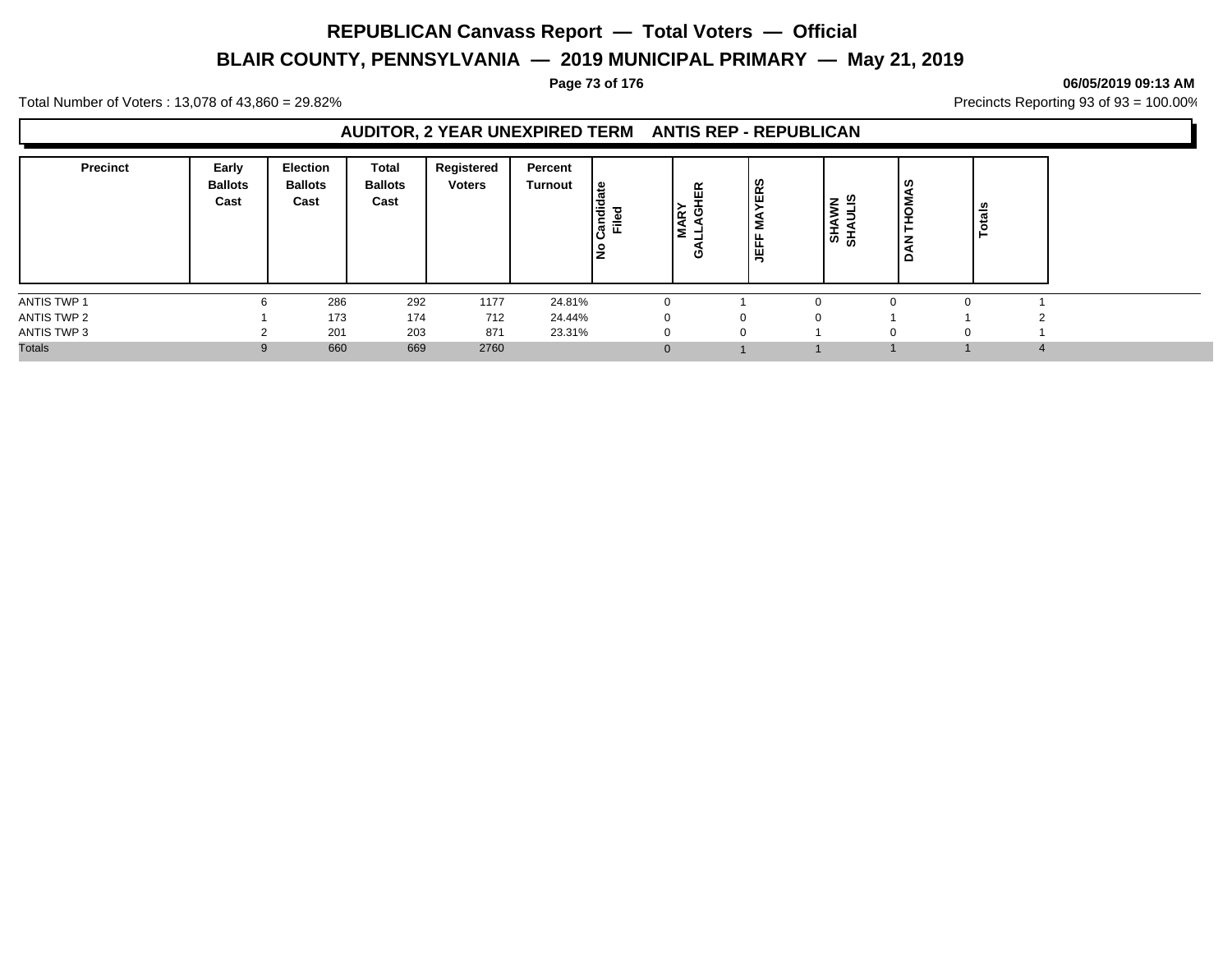# **BLAIR COUNTY, PENNSYLVANIA — 2019 MUNICIPAL PRIMARY — May 21, 2019**

### **Page 74 of 176 06/05/2019 09:13 AM**

Total Number of Voters : 13,078 of 43,860 = 29.82% Precincts Reporting 93 of 93 = 100.00%

### **COUNCIL, 4 YEAR TERM BELLWOOD REP - REPUBLICAN**

| <b>Precinct</b> | Early<br><b>Ballots</b><br>Cast | <b>Election</b><br><b>Ballots</b><br>Cast | Total<br><b>Ballots</b><br>Cast | Registered<br><b>Voters</b> | Percent<br>Turnout | ¦ ⊕<br>Candie<br>Filed<br>۰ | 윤<br>▝≖<br> 읉 | -<br>-<br>m<br>щ<br>- | 画<br>-<br>$\overline{\mathbf{o}}$<br>മ | $\sim$<br>⇒<br>≭<br>ັ<br>-<br>⋍<br>匸 | œ<br>$\tilde{\mathbf{r}}$<br>໌<br>$\mathbf{r}$ | NNON<br>VIII F<br><u>.</u><br>⋖<br>∸<br>ぁ<br>울 | -<br>- 2<br>- | ಾ<br>Φ<br>-<br>۰<br>$\sim$<br>造<br>∼<br>- S |
|-----------------|---------------------------------|-------------------------------------------|---------------------------------|-----------------------------|--------------------|-----------------------------|---------------|-----------------------|----------------------------------------|--------------------------------------|------------------------------------------------|------------------------------------------------|---------------|---------------------------------------------|
| BELLWOOD BORO   |                                 | 167                                       | 168                             | 671                         | 25.04%             |                             | $\Omega$      | 16                    |                                        |                                      |                                                | 10                                             |               |                                             |
| <b>Totals</b>   |                                 | 167                                       | 168                             | 671                         |                    |                             | $\Omega$      | 16                    |                                        |                                      |                                                | 10 <sup>1</sup>                                |               |                                             |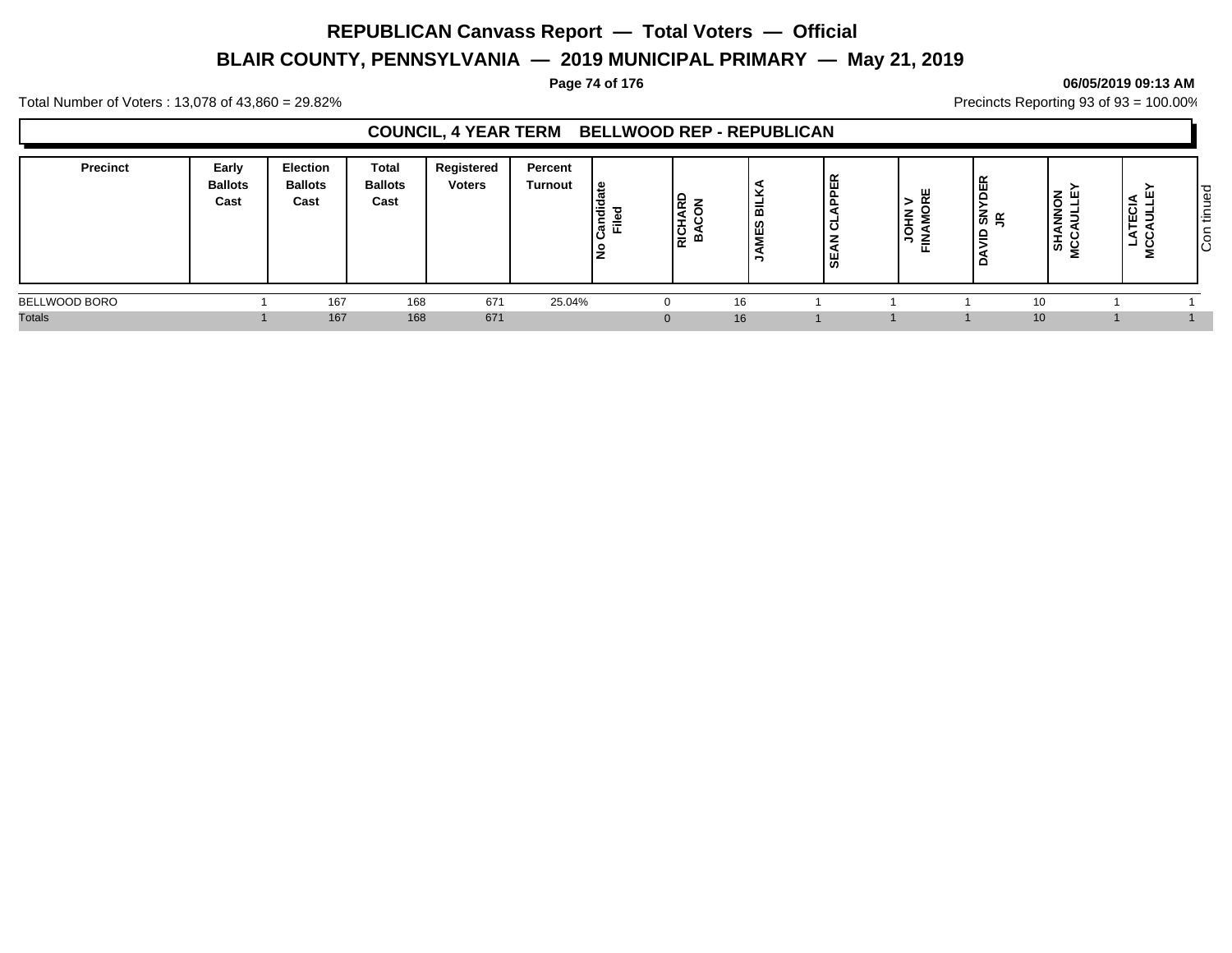# **BLAIR COUNTY, PENNSYLVANIA — 2019 MUNICIPAL PRIMARY — May 21, 2019**

### **Page 75 of 176 06/05/2019 09:13 AM**

Total Number of Voters : 13,078 of 43,860 = 29.82% Precincts Reporting 93 of 93 = 100.00%

### **COUNCIL, 4 YEAR TERM BELLWOOD REP - REPUBLICAN**

| <b>Precinct</b> | Early<br><b>Ballots</b><br>Cast | Election<br><b>Ballots</b><br>Cast | <b>Total</b><br><b>Ballots</b><br>Cast | Registered<br><b>Voters</b> | Percent<br>Turnout | ≻<br><b>BRIO</b><br>E<br><u>، ن</u> | ∣ ∝ ≻<br>-<br>∼<br>-<br>Ι∢Σ | $\alpha$<br>щ.<br>匸<br>-<br>щ | ర్ ల్ల<br><b>MER</b><br>. .<br>75 | –<br>RUSSIN<br>ں ا<br>▵ | ∼<br>∣⊑<br>あ<br>ــ | $\propto$<br>டய<br>-<br>₹<br><b>QNA</b><br>≃<br>ທ | $\alpha$<br>ш<br>z<br>ഗ<br>- | ס י<br>Φ<br>-<br>-<br><b>_</b><br>ا ≓<br>∼<br> g |
|-----------------|---------------------------------|------------------------------------|----------------------------------------|-----------------------------|--------------------|-------------------------------------|-----------------------------|-------------------------------|-----------------------------------|-------------------------|--------------------|---------------------------------------------------|------------------------------|--------------------------------------------------|
| BELLWOOD BORO   |                                 | 167                                | 168                                    | 671                         | 25.04%             |                                     |                             |                               |                                   |                         |                    |                                                   |                              |                                                  |
| <b>Totals</b>   |                                 | 167                                | 168                                    | 671                         |                    |                                     |                             |                               |                                   |                         |                    |                                                   |                              |                                                  |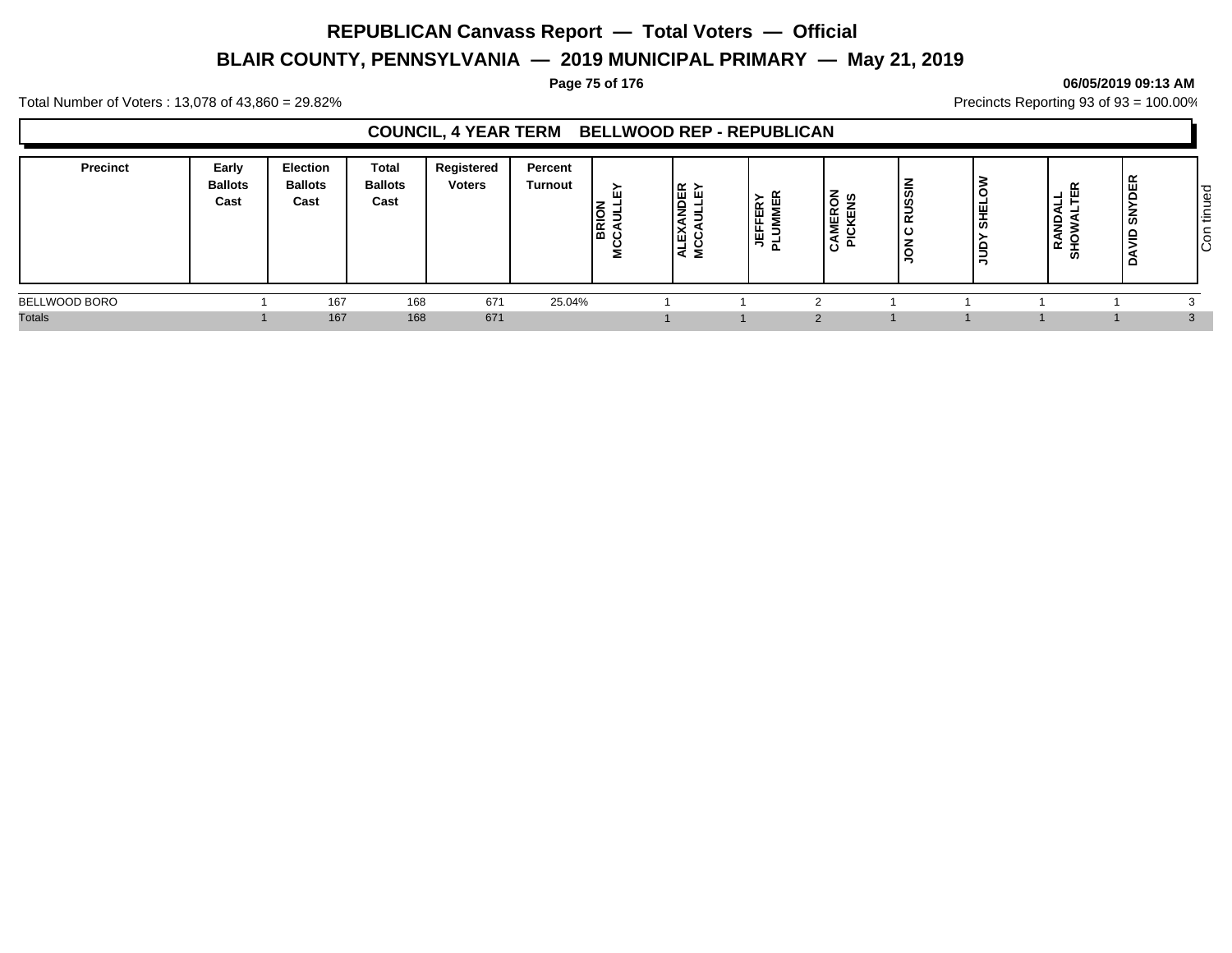# **BLAIR COUNTY, PENNSYLVANIA — 2019 MUNICIPAL PRIMARY — May 21, 2019**

### **Page 76 of 176 06/05/2019 09:13 AM**

Total Number of Voters : 13,078 of 43,860 = 29.82% Precincts Reporting 93 of 93 = 100.00%

### **COUNCIL, 4 YEAR TERM BELLWOOD REP - REPUBLICAN**

| <b>Precinct</b> | Early<br><b>Ballots</b><br>Cast | <b>Election</b><br><b>Ballots</b><br>Cast | Total<br><b>Ballots</b><br>Cast | Registered<br><b>Voters</b> | Percent<br>Turnout | İ<br>ļ٣<br>١⋛<br>ìã | Totals |  |
|-----------------|---------------------------------|-------------------------------------------|---------------------------------|-----------------------------|--------------------|---------------------|--------|--|
| BELLWOOD BORO   |                                 | 167                                       | 168                             | 671                         | 25.04%             |                     | 43     |  |
| <b>Totals</b>   |                                 | 167                                       | 168                             | 671                         |                    |                     | 43     |  |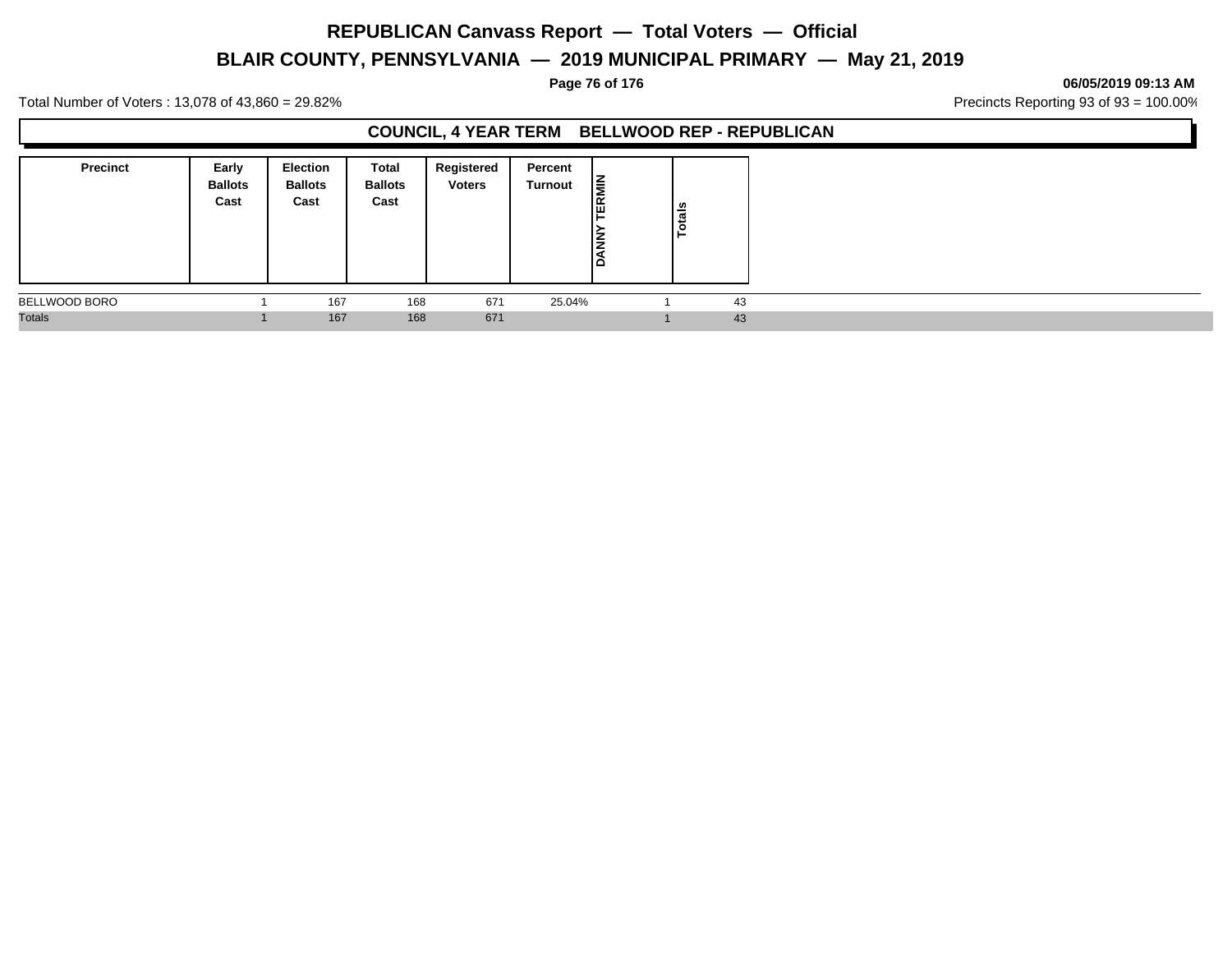# **BLAIR COUNTY, PENNSYLVANIA — 2019 MUNICIPAL PRIMARY — May 21, 2019**

### **Page 77 of 176 06/05/2019 09:13 AM**

Total Number of Voters : 13,078 of 43,860 = 29.82% Precincts Reporting 93 of 93 = 100.00%

### **COUNCIL, 2 YEAR UNEXPIRED TERM BELLWOOD REP - REPUBLICAN**

| <b>Precinct</b> | Early<br><b>Ballots</b><br>Cast | <b>Election</b><br><b>Ballots</b><br>Cast | <b>Total</b><br><b>Ballots</b><br>Cast | Registered<br><b>Voters</b> | Percent<br><b>Turnout</b> | ூ<br>ਚੋਂ<br>Ѣ<br>-<br>≓<br>►<br>ြီ<br>۽<br>∼ | 一<br>∣≝<br>$\Omega$ | $\circ$<br>≏ | ш<br>ັ<br>-<br>BR<br>ం | щ<br>FRE<br>내 등 눈 | tais<br>− |  |
|-----------------|---------------------------------|-------------------------------------------|----------------------------------------|-----------------------------|---------------------------|----------------------------------------------|---------------------|--------------|------------------------|-------------------|-----------|--|
| BELLWOOD BORO   |                                 | 167                                       | 168                                    | 671                         | 25.04%                    |                                              |                     |              |                        |                   |           |  |
| <b>Totals</b>   |                                 | 167                                       | 168                                    | 671                         |                           |                                              |                     |              |                        |                   |           |  |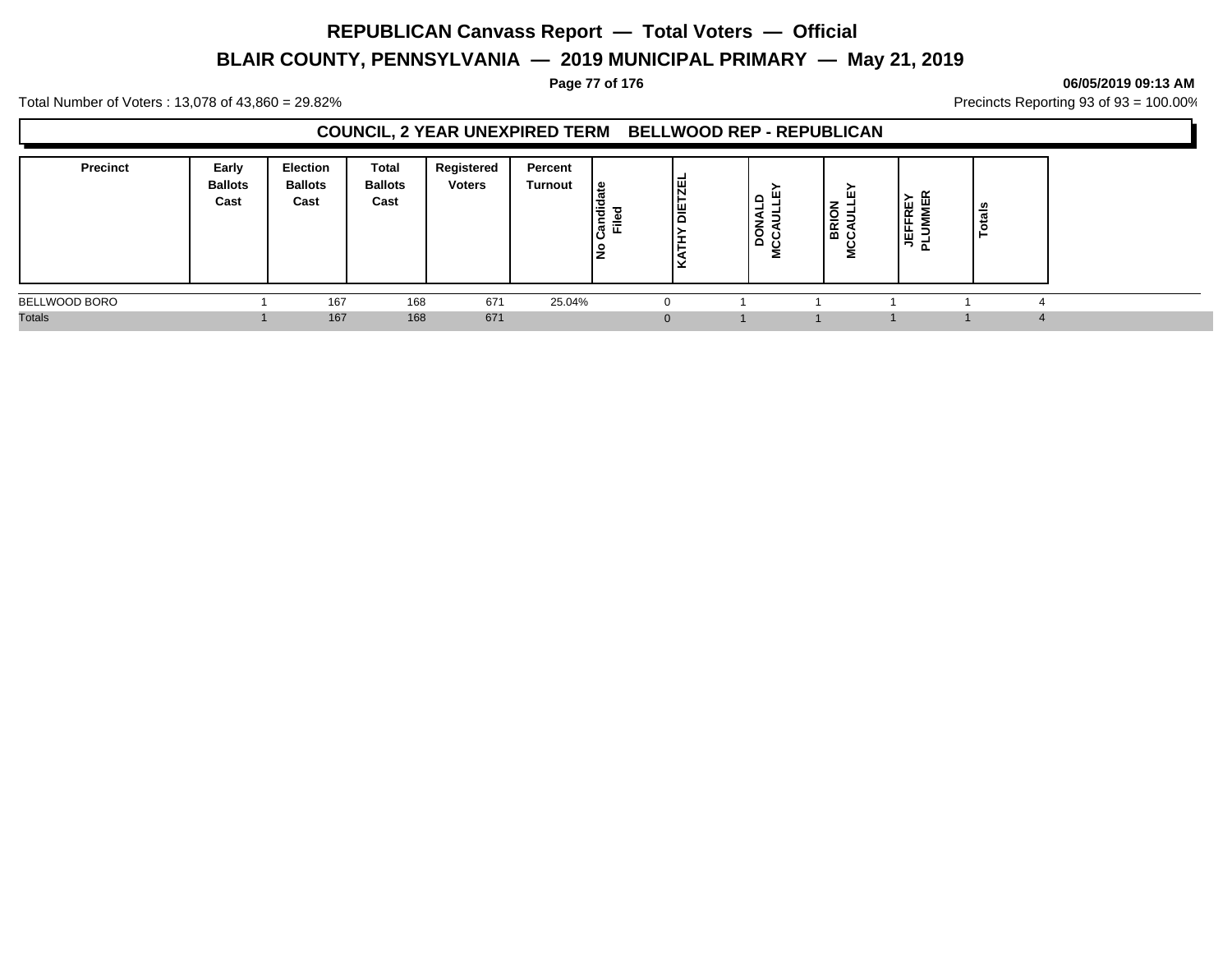# **BLAIR COUNTY, PENNSYLVANIA — 2019 MUNICIPAL PRIMARY — May 21, 2019**

### **Page 78 of 176 06/05/2019 09:13 AM**

Total Number of Voters : 13,078 of 43,860 = 29.82% Precincts Reporting 93 of 93 = 100.00%

### **SUPERVISOR, 6 YEAR TERM BLAIR REP - REPUBLICAN**

| <b>Precinct</b> | Early<br><b>Ballots</b><br>Cast | <b>Election</b><br><b>Ballots</b><br>Cast | Total<br><b>Ballots</b><br>Cast | Registered<br><b>Voters</b> | Percent<br>Turnout | $\vert \xi \rangle$<br>-<br><b>NICOLE</b><br>GERM |     | DER<br>ᆜ<br>-<br>ROBIN<br>ن | -<br>ш<br>$\overline{\mathbf{o}}$<br>я<br>NICH<br>ROUT |          | otals |
|-----------------|---------------------------------|-------------------------------------------|---------------------------------|-----------------------------|--------------------|---------------------------------------------------|-----|-----------------------------|--------------------------------------------------------|----------|-------|
| <b>BLAIR 1</b>  | 8                               | 231                                       | 239                             | 695                         | 34.39%             |                                                   | 133 |                             | 74                                                     | $\Omega$ | 207   |
| <b>BLAIR 2</b>  |                                 | 215                                       | 216                             | 763                         | 28.31%             |                                                   | 115 | 66                          |                                                        |          | 182   |
| BLAIR 3         | $\overline{ }$                  | 155                                       | 158                             | 626                         | 25.24%             |                                                   | 89  | 50                          |                                                        | $\Omega$ | 139   |
| <b>Totals</b>   | 12                              | 601                                       | 613                             | 2084                        |                    |                                                   | 337 | 190                         |                                                        |          | 528   |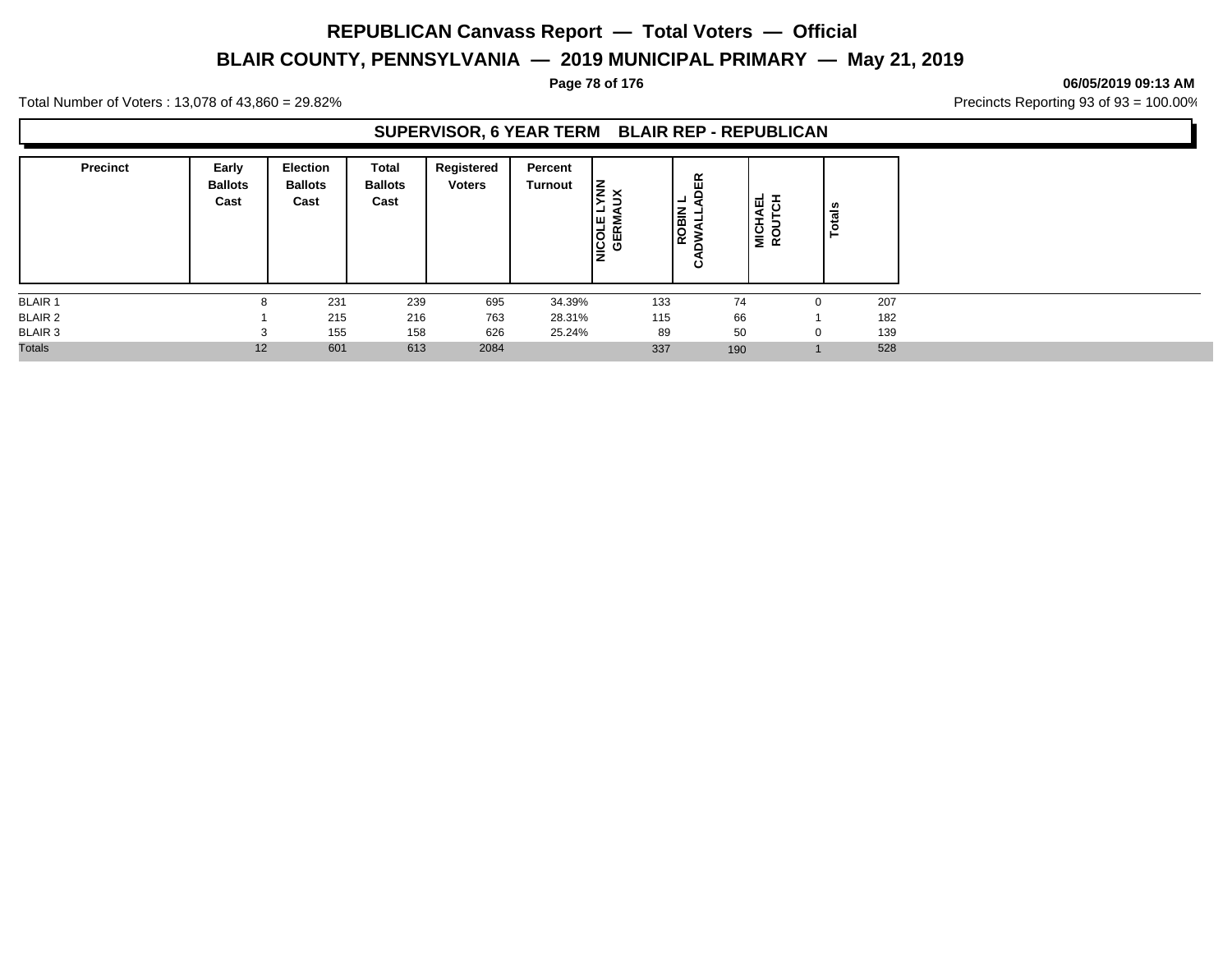# **BLAIR COUNTY, PENNSYLVANIA — 2019 MUNICIPAL PRIMARY — May 21, 2019**

### **Page 79 of 176 06/05/2019 09:13 AM**

Total Number of Voters : 13,078 of 43,860 = 29.82% Precincts Reporting 93 of 93 = 100.00%

### **AUDITOR, 6 YEAR TERM BLAIR REP - REPUBLICAN**

| Precinct       | Early<br><b>Ballots</b><br>Cast | <b>Election</b><br><b>Ballots</b><br>Cast | <b>Total</b><br><b>Ballots</b><br>Cast | Registered<br><b>Voters</b> | Percent<br><b>Turnout</b> | ್ತಿ<br>Candi<br>흕 | <b>BURKE</b><br> <br>।<br>। | ⊞ ≩<br>Σ<br>PAL<br>ᆱ | O<br>ن<br>ី ២<br>$\overline{m}$ | <u>ទី</u> ទ<br>e.<br><b>BURN</b><br>▵<br>⋖<br>œ<br>≃ | TIAN<br>⇁<br>CHRIS <sup>-</sup><br>$\circ$<br>$\overline{\phantom{0}}$ | MORG.<br>光<br>◡ | <b>MOSES</b><br><b>ARIN</b><br>Σ | tinued<br>$\sqrt{5}$ |
|----------------|---------------------------------|-------------------------------------------|----------------------------------------|-----------------------------|---------------------------|-------------------|-----------------------------|----------------------|---------------------------------|------------------------------------------------------|------------------------------------------------------------------------|-----------------|----------------------------------|----------------------|
| <b>BLAIR 1</b> | 8                               | 231                                       | 239                                    | 695                         | 34.39%                    |                   |                             |                      |                                 |                                                      |                                                                        |                 |                                  |                      |
| <b>BLAIR 2</b> |                                 | 215                                       | 216                                    | 763                         | 28.31%                    | <sup>0</sup>      |                             |                      |                                 |                                                      |                                                                        |                 |                                  |                      |
| <b>BLAIR 3</b> |                                 | 155                                       | 158                                    | 626                         | 25.24%                    |                   |                             | 0                    |                                 |                                                      |                                                                        |                 | 0                                |                      |
| <b>Totals</b>  | 12                              | 601                                       | 613                                    | 2084                        |                           | $\Omega$          |                             |                      |                                 |                                                      |                                                                        |                 |                                  |                      |

Con tinued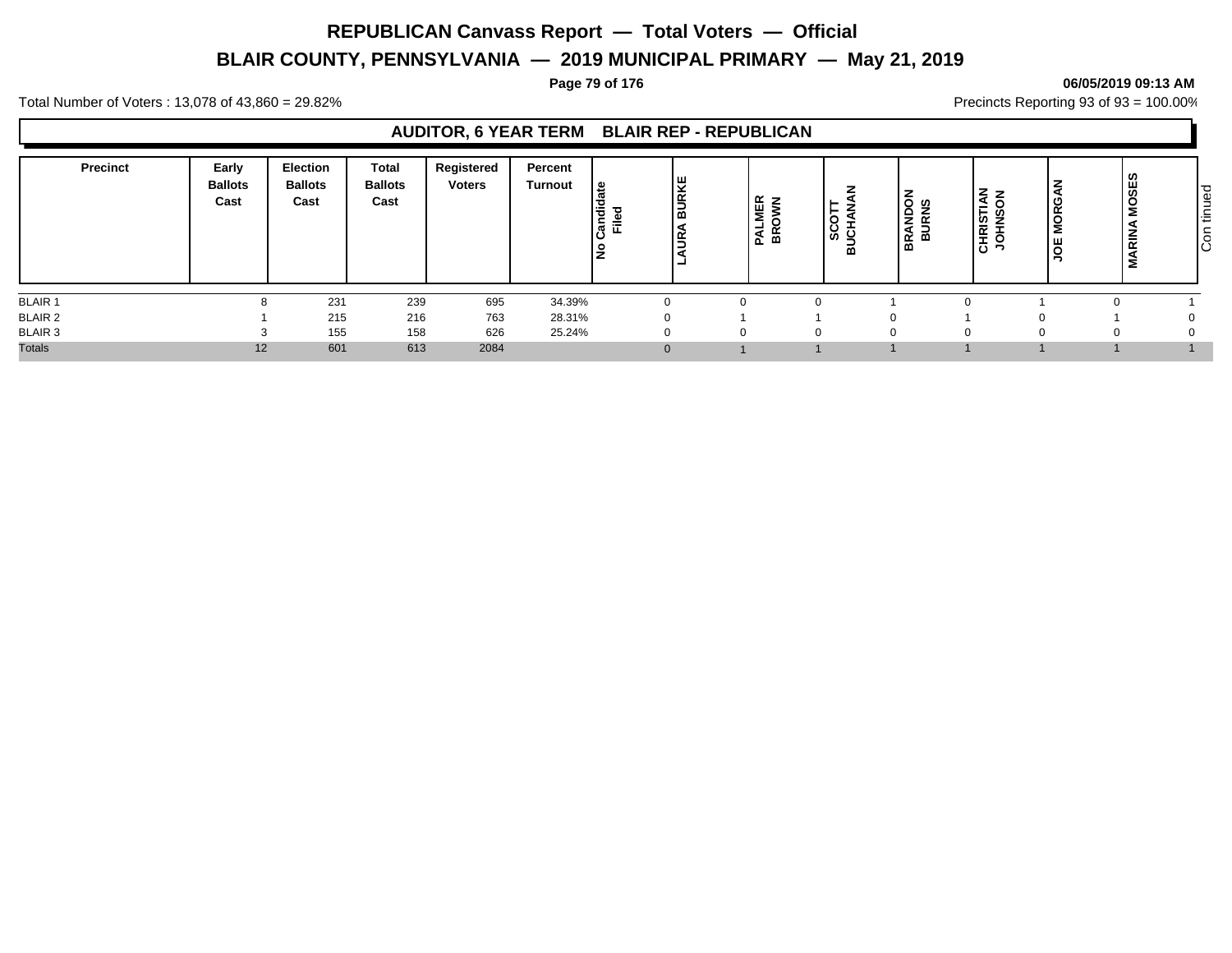# **BLAIR COUNTY, PENNSYLVANIA — 2019 MUNICIPAL PRIMARY — May 21, 2019**

### **Page 80 of 176 06/05/2019 09:13 AM**

Total Number of Voters : 13,078 of 43,860 = 29.82% Precincts Reporting 93 of 93 = 100.00%

### **AUDITOR, 6 YEAR TERM BLAIR REP - REPUBLICAN**

| <b>Precinct</b> | Early<br><b>Ballots</b><br>Cast | Election<br><b>Ballots</b><br>Cast | Total<br><b>Ballots</b><br>Cast | Registered<br><b>Voters</b> | Percent<br>Turnout | -<br>စ<br><b>TIMOTH</b> | KENNETH<br>SNYDER |             | tals<br>$\circ$<br>⊢ |              |
|-----------------|---------------------------------|------------------------------------|---------------------------------|-----------------------------|--------------------|-------------------------|-------------------|-------------|----------------------|--------------|
| <b>BLAIR 1</b>  | 8                               | 231                                | 239                             | 695                         | 34.39%             |                         | $\Omega$          | $\Omega$    |                      | $\sim$<br>J. |
| <b>BLAIR 2</b>  |                                 | 215                                | 216                             | 763                         | 28.31%             |                         |                   | $\mathbf 0$ |                      |              |
| <b>BLAIR 3</b>  | $\sim$                          | 155                                | 158                             | 626                         | 25.24%             |                         | $\Omega$          |             |                      |              |
| Totals          | 12                              | 601                                | 613                             | 2084                        |                    |                         |                   |             |                      | 9            |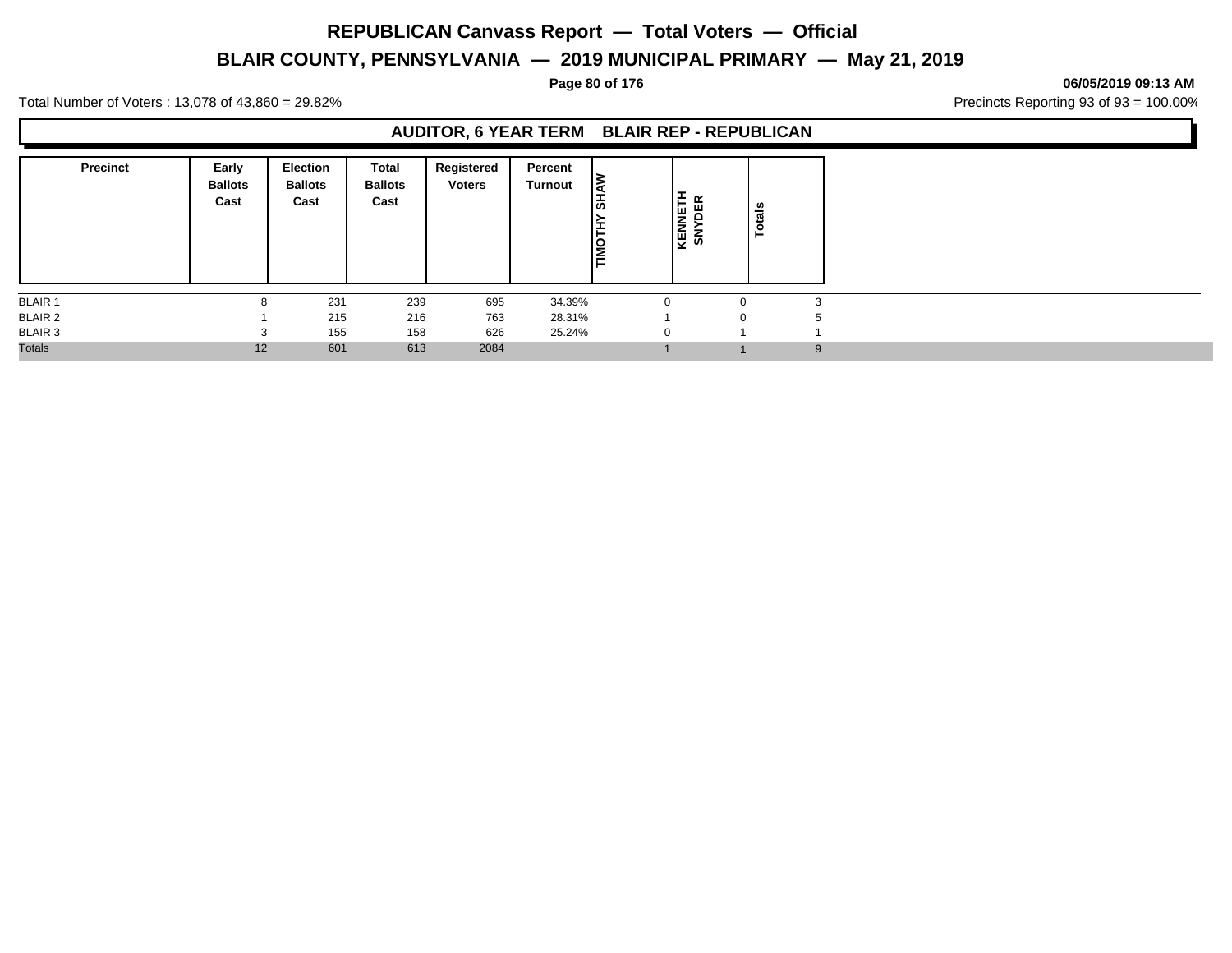# **BLAIR COUNTY, PENNSYLVANIA — 2019 MUNICIPAL PRIMARY — May 21, 2019**

### **Page 81 of 176 06/05/2019 09:13 AM**

Total Number of Voters : 13,078 of 43,860 = 29.82% Precincts Reporting 93 of 93 = 100.00%

### **AUDITOR, 2 YEAR UNEXPIRED TERM BLAIR REP - REPUBLICAN**

| <b>Precinct</b> | Early<br><b>Ballots</b><br>Cast | <b>Election</b><br><b>Ballots</b><br>Cast | <b>Total</b><br><b>Ballots</b><br>Cast | Registered<br><b>Voters</b> | Percent<br>Turnout | ہ ا<br>F<br>77<br>Ř.<br>Ĕ<br>ے<br>ح | ız<br>$\mathbf{z}$<br><b>CHRISTIA</b><br>U,<br><b>NHOL</b> | 보<br><b>BURI</b><br>⋖<br>ΞŘ<br>$\overline{\phantom{0}}$<br>- | ă<br>ď<br>∍<br>۵<br>룹 |          | <b>BRANDON</b><br>BURNS | tals<br>$\circ$ |
|-----------------|---------------------------------|-------------------------------------------|----------------------------------------|-----------------------------|--------------------|-------------------------------------|------------------------------------------------------------|--------------------------------------------------------------|-----------------------|----------|-------------------------|-----------------|
| <b>BLAIR 1</b>  |                                 | 231                                       | 239                                    | 695                         | 34.39%             |                                     |                                                            |                                                              |                       |          |                         |                 |
| <b>BLAIR 2</b>  |                                 | 215                                       | 216                                    | 763                         | 28.31%             |                                     |                                                            |                                                              |                       | $\Omega$ |                         |                 |
| BLAIR 3         |                                 | 155                                       | 158                                    | 626                         | 25.24%             |                                     | $\Omega$                                                   |                                                              |                       |          | O                       |                 |
| <b>Totals</b>   | 12                              | 601                                       | 613                                    | 2084                        |                    |                                     | $\Omega$                                                   | $\Omega$                                                     |                       |          |                         | 6               |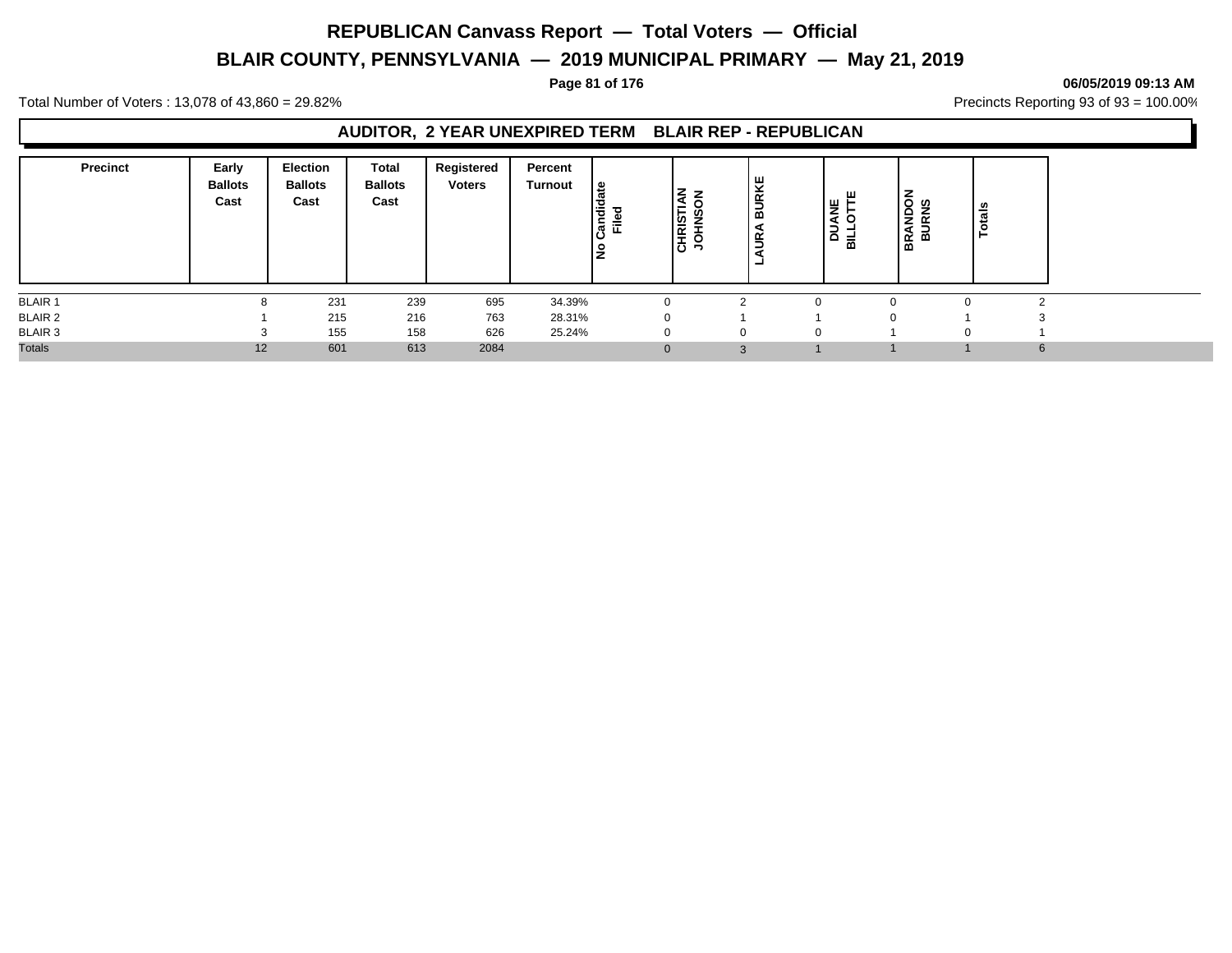# **BLAIR COUNTY, PENNSYLVANIA — 2019 MUNICIPAL PRIMARY — May 21, 2019**

### **Page 82 of 176 06/05/2019 09:13 AM**

Total Number of Voters : 13,078 of 43,860 = 29.82% Precincts Reporting 93 of 93 = 100.00%

### **SUPERVISOR, 6 YEAR TERM CATHARINE REP - REPUBLICAN**

| <b>Precinct</b>      | Early<br><b>Ballots</b><br>Cast | <b>Election</b><br><b>Ballots</b><br>Cast | <b>Total</b><br><b>Ballots</b><br>Cast | Registered<br><b>Voters</b> | Percent<br><b>Turnout</b> | 画<br>פֿ∣ | ╹╙<br>-<br>lŦ.<br>$-1$ $\alpha$<br>⊾ ⊠ ا | $\mathbf{z}$<br>-<br>ш.<br>┙<br>−<br>$\overline{\phantom{0}}$<br>≥ ख | -<br>-<br>ш<br>-<br>臣<br>-<br>ഋ<br>≊ ≥ | ۱ш<br>≃<br>ີ<br>۱ш<br>- | <b>NORRIS</b><br><b>MIKE</b> | $\frac{1}{2}$ $\frac{1}{2}$<br>≐<br>ч,<br>ᄒ<br>ă | ≗<br>$\mathbf{a}$<br>ت<br>-9<br>⊢ |  |
|----------------------|---------------------------------|-------------------------------------------|----------------------------------------|-----------------------------|---------------------------|----------|------------------------------------------|----------------------------------------------------------------------|----------------------------------------|-------------------------|------------------------------|--------------------------------------------------|-----------------------------------|--|
| <b>CATHARINE TWP</b> | $^{(1)}$                        | 143                                       | 143                                    | 348                         | 41.09%                    | 28       | 101                                      |                                                                      |                                        |                         |                              |                                                  | 136                               |  |
| <b>Totals</b>        | $\Omega$                        | 143                                       | 143                                    | 348                         |                           | 28       | 101                                      |                                                                      | 3                                      |                         |                              |                                                  | 136                               |  |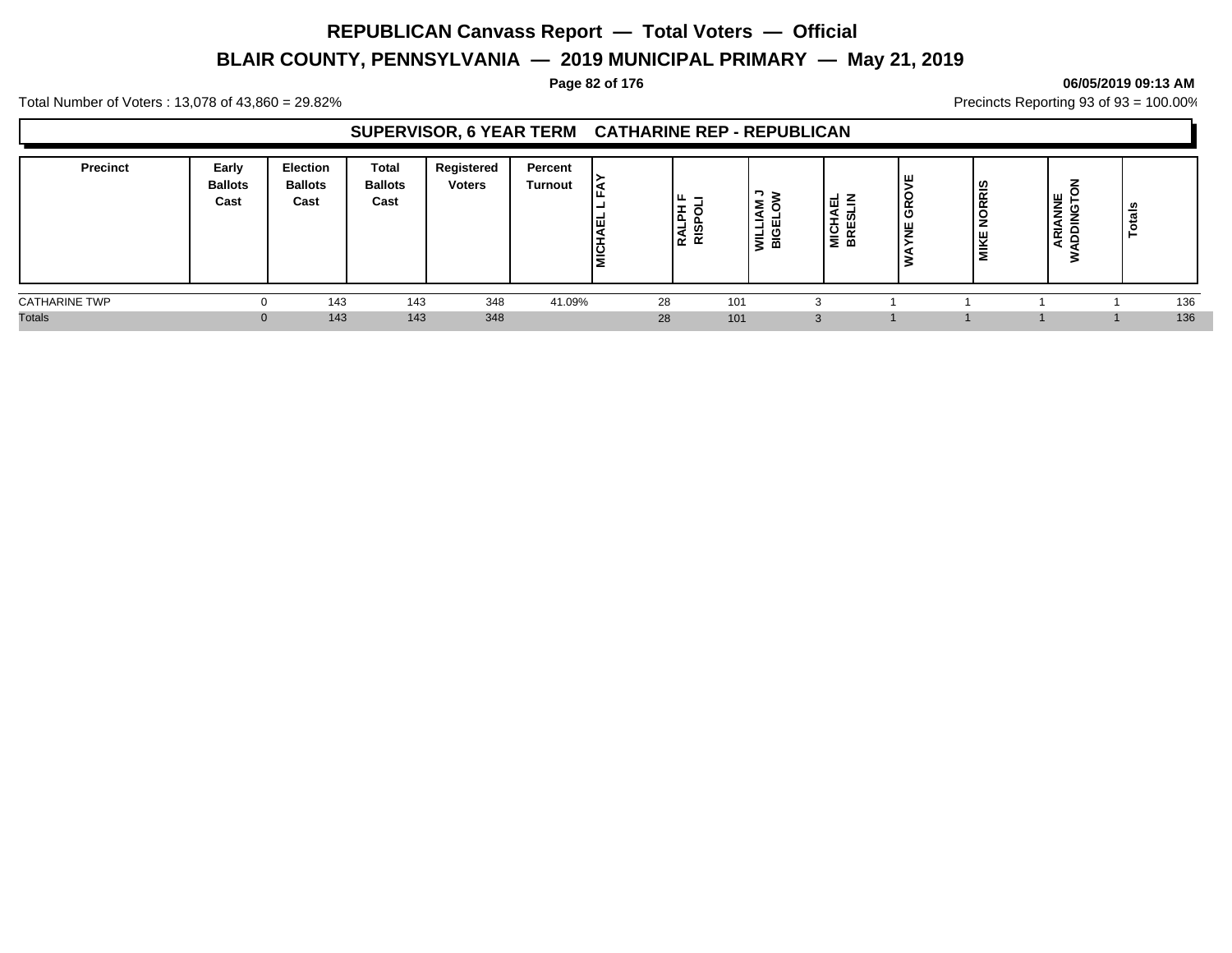# **BLAIR COUNTY, PENNSYLVANIA — 2019 MUNICIPAL PRIMARY — May 21, 2019**

### **Page 83 of 176 06/05/2019 09:13 AM**

Total Number of Voters : 13,078 of 43,860 = 29.82% Precincts Reporting 93 of 93 = 100.00%

### **AUDITOR, 6 YEAR TERM CATHARINE REP - REPUBLICAN**

| <b>Precinct</b>      | Early<br><b>Ballots</b><br>Cast | <b>Election</b><br><b>Ballots</b><br>Cast | Total<br><b>Ballots</b><br>Cast | Registered<br><b>Voters</b> | Percent<br>Turnout | ہ ا<br>Candid<br>$\overline{\phantom{a}}$<br>喸<br>۽ | ŒR<br>REN<br>≏<br>BR | Ø,<br>ш<br>ပ္လိ<br>- | ឹ<br>o |        |
|----------------------|---------------------------------|-------------------------------------------|---------------------------------|-----------------------------|--------------------|-----------------------------------------------------|----------------------|----------------------|--------|--------|
| <b>CATHARINE TWP</b> |                                 | 143                                       | 143                             | 348                         | 41.09%             |                                                     |                      |                      |        |        |
| <b>Totals</b>        | $\mathbf{0}$                    | 143                                       | 143                             | 348                         |                    | $\overline{0}$                                      |                      |                      |        | $\sim$ |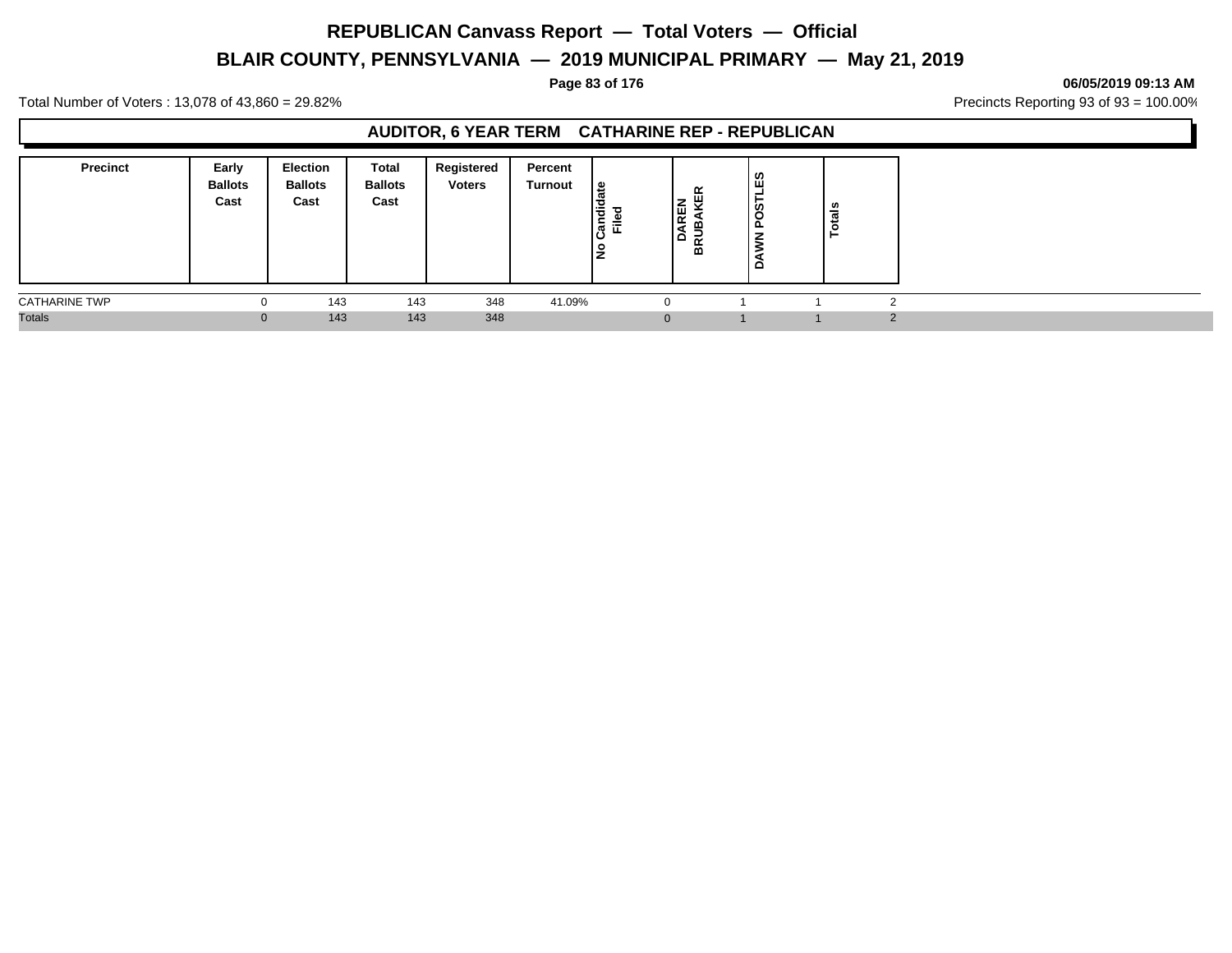# **BLAIR COUNTY, PENNSYLVANIA — 2019 MUNICIPAL PRIMARY — May 21, 2019**

### **Page 84 of 176 06/05/2019 09:13 AM**

Total Number of Voters : 13,078 of 43,860 = 29.82% Precincts Reporting 93 of 93 = 100.00%

### **AUDITOR, 4 YEAR UNEXPIRED TERM CATHARINE REP - REPUBLICAN**

| <b>Precinct</b>      | Early<br><b>Ballots</b><br>Cast | <b>Election</b><br><b>Ballots</b><br>Cast | Total<br><b>Ballots</b><br>Cast | Registered<br><b>Voters</b> | Percent<br>Turnout | ہ  <br>Candid<br>Candid<br>l是 | z<br>ш<br> ഇ<br>3<br>z<br>Ш<br>┙<br>BR | <b>otals</b> |  |
|----------------------|---------------------------------|-------------------------------------------|---------------------------------|-----------------------------|--------------------|-------------------------------|----------------------------------------|--------------|--|
| <b>CATHARINE TWP</b> |                                 | 143                                       | 143                             | 348                         | 41.09%             | - 0                           |                                        |              |  |
| <b>Totals</b>        | $\Omega$                        | 143                                       | 143                             | 348                         |                    | 0                             |                                        |              |  |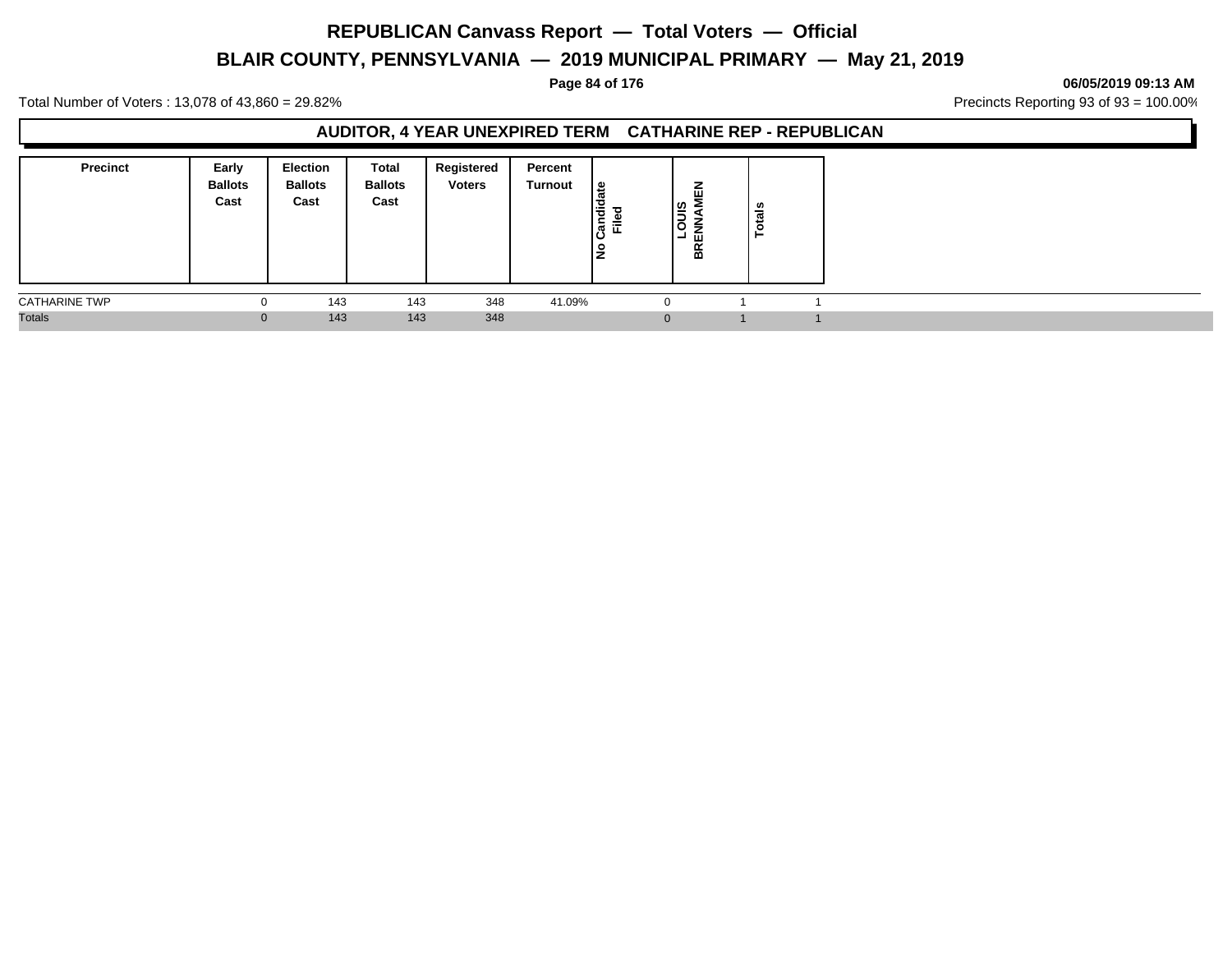# **BLAIR COUNTY, PENNSYLVANIA — 2019 MUNICIPAL PRIMARY — May 21, 2019**

### **Page 85 of 176 06/05/2019 09:13 AM**

Total Number of Voters : 13,078 of 43,860 = 29.82% Precincts Reporting 93 of 93 = 100.00%

### **MAYOR, 4 YEAR TERM DUNCANSVILLE REP - REPUBLICAN**

| <b>Precinct</b>     | Early<br><b>Ballots</b><br>Cast | <b>Election</b><br><b>Ballots</b><br>Cast | Total<br><b>Ballots</b><br>Cast | Registered<br><b>Voters</b> | Percent<br>Turnout | ் உ<br>Candid<br>Filed<br>o | 읎<br>ဖြ<br>Iш<br>lğ | 띥<br>⊎<br>-<br>-<br>-<br>$\propto$<br>⋒ | $\alpha$<br>RIA<br>മ<br>$\ddot{\phantom{1}}$ | ∣≃<br><b>IRR</b><br>മ<br>∣∞ | ဟ<br>-<br>m | SIN<br>KEN | z<br>ັ<br>Ιă<br>  සි | ס י<br>Φ<br>ے<br>$\sim$<br>ا ≓<br>∼<br>lē |
|---------------------|---------------------------------|-------------------------------------------|---------------------------------|-----------------------------|--------------------|-----------------------------|---------------------|-----------------------------------------|----------------------------------------------|-----------------------------|-------------|------------|----------------------|-------------------------------------------|
| <b>DUNCANSVILLE</b> |                                 | 155                                       | 158                             | 489                         | 32.31%             |                             |                     |                                         |                                              |                             |             |            |                      |                                           |
| <b>Totals</b>       |                                 | 155                                       | 158                             | 489                         |                    |                             | $\Omega$            | $\mathcal{A}$                           |                                              |                             |             |            |                      |                                           |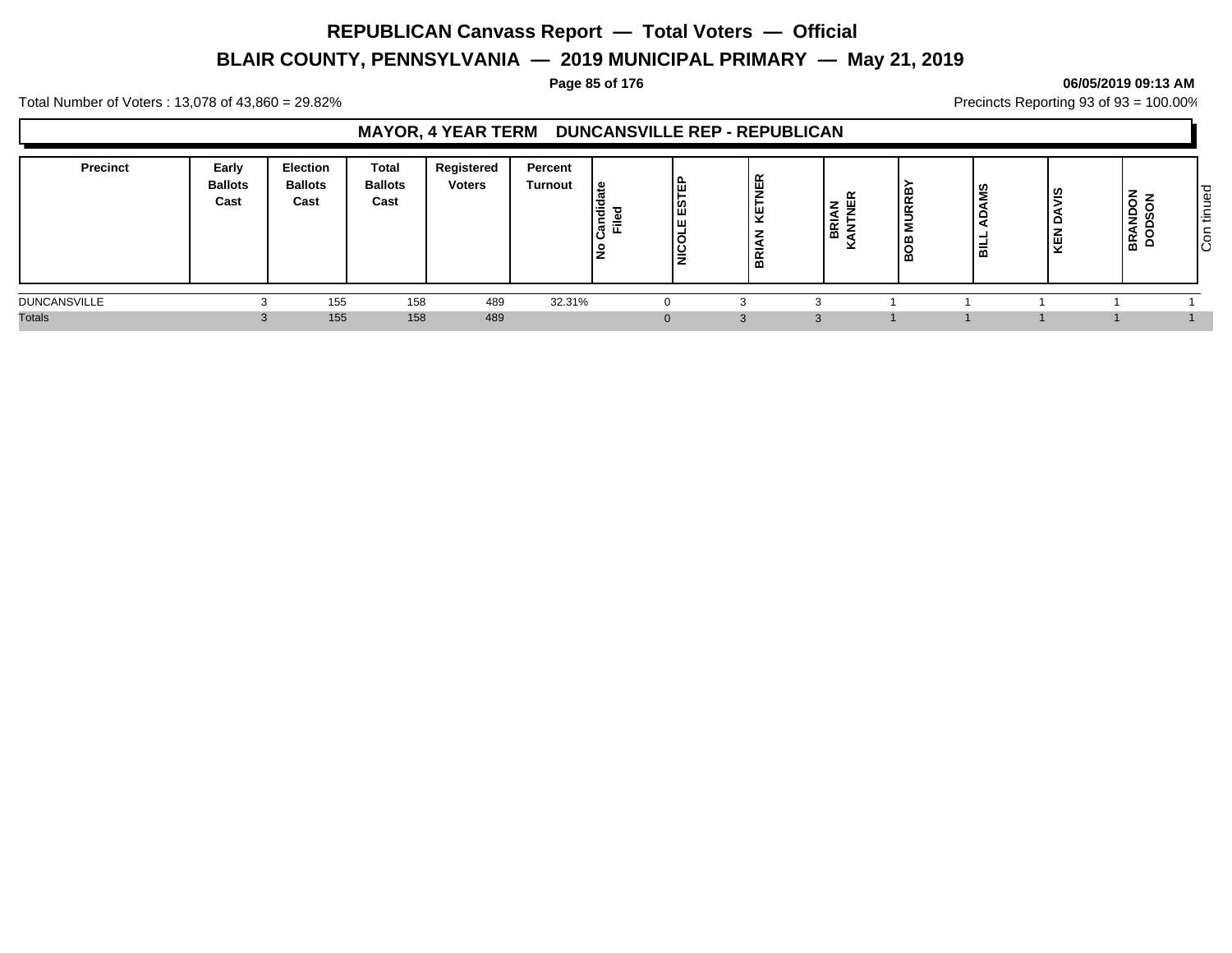# **BLAIR COUNTY, PENNSYLVANIA — 2019 MUNICIPAL PRIMARY — May 21, 2019**

### **Page 86 of 176 06/05/2019 09:13 AM**

Total Number of Voters : 13,078 of 43,860 = 29.82% Precincts Reporting 93 of 93 = 100.00%

### **MAYOR, 4 YEAR TERM DUNCANSVILLE REP - REPUBLICAN**

| <b>Precinct</b>     | Early<br><b>Ballots</b><br>Cast | <b>Election</b><br><b>Ballots</b><br>Cast | <b>Total</b><br><b>Ballots</b><br>Cast | Registered<br><b>Voters</b> | Percent<br><b>Turnout</b> | 쁮<br>U. | GER<br>SARD | 뿦<br>ш<br>"<br>$\sim$ | щ<br>ຑ<br>$\Omega$<br>-<br>-<br>- | ທ | l≅<br><b>NH</b> | RK<br>ш<br>-<br>⋛<br>ш.<br>U) | πč<br><b>ASH</b><br>-<br><b>SC</b><br>$\overline{\phantom{a}}$<br>=<br>붲 | tinued<br>-<br>$\overline{c}$ |
|---------------------|---------------------------------|-------------------------------------------|----------------------------------------|-----------------------------|---------------------------|---------|-------------|-----------------------|-----------------------------------|---|-----------------|-------------------------------|--------------------------------------------------------------------------|-------------------------------|
| <b>DUNCANSVILLE</b> |                                 | 155                                       | 158                                    | 489                         | 32.31%                    |         |             |                       |                                   |   |                 |                               |                                                                          |                               |
| <b>Totals</b>       |                                 | 155                                       | 158                                    | 489                         |                           |         |             |                       |                                   |   |                 |                               |                                                                          |                               |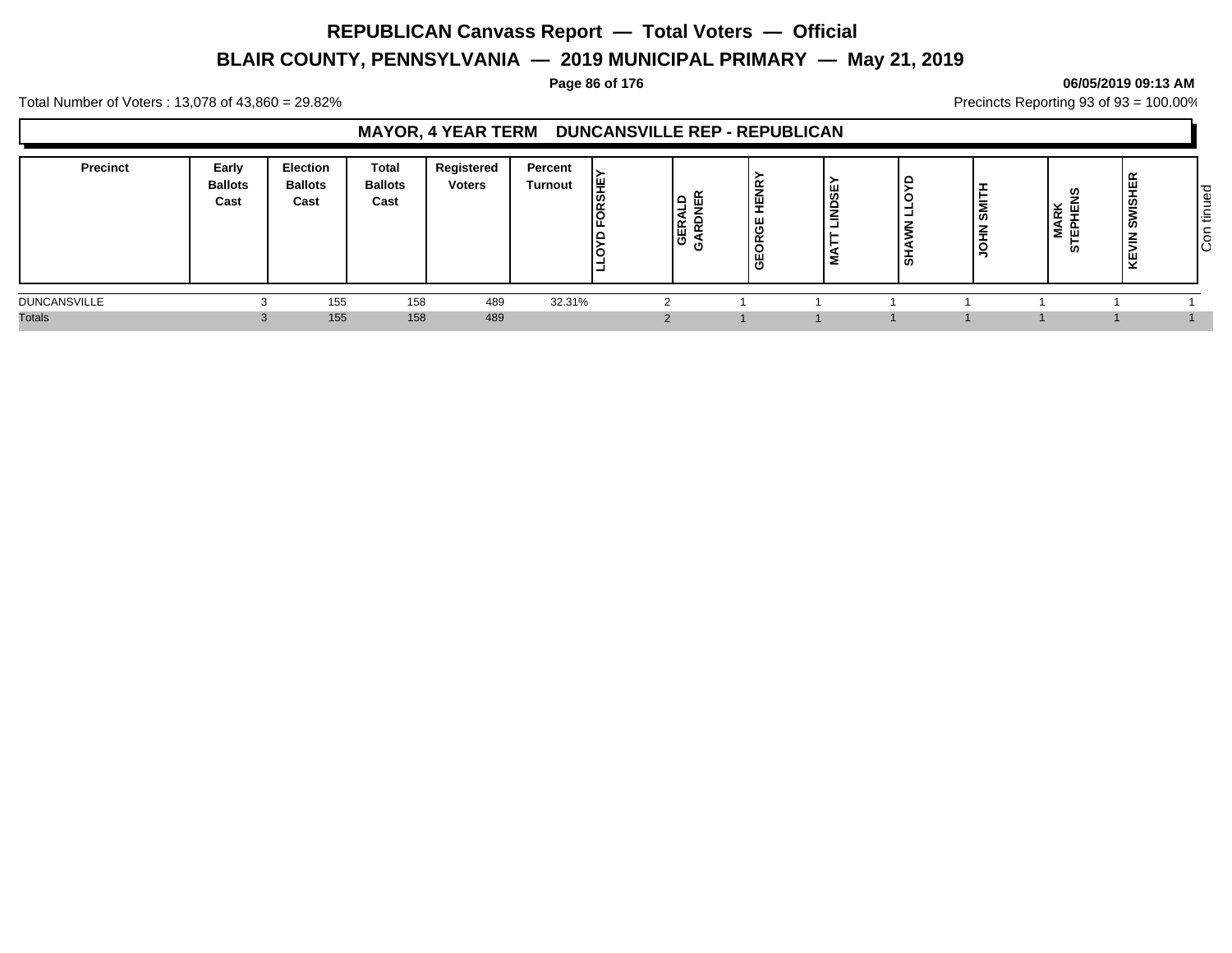# **BLAIR COUNTY, PENNSYLVANIA — 2019 MUNICIPAL PRIMARY — May 21, 2019**

### **Page 87 of 176 06/05/2019 09:13 AM**

Total Number of Voters : 13,078 of 43,860 = 29.82% Precincts Reporting 93 of 93 = 100.00%

### **MAYOR, 4 YEAR TERM DUNCANSVILLE REP - REPUBLICAN**

| <b>Precinct</b>     | Early<br><b>Ballots</b><br>Cast | <b>Election</b><br><b>Ballots</b><br>Cast | Total<br><b>Ballots</b><br>Cast | Registered<br><b>Voters</b> | Percent<br>Turnout | Totals |
|---------------------|---------------------------------|-------------------------------------------|---------------------------------|-----------------------------|--------------------|--------|
| <b>DUNCANSVILLE</b> | 3                               | 155                                       | 158                             | 489                         | 32.31%             | 20     |
| <b>Totals</b>       | ు                               | 155                                       | 158                             | 489                         |                    | 20     |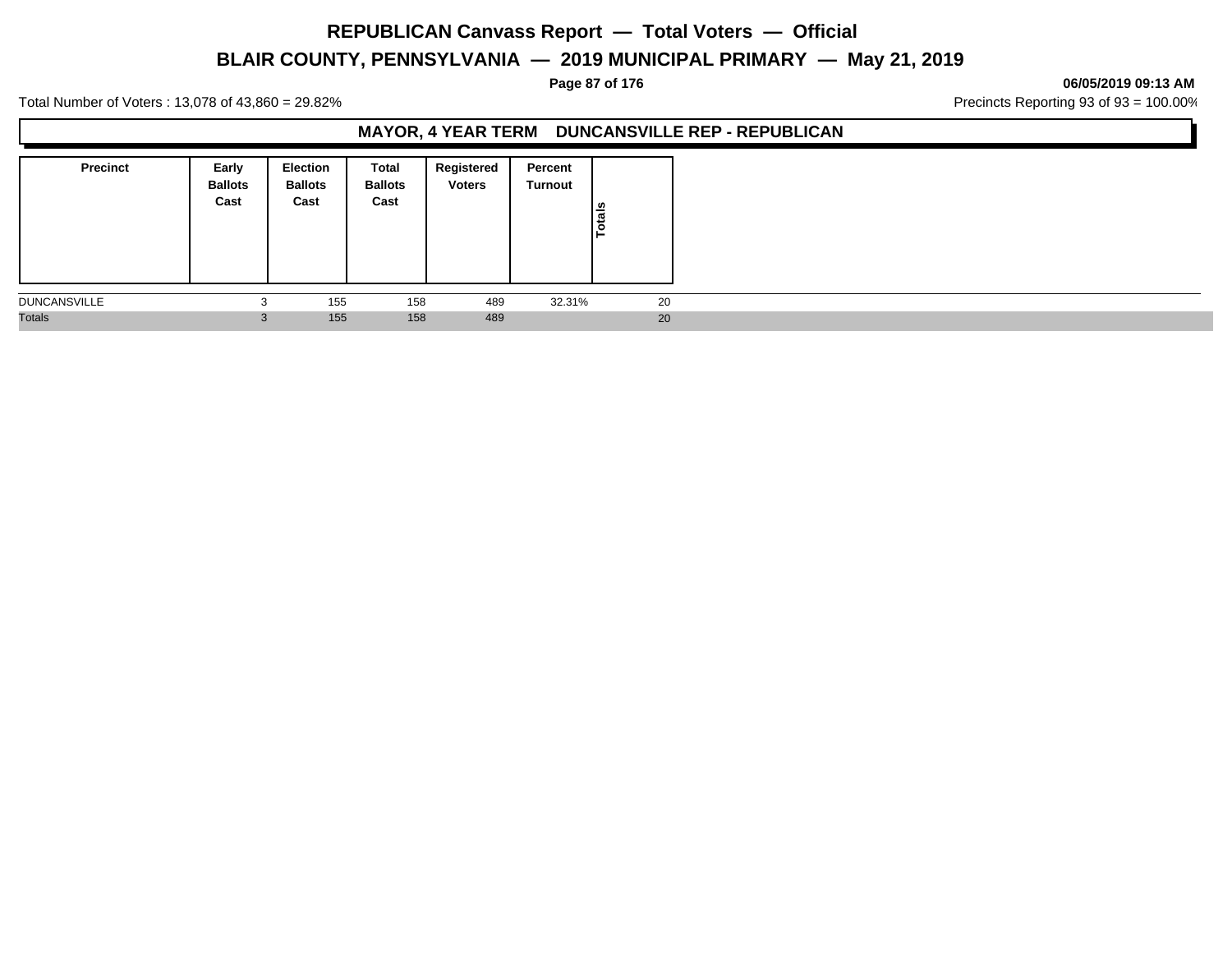# **BLAIR COUNTY, PENNSYLVANIA — 2019 MUNICIPAL PRIMARY — May 21, 2019**

### **Page 88 of 176 06/05/2019 09:13 AM**

Total Number of Voters : 13,078 of 43,860 = 29.82% Precincts Reporting 93 of 93 = 100.00%

### **COUNCIL, 4 YEAR TERM DUNCANSVILLE REP - REPUBLICAN**

| Precinct            | Early<br><b>Ballots</b><br>Cast | <b>Election</b><br><b>Ballots</b><br>Cast | <b>Total</b><br><b>Ballots</b><br>Cast | Registered<br><b>Voters</b> | Percent<br><b>Turnout</b> | -<br>ōa<br>٣ | ∣ऊ<br>Σ<br>_ء ا<br>1 O | w<br>-<br>气<br>o | ഇ<br>o<br>ш<br>ີ | 丗<br>ူ<br>ш<br>◡<br>- | ៲ਜ਼຺ଡ଼<br>$\epsilon$<br><b>.</b><br><b>NIN</b> | Ë<br>$\alpha$<br>௨<br>-<br>- | ៖<br>ಕ |
|---------------------|---------------------------------|-------------------------------------------|----------------------------------------|-----------------------------|---------------------------|--------------|------------------------|------------------|------------------|-----------------------|------------------------------------------------|------------------------------|--------|
| <b>DUNCANSVILLE</b> |                                 | 155                                       | 158                                    | 489                         | 32.31%                    | 111          |                        | 90               |                  |                       |                                                |                              | 211    |
| <b>Totals</b>       | 3                               | 155                                       | 158                                    | 489                         |                           | 111          |                        | 90               | $\overline{4}$   |                       |                                                |                              | 211    |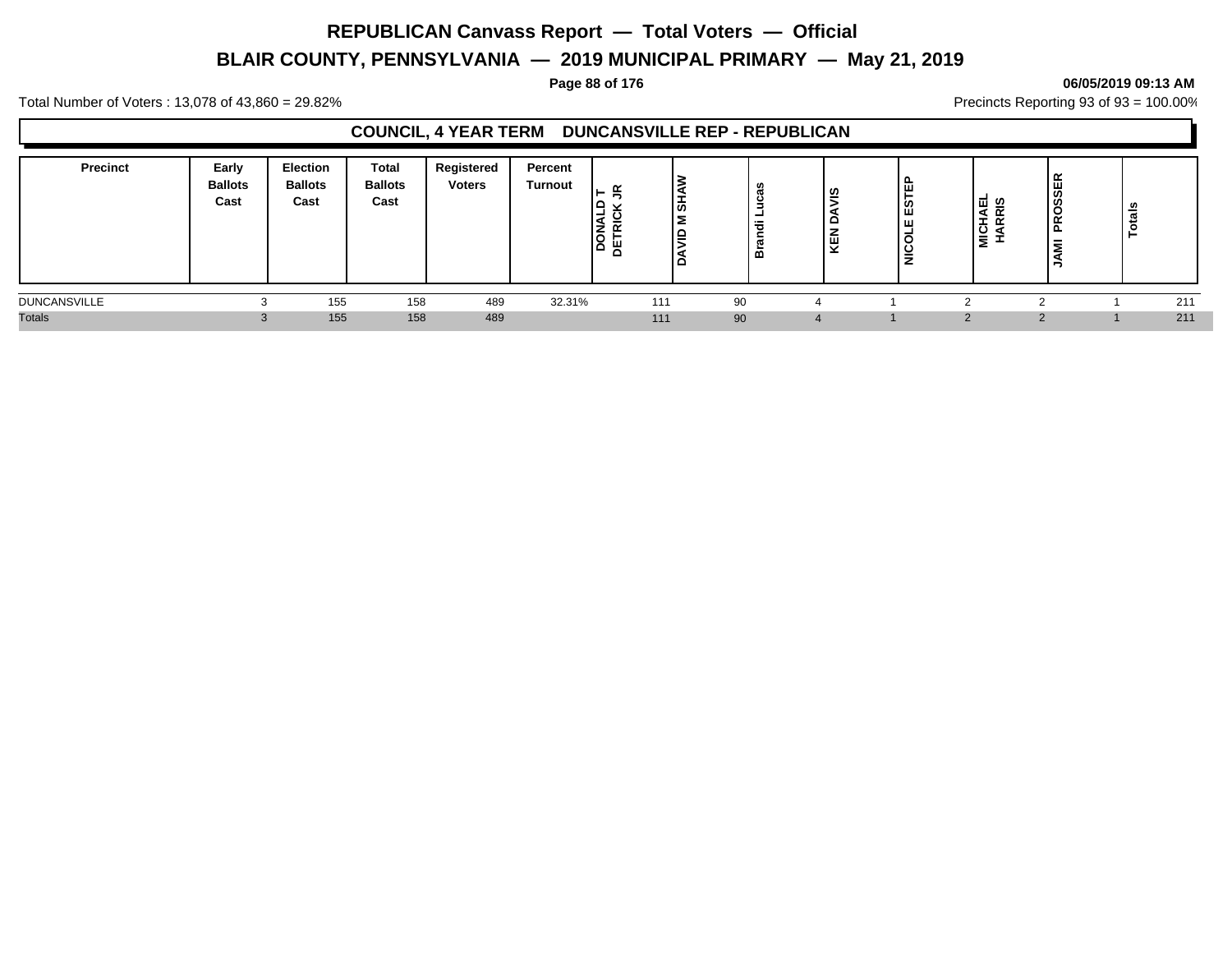# **BLAIR COUNTY, PENNSYLVANIA — 2019 MUNICIPAL PRIMARY — May 21, 2019**

### **Page 89 of 176 06/05/2019 09:13 AM**

Total Number of Voters : 13,078 of 43,860 = 29.82% Precincts Reporting 93 of 93 = 100.00%

### **TAX COLLECTOR, 2 YEAR UNEXPIRED TERM DUNCANSVILLE REP - REPUBLICAN**

| <b>Precinct</b>     | Early<br><b>Ballots</b><br>Cast | <b>Election</b><br><b>Ballots</b><br>Cast | <b>Total</b><br><b>Ballots</b><br>Cast | Registered<br><b>Voters</b> | Percent<br>Turnout | ூ<br><br>ᅙ<br>횫뿐 | -<br><u>്</u><br>œ<br>-<br>۰ | 띥<br>I¥<br>$\cdot$ | щ.<br>ш<br>u<br>ш<br>$\frac{1}{5}$ | -<br>REGIN<br><b>S</b><br>ັ | - |  |
|---------------------|---------------------------------|-------------------------------------------|----------------------------------------|-----------------------------|--------------------|------------------|------------------------------|--------------------|------------------------------------|-----------------------------|---|--|
| <b>DUNCANSVILLE</b> |                                 | 155                                       | 158                                    | 489                         | 32.31%             |                  |                              |                    |                                    |                             |   |  |
| <b>Totals</b>       |                                 | 155                                       | 158                                    | 489                         |                    |                  |                              | $\sim$             |                                    |                             |   |  |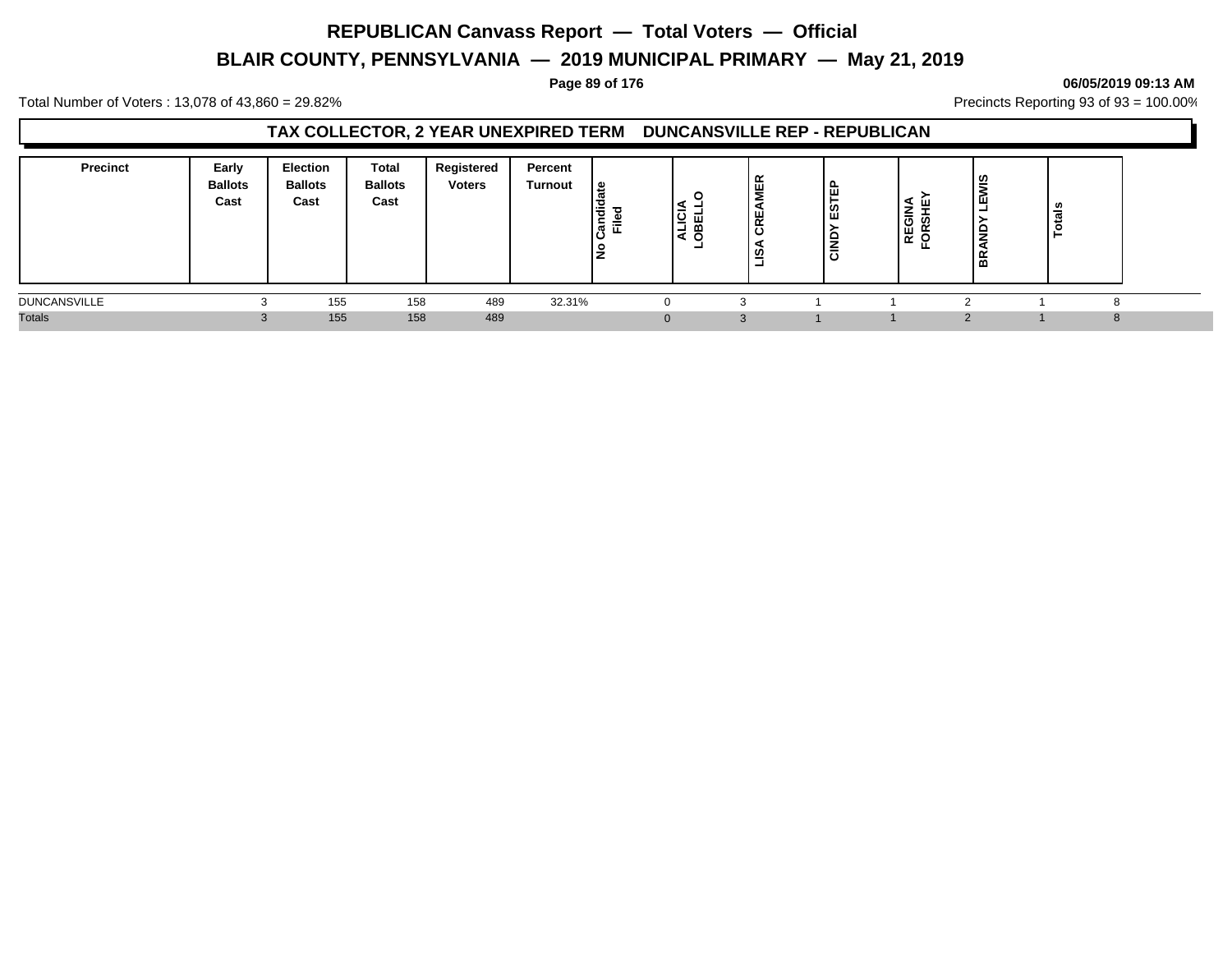# **BLAIR COUNTY, PENNSYLVANIA — 2019 MUNICIPAL PRIMARY — May 21, 2019**

### **Page 90 of 176 06/05/2019 09:13 AM**

Total Number of Voters : 13,078 of 43,860 = 29.82% Precincts Reporting 93 of 93 = 100.00%

### **SUPERVISOR, 6 YEAR TERM FRANKSTOWN REP - REPUBLICAN**

| Precinct               | Early<br><b>Ballots</b><br>Cast | <b>Election</b><br><b>Ballots</b><br>Cast | Total<br><b>Ballots</b><br>Cast | Registered<br><b>Voters</b> | Percent<br>Turnout | l≃<br><b>JAMES</b><br><u>ن</u> | ≥ ш<br><b>AMES</b><br>GROVI | ш<br>NICOI<br>GERMA | 운<br>×<br><b>RICI</b> | န္တ<br>٩<br>₹<br>≘ | <b>Totals</b> |  |
|------------------------|---------------------------------|-------------------------------------------|---------------------------------|-----------------------------|--------------------|--------------------------------|-----------------------------|---------------------|-----------------------|--------------------|---------------|--|
| <b>FRANKSTOWN TWP1</b> | 5                               | 264                                       | 269                             | 812                         | 33.13%             | 92                             | 155                         |                     |                       |                    | 247<br>0      |  |
| <b>FRANKSTOWN TWP2</b> | 11                              | 219                                       | 230                             | 685                         | 33.58%             | 153                            | 63                          |                     |                       | 0                  | 216           |  |
| <b>FRANKSTOWN TWP3</b> | 6                               | 260                                       | 266                             | 847                         | 31.40%             | 175                            | 77                          |                     |                       |                    | 252           |  |
| <b>FRANKSTOWN TWP4</b> | 6                               | 164                                       | 170                             | 592                         | 28.72%             | 81                             | 77                          |                     |                       |                    | 158           |  |
| <b>FRANKSTOWN TWP5</b> |                                 | 266                                       | 269                             | 295                         | 91.19%             | 96                             | 150                         |                     |                       |                    | 249           |  |
| <b>Totals</b>          | 31                              | 1173                                      | 1204                            | 3231                        |                    | 597                            | 522                         |                     |                       |                    | 1122          |  |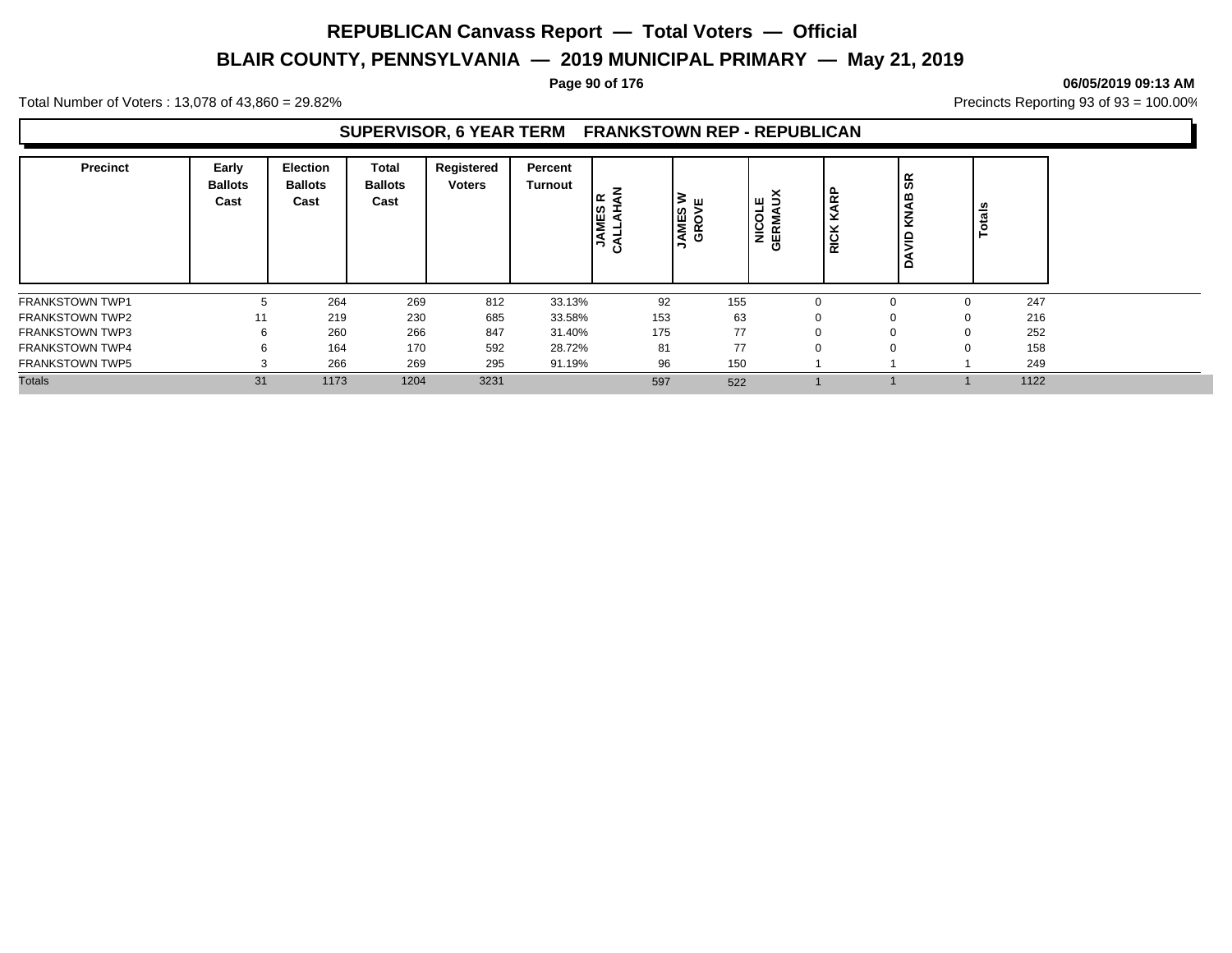# **BLAIR COUNTY, PENNSYLVANIA — 2019 MUNICIPAL PRIMARY — May 21, 2019**

### **Page 91 of 176 06/05/2019 09:13 AM**

Total Number of Voters : 13,078 of 43,860 = 29.82% Precincts Reporting 93 of 93 = 100.00%

### **AUDITOR, 6 YEAR TERM FRANKSTOWN REP - REPUBLICAN**

| Precinct               | Early<br><b>Ballots</b><br>Cast | <b>Election</b><br><b>Ballots</b><br>Cast | <b>Total</b><br><b>Ballots</b><br>Cast | Registered<br><b>Voters</b> | Percent<br><b>Turnout</b> | ு<br>I≝<br>۱ā<br>ے آ <del>ی</del> ۃ<br>آ<br>۾ ا<br>$\frac{1}{2}$<br><b>RHO</b> | 띥<br>볾<br>€ | <b>IER</b><br>$\alpha$<br>മ<br>ш<br><b>BR</b> | 씾<br>ັທ | 덦<br>ॱਛ | щ<br>ORL<br>$\epsilon$<br>ه ا | hued<br>੶ਜ਼<br>-<br>ခြ |
|------------------------|---------------------------------|-------------------------------------------|----------------------------------------|-----------------------------|---------------------------|--------------------------------------------------------------------------------|-------------|-----------------------------------------------|---------|---------|-------------------------------|------------------------|
| FRANKSTOWN TWP1        |                                 | 264                                       | 269                                    | 812                         | 33.13%                    |                                                                                | n           |                                               |         |         |                               |                        |
| <b>FRANKSTOWN TWP2</b> | 11                              | 219                                       | 230                                    | 685                         | 33.58%                    |                                                                                |             |                                               |         |         |                               |                        |
| <b>FRANKSTOWN TWP3</b> |                                 | 260                                       | 266                                    | 847                         | 31.40%                    |                                                                                |             |                                               |         |         |                               |                        |
| <b>FRANKSTOWN TWP4</b> |                                 | 164                                       | 170                                    | 592                         | 28.72%                    |                                                                                |             |                                               |         |         |                               |                        |
| <b>FRANKSTOWN TWP5</b> |                                 | 266                                       | 269                                    | 295                         | 91.19%                    |                                                                                |             |                                               |         |         |                               |                        |
| <b>Totals</b>          | 31                              | 1173                                      | 1204                                   | 3231                        |                           | $\mathbf{0}$                                                                   | 11          |                                               |         |         |                               |                        |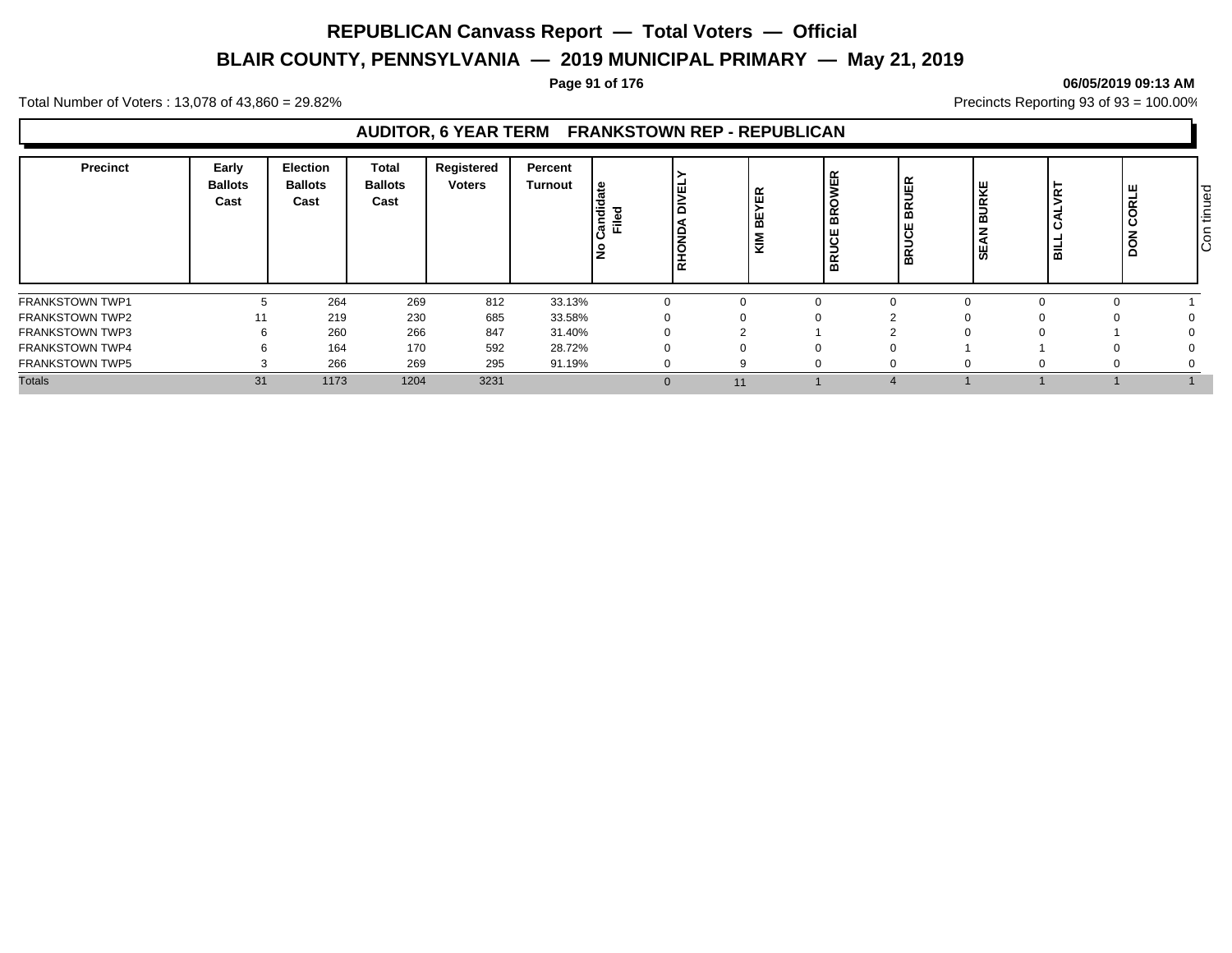# **BLAIR COUNTY, PENNSYLVANIA — 2019 MUNICIPAL PRIMARY — May 21, 2019**

### **Page 92 of 176 06/05/2019 09:13 AM**

Total Number of Voters : 13,078 of 43,860 = 29.82% Precincts Reporting 93 of 93 = 100.00%

### **AUDITOR, 6 YEAR TERM FRANKSTOWN REP - REPUBLICAN**

| <b>Precinct</b>        | Early<br><b>Ballots</b><br>Cast | <b>Election</b><br><b>Ballots</b><br>Cast | Total<br><b>Ballots</b><br>Cast | Registered<br><b>Voters</b> | Percent<br><b>Turnout</b> | <b>ZER</b><br>ERIC | lৼ<br>lö<br>1品 | 포<br>$\overline{\phantom{a}}$ | 분<br>-<br>ပ<br>Σ<br><b>THE</b> | ع ا<br>œ | $\tilde{\phantom{a}}$ | Ξ<br><b>U</b><br>$\circ$<br>ರಾ<br>ው<br>ò | ż<br>ZOL<br><b>JOSEPI</b> | tinued<br>$\overline{5}$ |
|------------------------|---------------------------------|-------------------------------------------|---------------------------------|-----------------------------|---------------------------|--------------------|----------------|-------------------------------|--------------------------------|----------|-----------------------|------------------------------------------|---------------------------|--------------------------|
| FRANKSTOWN TWP1        |                                 | 264                                       | 269                             | 812                         | 33.13%                    |                    |                |                               |                                |          |                       |                                          |                           |                          |
| <b>FRANKSTOWN TWP2</b> | 11                              | 219                                       | 230                             | 685                         | 33.58%                    |                    |                |                               |                                |          |                       |                                          |                           |                          |
| <b>FRANKSTOWN TWP3</b> | 6                               | 260                                       | 266                             | 847                         | 31.40%                    |                    |                |                               | 0                              |          |                       |                                          | 0                         |                          |
| <b>FRANKSTOWN TWP4</b> | n                               | 164                                       | 170                             | 592                         | 28.72%                    |                    |                |                               |                                |          |                       |                                          |                           |                          |
| <b>FRANKSTOWN TWP5</b> |                                 | 266                                       | 269                             | 295                         | 91.19%                    |                    |                |                               |                                |          |                       |                                          | $\Omega$                  |                          |
| <b>Totals</b>          | 31                              | 1173                                      | 1204                            | 3231                        |                           |                    |                |                               |                                |          |                       |                                          |                           |                          |

# Con tinued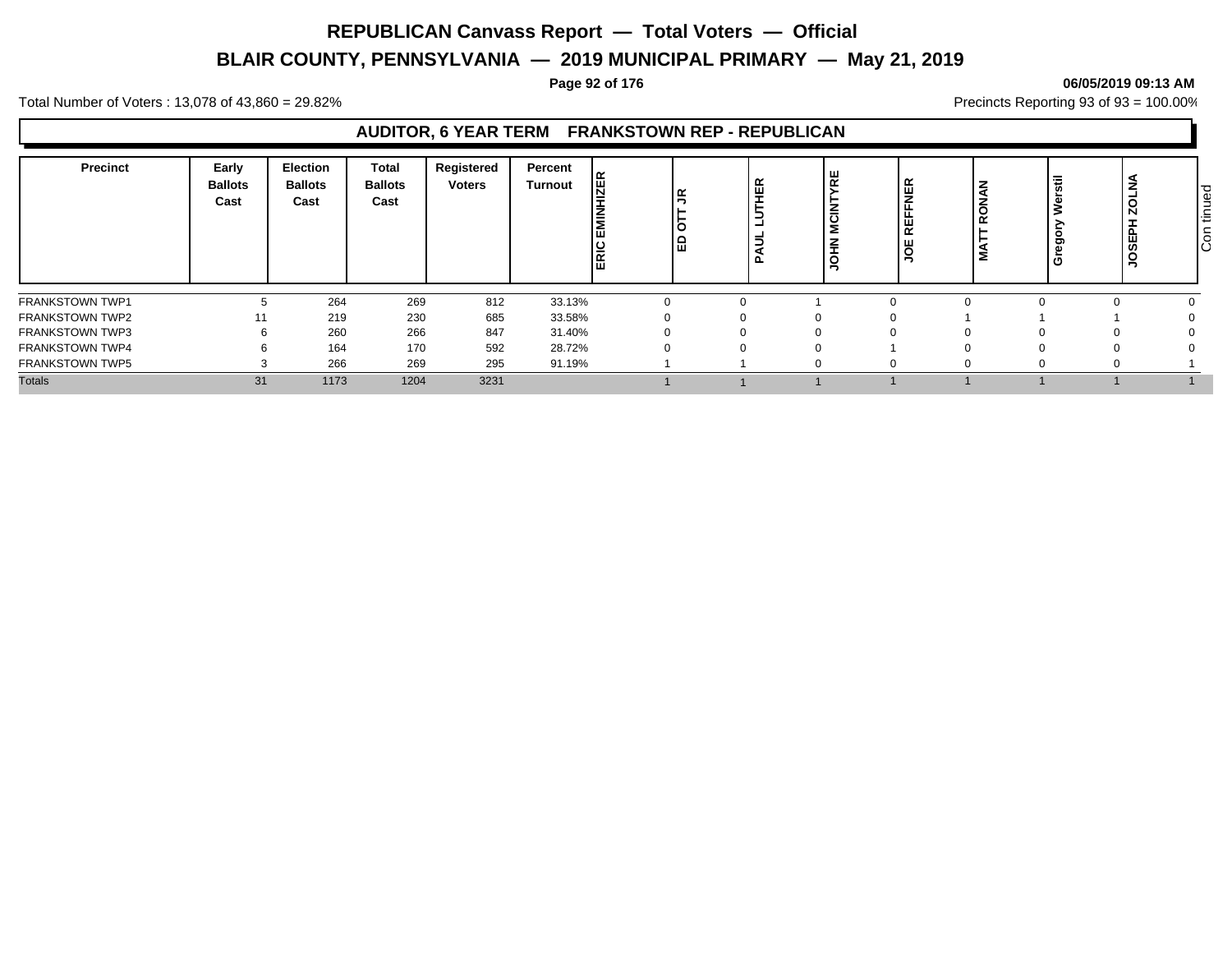# **BLAIR COUNTY, PENNSYLVANIA — 2019 MUNICIPAL PRIMARY — May 21, 2019**

### **Page 93 of 176 06/05/2019 09:13 AM**

Total Number of Voters : 13,078 of 43,860 = 29.82% Precincts Reporting 93 of 93 = 100.00%

### **AUDITOR, 6 YEAR TERM FRANKSTOWN REP - REPUBLICAN**

| <b>Precinct</b>        | Early<br><b>Ballots</b><br>Cast | Election<br><b>Ballots</b><br>Cast | Total<br><b>Ballots</b><br>Cast | Registered<br><b>Voters</b> | Percent<br>Turnout | Totals |
|------------------------|---------------------------------|------------------------------------|---------------------------------|-----------------------------|--------------------|--------|
| <b>FRANKSTOWN TWP1</b> | 5                               | 264                                | 269                             | 812                         | 33.13%             | 2      |
| <b>FRANKSTOWN TWP2</b> | 11                              | 219                                | 230                             | 685                         | 33.58%             |        |
| <b>FRANKSTOWN TWP3</b> | 6                               | 260                                | 266                             | 847                         | 31.40%             | 6      |
| <b>FRANKSTOWN TWP4</b> | 6                               | 164                                | 170                             | 592                         | 28.72%             | 3      |
| <b>FRANKSTOWN TWP5</b> | $\sim$                          | 266                                | 269                             | 295                         | 91.19%             | 12     |
| <b>Totals</b>          | 31                              | 1173                               | 1204                            | 3231                        |                    | 28     |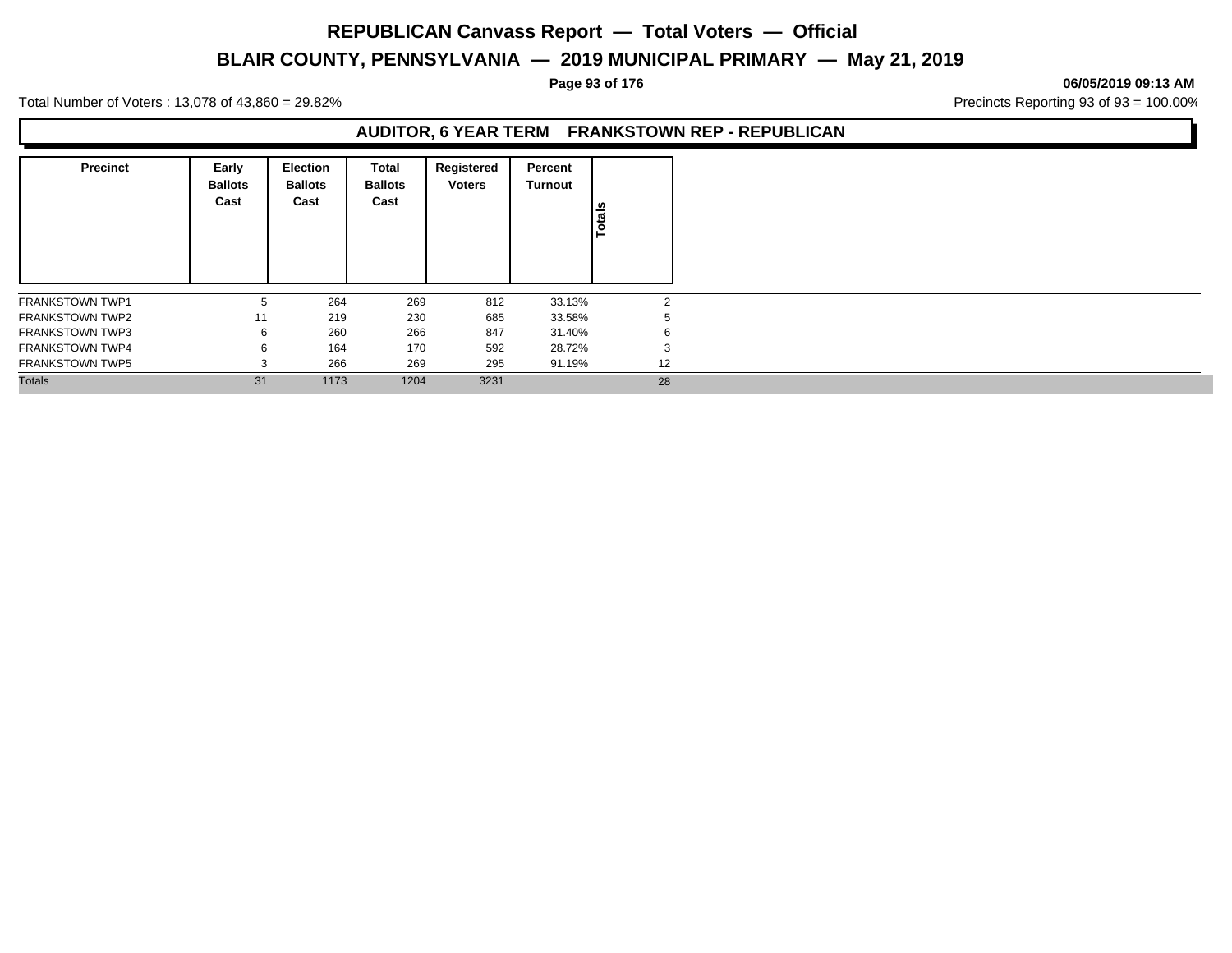# **BLAIR COUNTY, PENNSYLVANIA — 2019 MUNICIPAL PRIMARY — May 21, 2019**

### **Page 94 of 176 06/05/2019 09:13 AM**

Total Number of Voters : 13,078 of 43,860 = 29.82% Precincts Reporting 93 of 93 = 100.00%

### **AUDITOR, 4 YEAR UNEXPIRED TERM FRANKSTOWN REP - REPUBLICAN**

| Precinct               | Early<br><b>Ballots</b><br>Cast | <b>Election</b><br><b>Ballots</b><br>Cast | <b>Total</b><br><b>Ballots</b><br>Cast | Registered<br><b>Voters</b> | Percent<br>Turnout | . م<br>Candie<br>┲<br>Ele | <b>S</b><br>RHONDA | WER<br><b>BRO</b><br><b>BRUCE</b> | 쁒<br>$\propto$<br>∍<br>മ<br>ш<br>ຑ | œ<br>画<br>$\equiv$<br>⋒ | ш<br>혽 | Ε<br>ت<br>Ζ<br>œ<br>5 | $\tilde{z}$<br>Ö<br>읎 | tinued<br>$\overline{5}$ |
|------------------------|---------------------------------|-------------------------------------------|----------------------------------------|-----------------------------|--------------------|---------------------------|--------------------|-----------------------------------|------------------------------------|-------------------------|--------|-----------------------|-----------------------|--------------------------|
| FRANKSTOWN TWP1        |                                 | 264                                       | 269                                    | 812                         | 33.13%             |                           |                    |                                   |                                    |                         |        |                       |                       |                          |
| <b>FRANKSTOWN TWP2</b> | 11                              | 219                                       | 230                                    | 685                         | 33.58%             |                           |                    |                                   |                                    |                         |        |                       |                       |                          |
| <b>FRANKSTOWN TWP3</b> | 6                               | 260                                       | 266                                    | 847                         | 31.40%             |                           |                    |                                   |                                    |                         |        |                       |                       |                          |
| <b>FRANKSTOWN TWP4</b> | b                               | 164                                       | 170                                    | 592                         | 28.72%             |                           |                    |                                   |                                    |                         |        |                       |                       |                          |
| <b>FRANKSTOWN TWP5</b> |                                 | 266                                       | 269                                    | 295                         | 91.19%             | <sup>0</sup>              |                    |                                   |                                    |                         |        | 0                     |                       |                          |
| <b>Totals</b>          | 31                              | 1173                                      | 1204                                   | 3231                        |                    | $\Omega$                  |                    |                                   | 2                                  |                         |        |                       |                       |                          |

Con tinued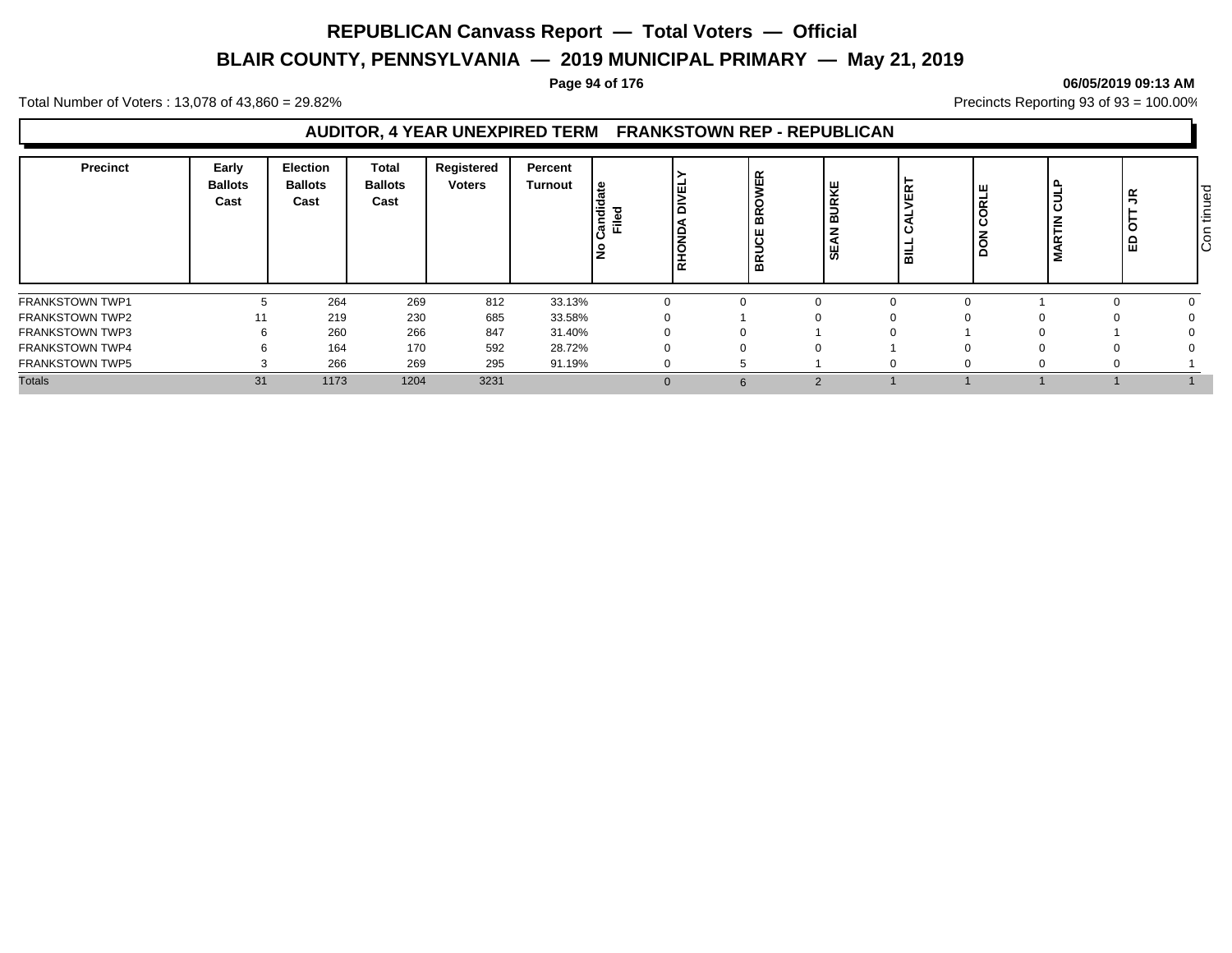# **BLAIR COUNTY, PENNSYLVANIA — 2019 MUNICIPAL PRIMARY — May 21, 2019**

### **Page 95 of 176 06/05/2019 09:13 AM**

Total Number of Voters : 13,078 of 43,860 = 29.82% Precincts Reporting 93 of 93 = 100.00%

### **AUDITOR, 4 YEAR UNEXPIRED TERM FRANKSTOWN REP - REPUBLICAN**

| Precinct               | Early<br><b>Ballots</b><br>Cast | <b>Election</b><br>Ballots<br>Cast | Total<br><b>Ballots</b><br>Cast | Registered<br><b>Voters</b> | Percent<br><b>Turnout</b> | <b>WERS</b><br>∣ш<br> ဥ<br><b>CHRIS</b><br><b>AMES</b> | <b>NNIE</b><br>ODES<br>8¥ | <b>VDER</b><br><b>آن</b> | <b>OSHNO</b><br><b>ROBIN</b><br>⊢ | N<br>핒<br>光 | $-$<br>≂<br>Ō. | ਠ<br>ğ<br>$\overline{\phantom{0}}$<br>造<br>ခြ |
|------------------------|---------------------------------|------------------------------------|---------------------------------|-----------------------------|---------------------------|--------------------------------------------------------|---------------------------|--------------------------|-----------------------------------|-------------|----------------|-----------------------------------------------|
| <b>FRANKSTOWN TWP1</b> |                                 | 264                                | 269                             | 812                         | 33.13%                    |                                                        |                           |                          |                                   |             |                |                                               |
| <b>FRANKSTOWN TWP2</b> |                                 | 219                                | 230                             | 685                         | 33.58%                    |                                                        |                           |                          |                                   |             |                |                                               |
| <b>FRANKSTOWN TWP3</b> |                                 | 260                                | 266                             | 847                         | 31.40%                    |                                                        | $\theta$                  |                          |                                   |             |                |                                               |
| <b>FRANKSTOWN TWP4</b> |                                 | 164                                | 170                             | 592                         | 28.72%                    |                                                        |                           |                          |                                   |             |                |                                               |
| <b>FRANKSTOWN TWP5</b> |                                 | 266                                | 269                             | 295                         | 91.19%                    |                                                        | 0                         |                          |                                   |             |                |                                               |
| <b>Totals</b>          | 31                              | 1173                               | 1204                            | 3231                        |                           |                                                        |                           |                          |                                   |             |                |                                               |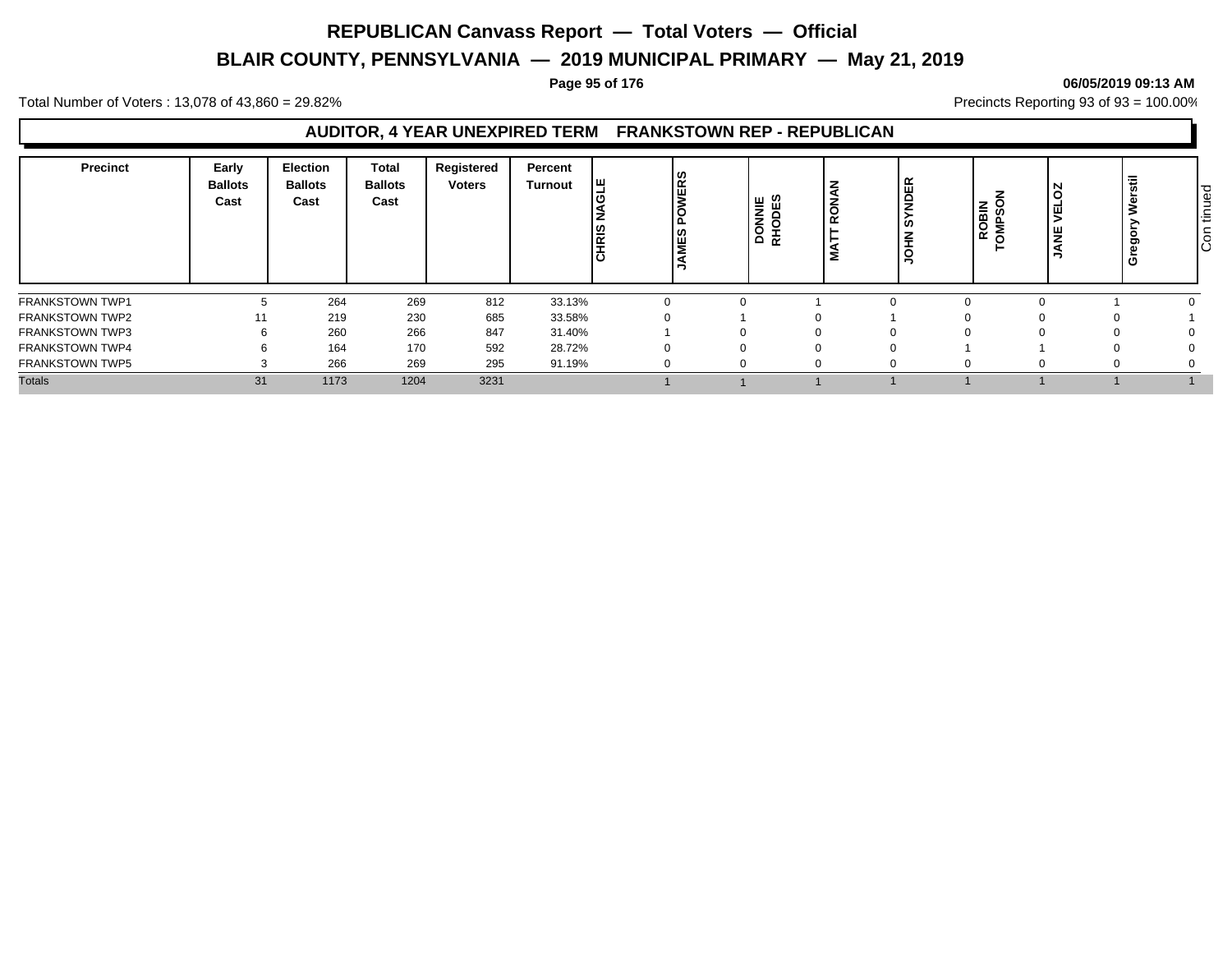# **BLAIR COUNTY, PENNSYLVANIA — 2019 MUNICIPAL PRIMARY — May 21, 2019**

### **Page 96 of 176 06/05/2019 09:13 AM**

Total Number of Voters : 13,078 of 43,860 = 29.82% Precincts Reporting 93 of 93 = 100.00%

### **AUDITOR, 4 YEAR UNEXPIRED TERM FRANKSTOWN REP - REPUBLICAN**

| <b>Precinct</b>        | Early<br><b>Ballots</b><br>Cast | <b>Election</b><br><b>Ballots</b><br>Cast | Total<br><b>Ballots</b><br>Cast | Registered<br><b>Voters</b> | Percent<br>Turnout | ∣≨<br><b>20L</b><br><b>HASSON</b> | <b>Totals</b> |
|------------------------|---------------------------------|-------------------------------------------|---------------------------------|-----------------------------|--------------------|-----------------------------------|---------------|
| <b>FRANKSTOWN TWP1</b> | 5                               | 264                                       | 269                             | 812                         | 33.13%             | $\Omega$                          | 3             |
| <b>FRANKSTOWN TWP2</b> | 11                              | 219                                       | 230                             | 685                         | 33.58%             | 0                                 |               |
| <b>FRANKSTOWN TWP3</b> | 6                               | 260                                       | 266                             | 847                         | 31.40%             | $\mathbf{0}$                      | 4             |
| <b>FRANKSTOWN TWP4</b> | 6                               | 164                                       | 170                             | 592                         | 28.72%             | $\Omega$                          | 3             |
| <b>FRANKSTOWN TWP5</b> | 3                               | 266                                       | 269                             | 295                         | 91.19%             |                                   | 8             |
| <b>Totals</b>          | 31                              | 1173                                      | 1204                            | 3231                        |                    |                                   | 22            |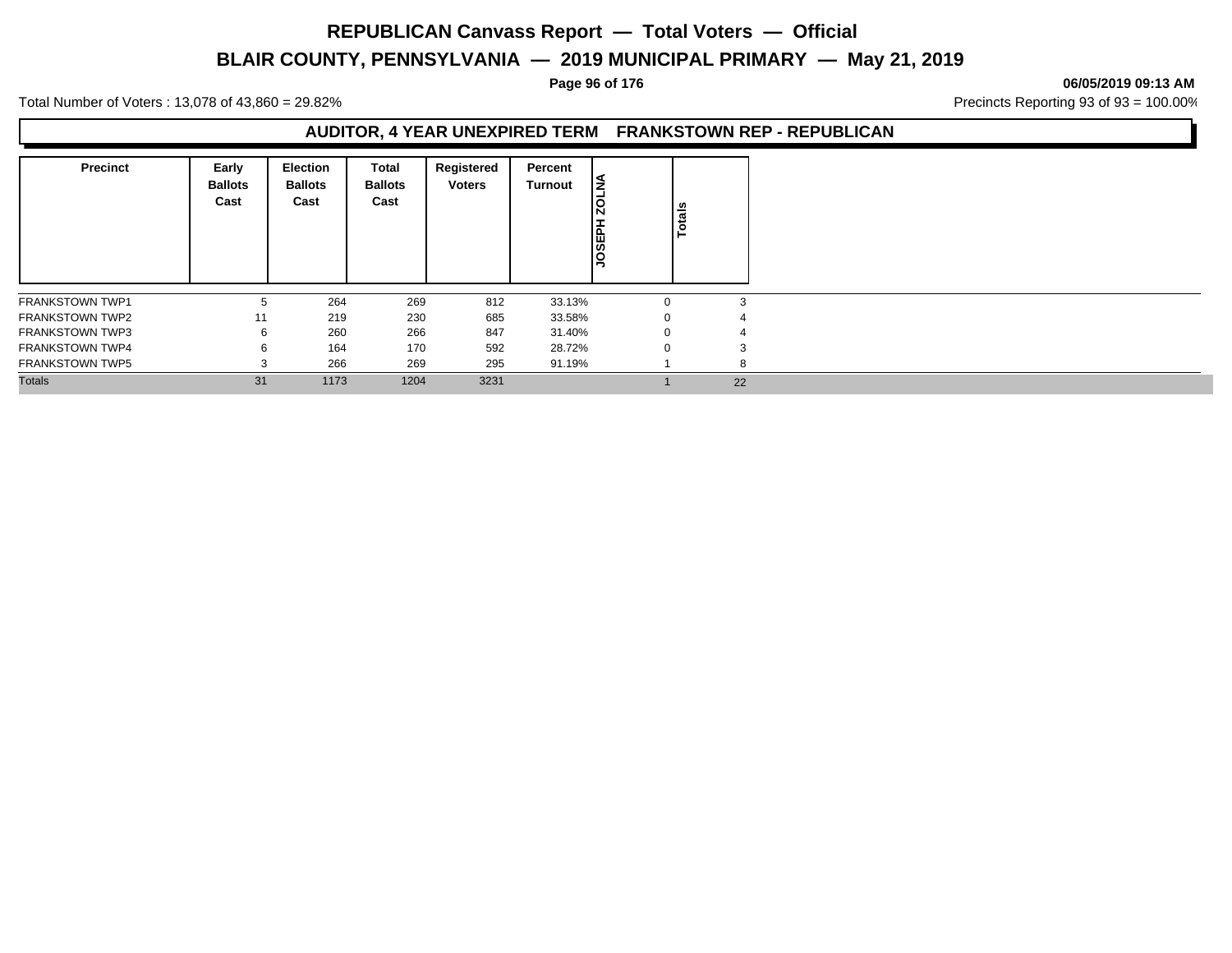# **BLAIR COUNTY, PENNSYLVANIA — 2019 MUNICIPAL PRIMARY — May 21, 2019**

### **Page 97 of 176 06/05/2019 09:13 AM**

Total Number of Voters : 13,078 of 43,860 = 29.82% Precincts Reporting 93 of 93 = 100.00%

### **SUPERVISOR, 6 YEAR TERM FREEDOM REP - REPUBLICAN**

| <b>Precinct</b> | Early<br><b>Ballots</b><br>Cast | Election<br><b>Ballots</b><br>Cast | Total<br><b>Ballots</b><br>Cast | Registered<br><b>Voters</b> | Percent<br>Turnout | <b>NONS</b><br>NOR<br>Nor<br>Ιš | Totals |
|-----------------|---------------------------------|------------------------------------|---------------------------------|-----------------------------|--------------------|---------------------------------|--------|
| FREEDOM TWP 1   |                                 | 133                                | 134                             | 455                         | 29.45%             | 112                             | 112    |
| FREEDOM TWP 2   |                                 | 192                                | 195                             | 881                         | 22.13%             | 177                             | 177    |
| <b>Totals</b>   |                                 | 325                                | 329                             | 1336                        |                    | 289                             | 289    |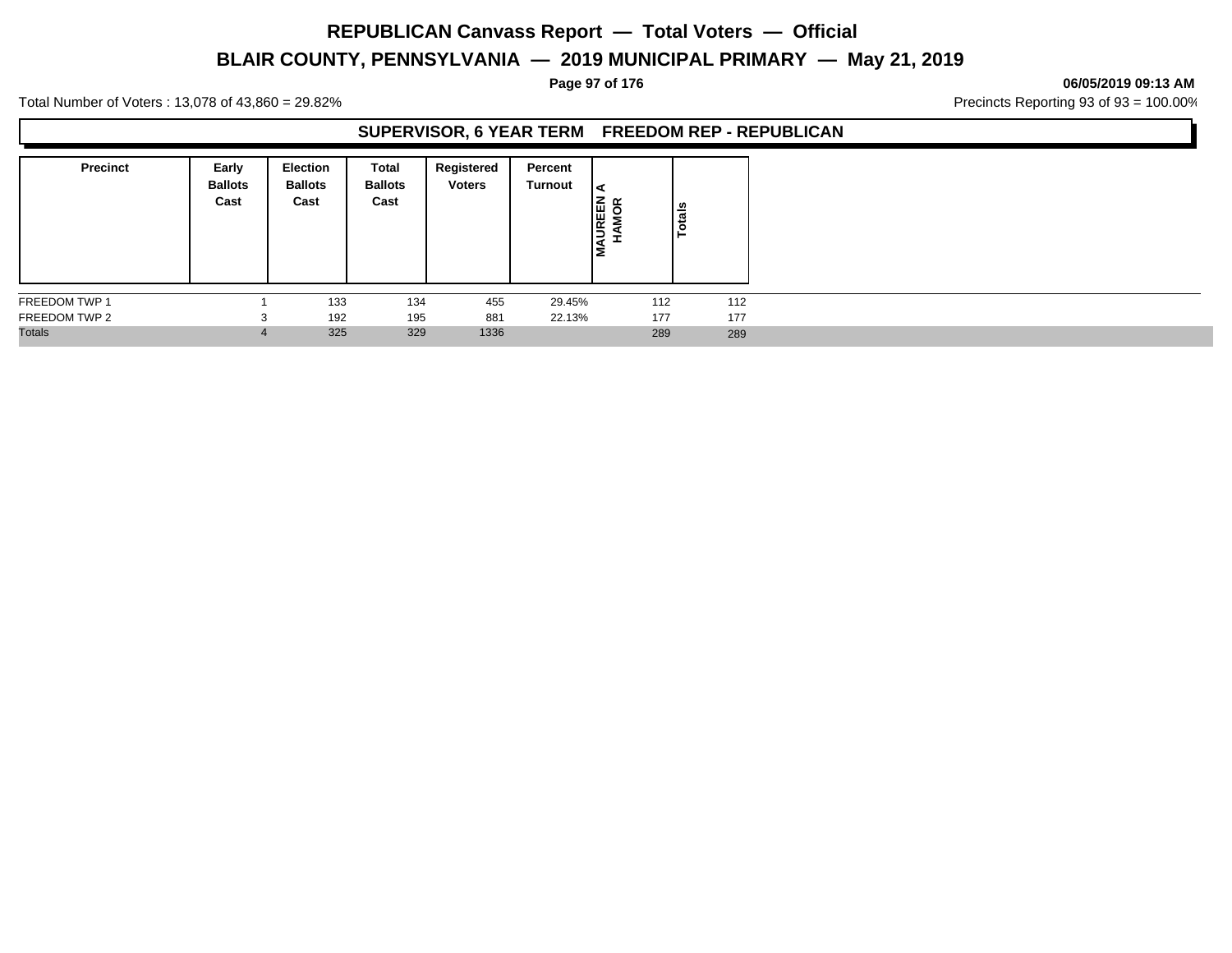# **BLAIR COUNTY, PENNSYLVANIA — 2019 MUNICIPAL PRIMARY — May 21, 2019**

### **Page 98 of 176 06/05/2019 09:13 AM**

Total Number of Voters : 13,078 of 43,860 = 29.82% Precincts Reporting 93 of 93 = 100.00%

### **AUDITOR, 6 YEAR TERM FREEDOM REP - REPUBLICAN**

| <b>Precinct</b> | Early<br><b>Ballots</b><br>Cast | Election<br><b>Ballots</b><br>Cast | <b>Total</b><br><b>Ballots</b><br>Cast | Registered<br><b>Voters</b> | Percent<br>Turnout | <b>LU</b> –<br><b>DENNIS<br/>FLAUGI</b> | otals |
|-----------------|---------------------------------|------------------------------------|----------------------------------------|-----------------------------|--------------------|-----------------------------------------|-------|
| FREEDOM TWP 1   |                                 | 133                                | 134                                    | 455                         | 29.45%             | 117                                     | 117   |
| FREEDOM TWP 2   |                                 | 192                                | 195                                    | 881                         | 22.13%             | 184                                     | 184   |
| <b>Totals</b>   |                                 | 325                                | 329                                    | 1336                        |                    | 301                                     | 301   |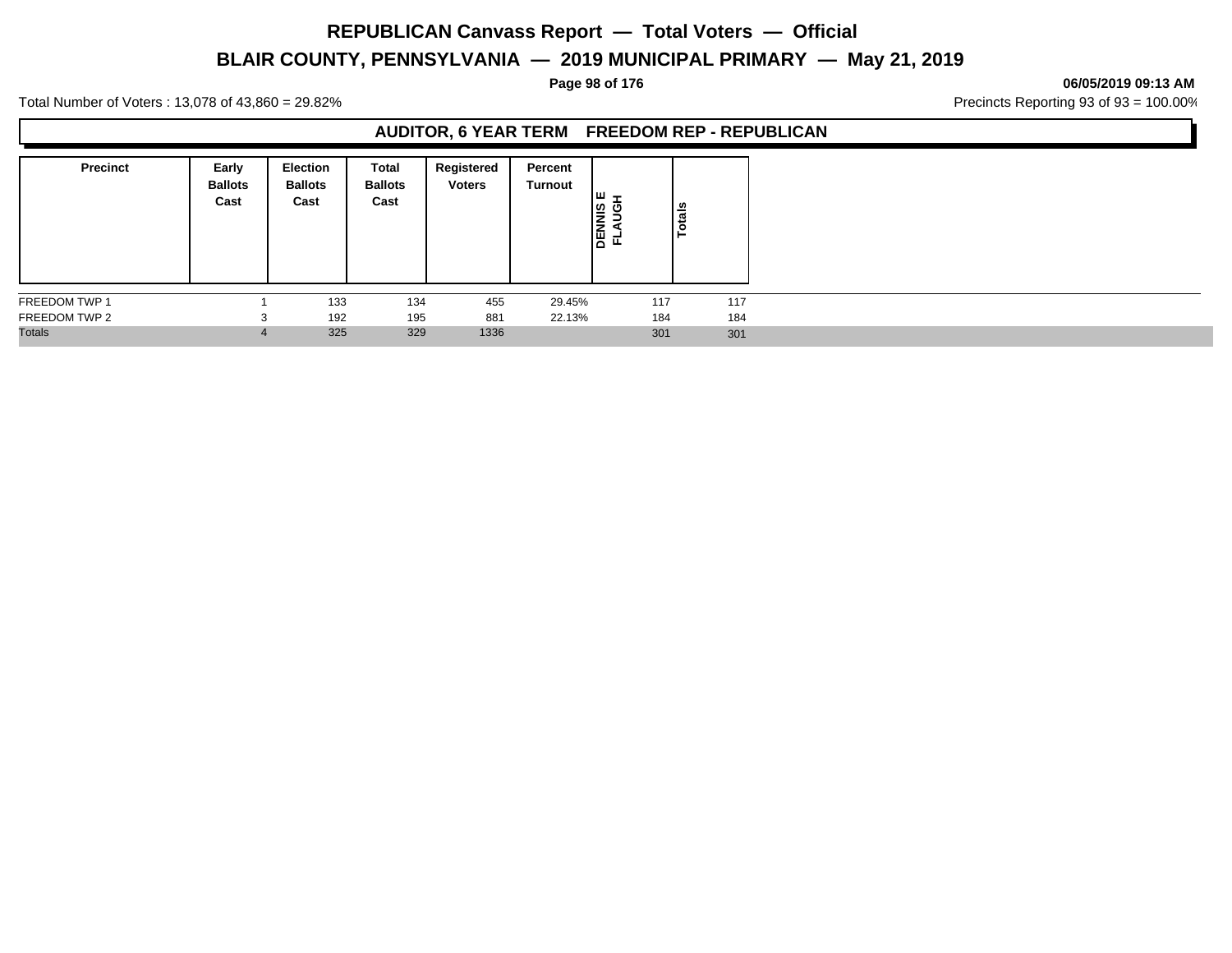# **BLAIR COUNTY, PENNSYLVANIA — 2019 MUNICIPAL PRIMARY — May 21, 2019**

### **Page 99 of 176 06/05/2019 09:13 AM**

Total Number of Voters : 13,078 of 43,860 = 29.82% Precincts Reporting 93 of 93 = 100.00%

### **TAX COLLECTOR, 2 YEAR UNEXPIRED TERM FREEDOM REP - REPUBLICAN**

| <b>Precinct</b> | Early<br><b>Ballots</b><br>Cast | <b>Election</b><br><b>Ballots</b><br>Cast | Total<br><b>Ballots</b><br>Cast | Registered<br><b>Voters</b> | Percent<br>Turnout | l¥<br>lğ | Iш<br>$\circ$<br>1品 | 면<br>Ξ<br>ROSE | als<br>ت<br>c |     |
|-----------------|---------------------------------|-------------------------------------------|---------------------------------|-----------------------------|--------------------|----------|---------------------|----------------|---------------|-----|
| FREEDOM TWP 1   |                                 | 133                                       | 134                             | 455                         | 29.45%             | 108      |                     |                |               | 108 |
| FREEDOM TWP 2   |                                 | 192                                       | 195                             | 881                         | 22.13%             | 169      |                     |                | C             | 172 |
| <b>Totals</b>   |                                 | 325                                       | 329                             | 1336                        |                    | 277      |                     |                | $\Omega$      | 280 |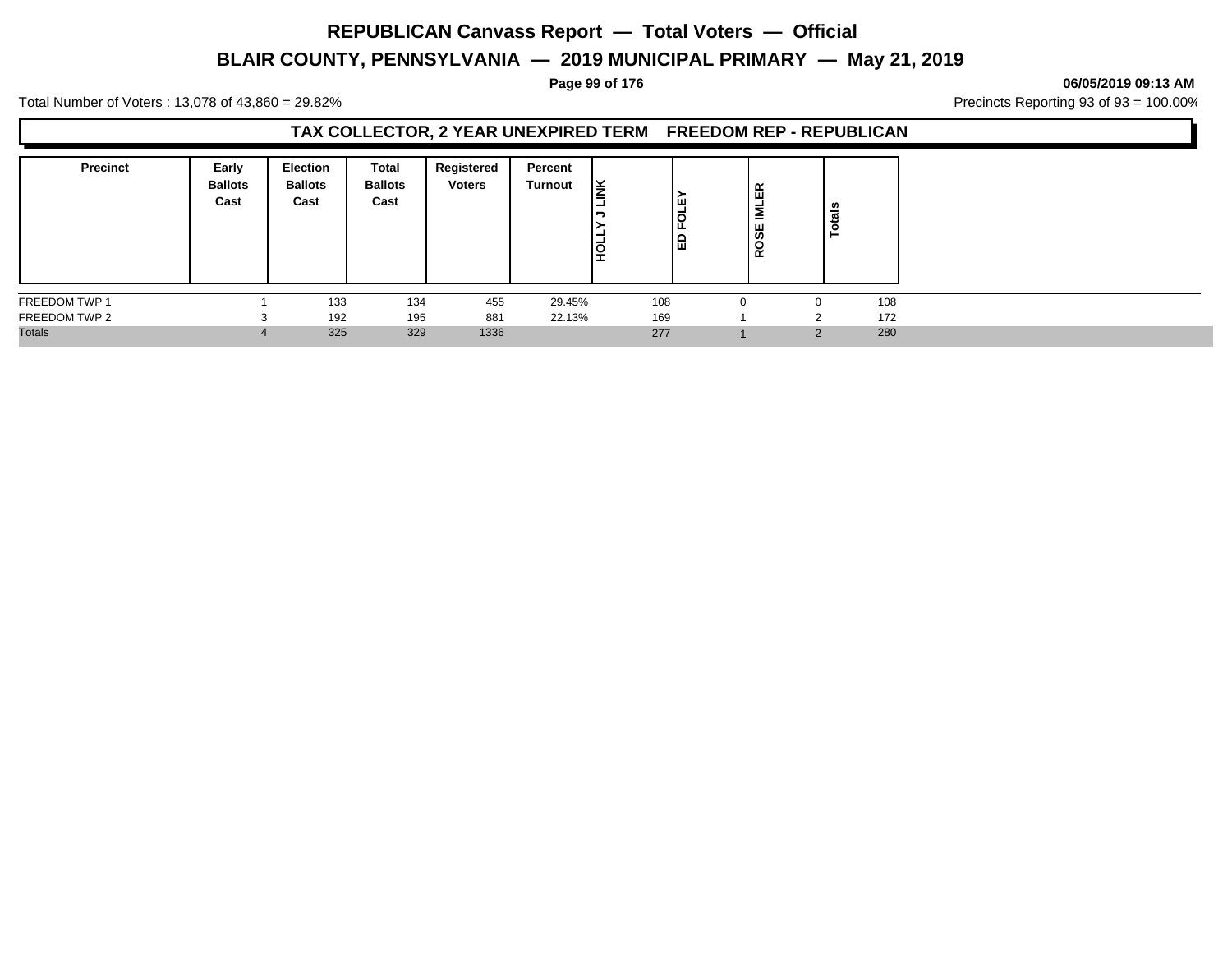# **BLAIR COUNTY, PENNSYLVANIA — 2019 MUNICIPAL PRIMARY — May 21, 2019**

### **Page 100 of 176 06/05/2019 09:13 AM**

Total Number of Voters : 13,078 of 43,860 = 29.82% Precincts Reporting 93 of 93 = 100.00%

### **SUPERVISOR, 6 YEAR TERM GREENFIELD REP - REPUBLICAN**

| Precinct               | Early<br><b>Ballots</b><br>Cast | <b>Election</b><br><b>Ballots</b><br>Cast | <b>Total</b><br><b>Ballots</b><br>Cast | Registered<br><b>Voters</b> | Percent<br><b>Turnout</b> | ூ<br>$\equiv$<br>Candi<br>Filed | zΣ<br>$\frac{1}{2}$ | z | C<br>뿖<br>œ | ய<br>ш<br>- | ≃<br>$\overline{\phantom{a}}$<br>-C<br>ш<br>. o<br>- | CRIS <sup>-</sup><br>z<br>- | <b>DIBER</b><br><b>RODNE</b> | tinued<br>$\overline{5}$ |
|------------------------|---------------------------------|-------------------------------------------|----------------------------------------|-----------------------------|---------------------------|---------------------------------|---------------------|---|-------------|-------------|------------------------------------------------------|-----------------------------|------------------------------|--------------------------|
| <b>GREENFIELD TWP1</b> |                                 | 124                                       | 125                                    | 566                         | 22.08%                    | $\Omega$                        | 28                  |   | $\sim$      |             |                                                      |                             | $\sim$                       |                          |
| <b>GREENFIELD TWP2</b> | 0                               | 20                                        | 20                                     | 78                          | 25.64%                    | $\Omega$                        |                     |   | 0           |             |                                                      |                             |                              |                          |
| <b>GREENFIELD TWP3</b> |                                 | 119                                       | 121                                    | 692                         | 17.49%                    | $\Omega$                        |                     |   | $\Omega$    |             |                                                      |                             |                              |                          |
| <b>Totals</b>          | $\sim$<br>$\cdot$               | 263                                       | 266                                    | 1336                        |                           | $\Omega$                        | 36                  |   | 3           |             |                                                      |                             | $\Omega$                     | $\Omega$                 |

Con tinued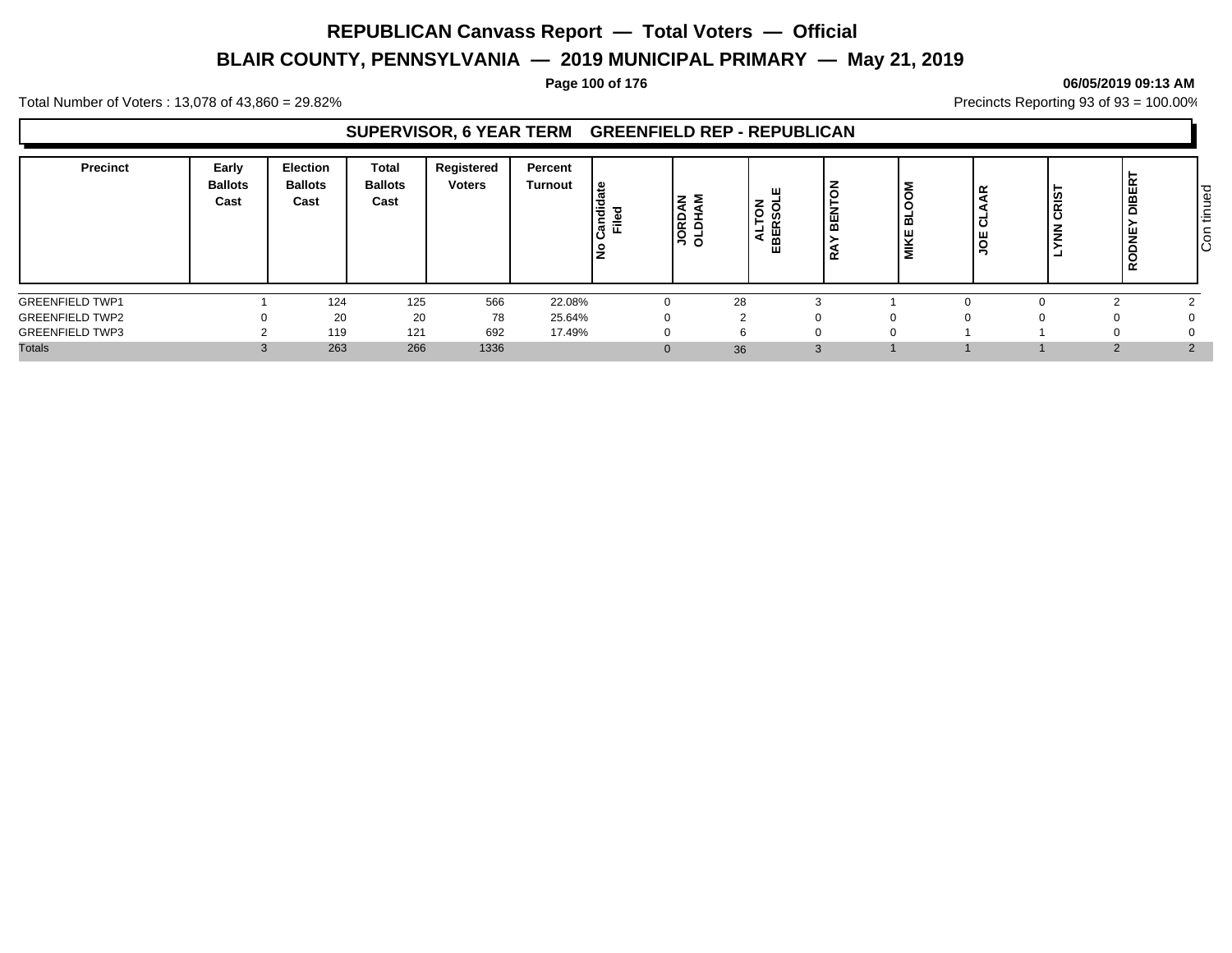# **BLAIR COUNTY, PENNSYLVANIA — 2019 MUNICIPAL PRIMARY — May 21, 2019**

Total Number of Voters : 13,078 of 43,860 = 29.82% Precincts Reporting 93 of 93 = 100.00%

### **SUPERVISOR, 6 YEAR TERM GREENFIELD REP - REPUBLICAN**

| <b>Precinct</b>        | Early<br><b>Ballots</b><br>Cast | <b>Election</b><br><b>Ballots</b><br>Cast | Total<br><b>Ballots</b><br>Cast | Registered<br><b>Voters</b> | Percent<br><b>Turnout</b> | Ιz<br>Ιa<br><b>JEFF</b> | <b>ETRICK</b><br><b>GREG</b> | ≃<br>ш<br>$\Omega$<br>$\propto$<br>面<br>⋖<br>RICH <sub>A</sub> | $\overline{6}$<br>阻<br>ь<br>Σ |   | tals<br>$\circ$ |
|------------------------|---------------------------------|-------------------------------------------|---------------------------------|-----------------------------|---------------------------|-------------------------|------------------------------|----------------------------------------------------------------|-------------------------------|---|-----------------|
| <b>GREENFIELD TWP1</b> |                                 | 124                                       | 125                             | 566                         | 22.08%                    |                         |                              |                                                                |                               | ◠ | 41              |
| <b>GREENFIELD TWP2</b> |                                 | 20                                        | 20                              | 78                          | 25.64%                    |                         | $\Omega$                     |                                                                | $\Omega$                      |   |                 |
| <b>GREENFIELD TWP3</b> |                                 | 119                                       | 121                             | 692                         | 17.49%                    |                         | 0                            | O                                                              | $\Omega$                      |   |                 |
| <b>Totals</b>          |                                 | 263                                       | 266                             | 1336                        |                           |                         |                              |                                                                |                               | ◠ | 51              |

**Page 101 of 176 06/05/2019 09:13 AM**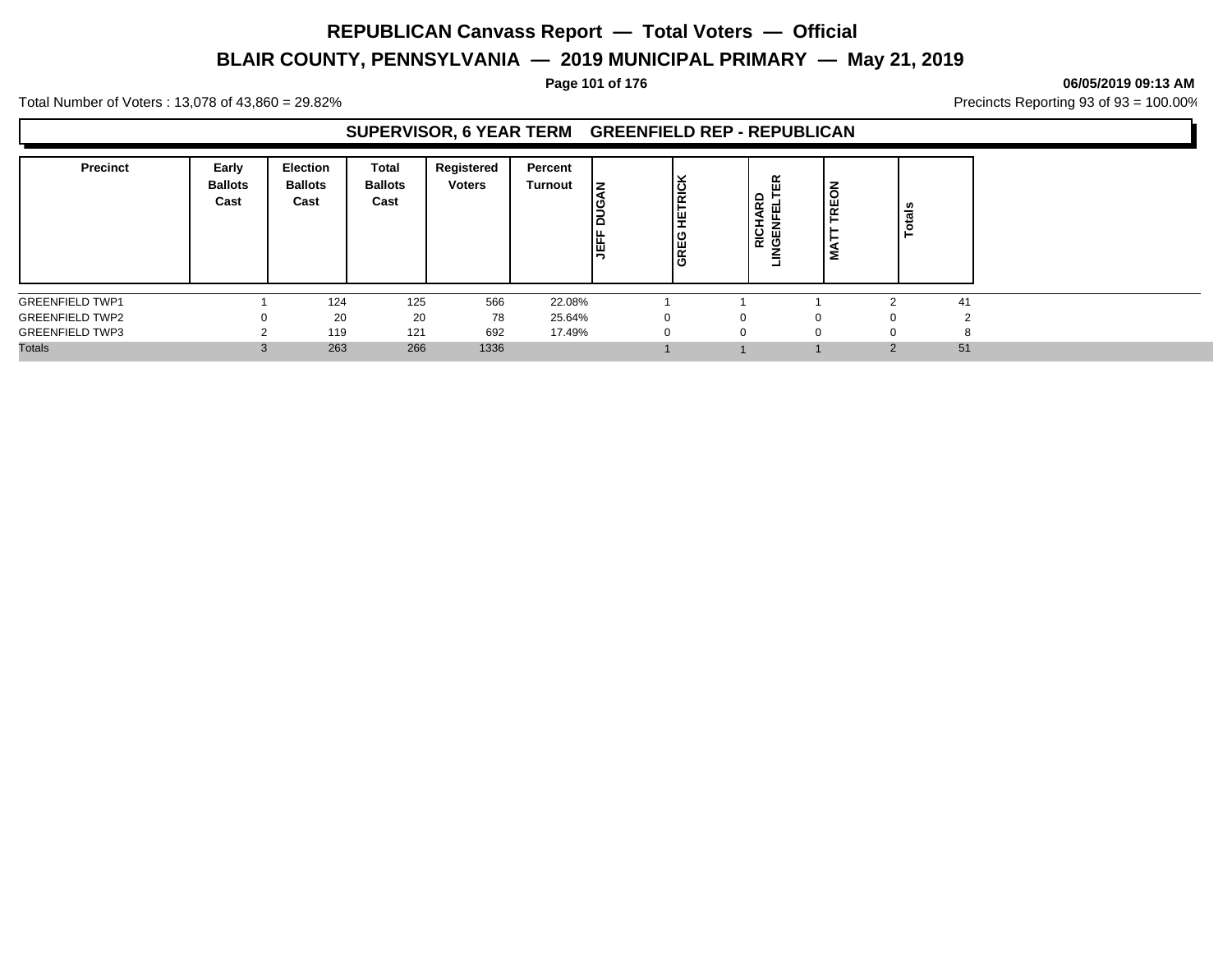# **BLAIR COUNTY, PENNSYLVANIA — 2019 MUNICIPAL PRIMARY — May 21, 2019**

### **Page 102 of 176 06/05/2019 09:13 AM**

Total Number of Voters : 13,078 of 43,860 = 29.82% Precincts Reporting 93 of 93 = 100.00%

### **SUPERVISOR, 2 YEAR UNEXPIRED TERM GREENFIELD REP - REPUBLICAN**

| <b>Precinct</b>        | Early<br><b>Ballots</b><br>Cast | <b>Election</b><br><b>Ballots</b><br>Cast | <b>Total</b><br><b>Ballots</b><br>Cast | Registered<br><b>Voters</b> | Percent<br>Turnout | ್ತಿ<br>Candi<br>Filed | z<br><b>HU DI</b><br>ORD | ≃<br>-<br>ی ،<br>щ<br>$\overline{ }$<br>- | ш<br>с<br>- | 띪<br>œ | ≃<br>z<br>$\overline{\phantom{0}}$<br>۰<br>$\ddot{\phantom{1}}$<br>-<br>$\alpha$<br>₹<br>ш<br>$\overline{m}$ | m<br>≂ | <b>DIBER</b><br><b>RODNE</b> | tinued<br>$\sqrt{5}$ |
|------------------------|---------------------------------|-------------------------------------------|----------------------------------------|-----------------------------|--------------------|-----------------------|--------------------------|-------------------------------------------|-------------|--------|--------------------------------------------------------------------------------------------------------------|--------|------------------------------|----------------------|
| <b>GREENFIELD TWP1</b> |                                 | 124                                       | 125                                    | 566                         | 22.08%             | $\Omega$              | 12                       |                                           | $\sim$<br>h |        |                                                                                                              |        |                              |                      |
| <b>GREENFIELD TWP2</b> | $\Omega$                        | 20                                        | 20                                     | 78                          | 25.64%             | $\Omega$              |                          |                                           | 0           |        |                                                                                                              |        |                              |                      |
| <b>GREENFIELD TWP3</b> | ◠                               | 119                                       | 121                                    | 692                         | 17.49%             | <sup>0</sup>          |                          |                                           | $\Omega$    |        |                                                                                                              |        | 0                            |                      |
| <b>Totals</b>          | $\Omega$<br>C.                  | 263                                       | 266                                    | 1336                        |                    | $\Omega$              | 15                       |                                           | 6           | $\sim$ |                                                                                                              |        |                              | $\Omega$             |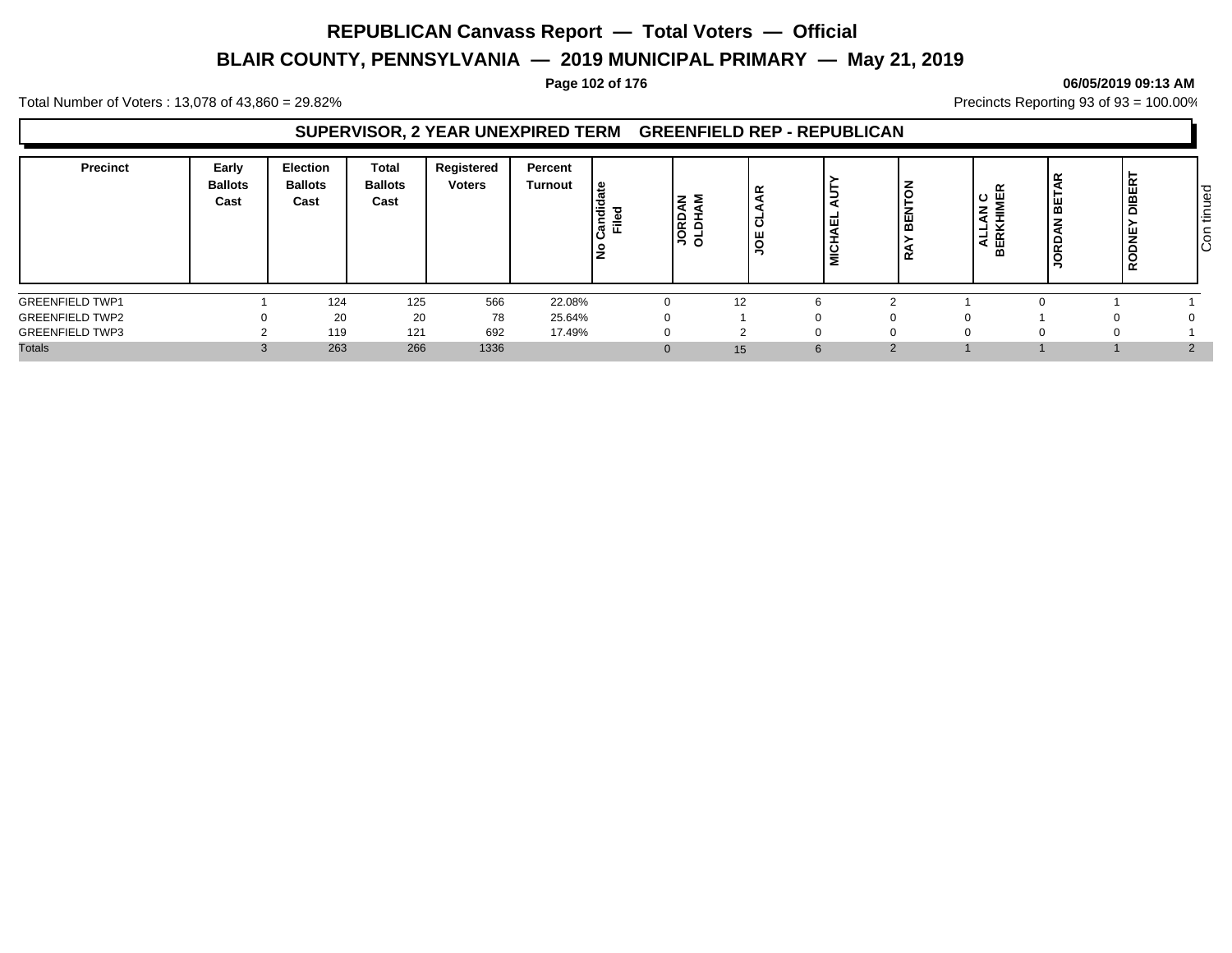# **BLAIR COUNTY, PENNSYLVANIA — 2019 MUNICIPAL PRIMARY — May 21, 2019**

### **Page 103 of 176 06/05/2019 09:13 AM**

Total Number of Voters : 13,078 of 43,860 = 29.82% Precincts Reporting 93 of 93 = 100.00%

### **SUPERVISOR, 2 YEAR UNEXPIRED TERM GREENFIELD REP - REPUBLICAN**

| <b>Precinct</b>        | Early<br><b>Ballots</b><br>Cast | Election<br><b>Ballots</b><br>Cast | Total<br><b>Ballots</b><br>Cast | Registered<br><b>Voters</b> | Percent<br><b>Turnout</b> | ш<br>ഗ<br>-<br>EBEI<br>a | <b>GRD</b><br>BOB | ╩<br>ESL<br>ــ<br>щ<br>۰<br>⋖ |          | 띥<br>6<br>또<br>도<br>屶<br>O<br>ត្ត<br>≃<br>Ξ | <b>Totals</b> |
|------------------------|---------------------------------|------------------------------------|---------------------------------|-----------------------------|---------------------------|--------------------------|-------------------|-------------------------------|----------|---------------------------------------------|---------------|
| <b>GREENFIELD TWP1</b> |                                 | 124                                | 125                             | 566                         | 22.08%                    |                          | $\sim$<br>- 3     |                               |          |                                             | 29            |
| <b>GREENFIELD TWP2</b> |                                 | 20                                 | 20                              | 78                          | 25.64%                    |                          | $\Omega$          |                               | $\Omega$ | 0                                           |               |
| <b>GREENFIELD TWP3</b> |                                 | 119                                | 121                             | 692                         | 17.49%                    |                          | 0                 | 0                             | $\Omega$ |                                             |               |
| <b>Totals</b>          |                                 | 263                                | 266                             | 1336                        |                           |                          | 3                 |                               |          |                                             | 34            |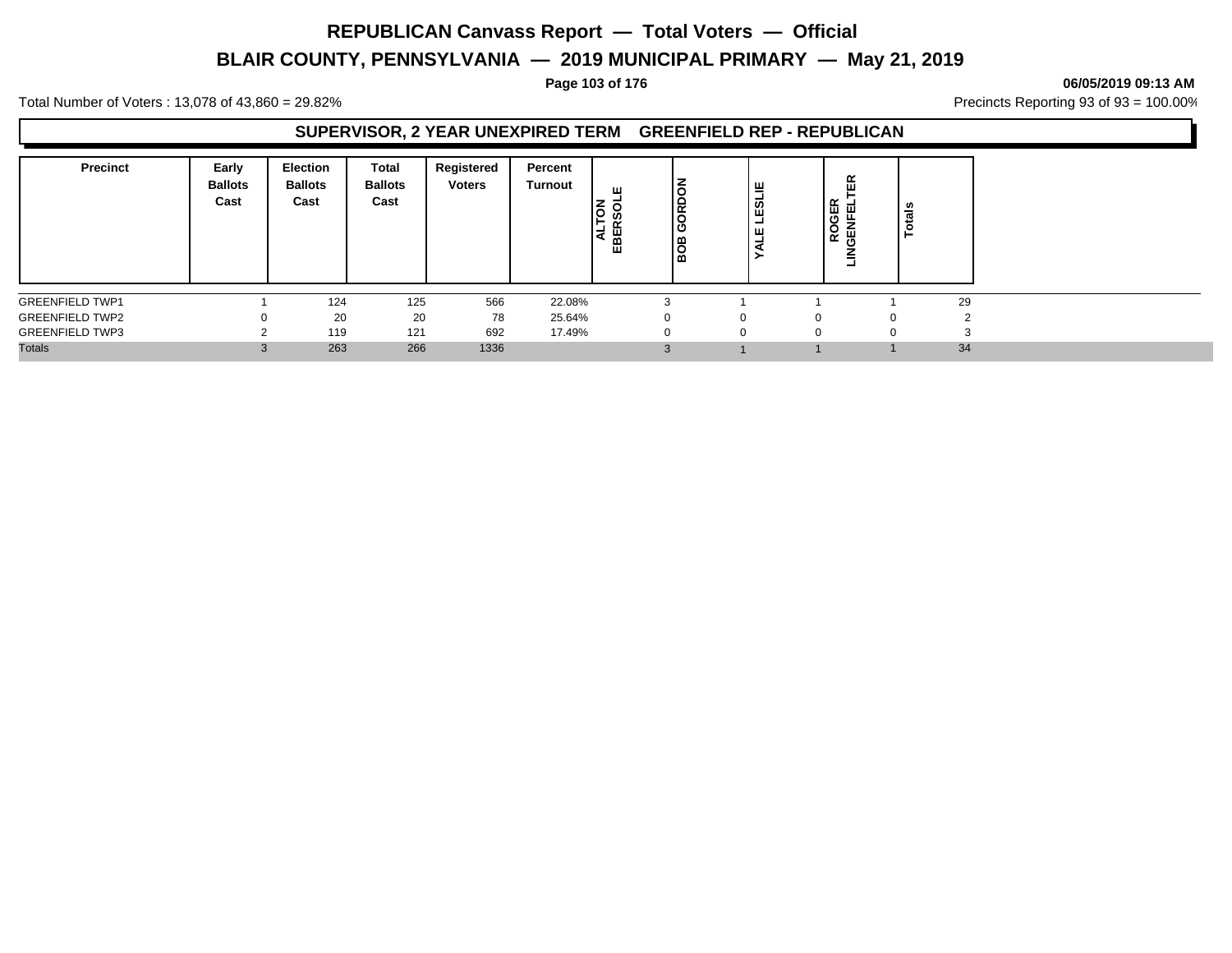# **BLAIR COUNTY, PENNSYLVANIA — 2019 MUNICIPAL PRIMARY — May 21, 2019**

### **Page 104 of 176 06/05/2019 09:13 AM**

Total Number of Voters : 13,078 of 43,860 = 29.82% Precincts Reporting 93 of 93 = 100.00%

### **AUDITOR, 6 YEAR TERM GREENFIELD REP - REPUBLICAN**

| <b>Precinct</b>        | Early<br><b>Ballots</b><br>Cast | <b>Election</b><br><b>Ballots</b><br>Cast | Total<br><b>Ballots</b><br>Cast | Registered<br><b>Voters</b> | Percent<br><b>Turnout</b> | ∣ ഇ<br>Candid<br>Ē<br>$\frac{9}{2}$ | ER<br>ROGER<br>щ<br>号<br>LINGEN | <b>EMIEGH</b><br>-<br>ą |          | NON<br>TER<br>œ<br>ш<br>⋝ | ូខ<br>ಕ |
|------------------------|---------------------------------|-------------------------------------------|---------------------------------|-----------------------------|---------------------------|-------------------------------------|---------------------------------|-------------------------|----------|---------------------------|---------|
| <b>GREENFIELD TWP1</b> |                                 | 124                                       | 125                             | 566                         | 22.08%                    |                                     |                                 | 12                      |          |                           | 15      |
| <b>GREENFIELD TWP2</b> | 0                               | 20                                        | 20                              | 78                          | 25.64%                    |                                     | $\Omega$                        |                         | $\Omega$ |                           |         |
| <b>GREENFIELD TWP3</b> | ີ                               | 119                                       | 121                             | 692                         | 17.49%                    |                                     | $\Omega$                        |                         | $\Omega$ |                           |         |
| <b>Totals</b>          | $\Omega$                        | 263                                       | 266                             | 1336                        |                           |                                     |                                 | 12                      |          |                           | 16      |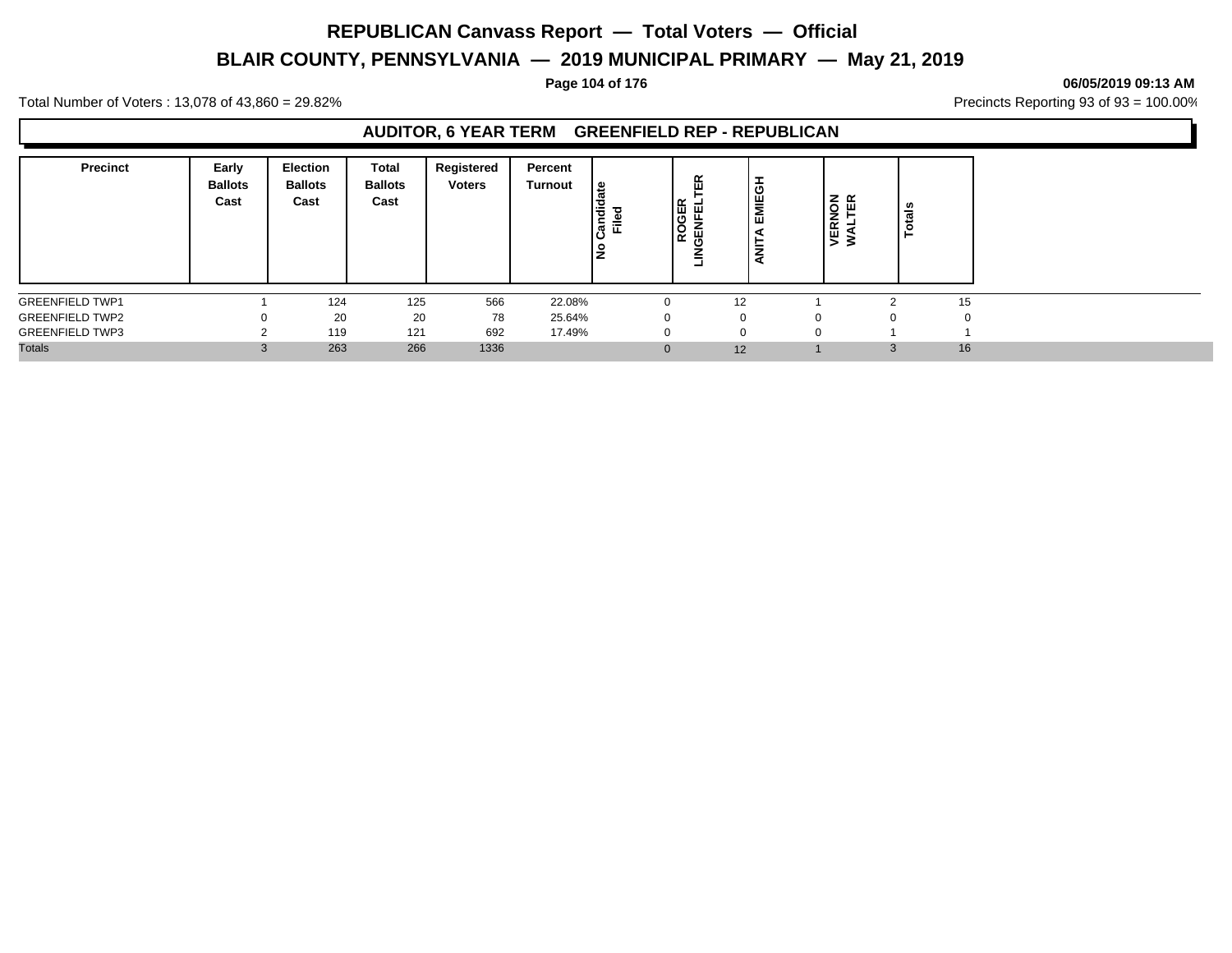# **BLAIR COUNTY, PENNSYLVANIA — 2019 MUNICIPAL PRIMARY — May 21, 2019**

### **Page 105 of 176 06/05/2019 09:13 AM**

Total Number of Voters : 13,078 of 43,860 = 29.82% Precincts Reporting 93 of 93 = 100.00%

### **AUDITOR, 2 YEAR UNEXPIRED TERM GREENFIELD REP - REPUBLICAN**

| <b>Precinct</b>        | Early<br><b>Ballots</b><br>Cast | Election<br><b>Ballots</b><br>Cast | <b>Total</b><br><b>Ballots</b><br>Cast | Registered<br><b>Voters</b> | Percent<br><b>Turnout</b> | ூ<br>÷<br>᠊ᠣ<br>c<br>÷<br>᠗<br>ட<br>š | 띥<br><b>GER</b><br>ш<br>≒<br>ူဥ<br>û⊌<br>≐<br>۰ | <b>MEIGH</b><br>ш<br>∸<br>z | <b>HRISTINE</b><br>LESLIE<br><b>.</b><br>ပ | <b>ERNOI</b><br>$\geq$ | z ∝<br>ш | त्त<br>تت |
|------------------------|---------------------------------|------------------------------------|----------------------------------------|-----------------------------|---------------------------|---------------------------------------|-------------------------------------------------|-----------------------------|--------------------------------------------|------------------------|----------|-----------|
| <b>GREENFIELD TWP1</b> |                                 | 124                                | 125                                    | 566                         | 22.08%                    |                                       |                                                 |                             |                                            |                        |          | 10        |
| <b>GREENFIELD TWP2</b> |                                 | 20                                 | 20                                     | 78                          | 25.64%                    |                                       |                                                 |                             | 0                                          |                        |          |           |
| <b>GREENFIELD TWP3</b> |                                 | 119                                | 121                                    | 692                         | 17.49%                    |                                       |                                                 |                             | 0                                          |                        |          |           |
| <b>Totals</b>          |                                 | 263                                | 266                                    | 1336                        |                           |                                       | $\Omega$                                        |                             |                                            |                        | $\Omega$ | 11        |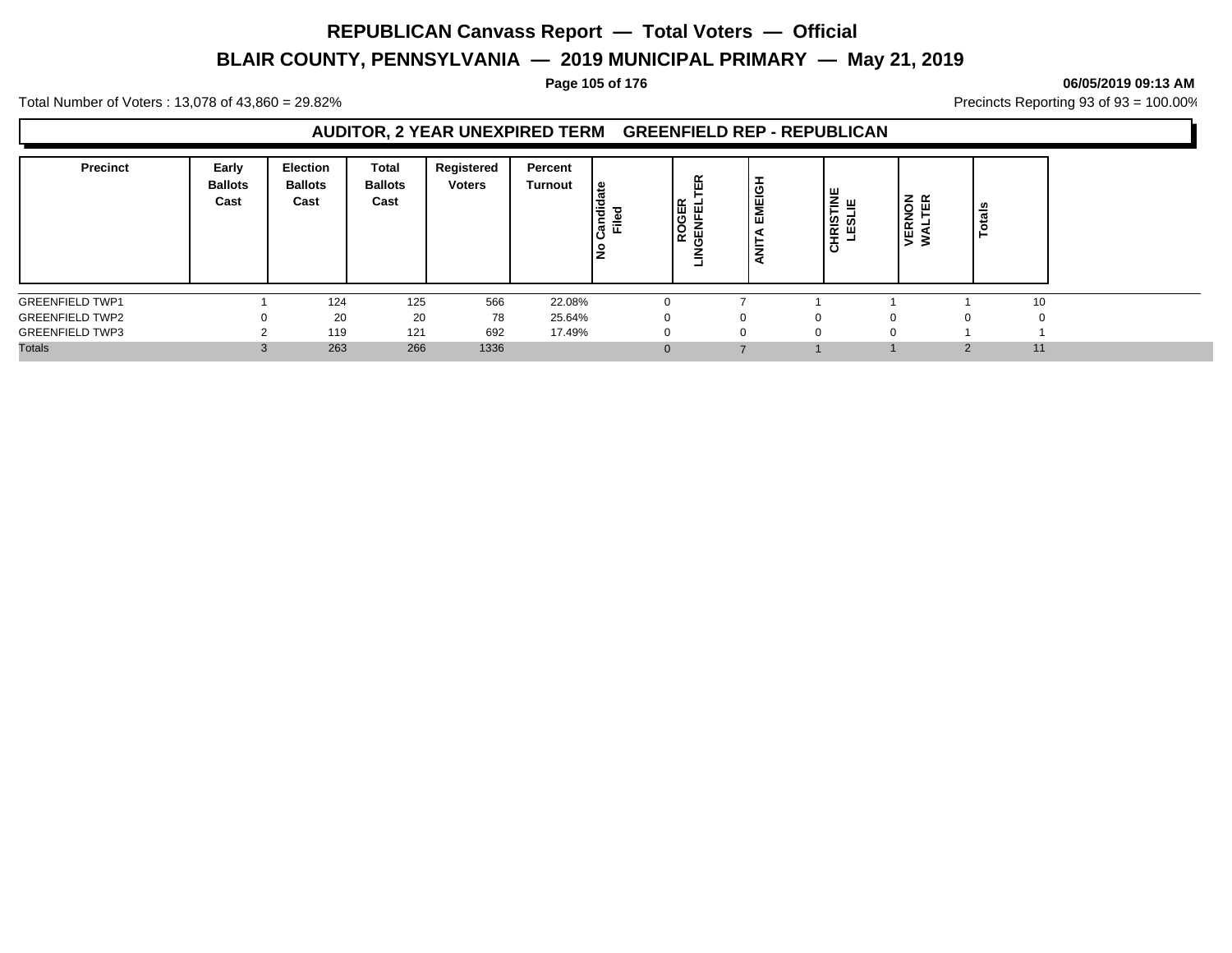# **BLAIR COUNTY, PENNSYLVANIA — 2019 MUNICIPAL PRIMARY — May 21, 2019**

### **Page 106 of 176 06/05/2019 09:13 AM**

Total Number of Voters : 13,078 of 43,860 = 29.82% Precincts Reporting 93 of 93 = 100.00%

### **COUNCIL, WARD 1, 4 YEAR TERM HOLLIDAYSBURG WD 1 REP - REPUBLICAN**

| <b>Precinct</b>        | Early<br><b>Ballots</b><br>Cast | <b>Election</b><br><b>Ballots</b><br>Cast | Total<br><b>Ballots</b><br>Cast | Registered<br><b>Voters</b> | Percent<br><b>Turnout</b> | ١È<br>௩<br><b>JOSEPH</b> | ≃<br>l٤<br>ய<br>≊<br>-<br>-<br>ш<br>ξ<br>BR | $\frac{2}{10}$<br>c |  |
|------------------------|---------------------------------|-------------------------------------------|---------------------------------|-----------------------------|---------------------------|--------------------------|---------------------------------------------|---------------------|--|
| <b>HOLLIDAYSBURG 1</b> |                                 | 54                                        | 55                              | 206                         | 26.70%                    | 47                       |                                             | 48                  |  |
| <b>Totals</b>          |                                 | 54                                        | 55                              | 206                         |                           | 47                       |                                             | 48                  |  |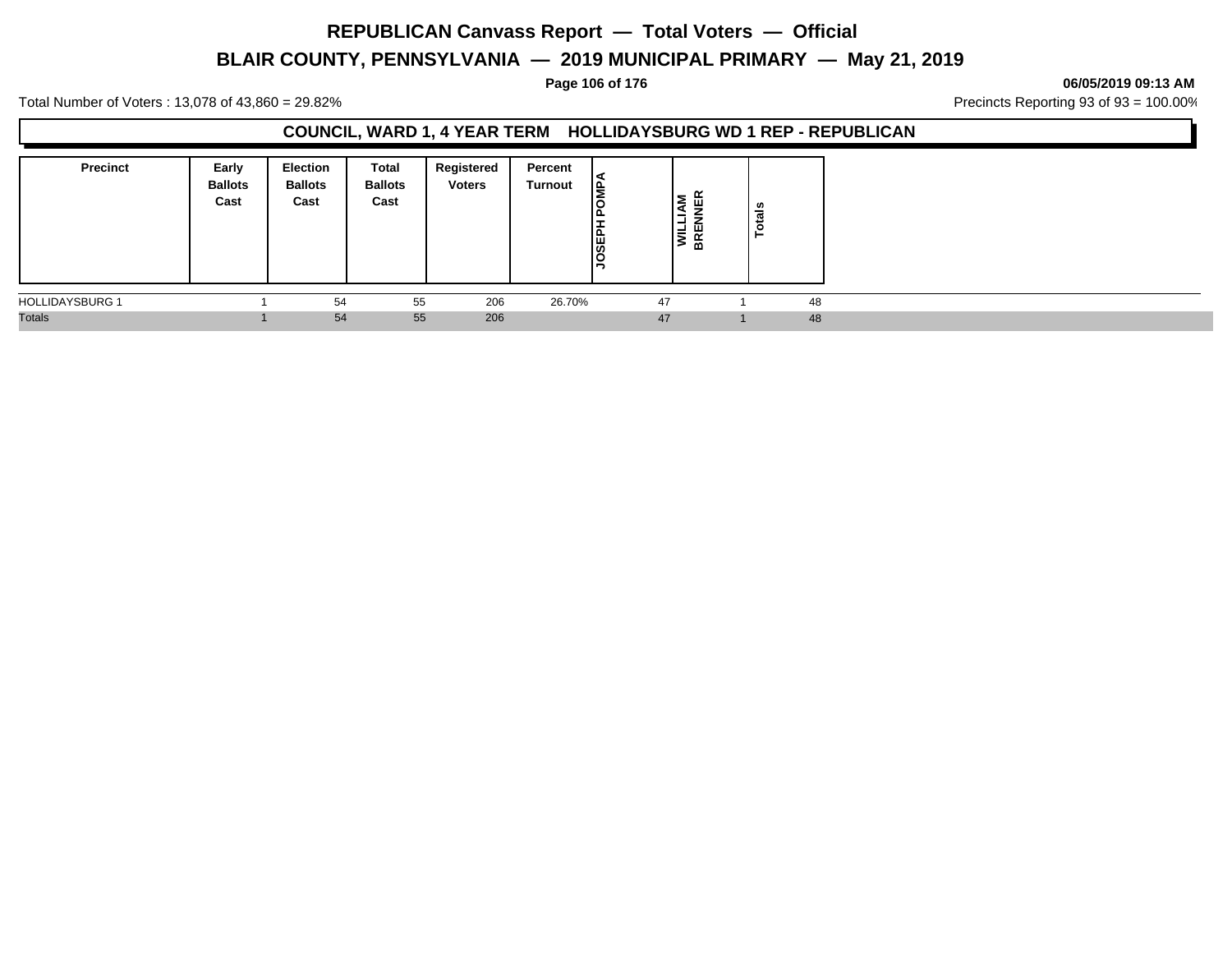# **BLAIR COUNTY, PENNSYLVANIA — 2019 MUNICIPAL PRIMARY — May 21, 2019**

### **Page 107 of 176 06/05/2019 09:13 AM**

Total Number of Voters : 13,078 of 43,860 = 29.82% Precincts Reporting 93 of 93 = 100.00%

### **COUNCIL, WARD 3, 4 YEAR TERM HOLLIDAYSBURG WD 3 REP - REPUBLICAN**

| <b>Precinct</b>        | Early<br><b>Ballots</b><br>Cast | <b>Election</b><br><b>Ballots</b><br>Cast | Total<br><b>Ballots</b><br>Cast | Registered<br><b>Voters</b> | Percent<br>Turnout | امد<br>MICHELE<br>BAKER | lឌ<br>-<br>၊ ဖ | <b>Totals</b> |
|------------------------|---------------------------------|-------------------------------------------|---------------------------------|-----------------------------|--------------------|-------------------------|----------------|---------------|
| <b>HOLLIDAYSBURG 3</b> | 11                              | 90                                        | 101                             | 316                         | 31.96%             |                         | 89             | 90            |
| <b>Totals</b>          | 11                              | 90                                        | 101                             | 316                         |                    |                         | 89             | 90            |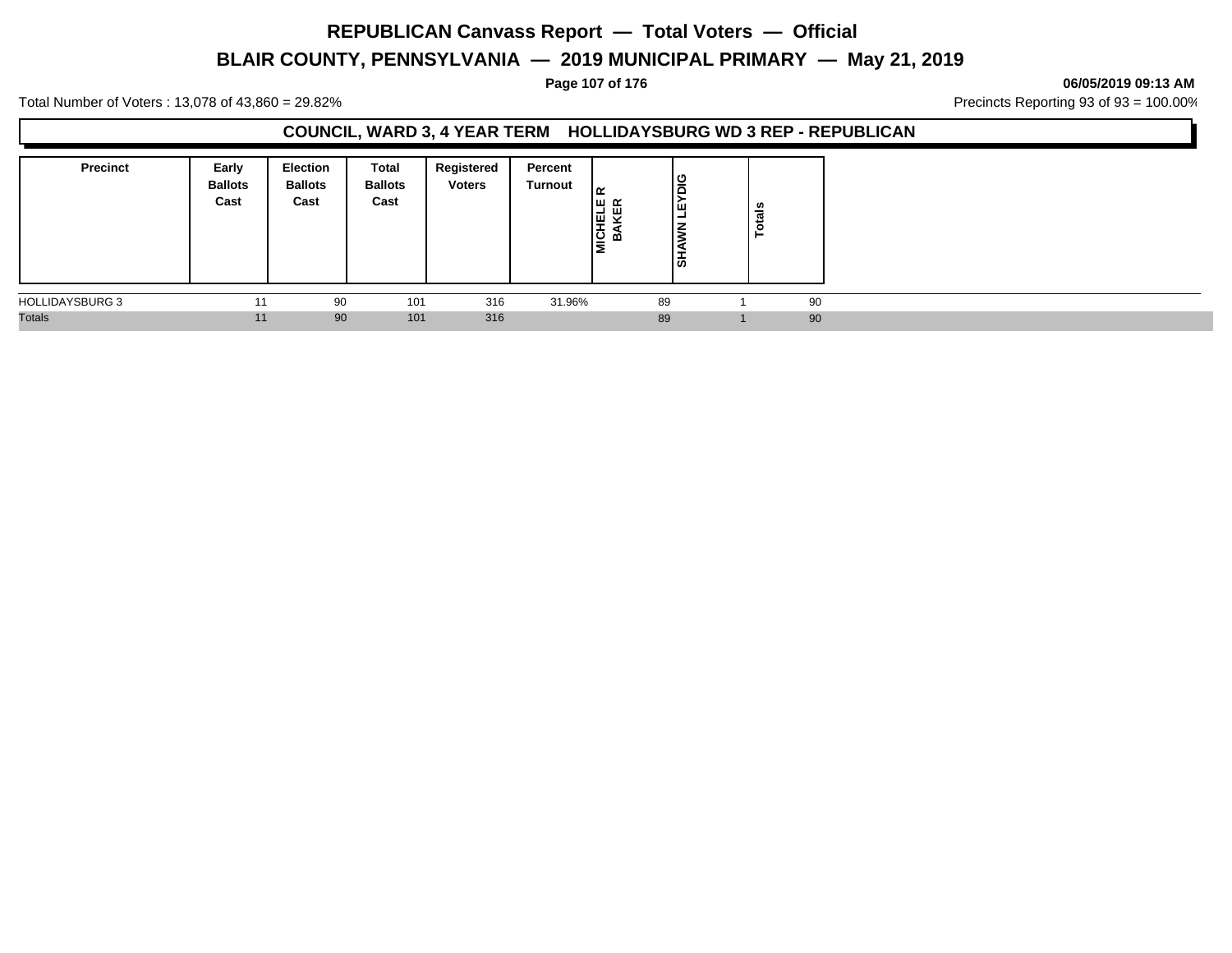# **BLAIR COUNTY, PENNSYLVANIA — 2019 MUNICIPAL PRIMARY — May 21, 2019**

### **Page 108 of 176 06/05/2019 09:13 AM**

Total Number of Voters : 13,078 of 43,860 = 29.82% Precincts Reporting 93 of 93 = 100.00%

### **COUNCIL, WARD 5, 4 YEAR TERM HOLLIDAYSBURG WD 5 REP - REPUBLICAN**

| <b>Precinct</b>        | Early<br><b>Ballots</b><br>Cast | <b>Election</b><br><b>Ballots</b><br>Cast | Total<br><b>Ballots</b><br>Cast | Registered<br><b>Voters</b> | Percent<br>Turnout | ⊻<br><b>NES</b><br>≂<br>픻<br>-5 |    | ்ப<br>-<br>∣≋ ≊<br>Σ<br>ੌ | <b>otals</b><br>- |     |
|------------------------|---------------------------------|-------------------------------------------|---------------------------------|-----------------------------|--------------------|---------------------------------|----|---------------------------|-------------------|-----|
| <b>HOLLIDAYSBURG 5</b> | b                               | 134                                       | 139                             | 321                         | 43.30%             |                                 | 89 | 44                        |                   | 133 |
| <b>Totals</b>          | 5                               | 134                                       | 139                             | 321                         |                    |                                 | 89 | 44                        |                   | 133 |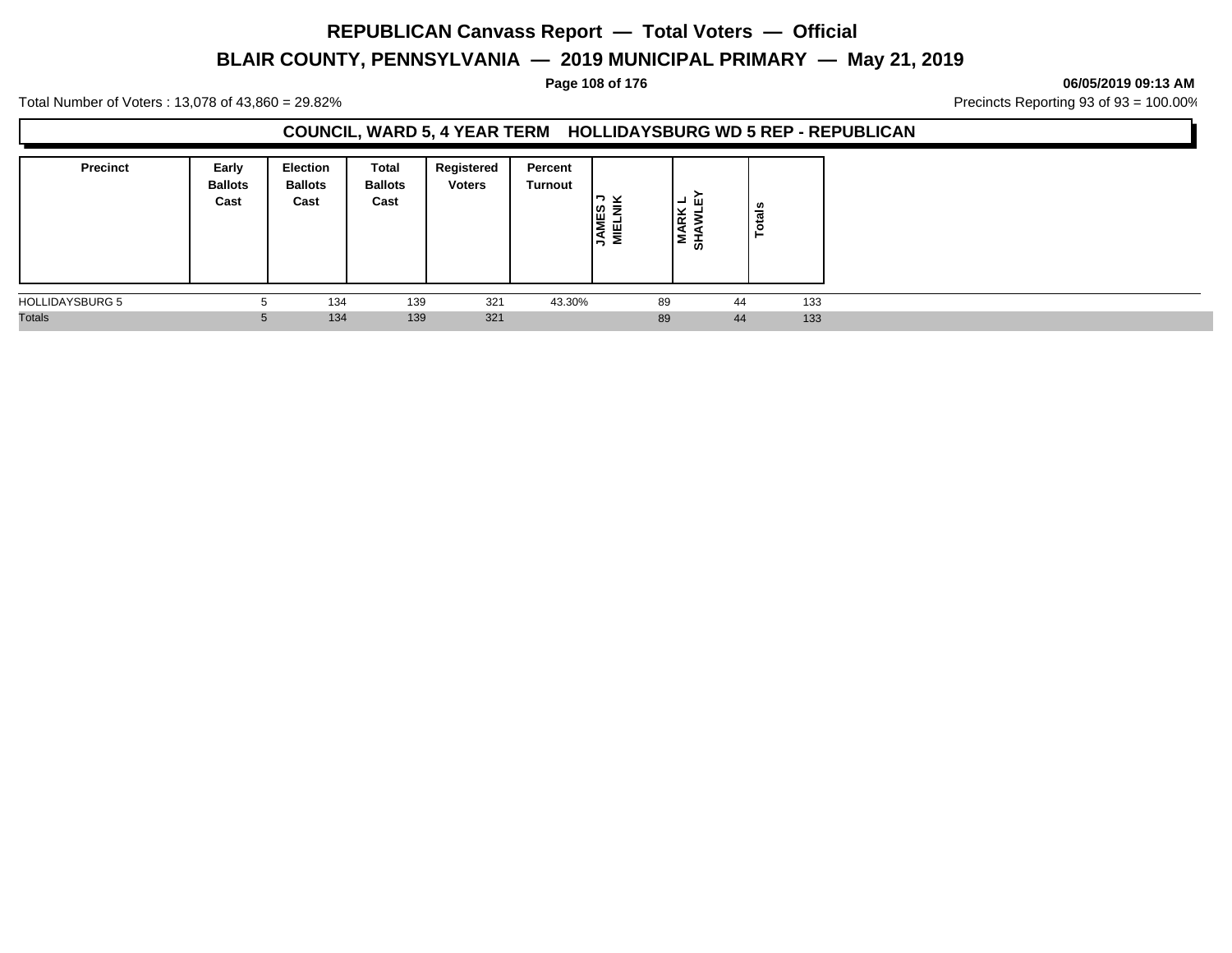# **BLAIR COUNTY, PENNSYLVANIA — 2019 MUNICIPAL PRIMARY — May 21, 2019**

#### **Page 109 of 176 06/05/2019 09:13 AM**

Total Number of Voters : 13,078 of 43,860 = 29.82% Precincts Reporting 93 of 93 = 100.00%

#### **COUNCIL, WARD 7, 4 YEAR TERM HOLLIDAYSBURG WD 7 REP - REPUBLICAN**

| <b>Precinct</b>        | Early<br><b>Ballots</b><br>Cast | <b>Election</b><br><b>Ballots</b><br>Cast | Total<br><b>Ballots</b><br>Cast | Registered<br><b>Voters</b> | Percent<br>Turnout | 쁰<br>JEFFRE<br>۳ |    | z<br>∣⋖<br>1윤<br>-<br>ខ្ពុ ដូ | ័ត<br>تت<br>c<br>- |  |
|------------------------|---------------------------------|-------------------------------------------|---------------------------------|-----------------------------|--------------------|------------------|----|-------------------------------|--------------------|--|
| <b>HOLLIDAYSBURG 7</b> |                                 | 109                                       | 110                             | 311                         | 35.37%             |                  | 51 | 55                            | 106                |  |
| <b>Totals</b>          |                                 | 109                                       | 110                             | 311                         |                    |                  | 51 | 55                            | 106                |  |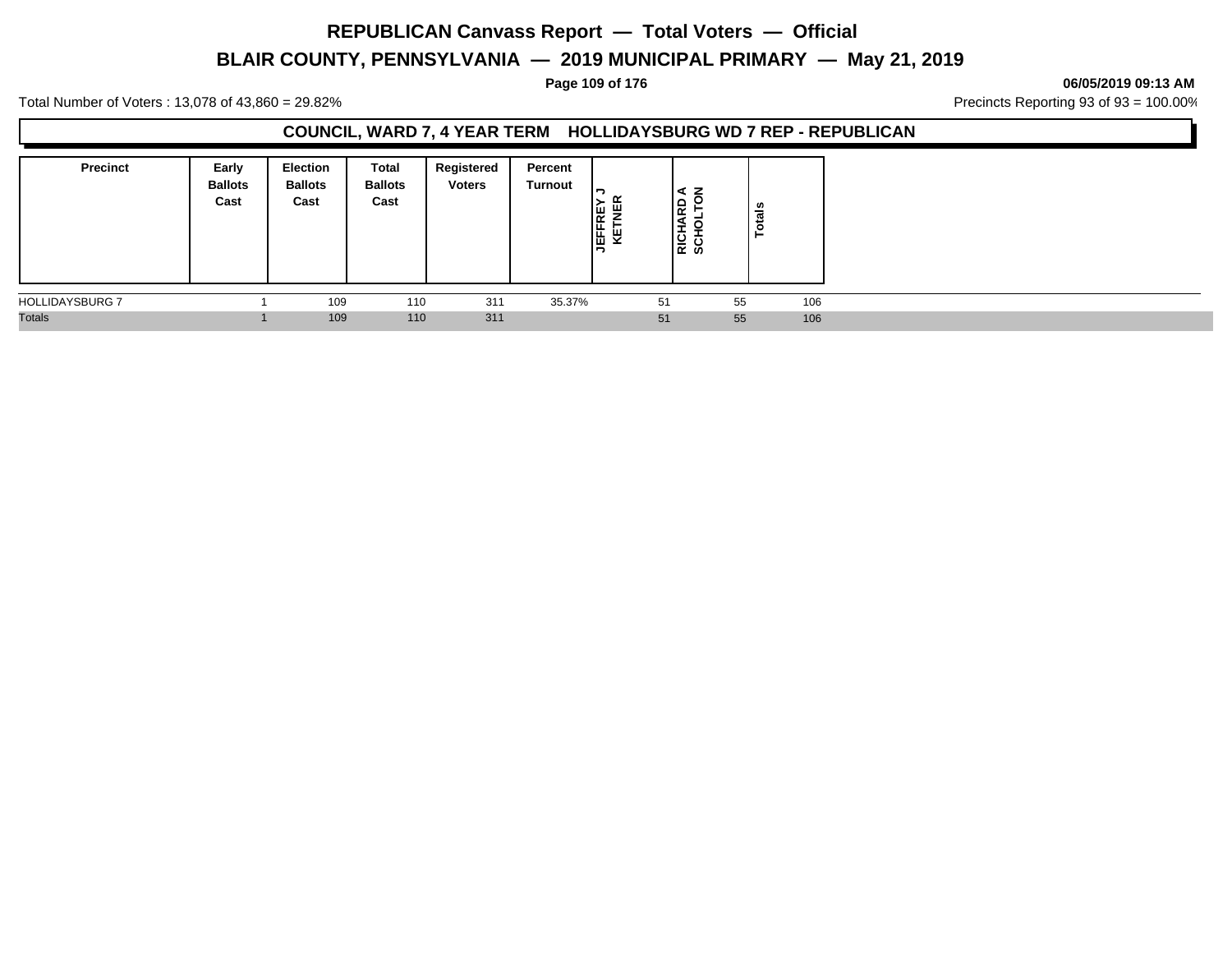# **BLAIR COUNTY, PENNSYLVANIA — 2019 MUNICIPAL PRIMARY — May 21, 2019**

**Page 110 of 176 06/05/2019 09:13 AM**

Total Number of Voters : 13,078 of 43,860 = 29.82% Precincts Reporting 93 of 93 = 100.00%

### **SUPERVISOR, 6 YEAR TERM HUSTON REP - REPUBLICAN**

| <b>Precinct</b>   | Early<br><b>Ballots</b><br>Cast | Election<br><b>Ballots</b><br>Cast | Total<br><b>Ballots</b><br>Cast | Registered<br><b>Voters</b> | Percent<br>Turnout | <b>PAMEL</b><br>Ø | ≃<br>ш<br>$\sim$<br>-<br><b>JOSEPI</b><br>듮<br>-<br>KEN | ODES<br>I<br>$\overline{\alpha}$<br>O<br>$\alpha$ | 띥<br>  ≝ g<br>⋍<br>⊯ ສ<br>ш<br><b>z</b><br>뀢 | S.<br><b>FODE</b><br>-<br>$\propto$<br>$\alpha$ | ឹ<br>ت<br>ᅙ |  |
|-------------------|---------------------------------|------------------------------------|---------------------------------|-----------------------------|--------------------|-------------------|---------------------------------------------------------|---------------------------------------------------|----------------------------------------------|-------------------------------------------------|-------------|--|
| <b>HUSTON TWP</b> |                                 | 197                                | 199                             | 579                         | 34.37%             | 145               |                                                         |                                                   | 39                                           |                                                 | 190         |  |
| <b>Totals</b>     |                                 | 197                                | 199                             | 579                         |                    | 145               |                                                         |                                                   | 39                                           |                                                 | 190         |  |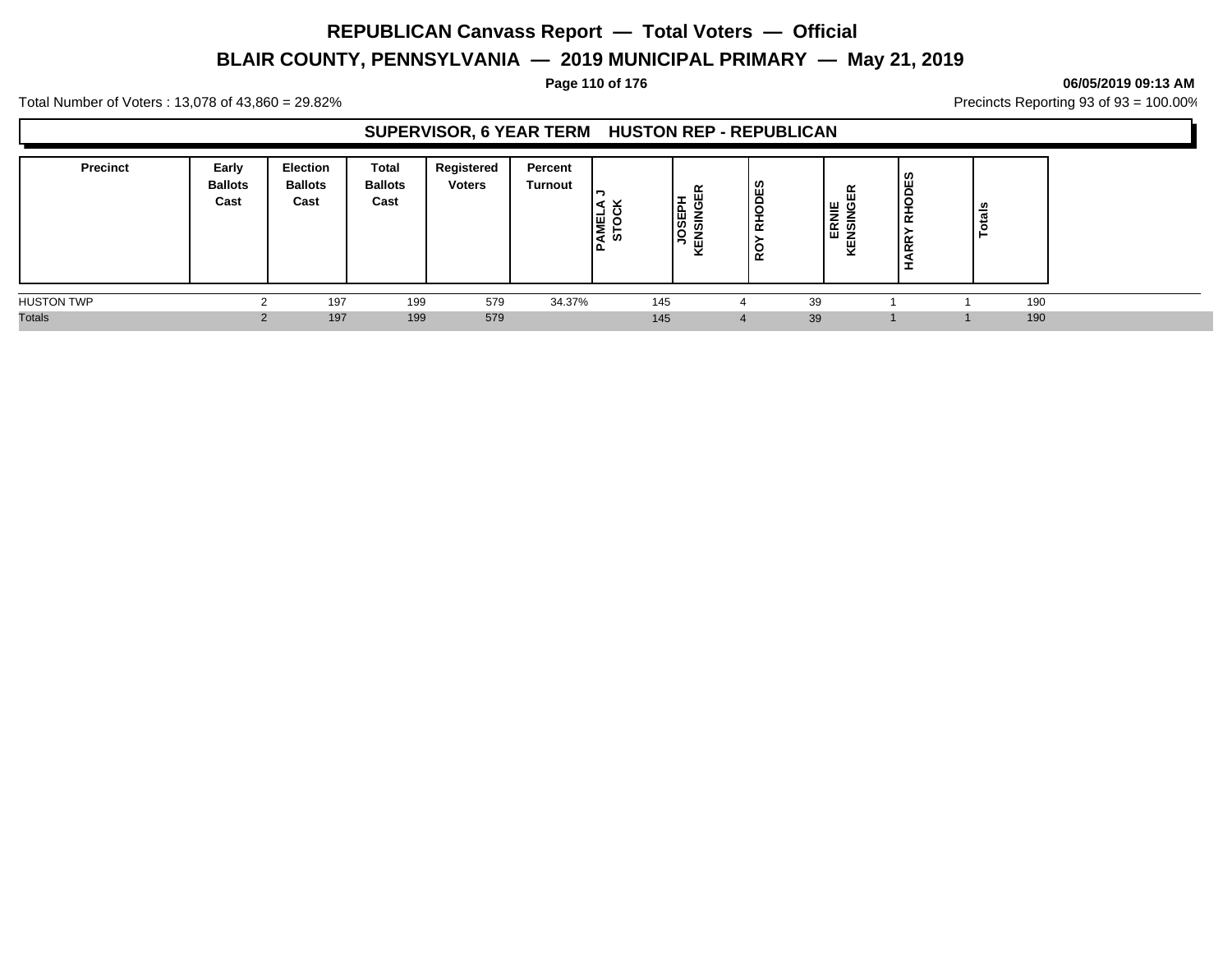# **BLAIR COUNTY, PENNSYLVANIA — 2019 MUNICIPAL PRIMARY — May 21, 2019**

#### **Page 111 of 176 06/05/2019 09:13 AM**

Total Number of Voters : 13,078 of 43,860 = 29.82% Precincts Reporting 93 of 93 = 100.00%

### **AUDITOR, 6 YEAR TERM HUSTON REP - REPUBLICAN**

| <b>Precinct</b>   | Early<br><b>Ballots</b><br>Cast | Election<br><b>Ballots</b><br>Cast | Total<br><b>Ballots</b><br>Cast | Registered<br><b>Voters</b> | Percent<br>Turnout | ூ<br>Candid<br>$=$<br>ட<br>٩ | ⇁<br>╘<br>ق ا<br>₽<br>ق ا<br>-<br>۵. | Totals |            |
|-------------------|---------------------------------|------------------------------------|---------------------------------|-----------------------------|--------------------|------------------------------|--------------------------------------|--------|------------|
| <b>HUSTON TWP</b> |                                 | 197                                | 199                             | 579                         | 34.37%             |                              | $\Omega$<br>∼                        |        |            |
| <b>Totals</b>     |                                 | 197                                | 199                             | 579                         |                    |                              | $\Omega$<br>$\overline{a}$           |        | $\sqrt{ }$ |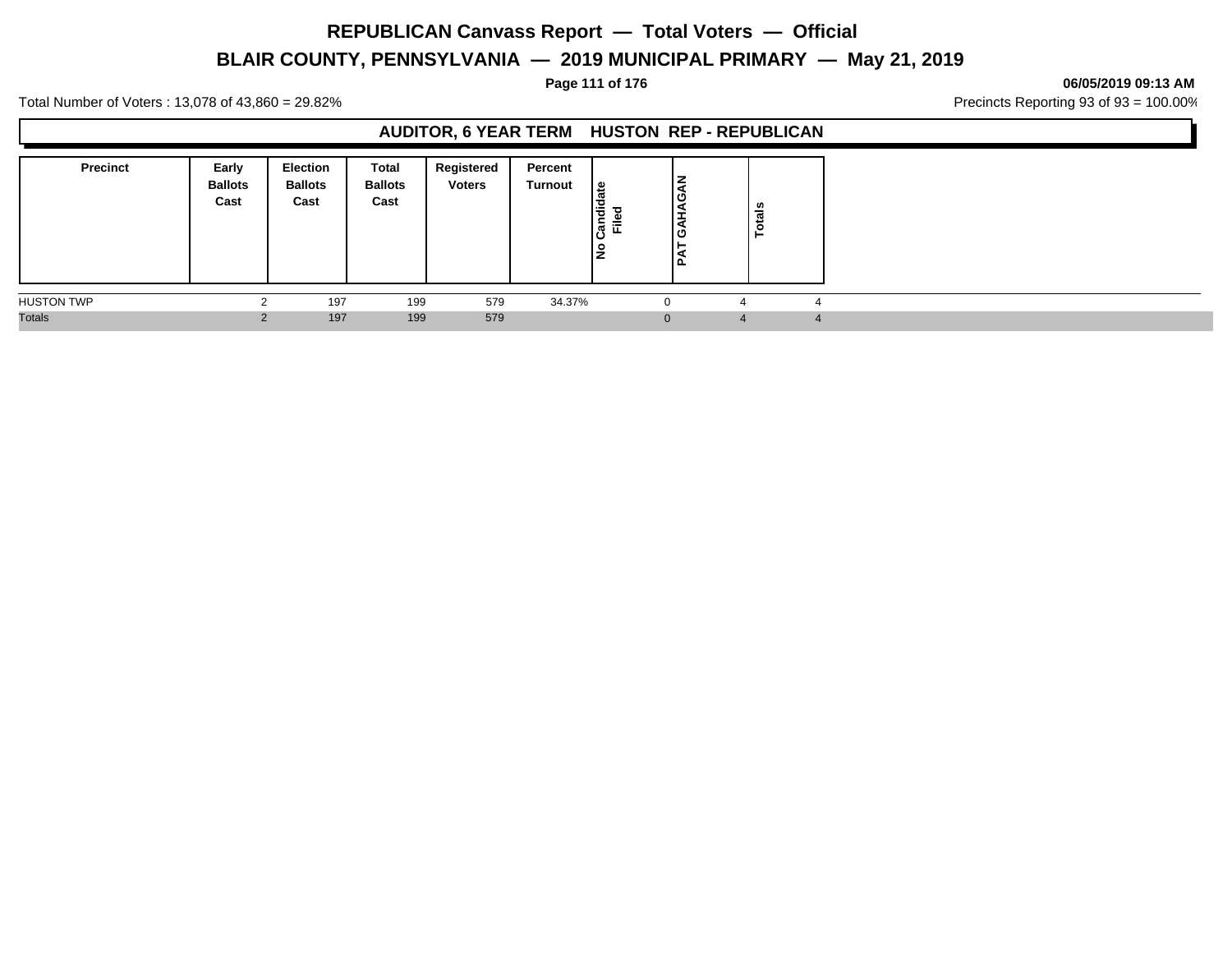# **BLAIR COUNTY, PENNSYLVANIA — 2019 MUNICIPAL PRIMARY — May 21, 2019**

**Page 112 of 176 06/05/2019 09:13 AM**

Total Number of Voters : 13,078 of 43,860 = 29.82% Precincts Reporting 93 of 93 = 100.00%

#### **SUPERVISOR, 6 YEAR TERM JUNIATA REP - REPUBLICAN**

| <b>Precinct</b>    | Early<br><b>Ballots</b><br>Cast | Election<br><b>Ballots</b><br>Cast | Total<br><b>Ballots</b><br>Cast | Registered<br><b>Voters</b> | Percent<br>Turnout | ١¥<br>л.<br>ن ا<br>lş<br>∣ല | ဖာ<br>١₩<br>ن ا<br><b>SO</b> | ഗ<br>≃<br>$\leq$<br>~<br>۔<br>$\Omega$<br>Σ ທ | als<br>ت<br>c<br>- |     |
|--------------------|---------------------------------|------------------------------------|---------------------------------|-----------------------------|--------------------|-----------------------------|------------------------------|-----------------------------------------------|--------------------|-----|
| <b>JUNIATA TWP</b> |                                 | 126                                | 129                             | 492                         | 26.22%             | 111                         |                              |                                               |                    | 113 |
| <b>Totals</b>      |                                 | 126                                | 129                             | 492                         |                    | 111                         |                              |                                               | 1                  | 113 |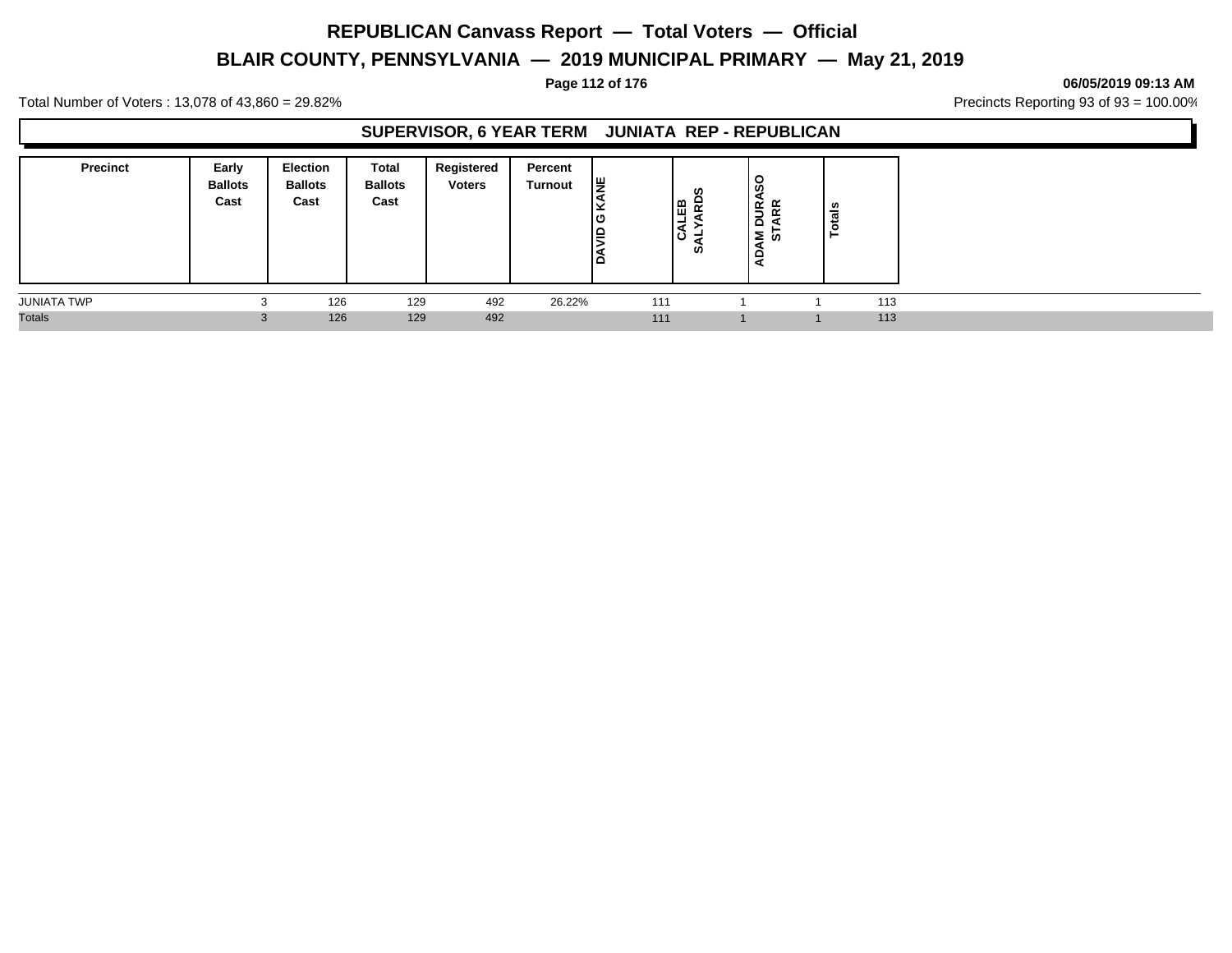# **BLAIR COUNTY, PENNSYLVANIA — 2019 MUNICIPAL PRIMARY — May 21, 2019**

**Page 113 of 176 06/05/2019 09:13 AM**

Total Number of Voters : 13,078 of 43,860 = 29.82% Precincts Reporting 93 of 93 = 100.00%

#### **AUDITOR, 6 YEAR TERM JUNIATA REP - REPUBLICAN**

| <b>Precinct</b>    | Early<br><b>Ballots</b><br>Cast | Election<br><b>Ballots</b><br>Cast | <b>Total</b><br><b>Ballots</b><br>Cast | Registered<br><b>Voters</b> | Percent<br>Turnout | צ ∟<br>⊣<br><b>JAMES</b><br>GARLIC | tais<br>$\bullet$ |
|--------------------|---------------------------------|------------------------------------|----------------------------------------|-----------------------------|--------------------|------------------------------------|-------------------|
| <b>JUNIATA TWP</b> | $\sim$                          | 126                                | 129                                    | 492                         | 26.22%             | 118                                | 118               |
| <b>Totals</b>      |                                 | 126                                | 129                                    | 492                         |                    | 118                                | 118               |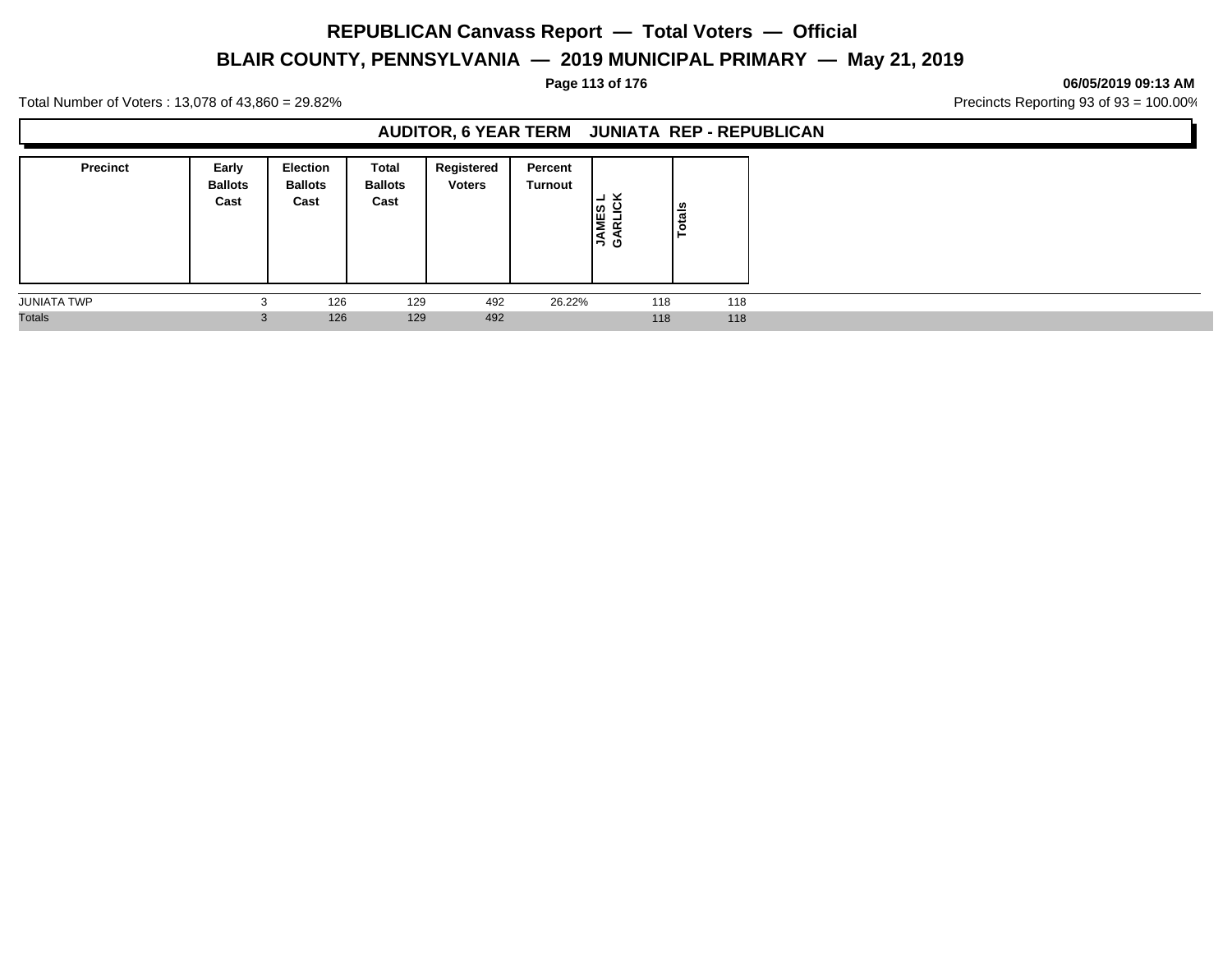# **BLAIR COUNTY, PENNSYLVANIA — 2019 MUNICIPAL PRIMARY — May 21, 2019**

#### **Page 114 of 176 06/05/2019 09:13 AM**

Total Number of Voters : 13,078 of 43,860 = 29.82% Precincts Reporting 93 of 93 = 100.00%

#### **SUPERVISOR, 6 YEAR TERM LOGAN REP - REPUBLICAN**

| Precinct           | Early<br><b>Ballots</b><br>Cast | Election<br><b>Ballots</b><br>Cast | <b>Total</b><br><b>Ballots</b><br>Cast | Registered<br><b>Voters</b> | Percent<br>Turnout | lg.<br>METZG.<br><b>JOE</b> | ᅂ<br>혽<br>⊣<br>w<br>y≝<br>Ba | ►<br>ATRICK<br>JONES | RHO.<br>ш<br>$\Omega$ | GEORGE<br>$\sum_{i=1}^{n}$ | $\Omega$<br><b>WENDY</b><br>GRISWO | N<br>∍<br>ᆜ<br>ä<br>s | TEIJ<br>붙<br><b>CHRIS</b> | Con tinued |
|--------------------|---------------------------------|------------------------------------|----------------------------------------|-----------------------------|--------------------|-----------------------------|------------------------------|----------------------|-----------------------|----------------------------|------------------------------------|-----------------------|---------------------------|------------|
| LOGAN TWP 1        | $\overline{2}$                  | 278                                | 280                                    | 754                         | 37.14%             | 194                         | 124                          | 130                  |                       |                            | $\Omega$                           |                       |                           |            |
| <b>LOGAN TWP 2</b> | 11                              | 306                                | 317                                    | 914                         | 34.68%             | 217                         | 114                          | 161                  | $\Omega$              |                            |                                    | 0                     |                           |            |
| LOGAN TWP 3        |                                 | 193                                | 197                                    | 472                         | 41.74%             | 143                         | 79                           | 89                   | $\Omega$              |                            |                                    |                       |                           |            |
| LOGAN TWP 4        |                                 | 210                                | 217                                    | 680                         | 31.91%             | 141                         | 93                           | 118                  | $\Omega$              |                            |                                    |                       |                           |            |
| LOGAN TWP 5        | 3                               | 228                                | 231                                    | 702                         | 32.91%             | 134                         | 95                           | 130                  | $\Omega$              |                            |                                    | 0                     |                           |            |
| LOGAN TWP 6        | 10                              | 245                                | 255                                    | 866                         | 29.45%             | 160                         | 89                           | 150                  |                       |                            |                                    |                       |                           |            |
| <b>LOGAN TWP 7</b> | υ                               | 118                                | 118                                    | 309                         | 38.19%             | 71                          | 56                           | 55                   | $\sim$                |                            |                                    |                       |                           |            |
| <b>Totals</b>      | 37                              | 1578                               | 1615                                   | 4697                        |                    | 1060                        | 650                          | 833                  | $\overline{4}$        |                            |                                    | $\mathbf{3}$          |                           |            |

# Con tinued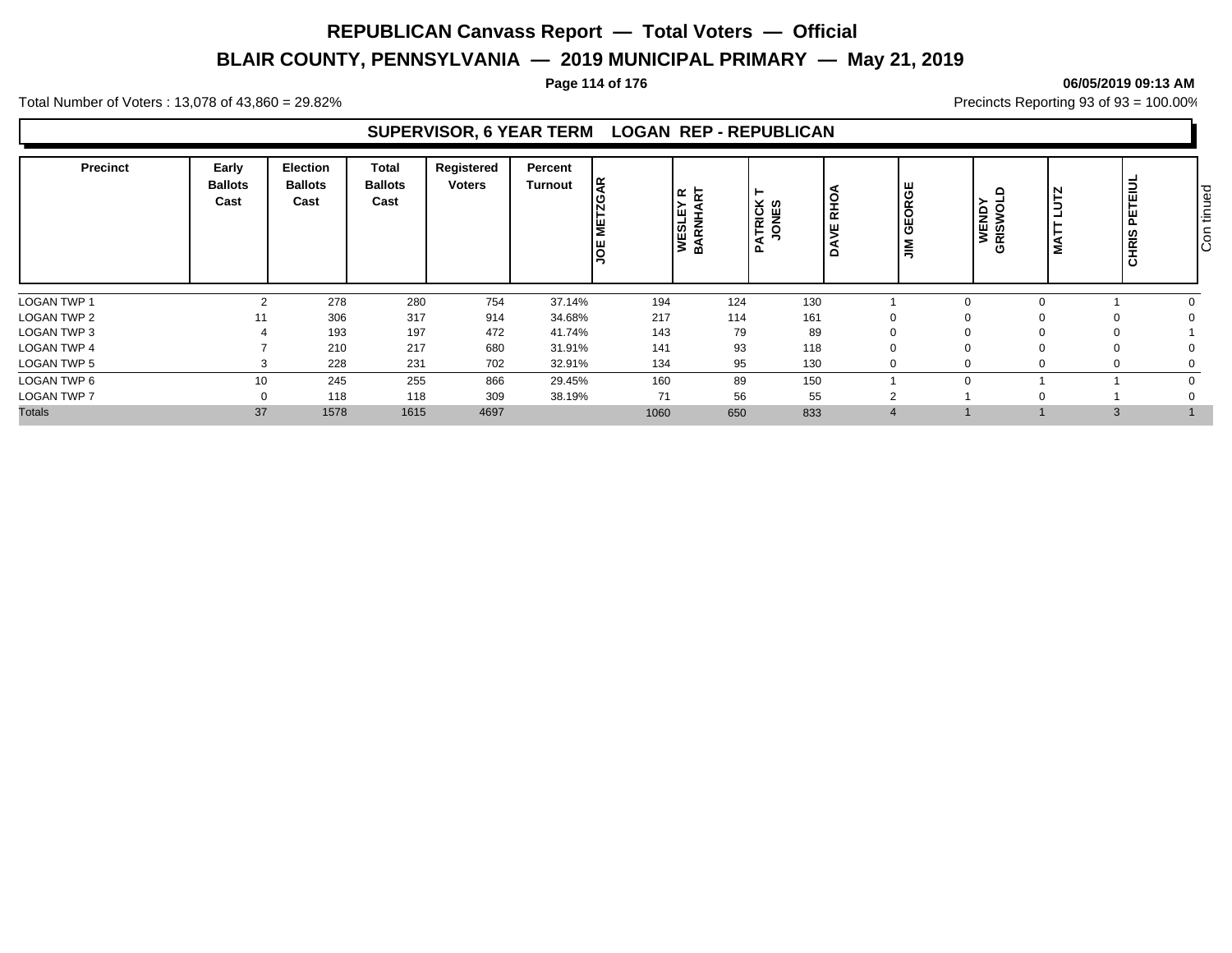# **BLAIR COUNTY, PENNSYLVANIA — 2019 MUNICIPAL PRIMARY — May 21, 2019**

**Page 115 of 176 06/05/2019 09:13 AM**

Total Number of Voters : 13,078 of 43,860 = 29.82% Precincts Reporting 93 of 93 = 100.00%

#### **SUPERVISOR, 6 YEAR TERM LOGAN REP - REPUBLICAN**

| <b>Precinct</b>    | Early<br><b>Ballots</b><br>Cast | Election<br><b>Ballots</b><br>Cast | Total<br><b>Ballots</b><br>Cast | Registered<br><b>Voters</b> | Percent<br>Turnout | <b>Totals</b> |
|--------------------|---------------------------------|------------------------------------|---------------------------------|-----------------------------|--------------------|---------------|
| <b>LOGAN TWP 1</b> | 2                               | 278                                | 280                             | 754                         | 37.14%             | 450           |
| <b>LOGAN TWP 2</b> | 11                              | 306                                | 317                             | 914                         | 34.68%             | 492           |
| LOGAN TWP 3        | 4                               | 193                                | 197                             | 472                         | 41.74%             | 312           |
| <b>LOGAN TWP 4</b> |                                 | 210                                | 217                             | 680                         | 31.91%             | 352           |
| <b>LOGAN TWP 5</b> | 3                               | 228                                | 231                             | 702                         | 32.91%             | 359           |
| LOGAN TWP 6        | 10                              | 245                                | 255                             | 866                         | 29.45%             | 402           |
| <b>LOGAN TWP 7</b> | 0                               | 118                                | 118                             | 309                         | 38.19%             | 186           |
| <b>Totals</b>      | 37                              | 1578                               | 1615                            | 4697                        |                    | 2553          |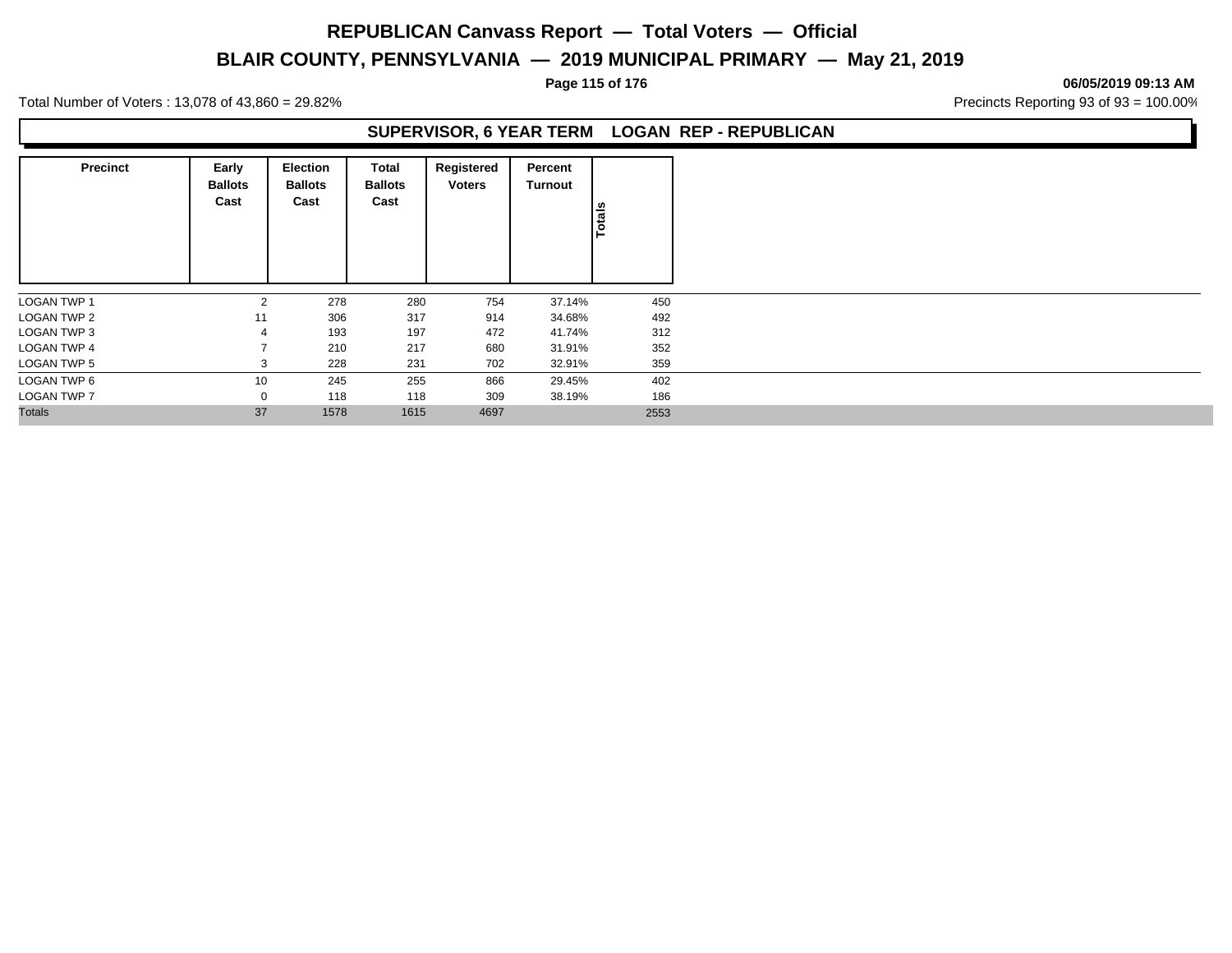# **BLAIR COUNTY, PENNSYLVANIA — 2019 MUNICIPAL PRIMARY — May 21, 2019**

**Page 116 of 176 06/05/2019 09:13 AM**

Total Number of Voters : 13,078 of 43,860 = 29.82% Precincts Reporting 93 of 93 = 100.00%

#### **AUDITOR, 6 YEAR TERM LOGAN REP - REPUBLICAN**

| <b>Precinct</b>    | Early<br><b>Ballots</b><br>Cast | <b>Election</b><br><b>Ballots</b><br>Cast | <b>Total</b><br><b>Ballots</b><br>Cast | Registered<br><b>Voters</b> | Percent<br>Turnout | <b>MASON</b><br>¬<br><b>ONAD</b> | Totals |
|--------------------|---------------------------------|-------------------------------------------|----------------------------------------|-----------------------------|--------------------|----------------------------------|--------|
| <b>LOGAN TWP 1</b> | $\overline{2}$                  | 278                                       | 280                                    | 754                         | 37.14%             | 251                              | 251    |
| LOGAN TWP 2        | 11                              | 306                                       | 317                                    | 914                         | 34.68%             | 273                              | 273    |
| LOGAN TWP 3        | 4                               | 193                                       | 197                                    | 472                         | 41.74%             | 174                              | 174    |
| <b>LOGAN TWP 4</b> |                                 | 210                                       | 217                                    | 680                         | 31.91%             | 202                              | 202    |
| <b>LOGAN TWP 5</b> | 3                               | 228                                       | 231                                    | 702                         | 32.91%             | 201                              | 201    |
| LOGAN TWP 6        | 10                              | 245                                       | 255                                    | 866                         | 29.45%             | 234                              | 234    |
| <b>LOGAN TWP 7</b> | 0                               | 118                                       | 118                                    | 309                         | 38.19%             | 102                              | 102    |
| <b>Totals</b>      | 37                              | 1578                                      | 1615                                   | 4697                        |                    | 1437                             | 1437   |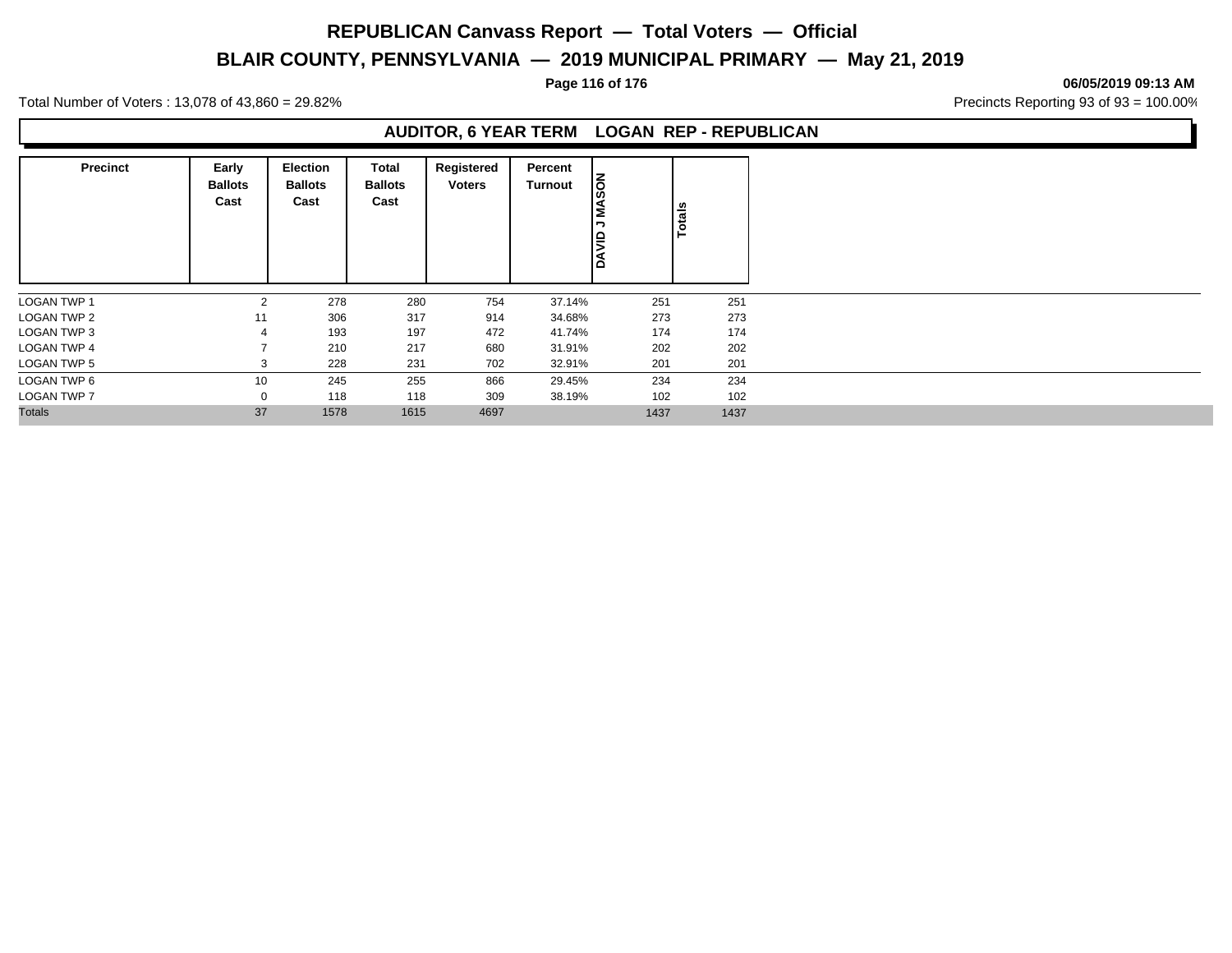# **BLAIR COUNTY, PENNSYLVANIA — 2019 MUNICIPAL PRIMARY — May 21, 2019**

#### **Page 117 of 176 06/05/2019 09:13 AM**

Total Number of Voters : 13,078 of 43,860 = 29.82% Precincts Reporting 93 of 93 = 100.00%

### **COUNCIL, 4 YEAR TERM MARTINSBURG REP - REPUBLICAN**

| <b>Precinct</b>      | Early<br><b>Ballots</b><br>Cast | Election<br><b>Ballots</b><br>Cast | Total<br><b>Ballots</b><br>Cast | Registered<br><b>Voters</b> | Percent<br>Turnout | <b>MECK</b><br>۱œ<br><b>DARIN</b> | DICKSON<br>18<br>K<br>ם ו | $\circ$<br>ທ<br><b>Sonce</b><br>ぁ | ៖<br>c<br>► |
|----------------------|---------------------------------|------------------------------------|---------------------------------|-----------------------------|--------------------|-----------------------------------|---------------------------|-----------------------------------|-------------|
| <b>MARTINSBURG 1</b> |                                 | 136                                | 140                             | 405                         | 34.57%             | 113                               | 102                       | 122                               | 337         |
| <b>MARTINSBURG 2</b> | 6                               | 147                                | 153                             | 482                         | 31.74%             | 116                               | 110                       | 130                               | 356         |
| <b>Totals</b>        | 10                              | 283                                | 293                             | 887                         |                    | 229                               | 212                       | 252                               | 693         |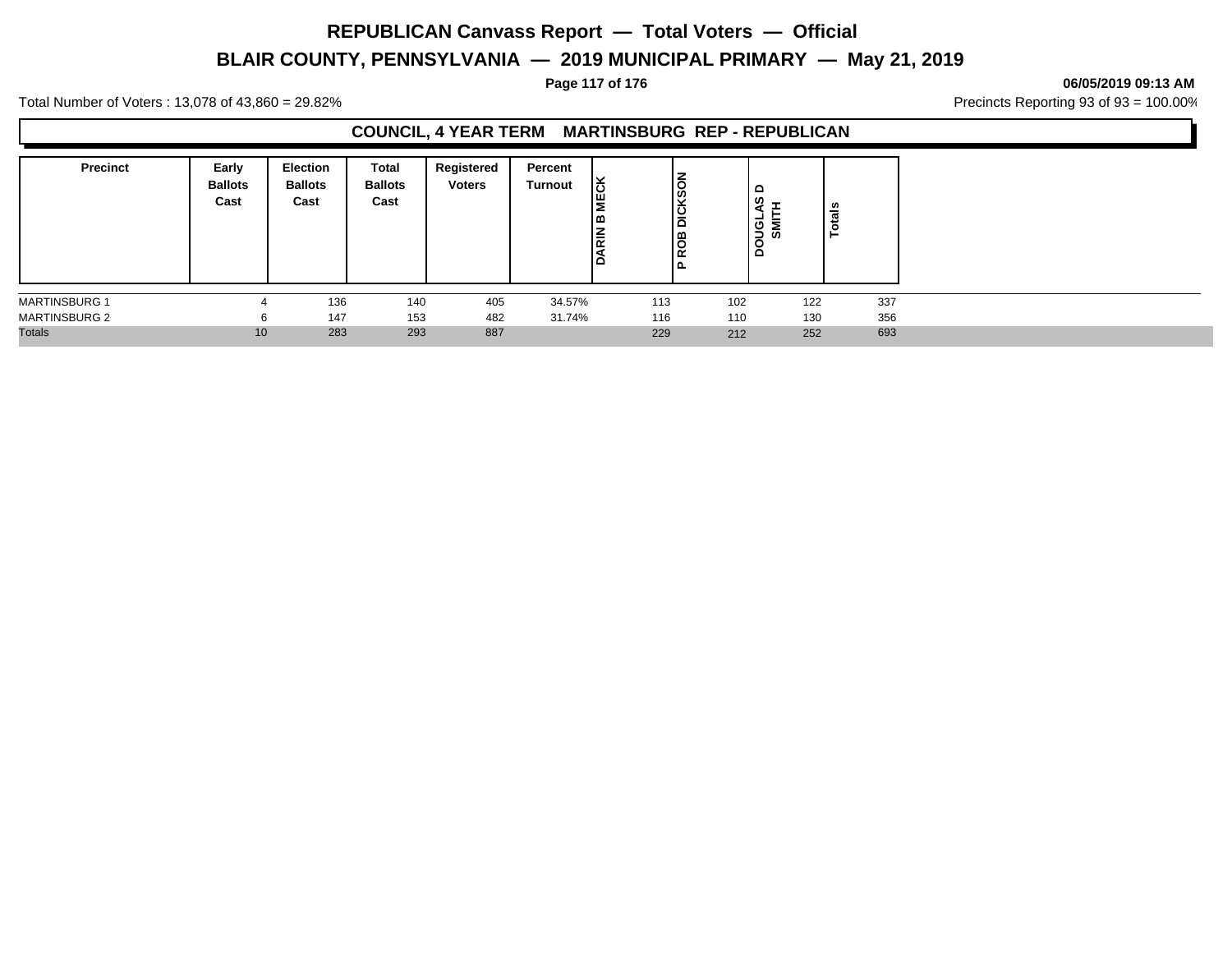# **BLAIR COUNTY, PENNSYLVANIA — 2019 MUNICIPAL PRIMARY — May 21, 2019**

#### **Page 118 of 176 06/05/2019 09:13 AM**

Total Number of Voters : 13,078 of 43,860 = 29.82% Precincts Reporting 93 of 93 = 100.00%

#### **COUNCIL, 2 YEAR UNEXPIRED TERM MARTINSBURG REP - REPUBLICAN**

| <b>Precinct</b>      | Early<br><b>Ballots</b><br>Cast | Election<br><b>Ballots</b><br>Cast | Total<br><b>Ballots</b><br>Cast | Registered<br><b>Voters</b> | Percent<br>Turnout | <b>IRKER</b><br>١Ŧ<br><b>-</b><br>-<br>l≘<br>آ≤ | ∣ ш ഗ<br><b>STE</b><br>z<br>≏ | KING<br>CRIS  | als<br>تب<br>c |     |
|----------------------|---------------------------------|------------------------------------|---------------------------------|-----------------------------|--------------------|-------------------------------------------------|-------------------------------|---------------|----------------|-----|
| <b>MARTINSBURG 1</b> |                                 | 136                                | 140                             | 405                         | 34.57%             | 126                                             |                               | $\sim$        |                | 129 |
| <b>MARTINSBURG 2</b> | 6                               | 147                                | 153                             | 482                         | 31.74%             | 127                                             |                               | <sup>0</sup>  |                | 127 |
| <b>Totals</b>        | 10                              | 283                                | 293                             | 887                         |                    | 253                                             |                               | $\Omega$<br>∠ |                | 256 |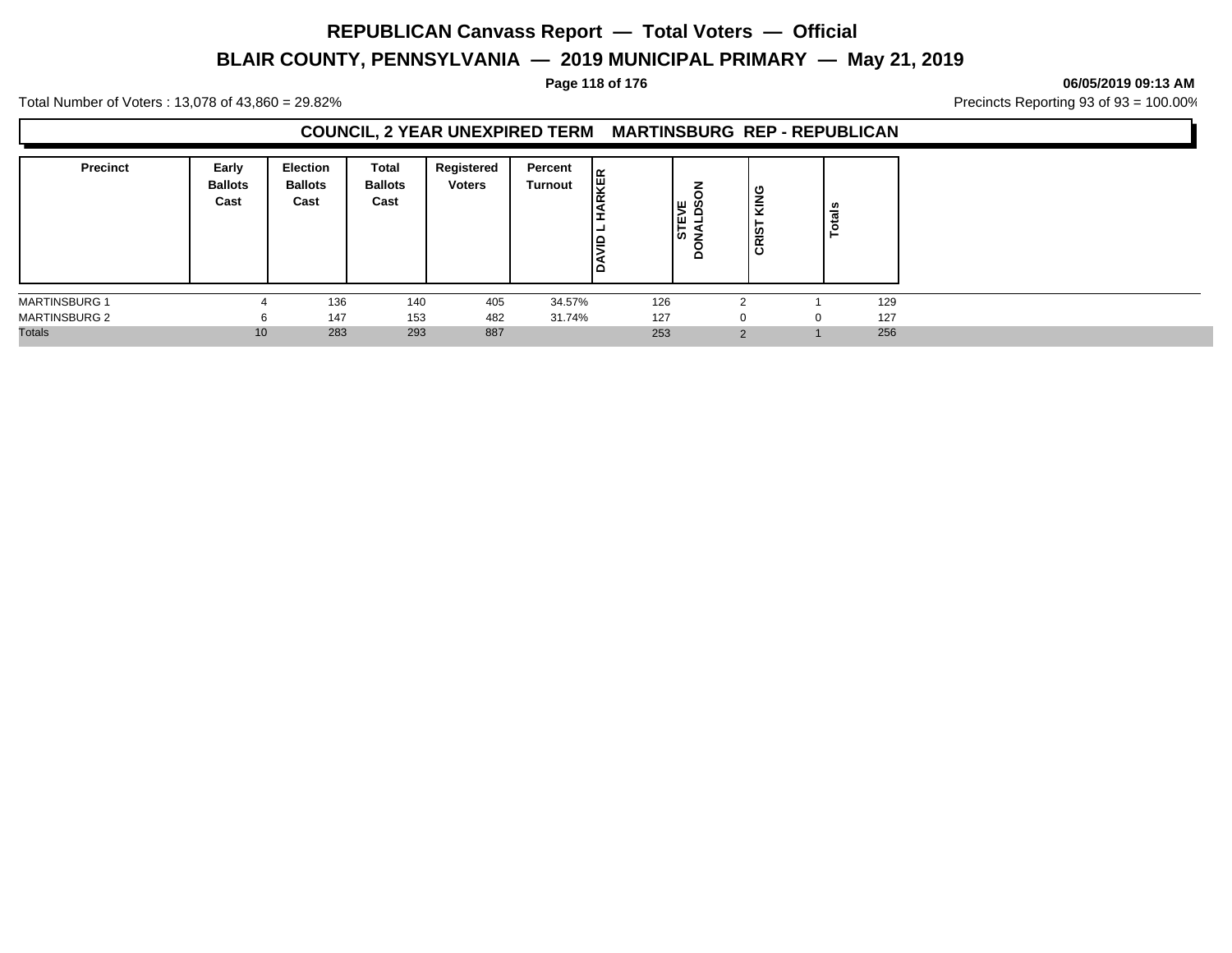# **BLAIR COUNTY, PENNSYLVANIA — 2019 MUNICIPAL PRIMARY — May 21, 2019**

#### **Page 119 of 176 06/05/2019 09:13 AM**

Total Number of Voters : 13,078 of 43,860 = 29.82% Precincts Reporting 93 of 93 = 100.00%

### **COUNCIL, 4 YEAR TERM NEWRY REP - REPUBLICAN**

| <b>Precinct</b> | Early<br><b>Ballots</b><br>Cast | <b>Election</b><br><b>Ballots</b><br>Cast | Total<br><b>Ballots</b><br>Cast | Registered<br><b>Voters</b> | Percent<br>Turnout | ہ ا<br>Candi<br>≈<br>ட<br><u>ੁ</u><br>- | <b>SEND</b><br>I۳<br>⊫<br>- | ட<br><b>RICI</b><br>O | l S<br>╺<br>¦¥<br>$\overline{z}$ | tals<br>ᅙ |  |
|-----------------|---------------------------------|-------------------------------------------|---------------------------------|-----------------------------|--------------------|-----------------------------------------|-----------------------------|-----------------------|----------------------------------|-----------|--|
| NEWRY BORO      |                                 | 16                                        | 16                              | 55                          | 29.09%             |                                         |                             |                       |                                  |           |  |
| <b>Totals</b>   | $\Omega$                        | 16                                        | 16                              | 55                          |                    | $\Omega$                                |                             |                       |                                  |           |  |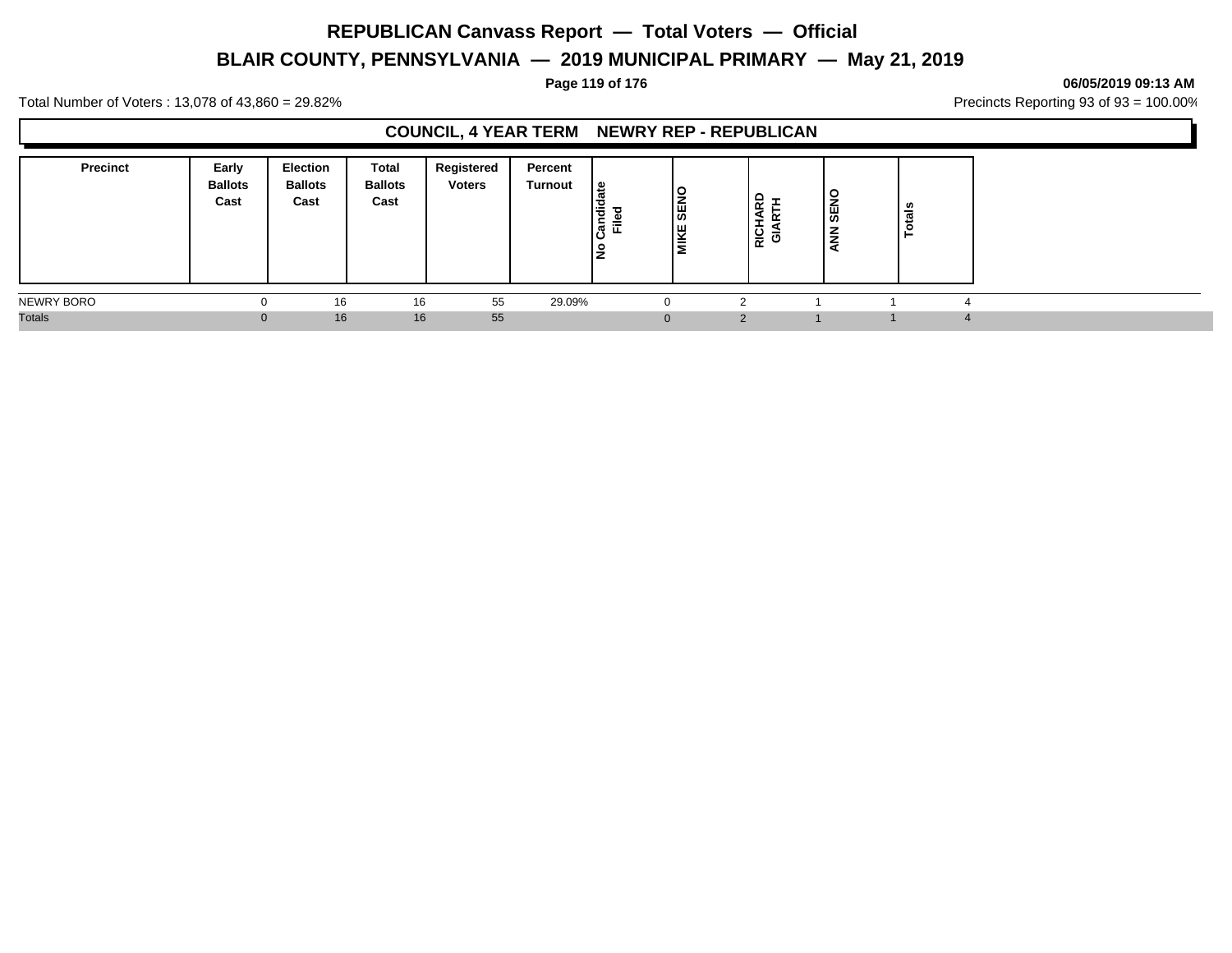# **BLAIR COUNTY, PENNSYLVANIA — 2019 MUNICIPAL PRIMARY — May 21, 2019**

#### **Page 120 of 176 06/05/2019 09:13 AM**

Total Number of Voters : 13,078 of 43,860 = 29.82% Precincts Reporting 93 of 93 = 100.00%

#### **COUNCIL, 2 YEAR UNEXPIRED TERM NEWRY REP - REPUBLICAN**

| <b>Precinct</b> | Early<br><b>Ballots</b><br>Cast | <b>Election</b><br><b>Ballots</b><br>Cast | Total<br><b>Ballots</b><br>Cast | Registered<br><b>Voters</b> | Percent<br>Turnout | ہ  <br>Candida<br>$=$<br>щ<br>١ş | Totals   |  |
|-----------------|---------------------------------|-------------------------------------------|---------------------------------|-----------------------------|--------------------|----------------------------------|----------|--|
| NEWRY BORO      | $\Omega$                        | 16                                        | 16                              | 55                          | 29.09%             | $\Omega$                         | 0        |  |
| <b>Totals</b>   | $\overline{0}$                  | 16                                        | 16                              | 55                          |                    | $\Omega$                         | $\Omega$ |  |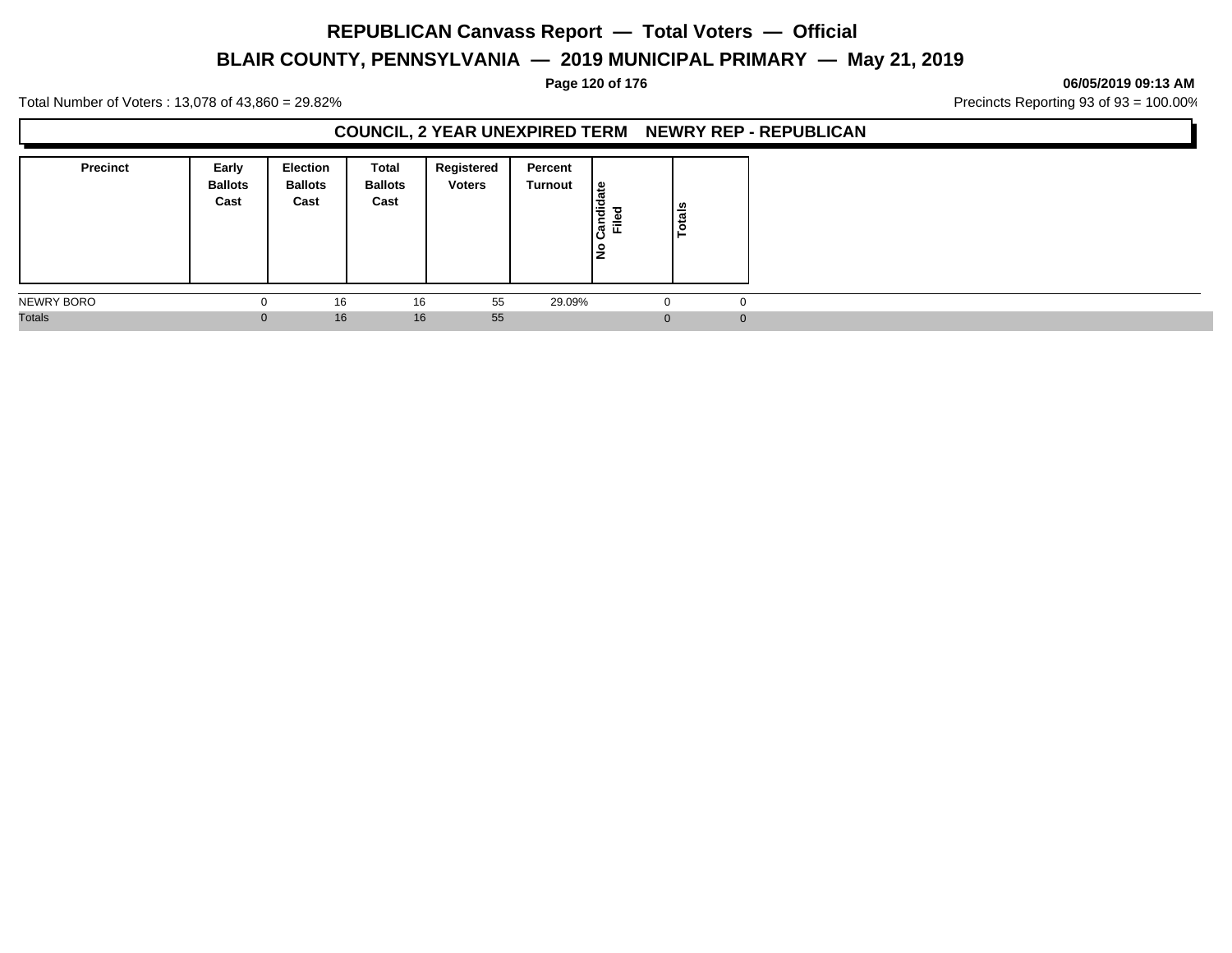# **BLAIR COUNTY, PENNSYLVANIA — 2019 MUNICIPAL PRIMARY — May 21, 2019**

#### **Page 121 of 176 06/05/2019 09:13 AM**

Total Number of Voters : 13,078 of 43,860 = 29.82% Precincts Reporting 93 of 93 = 100.00%

#### **SUPERVISOR, 6 YEAR TERM NORTH WOODBURY REP - REPUBLICAN**

| <b>Precinct</b> | Early<br><b>Ballots</b><br>Cast | <b>Election</b><br><b>Ballots</b><br>Cast | Total<br><b>Ballots</b><br>Cast | Registered<br><b>Voters</b> | Percent<br>Turnout | <b>SSEP</b><br>≏ | BEECI<br><b>BRE</b> | San<br>N<br>$\boldsymbol{\sigma}$<br>௨ | ័ត  |
|-----------------|---------------------------------|-------------------------------------------|---------------------------------|-----------------------------|--------------------|------------------|---------------------|----------------------------------------|-----|
| NORTH WOODBURY  | 34                              | 374                                       | 408                             | 1178                        | 34.63%             |                  | 353                 |                                        | 355 |
| <b>Totals</b>   | 34                              | 374                                       | 408                             | 1178                        |                    |                  | 353                 |                                        | 355 |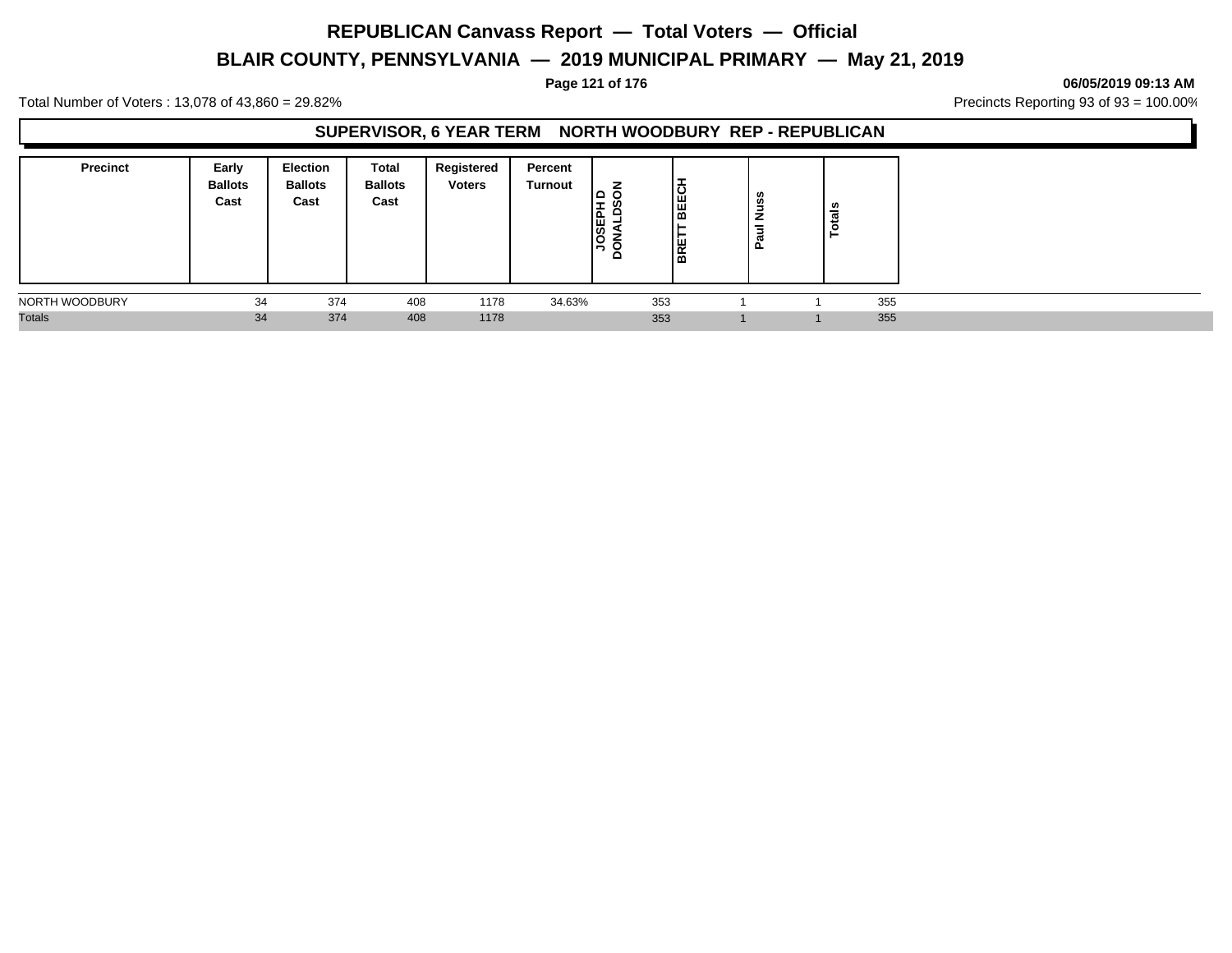# **BLAIR COUNTY, PENNSYLVANIA — 2019 MUNICIPAL PRIMARY — May 21, 2019**

#### **Page 122 of 176 06/05/2019 09:13 AM**

Total Number of Voters : 13,078 of 43,860 = 29.82% Precincts Reporting 93 of 93 = 100.00%

#### **SUPERVISOR, 2 YEAR UNEXPIRED TERM NORTH WOODBURY REP - REPUBLICAN**

| <b>Precinct</b> | Early<br><b>Ballots</b><br>Cast | <b>Election</b><br><b>Ballots</b><br>Cast | Total<br><b>Ballots</b><br>Cast | Registered<br><b>Voters</b> | Percent<br>Turnout | <b>JAMES</b><br>BROWE | BEEC<br>BRE | ≅<br>ш<br><u>. на т</u><br>-<br>ш<br>$\overline{\phantom{0}}$<br>- 22 | ∍<br>ີ<br>-<br>≡ | airo<br>ᆜ<br>$\tilde{\mathbf{r}}$ | ш<br>$\tilde{ }$<br>шδ<br>≃<br>5s<br>$\sim$ | u<br>ಕ<br>► |  |
|-----------------|---------------------------------|-------------------------------------------|---------------------------------|-----------------------------|--------------------|-----------------------|-------------|-----------------------------------------------------------------------|------------------|-----------------------------------|---------------------------------------------|-------------|--|
| NORTH WOODBURY  | 34                              | 374                                       | 408                             | 1178                        | 34.63%             | 349                   |             |                                                                       |                  |                                   |                                             | 356         |  |
| <b>Totals</b>   | 34                              | 374                                       | 408                             | 1178                        |                    | 349                   |             |                                                                       |                  |                                   |                                             | 356         |  |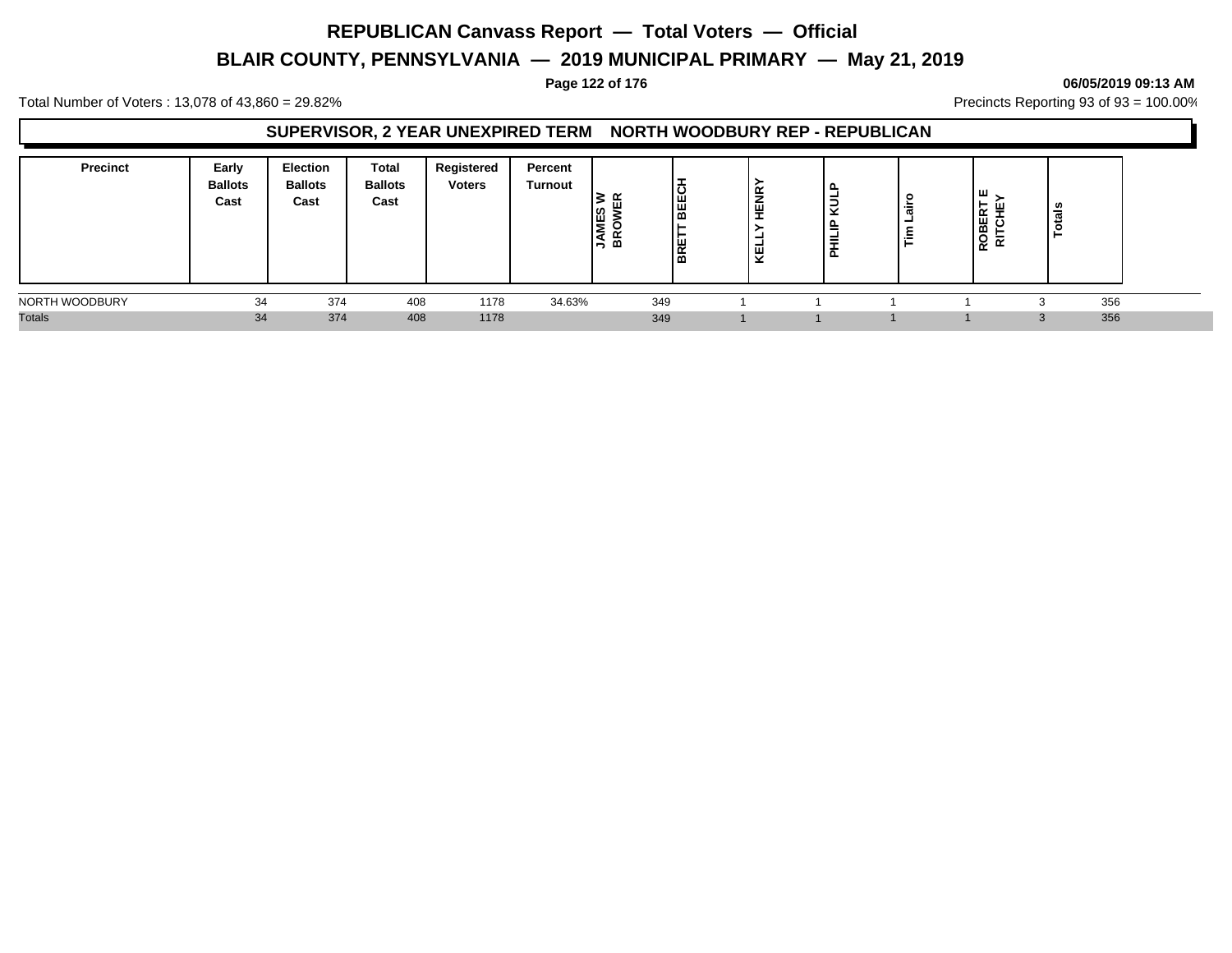# **BLAIR COUNTY, PENNSYLVANIA — 2019 MUNICIPAL PRIMARY — May 21, 2019**

**Page 123 of 176 06/05/2019 09:13 AM**

Total Number of Voters : 13,078 of 43,860 = 29.82% Precincts Reporting 93 of 93 = 100.00%

#### **AUDITOR, 6 YEAR TERM NORTH WOODBURY REP - REPUBLICAN**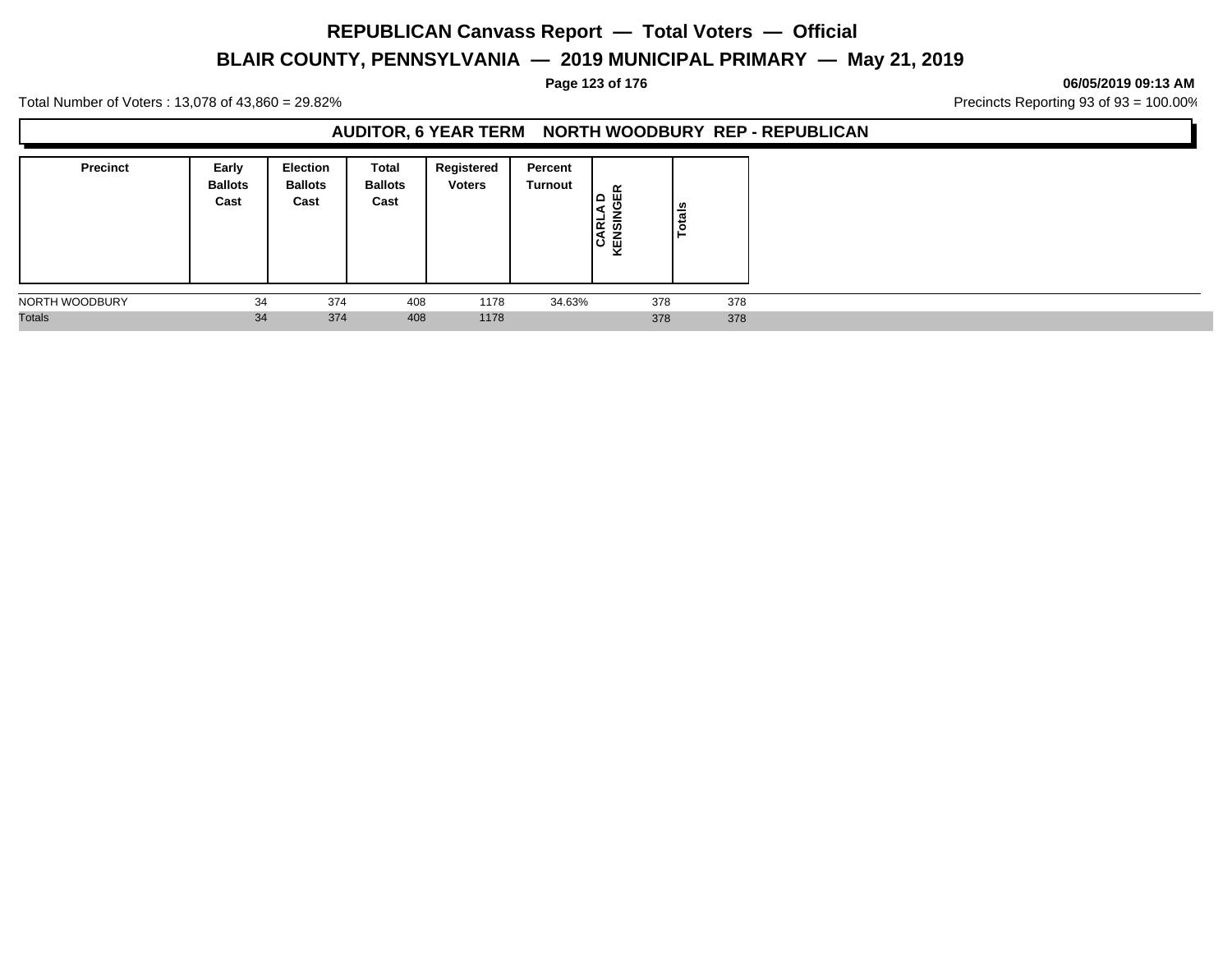# **BLAIR COUNTY, PENNSYLVANIA — 2019 MUNICIPAL PRIMARY — May 21, 2019**

#### **Page 124 of 176 06/05/2019 09:13 AM**

Total Number of Voters : 13,078 of 43,860 = 29.82% Precincts Reporting 93 of 93 = 100.00%

#### **AUDITOR, 2 YEAR UNEXPIRED TERM NORTH WOODBURY REP - REPUBLICAN**

| <b>Precinct</b> | Early<br><b>Ballots</b><br>Cast | <b>Election</b><br><b>Ballots</b><br>Cast | Total<br><b>Ballots</b><br>Cast | Registered<br><b>Voters</b> | Percent<br><b>Turnout</b> | ூ<br>Candie<br>Filed<br>o | -<br>۱z<br>ه ۱<br>≃ | ш<br>O<br>▭ | ⊃<br>-<br>ய<br>◀<br><br>≏<br>∣ ਛੋਂ ਰੋ<br>$\sim$<br>. മ | ≃<br>⇁<br>I⊕<br>₩<br>≃ | 띥<br>WΙE<br>ு<br>▴<br>-<br>ທ<br>-<br>-<br>ê<br><b>x</b> | き<br>ш.<br>-<br>⋍<br>- | $\ddot{\tilde{\mathbf{z}}}$<br>z<br>ш<br>$\overline{\phantom{0}}$<br>$\propto$ | ס ו<br>Φ<br>-<br>ے<br>$\sim$<br>造<br>∼<br>$\circ$<br>וטו |
|-----------------|---------------------------------|-------------------------------------------|---------------------------------|-----------------------------|---------------------------|---------------------------|---------------------|-------------|--------------------------------------------------------|------------------------|---------------------------------------------------------|------------------------|--------------------------------------------------------------------------------|----------------------------------------------------------|
| NORTH WOODBURY  | 34                              | 374                                       | 408                             | 1178                        | 34.63%                    |                           |                     |             |                                                        |                        |                                                         |                        |                                                                                |                                                          |
| <b>Totals</b>   | 34                              | 374                                       | 408                             | 1178                        |                           |                           | $\Omega$            |             |                                                        |                        |                                                         |                        |                                                                                |                                                          |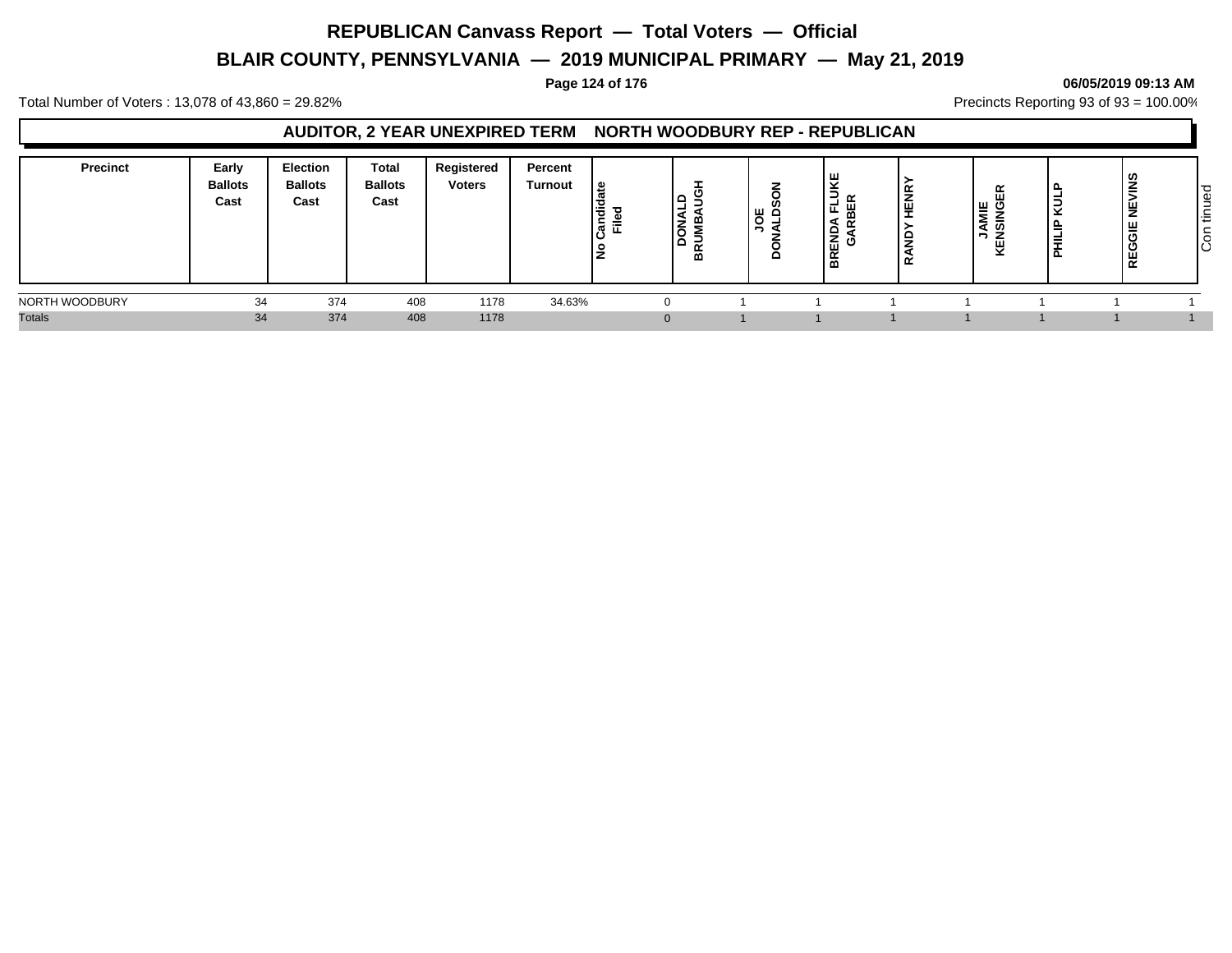# **BLAIR COUNTY, PENNSYLVANIA — 2019 MUNICIPAL PRIMARY — May 21, 2019**

#### **Page 125 of 176 06/05/2019 09:13 AM**

Total Number of Voters : 13,078 of 43,860 = 29.82% Precincts Reporting 93 of 93 = 100.00%

#### **AUDITOR, 2 YEAR UNEXPIRED TERM NORTH WOODBURY REP - REPUBLICAN**

| <b>Precinct</b> | Early<br><b>Ballots</b><br>Cast | <b>Election</b><br><b>Ballots</b><br>Cast | Total<br><b>Ballots</b><br>Cast | Registered<br><b>Voters</b> | Percent<br>Turnout | ပ<br>၊ ဖာ<br>ய<br>KANDA<br>്പ<br>ທ | tals<br>o. |  |
|-----------------|---------------------------------|-------------------------------------------|---------------------------------|-----------------------------|--------------------|------------------------------------|------------|--|
| NORTH WOODBURY  | 34                              | 374                                       | 408                             | 1178                        | 34.63%             |                                    |            |  |
| <b>Totals</b>   | 34                              | 374                                       | 408                             | 1178                        |                    |                                    |            |  |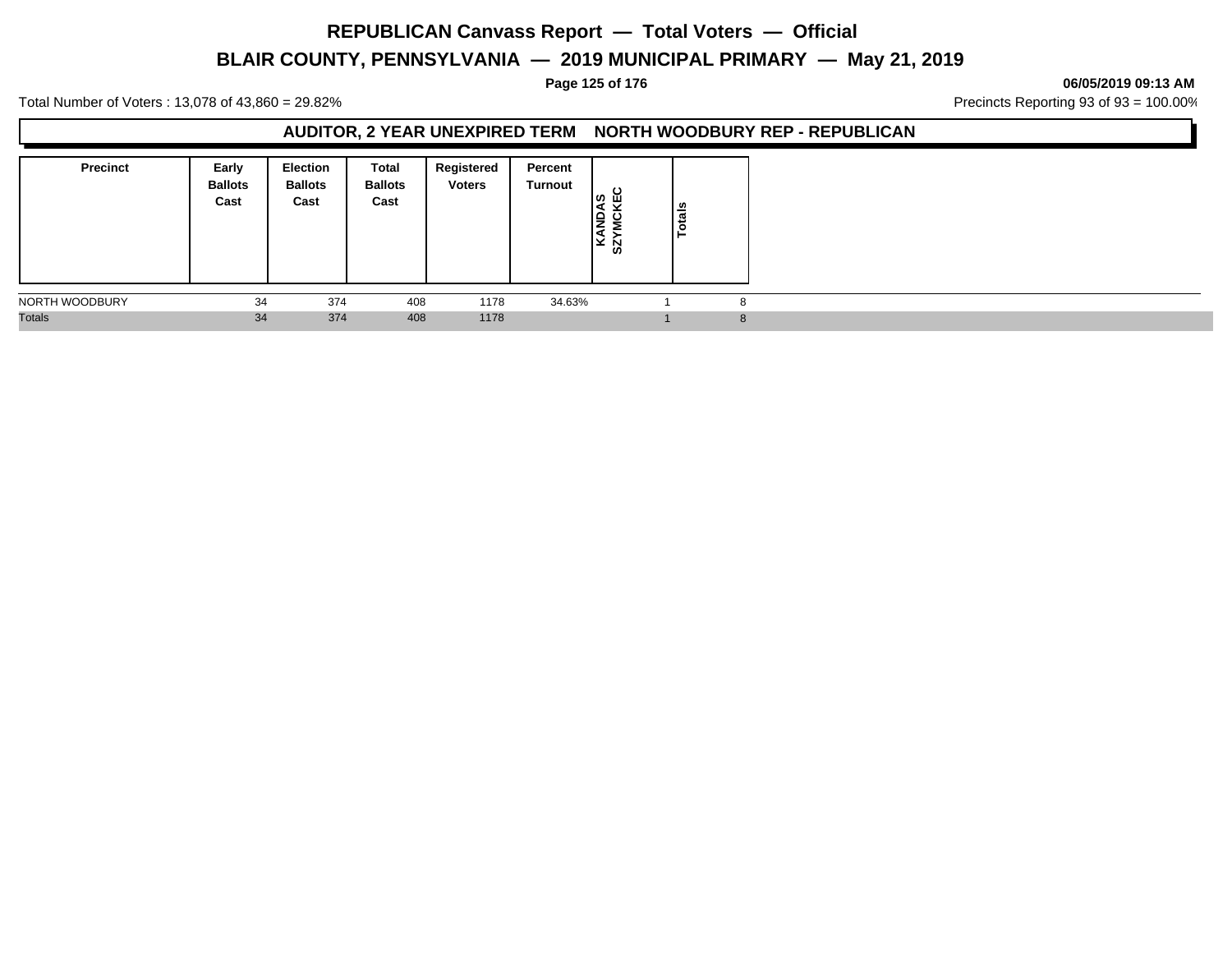# **BLAIR COUNTY, PENNSYLVANIA — 2019 MUNICIPAL PRIMARY — May 21, 2019**

#### **Page 126 of 176 06/05/2019 09:13 AM**

Total Number of Voters : 13,078 of 43,860 = 29.82% Precincts Reporting 93 of 93 = 100.00%

#### **COUNCIL, 4 YEAR TERM ROARING SPRING REP - REPUBLICAN**

| <b>Precinct</b>      | Early<br><b>Ballots</b><br>Cast | <b>Election</b><br><b>Ballots</b><br>Cast | Total<br><b>Ballots</b><br>Cast | Registered<br><b>Voters</b> | Percent<br><b>Turnout</b> | $\leq$<br><b>JAMES</b><br>ш<br>S<br>ທ<br>⋍ | ט שן<br>Σ<br>١٩<br>Σ<br>NILI<br>N<br>Ξ<br>BR | IBO<br>I<br>光<br>o | -<br>O<br>ပ<br>-<br>$\frac{6}{5}$<br>-<br>ш<br>Δ | -<br>RODNEY<br>GREEN | tals |
|----------------------|---------------------------------|-------------------------------------------|---------------------------------|-----------------------------|---------------------------|--------------------------------------------|----------------------------------------------|--------------------|--------------------------------------------------|----------------------|------|
| <b>ROARING SPG 1</b> |                                 | 65                                        | 66                              | 228                         | 28.95%                    | 37                                         | 28                                           | 40                 | 33                                               | 32                   | 170  |
| <b>ROARING SPG 2</b> |                                 | 171                                       | 179                             | 396                         | 45.20%                    | 101                                        | 68                                           | 108                | 73                                               | 101                  | 451  |
| <b>ROARING SPG 3</b> |                                 | 107                                       | 108                             | 305                         | 35.41%                    | 55                                         | 47                                           | 54                 | 50                                               | 61                   | 267  |
| <b>Totals</b>        | 10                              | 343                                       | 353                             | 929                         |                           | 193                                        | 143                                          | 202                | 156                                              | 194                  | 888  |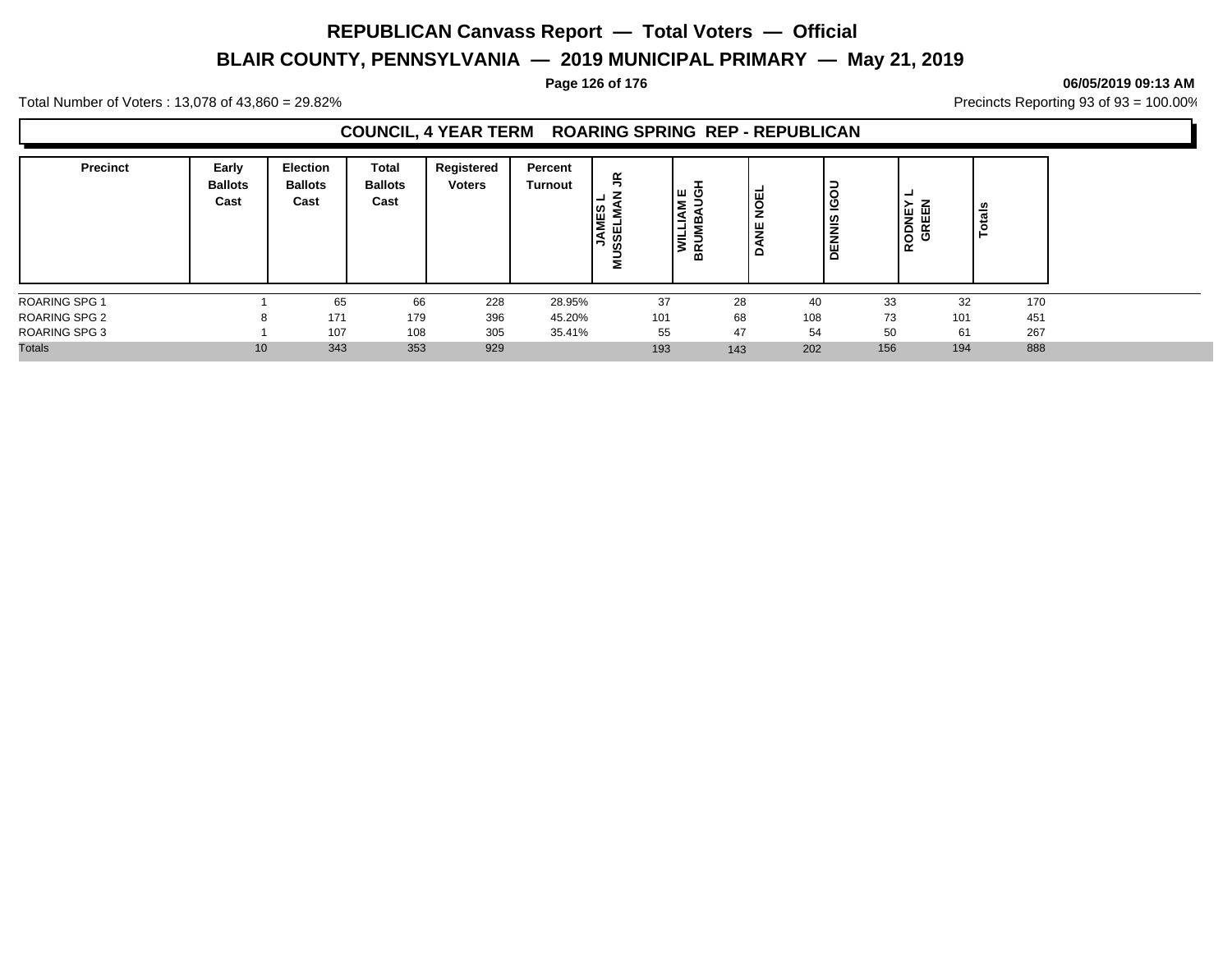# **BLAIR COUNTY, PENNSYLVANIA — 2019 MUNICIPAL PRIMARY — May 21, 2019**

**Page 127 of 176 06/05/2019 09:13 AM**

Total Number of Voters : 13,078 of 43,860 = 29.82% Precincts Reporting 93 of 93 = 100.00%

#### **SUPERVISOR, 6 YEAR TERM SNYDER REP - REPUBLICAN**

| <b>Precinct</b> | Early<br><b>Ballots</b><br>Cast | <b>Election</b><br><b>Ballots</b><br>Cast | Total<br><b>Ballots</b><br>Cast | Registered<br><b>Voters</b> | Percent<br>Turnout | $\frac{1}{9}$<br>Ιš<br><b>NEL</b> | ROBERT<br>NELSON | ៖<br>ت<br>$\circ$<br>Ĥ |     |
|-----------------|---------------------------------|-------------------------------------------|---------------------------------|-----------------------------|--------------------|-----------------------------------|------------------|------------------------|-----|
| SNYDER TWP 1    |                                 | 131                                       | 132                             | 547                         | 24.13%             | 62                                | 63               |                        | 125 |
| SNYDER TWP 2    |                                 | 217                                       | 218                             | 809                         | 26.95%             | 103                               | 111              |                        | 214 |
| <b>Totals</b>   |                                 | 348                                       | 350                             | 1356                        |                    | 165                               | 174              |                        | 339 |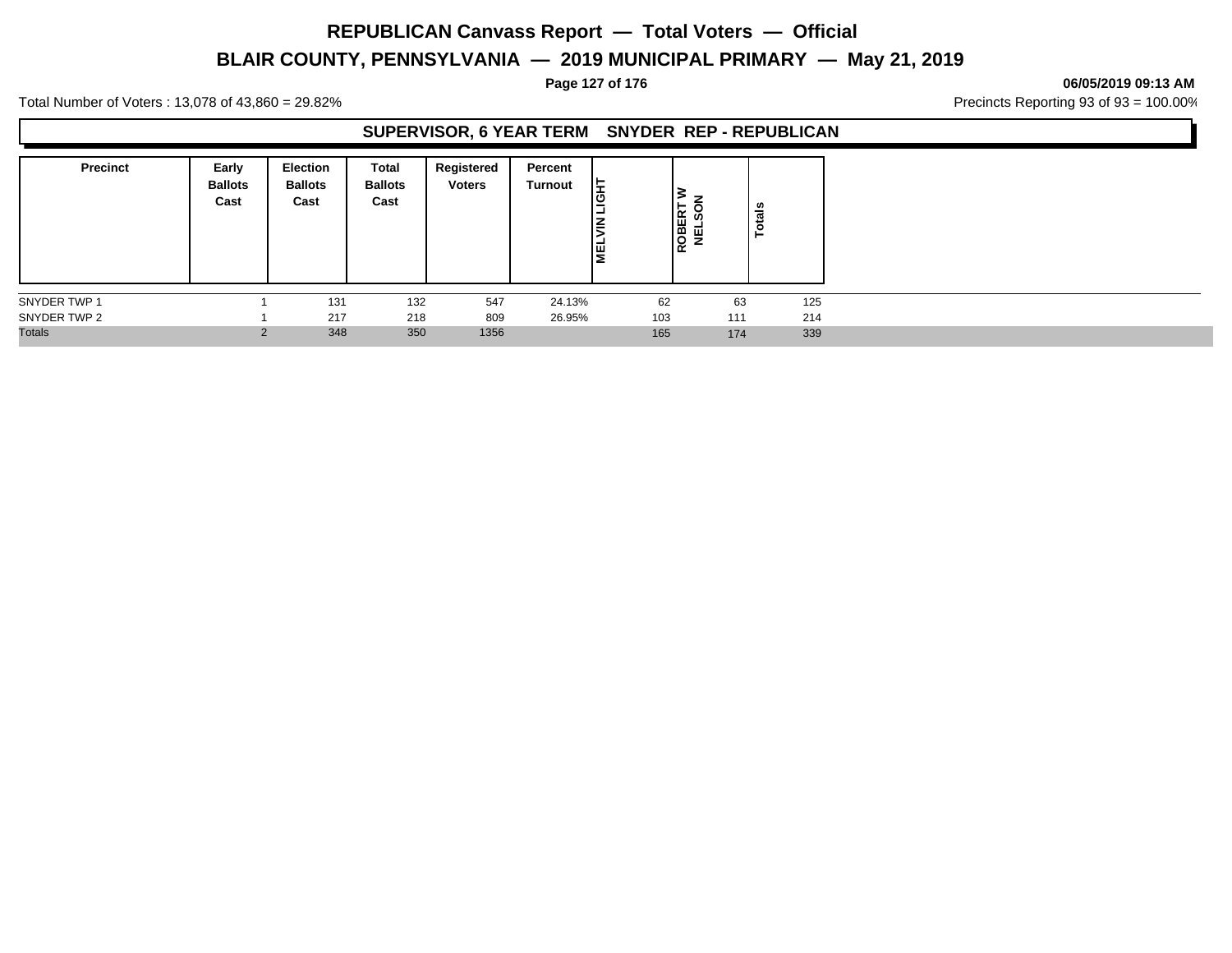# **BLAIR COUNTY, PENNSYLVANIA — 2019 MUNICIPAL PRIMARY — May 21, 2019**

**Page 128 of 176 06/05/2019 09:13 AM**

Total Number of Voters : 13,078 of 43,860 = 29.82% Precincts Reporting 93 of 93 = 100.00%

### **AUDITOR, 6 YEAR TERM SNYDER REP - REPUBLICAN**

| <b>Precinct</b> | Early<br><b>Ballots</b><br>Cast | <b>Election</b><br><b>Ballots</b><br>Cast | Total<br><b>Ballots</b><br>Cast | Registered<br><b>Voters</b> | Percent<br>Turnout | ீ<br>Candid<br>-01<br>Ē<br>١s | Totals       |
|-----------------|---------------------------------|-------------------------------------------|---------------------------------|-----------------------------|--------------------|-------------------------------|--------------|
| SNYDER TWP 1    |                                 | 131                                       | 132                             | 547                         | 24.13%             | $\Omega$                      | $\Omega$     |
| SNYDER TWP 2    |                                 | 217                                       | 218                             | 809                         | 26.95%             | $\mathbf{0}$                  | $\Omega$     |
| <b>Totals</b>   |                                 | 348                                       | 350                             | 1356                        |                    | $\overline{0}$                | $\mathbf{0}$ |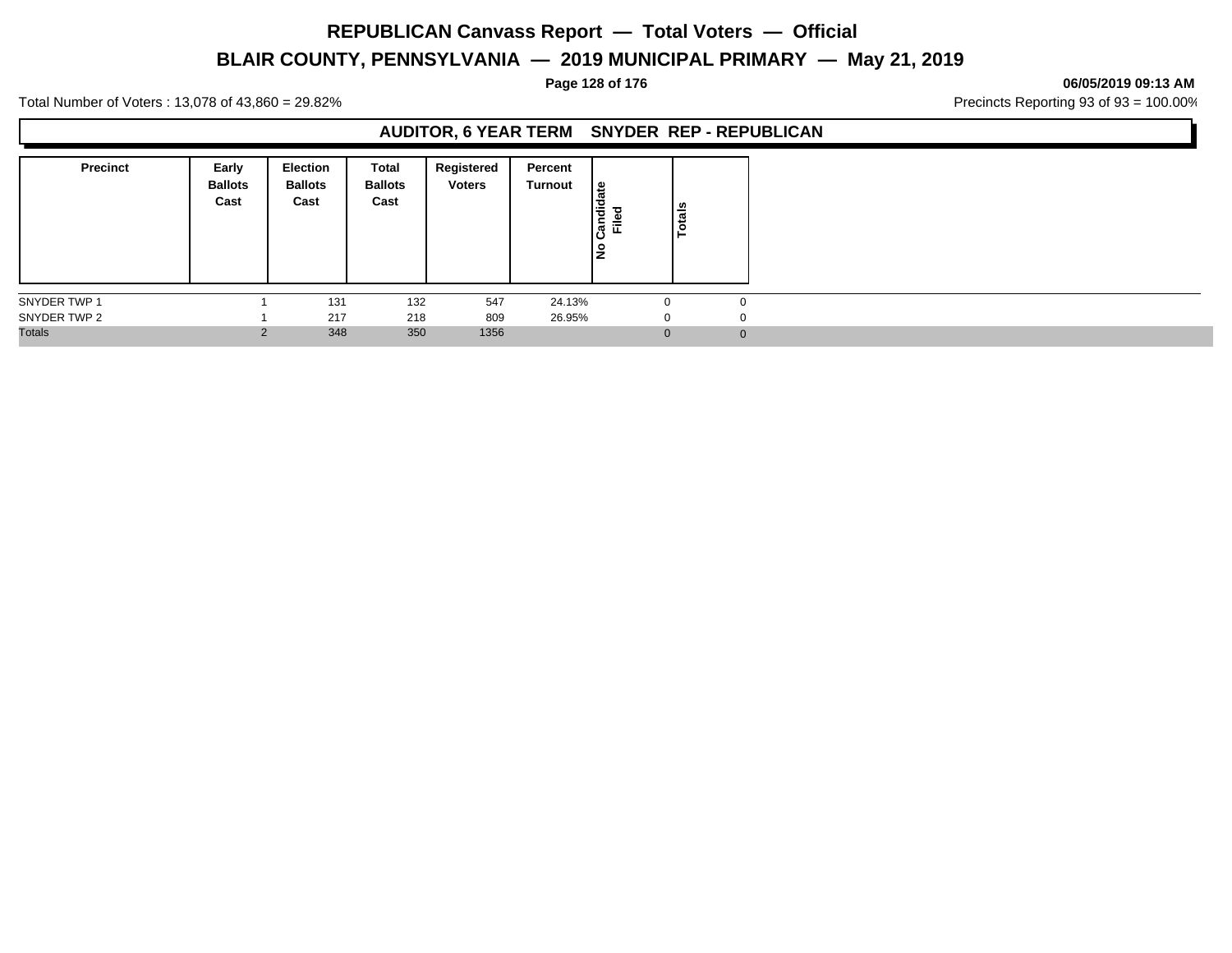# **BLAIR COUNTY, PENNSYLVANIA — 2019 MUNICIPAL PRIMARY — May 21, 2019**

#### **Page 129 of 176 06/05/2019 09:13 AM**

Total Number of Voters : 13,078 of 43,860 = 29.82% Precincts Reporting 93 of 93 = 100.00%

### **SUPERVISOR, 6 YEAR TERM TAYLOR REP - REPUBLICAN**

| <b>Precinct</b>   | Early<br><b>Ballots</b><br>Cast | <b>Election</b><br><b>Ballots</b><br>Cast | Total<br><b>Ballots</b><br>Cast | Registered<br><b>Voters</b> | Percent<br>Turnout | ▭<br>u<br>la<br>K<br>. ه ۱<br>ပ | ⊢<br>∣≘<br>▫ | $\overline{\text{so}}$<br>$\vec{z}$<br><b>RR</b> | . ഗ<br>ਨੌ |     |
|-------------------|---------------------------------|-------------------------------------------|---------------------------------|-----------------------------|--------------------|---------------------------------|--------------|--------------------------------------------------|-----------|-----|
| <b>TAYLOR TWP</b> | 6                               | 327                                       | 333                             | 1143                        | 29.13%             | 288                             |              |                                                  |           | 290 |
| <b>Totals</b>     | 6                               | 327                                       | 333                             | 1143                        |                    | 288                             |              |                                                  |           | 290 |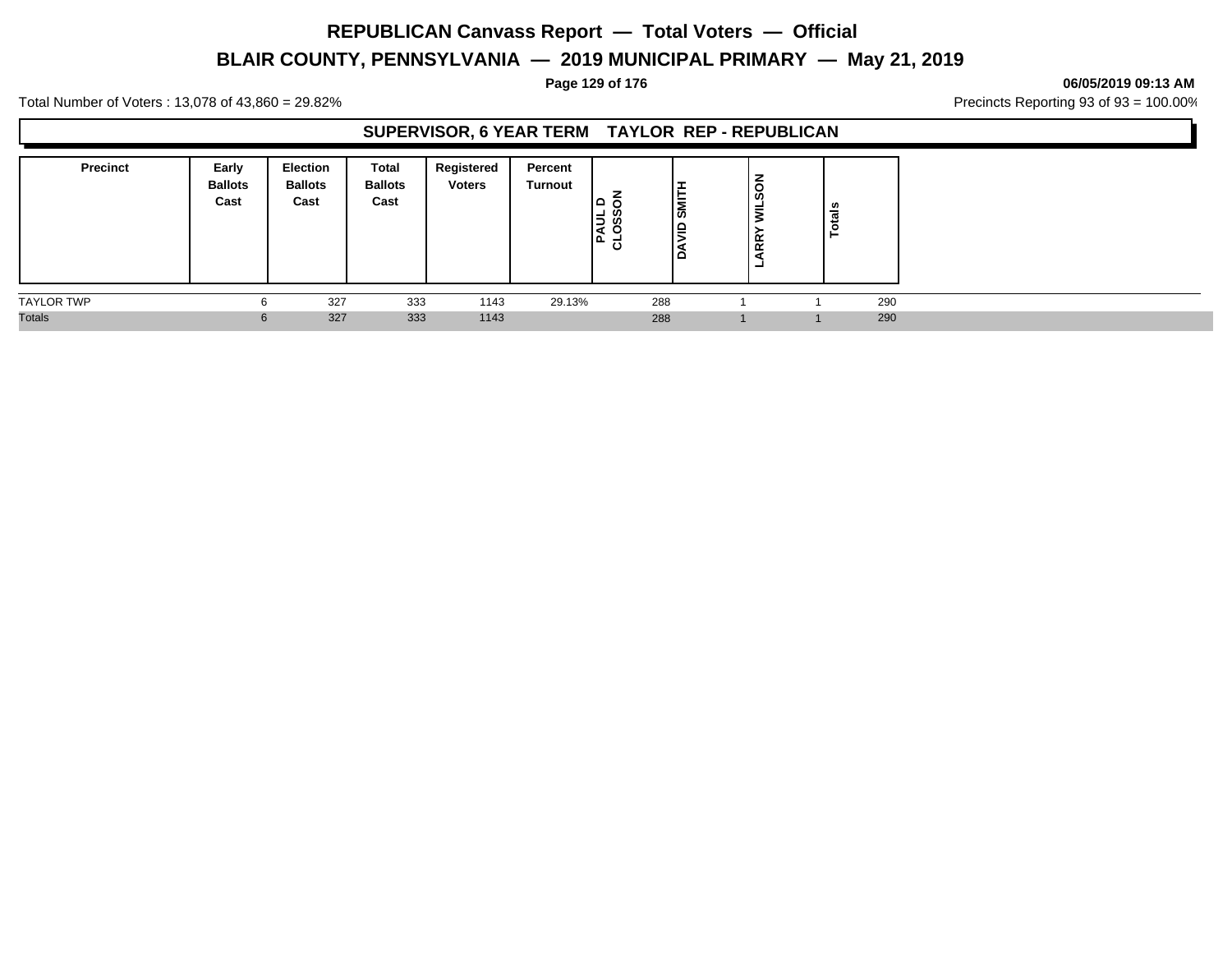# **BLAIR COUNTY, PENNSYLVANIA — 2019 MUNICIPAL PRIMARY — May 21, 2019**

**Page 130 of 176 06/05/2019 09:13 AM**

Total Number of Voters : 13,078 of 43,860 = 29.82% Precincts Reporting 93 of 93 = 100.00%

#### **SUPERVISOR, 2 YEAR UNEXPIRED TERM TAYLOR REP - REPUBLICAN**

| <b>Precinct</b>   | Early<br><b>Ballots</b><br>Cast | <b>Election</b><br><b>Ballots</b><br>Cast | Total<br><b>Ballots</b><br>Cast | Registered<br><b>Voters</b> | Percent<br>Turnout | Гш<br>-<br><b>NITTIR</b><br>HEBE | <u>ခြ</u><br>19 A | -<br>►<br>SMI<br>$\epsilon$<br>ă | ш<br>►<br>-<br>-<br>⋷<br>ᄒ | tais<br>$\circ$<br>- |  |
|-------------------|---------------------------------|-------------------------------------------|---------------------------------|-----------------------------|--------------------|----------------------------------|-------------------|----------------------------------|----------------------------|----------------------|--|
| <b>TAYLOR TWP</b> | n                               | 327                                       | 333                             | 1143                        | 29.13%             | 296                              |                   |                                  |                            | 299                  |  |
| <b>Totals</b>     | 6                               | 327                                       | 333                             | 1143                        |                    | 296                              |                   |                                  |                            | 299                  |  |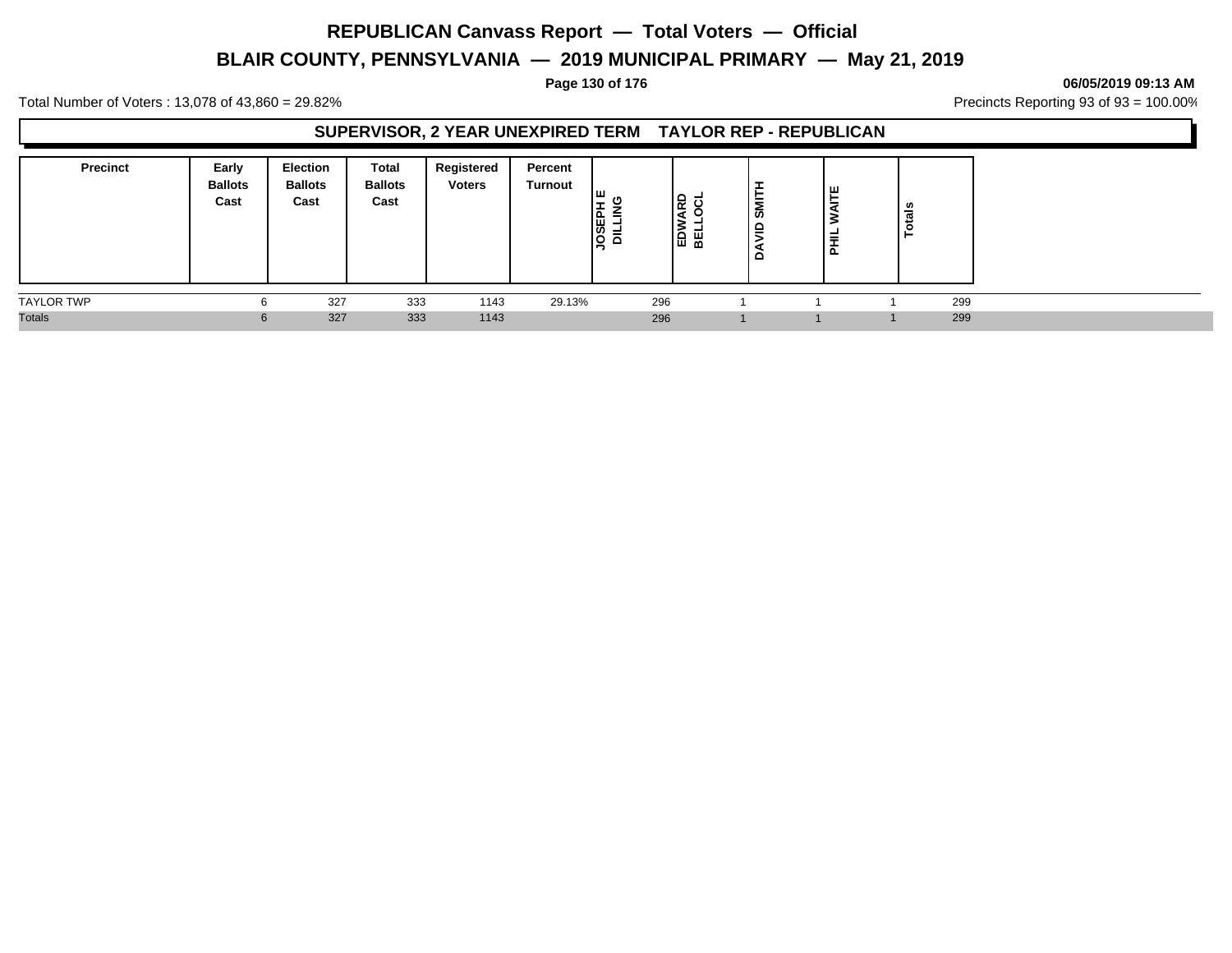# **BLAIR COUNTY, PENNSYLVANIA — 2019 MUNICIPAL PRIMARY — May 21, 2019**

#### **Page 131 of 176 06/05/2019 09:13 AM**

Total Number of Voters : 13,078 of 43,860 = 29.82% Precincts Reporting 93 of 93 = 100.00%

### **AUDITOR, 6 YEAR TERM TAYLOR REP - REPUBLICAN**

| <b>Precinct</b>   | Early<br><b>Ballots</b><br>Cast | Election<br><b>Ballots</b><br>Cast | Total<br><b>Ballots</b><br>Cast | Registered<br><b>Voters</b> | Percent<br>Turnout | ہ ا<br>F<br>᠇<br>έ<br>≈<br>ျပဳ<br>ட<br>٠<br>∠ | z<br>RT<br>س<br>. .<br>ີ<br>. .<br>10 | ≃<br>HUBEI<br>$\sum_{i=1}^{n}$<br>$\frac{1}{2}$ | ៖<br>ь |  |
|-------------------|---------------------------------|------------------------------------|---------------------------------|-----------------------------|--------------------|-----------------------------------------------|---------------------------------------|-------------------------------------------------|--------|--|
| <b>TAYLOR TWP</b> | n                               | 327                                | 333                             | 1143                        | 29.13%             |                                               |                                       |                                                 |        |  |
| <b>Totals</b>     | $\mathbf{p}$                    | 327                                | 333                             | 1143                        |                    |                                               | $\Omega$                              |                                                 |        |  |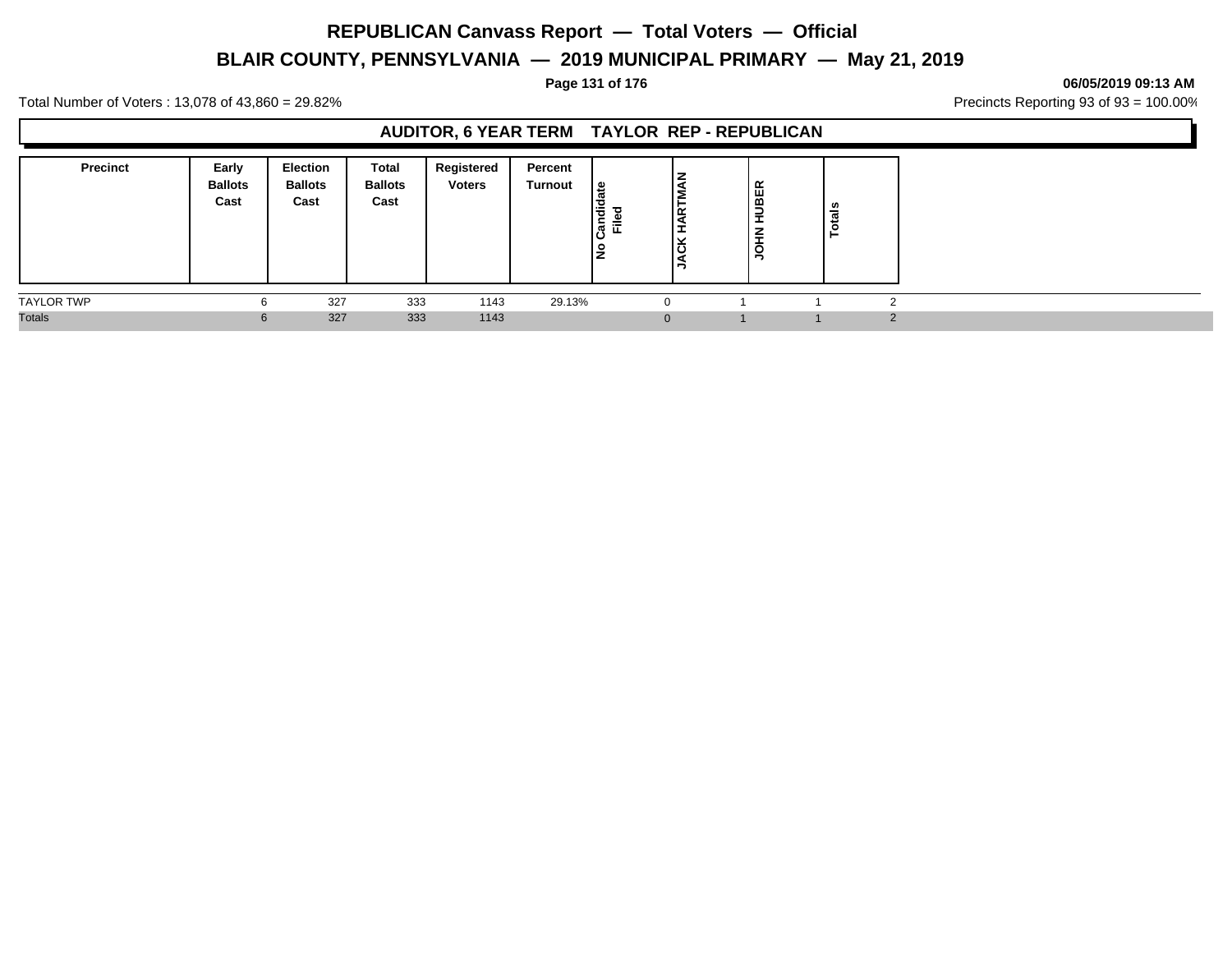# **BLAIR COUNTY, PENNSYLVANIA — 2019 MUNICIPAL PRIMARY — May 21, 2019**

#### **Page 132 of 176 06/05/2019 09:13 AM**

Total Number of Voters : 13,078 of 43,860 = 29.82% Precincts Reporting 93 of 93 = 100.00%

#### **AUDITOR, 4 YEAR UNEXPIRED TERM TAYLOR REP - REPUBLICAN**

| <b>Precinct</b>   | Early<br><b>Ballots</b><br>Cast | <b>Election</b><br><b>Ballots</b><br>Cast | Total<br><b>Ballots</b><br>Cast | Registered<br><b>Voters</b> | Percent<br>Turnout | ہ ا<br>Candid<br>Filed<br>٩ | ⊢<br><b>ABE</b><br>EMA<br>ELIZ<br>≡ | tais |  |
|-------------------|---------------------------------|-------------------------------------------|---------------------------------|-----------------------------|--------------------|-----------------------------|-------------------------------------|------|--|
| <b>TAYLOR TWP</b> | 6                               | 327                                       | 333                             | 1143                        | 29.13%             | $\Omega$                    |                                     |      |  |
| <b>Totals</b>     | 6                               | 327                                       | 333                             | 1143                        |                    | $\overline{0}$              |                                     |      |  |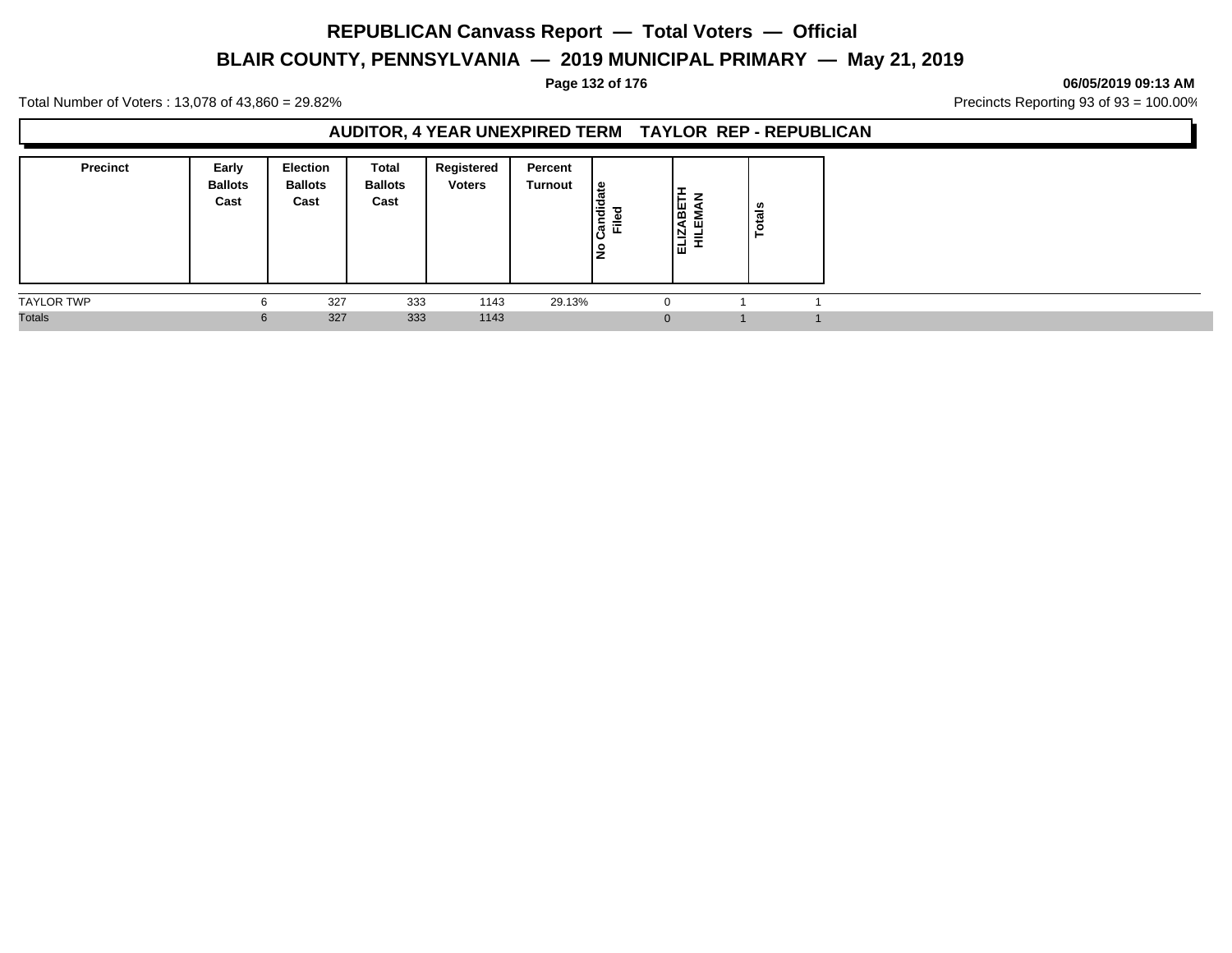# **BLAIR COUNTY, PENNSYLVANIA — 2019 MUNICIPAL PRIMARY — May 21, 2019**

#### **Page 133 of 176 06/05/2019 09:13 AM**

Total Number of Voters : 13,078 of 43,860 = 29.82% Precincts Reporting 93 of 93 = 100.00%

#### **COUNCIL, 4 YEAR TERM TYRONE BOROUGH REP - REPUBLICAN**

| <b>Precinct</b>      | Early<br><b>Ballots</b><br>Cast | <b>Election</b><br><b>Ballots</b><br>Cast | Total<br><b>Ballots</b><br>Cast | Registered<br><b>Voters</b> | Percent<br><b>Turnout</b> | <b>Sol</b><br>$\alpha$<br>ш<br>$=$<br>ξŪ | $\mu_{\mu} \equiv 1$<br>ξ<br>岛<br>—<br>┙<br>ø<br>∣≧ ≋ | 공 전<br>뿔<br>E.<br><b>NHI</b><br>PRES | <b>DEUS</b><br>RHAM<br><b>NHT</b><br>සි | ▫<br>ທ<br>ဖာ<br>ш<br>ᆜ<br>IARL<br>$\overline{\mathbf{z}}$ | စ &<br>ROBERT<br>DOLLAR \$ | z<br>≻<br>$\circ$<br><b>SHIRLE</b><br><b>SC</b><br>><br>≏ | ឹ<br>Tot |
|----------------------|---------------------------------|-------------------------------------------|---------------------------------|-----------------------------|---------------------------|------------------------------------------|-------------------------------------------------------|--------------------------------------|-----------------------------------------|-----------------------------------------------------------|----------------------------|-----------------------------------------------------------|----------|
| <b>TYRONE BORO 1</b> |                                 | 87                                        | 88                              | 335                         | 26.27%                    | 45                                       | 42                                                    | 39                                   | 39                                      | 41                                                        | 49                         | 39                                                        | 294      |
| TYRONE BORO 2        |                                 | 66                                        | 68                              | 239                         | 28.45%                    | 42                                       | 31                                                    | 24                                   | 22                                      | 29                                                        | 36                         | 34                                                        | 218      |
| <b>TYRONE BORO 3</b> | $\Omega$                        | 48                                        | 48                              | 197                         | 24.37%                    | 26                                       | 24                                                    | 11                                   | 14                                      | 30                                                        | 29                         | 21                                                        | 155      |
| <b>TYRONE BORO 4</b> |                                 | 38                                        | 38                              | 139                         | 27.34%                    | 22                                       | 24                                                    | 11                                   | 15                                      | 23                                                        | 18                         | 22                                                        | 135      |
| <b>TYRONE BORO 5</b> | C.                              | 58                                        | 61                              | 210                         | 29.05%                    | 39                                       | 38                                                    | 21                                   | 32                                      | 19                                                        | 30                         | 24                                                        | 203      |
| TYRONE BORO 6        | $\Omega$                        | 128                                       | 128                             | 384                         | 33.33%                    | 77                                       | 65                                                    | 56                                   | 61                                      | 42                                                        | 79                         | 54                                                        | 434      |
| <b>TYRONE BORO 7</b> |                                 | 88                                        | 89                              | 285                         | 31.23%                    | 50                                       | 45                                                    | 35                                   | 41                                      | 45                                                        | 52                         | 40                                                        | 308      |
| <b>Totals</b>        |                                 | 513                                       | 520                             | 1789                        |                           | 301                                      | 269                                                   | 197                                  | 224                                     | 229                                                       | 293                        | 234                                                       | 1747     |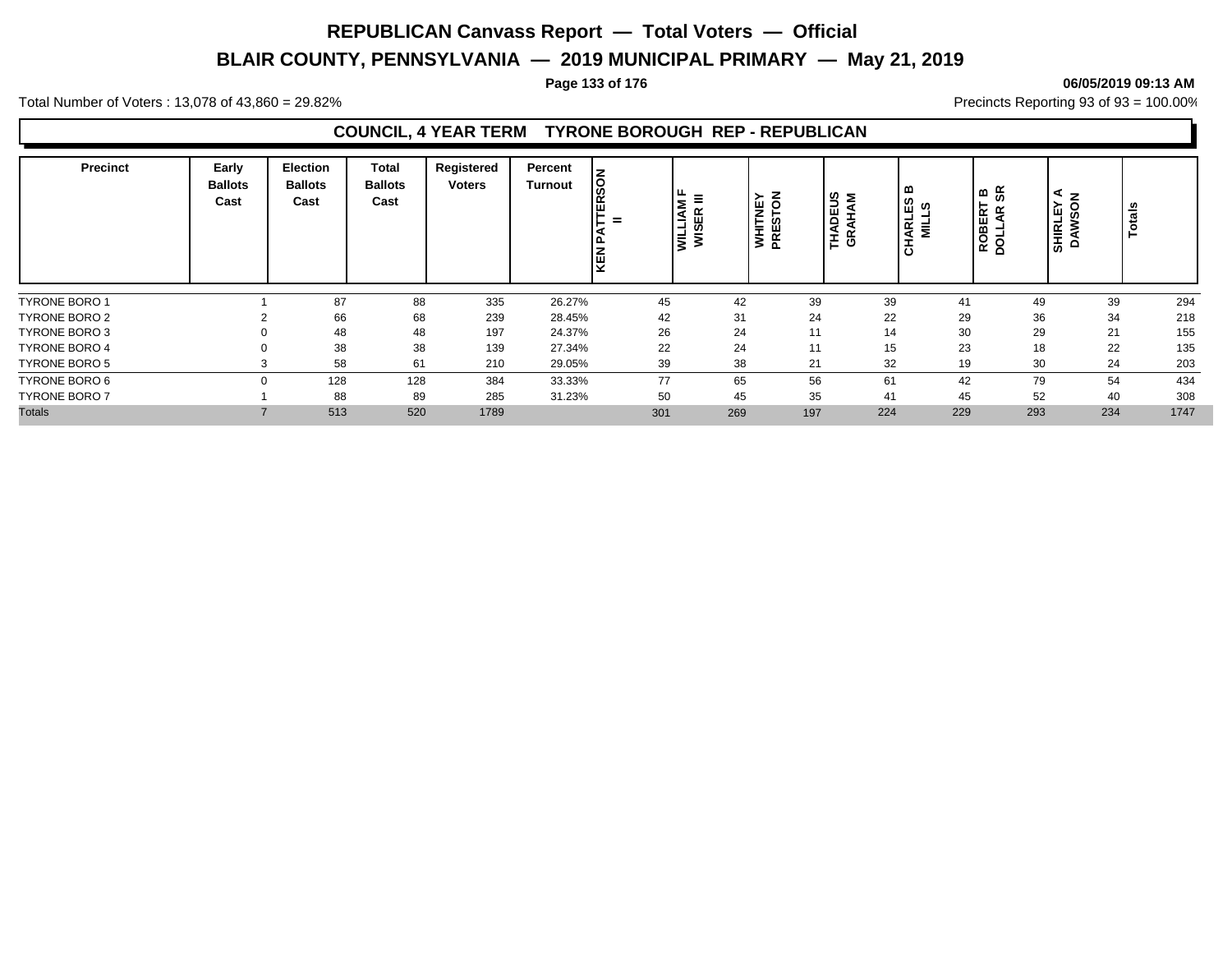# **BLAIR COUNTY, PENNSYLVANIA — 2019 MUNICIPAL PRIMARY — May 21, 2019**

#### **Page 134 of 176 06/05/2019 09:13 AM**

Total Number of Voters : 13,078 of 43,860 = 29.82% Precincts Reporting 93 of 93 = 100.00%

#### **SUPERVISOR, 6 YEAR TERM TYRONE TWP REP - REPUBLICAN**

| <b>Precinct</b>     | Early<br><b>Ballots</b><br>Cast | <b>Election</b><br><b>Ballots</b><br>Cast | Total<br><b>Ballots</b><br>Cast | Registered<br><b>Voters</b> | Percent<br>Turnout | ی  <br>Candi<br>┲<br>Ē<br>۱£ | ≃<br><b>DENNIS</b><br>ഴ<br>胃<br>⋖<br>I | o<br>흑<br>ದ<br>몺<br>۰<br>- | ឹ<br>تسعد<br>⊢ |  |
|---------------------|---------------------------------|-------------------------------------------|---------------------------------|-----------------------------|--------------------|------------------------------|----------------------------------------|----------------------------|----------------|--|
| <b>TYRONE TWP 1</b> |                                 | 80                                        | 81                              | 379                         | 21.37%             |                              |                                        |                            | $\Omega$       |  |
| TYRONE TWP 2        |                                 | 92                                        | 93                              | 365                         | 25.48%             |                              |                                        |                            |                |  |
| <b>Totals</b>       |                                 | 172                                       | 174                             | 744                         |                    | $\Omega$                     |                                        | $\Omega$                   |                |  |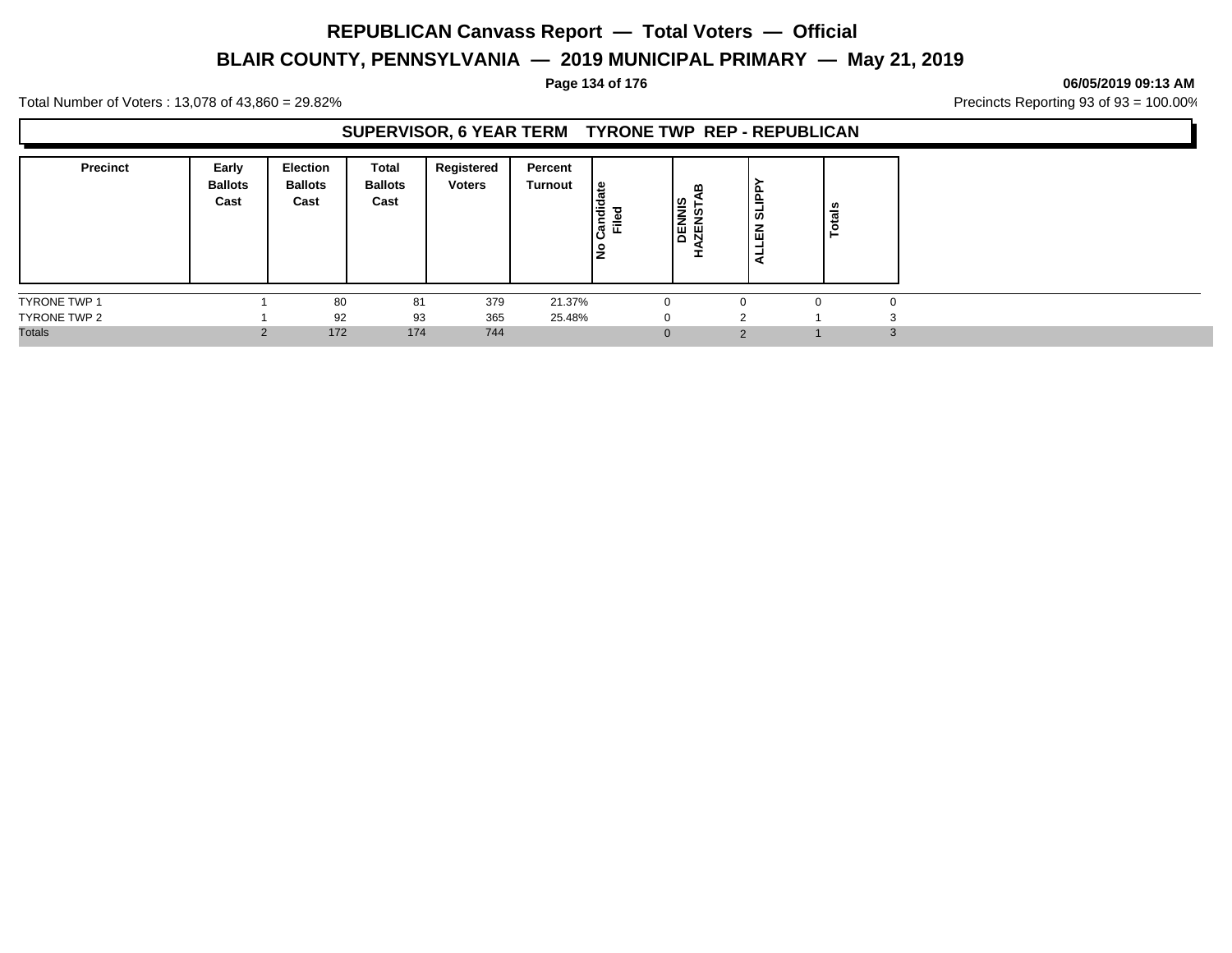# **BLAIR COUNTY, PENNSYLVANIA — 2019 MUNICIPAL PRIMARY — May 21, 2019**

#### **Page 135 of 176 06/05/2019 09:13 AM**

Total Number of Voters : 13,078 of 43,860 = 29.82% Precincts Reporting 93 of 93 = 100.00%

#### **SUPERVISOR, 4 YEAR UNEXPIRED TERM TYRONE TWP REP - REPUBLICAN**

| <b>Precinct</b> | Early<br><b>Ballots</b><br>Cast | Election<br><b>Ballots</b><br>Cast | Total<br><b>Ballots</b><br>Cast | Registered<br><b>Voters</b> | Percent<br>Turnout | ∣ല<br>떝<br>١ų<br><b>MICHA</b> | Totals |
|-----------------|---------------------------------|------------------------------------|---------------------------------|-----------------------------|--------------------|-------------------------------|--------|
| TYRONE TWP 1    |                                 | 80                                 | 81                              | 379                         | 21.37%             | 77                            | 77     |
| TYRONE TWP 2    |                                 | 92                                 | 93                              | 365                         | 25.48%             | 83                            | 83     |
| <b>Totals</b>   | 2                               | 172                                | 174                             | 744                         |                    | 160                           | 160    |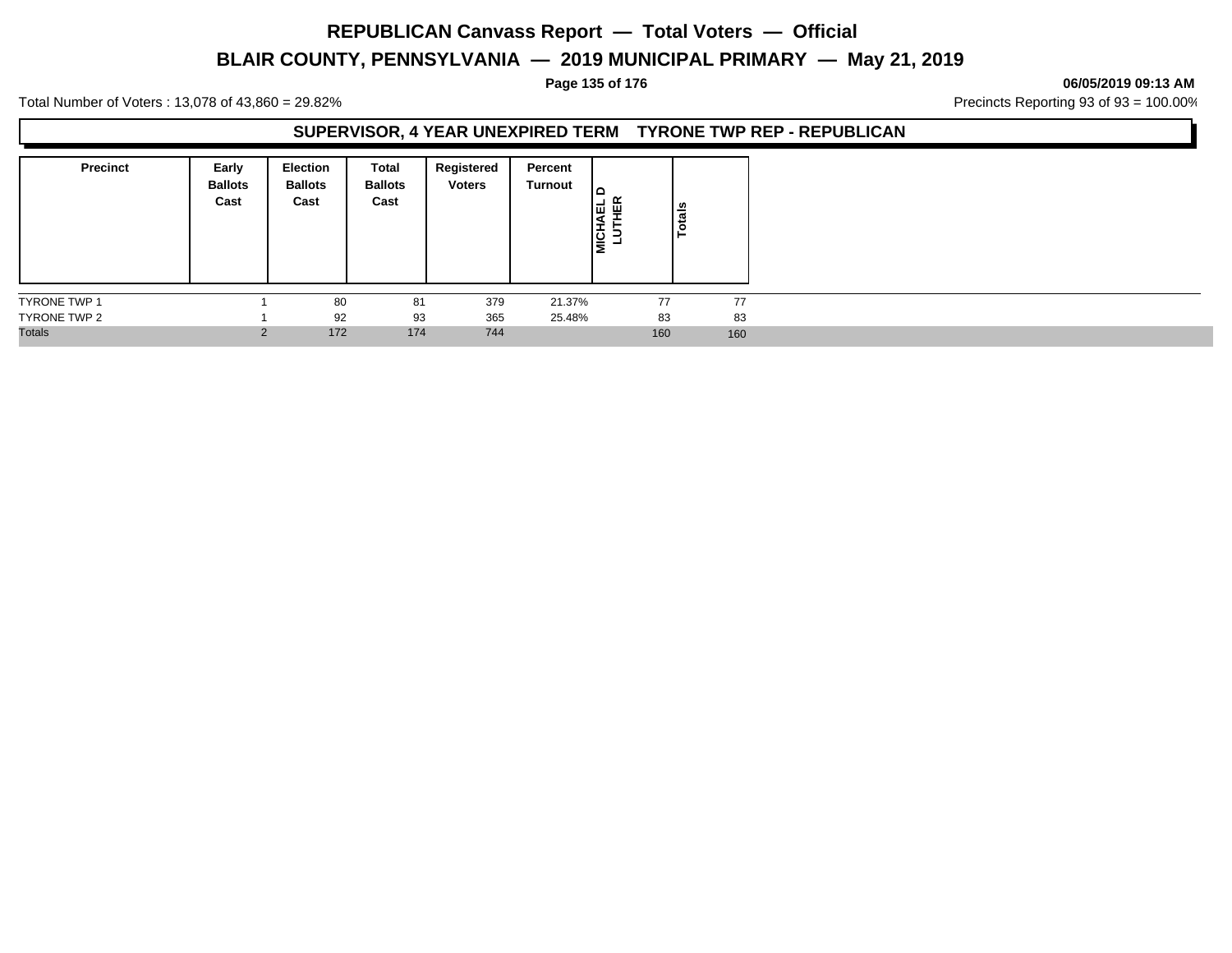# **BLAIR COUNTY, PENNSYLVANIA — 2019 MUNICIPAL PRIMARY — May 21, 2019**

#### **Page 136 of 176 06/05/2019 09:13 AM**

Total Number of Voters : 13,078 of 43,860 = 29.82% Precincts Reporting 93 of 93 = 100.00%

#### **SUPERVISOR, 2 YEAR UNEXPIRED TERM TYRONE TOWNSHIP REP - REPUBLICAN**

| <b>Precinct</b>     | Early<br><b>Ballots</b><br>Cast | <b>Election</b><br><b>Ballots</b><br>Cast | Total<br><b>Ballots</b><br>Cast | Registered<br><b>Voters</b> | Percent<br>Turnout | 띥<br>っ<br>ANDREW<br>LENBER<br>ᇳ | otals |
|---------------------|---------------------------------|-------------------------------------------|---------------------------------|-----------------------------|--------------------|---------------------------------|-------|
| <b>TYRONE TWP 1</b> |                                 | 80                                        | 81                              | 379                         | 21.37%             | 75                              | 75    |
| TYRONE TWP 2        |                                 | 92                                        | 93                              | 365                         | 25.48%             | 82                              | 82    |
| <b>Totals</b>       | $\Omega$                        | 172                                       | 174                             | 744                         |                    | 157                             | 157   |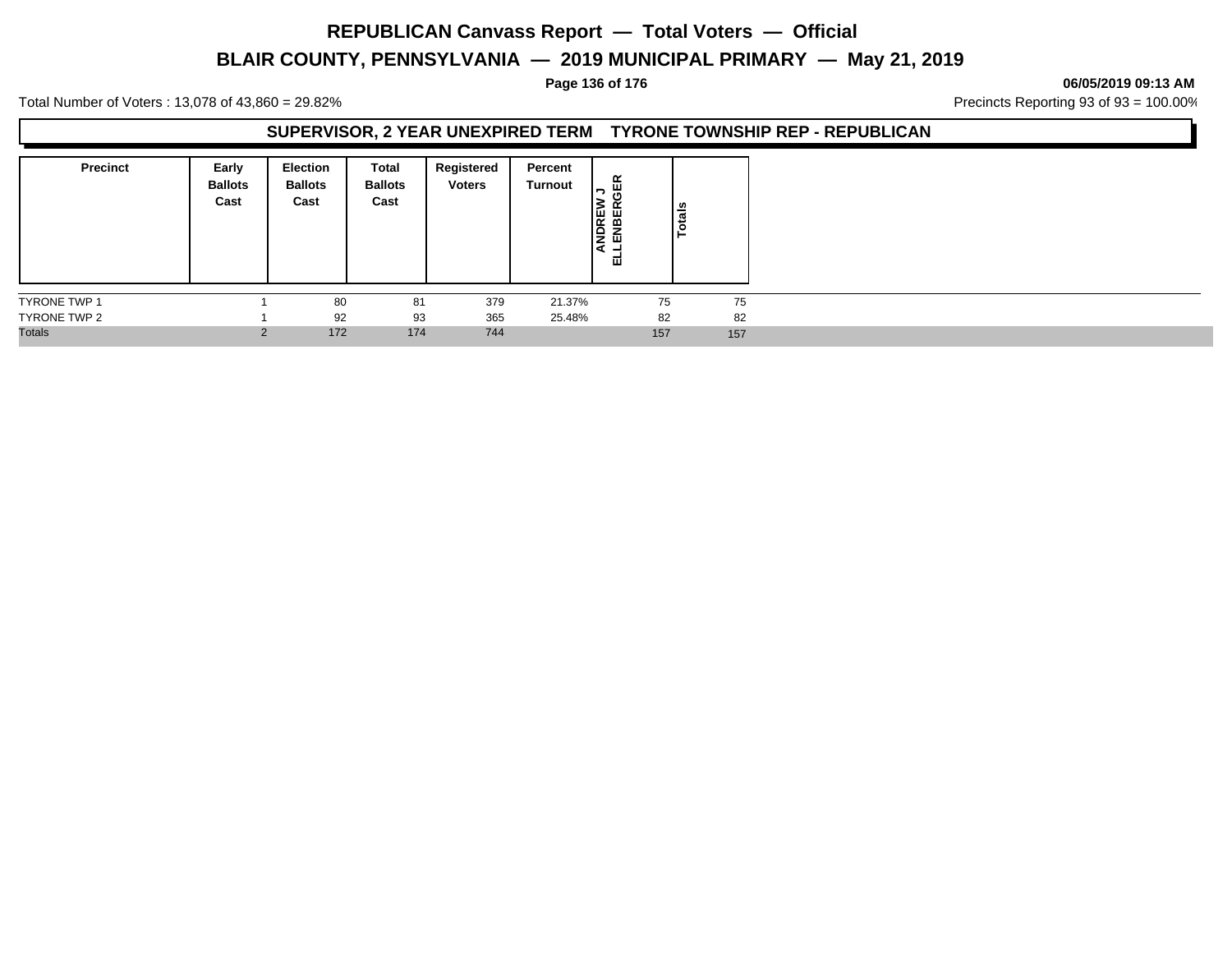# **BLAIR COUNTY, PENNSYLVANIA — 2019 MUNICIPAL PRIMARY — May 21, 2019**

#### **Page 137 of 176 06/05/2019 09:13 AM**

Total Number of Voters : 13,078 of 43,860 = 29.82% Precincts Reporting 93 of 93 = 100.00%

#### **AUDITOR, 6 YEAR TERM TYRONE TWP REP - REPUBLICAN**

| <b>Precinct</b> | Early<br><b>Ballots</b><br>Cast | <b>Election</b><br><b>Ballots</b><br>Cast | Total<br><b>Ballots</b><br>Cast | Registered<br>Voters | Percent<br>Turnout | ی  <br>Candid<br>Ē<br>$\frac{1}{2}$ | ⊻<br><b>NIC</b><br>ER<br>ER | KRUIS<br><b>H</b> BO | n<br>ਛ<br>تنعد |   |
|-----------------|---------------------------------|-------------------------------------------|---------------------------------|----------------------|--------------------|-------------------------------------|-----------------------------|----------------------|----------------|---|
| TYRONE TWP 1    |                                 | 80                                        | 81                              | 379                  | 21.37%             | $\Omega$                            |                             |                      |                |   |
| TYRONE TWP 2    |                                 | 92                                        | 93                              | 365                  | 25.48%             | $\Omega$                            |                             |                      |                |   |
| <b>Totals</b>   |                                 | 172                                       | 174                             | 744                  |                    | $\mathbf{0}$                        |                             |                      |                | റ |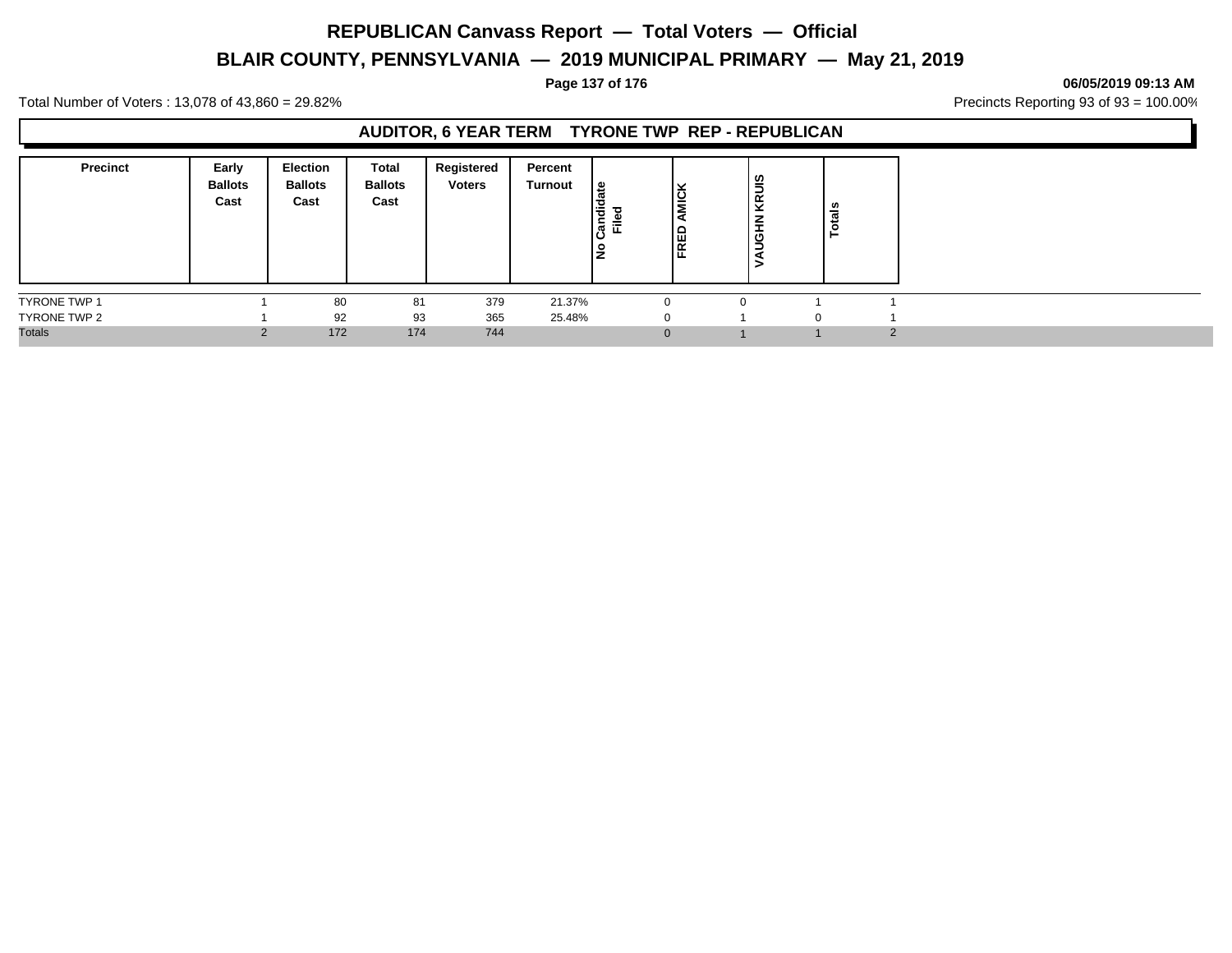# **BLAIR COUNTY, PENNSYLVANIA — 2019 MUNICIPAL PRIMARY — May 21, 2019**

#### **Page 138 of 176 06/05/2019 09:13 AM**

Total Number of Voters : 13,078 of 43,860 = 29.82% Precincts Reporting 93 of 93 = 100.00%

### **COUNCIL, 4 YEAR TERM WILLIAMSBURG REP - REPUBLICAN**

| Precinct      | Early<br><b>Ballots</b><br>Cast | <b>Election</b><br><b>Ballots</b><br>Cast | <b>Total</b><br><b>Ballots</b><br>Cast | Registered<br><b>Voters</b> | Percent<br><b>Turnout</b> | ၊္တ<br>ш<br>ΙC<br><b>S</b> E | ٠<br>$\sim$<br>- 14<br>۱õ<br>۱ō<br>-<br>N | $\alpha$<br>-<br>$\bullet$<br>-<br>$\tilde{\phantom{a}}$ | ш<br>-<br>Ō<br>ပ<br>ш<br>o | ≃<br>ш<br>$\overline{\phantom{a}}$<br><u>ש</u><br>ш | Ë<br>-<br>⋍ | $\sim$<br>$\cdots$<br>щ<br>--<br>ஜ<br>÷<br>验 | -<br>-<br><b>MOREL</b><br>×.<br>$\propto$<br>Σ | tinued<br>$\overline{\phantom{0}}$<br>ြင် |
|---------------|---------------------------------|-------------------------------------------|----------------------------------------|-----------------------------|---------------------------|------------------------------|-------------------------------------------|----------------------------------------------------------|----------------------------|-----------------------------------------------------|-------------|----------------------------------------------|------------------------------------------------|-------------------------------------------|
| WILLIAMSBURG  |                                 | 133                                       | 134                                    | 462                         | 29.00%                    | 108                          |                                           | 92                                                       |                            |                                                     |             |                                              |                                                |                                           |
| <b>Totals</b> |                                 | 133                                       | 134                                    | 462                         |                           | 108                          |                                           | 92                                                       |                            |                                                     |             |                                              |                                                |                                           |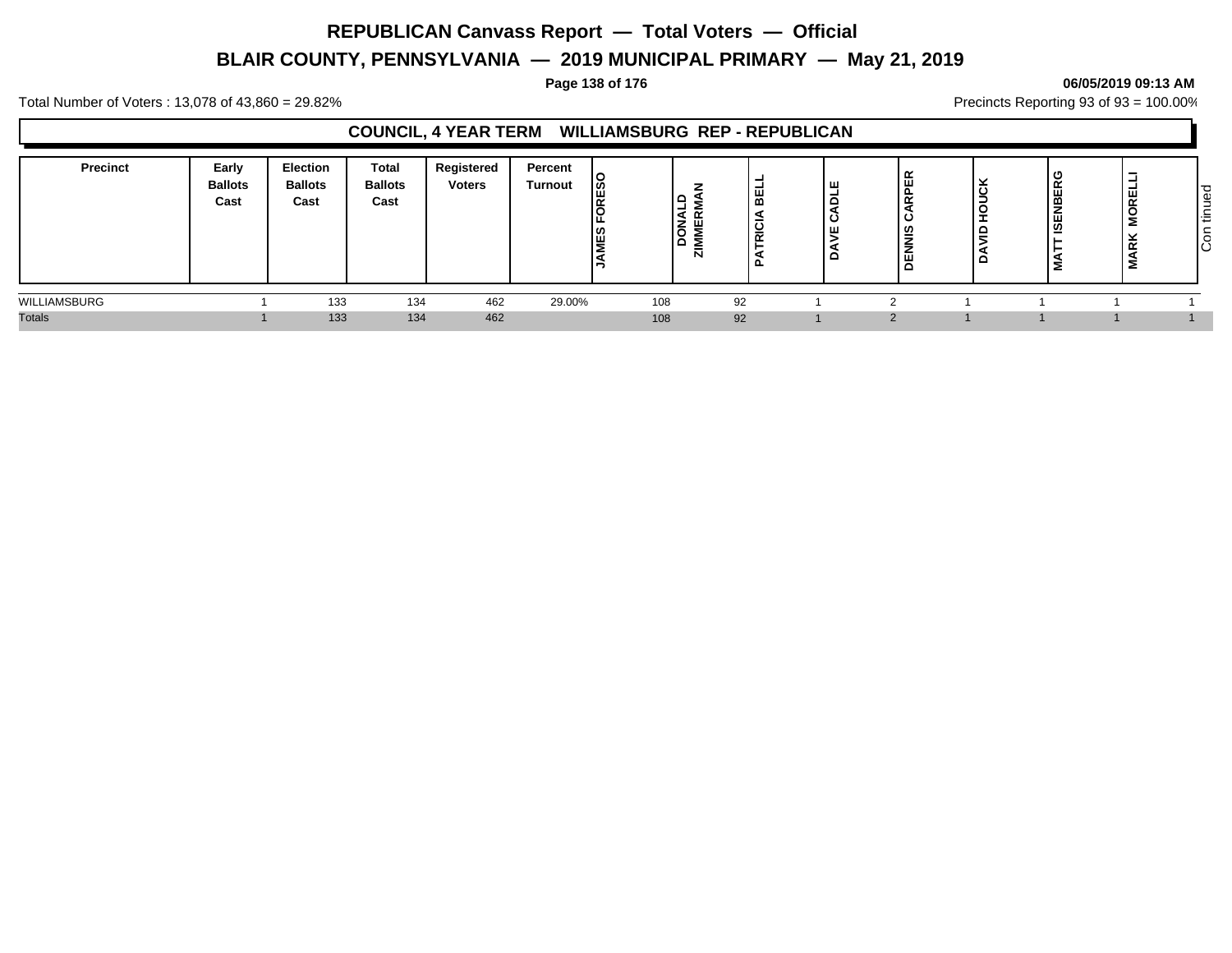# **BLAIR COUNTY, PENNSYLVANIA — 2019 MUNICIPAL PRIMARY — May 21, 2019**

#### **Page 139 of 176 06/05/2019 09:13 AM**

Total Number of Voters : 13,078 of 43,860 = 29.82% Precincts Reporting 93 of 93 = 100.00%

#### **COUNCIL, 4 YEAR TERM WILLIAMSBURG REP - REPUBLICAN**

| <b>Precinct</b> | Early<br><b>Ballots</b><br>Cast | <b>Election</b><br><b>Ballots</b><br>Cast | <b>Total</b><br><b>Ballots</b><br>Cast | Registered<br><b>Voters</b> | Percent<br>Turnout | 띥<br>ທ<br><b>RE</b> | l≌<br><b>N</b><br><b>ARR</b><br>- | ∼<br>ERS<br>ட<br>「量 | ω<br>Σ | TATE<br>▸<br>TIMOTH | ш<br>$\overline{\phantom{a}}$ | $\overline{a}$<br>− |  |
|-----------------|---------------------------------|-------------------------------------------|----------------------------------------|-----------------------------|--------------------|---------------------|-----------------------------------|---------------------|--------|---------------------|-------------------------------|---------------------|--|
| WILLIAMSBURG    |                                 | 133                                       | 134                                    | 462                         | 29.00%             |                     |                                   |                     |        |                     |                               | 216                 |  |
| <b>Totals</b>   |                                 | 133                                       | 134                                    | 462                         |                    |                     |                                   |                     |        |                     |                               | 216                 |  |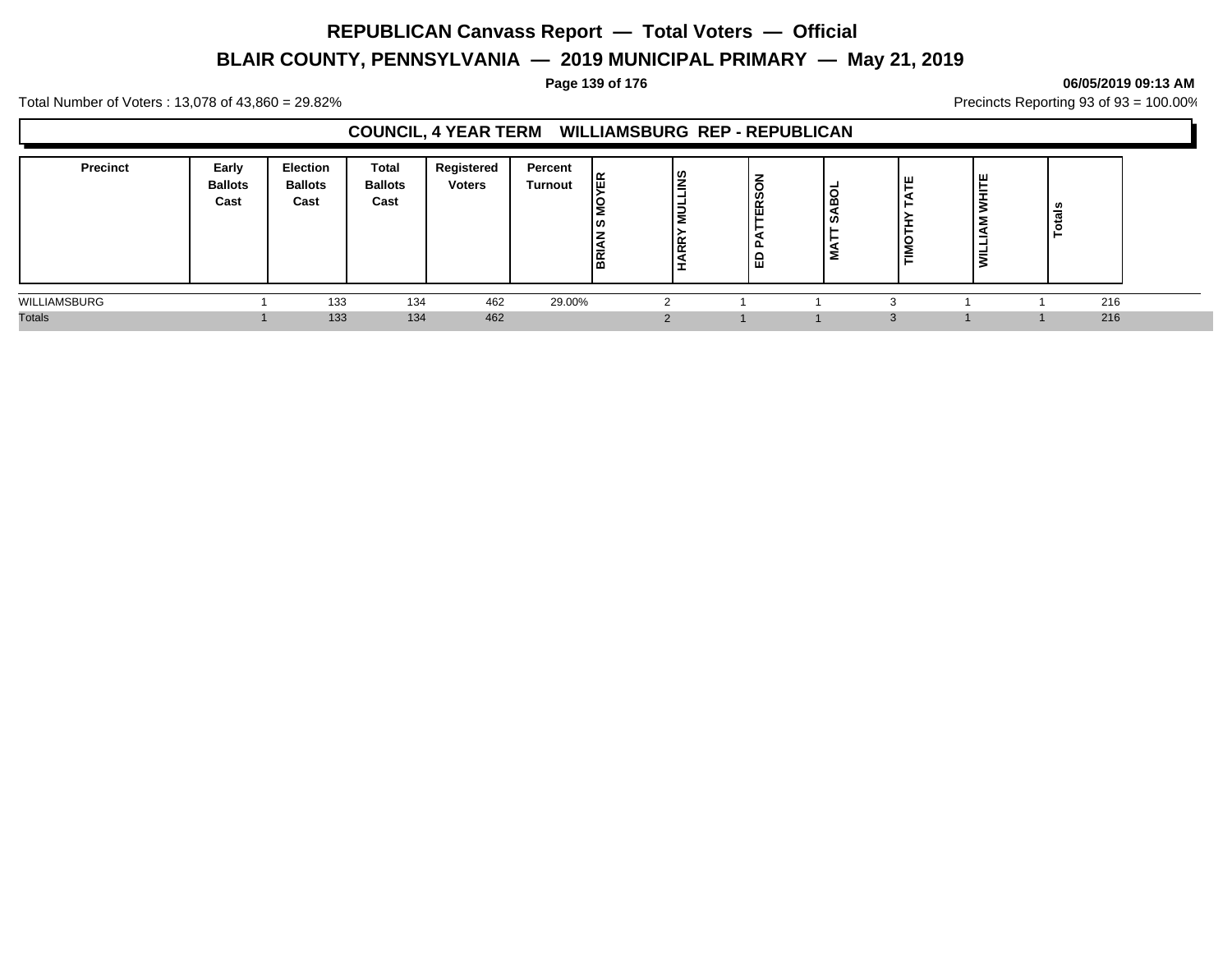# **BLAIR COUNTY, PENNSYLVANIA — 2019 MUNICIPAL PRIMARY — May 21, 2019**

#### **Page 140 of 176 06/05/2019 09:13 AM**

Total Number of Voters : 13,078 of 43,860 = 29.82% Precincts Reporting 93 of 93 = 100.00%

#### **AUDITOR, 6 YEAR TERM WILLIAMSBURG REP - REPUBLICAN**

| <b>Precinct</b> | Early<br><b>Ballots</b><br>Cast | <b>Election</b><br><b>Ballots</b><br>Cast | Total<br><b>Ballots</b><br>Cast | Registered<br><b>Voters</b> | Percent<br>Turnout | ی  <br>Candi<br>≔<br>ш<br>١£ | DISHONG<br>ls. | <b>Totals</b> |  |
|-----------------|---------------------------------|-------------------------------------------|---------------------------------|-----------------------------|--------------------|------------------------------|----------------|---------------|--|
| WILLIAMSBURG    |                                 | 133                                       | 134                             | 462                         | 29.00%             |                              | $\Omega$       |               |  |
| <b>Totals</b>   |                                 | 133                                       | 134                             | 462                         |                    |                              | $\Omega$       |               |  |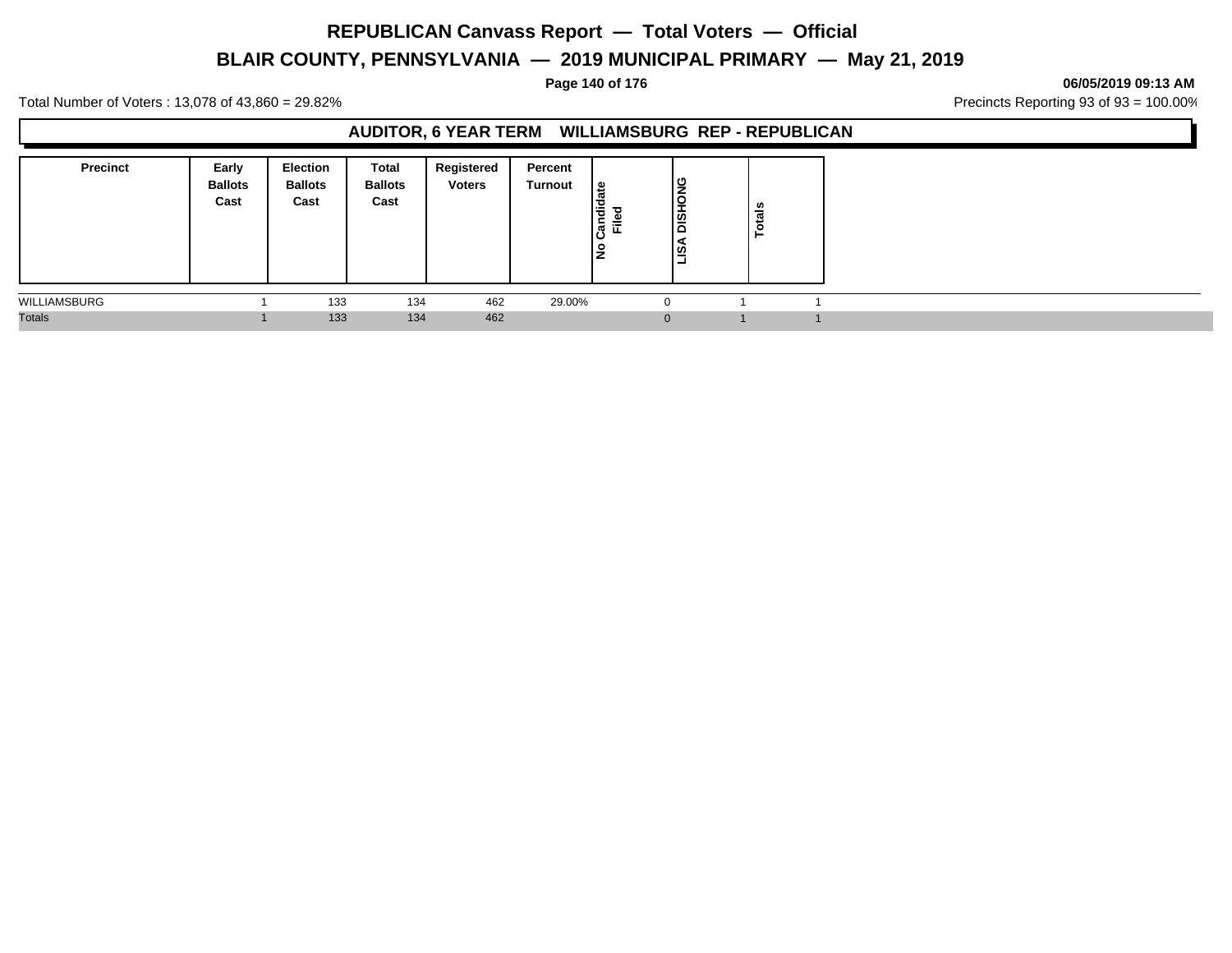# **BLAIR COUNTY, PENNSYLVANIA — 2019 MUNICIPAL PRIMARY — May 21, 2019**

#### **Page 141 of 176 06/05/2019 09:13 AM**

Total Number of Voters : 13,078 of 43,860 = 29.82% Precincts Reporting 93 of 93 = 100.00%

#### **AUDITOR, 4 YEAR UNEXPIRED TERM WILLIAMSBURG REP - REPUBLICAN**

| <b>Precinct</b> | Early<br><b>Ballots</b><br>Cast | <b>Election</b><br><b>Ballots</b><br>Cast | Total<br><b>Ballots</b><br>Cast | Registered<br><b>Voters</b> | Percent<br>Turnout | ہ  <br>Candid<br>≔<br>щ<br>١ş | ا≅<br>−<br>∍<br>Ξ<br><b>R</b> | ៖<br>تت<br>$\mathbf{O}$ |  |
|-----------------|---------------------------------|-------------------------------------------|---------------------------------|-----------------------------|--------------------|-------------------------------|-------------------------------|-------------------------|--|
| WILLIAMSBURG    |                                 | 133                                       | 134                             | 462                         | 29.00%             | -0                            |                               |                         |  |
| <b>Totals</b>   |                                 | 133                                       | 134                             | 462                         |                    |                               | $\Omega$                      |                         |  |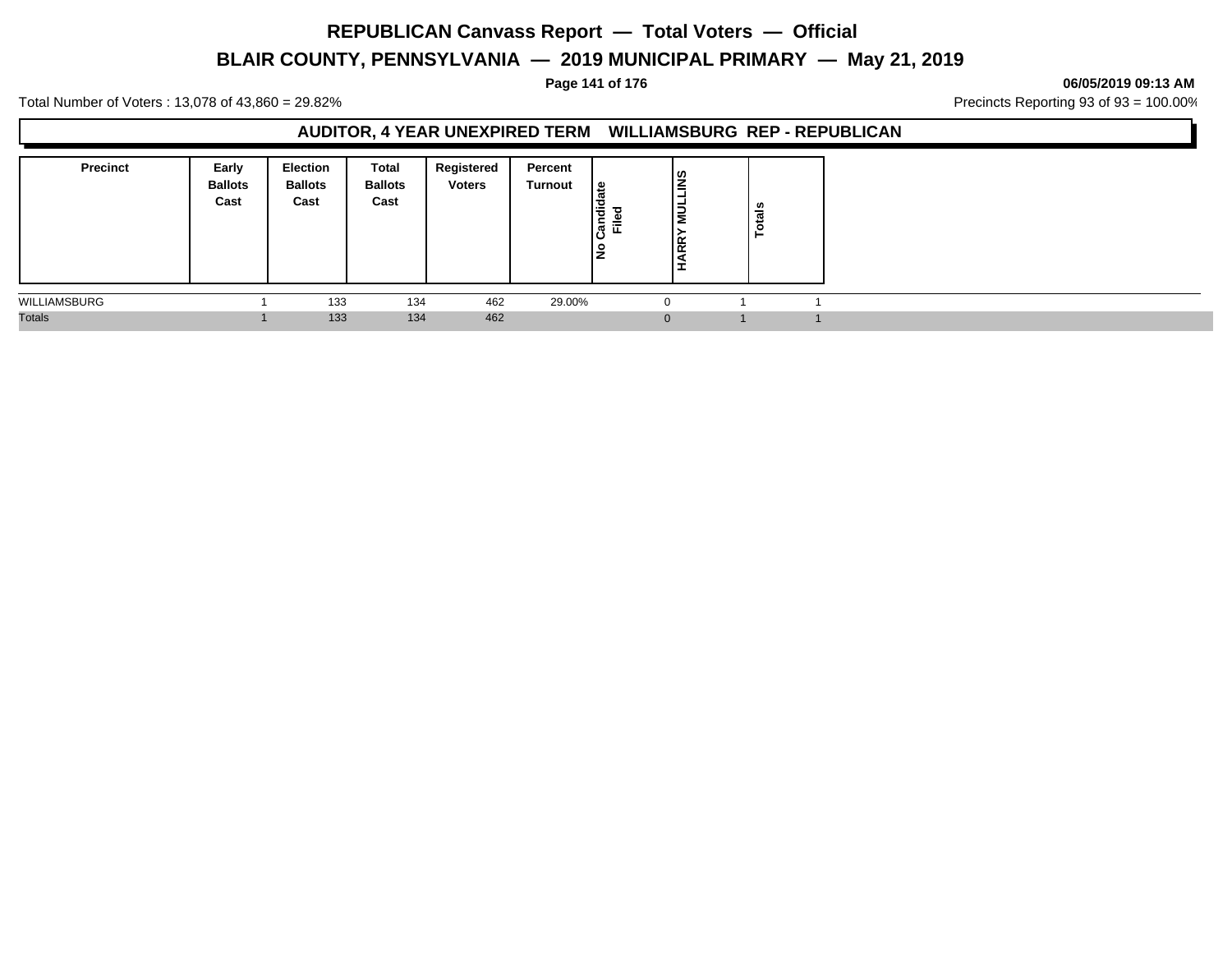# **BLAIR COUNTY, PENNSYLVANIA — 2019 MUNICIPAL PRIMARY — May 21, 2019**

#### **Page 142 of 176 06/05/2019 09:13 AM**

Total Number of Voters : 13,078 of 43,860 = 29.82% Precincts Reporting 93 of 93 = 100.00%

#### **AUDITOR, 2 YEAR UNEXPIRED TERM WILLIAMSBURG REP - REPUBLICAN**

| <b>Precinct</b> | Early<br><b>Ballots</b><br>Cast | <b>Election</b><br><b>Ballots</b><br>Cast | Total<br><b>Ballots</b><br>Cast | Registered<br><b>Voters</b> | Percent<br>Turnout | ீ<br>Candid<br>ு<br>≔<br>ш<br>١z | <b>Totals</b> |  |
|-----------------|---------------------------------|-------------------------------------------|---------------------------------|-----------------------------|--------------------|----------------------------------|---------------|--|
| WILLIAMSBURG    |                                 | 133                                       | 134                             | 462                         | 29.00%             | U                                |               |  |
| <b>Totals</b>   |                                 | 133                                       | 134                             | 462                         |                    | $\Omega$                         |               |  |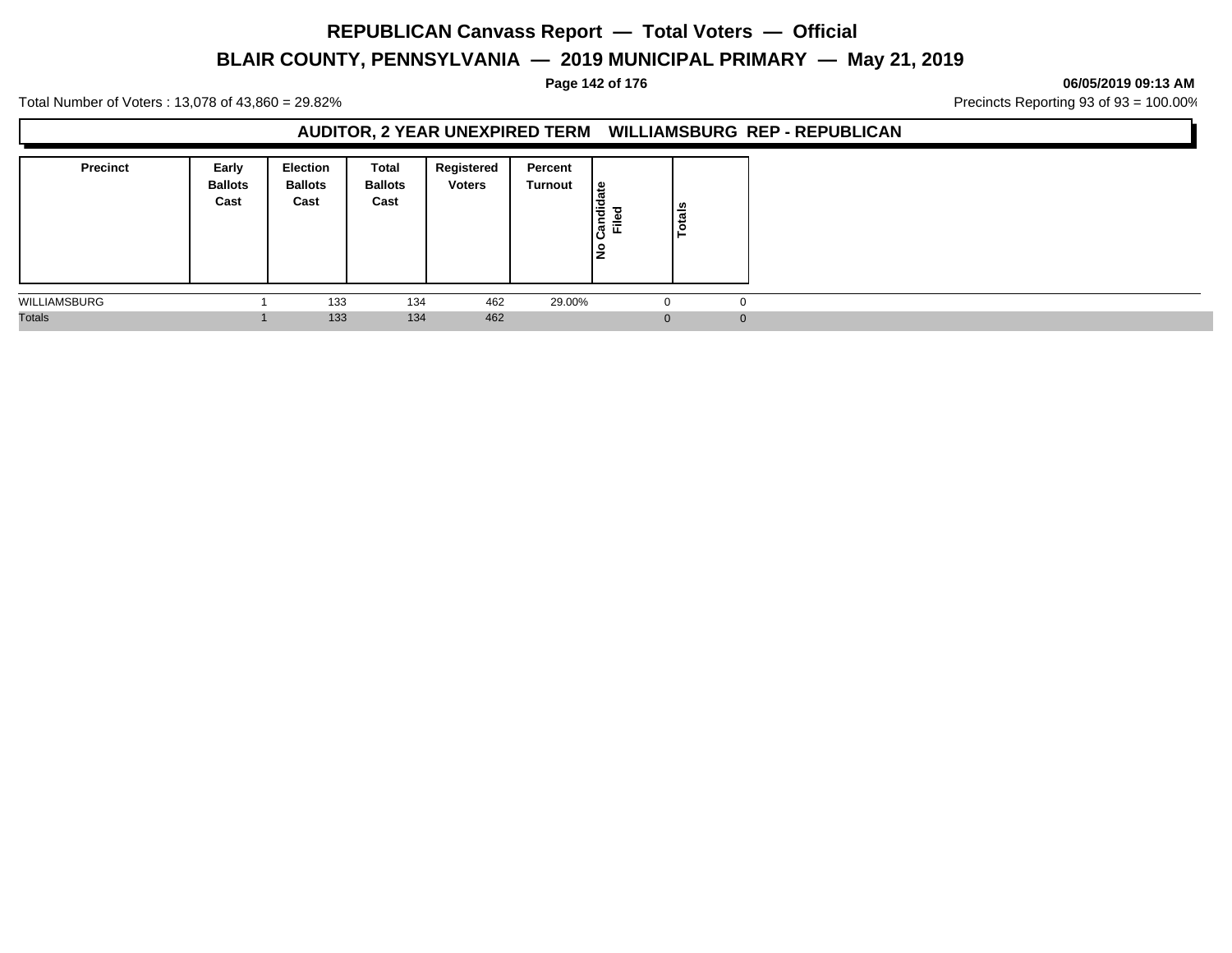# **BLAIR COUNTY, PENNSYLVANIA — 2019 MUNICIPAL PRIMARY — May 21, 2019**

#### **Page 143 of 176 06/05/2019 09:13 AM**

Total Number of Voters : 13,078 of 43,860 = 29.82% Precincts Reporting 93 of 93 = 100.00%

#### **SUPERVISOR, 6 YEAR TERM WOODBURY REP - REPUBLICAN**

| <b>Precinct</b> | Early<br><b>Ballots</b><br>Cast | <b>Election</b><br><b>Ballots</b><br>Cast | Total<br><b>Ballots</b><br>Cast | Registered<br><b>Voters</b> | Percent<br>Turnout | l≌<br>-<br>ιပ<br>⇁<br>-<br>∍י | -<br> ഇ<br>=<br>∼<br>ခြ | ៖  |     |
|-----------------|---------------------------------|-------------------------------------------|---------------------------------|-----------------------------|--------------------|-------------------------------|-------------------------|----|-----|
| WOODBURY TWP    |                                 | 177                                       | 177                             | 671                         | 26.38%             | 57                            |                         | 94 | 151 |
| <b>Totals</b>   | $\Omega$                        | 177                                       | 177                             | 671                         |                    | 57                            |                         | 94 | 151 |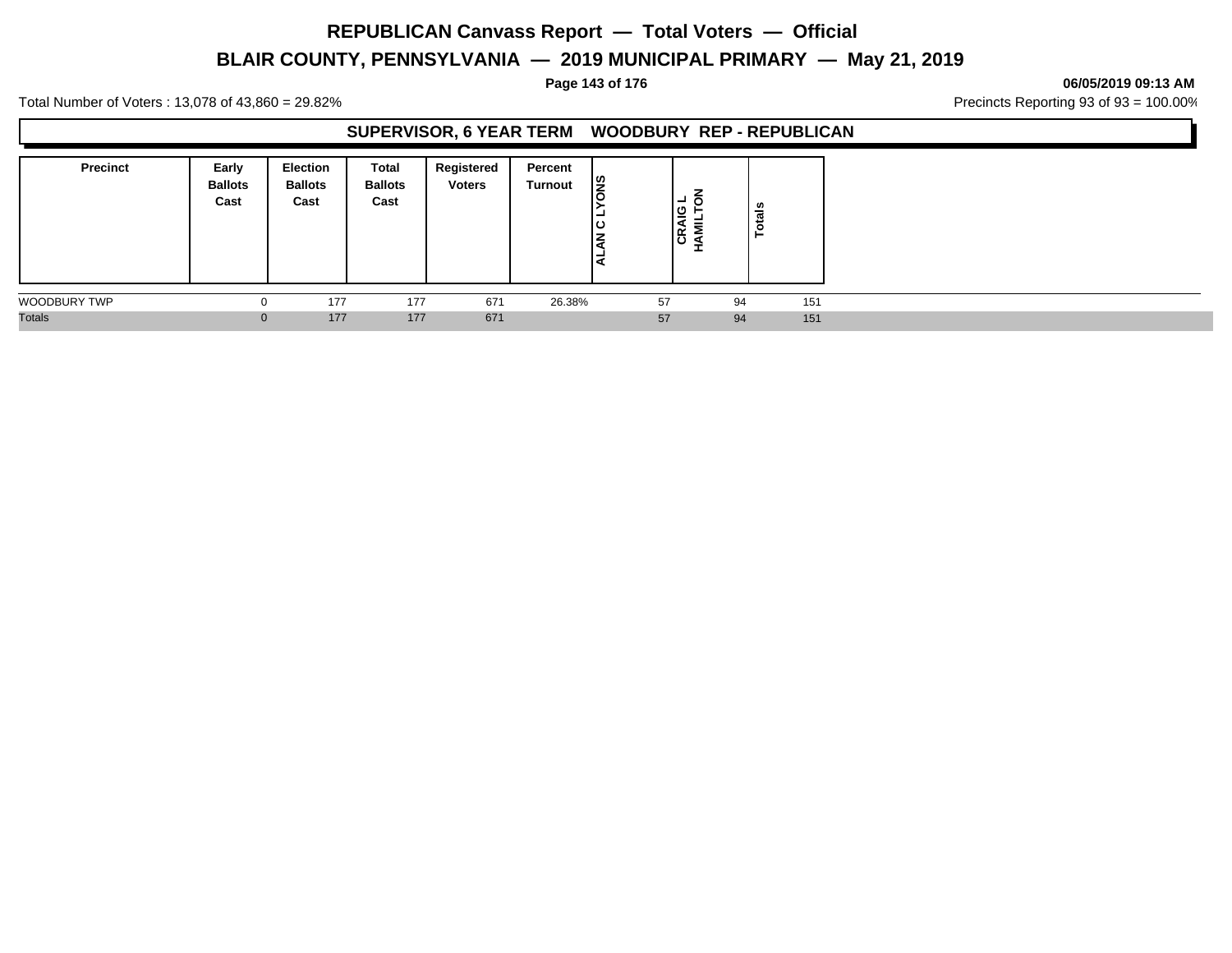# **BLAIR COUNTY, PENNSYLVANIA — 2019 MUNICIPAL PRIMARY — May 21, 2019**

#### **Page 144 of 176 06/05/2019 09:13 AM**

Total Number of Voters : 13,078 of 43,860 = 29.82% Precincts Reporting 93 of 93 = 100.00%

#### **SUPERVISOR, 2 YEAR UNEXPIRED TERM WOODBURY REP - REPUBLICAN**

| <b>Precinct</b>     | Early<br><b>Ballots</b><br>Cast | <b>Election</b><br><b>Ballots</b><br>Cast | Total<br><b>Ballots</b><br>Cast | Registered<br><b>Voters</b> | Percent<br><b>Turnout</b> | JOSEPI<br>NSBER | CREEK<br>l≌<br>lठ | ш<br>õ<br>.<br>щ<br>2<br>파 | U<br>-4<br>œ<br>--<br>₽<br>≨<br>面<br>- | -<br>ROBER <sup>-</sup><br>ш | ທ<br>$\circ$<br>-<br>画<br>- | <b>tals</b><br>⊢ |
|---------------------|---------------------------------|-------------------------------------------|---------------------------------|-----------------------------|---------------------------|-----------------|-------------------|----------------------------|----------------------------------------|------------------------------|-----------------------------|------------------|
| <b>WOODBURY TWP</b> |                                 | 177                                       | 177                             | 671                         | 26.38%                    | 138             |                   |                            |                                        |                              |                             | 143              |
| <b>Totals</b>       |                                 | 177                                       | 177                             | 671                         |                           | 138             |                   |                            |                                        |                              |                             | 143              |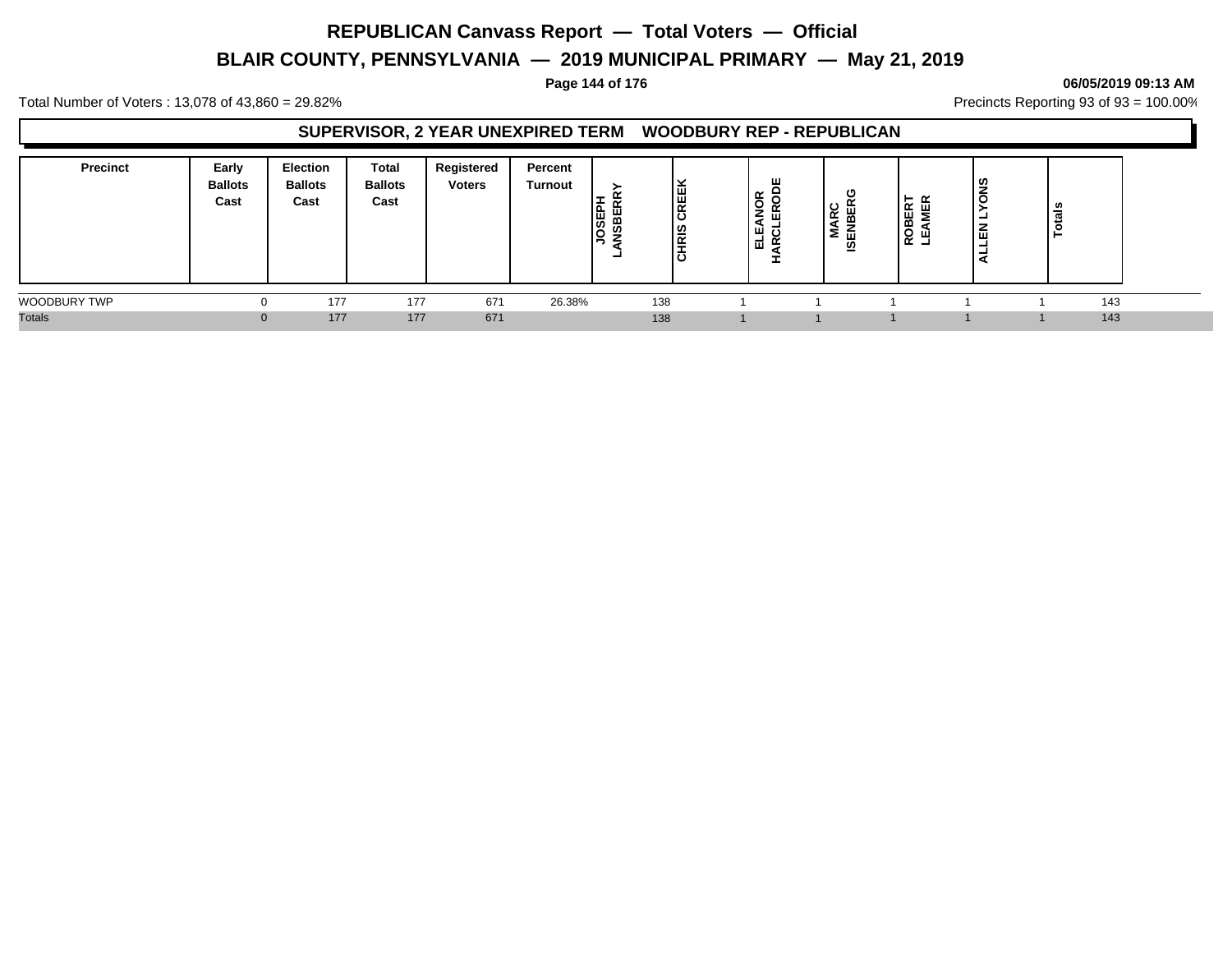# **BLAIR COUNTY, PENNSYLVANIA — 2019 MUNICIPAL PRIMARY — May 21, 2019**

**Page 145 of 176 06/05/2019 09:13 AM**

Total Number of Voters : 13,078 of 43,860 = 29.82% Precincts Reporting 93 of 93 = 100.00%

### **AUDITOR, 6 YEAR TERM WOODBURY REP - REPUBLICAN**

| <b>Precinct</b> | Early<br><b>Ballots</b><br>Cast | <b>Election</b><br><b>Ballots</b><br>Cast | Total<br><b>Ballots</b><br>Cast | Registered<br><b>Voters</b> | Percent<br>Turnout | ூ<br>idic<br>Ѣ<br>≓<br>ြွပြီ<br>щ<br>Ρs | טו<br>ر) ا<br>١Ŕ<br><b>.</b><br>щ. | "e<br>- 2<br>- | ш<br>-<br>≃<br>ᅙᅖ<br>⊻<br>- | tais<br>$\circ$<br>− |
|-----------------|---------------------------------|-------------------------------------------|---------------------------------|-----------------------------|--------------------|-----------------------------------------|------------------------------------|----------------|-----------------------------|----------------------|
| WOODBURY TWP    | υ                               | 177                                       | 177                             | 671                         | 26.38%             |                                         |                                    |                |                             |                      |
| <b>Totals</b>   | $\mathbf{0}$                    | 177                                       | 177                             | 671                         |                    |                                         | 0                                  |                |                             | 3                    |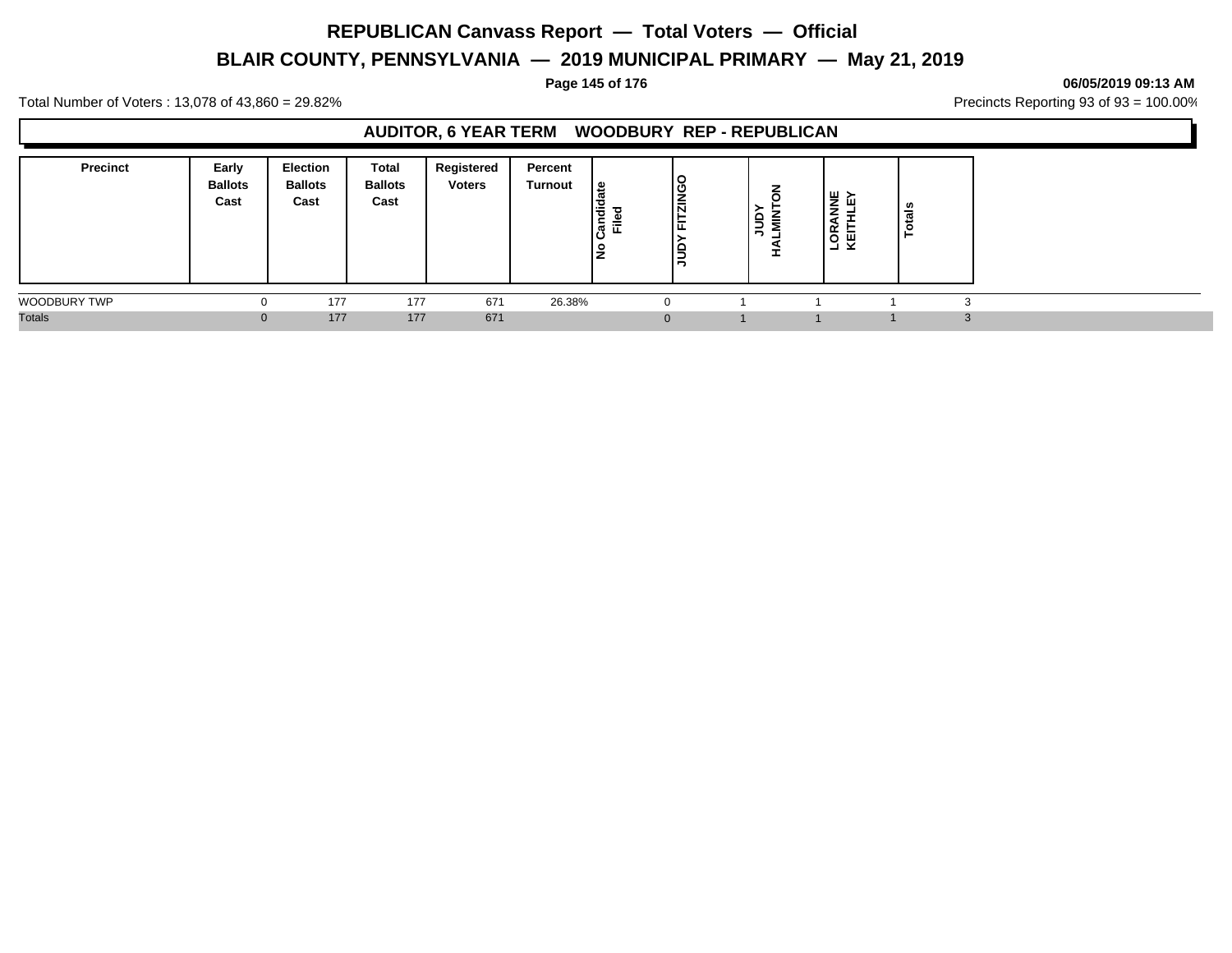# **BLAIR COUNTY, PENNSYLVANIA — 2019 MUNICIPAL PRIMARY — May 21, 2019**

### **Page 146 of 176 06/05/2019 09:13 AM**

Total Number of Voters : 13,078 of 43,860 = 29.82% Precincts Reporting 93 of 93 = 100.00%

### **SCHOOL DIRECTOR, 4 YEAR TERM ALTOONA AREA REP - REPUBLICAN**

| <b>Precinct</b>                | Early<br><b>Ballots</b><br>Cast | <b>Election</b><br><b>Ballots</b><br>Cast | <b>Total</b><br><b>Ballots</b><br>Cast | Registered<br><b>Voters</b> | Percent<br><b>Turnout</b> | <b>SHARON</b><br><b>BREAM</b> | <b>MICHAEL</b><br><b>BAKER</b> | C HAUGH<br>ERIC | LAUVER<br><b>CLAIR</b> | <b>NOLISNHOL</b><br>HSOL<br>RON | ò<br>TURIANO<br>FRANK J MEL | DONALD DUTCH   | Con tinued<br><b>BRENNAN</b> |
|--------------------------------|---------------------------------|-------------------------------------------|----------------------------------------|-----------------------------|---------------------------|-------------------------------|--------------------------------|-----------------|------------------------|---------------------------------|-----------------------------|----------------|------------------------------|
|                                |                                 |                                           |                                        |                             |                           |                               |                                |                 |                        |                                 |                             |                |                              |
| ALTOONA 1-1                    |                                 | $\overline{4}$                            | 56                                     | 299                         | 18.73%                    | 35                            | 28                             | 22              | 15                     | 29                              | 16                          | 29             | 18                           |
| ALTOONA 2-1                    |                                 | 52<br>$\Omega$<br>34                      | 34                                     | 141                         | 24.11%                    | 22                            | 8                              | 11              | 8                      | 15                              | 8                           | 17             | 6                            |
| ALTOONA 2-2                    | $\overline{1}$                  | 82                                        | 83                                     | 355                         | 23.38%                    | 49                            | 36                             | 29              | 24                     | 47                              | 23                          | 40             | 16                           |
| ALTOONA 3-1                    |                                 | 37<br>$\Omega$                            | 37                                     | 239                         | 15.48%                    | 23                            | 20                             | 15              | 12                     | 18                              | 13                          | 12             | 12                           |
| ALTOONA 3-2                    |                                 | $\Omega$<br>102                           | 102                                    | 346                         | 29.48%                    | 59                            | 50                             | 40              | 35                     | 51                              | 33                          | 50             | 30                           |
| ALTOONA 4-1                    |                                 | $\Omega$<br>44                            | 44                                     | 257                         |                           | 27                            | 15                             | 12              | 13                     | 21                              | 9                           | 24             | 11                           |
| ALTOONA 4-2                    |                                 | $\overline{4}$<br>127                     | 131                                    | 381                         | 17.12%<br>34.38%          | 77                            | 42                             | 42              | 40                     | 80                              | 30                          | 65             | 33                           |
| ALTOONA 5-1                    |                                 | $\Omega$<br>15                            | 15                                     | 59                          | 25.42%                    | 10                            | 5                              | 5               | 6                      | 8                               | 6                           | $\overline{4}$ | $\overline{4}$               |
|                                |                                 | $\Omega$                                  | 64                                     | 274                         |                           | 43                            | 30                             | 17              | 22                     | 36                              | 15                          | 30             | 23                           |
| ALTOONA 5-2<br>ALTOONA 5-3     |                                 | 64<br>$\overline{2}$<br>67                | 69                                     | 237                         | 23.36%<br>29.11%          | 41                            | 35                             | 20              | 18                     | 38                              | 24                          | 38             | 29                           |
|                                |                                 | $\overline{7}$                            |                                        |                             |                           |                               |                                |                 |                        |                                 |                             |                |                              |
| ALTOONA 6-1                    |                                 | 91                                        | 98                                     | 362                         | 27.07%                    | 60                            | 43                             | 34              | 34                     | 49                              | 25                          | 54             | 23                           |
| ALTOONA 6-2                    |                                 | 108<br>$\overline{4}$                     | 112                                    | 436                         | 25.69%                    | 67                            | 58                             | 33              | 40                     | 49                              | 35                          | 45             | 31                           |
| ALTOONA 6-3                    | -1                              | 137<br>8                                  | 138                                    | 419                         | 32.94%                    | 67                            | 65                             | 30              | 36                     | 72                              | 47                          | 80             | 47                           |
| ALTOONA 6-4<br><b>ALTOONA7</b> |                                 | 136<br>$\mathbf 0$<br>70                  | 144<br>70                              | 483<br>326                  | 29.81%<br>21.47%          | 85<br>40                      | 59<br>30                       | 46<br>20        | 48<br>23               | 77<br>39                        | 40<br>19                    | 82<br>39       | 38<br>17                     |
|                                |                                 |                                           |                                        |                             |                           |                               |                                |                 |                        |                                 |                             |                |                              |
| ALTOONA 8-1                    | $\mathbf{1}$                    | 37                                        | 38                                     | 272                         | 13.97%                    | 24                            | 18                             | 20              | 16                     | 19                              | 12                          | 18             | 9                            |
| ALTOONA 8-2                    |                                 | 5<br>73                                   | 78                                     | 262                         | 29.77%                    | 38                            | 40                             | 32              | 28                     | 45                              | 28                          | 32             | 28                           |
| ALTOONA 9                      |                                 | 83<br>5                                   | 88                                     | 314                         | 28.03%                    | 60                            | 34                             | 35              | 35                     | 53                              | 18                          | 47             | 22                           |
| ALTOONA 10-1                   |                                 | 3<br>126                                  | 129                                    | 522                         | 24.71%                    | 76                            | 52                             | 35              | 43                     | 69                              | 34                          | 65             | 28                           |
| ALTOONA 10-2                   |                                 | $\overline{7}$<br>175                     | 182                                    | 562                         | 32.38%                    | 106                           | 81                             | 68              | 60                     | 111                             | 40                          | 93             | 54                           |
| ALTOONA 11-1                   |                                 | 3<br>138                                  | 141                                    | 528                         | 26.70%                    | 78                            | 55                             | 45              | 46                     | 80                              | 34                          | 81             | 36                           |
| ALTOONA 11-2                   | $\overline{1}$                  | 204                                       | 205                                    | 551                         | 37.21%                    | 136                           | 80                             | 76              | 65                     | 97                              | 54                          | 130            | 55                           |
| ALTOONA 12-1                   |                                 | $\Omega$<br>83                            | 83                                     | 332                         | 25.00%                    | 45                            | 41                             | 28              | 25                     | 42                              | 20                          | 36             | 25                           |
| ALTOONA 12-2                   |                                 | $\mathbf 0$<br>76                         | 76                                     | 250                         | 30.40%                    | 46                            | 32                             | 27              | 25                     | 47                              | 22                          | 38             | 28                           |
| ALTOONA 12-3                   |                                 | $\Omega$<br>60                            | 60                                     | 220                         | 27.27%                    | 33                            | 30                             | 13              | 14                     | 30                              | 12                          | 36             | 19                           |
| ALTOONA 12-4                   |                                 | 2<br>109                                  | 111                                    | 336                         | 33.04%                    | 63                            | 43                             | 38              | 32                     | 59                              | 21                          | 73             | 26                           |
| ALTOONA 13-1                   |                                 | $\overline{2}$<br>164                     | 166                                    | 516                         | 32.17%                    | 119                           | 55                             | 98              | 81                     | 105                             | 36                          | 96             | 32                           |
| ALTOONA 13-2                   |                                 | $\mathbf 0$<br>104                        | 104                                    | 365                         | 28.49%                    | 68                            | 42                             | 48              | 37                     | 57                              | 31                          | 60             | 30                           |
| ALTOONA 13-3                   |                                 | $\overline{2}$<br>94                      | 96                                     | 348                         | 27.59%                    | 54                            | 46                             | 26              | 34                     | 49                              | 30                          | 43             | 31                           |
| ALTOONA 13-4                   |                                 | 65<br>$\mathbf{1}$                        | 66                                     | 273                         | 24.18%                    | 40                            | 41                             | 21              | 12                     | 41                              | 22                          | 36             | 27                           |
| ALTOONA 14-1                   |                                 | 6<br>176                                  | 182                                    | 586                         | 31.06%                    | 105                           | 90                             | 71              | 52                     | 109                             | 54                          | 99             | 58                           |
| ALTOONA 14-2                   |                                 | 6<br>190                                  | 196                                    | 602                         | 32.56%                    | 107                           | 94                             | 58              | 57                     | 103                             | 62                          | 119            | 61                           |
| ALTOONA 14-3                   |                                 | $\overline{2}$<br>151                     | 153                                    | 539                         | 28.39%                    | 85                            | 59                             | 58              | 48                     | 86                              | 45                          | 99             | 52                           |
| LOGAN TWP 1                    |                                 | $\overline{2}$<br>278                     | 280                                    | 754                         | 37.14%                    | 145                           | 125                            | 99              | 74                     | 142                             | 83                          | 184            | 76                           |
| LOGAN TWP 2                    | 11                              | 306                                       | 317                                    | 914                         | 34.68%                    | 173                           | 135                            | 91              | 84                     | 151                             | 102                         | 193            | 104                          |
| LOGAN TWP 3                    |                                 | 193<br>$\overline{4}$                     | 197                                    | 472                         | 41.74%                    | 123                           | 93                             | 63              | 65                     | 109                             | 50                          | 111            | 47                           |
| <b>LOGAN TWP 4</b>             |                                 | $\overline{7}$<br>210                     | 217                                    | 680                         | 31.91%                    | 128                           | 95                             | 79              | 68                     | 121                             | 59                          | 112            | 57                           |
| <b>LOGAN TWP 5</b>             |                                 | 3<br>228                                  | 231                                    | 702                         | 32.91%                    | 118                           | 109                            | 68              | 64                     | 116                             | 58                          | 147            | 55                           |
| LOGAN TWP 6                    | 10                              | 245                                       | 255                                    | 866                         | 29.45%                    | 149                           | 112                            | 71              | 80                     | 132                             | 77                          | 161            | 74                           |
| <b>LOGAN TWP 7</b>             |                                 | $\Omega$<br>118                           | 118                                    | 309                         | 38.19%                    | 68                            | 37                             | 43              | 36                     | 68                              | 28                          | 69             | 23                           |
|                                |                                 |                                           |                                        |                             |                           |                               |                                |                 |                        |                                 |                             |                |                              |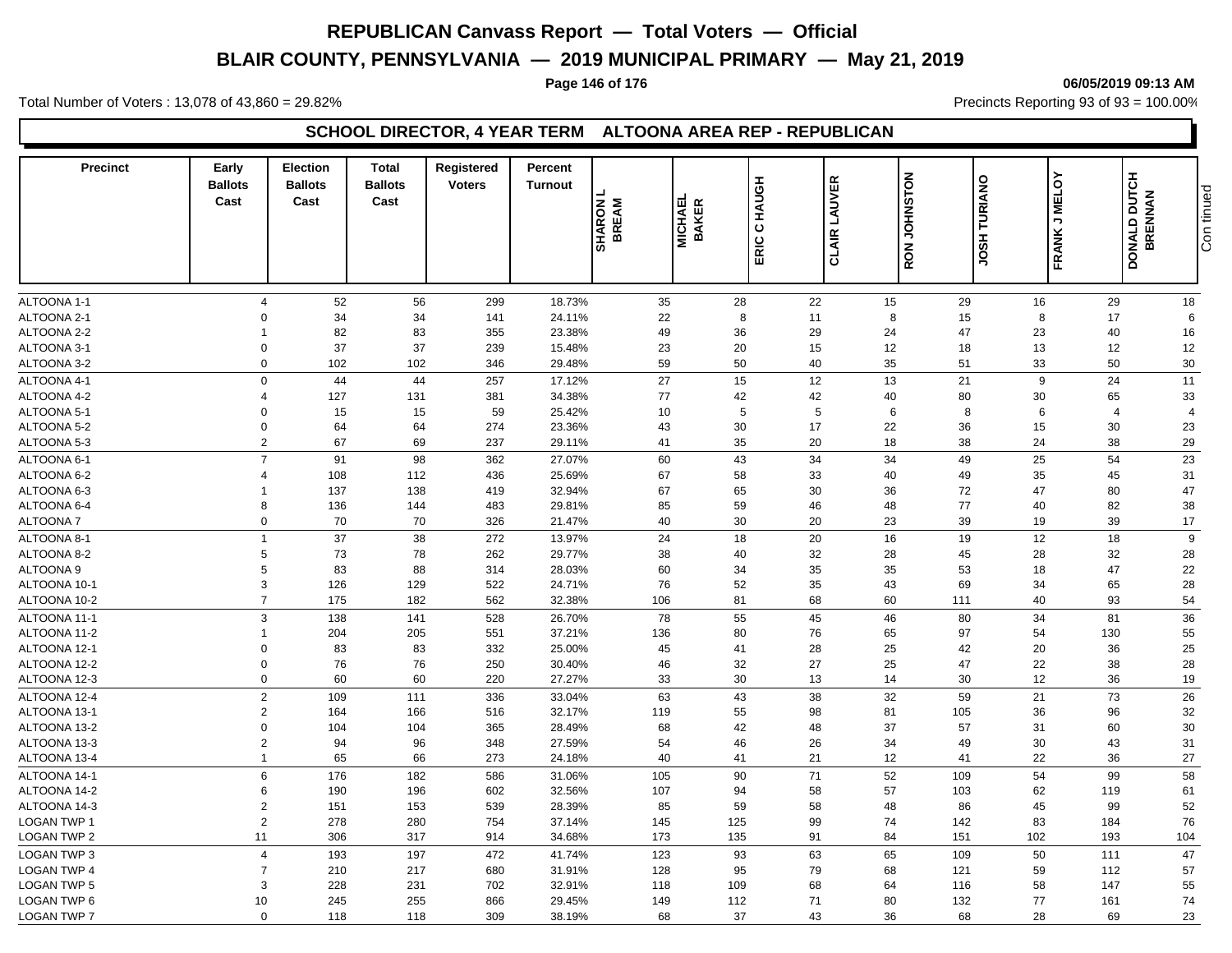# **BLAIR COUNTY, PENNSYLVANIA — 2019 MUNICIPAL PRIMARY — May 21, 2019**

#### **Page 147 of 176 06/05/2019 09:13 AM**

Total Number of Voters : 13,078 of 43,860 = 29.82% Precincts Reporting 93 of 93 = 100.00%

### **SCHOOL DIRECTOR, 4 YEAR TERM ALTOONA AREA REP**

| <b>Precinct</b> | Early<br><b>Ballots</b><br>Cast | <b>Election</b><br><b>Ballots</b><br>Cast | <b>Total</b><br><b>Ballots</b><br>Cast | Registered<br><b>Voters</b> | Percent<br><b>Turnout</b> | ≃<br>$\propto$<br>◂<br>÷ | <b>MICHA</b><br>BAK<br>മ | ╼<br>-<br>-<br>$\sim$<br>ш | VER<br>∍<br>-<br>≝<br>ಠ | ١⋜<br>SNHO<br>Ιœ |      | ັ<br>∣≃ |      | ⊢<br>-<br>∍<br>$\circ$<br><b>NALD</b><br>BREN<br>≏ |
|-----------------|---------------------------------|-------------------------------------------|----------------------------------------|-----------------------------|---------------------------|--------------------------|--------------------------|----------------------------|-------------------------|------------------|------|---------|------|----------------------------------------------------|
| TYRONE TWP 2    |                                 | 92                                        | 93                                     | 365                         | 25.48%                    |                          | 47                       | 43                         | 27                      | 34               | 53   | 27      | 47   | 37                                                 |
| <b>Totals</b>   | 115                             | 4944                                      | 5059                                   | 17054                       |                           | 2939                     |                          | 2206                       | 1714                    | 1589             | 2723 | 1402    | 2834 | 1432                                               |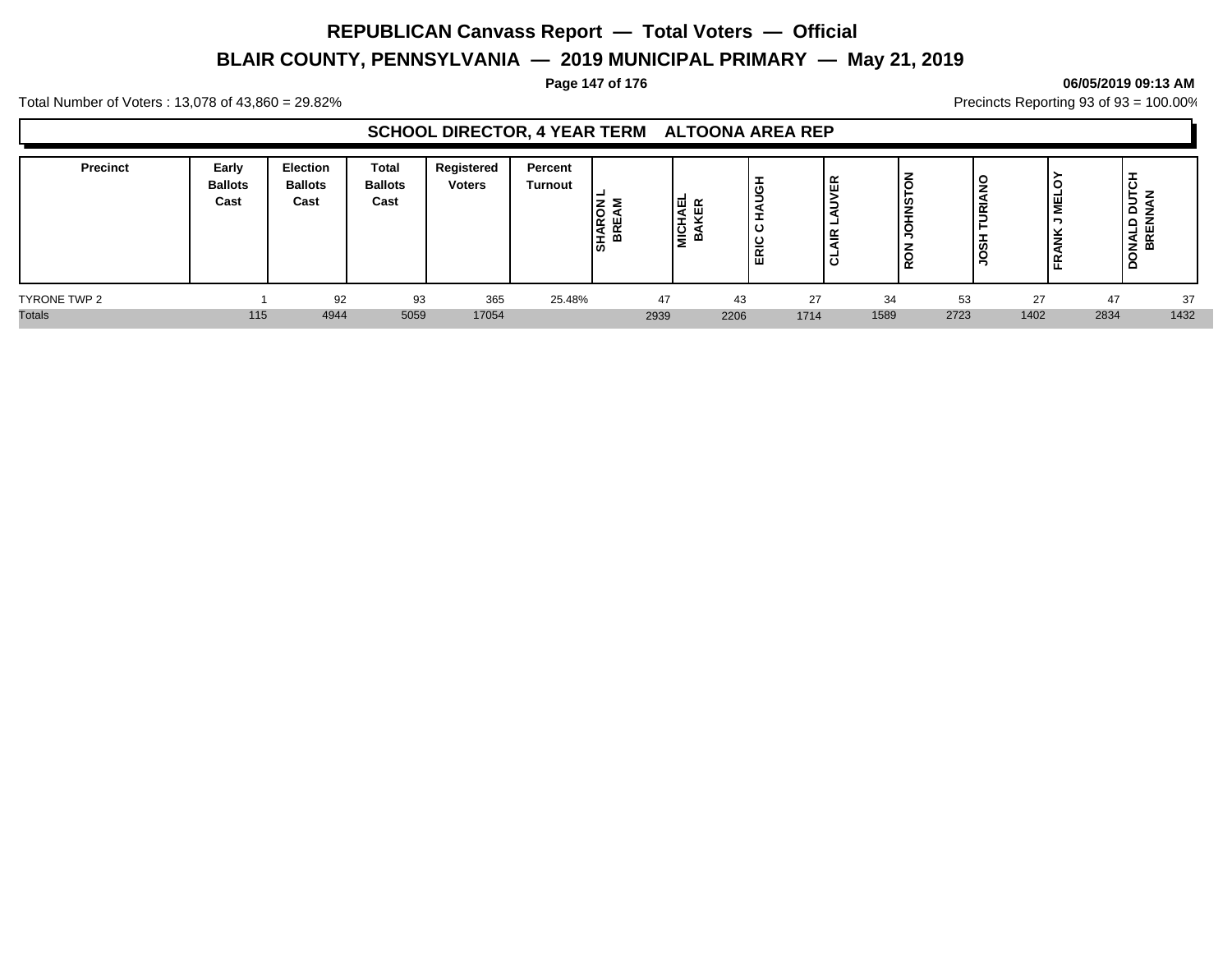# **BLAIR COUNTY, PENNSYLVANIA — 2019 MUNICIPAL PRIMARY — May 21, 2019**

#### **Page 148 of 176 06/05/2019 09:13 AM**

Total Number of Voters : 13,078 of 43,860 = 29.82% Precincts Reporting 93 of 93 = 100.00%

### **SCHOOL DIRECTOR, 4 YEAR TERM ALTOONA AREA REP - REPUBLICAN**

| Precinct           | Early<br><b>Ballots</b><br>Cast | <b>Election</b><br><b>Ballots</b><br>Cast | <b>Total</b><br><b>Ballots</b><br>Cast | Registered<br><b>Voters</b> | Percent<br><b>Turnout</b> | <b>SPRADLING</b><br><b>DEVIN</b> | ¬<br><b>WILLIAM J<br/>CEGLAR</b> | 旵<br><b>TERRY</b><br><b>TOMASS</b> | JOSEPH ZOLNA   | 띥<br>SCHEEL<br>$\overline{a}$ | GEORGE<br>CARDONE | COUNTERMAN<br><b>ADAM</b> | <b>DODSON</b><br>AMY       | Con tinued |
|--------------------|---------------------------------|-------------------------------------------|----------------------------------------|-----------------------------|---------------------------|----------------------------------|----------------------------------|------------------------------------|----------------|-------------------------------|-------------------|---------------------------|----------------------------|------------|
|                    |                                 |                                           |                                        |                             |                           |                                  |                                  |                                    |                |                               |                   |                           |                            |            |
| <b>ALTOONA 1-1</b> | $\overline{4}$                  | 52                                        | 56                                     | 299                         | 18.73%                    | 8                                | 20                               | $\mathbf 0$                        |                | $\mathbf 0$<br>$\mathbf 0$    | $\mathbf 0$       |                           | $\mathbf 0$<br>$\mathbf 0$ |            |
| ALTOONA 2-1        | $\Omega$                        | 34                                        | 34                                     | 141                         | 24.11%                    | 12                               | 8                                | $\mathbf 0$                        |                | $\mathbf 0$<br>$\mathbf 0$    | $\mathbf 0$       |                           | $\mathbf 0$<br>$\Omega$    |            |
| ALTOONA 2-2        | 1                               | 82                                        | 83                                     | 355                         | 23.38%                    | 20                               | 13                               | $\Omega$                           |                | $\Omega$<br>$\Omega$          | $\Omega$          |                           | $\mathbf 0$<br>$\Omega$    |            |
| ALTOONA 3-1        | 0                               | 37                                        | 37                                     | 239                         | 15.48%                    | 12                               | 8                                | 0                                  |                | $\mathbf 0$<br>$\Omega$       | $\mathbf 0$       |                           | $\mathbf 0$<br>$\Omega$    |            |
| ALTOONA 3-2        | $\mathbf 0$                     | 102                                       | 102                                    | 346                         | 29.48%                    | 22                               | 31                               | $\overline{1}$                     |                | $\mathbf 0$<br>$\mathbf 0$    | $\mathbf 0$       |                           | $\mathbf 0$<br>$\mathbf 0$ |            |
| ALTOONA 4-1        | $\mathsf{O}$                    | 44                                        | 44                                     | 257                         | 17.12%                    | 10                               | 10                               | $\mathbf 0$                        |                | $\mathbf 0$<br>$\Omega$       | $\mathbf 0$       |                           | $\mathbf 0$<br>$\Omega$    |            |
| ALTOONA 4-2        | $\overline{4}$                  | 127                                       | 131                                    | 381                         | 34.38%                    | 20                               | 43                               | 0                                  |                | $\Omega$<br>$\Omega$          | $\Omega$          |                           | $\mathbf 0$<br>$\Omega$    |            |
| ALTOONA 5-1        | $\Omega$                        | 15                                        | 15                                     | 59                          | 25.42%                    | 3                                | $\overline{4}$                   | $\mathbf 0$                        |                | $\Omega$<br>$\Omega$          | $\Omega$          |                           | 0<br>$\Omega$              |            |
| ALTOONA 5-2        | $\Omega$                        | 64                                        | 64                                     | 274                         | 23.36%                    | 17                               | 16                               | $\Omega$                           |                | $\Omega$<br>$\Omega$          | $\Omega$          |                           | $\Omega$<br>$\Omega$       |            |
| ALTOONA 5-3        | $\overline{2}$                  | 67                                        | 69                                     | 237                         | 29.11%                    | 12                               | 22                               | $\mathbf 0$                        | $\mathbf 0$    | $\Omega$                      | $\Omega$          |                           | $\mathbf 0$<br>$\Omega$    |            |
| ALTOONA 6-1        | $\overline{7}$                  | 91                                        | 98                                     | 362                         | 27.07%                    | 34                               | 26                               | $\overline{1}$                     |                | $\mathsf 0$<br>$\mathbf 0$    | $\mathbf 0$       |                           | $\mathbf 0$<br>$\Omega$    |            |
| ALTOONA 6-2        | $\overline{4}$                  | 108                                       | 112                                    | 436                         | 25.69%                    | 14                               | 31                               | $\mathbf 0$                        |                | $\mathbf 0$<br>$\mathbf 0$    | $\mathbf 0$       |                           | $\mathbf 0$<br>$\Omega$    |            |
| ALTOONA 6-3        | 1                               | 137                                       | 138                                    | 419                         | 32.94%                    | 32                               | 40                               | 0                                  |                | $\mathbf 0$<br>$\Omega$       | $\Omega$          |                           | 0<br>$\Omega$              |            |
| ALTOONA 6-4        | 8                               | 136                                       | 144                                    | 483                         | 29.81%                    | 31                               | 39                               | $\mathbf 0$                        |                | $\mathbf 0$<br>$\mathbf 0$    | $\mathbf 0$       |                           | $\mathbf 0$<br>$\Omega$    |            |
| <b>ALTOONA7</b>    | $\mathbf 0$                     | 70                                        | 70                                     | 326                         | 21.47%                    | 16                               | 18                               | 0                                  |                | $\mathbf 0$<br>$\Omega$       | $\Omega$          |                           | 0<br>$\Omega$              |            |
| ALTOONA 8-1        | $\mathbf{1}$                    | 37                                        | 38                                     | 272                         | 13.97%                    | 9                                | 10                               | $\mathbf 0$                        |                | $\Omega$<br>$\Omega$          | $\Omega$          |                           | $\mathbf 0$<br>$\mathbf 0$ |            |
| ALTOONA 8-2        | 5                               | 73                                        | 78                                     | 262                         | 29.77%                    | 22                               | 23                               | $\mathbf 0$                        |                | $\mathbf 0$<br>$\Omega$       | $\mathbf 0$       |                           | $\mathbf 0$<br>$\Omega$    |            |
| <b>ALTOONA 9</b>   | 5                               | 83                                        | 88                                     | 314                         | 28.03%                    | 29                               | 18                               | $\Omega$                           |                | $\Omega$<br>$\Omega$          | $\Omega$          |                           | $\mathbf 0$<br>$\Omega$    |            |
| ALTOONA 10-1       | 3                               | 126                                       | 129                                    | 522                         | 24.71%                    | 34                               | 28                               | $\mathbf 0$                        |                | $\mathbf 0$<br>$\Omega$       | $\Omega$          |                           | $\mathbf 0$<br>$\Omega$    |            |
| ALTOONA 10-2       | $\overline{7}$                  | 175                                       | 182                                    | 562                         | 32.38%                    | 38                               | 57                               | $\mathbf 0$                        |                | $\mathbf 0$<br>$\overline{1}$ | $\mathbf 0$       |                           | $\mathbf 0$<br>$\mathbf 0$ |            |
| ALTOONA 11-1       | 3                               | 138                                       | 141                                    | 528                         | 26.70%                    | 29                               | 28                               | $\mathbf 0$                        |                | $\mathbf 0$<br>$\mathbf 0$    | $\mathbf 0$       |                           | $\mathbf 0$<br>$\mathbf 0$ |            |
| ALTOONA 11-2       | 1                               | 204                                       | 205                                    | 551                         | 37.21%                    | 31                               | 52                               | $\mathbf 0$                        |                | $\Omega$<br>$\Omega$          | $\Omega$          |                           | 0<br>$\Omega$              |            |
| ALTOONA 12-1       | $\mathbf 0$                     | 83                                        | 83                                     | 332                         | 25.00%                    | 22                               | 17                               | $\mathbf 0$                        |                | $\mathbf 0$<br>$\Omega$       | $\Omega$          |                           | $\mathbf 0$<br>$\Omega$    |            |
| ALTOONA 12-2       | $\Omega$                        | 76                                        | 76                                     | 250                         | 30.40%                    | 13                               | 26                               | $\mathbf 0$                        |                | $\Omega$<br>$\Omega$          | $\Omega$          |                           | $\mathbf 0$<br>$\Omega$    |            |
| ALTOONA 12-3       | $\mathbf 0$                     | 60                                        | 60                                     | 220                         | 27.27%                    | 15                               | 15                               | $\mathbf 0$                        |                | $\mathbf 0$<br>$\mathbf 0$    | $\mathbf 0$       |                           | $\mathbf 0$<br>$\mathbf 0$ |            |
| ALTOONA 12-4       | $\overline{c}$                  | 109                                       | 111                                    | 336                         | 33.04%                    | 22                               | 28                               | $\mathbf 0$                        | $\overline{1}$ | $\Omega$                      | $\overline{1}$    |                           | $\mathbf 0$<br>$\Omega$    |            |
| ALTOONA 13-1       | $\overline{2}$                  | 164                                       | 166                                    | 516                         | 32.17%                    | 30                               | 28                               | $\Omega$                           |                | $\Omega$<br>$\Omega$          | $\Omega$          |                           | 0<br>$\Omega$              |            |
| ALTOONA 13-2       | $\Omega$                        | 104                                       | 104                                    | 365                         | 28.49%                    | 18                               | 26                               | 0                                  |                | $\Omega$<br>$\Omega$          | $\Omega$          | $\mathbf 1$               | $\Omega$                   |            |
| ALTOONA 13-3       | $\overline{2}$                  | 94                                        | 96                                     | 348                         | 27.59%                    | 22                               | 27                               | $\mathbf 0$                        |                | $\mathbf 0$<br>$\Omega$       | $\mathbf 0$       |                           | $\mathbf 0$<br>$\Omega$    |            |
| ALTOONA 13-4       | $\mathbf{1}$                    | 65                                        | 66                                     | 273                         | 24.18%                    | 12                               | 22                               | $\mathbf 0$                        |                | $\Omega$<br>$\Omega$          | $\Omega$          |                           | $\mathbf 0$<br>$\Omega$    |            |
|                    |                                 |                                           |                                        |                             |                           |                                  |                                  |                                    |                |                               |                   |                           |                            |            |
| ALTOONA 14-1       | 6                               | 176                                       | 182                                    | 586                         | 31.06%                    | 28                               | 52                               | $\mathbf 0$                        |                | $\Omega$<br>$\Omega$          | $\Omega$          |                           | $\mathbf 0$<br>$\Omega$    |            |
| ALTOONA 14-2       | 6                               | 190                                       | 196                                    | 602                         | 32.56%                    | 30                               | 53                               | $\mathbf 0$                        |                | $\mathbf 0$<br>$\Omega$       | $\mathbf 0$       |                           | $\mathbf 0$<br>$\Omega$    |            |
| ALTOONA 14-3       | $\overline{2}$                  | 151                                       | 153                                    | 539                         | 28.39%                    | 38                               | 45                               | $\Omega$                           |                | $\Omega$<br>$\Omega$          | $\Omega$          |                           | $\mathbf 0$<br>$\Omega$    |            |
| <b>LOGAN TWP 1</b> | $\overline{2}$                  | 278                                       | 280                                    | 754                         | 37.14%                    | 40                               | 87                               | 0                                  |                | $\mathbf 0$<br>$\Omega$       | $\Omega$          |                           | $\mathbf 0$                |            |
| LOGAN TWP 2        | 11                              | 306                                       | 317                                    | 914                         | 34.68%                    | 70                               | 92                               | $\mathbf 0$                        |                | $\mathbf 0$<br>$\mathbf 0$    | $\mathbf 0$       |                           | $\mathbf 0$<br>$\mathbf 0$ |            |
| LOGAN TWP 3        | $\overline{4}$                  | 193                                       | 197                                    | 472                         | 41.74%                    | 32                               | 61                               | $\mathbf 0$                        |                | $\mathbf 0$<br>$\Omega$       | $\Omega$          |                           | $\mathbf 0$<br>$\mathbf 0$ |            |
| <b>LOGAN TWP 4</b> | $\overline{7}$                  | 210                                       | 217                                    | 680                         | 31.91%                    | 61                               | 73                               | 0                                  |                | $\Omega$<br>$\Omega$          | $\mathbf 0$       |                           | 0<br>$\Omega$              |            |
| LOGAN TWP 5        | 3                               | 228                                       | 231                                    | 702                         | 32.91%                    | 52                               | 59                               | 0                                  |                | $\mathbf 0$<br>$\Omega$       | $\mathbf 0$       |                           | 0<br>$\Omega$              |            |
| LOGAN TWP 6        | 10                              | 245                                       | 255                                    | 866                         | 29.45%                    | 73                               | 97                               | $\Omega$                           |                | $\Omega$<br>$\Omega$          | $\Omega$          |                           | $\mathbf 0$<br>$\Omega$    |            |
| <b>LOGAN TWP 7</b> | $\mathbf 0$                     | 118                                       | 118                                    | 309                         | 38.19%                    | 19                               | 28                               | $\mathbf 0$                        |                | $\Omega$<br>$\Omega$          | $\Omega$          |                           | $\mathbf 0$<br>$\Omega$    |            |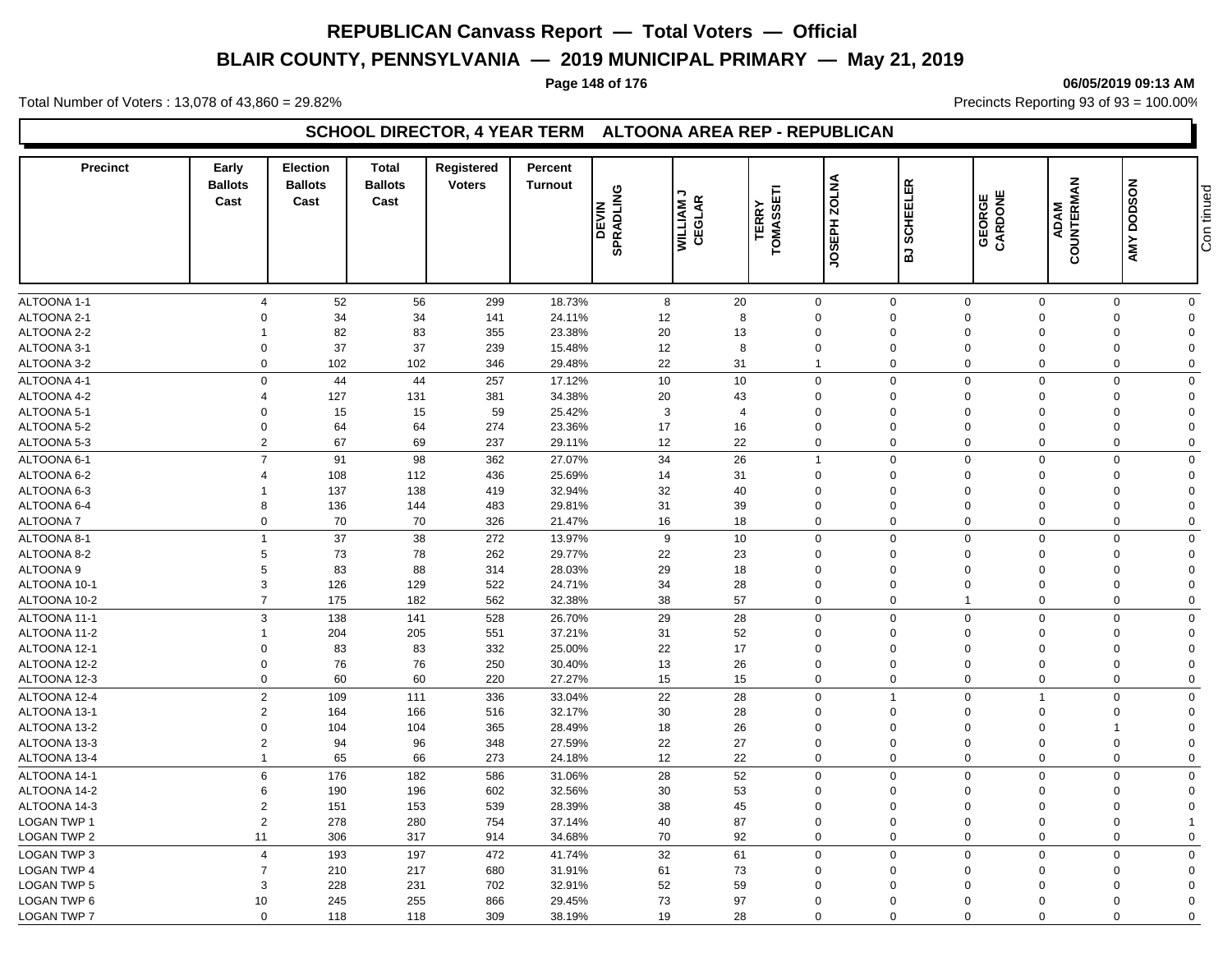# **BLAIR COUNTY, PENNSYLVANIA — 2019 MUNICIPAL PRIMARY — May 21, 2019**

#### **Page 149 of 176 06/05/2019 09:13 AM**

Total Number of Voters : 13,078 of 43,860 = 29.82% Precincts Reporting 93 of 93 = 100.00%

### **SCHOOL DIRECTOR, 4 YEAR TERM ALTOONA AREA REP**

| <b>Precinct</b> | Early<br><b>Ballots</b><br>Cast | <b>Election</b><br><b>Ballots</b><br>Cast | Total<br><b>Ballots</b><br>Cast | Registered<br><b>Voters</b> | Percent<br><b>Turnout</b> | O<br>l≧ ∃<br>$\geq$<br>≏<br>İΕ<br>╺<br>≃<br>。 | ⋖<br>-<br>υ<br>-<br>1월 없 | <b>RR</b><br>ш | w<br>Ñ<br><u>н.</u><br>面<br>க<br>∼ | ER<br>單<br>-<br>၊ ပ<br>Ō,<br>œ | ாய <sup>ய</sup><br>ပ<br>GEOR<br>CARDO | ь.<br>$\propto$<br>2<br>ш<br>∽<br>- | z<br>$\frac{1}{2}$<br>Ξ |  |
|-----------------|---------------------------------|-------------------------------------------|---------------------------------|-----------------------------|---------------------------|-----------------------------------------------|--------------------------|----------------|------------------------------------|--------------------------------|---------------------------------------|-------------------------------------|-------------------------|--|
| TYRONE TWP 2    |                                 | 92                                        | 93                              | 365                         | 25.48%                    | 19                                            | 32                       | $\Omega$       |                                    |                                |                                       |                                     |                         |  |
| <b>Totals</b>   | 115                             | 4944                                      | 5059                            | 17054                       |                           | 1071                                          | 1413                     | 2              |                                    |                                |                                       |                                     |                         |  |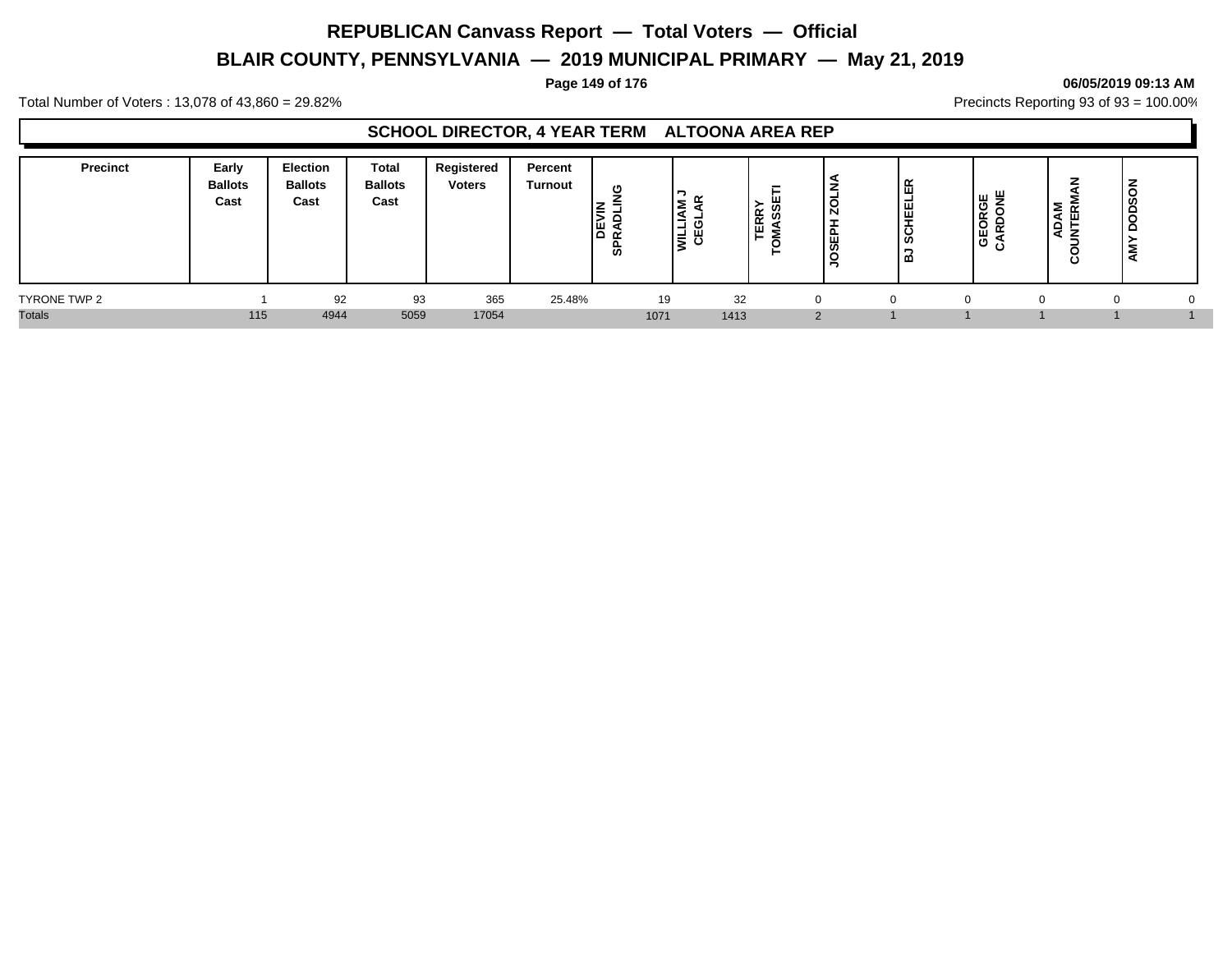# **BLAIR COUNTY, PENNSYLVANIA — 2019 MUNICIPAL PRIMARY — May 21, 2019**

#### **Page 150 of 176 06/05/2019 09:13 AM**

Total Number of Voters : 13,078 of 43,860 = 29.82% Precincts Reporting 93 of 93 = 100.00%

### **SCHOOL DIRECTOR, 4 YEAR TERM ALTOONA AREA REP - REPUBLICAN**

| <b>Precinct</b>    | Early<br><b>Ballots</b><br>Cast | <b>Election</b><br><b>Ballots</b><br>Cast | <b>Total</b><br><b>Ballots</b><br>Cast | Registered<br><b>Voters</b> | Percent<br><b>Turnout</b> |                     | ш<br>EORGI                 | ERLACH          |                             | 5<br>ш<br><b>TAH</b> |                | KYLE        |                     |             |
|--------------------|---------------------------------|-------------------------------------------|----------------------------------------|-----------------------------|---------------------------|---------------------|----------------------------|-----------------|-----------------------------|----------------------|----------------|-------------|---------------------|-------------|
|                    |                                 |                                           |                                        |                             |                           | <b>DENNY ETTERS</b> | ত<br>$\sum_{i=1}^{\infty}$ | ত<br><b>TOM</b> | <b>CHRISTOPHER</b><br>IRVIN | <b>DENNIS</b>        | LOIS KANISHIKI | LEISA       | <b>DICK LOCKARD</b> | Con tinued  |
| ALTOONA 1-1        | $\overline{4}$                  | 52                                        | 56                                     | 299                         | 18.73%                    |                     | $\mathbf 0$                | $\mathbf 0$     | $\mathsf 0$                 | $\mathbf 0$          | $\mathbf 0$    | $\mathbf 0$ | $\mathbf 0$         | $\mathbf 0$ |
| ALTOONA 2-1        | $\Omega$                        | 34                                        | 34                                     | 141                         | 24.11%                    |                     | $\mathbf 0$                | $\mathbf 0$     | $\mathbf 0$                 | $\mathbf 0$          | $\mathbf 0$    | $\mathbf 0$ | $\mathbf 0$         | $\Omega$    |
| ALTOONA 2-2        | 1                               | 82                                        | 83                                     | 355                         | 23.38%                    |                     | $\mathbf 0$                | $\Omega$        | $\Omega$                    | $\Omega$             | $\Omega$       | $\Omega$    | 0                   | $\Omega$    |
| ALTOONA 3-1        | $\mathbf 0$                     | 37                                        | 37                                     | 239                         | 15.48%                    |                     | $\mathbf 0$                | $\mathbf 0$     | $\mathbf 0$                 | $\mathbf 0$          | $\Omega$       | $\mathbf 0$ | 0                   | $\Omega$    |
| ALTOONA 3-2        | $\Omega$                        | 102                                       | 102                                    | 346                         | 29.48%                    |                     | $\mathbf 0$                | $\Omega$        | $\mathbf 0$                 | $\mathbf 0$          |                | $\Omega$    | $\mathbf 0$         | $\Omega$    |
| ALTOONA 4-1        | $\mathsf{O}$                    | 44                                        | 44                                     | 257                         | 17.12%                    |                     | $\mathbf 0$                | $\Omega$        | $\mathbf 0$                 | $\mathsf 0$          | $\Omega$       | $\Omega$    | $\mathbf 0$         | $\Omega$    |
| ALTOONA 4-2        | $\overline{4}$                  | 127                                       | 131                                    | 381                         | 34.38%                    |                     | $\mathbf 0$                | $\Omega$        | $\Omega$                    | $\Omega$             | $\Omega$       | $\Omega$    | $\mathbf 0$         | $\Omega$    |
| ALTOONA 5-1        | $\Omega$                        | 15                                        | 15                                     | 59                          | 25.42%                    |                     | $\mathbf 0$                | $\Omega$        | $\mathbf 0$                 | $\Omega$             | $\Omega$       | $\Omega$    | $\mathbf 0$         | $\Omega$    |
| ALTOONA 5-2        | $\Omega$                        | 64                                        | 64                                     | 274                         | 23.36%                    |                     | $\mathbf 0$                | $\Omega$        | $\Omega$                    | $\Omega$             | $\Omega$       | $\Omega$    | $\Omega$            | $\Omega$    |
| ALTOONA 5-3        | $\overline{2}$                  | 67                                        | 69                                     | 237                         | 29.11%                    |                     | $\mathbf 0$                | $\Omega$        | $\mathbf 0$                 | $\mathbf 0$          | $\Omega$       | $\Omega$    | $\mathbf 0$         | $\Omega$    |
| ALTOONA 6-1        | $\overline{7}$                  | 91                                        | 98                                     | 362                         | 27.07%                    |                     | $\mathbf 0$                | $\Omega$        | $\overline{1}$              | $\mathsf 0$          | $\mathbf 0$    | $\Omega$    | $\mathbf 0$         | $\Omega$    |
| ALTOONA 6-2        | $\overline{4}$                  | 108                                       | 112                                    | 436                         | 25.69%                    |                     | $\mathbf 0$                | $\mathbf 0$     | $\mathbf 0$                 | $\mathbf 0$          | $\mathbf 0$    | $\mathbf 0$ | $\mathbf 0$         | $\Omega$    |
| ALTOONA 6-3        | 1                               | 137                                       | 138                                    | 419                         | 32.94%                    |                     | $\mathbf 0$                | $\Omega$        | $\mathbf 0$                 | $\Omega$             | $\Omega$       | $\Omega$    | $\mathbf 0$         | $\Omega$    |
| ALTOONA 6-4        | 8                               | 136                                       | 144                                    | 483                         | 29.81%                    |                     | $\mathbf 0$                | $\Omega$        | 0                           | $\Omega$             | $\Omega$       | $\mathbf 0$ | $\mathbf 0$         | $\Omega$    |
| <b>ALTOONA7</b>    | 0                               | 70                                        | 70                                     | 326                         | 21.47%                    |                     | $\mathbf 0$                | $\Omega$        | 0                           | $\mathbf 0$          | $\mathbf 0$    | $\mathbf 0$ | $\mathbf 0$         | $\Omega$    |
| ALTOONA 8-1        | $\mathbf{1}$                    | 37                                        | 38                                     | 272                         | 13.97%                    |                     | $\mathbf 0$                | $\mathbf 0$     | $\mathbf 0$                 | $\mathbf 0$          | $\Omega$       | $\mathbf 0$ | $\mathbf 0$         | $\Omega$    |
| ALTOONA 8-2        | 5                               | $73\,$                                    | 78                                     | 262                         | 29.77%                    |                     | $\mathsf 0$                | $\Omega$        | $\Omega$                    | $\mathbf 0$          | $\Omega$       | $\Omega$    | 0                   | $\Omega$    |
| ALTOONA 9          | 5                               | 83                                        | 88                                     | 314                         | 28.03%                    |                     | $\mathbf 0$                | $\Omega$        | $\Omega$                    | $\Omega$             | $\Omega$       | $\Omega$    | $\mathbf 0$         | $\Omega$    |
| ALTOONA 10-1       | 3                               | 126                                       | 129                                    | 522                         | 24.71%                    |                     | $\mathbf 0$                | $\mathbf 0$     | $\mathbf 0$                 | $\mathbf{1}$         | $\mathbf 0$    | $\mathbf 0$ | $\mathbf 0$         | $\Omega$    |
| ALTOONA 10-2       | $\overline{7}$                  | 175                                       | 182                                    | 562                         | 32.38%                    |                     | $\mathbf 0$                | $\Omega$        | $\mathbf 0$                 | $\mathbf 0$          | $\mathbf 0$    | $\Omega$    | $\overline{1}$      | $\Omega$    |
| ALTOONA 11-1       | 3                               | 138                                       | 141                                    | 528                         | 26.70%                    |                     | $\mathbf 0$                | $\Omega$        | 0                           | $\mathbf 0$          | $\Omega$       | $\Omega$    | 0                   | $\mathbf 0$ |
| ALTOONA 11-2       | $\mathbf{1}$                    | 204                                       | 205                                    | 551                         | 37.21%                    |                     | $\mathbf 0$                | 0               | $\mathbf 0$                 | $\mathbf 0$          | $\Omega$       | 1           | $\mathbf 0$         |             |
| ALTOONA 12-1       | $\mathbf 0$                     | 83                                        | 83                                     | 332                         | 25.00%                    |                     | $\mathsf 0$                | $\mathbf 0$     | $\mathbf 0$                 | $\mathbf 0$          | $\mathbf 0$    | $\mathbf 0$ | 0                   | $\mathbf 0$ |
| ALTOONA 12-2       | $\Omega$                        | 76                                        | 76                                     | 250                         | 30.40%                    |                     | $\mathbf 0$                | $\Omega$        | $\mathbf 0$                 | $\Omega$             | $\Omega$       | $\mathbf 0$ | 0                   | $\Omega$    |
| ALTOONA 12-3       | $\mathbf 0$                     | 60                                        | 60                                     | 220                         | 27.27%                    |                     | $\mathbf 0$                | $\overline{0}$  | $\mathbf 0$                 | $\mathbf 0$          | $\mathbf 0$    | $\mathbf 0$ | $\mathbf 0$         | $\mathbf 0$ |
| ALTOONA 12-4       | $\overline{2}$                  | 109                                       | 111                                    | 336                         | 33.04%                    |                     | $\mathbf 0$                | $\Omega$        | $\mathbf 0$                 | $\mathbf 0$          | $\Omega$       | $\Omega$    | $\mathbf 0$         | $\mathbf 0$ |
| ALTOONA 13-1       | $\overline{2}$                  | 164                                       | 166                                    | 516                         | 32.17%                    |                     | $\mathbf 0$                | $\Omega$        | $\mathbf 0$                 | $\Omega$             | $\Omega$       | $\Omega$    | $\mathbf 0$         | $\Omega$    |
| ALTOONA 13-2       | $\Omega$                        | 104                                       | 104                                    | 365                         | 28.49%                    |                     | $\mathbf 0$                | $\Omega$        | $\Omega$                    | $\Omega$             | $\Omega$       | $\Omega$    | $\mathbf 0$         | $\Omega$    |
| ALTOONA 13-3       | $\overline{2}$                  | 94                                        | 96                                     | 348                         | 27.59%                    |                     | $\mathbf 0$                | $\mathbf 0$     | 0                           | $\mathbf 0$          | $\mathbf 0$    | $\mathbf 0$ | $\mathbf 0$         | $\Omega$    |
| ALTOONA 13-4       | $\mathbf{1}$                    | 65                                        | 66                                     | 273                         | 24.18%                    |                     | $\mathbf 0$                | $\Omega$        | $\mathbf 0$                 | $\mathbf 0$          | $\Omega$       | $\Omega$    | $\mathbf 0$         | $\Omega$    |
| ALTOONA 14-1       | 6                               | 176                                       | 182                                    | 586                         | 31.06%                    |                     | $\mathbf 0$                | $\Omega$        | $\mathbf 0$                 | $\mathbf 0$          | $\Omega$       | $\Omega$    | $\mathbf 0$         | $\Omega$    |
| ALTOONA 14-2       | 6                               | 190                                       | 196                                    | 602                         | 32.56%                    |                     | $\mathbf 0$                | $\Omega$        | $\Omega$                    | $\Omega$             | $\Omega$       | $\Omega$    | $\mathbf 0$         | $\Omega$    |
| ALTOONA 14-3       | $\overline{2}$                  | 151                                       | 153                                    | 539                         | 28.39%                    |                     | $\mathbf 0$                | $\Omega$        | $\mathbf 0$                 | $\Omega$             | $\Omega$       | $\Omega$    | $\mathbf 0$         | $\Omega$    |
| <b>LOGAN TWP 1</b> | $\overline{c}$                  | 278                                       | 280                                    | 754                         | 37.14%                    |                     | $\mathbf 0$                | $\Omega$        | $\Omega$                    | $\Omega$             | $\Omega$       | $\Omega$    | $\mathbf 0$         | $\Omega$    |
| LOGAN TWP 2        | 11                              | 306                                       | 317                                    | 914                         | 34.68%                    |                     | $\mathbf 0$                | $\Omega$        | $\mathbf 0$                 | $\mathbf 0$          | $\Omega$       | $\Omega$    | $\mathbf 0$         | $\Omega$    |
| <b>LOGAN TWP 3</b> | $\overline{4}$                  | 193                                       | 197                                    | 472                         | 41.74%                    | $\mathbf{1}$        |                            | $\Omega$        | $\mathbf 0$                 | $\mathbf 0$          | $\mathbf 0$    | $\Omega$    | $\mathbf 0$         | $\Omega$    |
| <b>LOGAN TWP 4</b> | $\overline{7}$                  | 210                                       | 217                                    | 680                         | 31.91%                    |                     | $\mathbf 0$                | $\mathbf 0$     | $\mathbf 0$                 | $\mathbf 0$          | $\mathbf 0$    | $\mathbf 0$ | $\mathbf 0$         | $\Omega$    |
| <b>LOGAN TWP 5</b> | 3                               | 228                                       | 231                                    | 702                         | 32.91%                    |                     | $\mathbf 0$                | $\Omega$        | $\Omega$                    | $\Omega$             | $\Omega$       | $\Omega$    | $\mathbf 0$         | $\Omega$    |
| LOGAN TWP 6        | 10                              | 245                                       | 255                                    | 866                         | 29.45%                    |                     | $\mathbf 0$                | $\mathbf 0$     | $\Omega$                    | $\Omega$             | $\Omega$       | $\Omega$    | $\mathbf 0$         | $\Omega$    |
| <b>LOGAN TWP 7</b> | $\mathbf{0}$                    | 118                                       | 118                                    | 309                         | 38.19%                    |                     | $\mathbf 0$                | $\overline{1}$  | $\mathbf 0$                 | $\mathbf 0$          | $\Omega$       | $\Omega$    | $\mathbf 0$         | $\mathbf 0$ |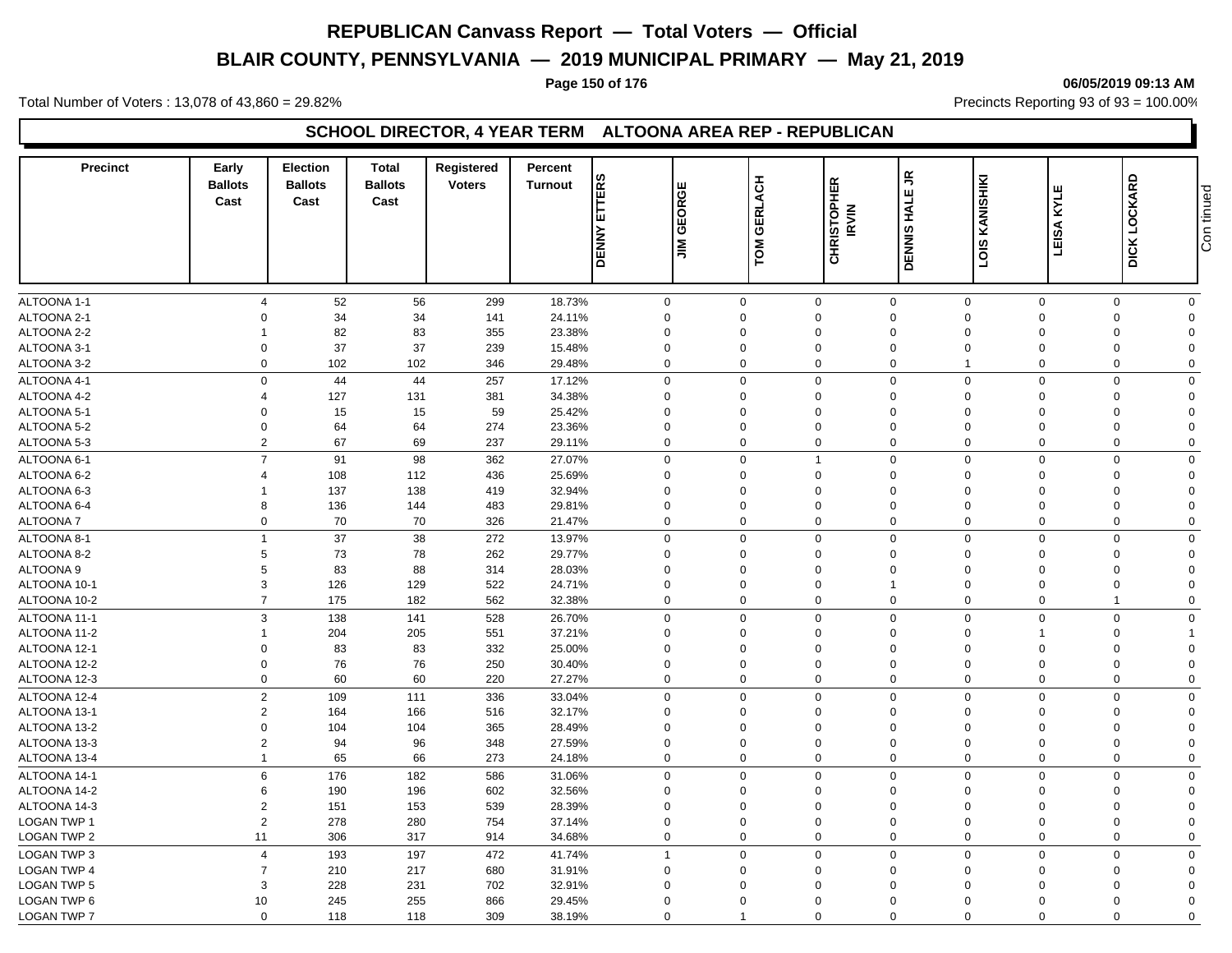# **BLAIR COUNTY, PENNSYLVANIA — 2019 MUNICIPAL PRIMARY — May 21, 2019**

#### **Page 151 of 176 06/05/2019 09:13 AM**

Total Number of Voters : 13,078 of 43,860 = 29.82% Precincts Reporting 93 of 93 = 100.00%

### **SCHOOL DIRECTOR, 4 YEAR TERM ALTOONA AREA REP**

| Precinct      | Early<br><b>Ballots</b><br>Cast | <b>Election</b><br><b>Ballots</b><br>Cast | Total<br><b>Ballots</b><br>Cast | Registered<br><b>Voters</b> | Percent<br><b>Turnout</b> | נט ו<br>∣∝<br>ă | GEORGE<br>l≣ | lö<br><b>GERL</b><br>lΣ | $\overline{\phantom{a}}$<br>ட<br>ш<br>ш.<br>$\overline{\phantom{a}}$<br>∼<br>'ত ∈<br>$\overline{\phantom{a}}$ | ≃<br>∣≌<br>- | ີ<br>-<br>-<br>႞ၜၟ<br><u>  ഗ</u> | $\check{}$<br>-<br>Εg<br>- | 윤<br><b>OCK</b><br>-<br>DICK |  |
|---------------|---------------------------------|-------------------------------------------|---------------------------------|-----------------------------|---------------------------|-----------------|--------------|-------------------------|---------------------------------------------------------------------------------------------------------------|--------------|----------------------------------|----------------------------|------------------------------|--|
| TYRONE TWP 2  |                                 | 92                                        | 93                              | 365                         | 25.48%                    |                 |              |                         | $\Omega$                                                                                                      |              |                                  |                            |                              |  |
| <b>Totals</b> | 115                             | 4944                                      | 5059                            | 17054                       |                           |                 |              |                         |                                                                                                               |              |                                  |                            |                              |  |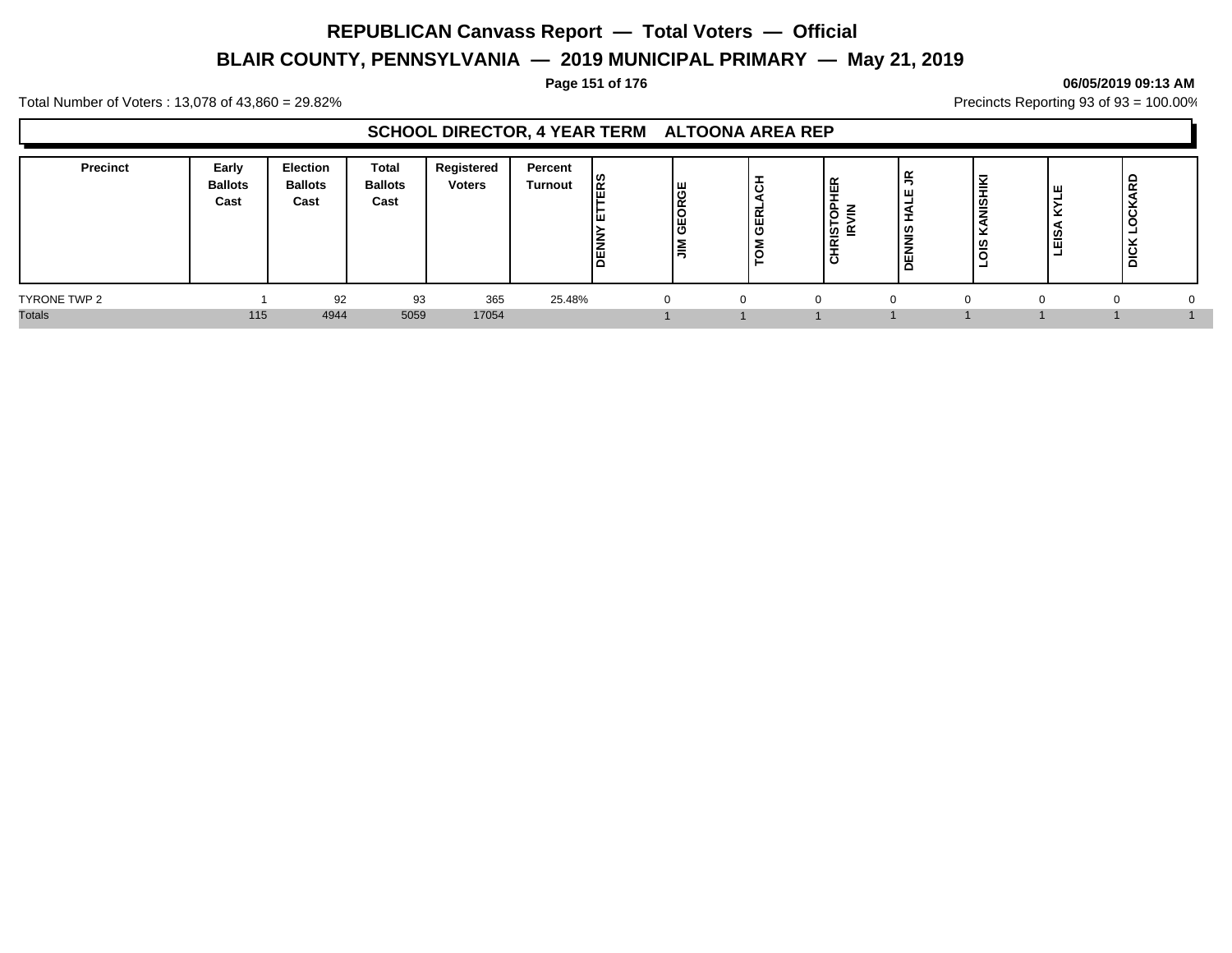# **BLAIR COUNTY, PENNSYLVANIA — 2019 MUNICIPAL PRIMARY — May 21, 2019**

#### **Page 152 of 176 06/05/2019 09:13 AM**

Total Number of Voters : 13,078 of 43,860 = 29.82% Precincts Reporting 93 of 93 = 100.00%

### **SCHOOL DIRECTOR, 4 YEAR TERM ALTOONA AREA REP - REPUBLICAN**

| <b>Precinct</b>            | Early<br><b>Ballots</b><br>Cast | <b>Election</b><br><b>Ballots</b><br>Cast | <b>Total</b><br><b>Ballots</b><br>Cast | Registered<br><b>Voters</b> | Percent<br><b>Turnout</b> | <b>MAHAN</b><br><b>MARK</b> | '⊽<br><b>AM NOQ</b> | <b>MCKNIGHT</b><br><b>VALLI</b> | ERIK MENTZER   | ᇟ<br>晨<br>$\sum_{i=1}^{n}$ | யம<br><b>WILLIAM<br/>ROBERTS</b> | Σ<br><b>TEMPLE</b><br>TIMOTHY | ဖာ<br>WILLIAMS<br>KELLY    | Con tinued |
|----------------------------|---------------------------------|-------------------------------------------|----------------------------------------|-----------------------------|---------------------------|-----------------------------|---------------------|---------------------------------|----------------|----------------------------|----------------------------------|-------------------------------|----------------------------|------------|
| ALTOONA 1-1                | $\overline{4}$                  | 52                                        | 56                                     | 299                         | 18.73%                    | $\mathbf 0$                 | $\mathbf 0$         |                                 | $\mathbf{1}$   | $\mathbf 0$                | $\mathbf 0$                      | $\mathbf 0$                   | $\mathbf 0$<br>$\mathbf 0$ |            |
| ALTOONA 2-1                | $\Omega$                        | 34                                        | 34                                     | 141                         | 24.11%                    | $\mathbf 0$                 | $\Omega$            |                                 | $\mathbf 0$    | 1                          | $\Omega$                         | $\mathbf 0$                   | $\mathbf 0$<br>$\Omega$    |            |
| ALTOONA 2-2                | -1                              | 82                                        | 83                                     | 355                         | 23.38%                    | $\Omega$                    | $\Omega$            |                                 | $\Omega$       | 0                          | $\Omega$                         | $\Omega$                      | $\mathbf 0$<br>$\Omega$    |            |
| ALTOONA 3-1                | $\mathbf 0$                     | 37                                        | 37                                     | 239                         | 15.48%                    | $\mathbf 0$                 | $\Omega$            |                                 | $\mathbf 0$    | $\mathbf 0$                | $\Omega$                         | $\mathbf 0$                   | $\mathbf 0$<br>$\Omega$    |            |
| ALTOONA 3-2                | $\overline{0}$                  | 102                                       | 102                                    | 346                         | 29.48%                    | $\mathbf 0$                 | 1                   |                                 | $\mathbf 0$    | 0                          | $\mathbf 0$                      | $\mathbf 0$                   | $\pmb{0}$<br>$\mathbf 0$   |            |
| ALTOONA 4-1                | $\mathbf 0$                     | 44                                        | 44                                     | 257                         | 17.12%                    | $\mathbf 0$                 | $\mathbf 0$         |                                 | $\mathbf 0$    | $\mathbf 0$                | $\mathbf 0$                      | $\mathbf 0$                   | $\mathbf 0$<br>$\mathbf 0$ |            |
| ALTOONA 4-2                | $\overline{4}$                  | 127                                       | 131                                    | 381                         | 34.38%                    | $\mathbf 0$                 | $\Omega$            |                                 | $\mathbf 0$    | 0                          | $\Omega$                         | $\mathbf 0$                   | $\mathbf 0$<br>$\Omega$    |            |
| ALTOONA 5-1                | $\mathbf 0$                     | 15                                        | 15                                     | 59                          | 25.42%                    | $\mathbf 0$                 | $\Omega$            |                                 | $\mathbf 0$    | $\mathbf 0$                | $\mathbf 0$                      | $\mathbf 0$                   | $\mathbf 0$<br>$\Omega$    |            |
|                            | $\mathbf 0$                     | 64                                        | 64                                     | 274                         | 23.36%                    | $\Omega$                    | $\Omega$            |                                 | $\Omega$       | $\Omega$                   | $\Omega$                         | $\mathbf 0$                   | $\mathbf 0$<br>$\Omega$    |            |
| ALTOONA 5-2<br>ALTOONA 5-3 | $\overline{2}$                  | 67                                        | 69                                     | 237                         | 29.11%                    | $\mathbf 0$                 | $\Omega$            |                                 | $\mathbf 0$    | $\mathbf 0$                | $\overline{1}$                   | $\mathbf 0$                   | $\mathbf 0$<br>0           |            |
|                            | $\overline{7}$                  |                                           |                                        |                             |                           |                             |                     |                                 |                |                            |                                  |                               |                            |            |
| ALTOONA 6-1                |                                 | 91                                        | 98                                     | 362                         | 27.07%                    | $\mathbf 0$                 | $\Omega$            |                                 | $\mathbf 0$    | $\mathbf 0$                | $\Omega$                         | $\Omega$                      | $\Omega$<br>$\mathbf 0$    |            |
| ALTOONA 6-2                | 4                               | 108                                       | 112                                    | 436                         | 25.69%                    | $\mathbf 0$                 | $\mathbf 0$         |                                 | $\mathbf 0$    | $\mathbf 0$                | $\mathbf 0$                      | $\Omega$                      | $\Omega$<br>$\mathbf 0$    |            |
| ALTOONA 6-3                |                                 | 137                                       | 138                                    | 419                         | 32.94%                    | $\Omega$                    | $\Omega$            |                                 | $\mathbf 0$    | $\Omega$                   | $\Omega$                         | $\Omega$                      | $\mathbf 0$<br>$\Omega$    |            |
| ALTOONA 6-4                | 8                               | 136                                       | 144                                    | 483                         | 29.81%                    | $\mathbf 0$                 | $\Omega$            |                                 | $\mathbf 0$    | $\mathbf 0$                | $\mathbf 0$                      | $\mathbf 0$                   | $\mathbf 0$<br>$\Omega$    |            |
| <b>ALTOONA7</b>            | $\mathbf 0$                     | 70                                        | 70                                     | 326                         | 21.47%                    | $\mathbf{1}$                | $\mathbf 0$         |                                 | $\mathbf 0$    | $\mathbf 0$                | $\Omega$                         | $\mathbf 0$                   | $\mathbf 0$<br>$\mathbf 0$ |            |
| ALTOONA 8-1                | $\mathbf{1}$                    | 37                                        | 38                                     | 272                         | 13.97%                    | $\mathbf 0$                 | $\Omega$            |                                 | $\mathbf 0$    | $\mathbf 0$                | $\mathbf 0$                      | $\Omega$                      | $\Omega$<br>$\mathbf 0$    |            |
| ALTOONA 8-2                | 5                               | 73                                        | 78                                     | 262                         | 29.77%                    | $\mathbf 0$                 | $\Omega$            |                                 | $\mathbf 0$    | $\mathbf 0$                | $\Omega$                         | $\Omega$                      | $\mathbf 0$<br>$\Omega$    |            |
| ALTOONA 9                  | 5                               | 83                                        | 88                                     | 314                         | 28.03%                    | $\mathbf 0$                 | $\mathbf 0$         |                                 | $\mathbf 0$    | 0                          | $\mathbf 0$                      | $\mathbf 0$                   | $\mathbf 0$<br>$\Omega$    |            |
| ALTOONA 10-1               | 3                               | 126                                       | 129                                    | 522                         | 24.71%                    | $\mathbf 0$                 | $\Omega$            |                                 | $\mathbf 0$    | $\mathbf 0$                | $\Omega$                         | $\Omega$                      | $\Omega$<br>$\overline{1}$ |            |
| ALTOONA 10-2               | $\overline{7}$                  | 175                                       | 182                                    | 562                         | 32.38%                    | $\mathbf 0$                 | $\Omega$            |                                 | $\mathbf 0$    | $\mathbf 0$                | $\mathbf 0$                      | $\mathbf{1}$                  | $\mathbf 0$<br>-1          |            |
| ALTOONA 11-1               | 3                               | 138                                       | 141                                    | 528                         | 26.70%                    | $\mathbf 0$                 | $\mathbf 0$         |                                 | $\mathbf 0$    | $\mathbf 0$                | $\Omega$                         | $\mathbf 0$                   | $\mathbf 0$<br>$\mathbf 0$ |            |
| ALTOONA 11-2               | $\overline{1}$                  | 204                                       | 205                                    | 551                         | 37.21%                    | $\Omega$                    | $\Omega$            |                                 | $\mathbf 0$    | 0                          | $\Omega$                         | $\Omega$                      | $\mathbf 0$<br>$\Omega$    |            |
| ALTOONA 12-1               | $\mathbf 0$                     | 83                                        | 83                                     | 332                         | 25.00%                    | $\mathbf 0$                 | $\Omega$            |                                 | $\mathbf 0$    | 0                          | $\Omega$                         | $\mathbf 0$                   | $\mathbf 0$<br>$\Omega$    |            |
| ALTOONA 12-2               | $\mathbf 0$                     | 76                                        | 76                                     | 250                         | 30.40%                    | $\mathbf 0$                 | $\mathbf 0$         |                                 | $\mathbf 0$    | $\mathbf 0$                | $\mathbf 0$                      | $\mathbf 0$                   | $\mathbf 0$<br>$\Omega$    |            |
| ALTOONA 12-3               | $\mathbf 0$                     | 60                                        | 60                                     | 220                         | 27.27%                    | $\mathbf 0$                 | $\Omega$            |                                 | $\mathbf 0$    | $\mathbf 0$                | $\mathbf 0$                      | $\Omega$                      | $\mathbf 0$<br>$\Omega$    |            |
| ALTOONA 12-4               | $\overline{2}$                  | 109                                       | 111                                    | 336                         | 33.04%                    | $\mathbf 0$                 | $\mathbf 0$         |                                 | $\mathbf 0$    | $\mathbf 0$                | $\Omega$                         | $\mathbf 0$                   | $\mathbf 0$<br>$\mathbf 0$ |            |
| ALTOONA 13-1               | $\overline{2}$                  | 164                                       | 166                                    | 516                         | 32.17%                    | $\mathbf 0$                 | $\Omega$            |                                 | $\mathbf 0$    | $\mathbf 0$                | $\mathbf 0$                      | $\mathbf 0$                   | $\mathbf 0$<br>$\Omega$    |            |
| ALTOONA 13-2               | $\mathbf 0$                     | 104                                       | 104                                    | 365                         | 28.49%                    | $\mathbf 0$                 | $\mathbf 0$         |                                 | $\mathbf 0$    | $\mathbf 0$                | $\mathbf 0$                      | $\mathbf 0$                   | $\mathbf 0$<br>$\Omega$    |            |
| ALTOONA 13-3               | $\overline{2}$                  | 94                                        | 96                                     | 348                         | 27.59%                    | $\mathbf 0$                 | $\Omega$            |                                 | $\mathbf 0$    | $\mathbf 0$                | $\mathbf 0$                      | $\mathbf 0$                   | $\mathbf 0$<br>$\Omega$    |            |
| ALTOONA 13-4               | $\overline{1}$                  | 65                                        | 66                                     | 273                         | 24.18%                    | $\mathbf 0$                 | $\Omega$            |                                 | $\mathbf 0$    | $\mathbf 0$                | $\mathbf 0$                      | $\Omega$                      | $\mathbf 0$<br>$\Omega$    |            |
| ALTOONA 14-1               | 6                               | 176                                       | 182                                    | 586                         | 31.06%                    | $\mathbf 0$                 | $\Omega$            |                                 | $\mathbf 0$    | $\mathbf 0$                | $\mathbf 0$                      | $\Omega$                      | $\mathbf 0$<br>$\mathbf 0$ |            |
| ALTOONA 14-2               | 6                               | 190                                       | 196                                    | 602                         | 32.56%                    | $\Omega$                    | $\Omega$            |                                 | $\mathbf 0$    | $\Omega$                   | $\Omega$                         | $\Omega$                      | $\mathbf 0$<br>$\Omega$    |            |
| ALTOONA 14-3               | $\overline{2}$                  | 151                                       | 153                                    | 539                         | 28.39%                    | $\mathbf 0$                 | $\Omega$            |                                 | $\overline{0}$ | $\mathbf 0$                | $\mathbf 0$                      | $\mathbf 0$                   | $\mathbf 0$<br>$\Omega$    |            |
| <b>LOGAN TWP 1</b>         | $\overline{2}$                  | 278                                       | 280                                    | 754                         | 37.14%                    | $\Omega$                    | $\mathbf 0$         |                                 | $\mathbf 0$    | $\Omega$                   | $\Omega$                         | $\mathbf 0$                   | $\mathbf 0$<br>$\Omega$    |            |
| <b>LOGAN TWP 2</b>         | 11                              | 306                                       | 317                                    | 914                         | 34.68%                    | $\mathbf 0$                 | $\mathbf 0$         |                                 | $\mathbf 0$    | $\mathbf 0$                | $\Omega$                         | $\Omega$                      | $\mathbf 0$<br>$\mathbf 0$ |            |
| <b>LOGAN TWP 3</b>         | $\overline{4}$                  | 193                                       | 197                                    | 472                         | 41.74%                    | $\mathbf 0$                 | $\mathbf 0$         |                                 | $\mathbf 0$    | $\mathbf 0$                | $\mathbf 0$                      | $\mathbf 0$                   | $\mathbf 0$<br>$\mathbf 0$ |            |
| <b>LOGAN TWP 4</b>         | $\overline{7}$                  | 210                                       | 217                                    | 680                         | 31.91%                    | $\mathbf 0$                 | $\Omega$            |                                 | $\mathbf 0$    | 0                          | $\mathbf 0$                      | $\Omega$                      | $\Omega$<br>$\mathbf 0$    |            |
| <b>LOGAN TWP 5</b>         | 3                               | 228                                       | 231                                    | 702                         | 32.91%                    | $\Omega$                    | $\Omega$            |                                 | $\mathbf 0$    | $\Omega$                   | $\Omega$                         | $\Omega$                      | $\mathbf 0$<br>$\Omega$    |            |
| LOGAN TWP 6                | 10                              | 245                                       | 255                                    | 866                         | 29.45%                    | $\Omega$                    | $\Omega$            |                                 | $\mathbf 0$    | 0                          | $\Omega$                         | $\Omega$                      | $\mathbf 0$<br>$\Omega$    |            |
| <b>LOGAN TWP 7</b>         | $\mathbf 0$                     |                                           | 118                                    |                             | 38.19%                    | $\mathbf 0$                 | $\Omega$            |                                 | $\mathbf 0$    | $\mathbf 0$                | $\mathbf 0$                      | $\Omega$                      | $\mathbf 0$<br>$\Omega$    |            |
|                            |                                 | 118                                       |                                        | 309                         |                           |                             |                     |                                 |                |                            |                                  |                               |                            |            |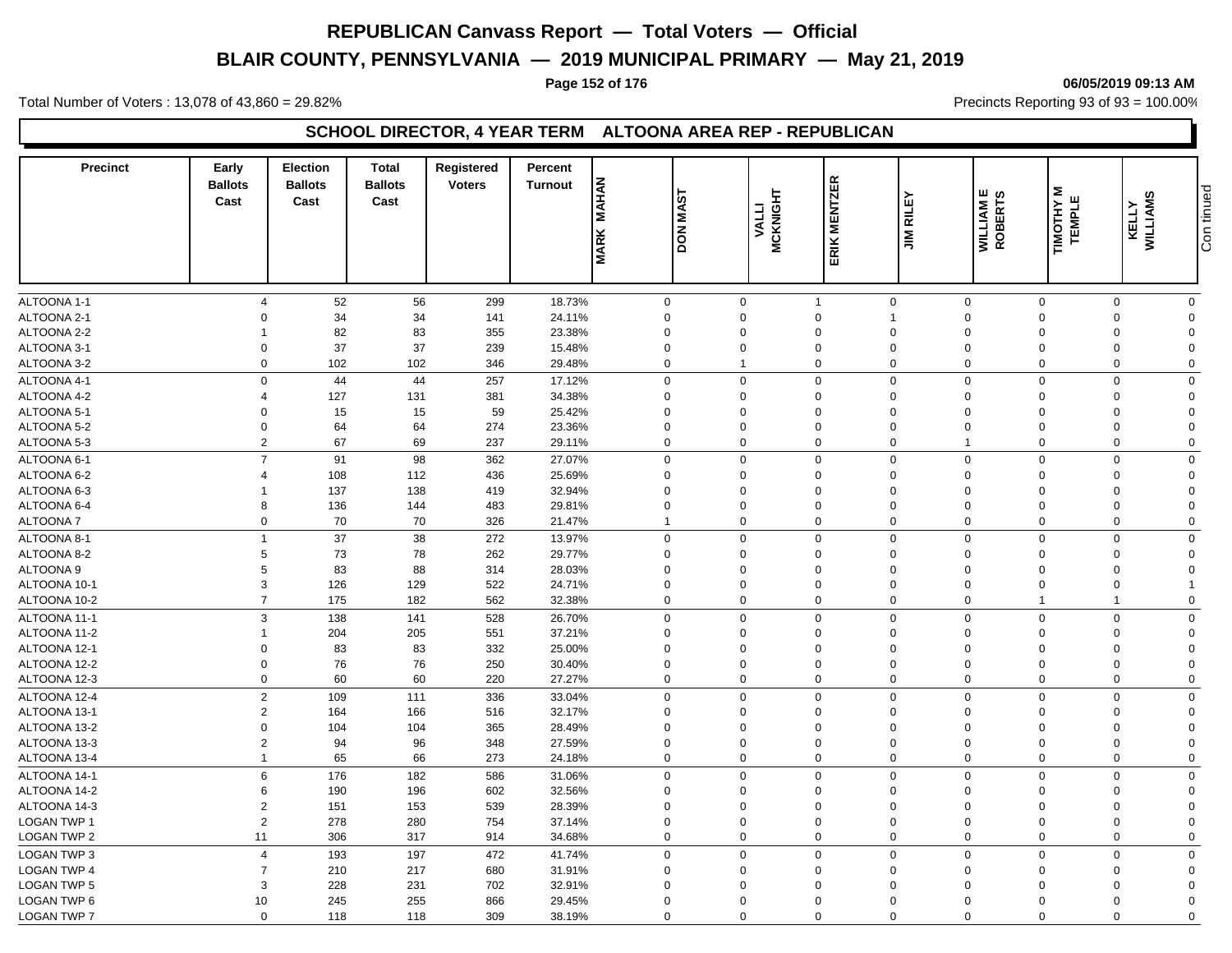# **BLAIR COUNTY, PENNSYLVANIA — 2019 MUNICIPAL PRIMARY — May 21, 2019**

#### **Page 153 of 176 06/05/2019 09:13 AM**

Total Number of Voters : 13,078 of 43,860 = 29.82% Precincts Reporting 93 of 93 = 100.00%

### **SCHOOL DIRECTOR, 4 YEAR TERM ALTOONA AREA REP**

| <b>Precinct</b> | Early<br><b>Ballots</b><br>Cast | <b>Election</b><br><b>Ballots</b><br>Cast | <b>Total</b><br><b>Ballots</b><br>Cast | Registered<br><b>Voters</b> | Percent<br><b>Turnout</b> | ΙZ<br><b>RK</b> | <b>MAS</b><br>∣हू | -<br>-<br>- | $\propto$<br>画<br>ш<br>ີ<br>-<br>$\tilde{\phantom{a}}$<br>齿 | ∣ ш<br>∣ਛ<br>- | ്ധ<br><b>WILLIAM</b><br>ROBERT: | Σ<br>ш<br>ᆂ<br>п.<br><b>TOMI</b><br>-<br>靣<br>┕ | ഗ<br>-<br>┙<br>⊎<br>-<br>−<br>х. |  |
|-----------------|---------------------------------|-------------------------------------------|----------------------------------------|-----------------------------|---------------------------|-----------------|-------------------|-------------|-------------------------------------------------------------|----------------|---------------------------------|-------------------------------------------------|----------------------------------|--|
| TYRONE TWP 2    |                                 | 92                                        | 93                                     | 365                         | 25.48%                    |                 |                   |             | $\Omega$                                                    |                | $\cap$                          | $^{\prime}$                                     |                                  |  |
| <b>Totals</b>   | 115                             | 4944                                      | 5059                                   | 17054                       |                           |                 |                   |             |                                                             |                |                                 |                                                 |                                  |  |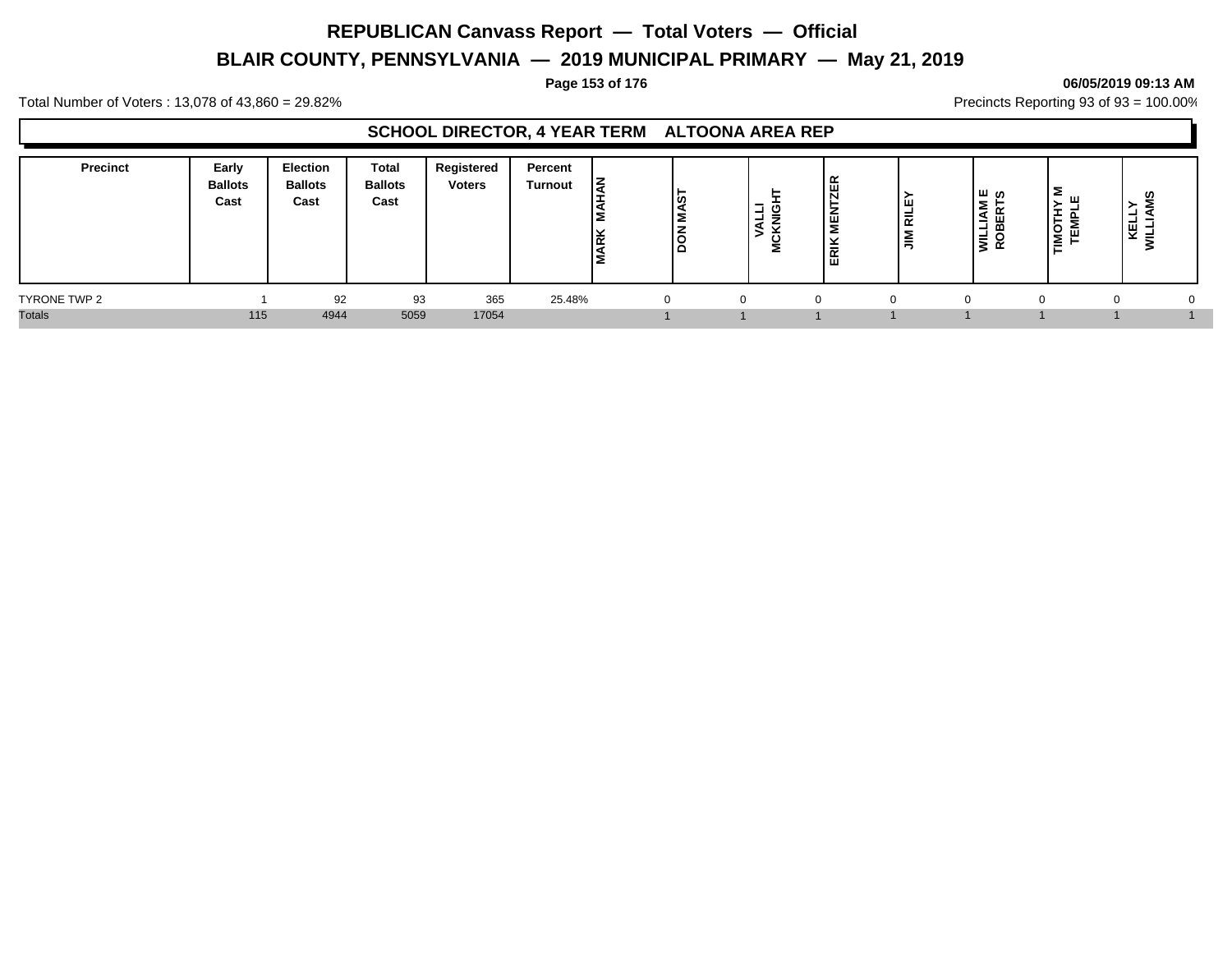# **BLAIR COUNTY, PENNSYLVANIA — 2019 MUNICIPAL PRIMARY — May 21, 2019**

#### **Page 154 of 176 06/05/2019 09:13 AM**

Total Number of Voters : 13,078 of 43,860 = 29.82% Precincts Reporting 93 of 93 = 100.00%

### **SCHOOL DIRECTOR, 4 YEAR TERM ALTOONA AREA REP - REPUBLICAN**

| <b>Precinct</b>    | Early<br><b>Ballots</b><br>Cast | <b>Election</b><br><b>Ballots</b><br>Cast | <b>Total</b><br><b>Ballots</b><br>Cast | Registered<br><b>Voters</b> | Percent<br><b>Turnout</b> | <b>ANANIW</b><br><b>NOSAL</b> | <b>SMITH</b><br>gor | SETTLE<br>TOM | <b>SETTLE</b><br>SU        | SETTLE<br>ASH | Totals |  |
|--------------------|---------------------------------|-------------------------------------------|----------------------------------------|-----------------------------|---------------------------|-------------------------------|---------------------|---------------|----------------------------|---------------|--------|--|
|                    |                                 |                                           |                                        |                             |                           |                               |                     |               | ᇮ                          |               |        |  |
|                    |                                 |                                           |                                        |                             |                           |                               |                     |               |                            |               |        |  |
| ALTOONA 1-1        | $\overline{4}$                  | 52                                        | 56                                     | 299                         | 18.73%                    | $\mathbf 0$                   | $\mathbf 0$         |               | $\mathbf 0$<br>$\mathbf 0$ | $\mathbf 0$   | 221    |  |
| ALTOONA 2-1        | $\Omega$                        | 34                                        | 34                                     | 141                         | 24.11%                    | 0                             | $\Omega$            |               | $\mathbf 0$<br>$\mathbf 0$ | $\Omega$      | 116    |  |
| ALTOONA 2-2        | $\mathbf{1}$                    | 82                                        | 83                                     | 355                         | 23.38%                    | $\mathbf 0$                   | $\mathbf 0$         | $\mathbf 1$   | $\overline{1}$             |               | 300    |  |
| ALTOONA 3-1        | 0                               | 37                                        | 37                                     | 239                         | 15.48%                    | $\mathbf 0$                   | $\mathbf 0$         | 0             | $\pmb{0}$                  | $\Omega$      | 145    |  |
| ALTOONA 3-2        | $\Omega$                        | 102                                       | 102                                    | 346                         | 29.48%                    | 0                             | $\mathbf 0$         |               | $\mathbf 0$<br>$\mathbf 0$ | $\mathbf 0$   | 404    |  |
| ALTOONA 4-1        | $\mathbf 0$                     | 44                                        | 44                                     | 257                         | 17.12%                    | $\mathbf 0$                   | $\Omega$            |               | $\mathbf 0$<br>$\mathbf 0$ | $\mathbf 0$   | 152    |  |
| ALTOONA 4-2        | $\overline{4}$                  | 127                                       | 131                                    | 381                         | 34.38%                    | $\mathbf 0$                   | $\Omega$            |               | $\mathbf 0$<br>$\mathbf 0$ | $\Omega$      | 472    |  |
| ALTOONA 5-1        | $\mathbf 0$                     | 15                                        | 15                                     | 59                          | 25.42%                    | $\mathbf 0$                   | $\mathbf 0$         |               | 0<br>$\mathbf 0$           | $\Omega$      | 55     |  |
| ALTOONA 5-2        | $\Omega$                        | 64                                        | 64                                     | 274                         | 23.36%                    | $\Omega$                      | $\Omega$            |               | 0<br>$\mathbf 0$           | $\Omega$      | 249    |  |
| ALTOONA 5-3        | $\overline{2}$                  | 67                                        | 69                                     | 237                         | 29.11%                    | 0                             | $\Omega$            |               | $\mathbf 0$<br>$\mathbf 0$ | $\mathbf 0$   | 278    |  |
| ALTOONA 6-1        | $\overline{7}$                  | 91                                        | 98                                     | 362                         | 27.07%                    | $\mathbf 0$                   | $\mathbf 0$         | $\mathbf 0$   | $\mathbf 0$                | $\Omega$      | 384    |  |
| ALTOONA 6-2        | $\overline{4}$                  | 108                                       | 112                                    | 436                         | 25.69%                    | $\mathbf 0$                   | $\mathbf 0$         |               | $\mathbf 0$<br>$\mathbf 0$ | $\Omega$      | 403    |  |
| ALTOONA 6-3        | $\mathbf 1$                     | 137                                       | 138                                    | 419                         | 32.94%                    | $\mathbf 0$                   | $\mathbf 0$         | $\mathbf 0$   | $\mathbf 0$                | $\Omega$      | 516    |  |
| ALTOONA 6-4        | 8                               | 136                                       | 144                                    | 483                         | 29.81%                    | $\Omega$                      | $\Omega$            | $\Omega$      | $\mathbf 0$                | $\Omega$      | 545    |  |
| ALTOONA 7          | $\mathbf 0$                     | 70                                        | 70                                     | 326                         | 21.47%                    | $\mathbf 0$                   | $\mathbf 0$         |               | $\mathbf 0$<br>$\mathbf 0$ | $\mathbf 0$   | 262    |  |
| ALTOONA 8-1        | $\overline{1}$                  | 37                                        | 38                                     | 272                         | 13.97%                    | $\mathbf{0}$                  | $\mathbf 0$         |               | $\mathbf 0$<br>$\mathbf 0$ | $\mathbf 0$   | 155    |  |
| ALTOONA 8-2        | 5                               | 73                                        | 78                                     | 262                         | 29.77%                    | 0                             | $\mathbf 0$         |               | $\mathbf 0$<br>$\mathbf 0$ | $\Omega$      | 316    |  |
| ALTOONA 9          | 5                               | 83                                        | 88                                     | 314                         | 28.03%                    | $\Omega$                      | $\Omega$            |               | 0<br>$\mathbf 0$           | $\Omega$      | 351    |  |
| ALTOONA 10-1       | 3                               | 126                                       | 129                                    | 522                         | 24.71%                    | $\mathbf 0$                   | $\Omega$            |               | 0<br>$\mathbf 0$           | $\Omega$      | 466    |  |
| ALTOONA 10-2       | $\overline{7}$                  | 175                                       | 182                                    | 562                         | 32.38%                    | 0                             | $\mathbf 0$         |               | $\mathbf 0$<br>$\mathbf 0$ | $\mathbf 0$   | 712    |  |
| ALTOONA 11-1       | $\ensuremath{\mathsf{3}}$       | 138                                       | 141                                    | 528                         | 26.70%                    | $\mathbf 0$                   | $\mathbf 0$         | $\mathsf 0$   | $\mathbf 0$                | $\mathbf 0$   | 512    |  |
| ALTOONA 11-2       | $\mathbf{1}$                    | 204                                       | 205                                    | 551                         | 37.21%                    | 0                             | $\mathbf 0$         |               | $\mathbf 0$<br>$\mathbf 0$ | $\Omega$      | 778    |  |
| ALTOONA 12-1       | $\mathbf 0$                     | 83                                        | 83                                     | 332                         | 25.00%                    | $\mathbf 0$                   | $\Omega$            |               | 0<br>$\mathbf 0$           | $\Omega$      | 301    |  |
| ALTOONA 12-2       | $\mathsf 0$                     | 76                                        | 76                                     | 250                         | 30.40%                    | 0                             | $\mathbf 0$         |               | 0<br>$\mathbf 0$           | $\Omega$      | 304    |  |
| ALTOONA 12-3       | $\mathbf 0$                     | 60                                        | 60                                     | 220                         | 27.27%                    | $\mathbf 0$                   | $\mathbf 0$         |               | $\mathbf 0$<br>$\mathbf 0$ | $\mathbf 0$   | 217    |  |
| ALTOONA 12-4       | $\overline{2}$                  | 109                                       | 111                                    | 336                         | 33.04%                    | 0                             | $\mathbf 0$         |               | $\mathbf 0$<br>$\mathbf 0$ | $\mathbf 0$   | 407    |  |
| ALTOONA 13-1       | $\overline{2}$                  | 164                                       | 166                                    | 516                         | 32.17%                    | $\mathbf 0$                   | $\mathbf 0$         |               | $\mathbf 0$<br>$\mathbf 0$ | $\mathbf 0$   | 680    |  |
| ALTOONA 13-2       | $\mathbf 0$                     | 104                                       | 104                                    | 365                         | 28.49%                    | 0                             | $\mathbf 0$         | $\mathbf 0$   | $\mathbf 0$                | $\Omega$      | 418    |  |
| ALTOONA 13-3       | $\overline{2}$                  | 94                                        | 96                                     | 348                         | 27.59%                    | $\mathbf 0$                   | $\mathbf 0$         |               | $\mathbf 0$<br>$\mathbf 0$ | $\Omega$      | 362    |  |
| ALTOONA 13-4       | $\mathbf{1}$                    | 65                                        | 66                                     | 273                         | 24.18%                    | $\mathbf 0$                   | $\mathbf 0$         |               | $\mathbf 0$<br>$\mathbf 0$ | $\mathbf 0$   | 274    |  |
| ALTOONA 14-1       | 6                               | 176                                       | 182                                    | 586                         | 31.06%                    | 0                             | $\mathbf 0$         |               | $\mathbf 0$<br>$\mathbf 0$ | $\mathbf 0$   | 718    |  |
| ALTOONA 14-2       | 6                               | 190                                       | 196                                    | 602                         | 32.56%                    | $\mathbf 0$                   | $\Omega$            |               | $\mathbf 0$<br>$\mathbf 0$ | $\Omega$      | 744    |  |
| ALTOONA 14-3       | $\overline{2}$                  | 151                                       | 153                                    | 539                         | 28.39%                    | $\mathbf 0$                   | $\mathbf 0$         |               | $\mathbf 0$<br>$\mathbf 0$ | $\Omega$      | 615    |  |
| <b>LOGAN TWP 1</b> | $\overline{2}$                  | 278                                       | 280                                    | 754                         | 37.14%                    | 0                             | $\mathbf 0$         |               | $\mathbf 0$<br>$\mathbf 0$ | $\mathbf 0$   | 1056   |  |
| <b>LOGAN TWP 2</b> | 11                              | 306                                       | 317                                    | 914                         | 34.68%                    | 0                             | $\Omega$            |               | $\mathbf 0$<br>$\mathbf 0$ | $\mathbf 0$   | 1195   |  |
| <b>LOGAN TWP 3</b> | $\overline{4}$                  | 193                                       | 197                                    | 472                         | 41.74%                    | 0                             | $\overline{1}$      |               | $\mathbf 0$<br>$\mathbf 0$ | $\Omega$      | 756    |  |
| <b>LOGAN TWP 4</b> | $\overline{7}$                  | 210                                       | 217                                    | 680                         | 31.91%                    | $\Omega$                      | $\Omega$            | $\Omega$      | $\mathbf 0$                | $\Omega$      | 853    |  |
| <b>LOGAN TWP 5</b> | 3                               | 228                                       | 231                                    | 702                         | 32.91%                    | $\Omega$                      | $\Omega$            | 0             | $\mathbf 0$                | $\Omega$      | 846    |  |
| LOGAN TWP 6        | 10                              | 245                                       | 255                                    | 866                         | 29.45%                    | $\Omega$                      | $\mathbf 0$         |               | 0<br>$\mathbf 0$           | $\Omega$      | 1026   |  |
| <b>LOGAN TWP 7</b> | $\mathbf 0$                     | 118                                       | 118                                    | 309                         | 38.19%                    | 0                             | $\Omega$            |               | $\mathbf 0$<br>$\mathbf 0$ | $\mathbf 0$   | 420    |  |
|                    |                                 |                                           |                                        |                             |                           |                               |                     |               |                            |               |        |  |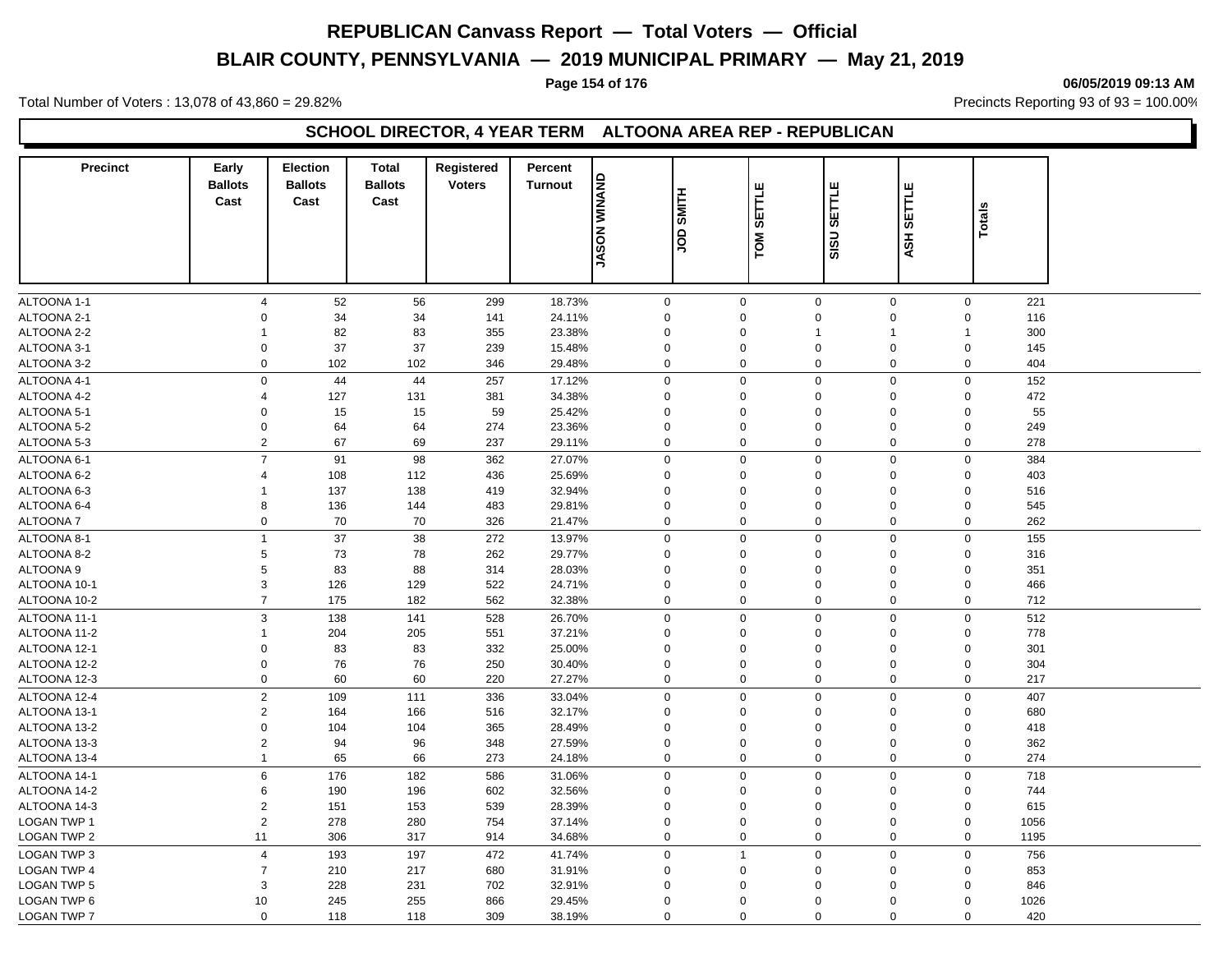# **BLAIR COUNTY, PENNSYLVANIA — 2019 MUNICIPAL PRIMARY — May 21, 2019**

#### **Page 155 of 176 06/05/2019 09:13 AM**

Total Number of Voters : 13,078 of 43,860 = 29.82% Precincts Reporting 93 of 93 = 100.00%

### **SCHOOL DIRECTOR, 4 YEAR TERM ALTOONA AREA REP**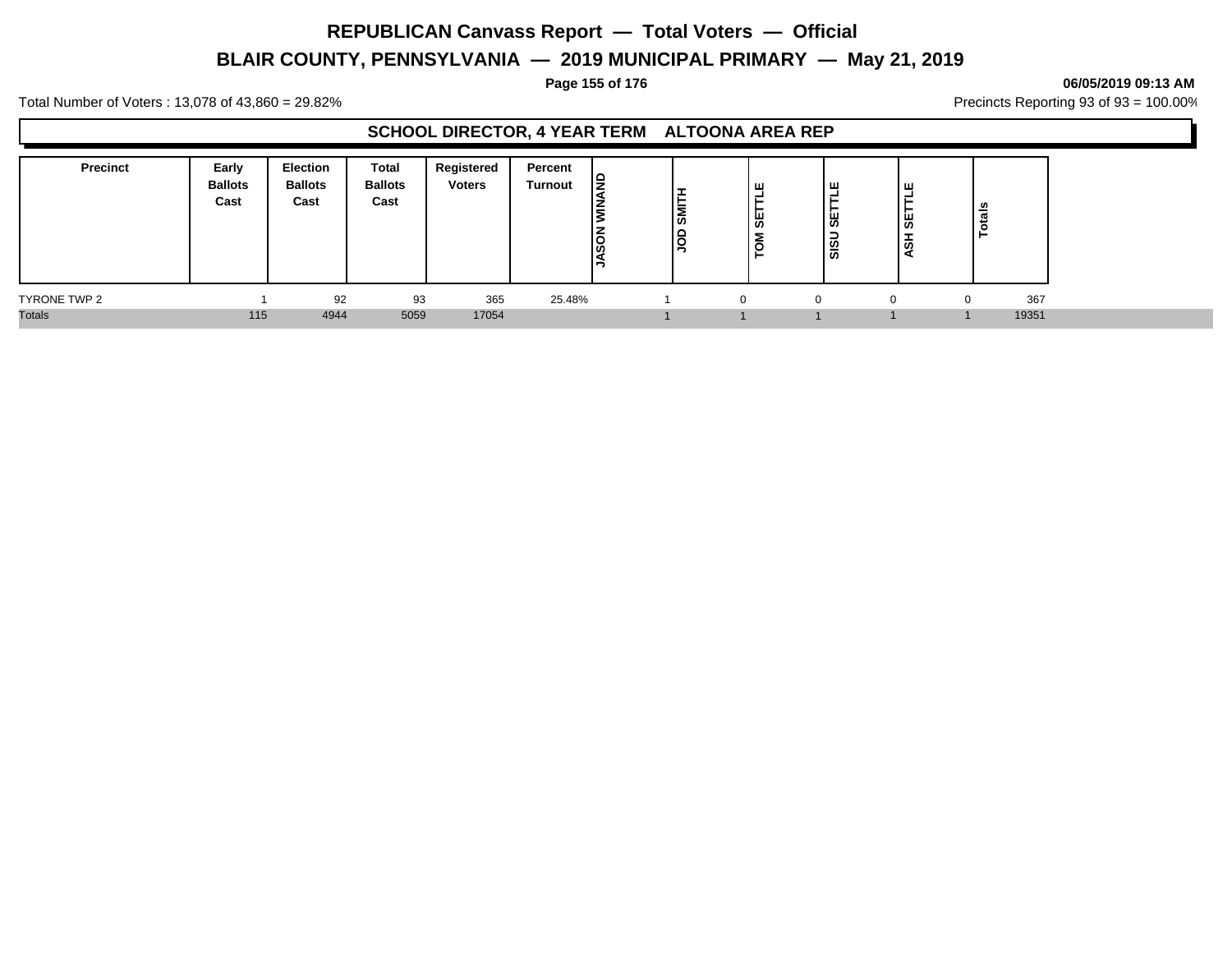# **BLAIR COUNTY, PENNSYLVANIA — 2019 MUNICIPAL PRIMARY — May 21, 2019**

#### **Page 156 of 176 06/05/2019 09:13 AM**

Total Number of Voters : 13,078 of 43,860 = 29.82% Precincts Reporting 93 of 93 = 100.00%

### **SCHOOL DIRECTOR, 4 YEAR TERM BELLWOOD-ANTIS REP - REPUBLICAN**

| <b>Precinct</b> | Early<br><b>Ballots</b><br>Cast | <b>Election</b><br><b>Ballots</b><br>Cast | Total<br><b>Ballots</b><br>Cast | Registered<br><b>Voters</b> | Percent<br><b>Turnout</b> | z<br>NIN<br>١ř | <b>FINN</b> | ட<br>RINE<br>SCH<br>뽑<br>⋒<br>× | TERY<br><b>MER</b><br>茑<br><u>. на против на пример</u><br>ᅺ | ш<br>$\boldsymbol{\xi}$<br>$\approx$ $\approx$<br>2 | ➤<br><b>SHANNON</b><br>ICCAULLEY<br>ပ<br>을 | ш<br><b>BRION</b><br>CAULL<br>ž | ш<br>$\times$<br>ш<br>∍<br>-<br>$\cdot$ | pen<br>$\overline{\phantom{0}}$<br>造<br>ŏ<br>ΙŌ |
|-----------------|---------------------------------|-------------------------------------------|---------------------------------|-----------------------------|---------------------------|----------------|-------------|---------------------------------|--------------------------------------------------------------|-----------------------------------------------------|--------------------------------------------|---------------------------------|-----------------------------------------|-------------------------------------------------|
| ANTIS TWP 1     |                                 | 286                                       | 292                             | 1177                        | 24.81%                    | 191            | 203         | 208                             | 30                                                           |                                                     |                                            |                                 |                                         |                                                 |
| ANTIS TWP 2     |                                 | 173                                       | 174                             | 712                         | 24.44%                    | 118            | 122         | 137                             | 22                                                           |                                                     |                                            |                                 |                                         |                                                 |
| ANTIS TWP 3     |                                 | 201                                       | 203                             | 871                         | 23.31%                    | 125            | 127         | 148                             | 16                                                           |                                                     |                                            |                                 |                                         |                                                 |
| BELLWOOD BORO   |                                 | 167                                       | 168                             | 671                         | 25.04%                    | 98             | 109         | 116                             | 52                                                           |                                                     |                                            |                                 |                                         |                                                 |
| <b>Totals</b>   | 10                              | 827                                       | 837                             | 3431                        |                           | 532            | 561         | 609                             | 120                                                          |                                                     |                                            |                                 |                                         |                                                 |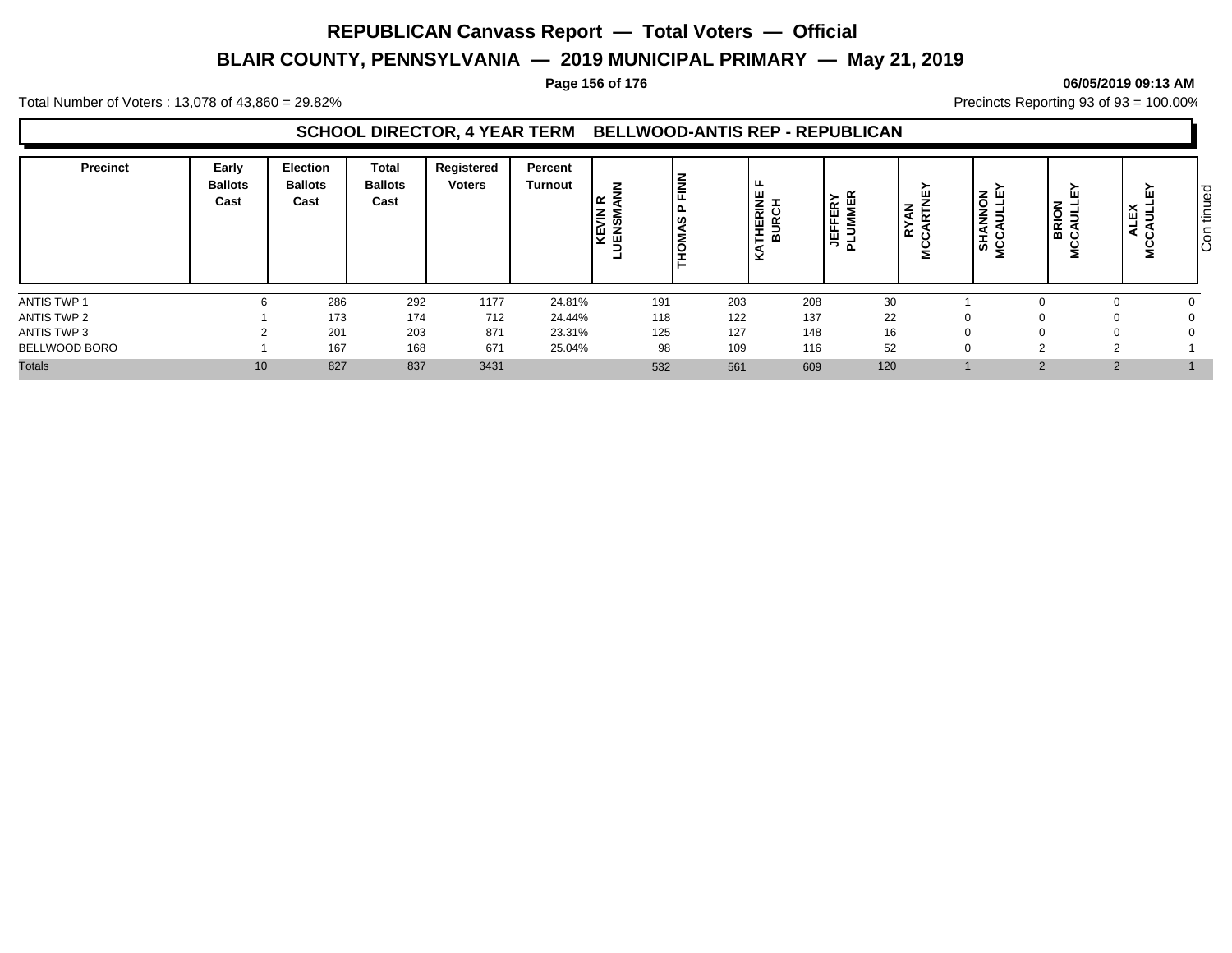# **BLAIR COUNTY, PENNSYLVANIA — 2019 MUNICIPAL PRIMARY — May 21, 2019**

#### **Page 157 of 176 06/05/2019 09:13 AM**

Total Number of Voters : 13,078 of 43,860 = 29.82% Precincts Reporting 93 of 93 = 100.00%

### **SCHOOL DIRECTOR, 4 YEAR TERM BELLWOOD-ANTIS REP - REPUBLICAN**

| <b>Precinct</b> | Early<br><b>Ballots</b><br>Cast | <b>Election</b><br><b>Ballots</b><br>Cast | <b>Total</b><br><b>Ballots</b><br>Cast | Registered<br><b>Voters</b> | Percent<br><b>Turnout</b> | 坣<br>$\alpha$<br><b>JENNIF</b><br>MCCAU<br><b>RIS</b><br>- | $\frac{1}{3}$<br>g | MELANIE<br>SHILDT | CHARLES<br>TAYLOR | –<br>DEVON<br>ILKINSOI<br>$\equiv$<br>5 | <b>WOLFE</b><br>KRIS | ⊿ ו<br>피<br>ய<br>MICHAI<br>PLUMM | ued<br>$\overline{\phantom{0}}$<br>造<br>င်္င |
|-----------------|---------------------------------|-------------------------------------------|----------------------------------------|-----------------------------|---------------------------|------------------------------------------------------------|--------------------|-------------------|-------------------|-----------------------------------------|----------------------|----------------------------------|----------------------------------------------|
| ANTIS TWP 1     |                                 | 286                                       | 292                                    | 1177                        | 24.81%                    |                                                            |                    |                   |                   |                                         |                      |                                  |                                              |
| ANTIS TWP 2     |                                 | 173                                       | 174                                    | 712                         | 24.44%                    |                                                            |                    |                   |                   |                                         |                      |                                  |                                              |
| ANTIS TWP 3     |                                 | 201                                       | 203                                    | 871                         | 23.31%                    |                                                            |                    |                   |                   |                                         |                      |                                  |                                              |
| BELLWOOD BORO   |                                 | 167                                       | 168                                    | 671                         | 25.04%                    |                                                            |                    |                   |                   |                                         |                      |                                  |                                              |
| <b>Totals</b>   | 10                              | 827                                       | 837                                    | 3431                        |                           |                                                            |                    |                   |                   |                                         |                      |                                  |                                              |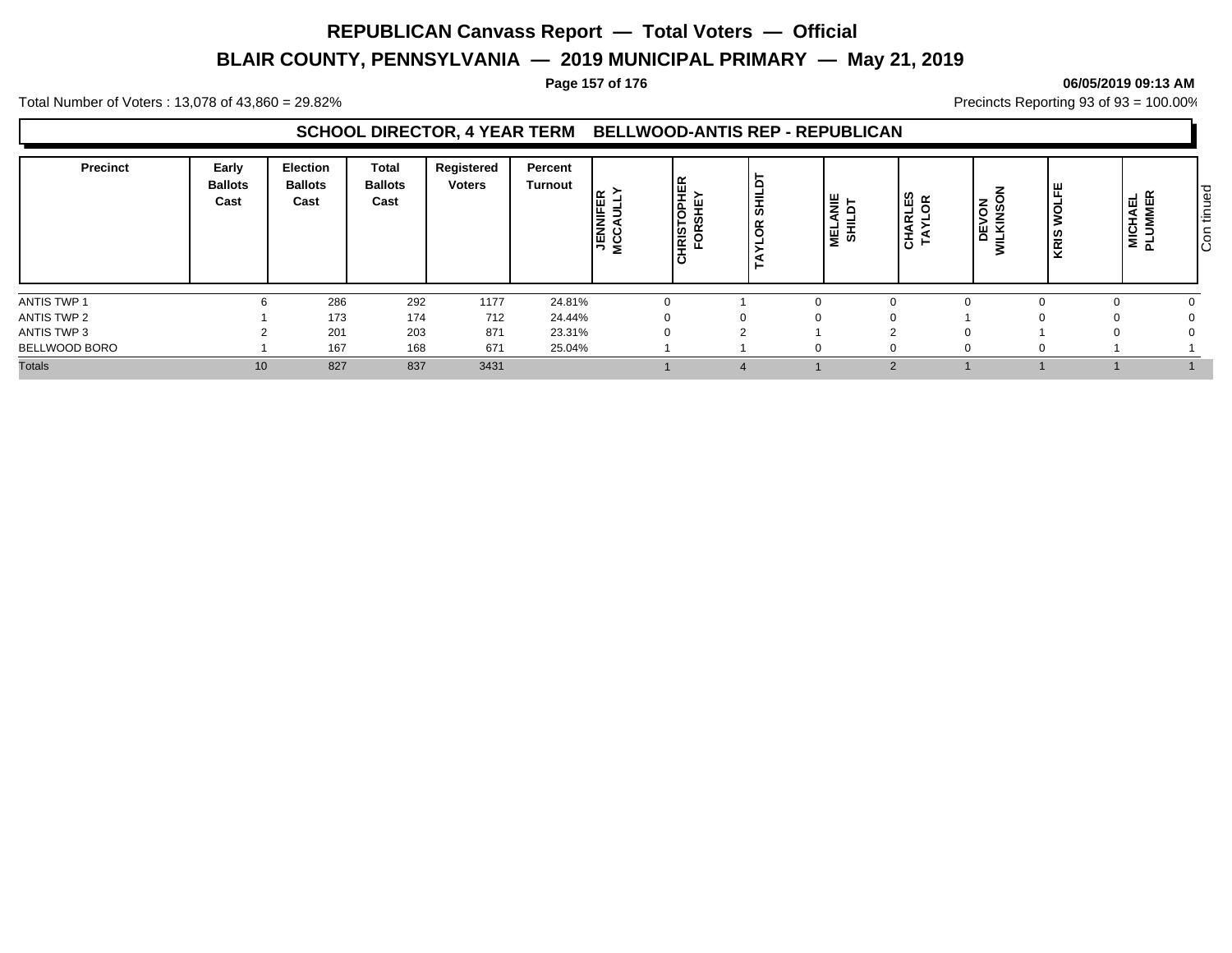# **BLAIR COUNTY, PENNSYLVANIA — 2019 MUNICIPAL PRIMARY — May 21, 2019**

#### **Page 158 of 176 06/05/2019 09:13 AM**

Total Number of Voters : 13,078 of 43,860 = 29.82% Precincts Reporting 93 of 93 = 100.00%

### **SCHOOL DIRECTOR, 4 YEAR TERM BELLWOOD-ANTIS REP - REPUBLICAN**

| <b>Precinct</b> | Early<br><b>Ballots</b><br>Cast | Election<br><b>Ballots</b><br>Cast | <b>Total</b><br><b>Ballots</b><br>Cast | Registered<br><b>Voters</b> | Percent<br>Turnout | ے ا<br><b>HOFE</b> | CARRIE<br>CARRLES | <b>IERR</b><br><b>.</b><br>ပ<br>읖 | <b>APPER</b><br>ಕ<br>SEAN | CROSS<br>JERE | 웅<br><b>NIC</b><br><b>BRUCE</b> | ≃<br>Œ<br>ட<br>уů | Ξ<br>щ | ∣ o<br>Ξ<br>≔<br>$\epsilon$<br>ΙÖ |
|-----------------|---------------------------------|------------------------------------|----------------------------------------|-----------------------------|--------------------|--------------------|-------------------|-----------------------------------|---------------------------|---------------|---------------------------------|-------------------|--------|-----------------------------------|
| ANTIS TWP 1     |                                 | 286                                | 292                                    | 1177                        | 24.81%             |                    |                   |                                   |                           |               |                                 |                   |        |                                   |
| ANTIS TWP 2     |                                 | 173                                | 174                                    | 712                         | 24.44%             |                    |                   |                                   |                           | $\Omega$      | $\Omega$                        |                   |        |                                   |
| ANTIS TWP 3     |                                 | 201                                | 203                                    | 871                         | 23.31%             |                    |                   |                                   |                           |               |                                 |                   |        |                                   |
| BELLWOOD BORO   |                                 | 167                                | 168                                    | 671                         | 25.04%             |                    |                   |                                   |                           |               |                                 |                   |        |                                   |
| <b>Totals</b>   | 10 <sup>1</sup>                 | 827                                | 837                                    | 3431                        |                    |                    |                   |                                   |                           |               |                                 |                   |        |                                   |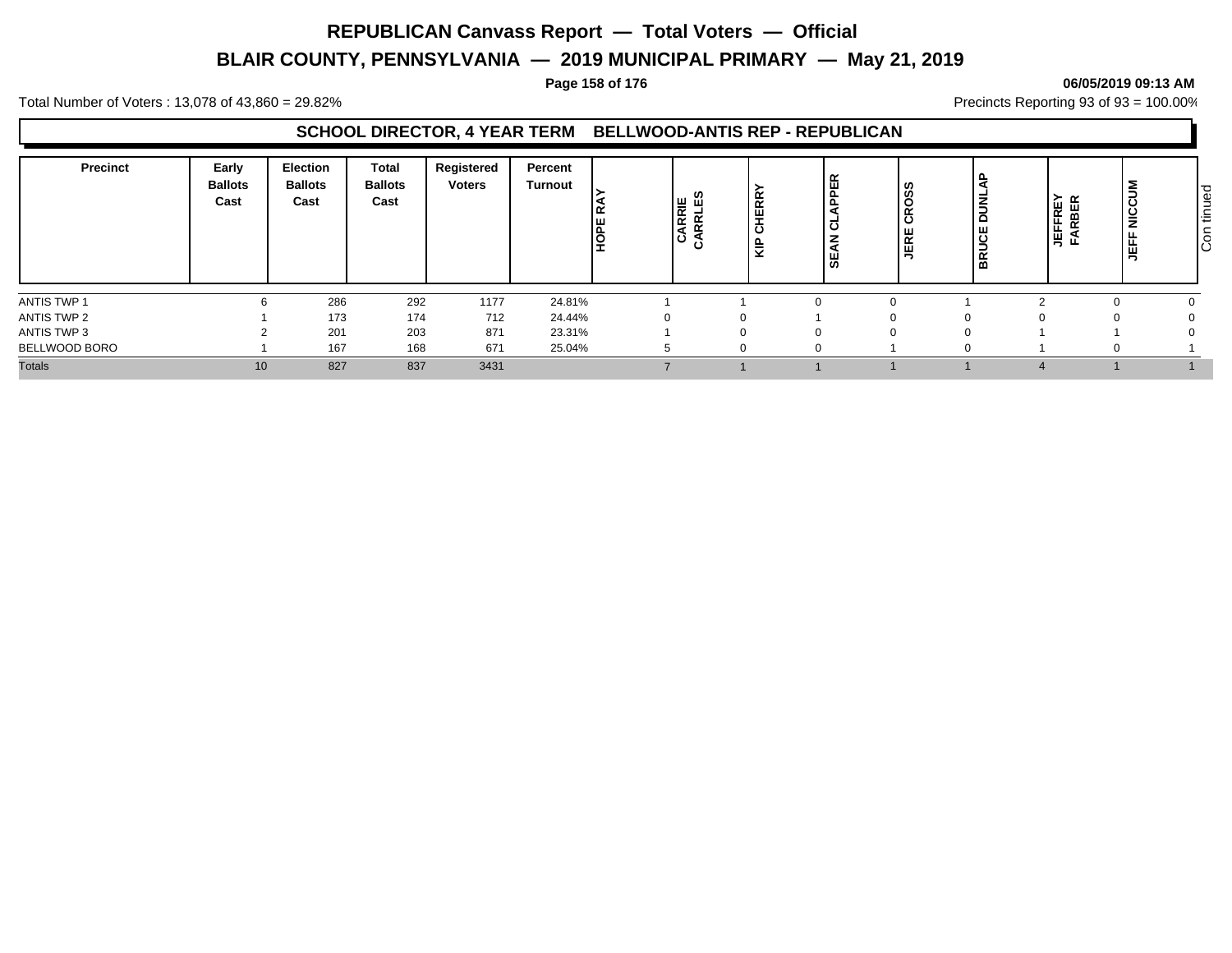# **BLAIR COUNTY, PENNSYLVANIA — 2019 MUNICIPAL PRIMARY — May 21, 2019**

#### **Page 159 of 176 06/05/2019 09:13 AM**

Total Number of Voters : 13,078 of 43,860 = 29.82% Precincts Reporting 93 of 93 = 100.00%

### **SCHOOL DIRECTOR, 4 YEAR TERM BELLWOOD-ANTIS REP - REPUBLICAN**

| <b>Precinct</b> | Early<br><b>Ballots</b><br>Cast | <b>Election</b><br><b>Ballots</b><br>Cast | Total<br><b>Ballots</b><br>Cast | Registered<br><b>Voters</b> | Percent<br><b>Turnout</b> | ia<br>S<br> 풊<br>ξ<br>Ist | ۱ō<br>$\overline{R}$ | <b>SHELOW</b><br>guu | ៖<br>÷<br>┕ |      |
|-----------------|---------------------------------|-------------------------------------------|---------------------------------|-----------------------------|---------------------------|---------------------------|----------------------|----------------------|-------------|------|
| ANTIS TWP 1     | 6                               | 286                                       | 292                             | 1177                        | 24.81%                    |                           |                      |                      | $\mathbf 0$ | 639  |
| ANTIS TWP 2     |                                 | 173                                       | 174                             | 712                         | 24.44%                    |                           |                      |                      | $\mathbf 0$ | 402  |
| ANTIS TWP 3     |                                 | 201                                       | 203                             | 871                         | 23.31%                    |                           | $\Omega$             |                      | 0           | 426  |
| BELLWOOD BORO   |                                 | 167                                       | 168                             | 671                         | 25.04%                    |                           |                      |                      |             | 393  |
| <b>Totals</b>   | 10                              | 827                                       | 837                             | 3431                        |                           |                           |                      |                      |             | 1860 |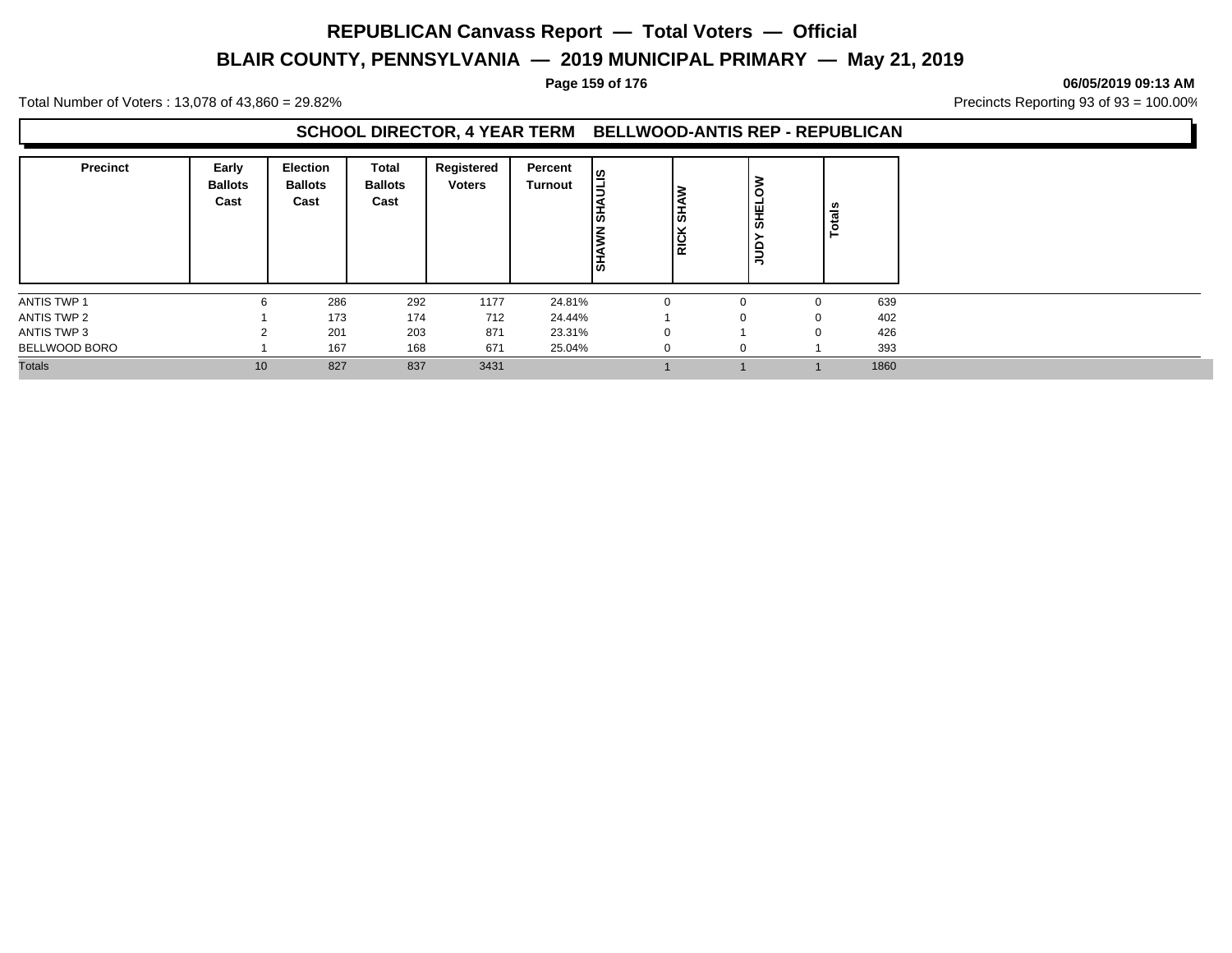# **BLAIR COUNTY, PENNSYLVANIA — 2019 MUNICIPAL PRIMARY — May 21, 2019**

#### **Page 160 of 176 06/05/2019 09:13 AM**

Total Number of Voters : 13,078 of 43,860 = 29.82% Precincts Reporting 93 of 93 = 100.00%

### **SCHOOL DIRECTOR, 4 YEAR TERM CLAYSBURG-KIMMEL GREENFIELD 1 REP - REPUBLICAN**

| Precinct               | Early<br><b>Ballots</b><br>Cast | <b>Election</b><br><b>Ballots</b><br>Cast | <b>Total</b><br><b>Ballots</b><br>Cast | Registered<br><b>Voters</b> | Percent<br><b>Turnout</b> | <b>HEIDI<br/>KENNEI</b> | lg<br>K<br>RICHA<br>GERG | <b>Jiel</b><br>پ<br>œ | ш<br>COD<br>EBERS | ີ<br>-<br>靊<br>ш | <b>CNISE</b><br>≃<br>18<br>$\alpha$ | $\sim$ $\sim$<br><b>RE</b><br>UFEL<br>$\sim$ $\sim$<br><br>- | ≝   |
|------------------------|---------------------------------|-------------------------------------------|----------------------------------------|-----------------------------|---------------------------|-------------------------|--------------------------|-----------------------|-------------------|------------------|-------------------------------------|--------------------------------------------------------------|-----|
| <b>GREENFIELD TWP1</b> |                                 | 124                                       | 125                                    | 566                         | 22.08%                    | 112                     | 92                       |                       | $\sim$            |                  |                                     |                                                              | 210 |
| <b>Totals</b>          |                                 | 124                                       | 125                                    | 566                         |                           | 112                     | 92                       |                       | $\Omega$          |                  |                                     |                                                              | 210 |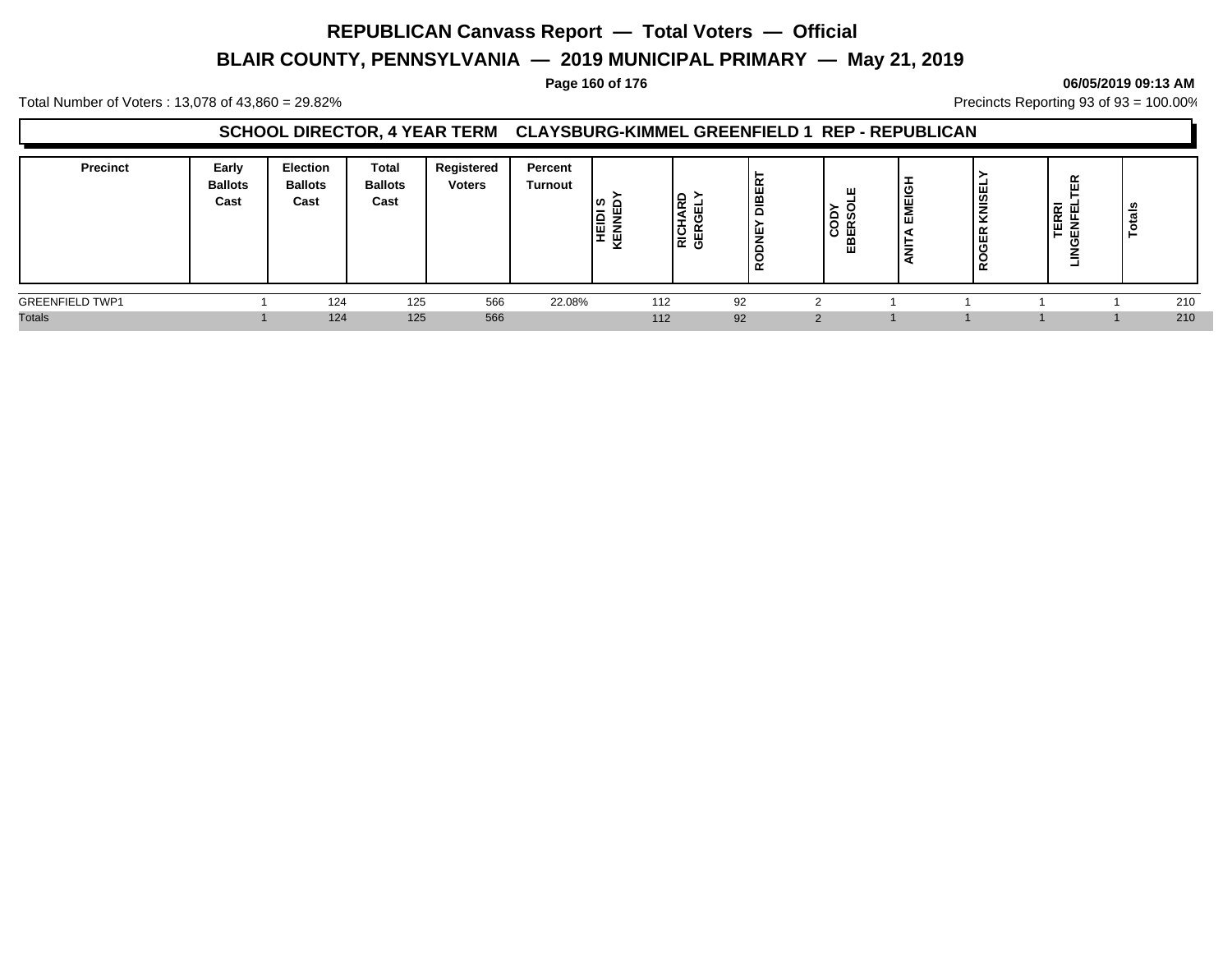# **BLAIR COUNTY, PENNSYLVANIA — 2019 MUNICIPAL PRIMARY — May 21, 2019**

#### **Page 161 of 176 06/05/2019 09:13 AM**

Total Number of Voters : 13,078 of 43,860 = 29.82% Precincts Reporting 93 of 93 = 100.00%

#### **SCHOOL DIRECTOR, 4 YEAR TERM CLAYSBURG-KIMMEL GRNFLD 2-3 REP - REPUBLICAN**

| <b>Precinct</b>        | Early<br><b>Ballots</b><br>Cast | <b>Election</b><br><b>Ballots</b><br>Cast | Total<br><b>Ballots</b><br>Cast | Registered<br><b>Voters</b> | Percent<br>Turnout | ' ≃<br><b>JEREM</b><br>$\checkmark$ | ≻<br>┙<br>ROGER<br>KNISEL | 욵<br>-<br>∣੦ ≓਼<br>ξ | ≝   |
|------------------------|---------------------------------|-------------------------------------------|---------------------------------|-----------------------------|--------------------|-------------------------------------|---------------------------|----------------------|-----|
| <b>GREENFIELD TWP2</b> |                                 | 20                                        | 20                              | 78                          | 25.64%             |                                     | 13                        |                      | 17  |
| <b>GREENFIELD TWP3</b> |                                 | 119                                       | 121                             | 692                         | 17.49%             | 37                                  | 74                        |                      | 112 |
| <b>Totals</b>          |                                 | 139                                       | 141                             | 770                         |                    | 41                                  | 87                        |                      | 129 |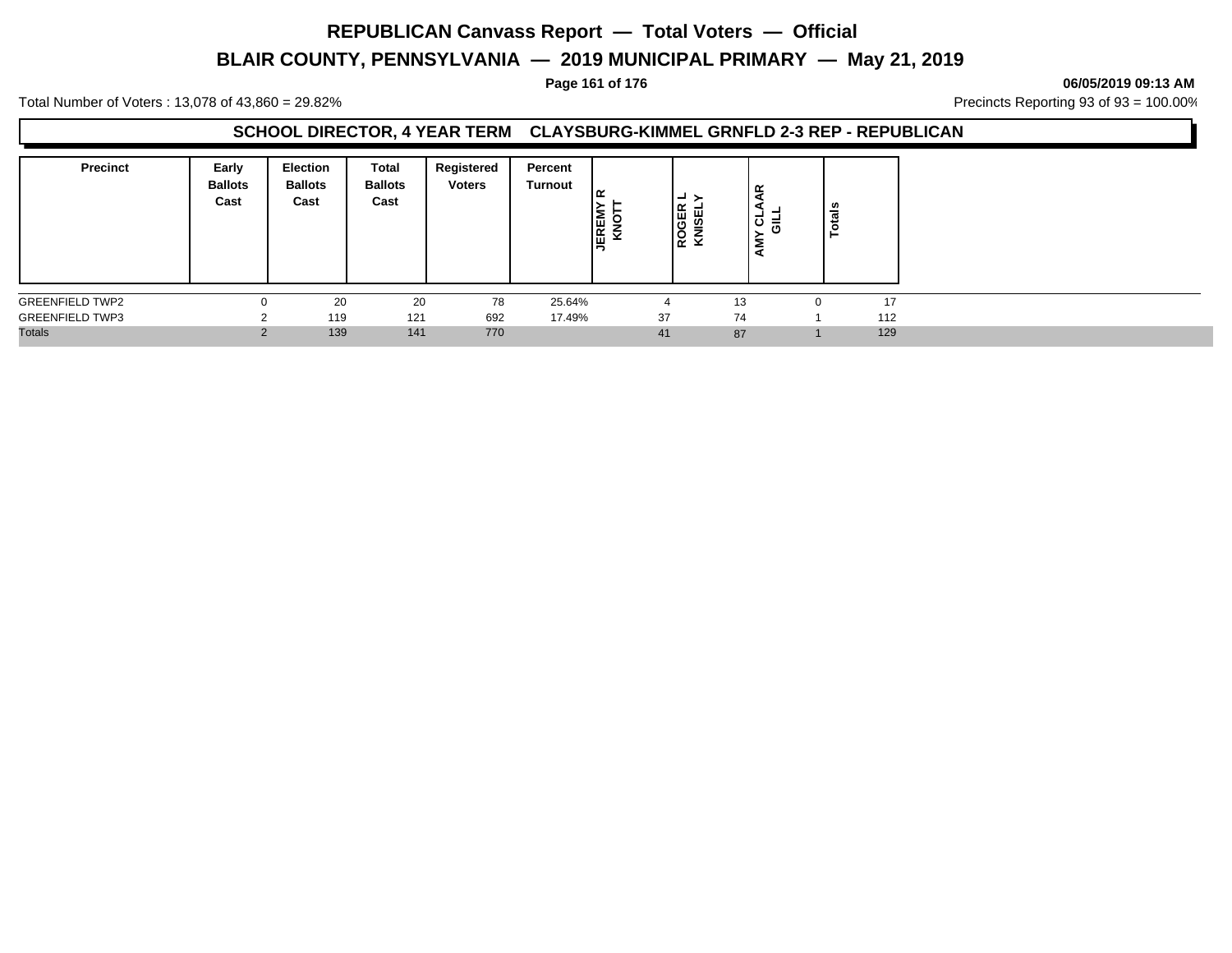# **BLAIR COUNTY, PENNSYLVANIA — 2019 MUNICIPAL PRIMARY — May 21, 2019**

#### **Page 162 of 176 06/05/2019 09:13 AM**

Total Number of Voters : 13,078 of 43,860 = 29.82% Precincts Reporting 93 of 93 = 100.00%

### **SCHOOL DIRECTOR, 2 YEAR UNEXPIRED TERM CLAYSBURG-KIMMEL GREENFIELD 2-3 REP - REPUBLICAN**

| <b>Precinct</b>        | Early<br><b>Ballots</b><br>Cast | <b>Election</b><br><b>Ballots</b><br>Cast | <b>Total</b><br><b>Ballots</b><br>Cast | Registered<br><b>Voters</b> | Percent<br>Turnout | 1 ي<br>Candic<br>Ѣ<br>⋍<br>ட<br>٠<br>∠ | <b>NISEL</b><br>≂<br> 뜺<br>ے ا | $\sim$<br>ပ<br>-<br>ᆜ<br>ட<br>⋖<br>മ | -<br>-<br>-<br>$\propto$<br>≅ ⊕ັ | š<br>JEREI | ਛ |    |
|------------------------|---------------------------------|-------------------------------------------|----------------------------------------|-----------------------------|--------------------|----------------------------------------|--------------------------------|--------------------------------------|----------------------------------|------------|---|----|
| <b>GREENFIELD TWP2</b> |                                 | 20                                        | 20                                     | 78                          | 25.64%             |                                        |                                |                                      |                                  | ∩          |   |    |
| <b>GREENFIELD TWP3</b> |                                 | 119                                       | 121                                    | 692                         | 17.49%             |                                        |                                |                                      |                                  |            |   | 10 |
| <b>Totals</b>          |                                 | 139                                       | 141                                    | 770                         |                    |                                        | $\Omega$                       |                                      |                                  |            |   | 11 |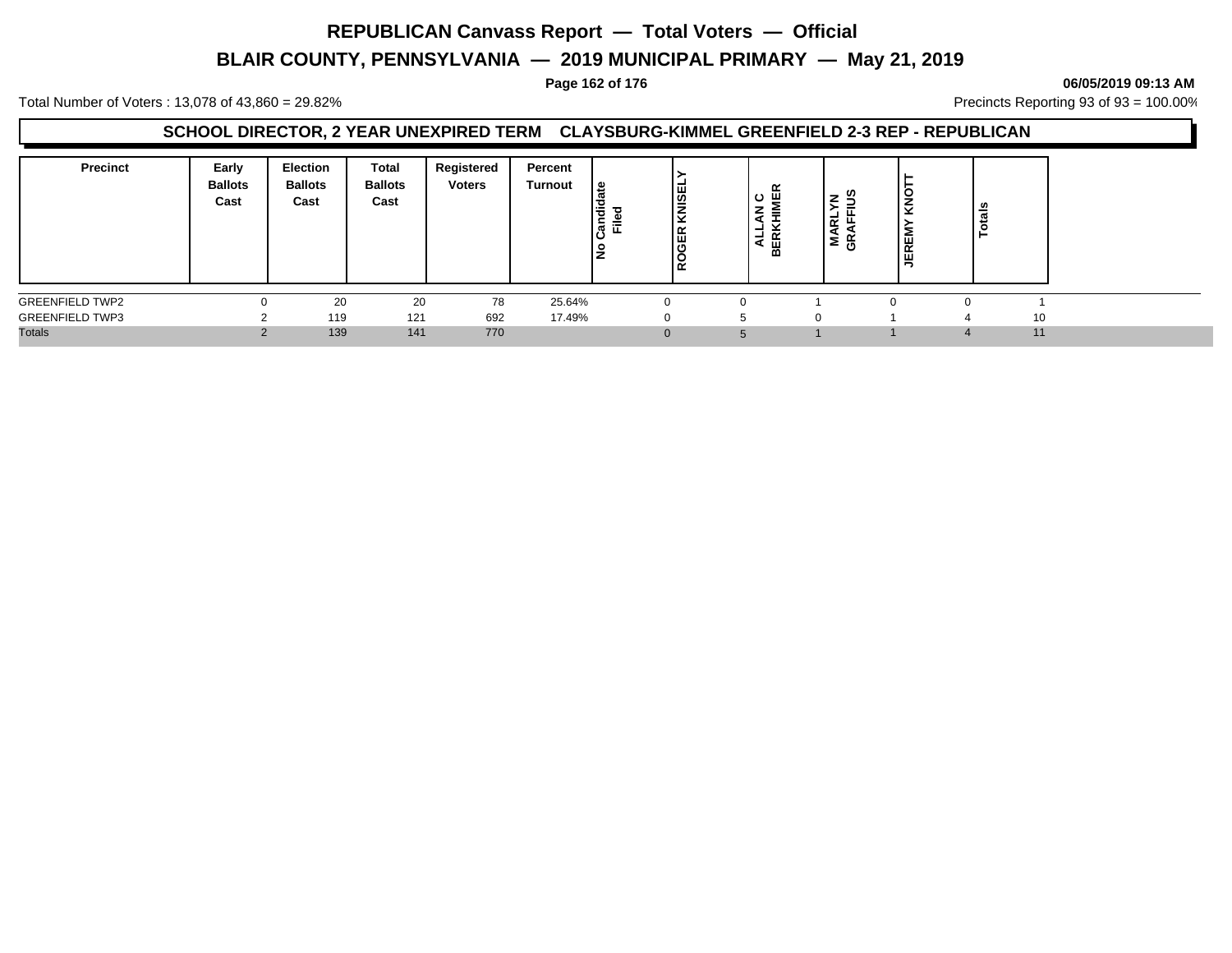# **BLAIR COUNTY, PENNSYLVANIA — 2019 MUNICIPAL PRIMARY — May 21, 2019**

#### **Page 163 of 176 06/05/2019 09:13 AM**

Total Number of Voters : 13,078 of 43,860 = 29.82% Precincts Reporting 93 of 93 = 100.00%

### **SCHOOL DIRECTOR, 4 YEAR TERM HOLLIDAYSBURG AREA REP - REPUBLICAN**

| 81<br>91<br>$\overline{7}$<br>261<br>268<br>973<br>27.54%<br>90<br>144<br>75<br>169<br>125<br>137<br>75<br>264<br>949<br>120<br>105<br>115<br>77<br>82<br>15<br>249<br>27.82%<br>91<br>110<br>23<br>18<br>14<br>22<br>20<br>47<br>61<br>176<br>34.66%<br>31<br>21<br>14<br>14<br>35<br>142<br>143<br>412<br>55<br>66<br>54<br>50<br>42<br>34.71%<br>63<br>45<br>91<br>239<br>105<br>81<br>82<br>81<br>92<br>231<br>695<br>34.39%<br>104<br>75<br>8<br>69<br>78<br>74<br>89<br>102<br>215<br>216<br>763<br>89<br>90<br>79<br>28.31%<br>155<br>626<br>50<br>79<br>29<br>83<br>83<br>79<br>43<br>158<br>25.24%<br>40<br>З<br>55<br>59<br>155<br>158<br>489<br>32.31%<br>63<br>40<br>76<br>64<br>37<br>42<br>85<br>75<br>99<br>264<br>269<br>812<br>105<br>119<br>120<br>117<br>82<br>33.13%<br>95<br>63<br>83<br>11<br>219<br>230<br>685<br>97<br>70<br>78<br>90<br>73<br>33.58%<br>100<br>93<br>81<br>96<br>93<br>6<br>260<br>266<br>847<br>101<br>108<br>31.40%<br>101<br>52<br>59<br>592<br>75<br>63<br>65<br>74<br>62<br>65<br>164<br>170<br>28.72%<br>6<br>79<br>129<br>79<br>102<br>93<br>94<br>266<br>269<br>295<br>118<br>101<br>91.19%<br>З<br>12<br>23<br>27<br>55<br>206<br>26.70%<br>31<br>11<br>20<br>29<br>54<br>14<br>47<br>24<br>47<br>37<br><b>HOLLIDAYSBURG 2</b><br>96<br>102<br>21<br>42<br>35<br>6<br>290<br>35.17%<br>41<br>30<br>37<br>26<br>39<br>36<br>17<br>11<br>90<br>101<br>316<br>31.96%<br>49<br>44<br>43<br>132<br>58<br>44<br>47<br>50<br>50<br>$\overline{2}$<br>130<br>351<br>37.61%<br>48<br>46<br>51<br>47<br>50<br>54<br>50<br>59<br>52<br>52<br>5<br>134<br>139<br>321<br>43.30%<br>33<br>36<br>26<br>43<br>23<br>$\overline{2}$<br>94<br>96<br>302<br>31.79%<br>40<br>49<br>28<br>30<br>47<br>35<br>52<br>30<br>37<br>35<br>39<br>109<br>110<br>311<br>35.37%<br>126<br>129<br>26.22%<br>45<br>42<br>29<br>90<br>61<br>49<br>34<br>34<br>3<br>492<br>55<br>$\overline{2}$<br>16<br>16<br>29.09%<br>6<br>10<br>10<br>2<br>8<br>8<br>$\Omega$<br>$\boldsymbol{\varDelta}$<br>1476<br>1192<br>1208<br>114<br>3477<br>3591<br>10958<br>1128<br>1469<br>1499<br>1344<br>1338 | <b>Precinct</b>        | Early<br><b>Ballots</b><br>Cast | Election<br><b>Ballots</b><br>Cast | <b>Total</b><br><b>Ballots</b><br>Cast | Registered<br><b>Voters</b> | <b>Percent</b><br><b>Turnout</b> | DOUGLAS G<br>STEPHENS | ဖာ<br><b>MANNY</b><br>NICHOL: | TIMOTHY<br>SURKOVICH | KENNETH<br>SNYDER | NICOLE L<br>HARTMAN | KANESHIKI<br>SIOT | <b>MCCAFFREY</b><br>$\mathbf{\Omega}$<br><b>THOMAS</b> | $\simeq$<br>Con tinued<br>BRANDON<br>BURNS |
|--------------------------------------------------------------------------------------------------------------------------------------------------------------------------------------------------------------------------------------------------------------------------------------------------------------------------------------------------------------------------------------------------------------------------------------------------------------------------------------------------------------------------------------------------------------------------------------------------------------------------------------------------------------------------------------------------------------------------------------------------------------------------------------------------------------------------------------------------------------------------------------------------------------------------------------------------------------------------------------------------------------------------------------------------------------------------------------------------------------------------------------------------------------------------------------------------------------------------------------------------------------------------------------------------------------------------------------------------------------------------------------------------------------------------------------------------------------------------------------------------------------------------------------------------------------------------------------------------------------------------------------------------------------------------------------------------------------------------------------------------------------------------------------------------------------------------------------------------------------------------------------------------------------------------------------------------------------------------------------------------------------------------------------------------------------------------------------------------------------|------------------------|---------------------------------|------------------------------------|----------------------------------------|-----------------------------|----------------------------------|-----------------------|-------------------------------|----------------------|-------------------|---------------------|-------------------|--------------------------------------------------------|--------------------------------------------|
|                                                                                                                                                                                                                                                                                                                                                                                                                                                                                                                                                                                                                                                                                                                                                                                                                                                                                                                                                                                                                                                                                                                                                                                                                                                                                                                                                                                                                                                                                                                                                                                                                                                                                                                                                                                                                                                                                                                                                                                                                                                                                                              | ALLEGHENY 1            |                                 |                                    |                                        |                             |                                  |                       |                               |                      |                   |                     |                   |                                                        |                                            |
|                                                                                                                                                                                                                                                                                                                                                                                                                                                                                                                                                                                                                                                                                                                                                                                                                                                                                                                                                                                                                                                                                                                                                                                                                                                                                                                                                                                                                                                                                                                                                                                                                                                                                                                                                                                                                                                                                                                                                                                                                                                                                                              | <b>ALLEGHENY 2</b>     |                                 |                                    |                                        |                             |                                  |                       |                               |                      |                   |                     |                   |                                                        |                                            |
|                                                                                                                                                                                                                                                                                                                                                                                                                                                                                                                                                                                                                                                                                                                                                                                                                                                                                                                                                                                                                                                                                                                                                                                                                                                                                                                                                                                                                                                                                                                                                                                                                                                                                                                                                                                                                                                                                                                                                                                                                                                                                                              | ALLEGHENY 3            |                                 |                                    |                                        |                             |                                  |                       |                               |                      |                   |                     |                   |                                                        |                                            |
|                                                                                                                                                                                                                                                                                                                                                                                                                                                                                                                                                                                                                                                                                                                                                                                                                                                                                                                                                                                                                                                                                                                                                                                                                                                                                                                                                                                                                                                                                                                                                                                                                                                                                                                                                                                                                                                                                                                                                                                                                                                                                                              | ALLEGHENY 4            |                                 |                                    |                                        |                             |                                  |                       |                               |                      |                   |                     |                   |                                                        |                                            |
|                                                                                                                                                                                                                                                                                                                                                                                                                                                                                                                                                                                                                                                                                                                                                                                                                                                                                                                                                                                                                                                                                                                                                                                                                                                                                                                                                                                                                                                                                                                                                                                                                                                                                                                                                                                                                                                                                                                                                                                                                                                                                                              | <b>BLAIR 1</b>         |                                 |                                    |                                        |                             |                                  |                       |                               |                      |                   |                     |                   |                                                        |                                            |
|                                                                                                                                                                                                                                                                                                                                                                                                                                                                                                                                                                                                                                                                                                                                                                                                                                                                                                                                                                                                                                                                                                                                                                                                                                                                                                                                                                                                                                                                                                                                                                                                                                                                                                                                                                                                                                                                                                                                                                                                                                                                                                              | <b>BLAIR 2</b>         |                                 |                                    |                                        |                             |                                  |                       |                               |                      |                   |                     |                   |                                                        |                                            |
|                                                                                                                                                                                                                                                                                                                                                                                                                                                                                                                                                                                                                                                                                                                                                                                                                                                                                                                                                                                                                                                                                                                                                                                                                                                                                                                                                                                                                                                                                                                                                                                                                                                                                                                                                                                                                                                                                                                                                                                                                                                                                                              | <b>BLAIR 3</b>         |                                 |                                    |                                        |                             |                                  |                       |                               |                      |                   |                     |                   |                                                        |                                            |
|                                                                                                                                                                                                                                                                                                                                                                                                                                                                                                                                                                                                                                                                                                                                                                                                                                                                                                                                                                                                                                                                                                                                                                                                                                                                                                                                                                                                                                                                                                                                                                                                                                                                                                                                                                                                                                                                                                                                                                                                                                                                                                              | <b>DUNCANSVILLE</b>    |                                 |                                    |                                        |                             |                                  |                       |                               |                      |                   |                     |                   |                                                        |                                            |
|                                                                                                                                                                                                                                                                                                                                                                                                                                                                                                                                                                                                                                                                                                                                                                                                                                                                                                                                                                                                                                                                                                                                                                                                                                                                                                                                                                                                                                                                                                                                                                                                                                                                                                                                                                                                                                                                                                                                                                                                                                                                                                              | <b>FRANKSTOWN TWP1</b> |                                 |                                    |                                        |                             |                                  |                       |                               |                      |                   |                     |                   |                                                        |                                            |
|                                                                                                                                                                                                                                                                                                                                                                                                                                                                                                                                                                                                                                                                                                                                                                                                                                                                                                                                                                                                                                                                                                                                                                                                                                                                                                                                                                                                                                                                                                                                                                                                                                                                                                                                                                                                                                                                                                                                                                                                                                                                                                              | <b>FRANKSTOWN TWP2</b> |                                 |                                    |                                        |                             |                                  |                       |                               |                      |                   |                     |                   |                                                        |                                            |
|                                                                                                                                                                                                                                                                                                                                                                                                                                                                                                                                                                                                                                                                                                                                                                                                                                                                                                                                                                                                                                                                                                                                                                                                                                                                                                                                                                                                                                                                                                                                                                                                                                                                                                                                                                                                                                                                                                                                                                                                                                                                                                              | <b>FRANKSTOWN TWP3</b> |                                 |                                    |                                        |                             |                                  |                       |                               |                      |                   |                     |                   |                                                        |                                            |
|                                                                                                                                                                                                                                                                                                                                                                                                                                                                                                                                                                                                                                                                                                                                                                                                                                                                                                                                                                                                                                                                                                                                                                                                                                                                                                                                                                                                                                                                                                                                                                                                                                                                                                                                                                                                                                                                                                                                                                                                                                                                                                              | <b>FRANKSTOWN TWP4</b> |                                 |                                    |                                        |                             |                                  |                       |                               |                      |                   |                     |                   |                                                        |                                            |
|                                                                                                                                                                                                                                                                                                                                                                                                                                                                                                                                                                                                                                                                                                                                                                                                                                                                                                                                                                                                                                                                                                                                                                                                                                                                                                                                                                                                                                                                                                                                                                                                                                                                                                                                                                                                                                                                                                                                                                                                                                                                                                              | <b>FRANKSTOWN TWP5</b> |                                 |                                    |                                        |                             |                                  |                       |                               |                      |                   |                     |                   |                                                        |                                            |
|                                                                                                                                                                                                                                                                                                                                                                                                                                                                                                                                                                                                                                                                                                                                                                                                                                                                                                                                                                                                                                                                                                                                                                                                                                                                                                                                                                                                                                                                                                                                                                                                                                                                                                                                                                                                                                                                                                                                                                                                                                                                                                              | <b>HOLLIDAYSBURG 1</b> |                                 |                                    |                                        |                             |                                  |                       |                               |                      |                   |                     |                   |                                                        |                                            |
|                                                                                                                                                                                                                                                                                                                                                                                                                                                                                                                                                                                                                                                                                                                                                                                                                                                                                                                                                                                                                                                                                                                                                                                                                                                                                                                                                                                                                                                                                                                                                                                                                                                                                                                                                                                                                                                                                                                                                                                                                                                                                                              |                        |                                 |                                    |                                        |                             |                                  |                       |                               |                      |                   |                     |                   |                                                        |                                            |
|                                                                                                                                                                                                                                                                                                                                                                                                                                                                                                                                                                                                                                                                                                                                                                                                                                                                                                                                                                                                                                                                                                                                                                                                                                                                                                                                                                                                                                                                                                                                                                                                                                                                                                                                                                                                                                                                                                                                                                                                                                                                                                              | <b>HOLLIDAYSBURG 3</b> |                                 |                                    |                                        |                             |                                  |                       |                               |                      |                   |                     |                   |                                                        |                                            |
|                                                                                                                                                                                                                                                                                                                                                                                                                                                                                                                                                                                                                                                                                                                                                                                                                                                                                                                                                                                                                                                                                                                                                                                                                                                                                                                                                                                                                                                                                                                                                                                                                                                                                                                                                                                                                                                                                                                                                                                                                                                                                                              | <b>HOLLIDAYSBURG 4</b> |                                 |                                    |                                        |                             |                                  |                       |                               |                      |                   |                     |                   |                                                        |                                            |
|                                                                                                                                                                                                                                                                                                                                                                                                                                                                                                                                                                                                                                                                                                                                                                                                                                                                                                                                                                                                                                                                                                                                                                                                                                                                                                                                                                                                                                                                                                                                                                                                                                                                                                                                                                                                                                                                                                                                                                                                                                                                                                              | <b>HOLLIDAYSBURG 5</b> |                                 |                                    |                                        |                             |                                  |                       |                               |                      |                   |                     |                   |                                                        |                                            |
|                                                                                                                                                                                                                                                                                                                                                                                                                                                                                                                                                                                                                                                                                                                                                                                                                                                                                                                                                                                                                                                                                                                                                                                                                                                                                                                                                                                                                                                                                                                                                                                                                                                                                                                                                                                                                                                                                                                                                                                                                                                                                                              | <b>HOLLIDAYSBURG 6</b> |                                 |                                    |                                        |                             |                                  |                       |                               |                      |                   |                     |                   |                                                        |                                            |
|                                                                                                                                                                                                                                                                                                                                                                                                                                                                                                                                                                                                                                                                                                                                                                                                                                                                                                                                                                                                                                                                                                                                                                                                                                                                                                                                                                                                                                                                                                                                                                                                                                                                                                                                                                                                                                                                                                                                                                                                                                                                                                              | <b>HOLLIDAYSBURG 7</b> |                                 |                                    |                                        |                             |                                  |                       |                               |                      |                   |                     |                   |                                                        |                                            |
|                                                                                                                                                                                                                                                                                                                                                                                                                                                                                                                                                                                                                                                                                                                                                                                                                                                                                                                                                                                                                                                                                                                                                                                                                                                                                                                                                                                                                                                                                                                                                                                                                                                                                                                                                                                                                                                                                                                                                                                                                                                                                                              | <b>JUNIATA TWP</b>     |                                 |                                    |                                        |                             |                                  |                       |                               |                      |                   |                     |                   |                                                        |                                            |
|                                                                                                                                                                                                                                                                                                                                                                                                                                                                                                                                                                                                                                                                                                                                                                                                                                                                                                                                                                                                                                                                                                                                                                                                                                                                                                                                                                                                                                                                                                                                                                                                                                                                                                                                                                                                                                                                                                                                                                                                                                                                                                              | NEWRY BORO             |                                 |                                    |                                        |                             |                                  |                       |                               |                      |                   |                     |                   |                                                        |                                            |
|                                                                                                                                                                                                                                                                                                                                                                                                                                                                                                                                                                                                                                                                                                                                                                                                                                                                                                                                                                                                                                                                                                                                                                                                                                                                                                                                                                                                                                                                                                                                                                                                                                                                                                                                                                                                                                                                                                                                                                                                                                                                                                              | <b>Totals</b>          |                                 |                                    |                                        |                             |                                  |                       |                               |                      |                   |                     |                   |                                                        |                                            |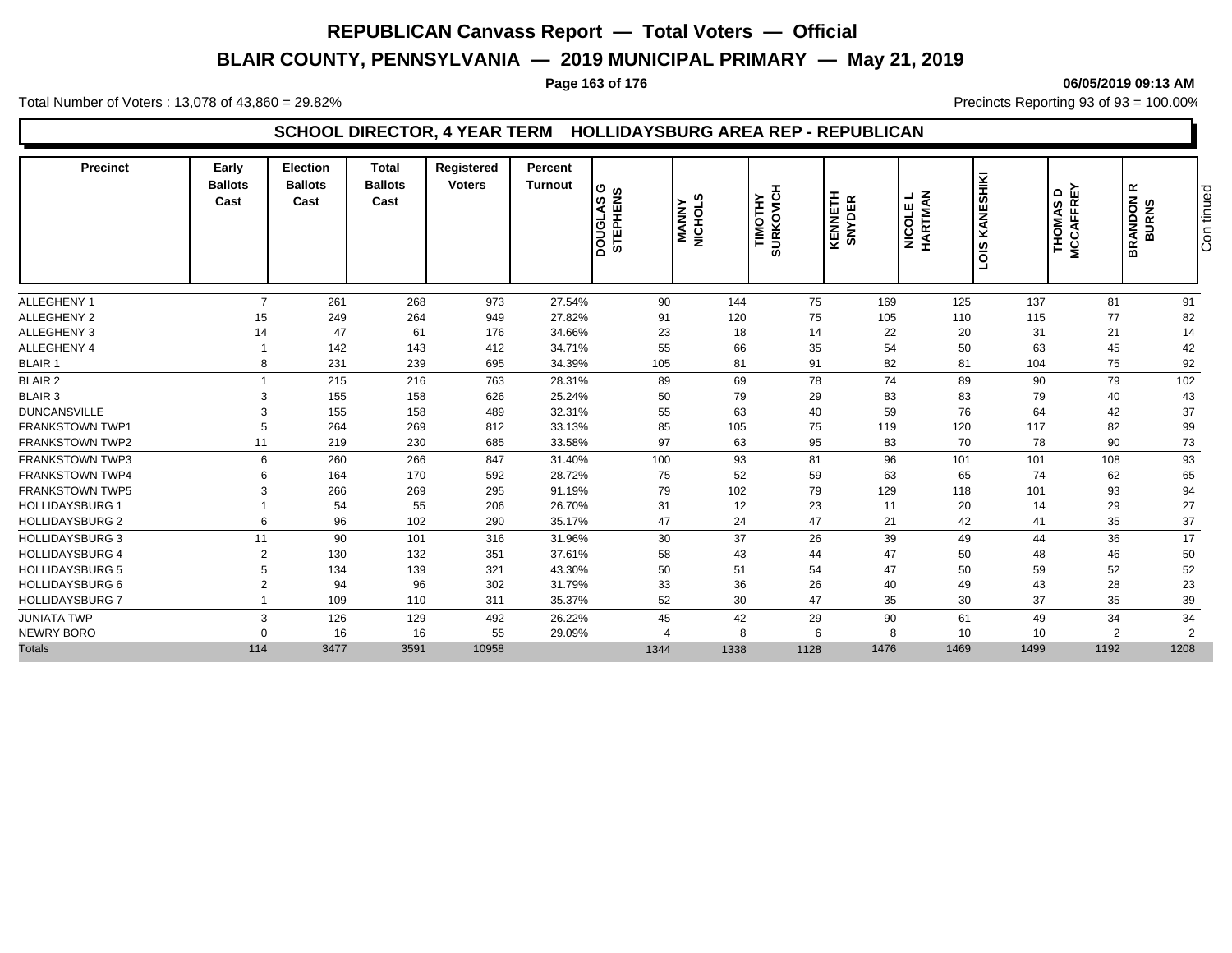# **BLAIR COUNTY, PENNSYLVANIA — 2019 MUNICIPAL PRIMARY — May 21, 2019**

#### **Page 164 of 176 06/05/2019 09:13 AM**

Total Number of Voters : 13,078 of 43,860 = 29.82% Precincts Reporting 93 of 93 = 100.00%

### **SCHOOL DIRECTOR, 4 YEAR TERM HOLLIDAYSBURG AREA REP - REPUBLICAN**

| 71<br>$\overline{7}$<br>261<br>268<br>973<br>27.54%<br>63<br>66<br>$\mathbf 0$<br>$\Omega$<br>$\Omega$<br>$\Omega$<br>52<br>63<br>15<br>249<br>264<br>949<br>27.82%<br>98<br>$\Omega$<br>47<br>17<br>19<br>61<br>176<br>34.66%<br>9<br>$\Omega$<br>14<br>142<br>143<br>28<br>42<br>412<br>34.71%<br>48<br>$\Omega$<br>231<br>63<br>239<br>695<br>34.39%<br>60<br>84<br>$\mathbf 0$<br>$\mathbf 0$<br>8<br>$\Omega$<br>79<br>56<br>215<br>216<br>763<br>73<br>$\mathbf 0$<br>$\mathbf 0$<br>28.31%<br>$\Omega$<br>155<br>158<br>25.24%<br>626<br>40<br>45<br>53<br>$\Omega$<br>155<br>158<br>32.31%<br>56<br>30<br>489<br>49<br>$\Omega$<br>56<br>264<br>269<br>33.13%<br>70<br>92<br>812<br>$\Omega$<br>63<br>219<br>230<br>685<br>33.58%<br>59<br>83<br>$\mathbf 0$<br>11<br>77<br>6<br>260<br>266<br>31.40%<br>88<br>60<br>$\Omega$<br>847<br>$\Omega$<br>170<br>47<br>45<br>164<br>592<br>28.72%<br>63<br>$\Omega$<br>57<br>63<br>266<br>269<br>295<br>91.19%<br>91<br>$\Omega$<br>23<br>54<br>55<br>206<br>26.70%<br>16<br>18<br>$\Omega$<br>96<br>35.17%<br>34<br>34<br>6<br>102<br>290<br>29<br>$\mathbf 0$<br>$\mathbf 0$<br>90<br>33<br>11<br>101<br>31.96%<br>32<br>40<br>$\mathbf 0$<br>316<br>$\Omega$<br>$\Omega$<br>$\Omega$<br>132<br>$\mathcal{P}$<br>130<br>351<br>37.61%<br>35<br>65<br>41<br>$\Omega$<br>$\Omega$<br>134<br>139<br>43.30%<br>41<br>50<br>37<br>321<br>$\Omega$<br>24<br>94<br>96<br>302<br>31.79%<br>22<br>44<br>$\overline{2}$<br>$\Omega$<br>109<br>28<br>59<br>39<br>110<br>311<br>35.37%<br>$\Omega$<br>$\Omega$<br>$\Omega$<br>3<br>126<br>129<br>33<br>22<br>38<br>26.22%<br>492<br>$\mathbf{0}$<br>$\Omega$<br>$\Omega$<br>16<br>55<br>3<br>2<br>16<br>29.09%<br>6<br>$\Omega$<br>$\Omega$<br>$\cap$<br>114 | <b>Precinct</b>        | Early<br><b>Ballots</b><br>Cast | <b>Election</b><br><b>Ballots</b><br>Cast | <b>Total</b><br><b>Ballots</b><br>Cast | Registered<br><b>Voters</b> | Percent<br><b>Turnout</b> | <b>JENNIFER</b><br>SMILNAK | <b>ZOOK</b><br>FRYE<br><b>ANNO</b> | <b>NOSOU</b><br>$\overline{\phantom{a}}$<br>KIRK | <b>BEYER</b><br><b>NHOL</b> | ORLE<br>Ō<br>$\overline{6}$<br>Ā | $\propto$<br><b>MICHAEL F<br/>ERGLER</b> | <b>CHRISTIAN</b><br>JOHNSON | LEYDIG<br><b>KERRY</b> | Con tinued |
|------------------------------------------------------------------------------------------------------------------------------------------------------------------------------------------------------------------------------------------------------------------------------------------------------------------------------------------------------------------------------------------------------------------------------------------------------------------------------------------------------------------------------------------------------------------------------------------------------------------------------------------------------------------------------------------------------------------------------------------------------------------------------------------------------------------------------------------------------------------------------------------------------------------------------------------------------------------------------------------------------------------------------------------------------------------------------------------------------------------------------------------------------------------------------------------------------------------------------------------------------------------------------------------------------------------------------------------------------------------------------------------------------------------------------------------------------------------------------------------------------------------------------------------------------------------------------------------------------------------------------------------------------------------------------------------------------------------------------------------------------|------------------------|---------------------------------|-------------------------------------------|----------------------------------------|-----------------------------|---------------------------|----------------------------|------------------------------------|--------------------------------------------------|-----------------------------|----------------------------------|------------------------------------------|-----------------------------|------------------------|------------|
|                                                                                                                                                                                                                                                                                                                                                                                                                                                                                                                                                                                                                                                                                                                                                                                                                                                                                                                                                                                                                                                                                                                                                                                                                                                                                                                                                                                                                                                                                                                                                                                                                                                                                                                                                      | <b>ALLEGHENY 1</b>     |                                 |                                           |                                        |                             |                           |                            |                                    |                                                  |                             |                                  |                                          |                             | $\Omega$               |            |
|                                                                                                                                                                                                                                                                                                                                                                                                                                                                                                                                                                                                                                                                                                                                                                                                                                                                                                                                                                                                                                                                                                                                                                                                                                                                                                                                                                                                                                                                                                                                                                                                                                                                                                                                                      | ALLEGHENY 2            |                                 |                                           |                                        |                             |                           |                            |                                    |                                                  |                             |                                  |                                          |                             |                        |            |
|                                                                                                                                                                                                                                                                                                                                                                                                                                                                                                                                                                                                                                                                                                                                                                                                                                                                                                                                                                                                                                                                                                                                                                                                                                                                                                                                                                                                                                                                                                                                                                                                                                                                                                                                                      | ALLEGHENY 3            |                                 |                                           |                                        |                             |                           |                            |                                    |                                                  |                             |                                  |                                          |                             |                        |            |
|                                                                                                                                                                                                                                                                                                                                                                                                                                                                                                                                                                                                                                                                                                                                                                                                                                                                                                                                                                                                                                                                                                                                                                                                                                                                                                                                                                                                                                                                                                                                                                                                                                                                                                                                                      | ALLEGHENY 4            |                                 |                                           |                                        |                             |                           |                            |                                    |                                                  |                             |                                  |                                          |                             |                        |            |
|                                                                                                                                                                                                                                                                                                                                                                                                                                                                                                                                                                                                                                                                                                                                                                                                                                                                                                                                                                                                                                                                                                                                                                                                                                                                                                                                                                                                                                                                                                                                                                                                                                                                                                                                                      | <b>BLAIR 1</b>         |                                 |                                           |                                        |                             |                           |                            |                                    |                                                  |                             |                                  |                                          |                             |                        |            |
|                                                                                                                                                                                                                                                                                                                                                                                                                                                                                                                                                                                                                                                                                                                                                                                                                                                                                                                                                                                                                                                                                                                                                                                                                                                                                                                                                                                                                                                                                                                                                                                                                                                                                                                                                      | <b>BLAIR 2</b>         |                                 |                                           |                                        |                             |                           |                            |                                    |                                                  |                             |                                  |                                          |                             | $\Omega$               |            |
|                                                                                                                                                                                                                                                                                                                                                                                                                                                                                                                                                                                                                                                                                                                                                                                                                                                                                                                                                                                                                                                                                                                                                                                                                                                                                                                                                                                                                                                                                                                                                                                                                                                                                                                                                      | BLAIR 3                |                                 |                                           |                                        |                             |                           |                            |                                    |                                                  |                             |                                  |                                          |                             |                        |            |
|                                                                                                                                                                                                                                                                                                                                                                                                                                                                                                                                                                                                                                                                                                                                                                                                                                                                                                                                                                                                                                                                                                                                                                                                                                                                                                                                                                                                                                                                                                                                                                                                                                                                                                                                                      | <b>DUNCANSVILLE</b>    |                                 |                                           |                                        |                             |                           |                            |                                    |                                                  |                             |                                  |                                          |                             |                        |            |
|                                                                                                                                                                                                                                                                                                                                                                                                                                                                                                                                                                                                                                                                                                                                                                                                                                                                                                                                                                                                                                                                                                                                                                                                                                                                                                                                                                                                                                                                                                                                                                                                                                                                                                                                                      | <b>FRANKSTOWN TWP1</b> |                                 |                                           |                                        |                             |                           |                            |                                    |                                                  |                             |                                  |                                          |                             |                        |            |
|                                                                                                                                                                                                                                                                                                                                                                                                                                                                                                                                                                                                                                                                                                                                                                                                                                                                                                                                                                                                                                                                                                                                                                                                                                                                                                                                                                                                                                                                                                                                                                                                                                                                                                                                                      | <b>FRANKSTOWN TWP2</b> |                                 |                                           |                                        |                             |                           |                            |                                    |                                                  |                             |                                  |                                          |                             |                        |            |
|                                                                                                                                                                                                                                                                                                                                                                                                                                                                                                                                                                                                                                                                                                                                                                                                                                                                                                                                                                                                                                                                                                                                                                                                                                                                                                                                                                                                                                                                                                                                                                                                                                                                                                                                                      | <b>FRANKSTOWN TWP3</b> |                                 |                                           |                                        |                             |                           |                            |                                    |                                                  |                             |                                  |                                          |                             | $\Omega$               |            |
|                                                                                                                                                                                                                                                                                                                                                                                                                                                                                                                                                                                                                                                                                                                                                                                                                                                                                                                                                                                                                                                                                                                                                                                                                                                                                                                                                                                                                                                                                                                                                                                                                                                                                                                                                      | <b>FRANKSTOWN TWP4</b> |                                 |                                           |                                        |                             |                           |                            |                                    |                                                  |                             |                                  |                                          |                             |                        |            |
|                                                                                                                                                                                                                                                                                                                                                                                                                                                                                                                                                                                                                                                                                                                                                                                                                                                                                                                                                                                                                                                                                                                                                                                                                                                                                                                                                                                                                                                                                                                                                                                                                                                                                                                                                      | <b>FRANKSTOWN TWP5</b> |                                 |                                           |                                        |                             |                           |                            |                                    |                                                  |                             |                                  |                                          |                             |                        |            |
|                                                                                                                                                                                                                                                                                                                                                                                                                                                                                                                                                                                                                                                                                                                                                                                                                                                                                                                                                                                                                                                                                                                                                                                                                                                                                                                                                                                                                                                                                                                                                                                                                                                                                                                                                      | <b>HOLLIDAYSBURG 1</b> |                                 |                                           |                                        |                             |                           |                            |                                    |                                                  |                             |                                  |                                          |                             |                        |            |
|                                                                                                                                                                                                                                                                                                                                                                                                                                                                                                                                                                                                                                                                                                                                                                                                                                                                                                                                                                                                                                                                                                                                                                                                                                                                                                                                                                                                                                                                                                                                                                                                                                                                                                                                                      | <b>HOLLIDAYSBURG 2</b> |                                 |                                           |                                        |                             |                           |                            |                                    |                                                  |                             |                                  |                                          |                             |                        |            |
|                                                                                                                                                                                                                                                                                                                                                                                                                                                                                                                                                                                                                                                                                                                                                                                                                                                                                                                                                                                                                                                                                                                                                                                                                                                                                                                                                                                                                                                                                                                                                                                                                                                                                                                                                      | <b>HOLLIDAYSBURG 3</b> |                                 |                                           |                                        |                             |                           |                            |                                    |                                                  |                             |                                  |                                          |                             | $\Omega$               |            |
|                                                                                                                                                                                                                                                                                                                                                                                                                                                                                                                                                                                                                                                                                                                                                                                                                                                                                                                                                                                                                                                                                                                                                                                                                                                                                                                                                                                                                                                                                                                                                                                                                                                                                                                                                      | <b>HOLLIDAYSBURG 4</b> |                                 |                                           |                                        |                             |                           |                            |                                    |                                                  |                             |                                  |                                          |                             |                        |            |
|                                                                                                                                                                                                                                                                                                                                                                                                                                                                                                                                                                                                                                                                                                                                                                                                                                                                                                                                                                                                                                                                                                                                                                                                                                                                                                                                                                                                                                                                                                                                                                                                                                                                                                                                                      | <b>HOLLIDAYSBURG 5</b> |                                 |                                           |                                        |                             |                           |                            |                                    |                                                  |                             |                                  |                                          |                             |                        |            |
|                                                                                                                                                                                                                                                                                                                                                                                                                                                                                                                                                                                                                                                                                                                                                                                                                                                                                                                                                                                                                                                                                                                                                                                                                                                                                                                                                                                                                                                                                                                                                                                                                                                                                                                                                      | <b>HOLLIDAYSBURG 6</b> |                                 |                                           |                                        |                             |                           |                            |                                    |                                                  |                             |                                  |                                          |                             |                        |            |
|                                                                                                                                                                                                                                                                                                                                                                                                                                                                                                                                                                                                                                                                                                                                                                                                                                                                                                                                                                                                                                                                                                                                                                                                                                                                                                                                                                                                                                                                                                                                                                                                                                                                                                                                                      | <b>HOLLIDAYSBURG 7</b> |                                 |                                           |                                        |                             |                           |                            |                                    |                                                  |                             |                                  |                                          |                             |                        |            |
|                                                                                                                                                                                                                                                                                                                                                                                                                                                                                                                                                                                                                                                                                                                                                                                                                                                                                                                                                                                                                                                                                                                                                                                                                                                                                                                                                                                                                                                                                                                                                                                                                                                                                                                                                      | <b>JUNIATA TWP</b>     |                                 |                                           |                                        |                             |                           |                            |                                    |                                                  |                             |                                  |                                          |                             |                        |            |
|                                                                                                                                                                                                                                                                                                                                                                                                                                                                                                                                                                                                                                                                                                                                                                                                                                                                                                                                                                                                                                                                                                                                                                                                                                                                                                                                                                                                                                                                                                                                                                                                                                                                                                                                                      | NEWRY BORO             |                                 |                                           |                                        |                             |                           |                            |                                    |                                                  |                             |                                  |                                          |                             |                        |            |
|                                                                                                                                                                                                                                                                                                                                                                                                                                                                                                                                                                                                                                                                                                                                                                                                                                                                                                                                                                                                                                                                                                                                                                                                                                                                                                                                                                                                                                                                                                                                                                                                                                                                                                                                                      | <b>Totals</b>          |                                 | 3477                                      | 3591                                   | 10958                       |                           | 941                        | 1228                               | 957                                              |                             |                                  |                                          |                             |                        |            |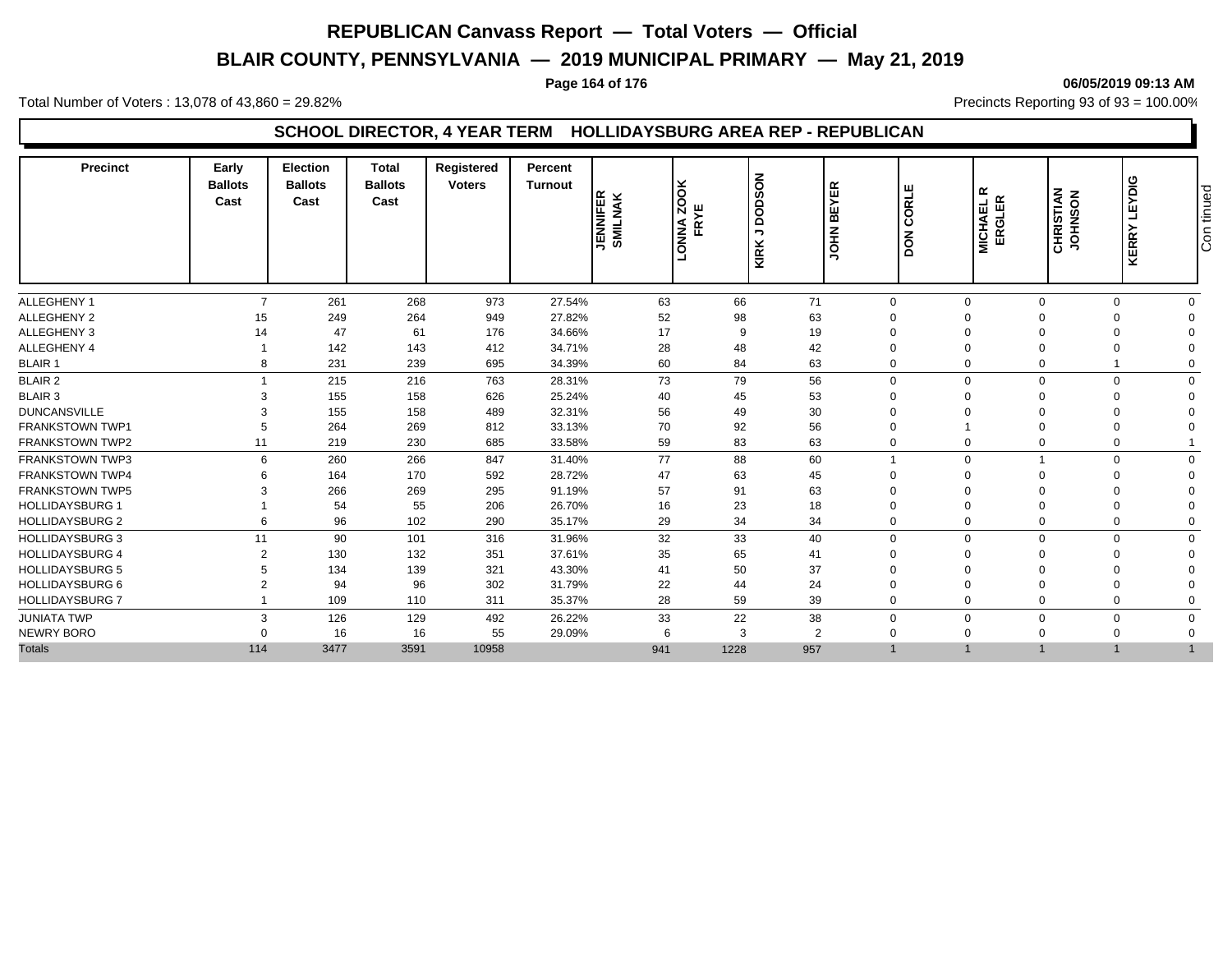# **BLAIR COUNTY, PENNSYLVANIA — 2019 MUNICIPAL PRIMARY — May 21, 2019**

#### **Page 165 of 176 06/05/2019 09:13 AM**

Total Number of Voters : 13,078 of 43,860 = 29.82% Precincts Reporting 93 of 93 = 100.00%

### **SCHOOL DIRECTOR, 4 YEAR TERM HOLLIDAYSBURG AREA REP - REPUBLICAN**

| <b>Precinct</b>        | Early<br><b>Ballots</b><br>Cast | Election<br><b>Ballots</b><br>Cast | <b>Total</b><br><b>Ballots</b><br>Cast | Registered<br><b>Voters</b> | Percent<br><b>Turnout</b> | ခြ<br><b>NC</b><br>⋖<br><b>ERIC</b> | RICHARD<br>MCKEON | <b>JOE REFFNER</b> | <b>Totals</b> |       |
|------------------------|---------------------------------|------------------------------------|----------------------------------------|-----------------------------|---------------------------|-------------------------------------|-------------------|--------------------|---------------|-------|
| ALLEGHENY 1            | $\overline{7}$                  | 261                                | 268                                    | 973                         | 27.54%                    | $\mathbf 0$                         |                   |                    | $\Omega$      | 1113  |
| ALLEGHENY 2            | 15                              | 249                                | 264                                    | 949                         | 27.82%                    |                                     | $\Omega$          |                    |               | 989   |
| ALLEGHENY 3            | 14                              | 47                                 | 61                                     | 176                         | 34.66%                    | $\mathbf 0$                         | $\mathbf 0$       |                    | 0             | 208   |
| ALLEGHENY 4            |                                 | 142                                | 143                                    | 412                         | 34.71%                    | 0                                   | $\Omega$          |                    | O             | 528   |
| <b>BLAIR 1</b>         | 8                               | 231                                | 239                                    | 695                         | 34.39%                    | $\mathbf 0$                         | $\mathbf 0$       |                    | $\Omega$      | 919   |
| <b>BLAIR 2</b>         |                                 | 215                                | 216                                    | 763                         | 28.31%                    | $\mathbf 0$                         | $\mathbf 0$       |                    | $\Omega$      | 878   |
| <b>BLAIR 3</b>         |                                 | 155                                | 158                                    | 626                         | 25.24%                    | $\mathbf 0$                         | $\Omega$          |                    | 0             | 624   |
| <b>DUNCANSVILLE</b>    |                                 | 155                                | 158                                    | 489                         | 32.31%                    | $\mathbf 0$                         | $\Omega$          |                    | O             | 571   |
| <b>FRANKSTOWN TWP1</b> |                                 | 264                                | 269                                    | 812                         | 33.13%                    | $\mathbf 0$                         | $\Omega$          |                    |               | 1021  |
| <b>FRANKSTOWN TWP2</b> | 11                              | 219                                | 230                                    | 685                         | 33.58%                    | $\mathbf 0$                         | $\mathbf 0$       |                    |               | 856   |
| <b>FRANKSTOWN TWP3</b> | 6                               | 260                                | 266                                    | 847                         | 31.40%                    | $\mathbf 0$                         | $\Omega$          |                    | $\Omega$      | 1000  |
| <b>FRANKSTOWN TWP4</b> |                                 | 164                                | 170                                    | 592                         | 28.72%                    | $\mathbf 0$                         | $\mathbf 0$       |                    | $\Omega$      | 670   |
| <b>FRANKSTOWN TWP5</b> |                                 | 266                                | 269                                    | 295                         | 91.19%                    | $\mathbf 0$                         | $\Omega$          |                    | $\Omega$      | 1006  |
| <b>HOLLIDAYSBURG 1</b> |                                 | 54                                 | 55                                     | 206                         | 26.70%                    | 0                                   | $\Omega$          |                    | 0             | 224   |
| <b>HOLLIDAYSBURG 2</b> | 6                               | 96                                 | 102                                    | 290                         | 35.17%                    | $\mathbf 0$                         | $\Omega$          |                    | 0             | 391   |
| <b>HOLLIDAYSBURG 3</b> | 11                              | 90                                 | 101                                    | 316                         | 31.96%                    | $\mathbf 0$                         | $\mathbf 0$       |                    | $\Omega$      | 383   |
| <b>HOLLIDAYSBURG 4</b> | 2                               | 130                                | 132                                    | 351                         | 37.61%                    | $\Omega$                            | $\Omega$          |                    |               | 527   |
| <b>HOLLIDAYSBURG 5</b> |                                 | 134                                | 139                                    | 321                         | 43.30%                    | 0                                   | $\Omega$          |                    | 0             | 543   |
| <b>HOLLIDAYSBURG 6</b> |                                 | 94                                 | 96                                     | 302                         | 31.79%                    | 0                                   | $\Omega$          |                    | 0             | 368   |
| <b>HOLLIDAYSBURG 7</b> |                                 | 109                                | 110                                    | 311                         | 35.37%                    | $\mathbf 0$                         | $\mathbf 0$       |                    | $\Omega$      | 431   |
| <b>JUNIATA TWP</b>     | 3                               | 126                                | 129                                    | 492                         | 26.22%                    | $\mathbf 0$                         | $\mathbf 0$       |                    | 0             | 477   |
| <b>NEWRY BORO</b>      |                                 | 16                                 | 16                                     | 55                          | 29.09%                    | 0                                   | $\Omega$          |                    | 0             | 61    |
| <b>Totals</b>          | 114                             | 3477                               | 3591                                   | 10958                       |                           | $\mathbf{1}$                        | $\mathbf 1$       |                    | $\mathbf{1}$  | 13788 |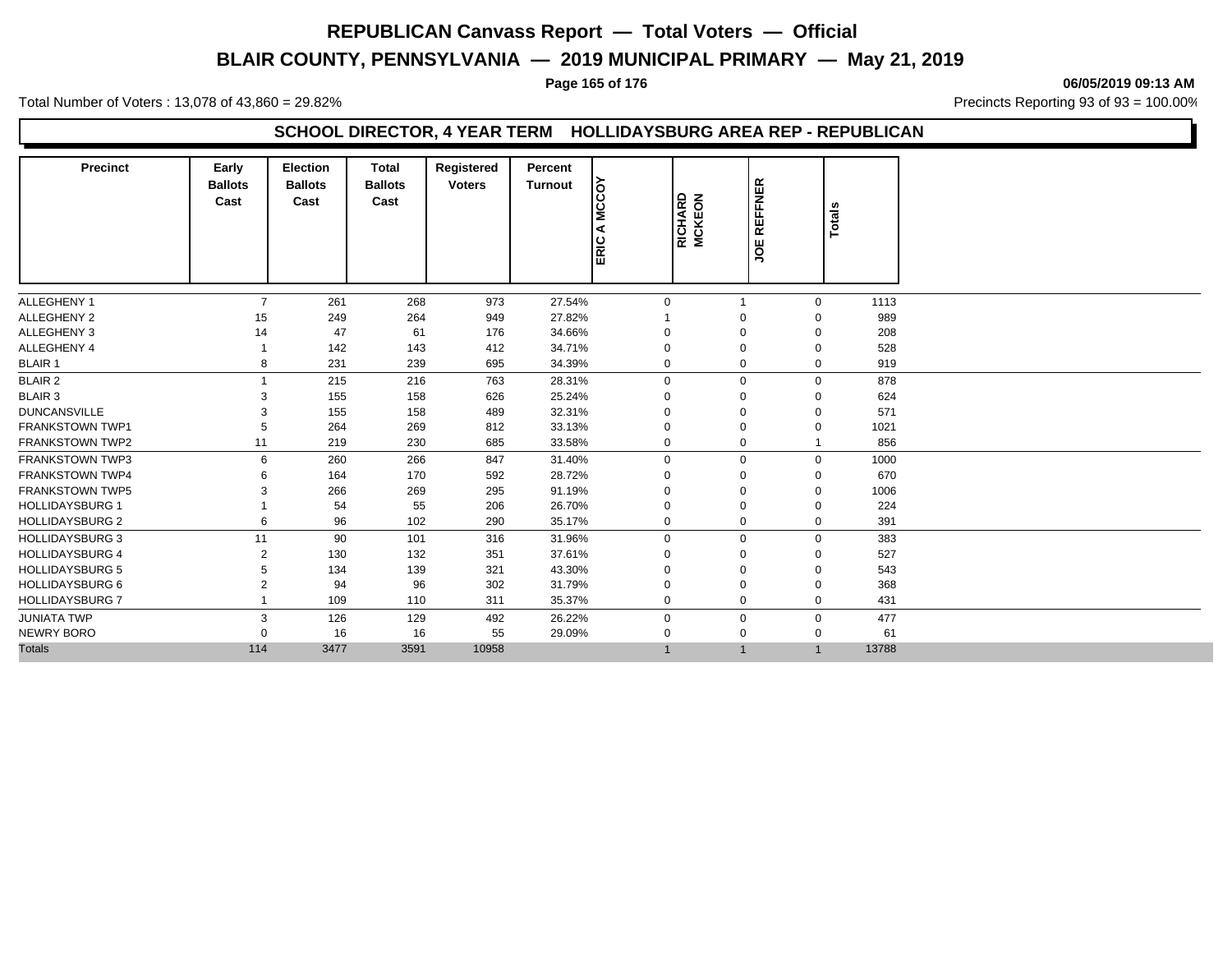# **BLAIR COUNTY, PENNSYLVANIA — 2019 MUNICIPAL PRIMARY — May 21, 2019**

#### **Page 166 of 176 06/05/2019 09:13 AM**

Total Number of Voters : 13,078 of 43,860 = 29.82% Precincts Reporting 93 of 93 = 100.00%

| <b>Precinct</b>      | Early<br><b>Ballots</b><br>Cast | <b>Election</b><br><b>Ballots</b><br>Cast | Total<br><b>Ballots</b><br>Cast | Registered<br><b>Voters</b> | Percent<br><b>Turnout</b> | 5<br>∣шш<br>–<br><u>ig .</u><br>띥<br>1四 戸<br>C | $\frac{1}{2}$<br>ပ<br>っ<br>ROY<br>WR | SON<br>KERD<br><b>SAN</b><br>RHY | ≃<br>ш<br>ന<br>Σ<br>≂ | $\times$ $\xi$<br>BRIAN<br>GAHAGA | UMRINE<br>DAVID<br>ۊ | <b>ALBRIGHT</b><br>å | ⊻<br>∣ 0<br>띪<br><b>NONT</b> | tinued<br>$\overline{\text{Con}}$ |
|----------------------|---------------------------------|-------------------------------------------|---------------------------------|-----------------------------|---------------------------|------------------------------------------------|--------------------------------------|----------------------------------|-----------------------|-----------------------------------|----------------------|----------------------|------------------------------|-----------------------------------|
| FREEDOM TWP 1        |                                 | 133                                       | 134                             | 455                         | 29.45%                    | 82                                             | 73                                   | 68                               | 85                    | 80                                |                      |                      |                              |                                   |
| FREEDOM TWP 2        |                                 | 192                                       | 195                             | 881                         | 22.13%                    | 159                                            | 140                                  | 121                              | 127                   | 127                               |                      |                      |                              |                                   |
| <b>HUSTON TWP</b>    |                                 | 197                                       | 199                             | 579                         | 34.37%                    | 154                                            | 145                                  | 136                              | 142                   | 147                               |                      |                      |                              |                                   |
| <b>MARTINSBURG 1</b> |                                 | 136                                       | 140                             | 405                         | 34.57%                    | 99                                             | 88                                   | 92                               | 95                    | 93                                |                      |                      |                              |                                   |
| <b>MARTINSBURG 2</b> |                                 | 147                                       | 153                             | 482                         | 31.74%                    | 119                                            | 111                                  | 108                              | 114                   | 107                               |                      |                      |                              |                                   |
| NORTH WOODBURY       | 34                              | 374                                       | 408                             | 1178                        | 34.63%                    | 292                                            | 269                                  | 247                              | 271                   | 257                               |                      |                      |                              |                                   |
| <b>ROARING SPG 1</b> |                                 | 65                                        | 66                              | 228                         | 28.95%                    | 49                                             | 48                                   | 41                               | 46                    | 49                                |                      |                      |                              |                                   |
| <b>ROARING SPG 2</b> |                                 | 171                                       | 179                             | 396                         | 45.20%                    | 125                                            | 117                                  | 106                              | 118                   | 106                               |                      |                      |                              |                                   |
| <b>ROARING SPG 3</b> |                                 | 107                                       | 108                             | 305                         | 35.41%                    | 77                                             | 71                                   | 67                               | 73                    | 71                                |                      |                      |                              |                                   |
| <b>TAYLOR TWP</b>    |                                 | 327                                       | 333                             | 1143                        | 29.13%                    | 232                                            | 218                                  | 194                              | 212                   | 214                               |                      |                      |                              |                                   |
| <b>Totals</b>        | 66                              | 1849                                      | 1915                            | 6052                        |                           | 1388                                           | 1280                                 | 1180                             | 1283                  | 1251                              | $\Omega$             |                      |                              |                                   |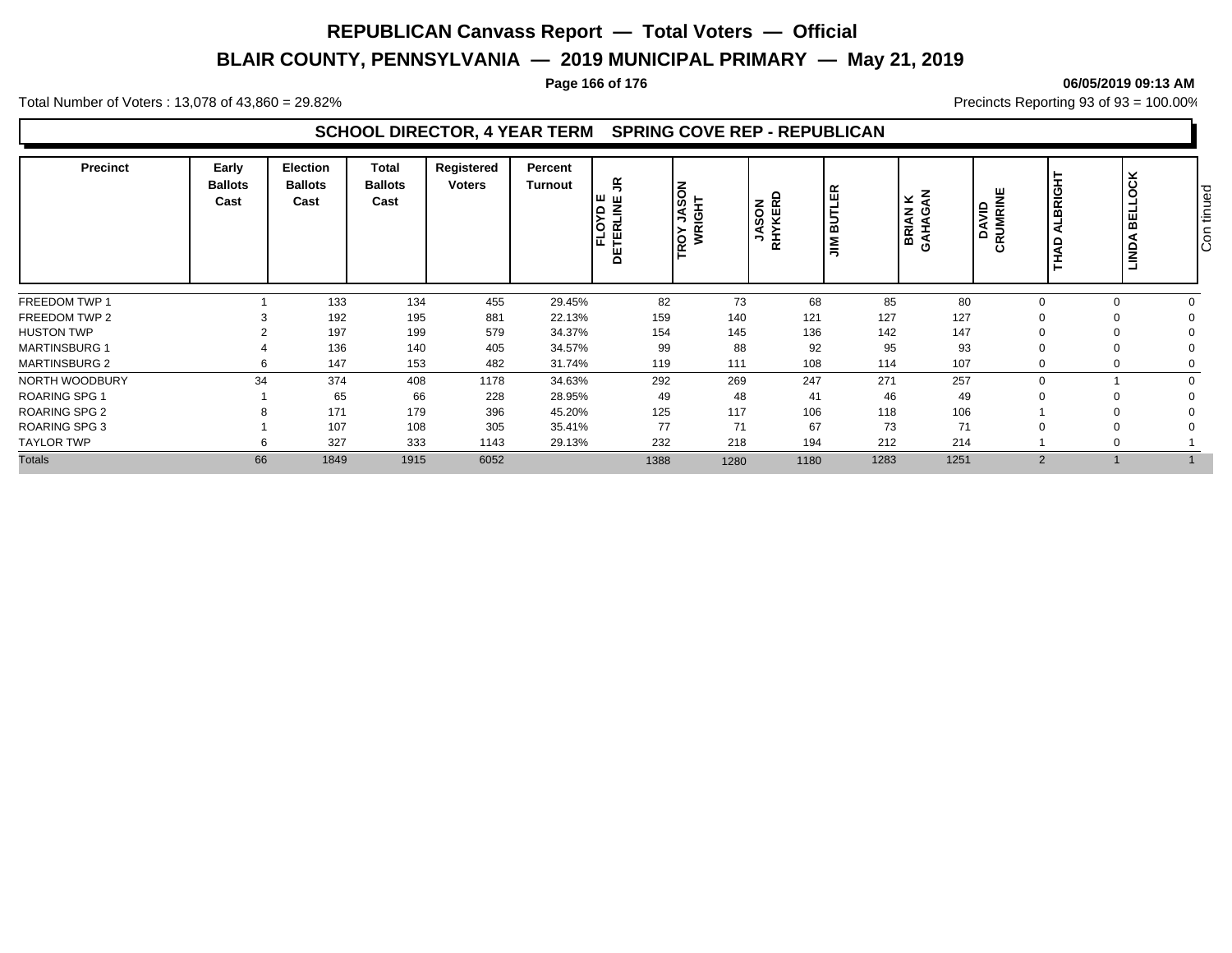# **BLAIR COUNTY, PENNSYLVANIA — 2019 MUNICIPAL PRIMARY — May 21, 2019**

#### **Page 167 of 176 06/05/2019 09:13 AM**

Total Number of Voters : 13,078 of 43,860 = 29.82% Precincts Reporting 93 of 93 = 100.00%

| <b>Precinct</b>      | Early<br><b>Ballots</b><br>Cast | <b>Election</b><br><b>Ballots</b><br>Cast | Total<br><b>Ballots</b><br>Cast | Registered<br><b>Voters</b> | Percent<br><b>Turnout</b> | Jغ<br>Į<br>١¥<br>lg<br><b>M</b><br><b>ETHAN</b><br>၊ ဟ | ш<br>ಕ<br>ø,<br>$\propto$<br>国田<br>Σ<br><b>SO</b> | 보<br>∍<br>군<br>ENDA<br>GARE<br>$\alpha$ | <b>BER</b> | $\alpha$<br>ш<br>JAMES<br>GRITE<br>× | <b>RODNEY N<br/>KENSINGER</b> | <b>CURT</b><br>MCKNIGH | <b>JAMES</b><br>SSELMA<br>∍<br>Σ | tinued<br>$\overline{G}$ |
|----------------------|---------------------------------|-------------------------------------------|---------------------------------|-----------------------------|---------------------------|--------------------------------------------------------|---------------------------------------------------|-----------------------------------------|------------|--------------------------------------|-------------------------------|------------------------|----------------------------------|--------------------------|
| FREEDOM TWP 1        |                                 | 133                                       | 134                             | 455                         | 29.45%                    |                                                        | $\Omega$                                          |                                         |            |                                      |                               |                        |                                  |                          |
| FREEDOM TWP 2        |                                 | 192                                       | 195                             | 881                         | 22.13%                    |                                                        |                                                   |                                         |            |                                      |                               |                        |                                  |                          |
| <b>HUSTON TWP</b>    |                                 | 197                                       | 199                             | 579                         | 34.37%                    |                                                        |                                                   |                                         |            |                                      |                               |                        |                                  |                          |
| <b>MARTINSBURG 1</b> |                                 | 136                                       | 140                             | 405                         | 34.57%                    |                                                        |                                                   |                                         |            |                                      |                               |                        |                                  |                          |
| <b>MARTINSBURG 2</b> |                                 | 147                                       | 153                             | 482                         | 31.74%                    |                                                        | 0                                                 |                                         |            |                                      |                               |                        |                                  |                          |
| NORTH WOODBURY       | 34                              | 374                                       | 408                             | 1178                        | 34.63%                    | $\Omega$                                               |                                                   |                                         |            |                                      |                               |                        |                                  |                          |
| <b>ROARING SPG 1</b> |                                 | 65                                        | 66                              | 228                         | 28.95%                    |                                                        |                                                   |                                         |            |                                      |                               |                        |                                  |                          |
| <b>ROARING SPG 2</b> |                                 | 171                                       | 179                             | 396                         | 45.20%                    |                                                        |                                                   |                                         |            |                                      |                               |                        |                                  |                          |
| <b>ROARING SPG 3</b> |                                 | 107                                       | 108                             | 305                         | 35.41%                    |                                                        |                                                   |                                         |            |                                      |                               |                        |                                  |                          |
| <b>TAYLOR TWP</b>    |                                 | 327                                       | 333                             | 1143                        | 29.13%                    |                                                        | 0                                                 |                                         |            |                                      |                               |                        |                                  |                          |
| <b>Totals</b>        | 66                              | 1849                                      | 1915                            | 6052                        |                           |                                                        |                                                   |                                         |            |                                      |                               |                        |                                  |                          |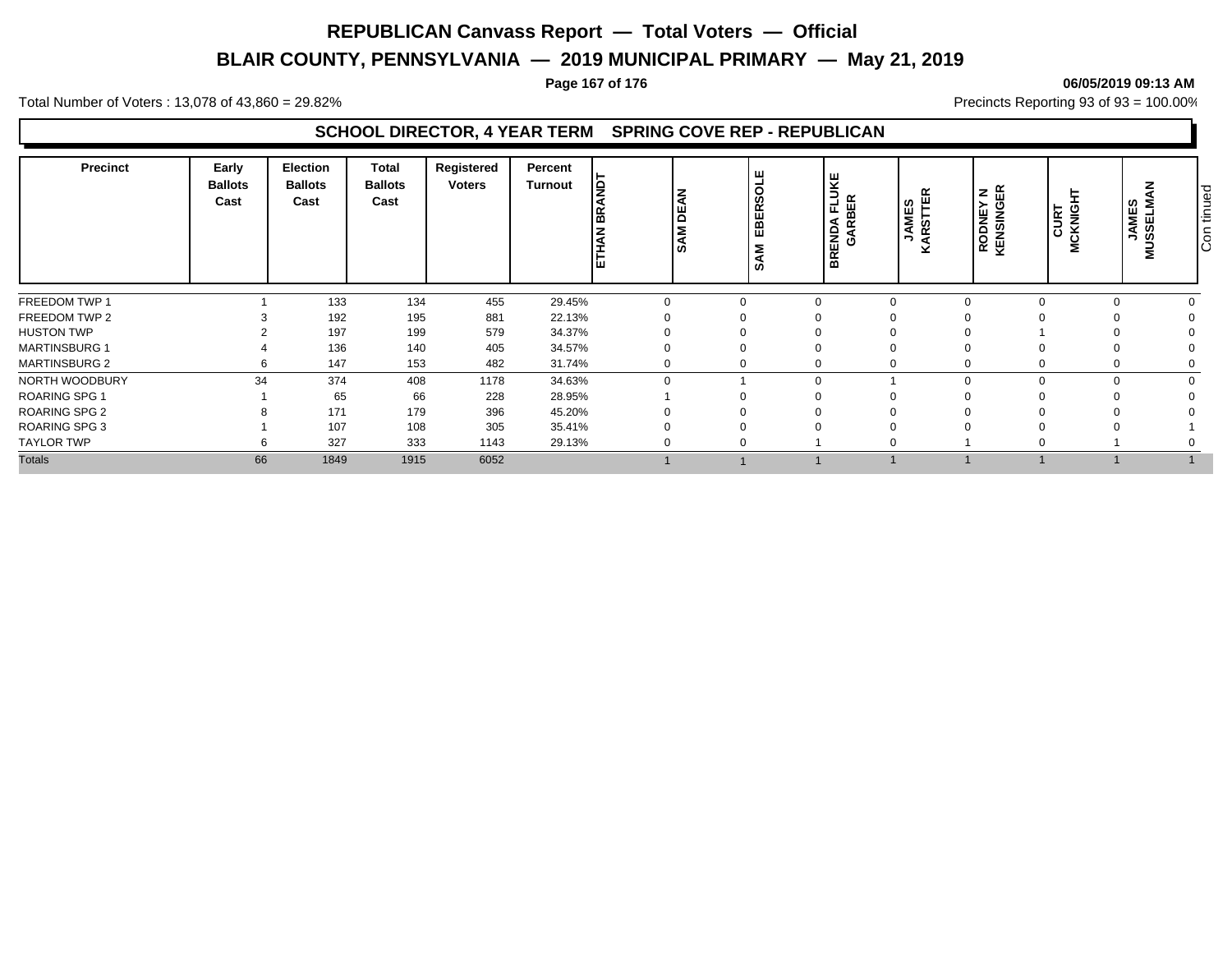# **BLAIR COUNTY, PENNSYLVANIA — 2019 MUNICIPAL PRIMARY — May 21, 2019**

#### **Page 168 of 176 06/05/2019 09:13 AM**

Total Number of Voters : 13,078 of 43,860 = 29.82% Precincts Reporting 93 of 93 = 100.00%

| <b>Precinct</b>      | Early<br><b>Ballots</b><br>Cast | Election<br><b>Ballots</b><br>Cast | <b>Total</b><br><b>Ballots</b><br>Cast | Registered<br><b>Voters</b> | Percent<br><b>Turnout</b> | l≌<br>δ<br>Iz<br>REGGIE | 띥<br>CHNEIDI<br>ø, | 띥<br><b>LIVANO</b><br>풊 | SMIT<br>∣ ∝ ⊻<br>∣⊞ ≩<br><b>JENNIFI</b><br>SMILNA<br>⋖<br>$\alpha$ | <b>I</b><br>⋚ | <b>SPECK</b><br><b>SUSAN</b> | z<br>THOMAS<br>THOMPSON | tinued<br>$\overline{5}$ |
|----------------------|---------------------------------|------------------------------------|----------------------------------------|-----------------------------|---------------------------|-------------------------|--------------------|-------------------------|--------------------------------------------------------------------|---------------|------------------------------|-------------------------|--------------------------|
| FREEDOM TWP 1        |                                 | 133                                | 134                                    | 455                         | 29.45%                    |                         | $\Omega$           |                         |                                                                    |               |                              |                         |                          |
| FREEDOM TWP 2        |                                 | 192                                | 195                                    | 881                         | 22.13%                    |                         |                    |                         |                                                                    |               |                              |                         |                          |
| <b>HUSTON TWP</b>    |                                 | 197                                | 199                                    | 579                         | 34.37%                    |                         |                    |                         |                                                                    |               |                              |                         |                          |
| <b>MARTINSBURG 1</b> |                                 | 136                                | 140                                    | 405                         | 34.57%                    |                         |                    |                         |                                                                    |               |                              |                         |                          |
| <b>MARTINSBURG 2</b> |                                 | 147                                | 153                                    | 482                         | 31.74%                    |                         | $\mathbf 0$        |                         |                                                                    |               |                              |                         |                          |
| NORTH WOODBURY       | 34                              | 374                                | 408                                    | 1178                        | 34.63%                    |                         | $\mathbf 0$        |                         |                                                                    |               |                              |                         |                          |
| <b>ROARING SPG 1</b> |                                 | 65                                 | 66                                     | 228                         | 28.95%                    |                         |                    |                         |                                                                    |               |                              |                         |                          |
| <b>ROARING SPG 2</b> |                                 | 171                                | 179                                    | 396                         | 45.20%                    |                         |                    |                         |                                                                    |               |                              |                         |                          |
| ROARING SPG 3        |                                 | 107                                | 108                                    | 305                         | 35.41%                    |                         |                    |                         |                                                                    |               |                              |                         |                          |
| <b>TAYLOR TWP</b>    |                                 | 327                                | 333                                    | 1143                        | 29.13%                    |                         |                    |                         |                                                                    |               |                              |                         |                          |
| <b>Totals</b>        | 66                              | 1849                               | 1915                                   | 6052                        |                           |                         |                    |                         |                                                                    |               |                              |                         |                          |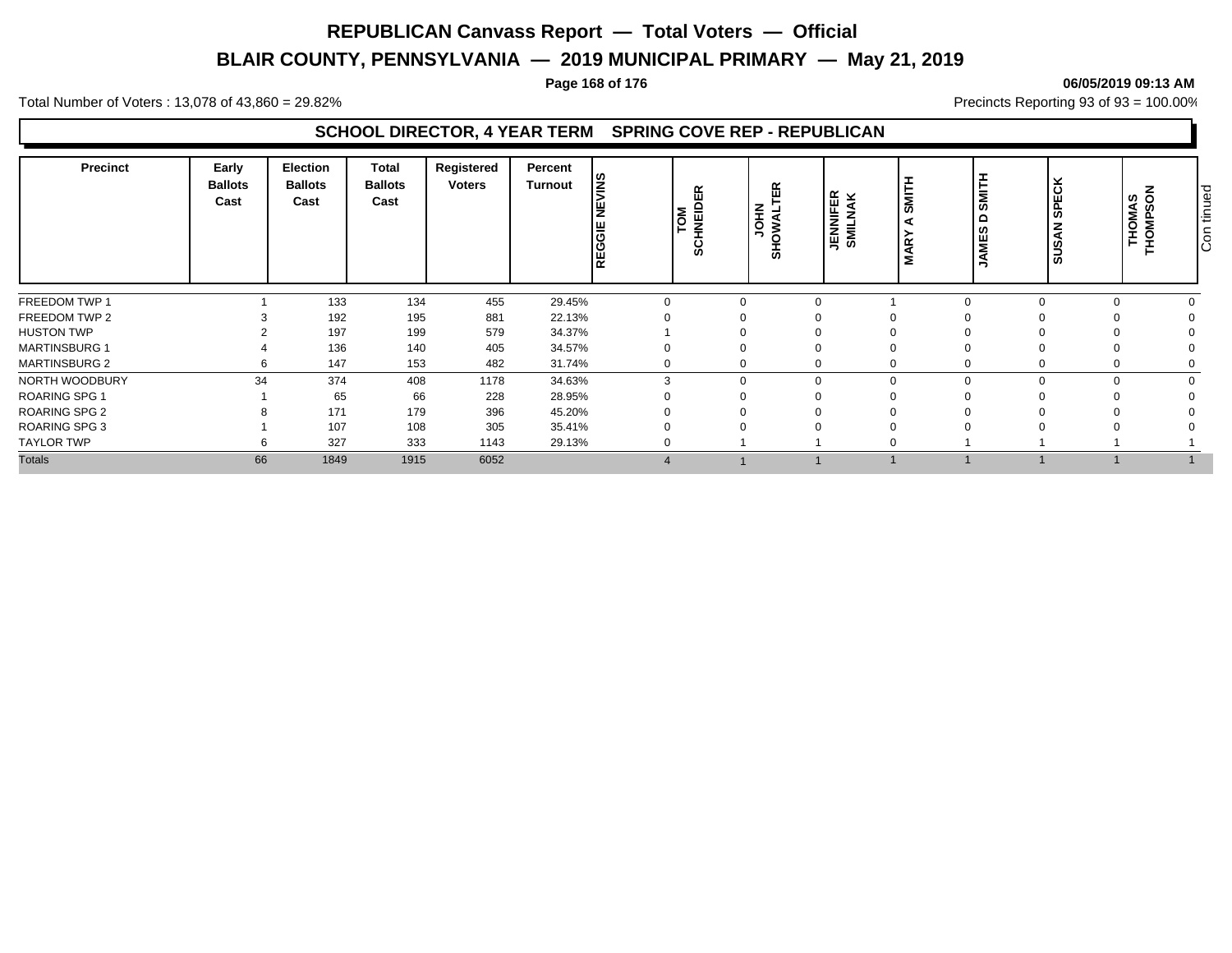# **BLAIR COUNTY, PENNSYLVANIA — 2019 MUNICIPAL PRIMARY — May 21, 2019**

**Page 169 of 176 06/05/2019 09:13 AM**

Total Number of Voters : 13,078 of 43,860 = 29.82% Precincts Reporting 93 of 93 = 100.00%

| Precinct             | Early<br><b>Ballots</b><br>Cast | <b>Election</b><br><b>Ballots</b><br>Cast | Total<br><b>Ballots</b><br>Cast | Registered<br><b>Voters</b> | Percent<br>Turnout | Totals |
|----------------------|---------------------------------|-------------------------------------------|---------------------------------|-----------------------------|--------------------|--------|
|                      |                                 |                                           |                                 |                             |                    |        |
| FREEDOM TWP 1        |                                 | 133                                       | 134                             | 455                         | 29.45%             | 389    |
| FREEDOM TWP 2        | 3                               | 192                                       | 195                             | 881                         | 22.13%             | 674    |
| <b>HUSTON TWP</b>    | $\overline{2}$                  | 197                                       | 199                             | 579                         | 34.37%             | 726    |
| <b>MARTINSBURG 1</b> | 4                               | 136                                       | 140                             | 405                         | 34.57%             | 467    |
| <b>MARTINSBURG 2</b> | 6                               | 147                                       | 153                             | 482                         | 31.74%             | 559    |
| NORTH WOODBURY       | 34                              | 374                                       | 408                             | 1178                        | 34.63%             | 1342   |
| <b>ROARING SPG 1</b> |                                 | 65                                        | 66                              | 228                         | 28.95%             | 234    |
| <b>ROARING SPG 2</b> | 8                               | 171                                       | 179                             | 396                         | 45.20%             | 573    |
| <b>ROARING SPG 3</b> |                                 | 107                                       | 108                             | 305                         | 35.41%             | 360    |
| TAYLOR TWP           | 6                               | 327                                       | 333                             | 1143                        | 29.13%             | 1081   |
| <b>Totals</b>        | 66                              | 1849                                      | 1915                            | 6052                        |                    | 6405   |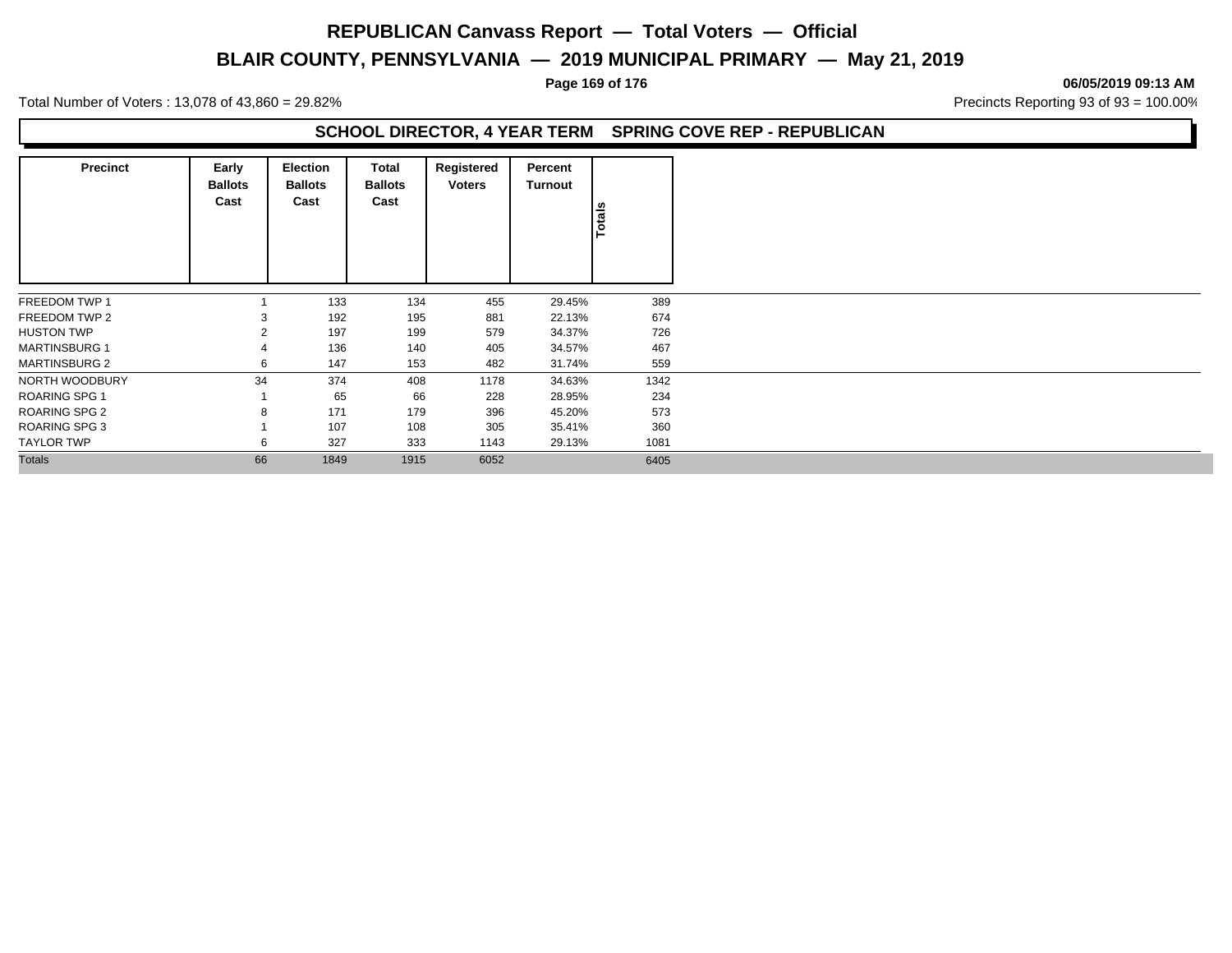# **BLAIR COUNTY, PENNSYLVANIA — 2019 MUNICIPAL PRIMARY — May 21, 2019**

#### **Page 170 of 176 06/05/2019 09:13 AM**

Total Number of Voters : 13,078 of 43,860 = 29.82% Precincts Reporting 93 of 93 = 100.00%

### **SCHOOL DIRECTOR, 4 YEAR TERM TYRONE AREA REP - REPUBLICAN**

| <b>Precinct</b>      | Early<br><b>Ballots</b><br>Cast | <b>Election</b><br><b>Ballots</b><br>Cast | <b>Total</b><br><b>Ballots</b><br>Cast | Registered<br><b>Voters</b> | Percent<br><b>Turnout</b> | 쁮<br>ທ<br>MOLLIE<br>BAKHSHI | <b>SNG</b><br><b>JEFFER</b> | ᆂ<br>볾<br>$\overline{a}$<br>≏<br>$\alpha$<br>ဖာ<br>뿔<br>Ξ. |     | ဟ<br>ம<br>$\overline{\mathbf{z}}$<br>. జ<br>≏<br>z<br>œ | <b>DANYEL<br/>BARKMAN</b> | FOCH<br>ONNIE | 문<br>⊐<br>$\vert$ $\vert$<br><b>NVIT</b><br><b>S</b> | tinued<br>Con |
|----------------------|---------------------------------|-------------------------------------------|----------------------------------------|-----------------------------|---------------------------|-----------------------------|-----------------------------|------------------------------------------------------------|-----|---------------------------------------------------------|---------------------------|---------------|------------------------------------------------------|---------------|
| SNYDER TWP 1         |                                 | 131                                       | 132                                    | 547                         | 24.13%                    | 80                          | 108                         | 80                                                         | 73  | 92                                                      |                           |               |                                                      |               |
| SNYDER TWP 2         |                                 | 217                                       | 218                                    | 809                         | 26.95%                    | 144                         | 162                         | 141                                                        | 127 | 164                                                     |                           |               |                                                      |               |
| <b>TYRONE TWP 1</b>  |                                 | 80                                        | 81                                     | 379                         | 21.37%                    | 50                          | 71                          | 52                                                         | 50  | 55                                                      |                           |               |                                                      |               |
| <b>TYRONE BORO 1</b> |                                 | 87                                        | 88                                     | 335                         | 26.27%                    | 60                          | 71                          | 61                                                         | 56  | 68                                                      |                           |               |                                                      |               |
| TYRONE BORO 2        |                                 | 66                                        | 68                                     | 239                         | 28.45%                    | 35                          | 50                          | 41                                                         | 33  | 45                                                      |                           |               |                                                      |               |
| TYRONE BORO 3        |                                 | 48                                        | 48                                     | 197                         | 24.37%                    | 26                          | 37                          | 30                                                         | 29  | 34                                                      |                           |               |                                                      |               |
| <b>TYRONE BORO 4</b> |                                 | 38                                        | 38                                     | 139                         | 27.34%                    | 26                          | 32                          | 25                                                         | 22  | 30                                                      |                           |               |                                                      |               |
| TYRONE BORO 5        |                                 | 58                                        | 61                                     | 210                         | 29.05%                    | 37                          | 47                          | 37                                                         | 30  | 40                                                      |                           |               |                                                      |               |
| TYRONE BORO 6        |                                 | 128                                       | 128                                    | 384                         | 33.33%                    | 82                          | 105                         | 86                                                         | 80  | 97                                                      |                           |               |                                                      |               |
| <b>TYRONE BORO 7</b> |                                 | 88                                        | 89                                     | 285                         | 31.23%                    | 60                          | 71                          | 60                                                         | 53  | 64                                                      |                           |               |                                                      |               |
| <b>Totals</b>        | 10                              | 941                                       | 951                                    | 3524                        |                           | 600                         | 754                         | 613                                                        | 553 | 689                                                     |                           |               |                                                      |               |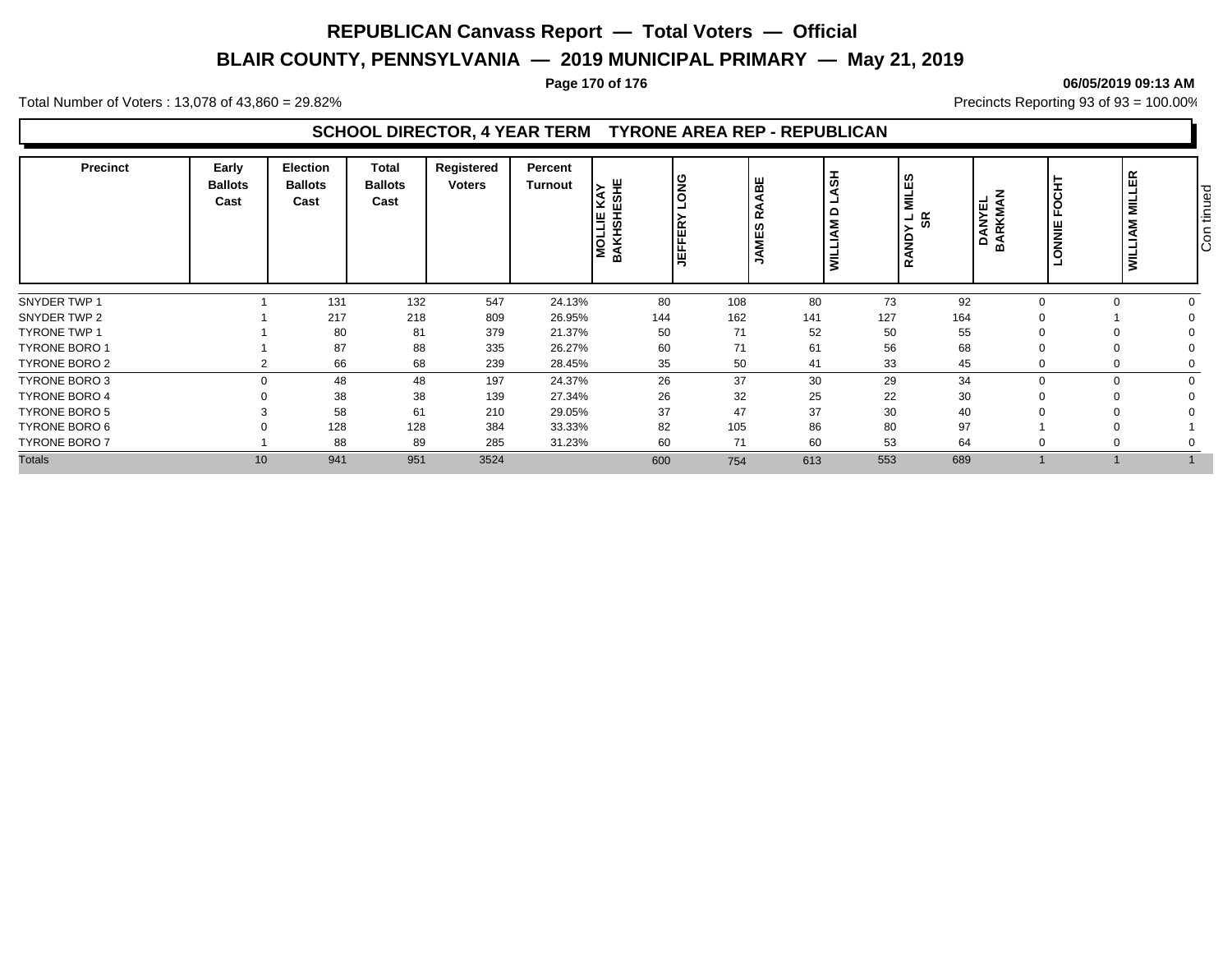# **BLAIR COUNTY, PENNSYLVANIA — 2019 MUNICIPAL PRIMARY — May 21, 2019**

#### **Page 171 of 176 06/05/2019 09:13 AM**

Total Number of Voters : 13,078 of 43,860 = 29.82% Precincts Reporting 93 of 93 = 100.00%

### **SCHOOL DIRECTOR, 4 YEAR TERM TYRONE AREA REP - REPUBLICAN**

| <b>Precinct</b>      | Early<br><b>Ballots</b><br>Cast | <b>Election</b><br><b>Ballots</b><br>Cast | Total<br><b>Ballots</b><br>Cast | Registered<br><b>Voters</b> | Percent<br>Turnout | Totals |
|----------------------|---------------------------------|-------------------------------------------|---------------------------------|-----------------------------|--------------------|--------|
|                      |                                 |                                           |                                 |                             |                    |        |
| SNYDER TWP 1         |                                 | 131                                       | 132                             | 547                         | 24.13%             | 433    |
| SNYDER TWP 2         |                                 | 217                                       | 218                             | 809                         | 26.95%             | 739    |
| <b>TYRONE TWP 1</b>  |                                 | 80                                        | 81                              | 379                         | 21.37%             | 278    |
| <b>TYRONE BORO 1</b> |                                 | 87                                        | 88                              | 335                         | 26.27%             | 316    |
| TYRONE BORO 2        | $\overline{2}$                  | 66                                        | 68                              | 239                         | 28.45%             | 204    |
| <b>TYRONE BORO 3</b> |                                 | 48                                        | 48                              | 197                         | 24.37%             | 156    |
| <b>TYRONE BORO 4</b> |                                 | 38                                        | 38                              | 139                         | 27.34%             | 135    |
| TYRONE BORO 5        |                                 | 58                                        | 61                              | 210                         | 29.05%             | 191    |
| TYRONE BORO 6        |                                 | 128                                       | 128                             | 384                         | 33.33%             | 452    |
| <b>TYRONE BORO 7</b> |                                 | 88                                        | 89                              | 285                         | 31.23%             | 308    |
| <b>Totals</b>        | 10                              | 941                                       | 951                             | 3524                        |                    | 3212   |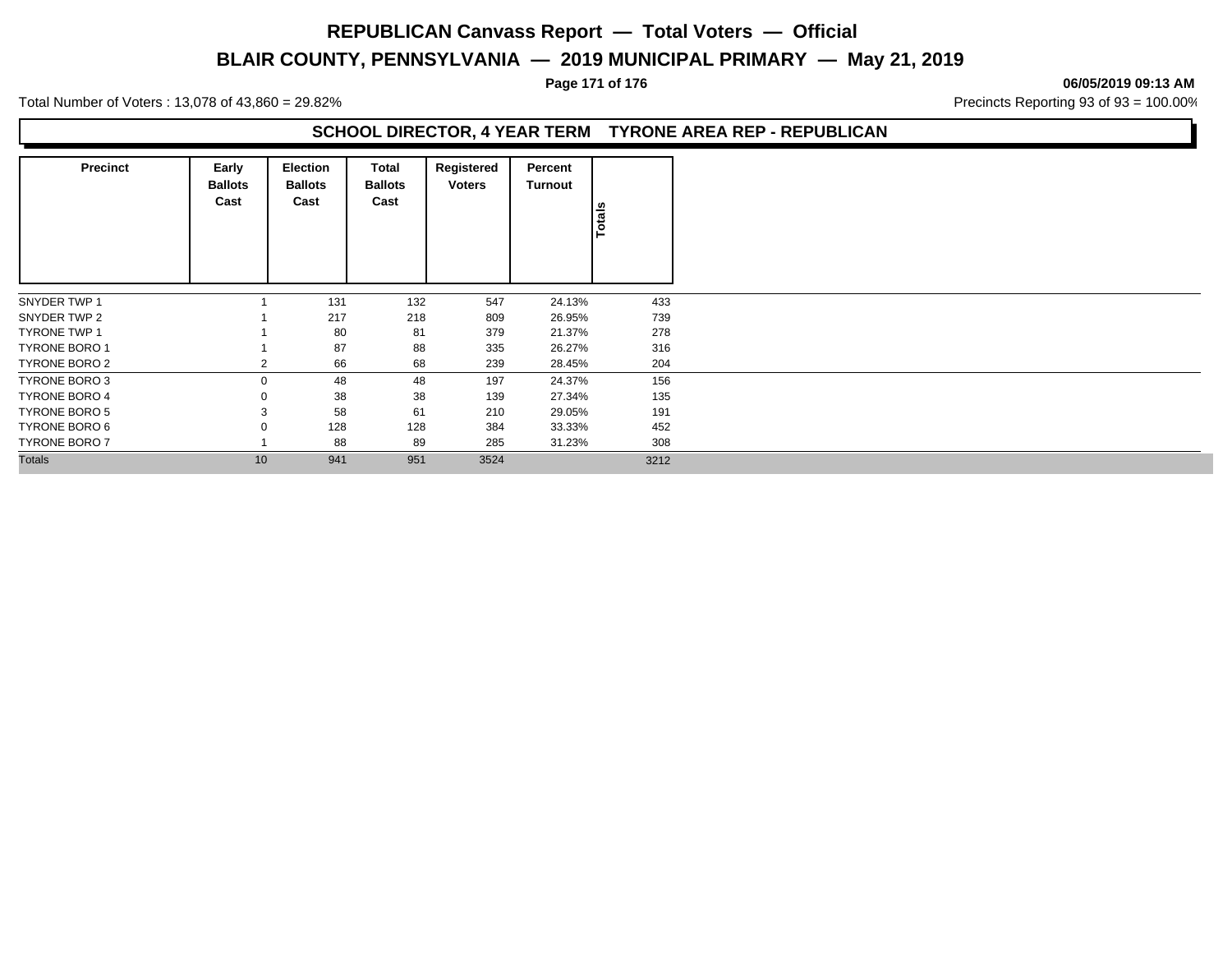# **BLAIR COUNTY, PENNSYLVANIA — 2019 MUNICIPAL PRIMARY — May 21, 2019**

#### **Page 172 of 176 06/05/2019 09:13 AM**

Total Number of Voters : 13,078 of 43,860 = 29.82% Precincts Reporting 93 of 93 = 100.00%

### **SCHOOL DIRECTOR, 4 YEAR TERM WILLIAMSBURG COMMUNITY CATHARINE TWP REP - REPUBLICAN**

| <b>Precinct</b>      | Early<br><b>Ballots</b><br>Cast | Election<br><b>Ballots</b><br>Cast | <b>Total</b><br><b>Ballots</b><br>Cast | Registered<br><b>Voters</b> | Percent<br><b>Turnout</b> | $\blacksquare$<br>≃<br>$\alpha$<br>O<br>نَ هَ ا | ≨<br><b>KRIS</b><br>BRAT | 岛<br>≧<br>⊢<br>ທ | ៖ |     |  |
|----------------------|---------------------------------|------------------------------------|----------------------------------------|-----------------------------|---------------------------|-------------------------------------------------|--------------------------|------------------|---|-----|--|
| <b>CATHARINE TWP</b> | O                               | 143                                | 143                                    | 348                         | 41.09%                    | 128                                             |                          |                  |   | 130 |  |
| <b>Totals</b>        | 0                               | 143                                | 143                                    | 348                         |                           | 128                                             |                          |                  |   | 130 |  |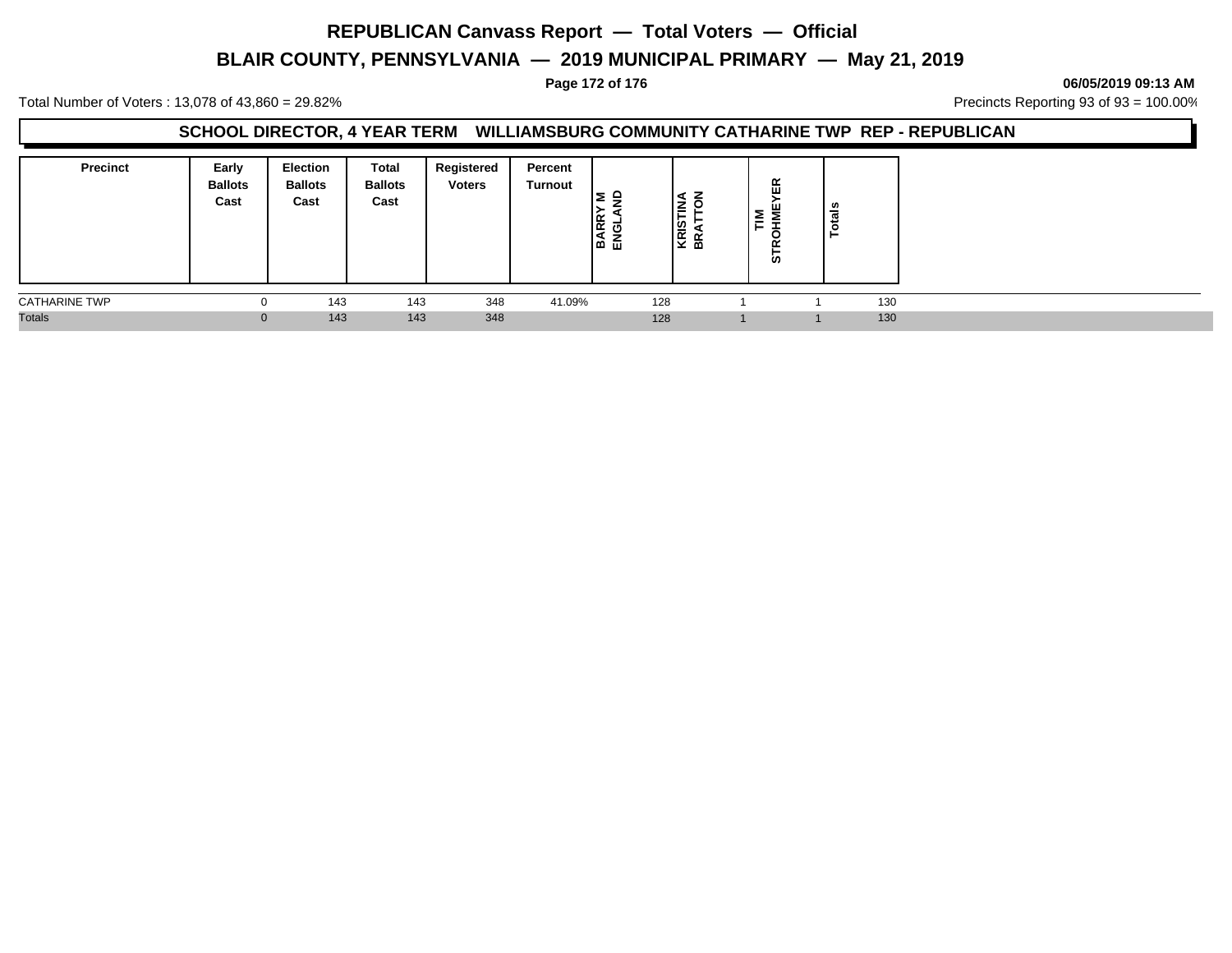# **BLAIR COUNTY, PENNSYLVANIA — 2019 MUNICIPAL PRIMARY — May 21, 2019**

**Page 173 of 176 06/05/2019 09:13 AM**

Total Number of Voters : 13,078 of 43,860 = 29.82% Precincts Reporting 93 of 93 = 100.00%

#### **SCHOOL DIRECTOR, 4 YEAR TERM WILLIAMSBURG COMMUNITY WILLIAMSBURG BORO REP - REPUBLICAN**

| <b>Precinct</b> | Early<br><b>Ballots</b><br>Cast | <b>Election</b><br><b>Ballots</b><br>Cast | Total<br><b>Ballots</b><br>Cast | Registered<br><b>Voters</b> | Percent<br>Turnout | ᄈ<br>-<br> ဟ<br>1H.<br>١¥<br>∍ | ίĘΚ<br>Ē<br>õ<br>œ<br>5 | otals<br>╺ |  |
|-----------------|---------------------------------|-------------------------------------------|---------------------------------|-----------------------------|--------------------|--------------------------------|-------------------------|------------|--|
| WILLIAMSBURG    |                                 | 133                                       | 134                             | 462                         | 29.00%             | 115                            |                         | 116        |  |
| <b>Totals</b>   |                                 | 133                                       | 134                             | 462                         |                    | 115                            |                         | 116        |  |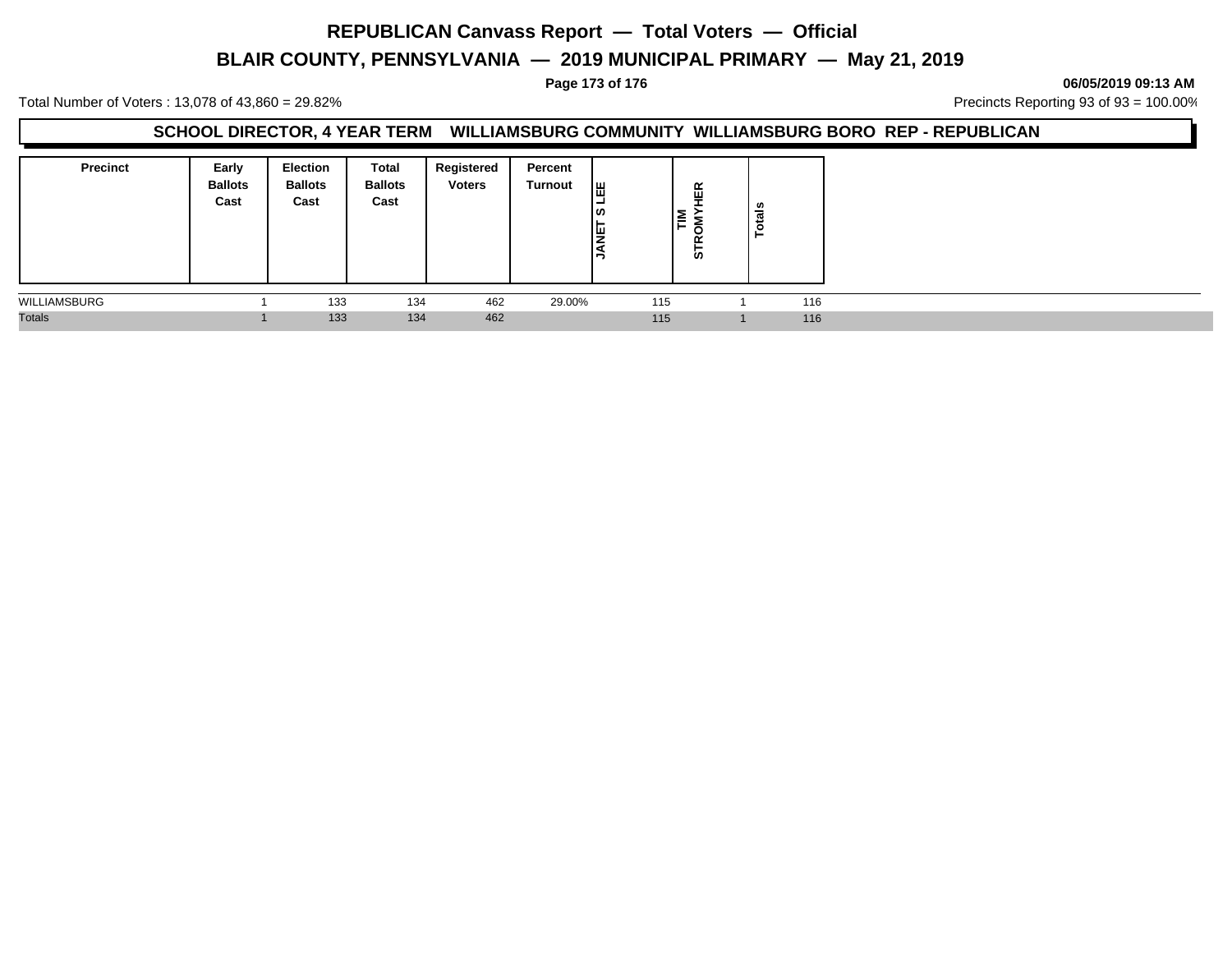# **BLAIR COUNTY, PENNSYLVANIA — 2019 MUNICIPAL PRIMARY — May 21, 2019**

#### **Page 174 of 176 06/05/2019 09:13 AM**

Total Number of Voters : 13,078 of 43,860 = 29.82% Precincts Reporting 93 of 93 = 100.00%

#### **SCHOOL DIRECTOR, 4 YEAR TERM WILLIAMSBURG COMMUNITY WOODBURY TWP REP - REPUBLICAN**

| <b>Precinct</b> | Early<br><b>Ballots</b><br>Cast | <b>Election</b><br><b>Ballots</b><br>Cast | Total<br><b>Ballots</b><br>Cast | Registered<br><b>Voters</b> | Percent<br><b>Turnout</b> | Ιā<br>ш<br>E<br>Iш | ≃<br>æт<br>đ<br>$\frac{1}{10}$ is a set<br>종 전 | I<br>ய<br>⊢<br>$\circ$<br>، ≥<br>⊢<br>ഗ | v,<br>- |     |
|-----------------|---------------------------------|-------------------------------------------|---------------------------------|-----------------------------|---------------------------|--------------------|------------------------------------------------|-----------------------------------------|---------|-----|
| WOODBURY TWP    | 0                               | 177                                       | 177                             | 671                         | 26.38%                    | 64                 | 123                                            |                                         | 44      | 231 |
| <b>Totals</b>   | $\Omega$                        | 177                                       | 177                             | 671                         |                           | 64                 | 123                                            |                                         | 44      | 231 |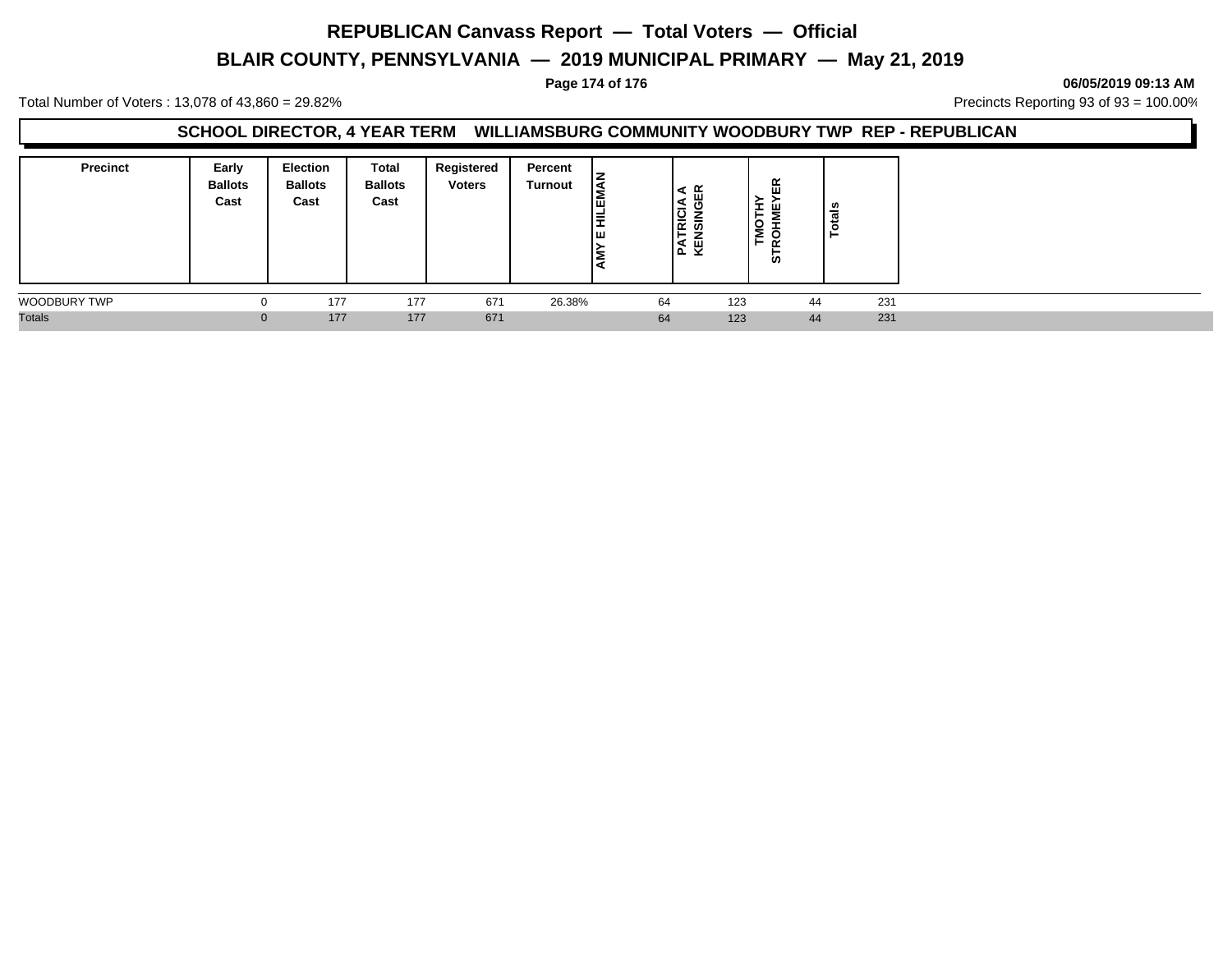# **BLAIR COUNTY, PENNSYLVANIA — 2019 MUNICIPAL PRIMARY — May 21, 2019**

#### **Page 175 of 176 06/05/2019 09:13 AM**

Total Number of Voters : 13,078 of 43,860 = 29.82% Precincts Reporting 93 of 93 = 100.00%

### **SCHOOL DIRECTOR, 4 YEAR TERM PENN CAMBRIA SCH DIST REP - REPUBLICAN**

| <b>Precinct</b> | Early<br><b>Ballots</b><br>Cast | Election<br><b>Ballots</b><br>Cast | <b>Total</b><br><b>Ballots</b><br>Cast | Registered<br><b>Voters</b> | Percent<br>Turnout | ۱ می<br>L<br>၊ ဟ<br>-<br>똍 | -<br>z<br>ŠΕ<br>$\alpha$ | ∸<br>ö<br>$\propto$<br>щ | ш<br>ш<br>-<br>$rac{1}{2}$<br>ഗ | ပ<br>Ñ<br>o<br>$\overline{\phantom{a}}$<br>ш | ∼<br>∍<br>C | <b>URK</b><br>۳<br>≧ | =<br>윤 홎<br>RCUI<br>ш | l TO<br>tinue<br>-<br>- Š |
|-----------------|---------------------------------|------------------------------------|----------------------------------------|-----------------------------|--------------------|----------------------------|--------------------------|--------------------------|---------------------------------|----------------------------------------------|-------------|----------------------|-----------------------|---------------------------|
| ALLEGHENY 4     |                                 |                                    |                                        | 24                          | 20.83%             |                            |                          |                          |                                 |                                              |             |                      |                       |                           |
| <b>Totals</b>   | 0                               |                                    |                                        | 24                          |                    |                            |                          |                          | $\Omega$                        |                                              |             |                      | $\Omega$              |                           |